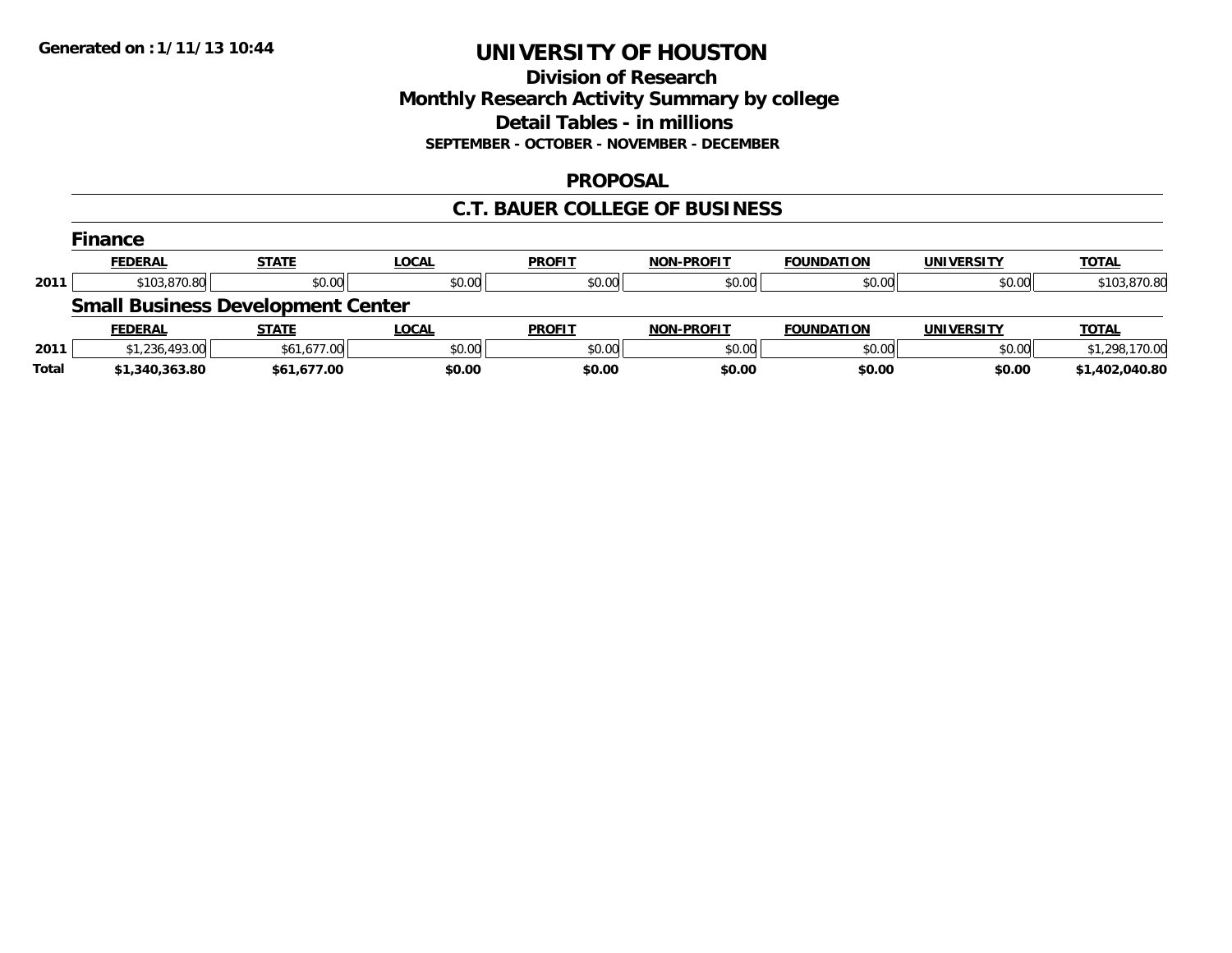## **Division of Research Monthly Research Activity Summary by college Detail Tables - in millions SEPTEMBER - OCTOBER - NOVEMBER - DECEMBER**

#### **PROPOSAL**

### **COLLEGE OF ARCHITECTURE**

|       | Architecture   |              |              |               |                   |                   |                   |                |  |  |  |  |
|-------|----------------|--------------|--------------|---------------|-------------------|-------------------|-------------------|----------------|--|--|--|--|
|       | <b>FEDERAL</b> | <b>STATE</b> | <b>LOCAL</b> | <b>PROFIT</b> | <b>NON-PROFIT</b> | <b>FOUNDATION</b> | <b>UNIVERSITY</b> | <b>TOTAL</b>   |  |  |  |  |
| 2009  | \$0.00         | \$0.00       | \$0.00       | \$47,500.00   | \$0.00            | \$0.00            | \$0.00            | \$47,500.00    |  |  |  |  |
| 2010  | \$599,739.00   | \$0.00       | \$0.00       | \$0.00        | \$0.00            | \$0.00            | \$0.00            | \$599,739.00   |  |  |  |  |
| 2011  | \$1,317,096.30 | \$0.00       | \$0.00       | \$0.00        | \$0.00            | \$0.00            | \$0.00            | \$1,317,096.30 |  |  |  |  |
| 2012  | \$131,768.95   | \$0.00       | \$0.00       | \$0.00        | \$0.00            | \$0.00            | \$0.00            | \$131,768.95   |  |  |  |  |
| 2013  | \$89,843.25    | \$0.00       | \$0.00       | \$0.00        | \$0.00            | \$0.00            | \$0.00            | \$89,843.25    |  |  |  |  |
| Total | \$2,138,447.50 | \$0.00       | \$0.00       | \$47,500.00   | \$0.00            | \$0.00            | \$0.00            | \$2,185,947.50 |  |  |  |  |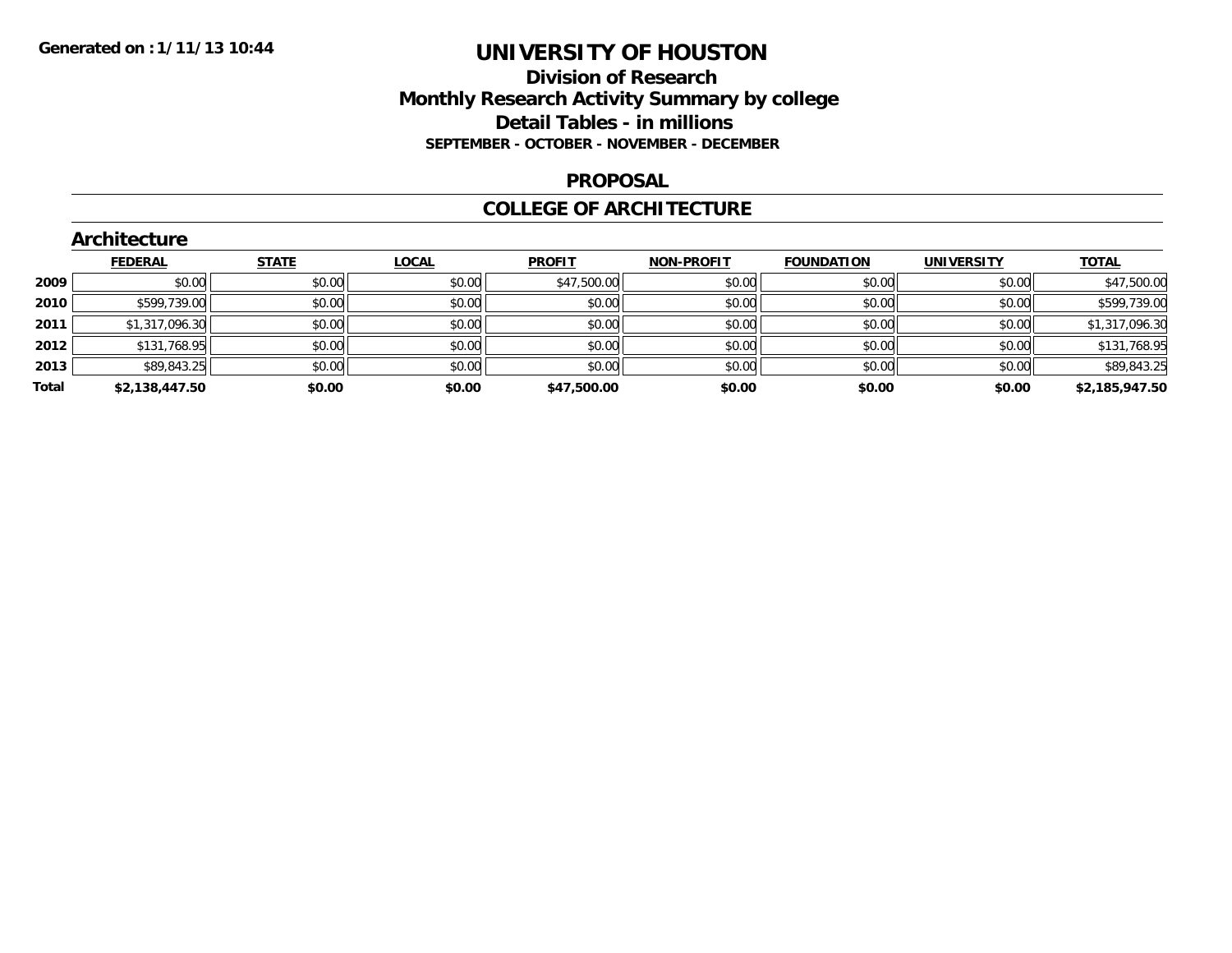### **Division of Research Monthly Research Activity Summary by college Detail Tables - in millions SEPTEMBER - OCTOBER - NOVEMBER - DECEMBER**

### **PROPOSAL**

### **COLLEGE OF EDUCATION**

|      | <b>Consistency Mgmt and Coop Disc</b><br><b>FEDERAL</b> | <b>STATE</b>                                         | <b>LOCAL</b> | <b>PROFIT</b> | <b>NON-PROFIT</b> | <b>FOUNDATION</b> | <b>UNIVERSITY</b> | <b>TOTAL</b>                                                                                         |
|------|---------------------------------------------------------|------------------------------------------------------|--------------|---------------|-------------------|-------------------|-------------------|------------------------------------------------------------------------------------------------------|
| 2010 | \$0.00                                                  | \$0.00                                               | \$0.00       | \$0.00        | \$0.00            | \$0.00            | \$0.00            | \$0.00                                                                                               |
|      |                                                         |                                                      |              |               |                   |                   |                   |                                                                                                      |
| 2011 | \$0.00                                                  | \$0.00                                               | \$0.00       | \$0.00        | \$0.00            | \$0.00            | \$0.00            | \$0.00                                                                                               |
|      | <b>Curriculum and Instruction</b>                       |                                                      |              |               |                   |                   |                   |                                                                                                      |
|      | <b>FEDERAL</b>                                          | <b>STATE</b>                                         | <b>LOCAL</b> | <b>PROFIT</b> | <b>NON-PROFIT</b> | <b>FOUNDATION</b> | <b>UNIVERSITY</b> | <b>TOTAL</b>                                                                                         |
| 2009 | \$884,166.00                                            | \$50,000.00                                          | \$0.00       | \$0.00        | \$164,342.00      | \$15,465.00       | \$0.00            | \$1,113,973.00                                                                                       |
| 2010 | \$5,423,746.50                                          | \$322,538.00                                         | \$37,786.00  | \$0.00        | \$115,778.00      | \$39,952.00       | \$0.00            | \$5,939,800.50                                                                                       |
| 2011 | \$1,532,322.00                                          | \$1,192,734.00                                       | \$295,410.00 | \$0.00        | \$207,601.00      | \$0.00            | \$0.00            | \$3,228,067.00                                                                                       |
| 2012 | \$2,868,920.80                                          | \$499,993.00                                         | \$150,000.00 | \$0.00        | \$84,725.00       | \$0.00            | \$878,654.00      | \$4,482,292.80                                                                                       |
| 2013 | \$3,135,504.64                                          | \$0.00                                               | \$0.00       | \$0.00        | \$0.00            | \$0.00            | \$131,964.50      | \$3,267,469.14                                                                                       |
|      |                                                         |                                                      |              |               |                   |                   |                   |                                                                                                      |
|      |                                                         | <b>Educational Leadership &amp; Cultural Studies</b> |              |               |                   |                   |                   |                                                                                                      |
|      | <b>FEDERAL</b>                                          | <b>STATE</b>                                         | <b>LOCAL</b> | <b>PROFIT</b> | <b>NON-PROFIT</b> | <b>FOUNDATION</b> | <b>UNIVERSITY</b> | <b>TOTAL</b>                                                                                         |
|      | \$0.00                                                  | \$0.00                                               | \$0.00       | \$0.00        | \$0.00            | \$169,377.00      | \$0.00            |                                                                                                      |
| 2010 | <b>Educational Psychology</b>                           |                                                      |              |               |                   |                   |                   |                                                                                                      |
|      | <b>FEDERAL</b>                                          | <b>STATE</b>                                         | <b>LOCAL</b> | <b>PROFIT</b> | <b>NON-PROFIT</b> | <b>FOUNDATION</b> | <b>UNIVERSITY</b> | <b>TOTAL</b>                                                                                         |
| 2009 | \$147,250.00                                            | \$49,999.00                                          | \$0.00       | \$0.00        | \$0.00            | \$0.00            | \$389,000.00      |                                                                                                      |
| 2010 | \$1,073,020.05                                          | \$1,197,233.90                                       | \$0.00       | \$43,282.00   | \$0.00            | \$0.00            | \$201,757.00      |                                                                                                      |
| 2011 | \$4,226,415.00                                          | \$485,699.60                                         | \$0.00       | \$0.00        | \$0.00            | \$475,310.65      | \$0.00            |                                                                                                      |
| 2012 | \$4,369,501.76                                          | \$1,544,564.00                                       | \$0.00       | \$0.00        | \$0.00            | \$87,667.00       | \$1,505,884.70    |                                                                                                      |
| 2013 | \$2,616,263.90                                          | \$71,610.00                                          | \$0.00       | \$0.00        | \$0.00            | \$300,318.00      | \$366,960.50      | \$169,377.00<br>\$586,249.00<br>\$2,515,292.95<br>\$5,187,425.25<br>\$7,507,617.46<br>\$3,355,152.40 |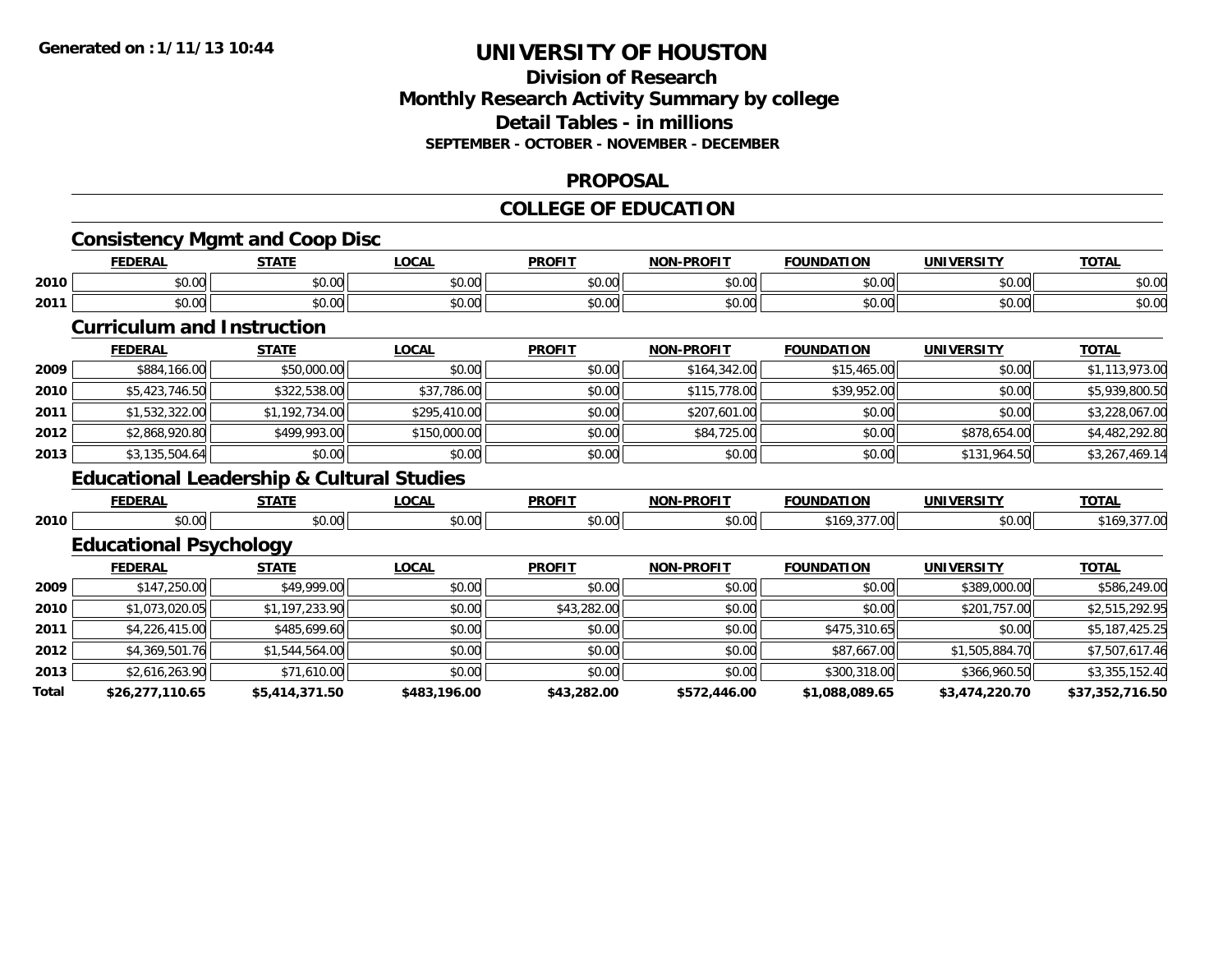## **Division of ResearchMonthly Research Activity Summary by college Detail Tables - in millions SEPTEMBER - OCTOBER - NOVEMBER - DECEMBER**

#### **PROPOSAL**

|      | Art                                    |              |              |               |                   |                   |                   |                |
|------|----------------------------------------|--------------|--------------|---------------|-------------------|-------------------|-------------------|----------------|
|      | <b>FEDERAL</b>                         | <b>STATE</b> | <b>LOCAL</b> | <b>PROFIT</b> | <b>NON-PROFIT</b> | <b>FOUNDATION</b> | <b>UNIVERSITY</b> | <b>TOTAL</b>   |
| 2012 | \$199,887.00                           | \$0.00       | \$0.00       | \$0.00        | \$0.00            | \$0.00            | \$0.00            | \$199,887.00   |
|      | <b>Arte Publico Press</b>              |              |              |               |                   |                   |                   |                |
|      | <b>FEDERAL</b>                         | <b>STATE</b> | <b>LOCAL</b> | <b>PROFIT</b> | <b>NON-PROFIT</b> | <b>FOUNDATION</b> | <b>UNIVERSITY</b> | <b>TOTAL</b>   |
| 2011 | \$0.00                                 | \$0.00       | \$0.00       | \$0.00        | \$0.00            | \$120,000.00      | \$0.00            | \$120,000.00   |
| 2012 | \$198,497.00                           | \$0.00       | \$0.00       | \$0.00        | \$0.00            | \$0.00            | \$0.00            | \$198,497.00   |
| 2013 | \$0.00                                 | \$0.00       | \$0.00       | \$0.00        | \$30,000.00       | \$150,000.00      | \$0.00            | \$180,000.00   |
|      | <b>Blaffer Gallery</b>                 |              |              |               |                   |                   |                   |                |
|      | <b>FEDERAL</b>                         | <b>STATE</b> | <b>LOCAL</b> | <b>PROFIT</b> | NON-PROFIT        | <b>FOUNDATION</b> | <b>UNIVERSITY</b> | <b>TOTAL</b>   |
| 2010 | \$10,000.00                            | \$0.00       | \$0.00       | \$0.00        | \$0.00            | \$0.00            | \$0.00            | \$10,000.00    |
| 2013 | \$0.00                                 | \$0.00       | \$0.00       | \$0.00        | \$1,500.00        | \$0.00            | \$0.00            | \$1,500.00     |
|      | <b>Communication Disorders</b>         |              |              |               |                   |                   |                   |                |
|      | <b>FEDERAL</b>                         | <b>STATE</b> | <b>LOCAL</b> | <b>PROFIT</b> | <b>NON-PROFIT</b> | <b>FOUNDATION</b> | <b>UNIVERSITY</b> | <b>TOTAL</b>   |
| 2009 | \$0.00                                 | \$254,377.00 | \$1,500.00   | \$0.00        | \$0.00            | \$40,278.00       | \$131,248.00      | \$427,403.00   |
| 2010 | \$797,623.00                           | \$0.00       | \$0.00       | \$0.00        | \$227,284.00      | \$0.00            | \$0.00            | \$1,024,907.00 |
| 2012 | \$447,207.00                           | \$11,723.40  | \$0.00       | \$0.00        | \$0.00            | \$22,770.00       | \$0.00            | \$481,700.40   |
| 2013 | \$535,125.00                           | \$5,940.00   | \$0.00       | \$0.00        | \$0.00            | \$0.00            | \$178,718.00      | \$719,783.00   |
|      | <b>Comparative Cultural Studies</b>    |              |              |               |                   |                   |                   |                |
|      | <b>FEDERAL</b>                         | <b>STATE</b> | <b>LOCAL</b> | <b>PROFIT</b> | <b>NON-PROFIT</b> | <b>FOUNDATION</b> | <b>UNIVERSITY</b> | <b>TOTAL</b>   |
| 2009 | \$0.00                                 | \$0.00       | \$0.00       | \$0.00        | \$40,000.00       | \$24,590.00       | \$0.00            | \$64,590.00    |
|      | Dean, Liberal Arts and Social Sciences |              |              |               |                   |                   |                   |                |
|      | <b>FEDERAL</b>                         | <b>STATE</b> | <b>LOCAL</b> | <b>PROFIT</b> | <b>NON-PROFIT</b> | <b>FOUNDATION</b> | <b>UNIVERSITY</b> | <b>TOTAL</b>   |
| 2009 | \$1,372,512.00                         | \$0.00       | \$0.00       | \$0.00        | \$0.00            | \$0.00            | \$0.00            | \$1,372,512.00 |
| 2011 | \$0.00                                 | \$0.00       | \$0.00       | \$0.00        | \$0.00            | \$0.00            | \$0.00            | \$0.00         |
|      | <b>Economics</b>                       |              |              |               |                   |                   |                   |                |
|      | <b>FEDERAL</b>                         | <b>STATE</b> | <b>LOCAL</b> | <b>PROFIT</b> | <b>NON-PROFIT</b> | <b>FOUNDATION</b> | <b>UNIVERSITY</b> | <b>TOTAL</b>   |
| 2009 | \$24,750.00                            | \$0.00       | \$0.00       | \$0.00        | \$0.00            | \$0.00            | \$0.00            | \$24,750.00    |
| 2010 | \$0.00                                 | \$0.00       | \$0.00       | \$0.00        | \$0.00            | \$0.00            | \$227,082.00      | \$227,082.00   |
| 2011 | \$0.00                                 | \$0.00       | \$0.00       | \$0.00        | \$0.00            | \$234,719.00      | \$0.00            | \$234,719.00   |
| 2012 | \$0.00                                 | \$0.00       | \$0.00       | \$0.00        | \$198,396.00      | \$120,000.00      | \$0.00            | \$318,396.00   |
| 2013 | \$133,160.00                           | \$0.00       | \$0.00       | \$0.00        | \$0.00            | \$34,967.00       | \$0.00            | \$168,127.00   |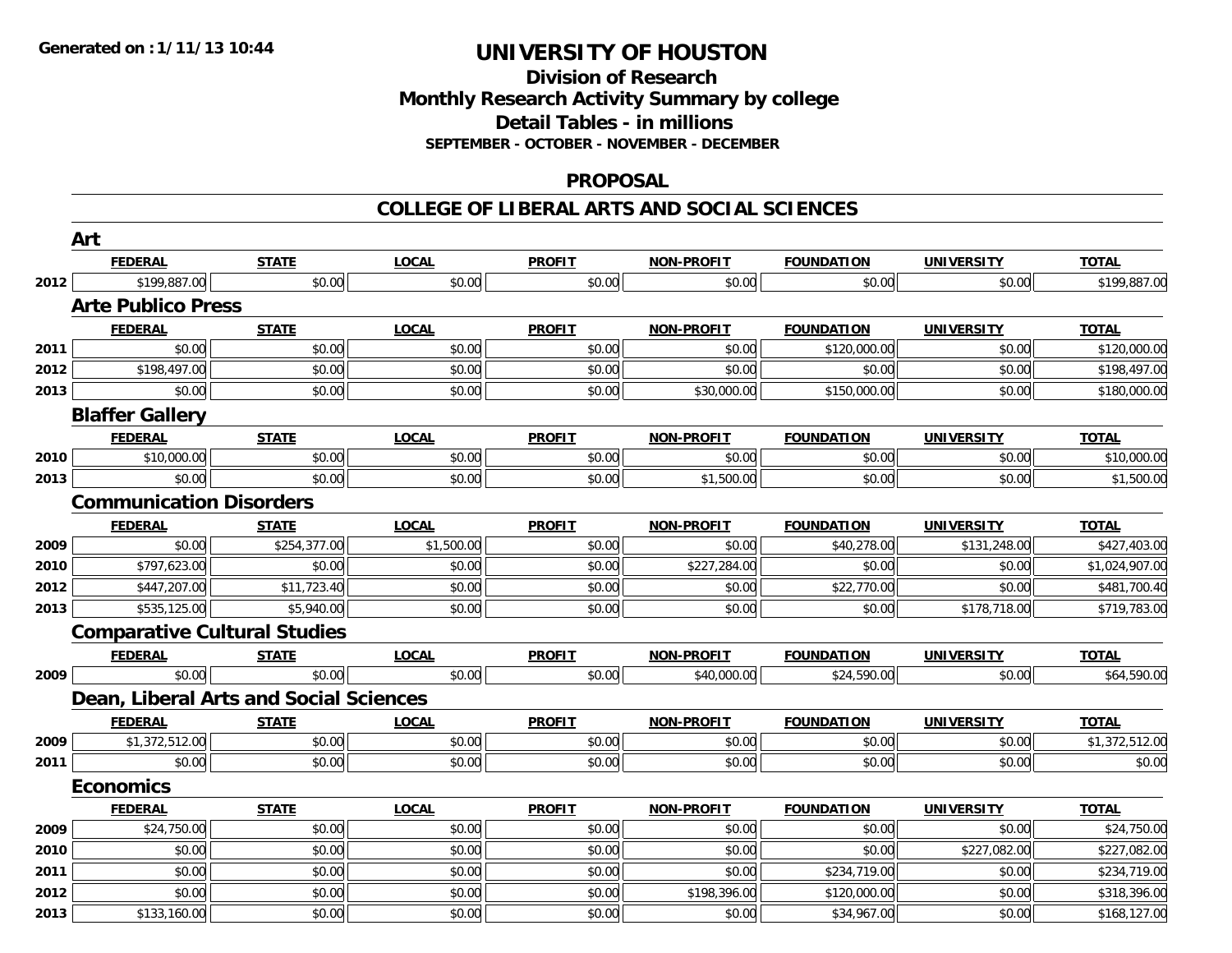## **Division of ResearchMonthly Research Activity Summary by college Detail Tables - in millions SEPTEMBER - OCTOBER - NOVEMBER - DECEMBER**

### **PROPOSAL**

### **COLLEGE OF LIBERAL ARTS AND SOCIAL SCIENCES**

|      | English                               |                |              |               |                   |                   |                   |                 |
|------|---------------------------------------|----------------|--------------|---------------|-------------------|-------------------|-------------------|-----------------|
|      | <b>FEDERAL</b>                        | <b>STATE</b>   | <b>LOCAL</b> | <b>PROFIT</b> | <b>NON-PROFIT</b> | <b>FOUNDATION</b> | <b>UNIVERSITY</b> | <b>TOTAL</b>    |
| 2010 | \$190,000.00                          | \$0.00         | \$0.00       | \$0.00        | \$1,000.00        | \$0.00            | \$0.00            | \$191,000.00    |
| 2011 | \$0.00                                | \$0.00         | \$0.00       | \$0.00        | \$1,500.00        | \$0.00            | \$0.00            | \$1,500.00      |
| 2012 | \$932,888.40                          | \$0.00         | \$0.00       | \$0.00        | \$0.00            | \$0.00            | \$0.00            | \$932,888.40    |
|      | <b>Health and Human Performance</b>   |                |              |               |                   |                   |                   |                 |
|      | <b>FEDERAL</b>                        | <b>STATE</b>   | <b>LOCAL</b> | <b>PROFIT</b> | <b>NON-PROFIT</b> | <b>FOUNDATION</b> | <b>UNIVERSITY</b> | <b>TOTAL</b>    |
| 2009 | \$0.00                                | \$50,500.00    | \$0.00       | \$398,180.00  | \$967,321.00      | \$0.00            | \$473,032.00      | \$1,889,033.00  |
| 2010 | \$7,899,308.00                        | \$1,338,353.75 | \$0.00       | \$774,222.00  | \$80,000.00       | \$249,999.00      | \$0.00            | \$10,341,882.75 |
| 2011 | \$6,441,428.15                        | \$0.00         | \$0.00       | \$71,901.00   | \$0.00            | \$162,069.30      | \$0.00            | \$6,675,398.45  |
| 2012 | \$4,759,852.05                        | \$302,818.00   | \$0.00       | \$619,217.00  | \$141,879.20      | \$0.00            | \$0.00            | \$5,823,766.25  |
| 2013 | \$4,578,696.52                        | \$0.00         | \$0.00       | \$0.00        | \$100,000.00      | \$19,976.00       | \$75,000.00       | \$4,773,672.52  |
|      | <b>Hispanic Studies</b>               |                |              |               |                   |                   |                   |                 |
|      | <b>FEDERAL</b>                        | <b>STATE</b>   | <b>LOCAL</b> | <b>PROFIT</b> | <b>NON-PROFIT</b> | <b>FOUNDATION</b> | <b>UNIVERSITY</b> | <b>TOTAL</b>    |
| 2012 | \$0.00                                | \$0.00         | \$0.00       | \$0.00        | \$0.00            | \$0.00            | \$0.00            | \$0.00          |
| 2013 | \$0.00                                | \$0.00         | \$0.00       | \$0.00        | \$0.00            | \$0.00            | \$11,992.50       | \$11,992.50     |
|      | <b>History</b>                        |                |              |               |                   |                   |                   |                 |
|      | <b>FEDERAL</b>                        | <b>STATE</b>   | <b>LOCAL</b> | <b>PROFIT</b> | <b>NON-PROFIT</b> | <b>FOUNDATION</b> | <b>UNIVERSITY</b> | <b>TOTAL</b>    |
| 2010 | \$569,406.00                          | \$0.00         | \$0.00       | \$0.00        | \$0.00            | \$0.00            | \$0.00            | \$569,406.00    |
| 2011 | \$0.00                                | \$0.00         | \$0.00       | \$0.00        | \$14,000.00       | \$0.00            | \$0.00            | \$14,000.00     |
| 2012 | \$24,193.00                           | \$0.00         | \$0.00       | \$0.00        | \$0.00            | \$0.00            | \$0.00            | \$24,193.00     |
|      | <b>Hobby Center for Public Policy</b> |                |              |               |                   |                   |                   |                 |
|      | <b>FEDERAL</b>                        | <b>STATE</b>   | <b>LOCAL</b> | <b>PROFIT</b> | <b>NON-PROFIT</b> | <b>FOUNDATION</b> | <b>UNIVERSITY</b> | <b>TOTAL</b>    |
| 2009 | \$24,750.00                           | \$0.00         | \$0.00       | \$0.00        | \$0.00            | \$0.00            | \$0.00            | \$24,750.00     |
| 2010 | \$399,791.20                          | \$0.00         | \$0.00       | \$0.00        | \$0.00            | \$0.00            | \$0.00            | \$399,791.20    |
|      | <b>Modern/Classical Languages</b>     |                |              |               |                   |                   |                   |                 |
|      | <b>FEDERAL</b>                        | <b>STATE</b>   | <b>LOCAL</b> | <b>PROFIT</b> | <b>NON-PROFIT</b> | <b>FOUNDATION</b> | <b>UNIVERSITY</b> | <b>TOTAL</b>    |
| 2009 | \$0.00                                | \$0.00         | \$0.00       | \$0.00        | \$4,899.50        | \$0.00            | \$0.00            | \$4,899.50      |
| 2010 | \$0.00                                | \$0.00         | \$0.00       | \$0.00        | \$7,000.00        | \$0.00            | \$0.00            | \$7,000.00      |
| 2011 | \$0.00                                | \$0.00         | \$0.00       | \$0.00        | \$0.00            | \$0.00            | \$0.00            | \$0.00          |
| 2012 | \$396,977.00                          | \$0.00         | \$0.00       | \$0.00        | \$0.00            | \$0.00            | \$0.00            | \$396,977.00    |
| 2013 | \$0.00                                | \$0.00         | \$0.00       | \$0.00        | \$0.00            | \$0.00            | \$99,251.00       | \$99,251.00     |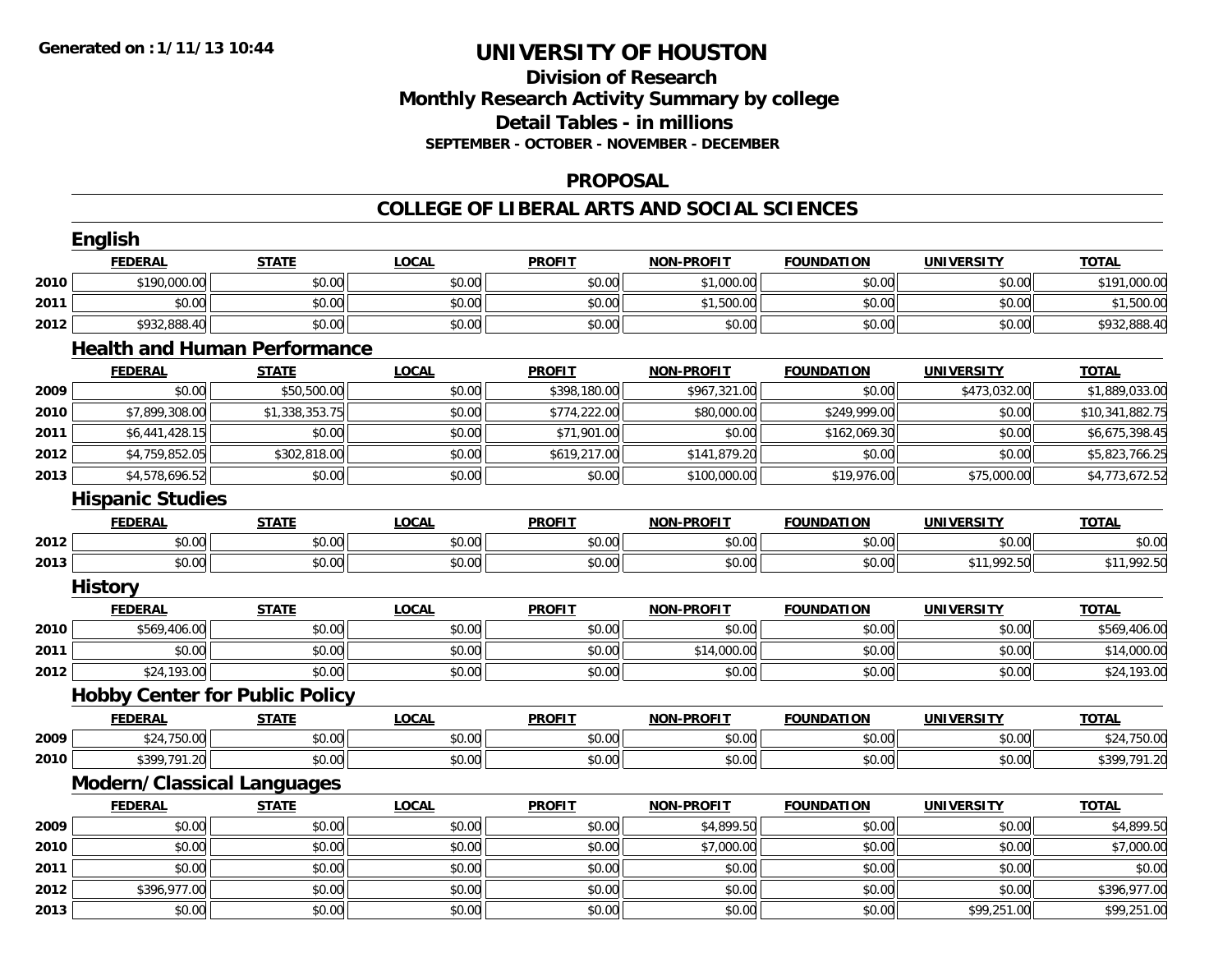## **Division of Research Monthly Research Activity Summary by college Detail Tables - in millions SEPTEMBER - OCTOBER - NOVEMBER - DECEMBER**

### **PROPOSAL**

|      | <b>Philosophy</b>              |                |              |               |                   |                   |                   |                 |
|------|--------------------------------|----------------|--------------|---------------|-------------------|-------------------|-------------------|-----------------|
|      | <b>FEDERAL</b>                 | <b>STATE</b>   | <b>LOCAL</b> | <b>PROFIT</b> | <b>NON-PROFIT</b> | <b>FOUNDATION</b> | <b>UNIVERSITY</b> | <b>TOTAL</b>    |
| 2012 | \$23,229.00                    | \$0.00         | \$0.00       | \$0.00        | \$0.00            | \$0.00            | \$0.00            | \$23,229.00     |
| 2013 | \$24,897.00                    | \$0.00         | \$0.00       | \$0.00        | \$0.00            | \$0.00            | \$0.00            | \$24,897.00     |
|      | <b>Political Science</b>       |                |              |               |                   |                   |                   |                 |
|      | <b>FEDERAL</b>                 | <b>STATE</b>   | <b>LOCAL</b> | <b>PROFIT</b> | <b>NON-PROFIT</b> | <b>FOUNDATION</b> | <b>UNIVERSITY</b> | <b>TOTAL</b>    |
| 2010 | \$0.00                         | \$0.00         | \$0.00       | \$0.00        | \$0.00            | \$0.00            | \$0.00            | \$0.00          |
| 2012 | \$23,374.00                    | \$0.00         | \$0.00       | \$0.00        | \$0.00            | \$0.00            | \$0.00            | \$23,374.00     |
|      | <b>Psychology</b>              |                |              |               |                   |                   |                   |                 |
|      | <b>FEDERAL</b>                 | <b>STATE</b>   | <b>LOCAL</b> | <b>PROFIT</b> | <b>NON-PROFIT</b> | <b>FOUNDATION</b> | <b>UNIVERSITY</b> | <b>TOTAL</b>    |
| 2009 | \$1,441,463.00                 | \$655,402.60   | \$0.00       | \$213,595.00  | \$462,236.00      | \$239,064.00      | \$619,863.00      | \$3,631,623.60  |
| 2010 | \$7,887,869.00                 | \$4,933,217.40 | \$0.00       | \$22,000.00   | \$23,000.00       | \$0.00            | \$1,528,471.00    | \$14,394,557.40 |
| 2011 | \$2,232,049.80                 | \$1,811,351.00 | \$189,193.60 | \$275,000.00  | \$0.00            | \$174,672.00      | \$11,915.00       | \$4,694,181.40  |
| 2012 | \$1,444,595.60                 | \$13,431.15    | \$0.00       | \$344,793.00  | \$0.00            | \$0.00            | \$267,335.00      | \$2,070,154.75  |
| 2013 | \$4,596,653.51                 | \$936,366.00   | \$0.00       | \$30,240.00   | \$128,520.00      | \$0.00            | \$1,131,320.50    | \$6,823,100.01  |
|      | <b>School of Communication</b> |                |              |               |                   |                   |                   |                 |
|      | <b>FEDERAL</b>                 | <b>STATE</b>   | <b>LOCAL</b> | <b>PROFIT</b> | <b>NON-PROFIT</b> | <b>FOUNDATION</b> | <b>UNIVERSITY</b> | <b>TOTAL</b>    |
| 2011 | \$294,900.00                   | \$0.00         | \$0.00       | \$0.00        | \$0.00            | \$0.00            | \$0.00            | \$294,900.00    |
| 2012 | \$336,545.00                   | \$0.00         | \$0.00       | \$0.00        | \$0.00            | \$0.00            | \$0.00            | \$336,545.00    |
| 2013 | \$0.00                         | \$0.00         | \$0.00       | \$1,800.00    | \$8,000.00        | \$0.00            | \$76,763.00       | \$86,563.00     |
|      | <b>School of Music</b>         |                |              |               |                   |                   |                   |                 |
|      | <b>FEDERAL</b>                 | <b>STATE</b>   | <b>LOCAL</b> | <b>PROFIT</b> | <b>NON-PROFIT</b> | <b>FOUNDATION</b> | <b>UNIVERSITY</b> | <b>TOTAL</b>    |
| 2011 | \$0.00                         | \$1,500.00     | \$0.00       | \$0.00        | \$0.00            | \$0.00            | \$0.00            | \$1,500.00      |
|      | <b>Sociology</b>               |                |              |               |                   |                   |                   |                 |
|      | <b>FEDERAL</b>                 | <b>STATE</b>   | <b>LOCAL</b> | <b>PROFIT</b> | <b>NON-PROFIT</b> | <b>FOUNDATION</b> | <b>UNIVERSITY</b> | <b>TOTAL</b>    |
| 2009 | \$973,935.90                   | \$0.00         | \$60,000.00  | \$0.00        | \$0.00            | \$0.00            | \$0.00            | \$1,033,935.90  |
| 2010 | \$1,415,674.00                 | \$0.00         | \$0.00       | \$0.00        | \$0.00            | \$0.00            | \$0.00            | \$1,415,674.00  |
| 2011 | \$796,309.80                   | \$0.00         | \$0.00       | \$0.00        | \$0.00            | \$0.00            | \$0.00            | \$796,309.80    |
| 2012 | \$0.00                         | \$0.00         | \$0.00       | \$0.00        | \$0.00            | \$0.00            | \$508,467.30      | \$508,467.30    |
| 2013 | \$160,063.00                   | \$0.00         | \$18,000.00  | \$0.00        | \$0.00            | \$0.00            | \$0.00            | \$178,063.00    |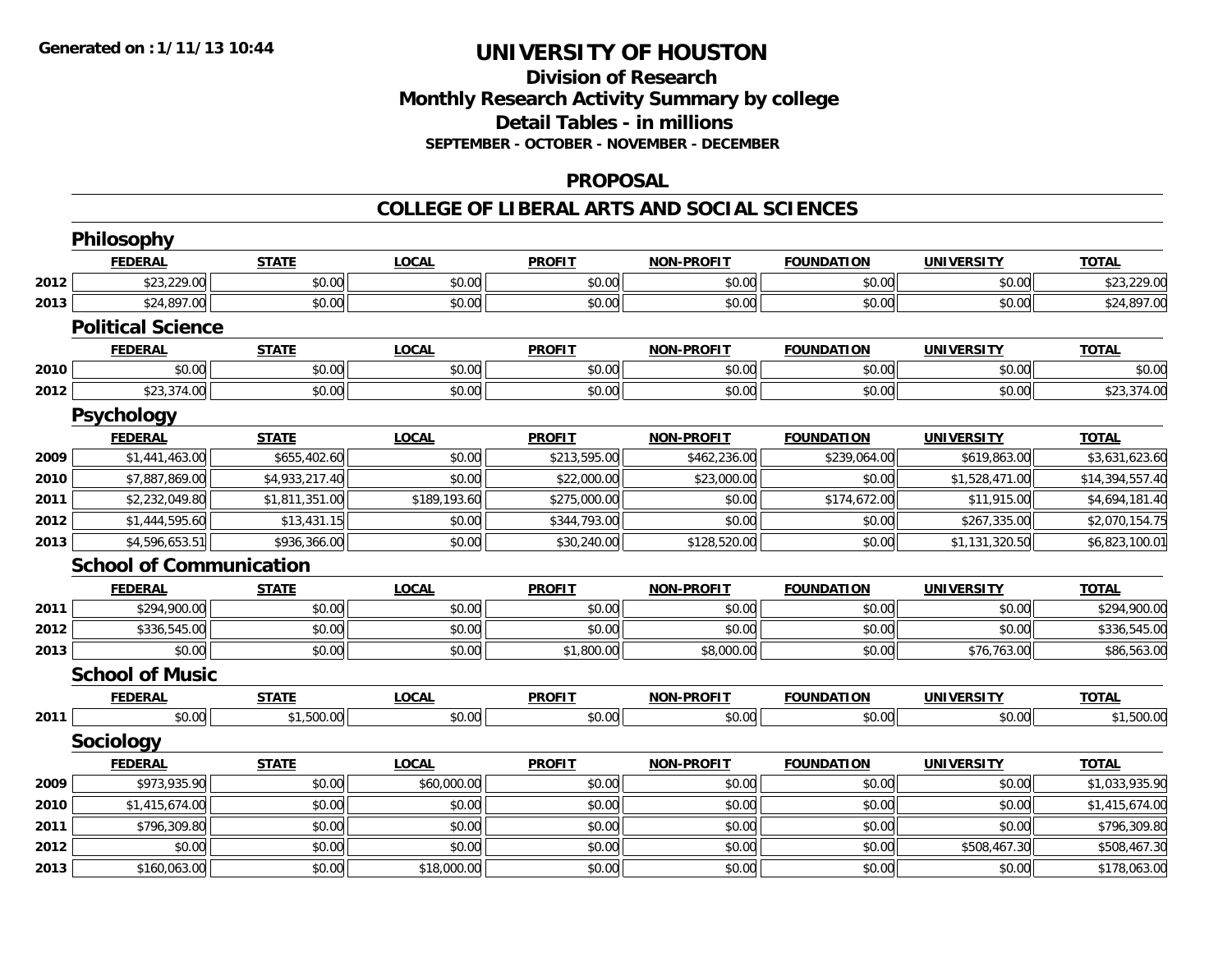## **Division of Research Monthly Research Activity Summary by college Detail Tables - in millions SEPTEMBER - OCTOBER - NOVEMBER - DECEMBER**

### **PROPOSAL**

|              | Theatre         |                 |              |                |                   |                   |                |                 |
|--------------|-----------------|-----------------|--------------|----------------|-------------------|-------------------|----------------|-----------------|
|              | <b>FEDERAL</b>  | <u>STATE</u>    | <u>LOCAL</u> | <b>PROFIT</b>  | <b>NON-PROFIT</b> | <b>FOUNDATION</b> | UNIVERSITY     | <b>TOTAL</b>    |
| 2010         | \$50,000.00     | \$0.00          | \$0.00       | \$0.00         | \$0.00            | \$0.00            | \$0.00         | \$50,000.00     |
| 2013         | \$0.00          | \$0.00          | \$0.00       | \$100,027.00   | \$0.00            | \$0.00            | \$0.00         | \$100,027.00    |
| <b>Total</b> | \$51,637,609.93 | \$10,314,980.30 | \$268,693.60 | \$2,850,975.00 | \$2,436,535.70    | \$1,593,104.30    | \$5,340,458.30 | \$74,442,357.13 |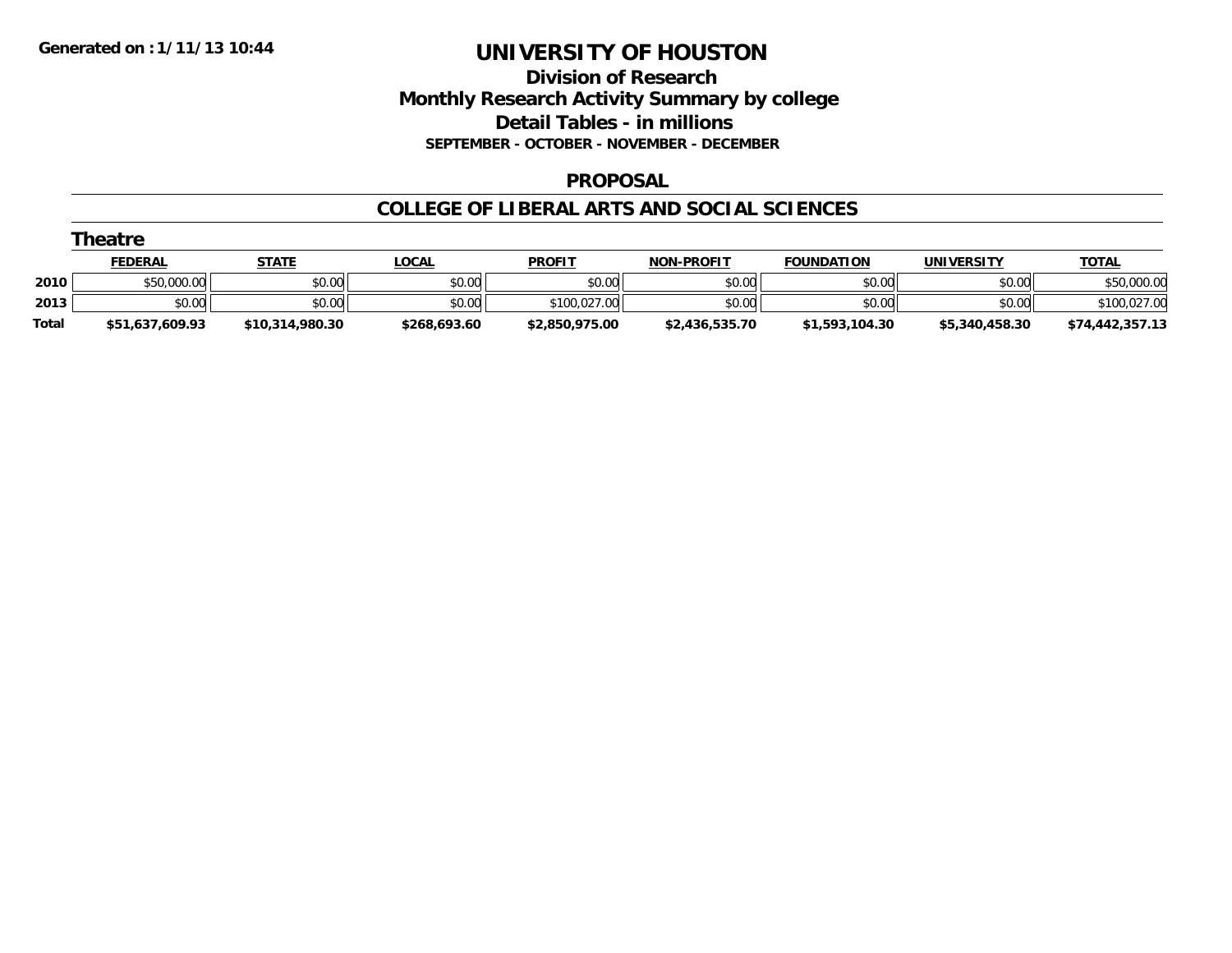**Division of Research**

**Monthly Research Activity Summary by college**

**Detail Tables - in millions**

**SEPTEMBER - OCTOBER - NOVEMBER - DECEMBER**

### **PROPOSAL**

### **COLLEGE OF NATURAL SCIENCES AND MATHEMATICS**

**TOTAL** 

| .<br>.<br>.      | aboratories<br>auur<br>. |             |              |                          |                   |                  |       |
|------------------|--------------------------|-------------|--------------|--------------------------|-------------------|------------------|-------|
| EEDEDAI<br>DERAI | <b>CTATE</b>             | <b>OCAL</b> | <b>PROFI</b> | .DDOEIT<br>NON-<br>י ⊩וי | <b>FOUNDATION</b> | <b>INIVERSIT</b> | ΤΟΤΑΙ |
|                  |                          |             |              |                          |                   |                  |       |

| 2011 | \$0.00                                                 | \$0.00         | \$0.00       | \$70,000.00    | \$0.00            | \$0.00            | \$0.00            | \$70,000.00     |
|------|--------------------------------------------------------|----------------|--------------|----------------|-------------------|-------------------|-------------------|-----------------|
|      | <b>Biology/Biochemistry</b>                            |                |              |                |                   |                   |                   |                 |
|      | <b>FEDERAL</b>                                         | <b>STATE</b>   | <b>LOCAL</b> | <b>PROFIT</b>  | <b>NON-PROFIT</b> | <b>FOUNDATION</b> | <b>UNIVERSITY</b> | <b>TOTAL</b>    |
| 2009 | \$9,986,229.00                                         | \$0.00         | \$0.00       | \$280,023.00   | \$0.00            | \$120,000.00      | \$193,096.00      | \$10,579,348.00 |
| 2010 | \$9,481,426.35                                         | \$8,631,870.50 | \$0.00       | \$1,314,639.00 | \$1,056,672.00    | \$120,000.00      | \$2,352,268.00    | \$22,956,875.85 |
| 2011 | \$18,472,997.20                                        | \$0.00         | \$0.00       | \$336,596.57   | \$747,996.00      | \$100,000.00      | \$164,228.00      | \$19,821,817.77 |
| 2012 | \$11,537,579.12                                        | \$1,079,930.00 | \$0.00       | \$60,000.00    | \$169,998.80      | \$1,024,822.00    | \$1,001,592.58    | \$14,873,922.50 |
| 2013 | \$7,973,587.85                                         | \$0.00         | \$0.00       | \$77,325.00    | \$0.00            | \$43,994.60       | \$0.00            | \$8,094,907.45  |
|      | <b>Center for Nuclear Receptors and Cell Signaling</b> |                |              |                |                   |                   |                   |                 |
|      | <b>FEDERAL</b>                                         | <b>STATE</b>   | <b>LOCAL</b> | <b>PROFIT</b>  | <b>NON-PROFIT</b> | <b>FOUNDATION</b> | <b>UNIVERSITY</b> | <b>TOTAL</b>    |
| 2009 | \$0.00                                                 | \$0.00         | \$0.00       | \$0.00         | \$0.00            | \$0.00            | \$0.00            | \$0.00          |
| 2010 | \$3,530,126.00                                         | \$8,778,690.50 | \$0.00       | \$58,989.00    | \$190,000.00      | \$330,914.00      | \$0.00            | \$12,888,719.50 |
| 2011 | \$427,658.00                                           | \$7,420,923.00 | \$0.00       | \$240,000.00   | \$200,126.00      | \$450,000.00      | \$312,401.00      | \$9,051,108.00  |
| 2012 | \$2,367,740.00                                         | \$0.00         | \$0.00       | \$0.00         | \$403,096.00      | \$300,000.00      | \$0.00            | \$3,070,836.00  |
| 2013 | \$8,118,980.00                                         | \$0.00         | \$0.00       | \$60,000.00    | \$40,000.00       | \$0.00            | \$0.00            | \$8,218,980.00  |
|      | Chemistry                                              |                |              |                |                   |                   |                   |                 |
|      | <b>FEDERAL</b>                                         | <b>STATE</b>   | <b>LOCAL</b> | <b>PROFIT</b>  | <b>NON-PROFIT</b> | <b>FOUNDATION</b> | <b>UNIVERSITY</b> | <b>TOTAL</b>    |
| 2009 | \$6,711,871.32                                         | \$0.00         | \$0.00       | \$12,009.00    | \$200,000.00      | \$50,000.00       | \$1,411,369.00    | \$8,385,249.32  |
| 2010 | \$14,239,793.25                                        | \$7,619,617.00 | \$0.00       | \$211,699.50   | \$2,930,116.26    | \$322,156.99      | \$664,392.00      | \$25,987,775.00 |
| 2011 | \$10,121,521.95                                        | \$162,600.00   | \$0.00       | \$130,000.00   | \$100,000.00      | \$0.00            | \$0.00            | \$10,514,121.95 |
| 2012 | \$8,431,374.78                                         | \$2,914,220.00 | \$0.00       | \$80,000.00    | \$118,840.00      | \$0.00            | \$170,000.00      | \$11,714,434.78 |
| 2013 | \$10,446,664.44                                        | \$1,678,546.00 | \$0.00       | \$0.00         | \$0.00            | \$0.00            | \$0.00            | \$12,125,210.44 |
|      | <b>Computer Science</b>                                |                |              |                |                   |                   |                   |                 |
|      | <b>FEDERAL</b>                                         | <b>STATE</b>   | <b>LOCAL</b> | <b>PROFIT</b>  | <b>NON-PROFIT</b> | <b>FOUNDATION</b> | <b>UNIVERSITY</b> | <b>TOTAL</b>    |
| 2009 | \$8,591,557.14                                         | \$0.00         | \$0.00       | \$100,818.00   | \$839,637.50      | \$0.00            | \$0.00            | \$9,532,012.64  |
| 2010 | \$8,373,833.70                                         | \$2,703,295.00 | \$0.00       | \$1,997,808.00 | \$96,490.00       | \$0.00            | \$0.00            | \$13,171,426.70 |
| 2011 | \$10,004,547.64                                        | \$433,402.00   | \$0.00       | \$777,408.00   | \$212,696.00      | \$239,252.00      | \$0.00            | \$11,667,305.64 |
| 2012 | \$10,581,492.55                                        | \$0.00         | \$0.00       | \$0.00         | \$0.00            | \$10,000.00       | \$1,039,253.70    | \$11,630,746.25 |
| 2013 | \$8,727,757.99                                         | \$0.00         | \$0.00       | \$416,482.83   | \$320,000.00      | \$0.00            | \$592,552.00      | \$10,056,792.82 |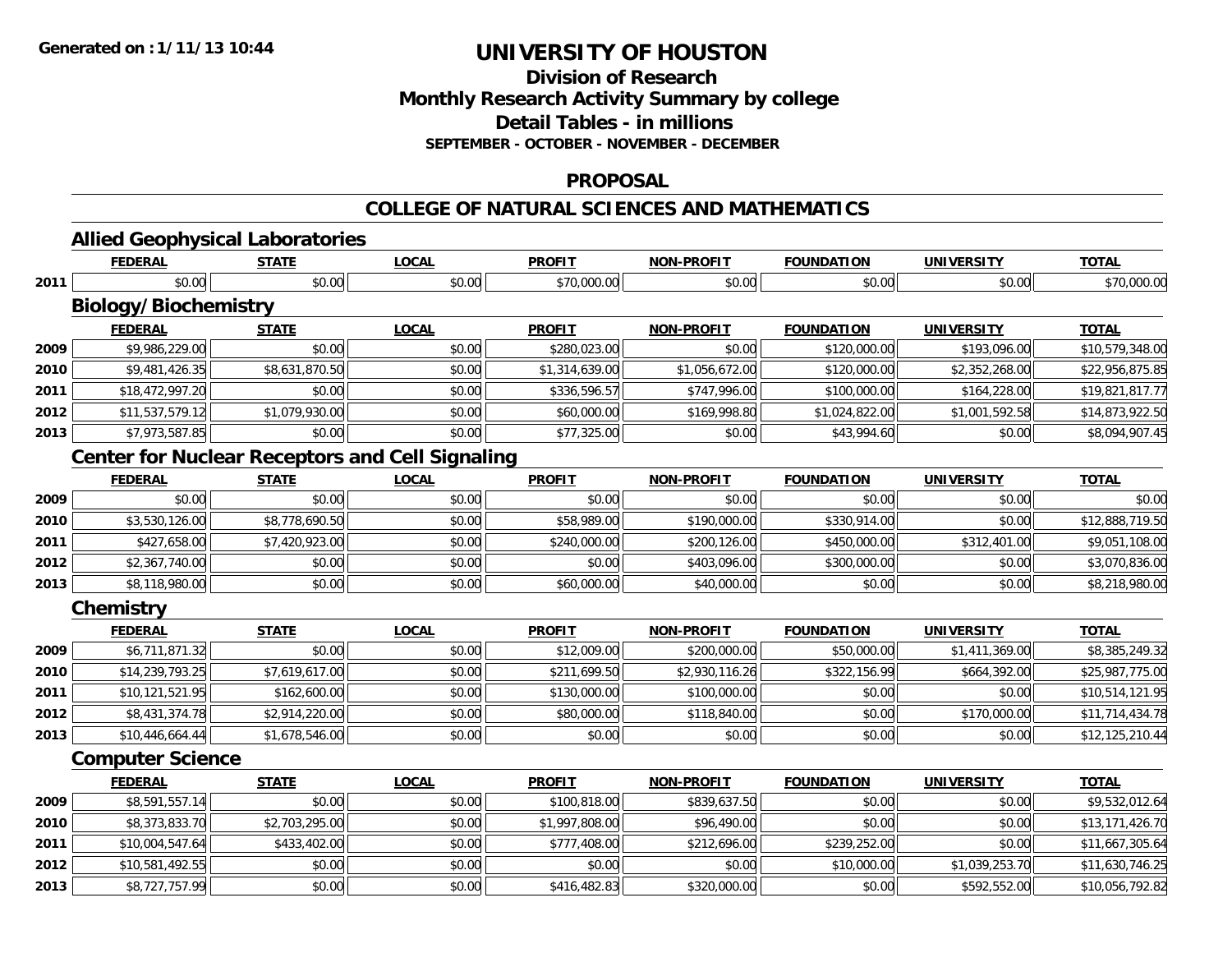## **Division of ResearchMonthly Research Activity Summary by college Detail Tables - in millionsSEPTEMBER - OCTOBER - NOVEMBER - DECEMBER**

### **PROPOSAL**

## **COLLEGE OF NATURAL SCIENCES AND MATHEMATICS**

## **Dean, Natural Sciences and Mathematics**

|      | <b>FEDERAL</b> | <b>STATE</b> | <u>LOCAL</u> | <b>PROFIT</b> | <b>NON-PROFIT</b> | <b>FOUNDATION</b> | <b>UNIVERSITY</b> | <b>TOTAL</b>   |
|------|----------------|--------------|--------------|---------------|-------------------|-------------------|-------------------|----------------|
| 2009 | \$3,500,000.00 | \$0.00       | \$0.00       | \$0.00        | \$0.00            | \$0.00            | \$0.00            | \$3,500,000.00 |
| 2010 | \$4,999.95     | \$0.00       | \$0.00       | \$0.00        | \$0.00            | \$0.00            | \$0.00            | \$4,999.95     |
| 2011 | \$1,795,698.00 | \$0.00       | \$0.00       | \$0.00        | \$0.00            | \$0.00            | \$0.00            | \$1,795,698.00 |
| 2012 | \$2,048,718.76 | \$0.00       | \$0.00       | \$0.00        | \$0.00            | \$0.00            | \$44,591.00       | \$2,093,309.76 |
| 2013 | \$76,661.20    | \$0.00       | \$0.00       | \$0.00        | \$0.00            | \$0.00            | \$0.00            | \$76,661.20    |

## **Earth & Atmospheric Sciences**

|      | <b>FEDERAL</b> | <b>STATE</b> | <u>LOCAL</u> | <b>PROFIT</b> | <b>NON-PROFIT</b> | <b>FOUNDATION</b> | <b>UNIVERSITY</b> | <b>TOTAL</b>   |
|------|----------------|--------------|--------------|---------------|-------------------|-------------------|-------------------|----------------|
| 2009 | \$1,072,373.00 | \$0.00       | \$0.00       | \$852,770.88  | \$0.00            | \$0.00            | \$0.00            | \$1,925,143.88 |
| 2010 | \$983,147.00   | \$525,000.00 | \$0.00       | \$92,096.00   | \$254,734.00      | \$0.00            | \$675,122.00      | \$2,530,099.00 |
| 2011 | \$651,869.00   | \$990,980.20 | \$0.00       | \$87,000.00   | \$2,426,934.80    | \$0.00            | \$512,760.00      | \$4,669,544.00 |
| 2012 | \$1,147,531.00 | \$58,305.00  | \$0.00       | \$532,079.00  | \$0.00            | \$0.00            | \$0.00            | \$1,737,915.00 |
| 2013 | \$2,043,457.00 | \$0.00       | \$0.00       | \$151,689.00  | \$0.00            | \$0.00            | \$388,758.00      | \$2,583,904.00 |

## **Institute for Climate and Atmospheric Science**

|      | <b>FEDERAL</b> | <b>CTATE</b>         | .OCAI              | <b>PROFIT</b>                  | <b>-PROFIT</b><br><b>AIOR</b>                         | лом<br>המוווחה:                          | UNIVERSITY     | <b>TOTAL</b> |
|------|----------------|----------------------|--------------------|--------------------------------|-------------------------------------------------------|------------------------------------------|----------------|--------------|
| 2009 | 0000<br>90.UU  | ሖ へ<br>וטט.          | $\sim$ 00<br>JU.UU | $\rightarrow$<br>∩∩ ،<br>JU.UU | $\mathsf{A} \cap \mathsf{A} \cap \mathsf{A}$<br>JU.UL | \$0.00                                   | 0000<br>JU.UU  | \$0.00       |
| 2011 | 0000<br>pv.uu  | $\sim$ $\sim$<br>υU. | 0000<br>vu.vu      | 40.00<br>v.vu                  | 0 <sup>n</sup><br>\$U.UC                              | $\uparrow$ $\uparrow$ $\uparrow$<br>∪.∪∪ | 0000<br>⊸∪.∪∪⊪ | \$0.00       |

**Mathematics**

|      | <b>FEDERAL</b> | <b>STATE</b>   | <b>LOCAL</b> | <b>PROFIT</b> | <b>NON-PROFIT</b> | <b>FOUNDATION</b> | <b>UNIVERSITY</b> | <b>TOTAL</b>   |
|------|----------------|----------------|--------------|---------------|-------------------|-------------------|-------------------|----------------|
| 2009 | \$2,456,535.36 | \$0.00         | \$0.00       | \$0.00        | \$0.00            | \$0.00            | \$0.00            | \$2,456,535.36 |
| 2010 | \$5,982,251.80 | \$1,081,437.00 | \$0.00       | \$211,699.50  | \$0.00            | \$0.00            | \$0.00            | \$7,275,388.30 |
| 2011 | \$5,128,716.00 | \$645,077,00   | \$0.00       | \$150,000.00  | \$22,622.00       | \$0.00            | \$31,958.00       | \$5,978,373.00 |
| 2012 | \$3,466,437.42 | \$0.00         | \$0.00       | \$210,000.00  | \$0.00            | \$72,725.00       | \$703,825.00      | \$4,452,987.42 |
| 2013 | \$3,163,301.40 | \$0.00         | \$0.00       | \$79,348.17   | \$0.00            | \$0.00            | \$0.00            | \$3,242,649.57 |

**Physics**

|      | <b>FEDERAL</b>  | <u>STATE</u>   | <u>LOCAL</u> | <b>PROFIT</b>  | <b>NON-PROFIT</b> | <b>FOUNDATION</b> | <b>UNIVERSITY</b> | <b>TOTAL</b>    |
|------|-----------------|----------------|--------------|----------------|-------------------|-------------------|-------------------|-----------------|
| 2009 | \$6,396,285.00  | \$556,454.50   | \$0.00       | \$815,419.00   | \$40,000.00       | \$300,000.00      | \$3,958,861,00    | \$12,067,019.50 |
| 2010 | \$13,854,360.20 | \$3,307,000.00 | \$0.00       | \$1,792,004.00 | \$2,657,368.74    | \$451,046.01      | \$24,160.00       | \$22,085,938.95 |
| 2011 | \$7,814,340.68  | \$0.00         | \$0.00       | \$869,384.00   | \$0.00            | \$0.00            | \$0.00            | \$8,683,724.68  |
| 2012 | \$8,332,838.07  | \$97,607.00    | \$0.00       | \$235,630.00   | \$258,667.00      | \$0.00            | \$700,000.00      | \$9,624,742.07  |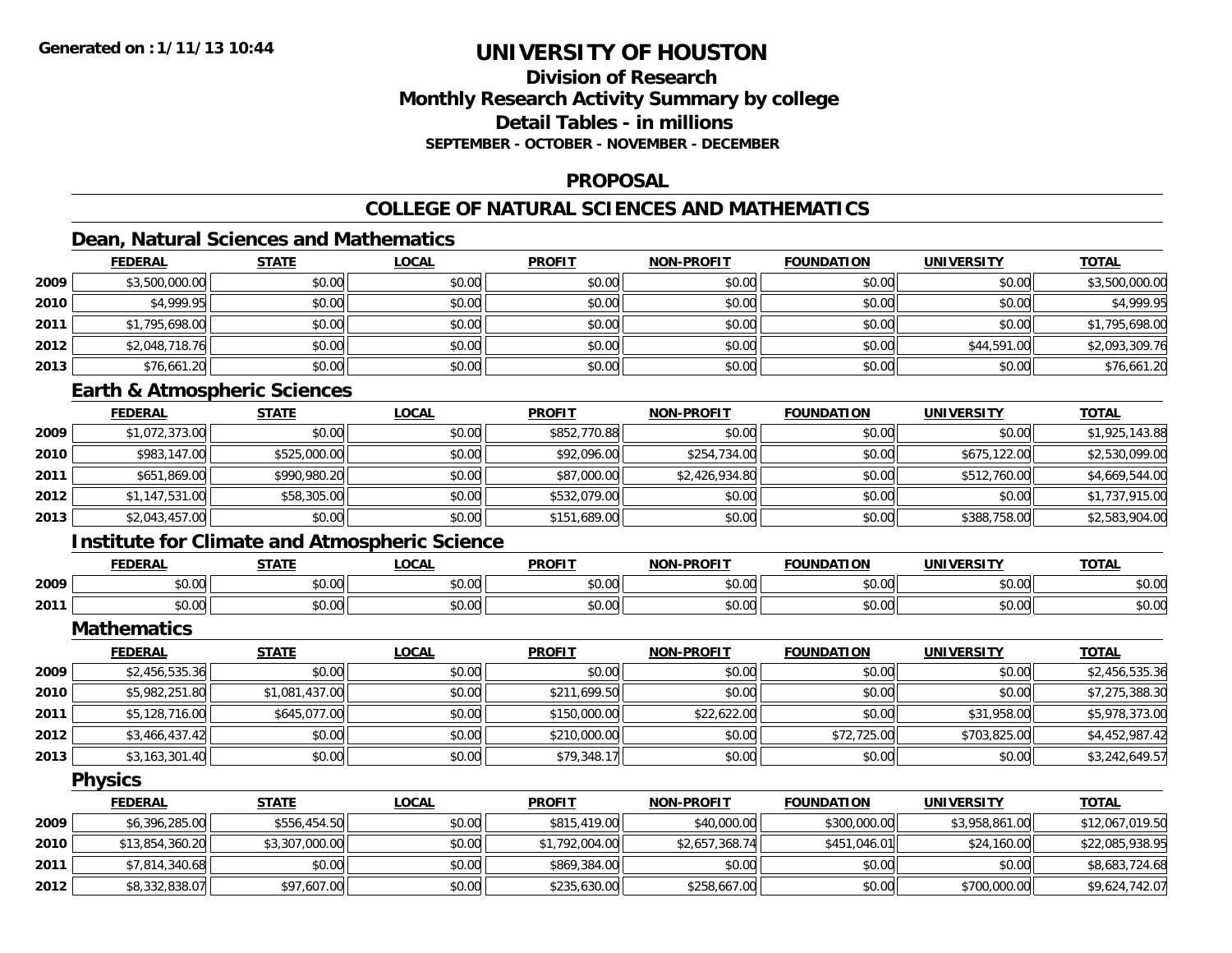## **Division of Research Monthly Research Activity Summary by college Detail Tables - in millions SEPTEMBER - OCTOBER - NOVEMBER - DECEMBER**

### **PROPOSAL**

### **COLLEGE OF NATURAL SCIENCES AND MATHEMATICS**

|              | <b>Physics</b>      |                 |              |                 |                    |                   |                   |                  |  |  |  |
|--------------|---------------------|-----------------|--------------|-----------------|--------------------|-------------------|-------------------|------------------|--|--|--|
|              | <u>FEDERAL</u>      | <u>STATE</u>    | <u>LOCAL</u> | <b>PROFIT</b>   | <b>NON-PROFIT</b>  | <b>FOUNDATION</b> | <b>UNIVERSITY</b> | <b>TOTAL</b>     |  |  |  |
| 2013         | \$8,525,067.<br>.49 | \$97,607.00     | \$0.00       | \$50,000.00     | .165.60<br>\$2,365 | \$0.00            | \$0.00            | 1,037,840.09     |  |  |  |
| <b>Total</b> | \$246,571,326.61    | \$48,782,561.70 | \$0.00       | \$12,352,917.45 | \$15,651,160.70    | \$3,934,910.60    | \$14,941,187.28   | \$342,234,064.34 |  |  |  |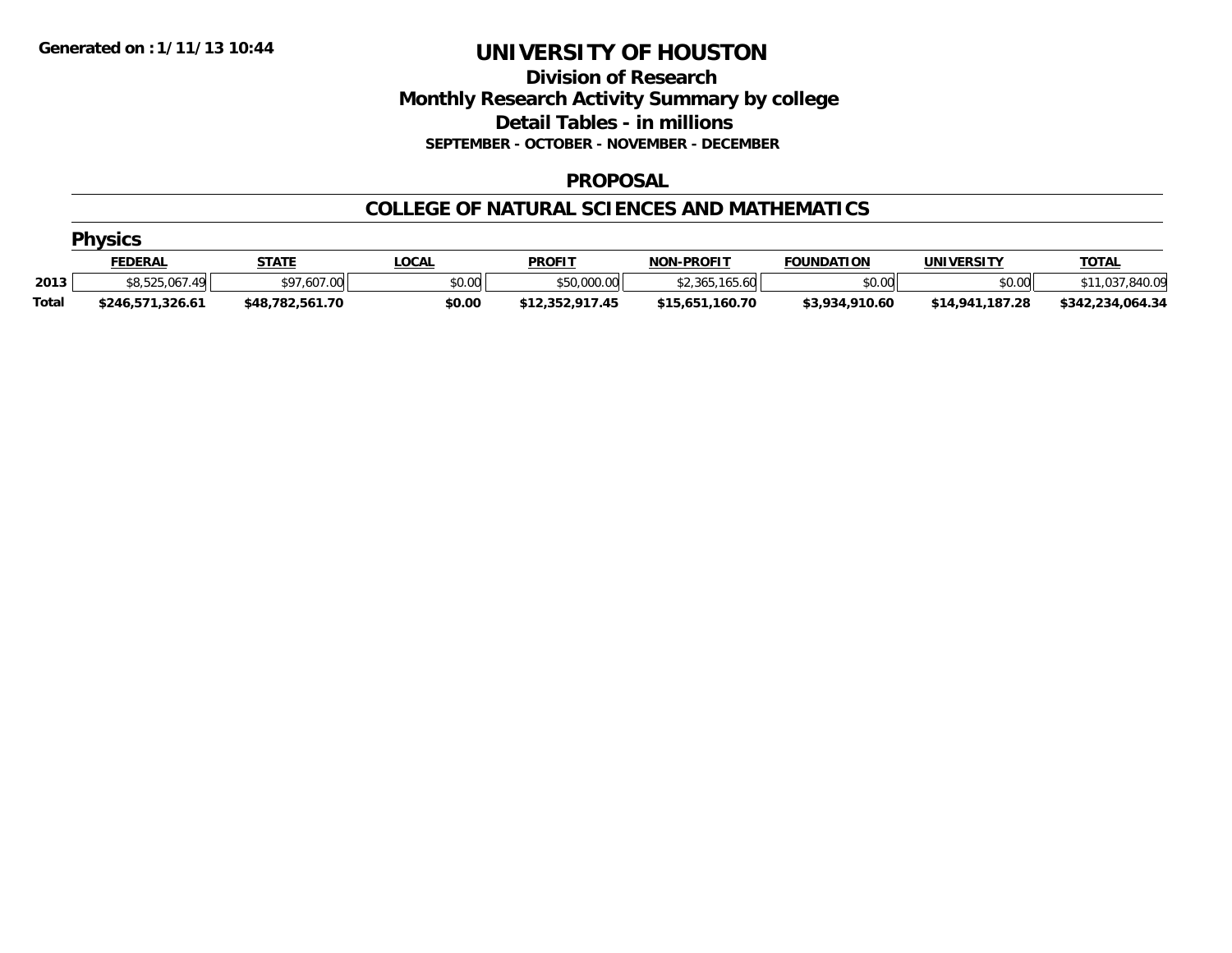## **Division of Research Monthly Research Activity Summary by college Detail Tables - in millions SEPTEMBER - OCTOBER - NOVEMBER - DECEMBER**

### **PROPOSAL**

### **COLLEGE OF OPTOMETRY**

## **Optometry, Community**

|       | <b>FEDERAL</b>  | <b>STATE</b> | <u>LOCAL</u> | <b>PROFIT</b>  | <b>NON-PROFIT</b> | <b>FOUNDATION</b> | <b>UNIVERSITY</b> | <b>TOTAL</b>    |
|-------|-----------------|--------------|--------------|----------------|-------------------|-------------------|-------------------|-----------------|
| 2009  | \$2,610,210.00  | \$73,713.52  | \$0.00       | \$0.00         | \$0.00            | \$140,000.00      | \$57,250.00       | \$2,881,173.52  |
| 2010  | \$2,525,000.00  | \$720,000.00 | \$0.00       | \$252,216.40   | \$0.00            | \$0.00            | \$0.00            | \$3,497,216.40  |
| 2011  | \$9,558,059.25  | \$29,460.00  | \$0.00       | \$88,569.00    | \$308,567.00      | \$180,000.00      | \$0.00            | \$10,164,655.25 |
| 2012  | \$7,596,261.00  | \$74,750.00  | \$0.00       | \$91,600.00    | \$0.00            | \$0.00            | \$0.00            | \$7,762,611.00  |
| 2013  | \$7,625,790.00  | \$0.00       | \$0.00       | \$787,488.00   | \$0.00            | \$0.00            | \$321,274.00      | \$8,734,552.00  |
| Total | \$29,915,320.25 | \$897.923.52 | \$0.00       | \$1,219,873.40 | \$308,567.00      | \$320,000.00      | \$378,524.00      | \$33,040,208.17 |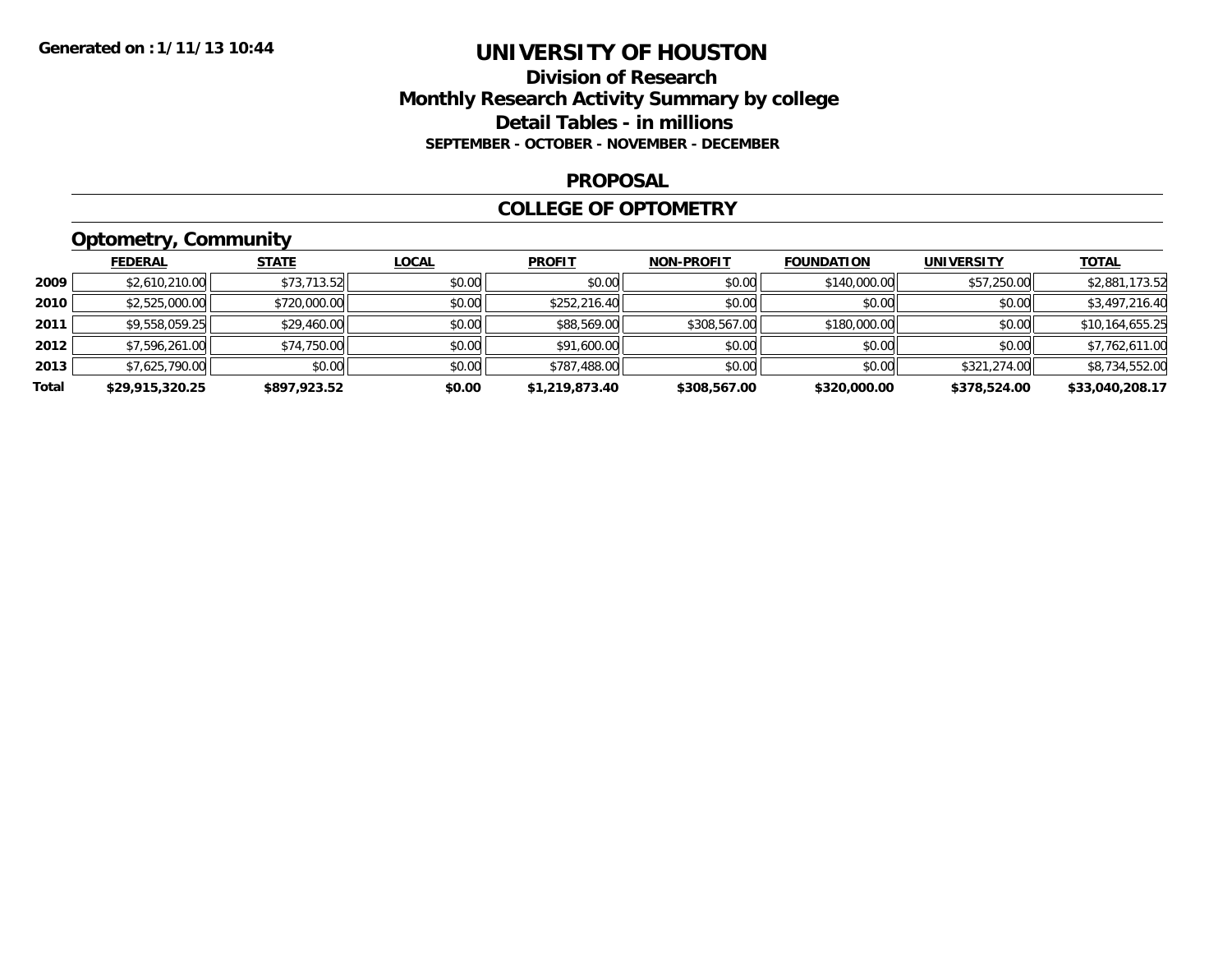## **Division of ResearchMonthly Research Activity Summary by college Detail Tables - in millions SEPTEMBER - OCTOBER - NOVEMBER - DECEMBER**

#### **PROPOSAL**

#### **COLLEGE OF PHARMACY**

### **Clinical Sciences and Administration**

|       | <b>FEDERAL</b>                        | <b>STATE</b>   | <b>LOCAL</b>                                       | <b>PROFIT</b>  | <b>NON-PROFIT</b> | <b>FOUNDATION</b> | <b>UNIVERSITY</b> | <b>TOTAL</b>    |
|-------|---------------------------------------|----------------|----------------------------------------------------|----------------|-------------------|-------------------|-------------------|-----------------|
| 2009  | \$467,125.00                          | \$137,075.00   | \$0.00                                             | \$166,606.00   | \$40,000.00       | \$5,000.00        | \$1,485.00        | \$817,291.00    |
| 2010  | \$2,583,489.58                        | \$500,026.80   | \$0.00                                             | \$424,682.57   | \$563,500.00      | \$5,000.00        | \$49,809.00       | \$4,126,507.95  |
| 2011  | \$99,999.00                           | \$0.00         | \$0.00                                             | \$190,756.80   | \$0.00            | \$25,000.00       | \$20,062.00       | \$335,817.80    |
| 2012  | \$2,197,657.10                        | \$35,547.00    | \$0.00                                             | \$272,734.00   | \$11,000.00       | \$142,630.00      | \$380,235.72      | \$3,039,803.82  |
| 2013  | \$4,890,322.40                        | \$0.00         | \$144,311.00                                       | \$339,271.00   | \$70,000.00       | \$0.00            | \$0.00            | \$5,443,904.40  |
|       | Dean, Pharmacy                        |                |                                                    |                |                   |                   |                   |                 |
|       | <b>FEDERAL</b>                        | <b>STATE</b>   | <b>LOCAL</b>                                       | <b>PROFIT</b>  | <b>NON-PROFIT</b> | <b>FOUNDATION</b> | <b>UNIVERSITY</b> | <b>TOTAL</b>    |
| 2010  | \$0.00                                | \$0.00         | \$0.00                                             | \$0.00         | \$0.00            | \$0.00            | \$0.00            | \$0.00          |
| 2012  | \$0.00                                | \$0.00         | \$0.00                                             | \$0.00         | \$0.00            | \$0.00            | \$0.00            | \$0.00          |
|       | <b>Institute for Community Health</b> |                |                                                    |                |                   |                   |                   |                 |
|       | <b>FEDERAL</b>                        | <b>STATE</b>   | <b>LOCAL</b>                                       | <b>PROFIT</b>  | <b>NON-PROFIT</b> | <b>FOUNDATION</b> | <b>UNIVERSITY</b> | <b>TOTAL</b>    |
| 2011  | \$2,547,618.00                        | \$0.00         | \$0.00                                             | \$0.00         | \$0.00            | \$0.00            | \$0.00            | \$2,547,618.00  |
|       |                                       |                | <b>Pharmacological and Pharmaceutical Sciences</b> |                |                   |                   |                   |                 |
|       | <b>FEDERAL</b>                        | <b>STATE</b>   | <b>LOCAL</b>                                       | <b>PROFIT</b>  | <b>NON-PROFIT</b> | <b>FOUNDATION</b> | <b>UNIVERSITY</b> | <b>TOTAL</b>    |
| 2009  | \$4,196,288.00                        | \$0.00         | \$0.00                                             | \$104,700.00   | \$0.00            | \$300,000.00      | \$0.00            | \$4,600,988.00  |
| 2010  | \$12,727,663.68                       | \$3,620,115.20 | \$0.00                                             | \$52,000.00    | \$75,000.00       | \$75,000.00       | \$0.00            | \$16,549,778.88 |
| 2011  | \$8,842,185.00                        | \$0.00         | \$0.00                                             | \$25,760.00    | \$37,513.00       | \$860,210.00      | \$0.00            | \$9,765,668.00  |
| 2012  | \$14,478,171.90                       | \$172,389.00   | \$0.00                                             | \$282,500.00   | \$139,999.20      | \$74,822.00       | \$240,000.00      | \$15,387,882.10 |
| 2013  | \$9,265,678.94                        | \$295,560.00   | \$0.00                                             | \$193,906.00   | \$311,995.00      | \$125,000.00      | \$1,916,860.00    | \$12,108,999.94 |
| Total | \$62,296,198.60                       | \$4,760,713.00 | \$144,311.00                                       | \$2,052,916.37 | \$1,249,007.20    | \$1,612,662.00    | \$2,608,451.72    | \$74,724,259.89 |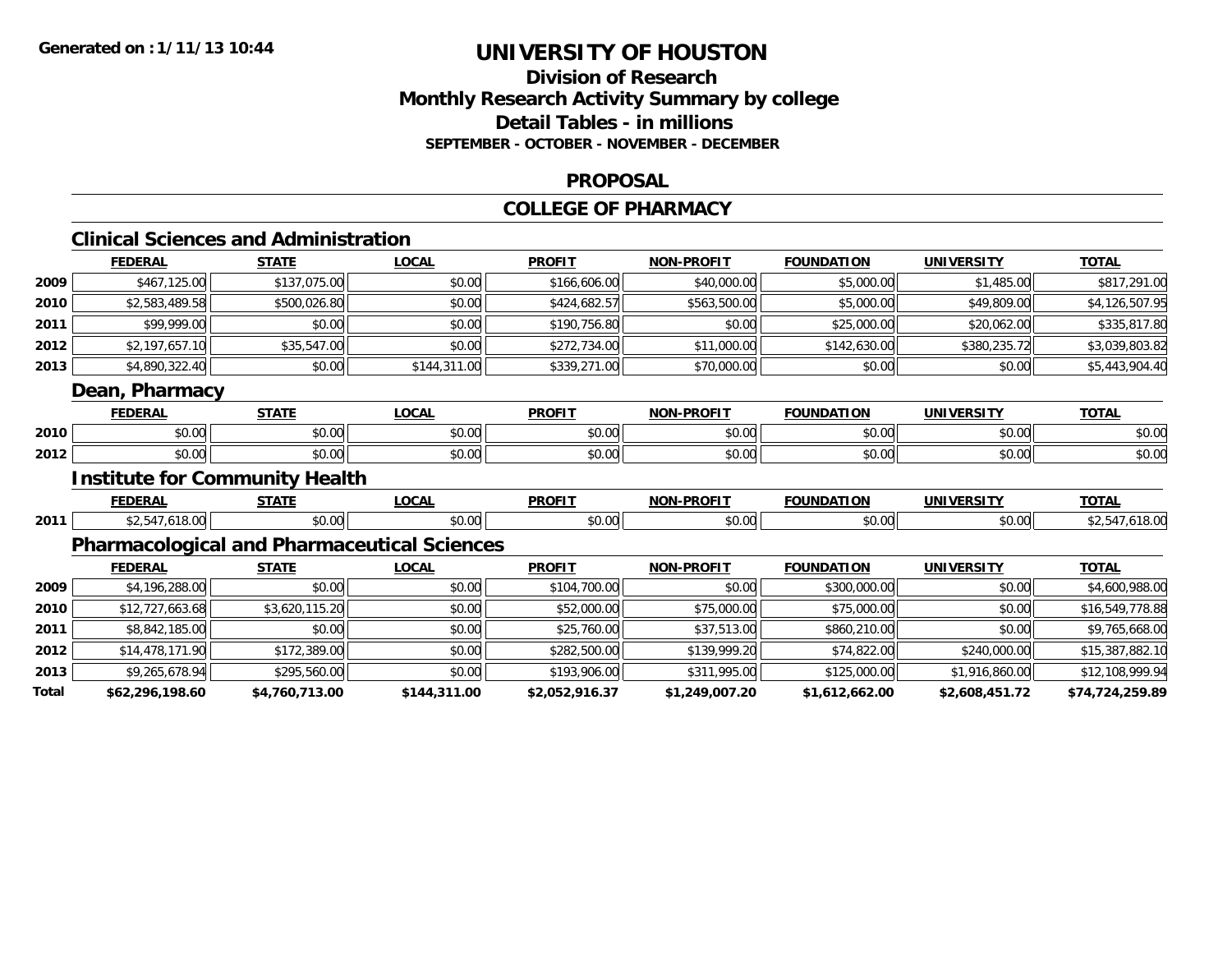## **Division of ResearchMonthly Research Activity Summary by college Detail Tables - in millions SEPTEMBER - OCTOBER - NOVEMBER - DECEMBER**

### **PROPOSAL**

#### **COLLEGE OF TECHNOLOGY**

|      | <b>FEDERAL</b>                                | <b>STATE</b>   | <b>LOCAL</b> | <b>PROFIT</b> | NON-PROFIT        | <b>FOUNDATION</b> | <b>UNIVERSITY</b> | <b>TOTAL</b>   |
|------|-----------------------------------------------|----------------|--------------|---------------|-------------------|-------------------|-------------------|----------------|
| 2010 | \$2,499,903.90                                | \$0.00         | \$0.00       | \$0.00        | \$0.00            | \$0.00            | \$0.00            | \$2,499,903.90 |
| 2011 | \$59,903.20                                   | \$0.00         | \$0.00       | \$0.00        | \$0.00            | \$0.00            | \$0.00            | \$59,903.20    |
| 2013 | \$0.00                                        | \$994,528.00   | \$0.00       | \$0.00        | \$0.00            | \$0.00            | \$0.00            | \$994,528.00   |
|      | Dean, Technology                              |                |              |               |                   |                   |                   |                |
|      | <b>FEDERAL</b>                                | <b>STATE</b>   | <b>LOCAL</b> | <b>PROFIT</b> | <b>NON-PROFIT</b> | <b>FOUNDATION</b> | <b>UNIVERSITY</b> | <b>TOTAL</b>   |
| 2009 | \$0.00                                        | \$761,051.00   | \$0.00       | \$0.00        | \$318,769.50      | \$0.00            | \$0.00            | \$1,079,820.50 |
| 2010 | \$0.00                                        | \$1,460,115.00 | \$0.00       | \$0.00        | \$0.00            | \$0.00            | \$0.00            | \$1,460,115.00 |
| 2011 | \$501,908.50                                  | \$1,153,800.00 | \$0.00       | \$0.00        | \$0.00            | \$0.00            | \$31,415.00       | \$1,687,123.50 |
| 2012 | \$499,922.50                                  | \$409,910.00   | \$0.00       | \$0.00        | \$100,000.00      | \$0.00            | \$0.00            | \$1,009,832.50 |
| 2013 | \$0.00                                        | \$0.00         | \$0.00       | \$0.00        | \$0.00            | \$0.00            | \$50,633.00       | \$50,633.00    |
|      | <b>Engineering Technology</b>                 |                |              |               |                   |                   |                   |                |
|      | <b>FEDERAL</b>                                | <b>STATE</b>   | <b>LOCAL</b> | <b>PROFIT</b> | <b>NON-PROFIT</b> | <b>FOUNDATION</b> | <b>UNIVERSITY</b> | <b>TOTAL</b>   |
| 2009 | \$3,309,941.16                                | \$0.00         | \$0.00       | \$125,264.00  | \$6,250.00        | \$0.00            | \$0.00            | \$3,441,455.16 |
| 2010 | \$3,340,065.60                                | \$3,426,559.00 | \$0.00       | \$0.00        | \$0.00            | \$0.00            | \$13,854.00       | \$6,780,478.60 |
| 2011 | \$2,427,275.60                                | \$1,443,594.00 | \$0.00       | \$0.00        | \$99,948.00       | \$0.00            | \$0.00            | \$3,970,817.60 |
| 2012 | \$1,475,867.50                                | \$0.00         | \$0.00       | \$100,000.00  | \$0.00            | \$0.00            | \$101,655.00      | \$1,677,522.50 |
| 2013 | \$3,048,767.30                                | \$0.00         | \$0.00       | \$50,000.00   | \$182,815.00      | \$0.00            | \$2,053,832.00    | \$5,335,414.30 |
|      | <b>Human Development and Consumer Science</b> |                |              |               |                   |                   |                   |                |
|      | <b>FEDERAL</b>                                | <b>STATE</b>   | <b>LOCAL</b> | <b>PROFIT</b> | NON-PROFIT        | <b>FOUNDATION</b> | <b>UNIVERSITY</b> | <b>TOTAL</b>   |
| 2010 | \$0.00                                        | \$0.00         | \$0.00       | \$62,704.00   | \$0.00            | \$0.00            | \$0.00            | \$62,704.00    |
| 2012 | \$882,933.40                                  | \$0.00         | \$0.00       | \$0.00        | \$0.00            | \$0.00            | \$0.00            | \$882,933.40   |
|      | <b>Information &amp; Logistics Technology</b> |                |              |               |                   |                   |                   |                |
|      | <b>FEDERAL</b>                                | <b>STATE</b>   | <b>LOCAL</b> | <b>PROFIT</b> | <b>NON-PROFIT</b> | <b>FOUNDATION</b> | <b>UNIVERSITY</b> | <b>TOTAL</b>   |
| 2009 | \$60,000.00                                   | \$0.00         | \$0.00       | \$0.00        | \$6,250.00        | \$0.00            | \$0.00            | \$66,250.00    |
| 2010 | \$0.00                                        | \$200,000.00   | \$0.00       | \$0.00        | \$0.00            | \$0.00            | \$0.00            | \$200,000.00   |
| 2011 | \$219,806.40                                  | \$0.00         | \$0.00       | \$0.00        | \$0.00            | \$0.00            | \$0.00            | \$219,806.40   |
| 2012 | \$0.00                                        | \$0.00         | \$0.00       | \$0.00        | \$0.00            | \$0.00            | \$5,000.00        | \$5,000.00     |
| 2013 | \$0.00                                        | \$0.00         | \$0.00       | \$0.00        | \$50,000.00       | \$0.00            | \$0.00            | \$50,000.00    |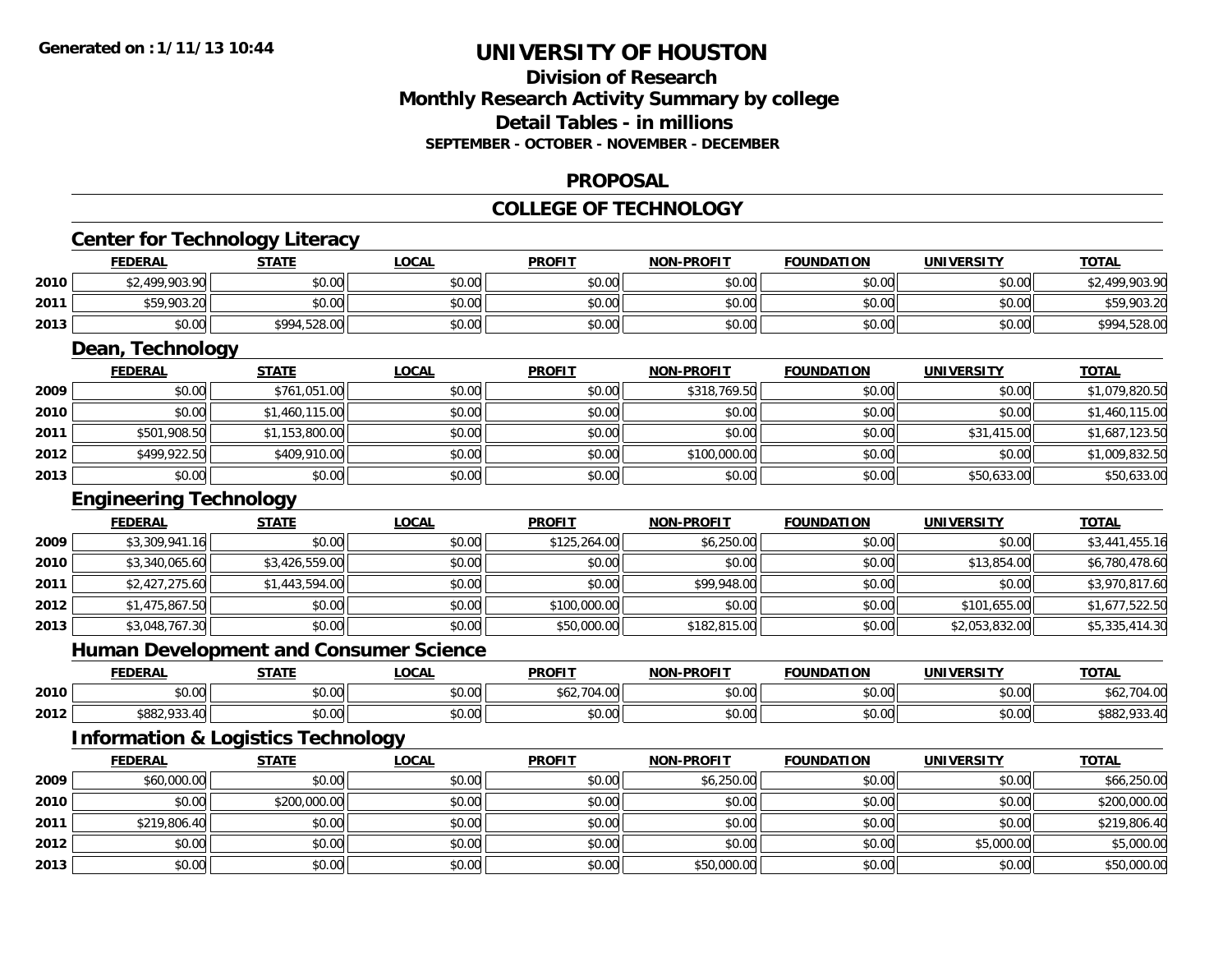## **Division of Research Monthly Research Activity Summary by college Detail Tables - in millions SEPTEMBER - OCTOBER - NOVEMBER - DECEMBER**

### **PROPOSAL**

### **COLLEGE OF TECHNOLOGY**

## **Texas Manufacturing Assistance Center**

|       | <b>FEDERAL</b>  | <b>STATE</b>   | <b>LOCAL</b> | <b>PROFIT</b> | <b>NON-PROFIT</b> | <b>FOUNDATION</b> | <b>UNIVERSITY</b> | <b>TOTAL</b>    |
|-------|-----------------|----------------|--------------|---------------|-------------------|-------------------|-------------------|-----------------|
| 2009  | \$1,132,551.00  | \$0.00         | \$0.00       | \$0.00        | \$0.00            | \$0.00            | \$0.00            | \$1,132,551.00  |
| 2010  | \$0.00          | \$0.00         | \$0.00       | \$0.00        | \$0.00            | \$0.00            | \$0.00            | \$0.00          |
| 2011  | \$0.00          | \$0.00         | \$0.00       | \$0.00        | \$0.00            | \$0.00            | \$0.00            | \$0.00          |
| 2012  | \$0.00          | \$0.00         | \$0.00       | \$0.00        | \$0.00            | \$0.00            | \$0.00            | \$0.00          |
| Total | \$19,458,846.06 | \$9,849,557.00 | \$0.00       | \$337,968.00  | \$764,032.50      | \$0.00            | \$2,256,389.00    | \$32,666,792.56 |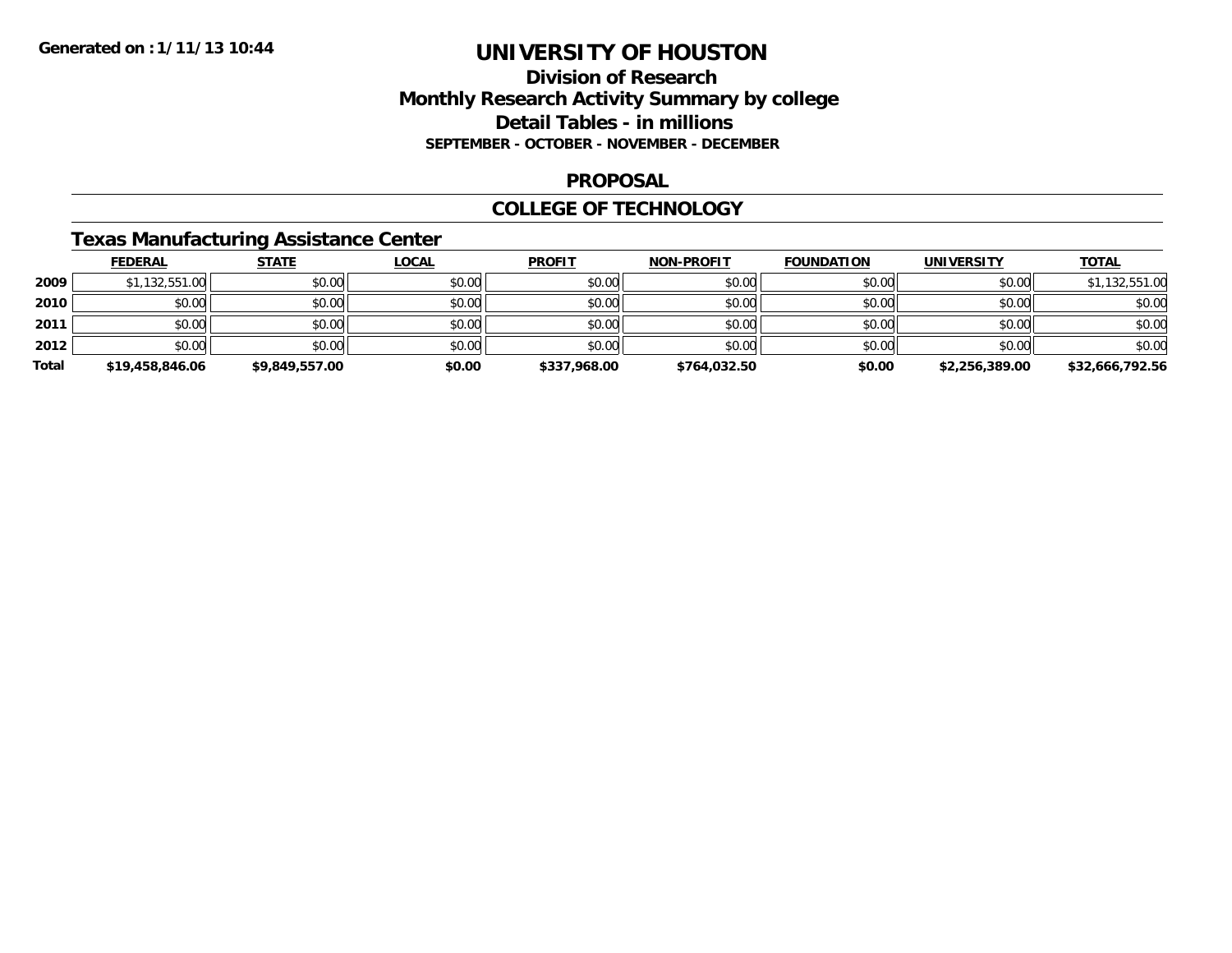## **Division of ResearchMonthly Research Activity Summary by college Detail Tables - in millionsSEPTEMBER - OCTOBER - NOVEMBER - DECEMBER**

## **PROPOSAL**

## **CULLEN COLLEGE OF ENGINEERING**

## **Biomedical Engineering**

|      | <b>FEDERAL</b> | <b>STATE</b> | <b>LOCAL</b> | <b>PROFIT</b> | <b>NON-PROFIT</b> | <b>FOUNDATION</b> | <b>UNIVERSITY</b> | <b>TOTAL</b>   |
|------|----------------|--------------|--------------|---------------|-------------------|-------------------|-------------------|----------------|
| 2009 | \$1,027,841.70 | \$0.00       | \$0.00       | \$0.00        | \$75,000.00       | \$124,900.36      | \$0.00            | \$1,227,742.06 |
| 2010 | \$465,833.32   | \$0.00       | \$0.00       | \$0.00        | \$0.00            | \$0.00            | \$0.00            | \$465,833.32   |
| 2011 | \$2,755,645.95 | \$0.00       | \$0.00       | \$0.00        | \$0.00            | \$0.00            | \$686,250.00      | \$3,441,895.95 |
| 2012 | \$212,712.60   | \$672,750.00 | \$0.00       | \$0.00        | \$0.00            | \$0.00            | \$840,625.00      | \$1,726,087.60 |
| 2013 | \$2,768,499.39 | \$202,500.00 | \$0.00       | \$66,477.00   | \$0.00            | \$0.00            | \$562,500.00      | \$3,599,976.39 |

## **Chemical Engineering**

|      | <b>FEDERAL</b> | <b>STATE</b>   | <b>LOCAL</b> | <b>PROFIT</b>  | <b>NON-PROFIT</b> | <b>FOUNDATION</b> | UNIVERSITY   | <b>TOTAL</b>    |
|------|----------------|----------------|--------------|----------------|-------------------|-------------------|--------------|-----------------|
| 2009 | \$6,771,245.10 | \$2,309,543.65 | \$0.00       | \$613,610.12   | \$1,556,092.00    | \$85,230.00       | \$126,431.00 | \$11,462,151.87 |
| 2010 | \$7,918,494.02 | \$4,057,954.00 | \$59,400.00  | \$487,076.43   | \$200,000.00      | \$78,200.00       | \$0.00       | \$12,801,124.45 |
| 2011 | \$8,965,916.50 | \$222,012.00   | \$0.00       | \$2,894,961.21 | \$2,383,651.00    | \$0.00            | \$411,805.00 | \$14,878,345.71 |
| 2012 | \$3,103,732.94 | \$1,649,348.10 | \$0.00       | \$742,823.00   | \$507,000.00      | \$0.00            | \$170,000.00 | \$6,172,904.04  |
| 2013 | \$7,753,559.12 | \$260,920.00   | \$0.00       | \$1,745,175.00 | \$225,000.00      | \$254,978.40      | \$39,909.00  | \$10,279,541.52 |

## **Civil Engineering**

**2010**

|      | <b>FEDERAL</b>  | <u>STATE</u>   | <u>LOCAL</u> | <b>PROFIT</b> | <b>NON-PROFIT</b> | <b>FOUNDATION</b> | <b>UNIVERSITY</b> | <b>TOTAL</b>    |
|------|-----------------|----------------|--------------|---------------|-------------------|-------------------|-------------------|-----------------|
| 2009 | \$6,682,895.00  | \$450,394.73   | \$165,000.00 | \$70,000.00   | \$0.00            | \$0.00            | \$83,750.00       | \$7,452,039.73  |
| 2010 | \$2,459,235.20  | \$1,745,770.00 | \$0.00       | \$79,359.20   | \$12,000.00       | \$0.00            | \$0.00            | \$4,296,364.40  |
| 2011 | \$11,484,313.20 | \$1,121,409.20 | \$100,000.00 | \$38,500.00   | \$660,000.00      | \$49,500.00       | \$240,299.00      | \$13,694,021.40 |
| 2012 | \$2,045,151.60  | \$507,549.00   | \$0.00       | \$52,678.10   | \$13,308.00       | \$0.00            | \$688,763,00      | \$3,307,449.70  |
| 2013 | \$3,223,734.07  | \$476,192.00   | \$0.00       | \$163,590.00  | \$673,808.40      | \$692,206.00      | \$1,090,657.00    | \$6,320,187.47  |

## **Composites Engineering and Applications Center**

|      | <b>FEDERAL</b>                               | <b>STATE</b> | <b>LOCAL</b> | <b>PROFIT</b> | <b>NON-PROFIT</b> | <b>FOUNDATION</b> | <b>UNIVERSITY</b> | <b>TOTAL</b>   |
|------|----------------------------------------------|--------------|--------------|---------------|-------------------|-------------------|-------------------|----------------|
| 2010 | \$0.00                                       | \$0.00       | \$0.00       | \$0.00        | \$0.00            | \$0.00            | \$0.00            | \$0.00         |
|      | Dean, Engineering                            |              |              |               |                   |                   |                   |                |
|      | <b>FEDERAL</b>                               | <b>STATE</b> | <b>LOCAL</b> | <b>PROFIT</b> | <b>NON-PROFIT</b> | <b>FOUNDATION</b> | <b>UNIVERSITY</b> | <b>TOTAL</b>   |
| 2009 | \$0.00                                       | \$0.00       | \$0.00       | \$0.00        | \$0.00            | \$0.00            | \$0.00            | \$0.00         |
| 2012 | \$882,933.40                                 | \$0.00       | \$0.00       | \$0.00        | \$0.00            | \$0.00            | \$0.00            | \$882,933.40   |
|      | <b>Electrical &amp; Computer Engineering</b> |              |              |               |                   |                   |                   |                |
|      | <b>FEDERAL</b>                               | <b>STATE</b> | <b>LOCAL</b> | <b>PROFIT</b> | <b>NON-PROFIT</b> | <b>FOUNDATION</b> | <b>UNIVERSITY</b> | <b>TOTAL</b>   |
| 2009 | \$4,911,392.79                               | \$310,000.00 | \$0.00       | \$189,757.00  | \$82,000.00       | \$199,786.00      | \$199,800.00      | \$5,892,735.79 |

0 \$7,483,758.63|| \$4,014,021.20|| \$204,000.00|| \$204,990.00|| \$698,835.00|| \$69,199.56|| \$0.00|| \$12,674,804.39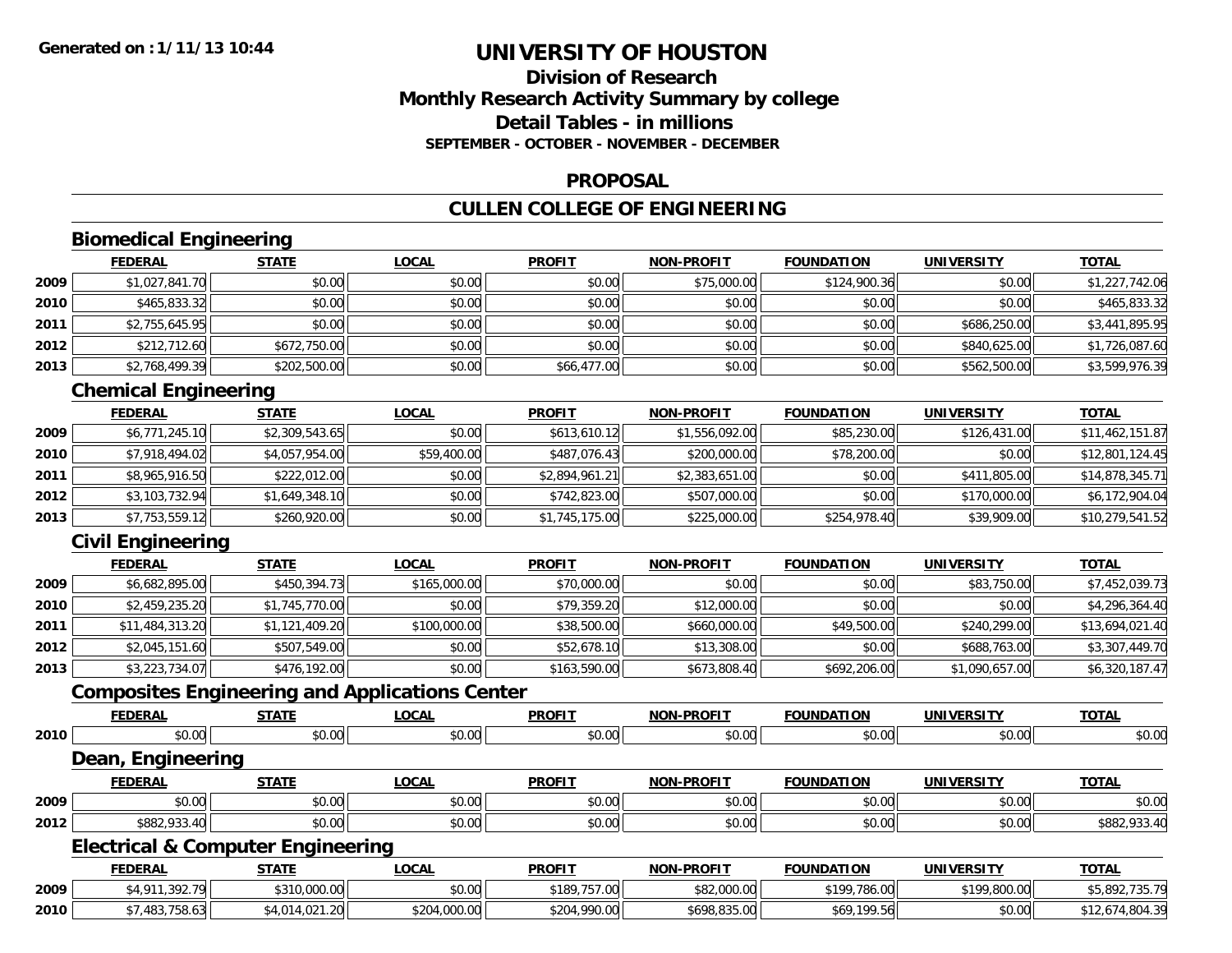## **Division of ResearchMonthly Research Activity Summary by college Detail Tables - in millionsSEPTEMBER - OCTOBER - NOVEMBER - DECEMBER**

### **PROPOSAL**

## **CULLEN COLLEGE OF ENGINEERING**

## **Electrical & Computer Engineering**

|      | <b>FEDERAL</b>  | <b>STATE</b> | <b>LOCAL</b> | <b>PROFIT</b>   | <b>NON-PROFIT</b> | <b>FOUNDATION</b> | <b>UNIVERSITY</b> | <b>TOTAL</b>          |
|------|-----------------|--------------|--------------|-----------------|-------------------|-------------------|-------------------|-----------------------|
| 2011 | \$12,255,900.13 | \$0.00       | \$0.00       | *1,217,976.81l। | \$260,012.00      | \$115,800.00      | \$543,616.00      | \$14,393,304.94       |
| 2012 | \$9,336,697.67  | \$696,937.90 | \$0.00       | \$188,500.00    | \$0.00            | \$0.00            | \$2,024,976.00    | ,111.57<br>\$12,247,1 |
| 2013 | \$9,453,394.77  | \$155,000.00 | \$0.00       | \$44,614.00     | \$100,000.00      | \$216,000.00      | \$21,000.00       | \$9,990,008.77        |

<u> 1980 - Andrea Station Barbara, actor a component de la componentación de la componentación de la componentaci</u>

## **Industrial Engineering**

|      | <b>FEDERAL</b> | <b>STATE</b> | <u>LOCAL</u> | <b>PROFIT</b> | <b>NON-PROFIT</b> | <b>FOUNDATION</b> | <b>UNIVERSITY</b> | <b>TOTAL</b>   |
|------|----------------|--------------|--------------|---------------|-------------------|-------------------|-------------------|----------------|
| 2009 | \$1,404,572.40 | \$0.00       | \$0.00       | \$0.00        | \$157,249.00      | \$0.00            | \$1,056,426.00    | \$2,618,247.40 |
| 2010 | \$709,746.50   | \$409,080.00 | \$404,701.00 | \$0.00        | \$0.00            | \$0.00            | \$0.00            | \$1,523,527.50 |
| 2011 | \$300,148.00   | \$0.00       | \$0.00       | \$0.00        | \$0.00            | \$99,882.00       | \$0.00            | \$400,030.00   |
| 2012 | \$3,136,295.80 | \$46,893.60  | \$0.00       | \$0.00        | \$0.00            | \$0.00            | \$0.00            | \$3,183,189.40 |
| 2013 | \$89,843.25    | \$93,315.00  | \$0.00       | \$0.00        | \$0.00            | \$0.00            | \$0.00            | \$183,158.25   |

## **Mechanical Engineering**

|      | <b>FEDERAL</b>  | <u>STATE</u>   | <b>LOCAL</b> | <b>PROFIT</b> | <b>NON-PROFIT</b> | <b>FOUNDATION</b> | <b>UNIVERSITY</b> | <b>TOTAL</b>    |
|------|-----------------|----------------|--------------|---------------|-------------------|-------------------|-------------------|-----------------|
| 2009 | \$3,729,235.60  | \$2,219,597.00 | \$0.00       | \$174,834.00  | \$577,199.00      | \$242.453.64      | \$561,006.00      | \$7,504,325.24  |
| 2010 | \$6,393,728.80  | \$7,337,558.00 | \$0.00       | \$361,630.80  | \$172,500.00      | \$881,457.44      | \$80,000.00       | \$15,226,875.04 |
| 2011 | \$14,427,055.51 | \$0.00         | \$0.00       | \$652,132.50  | \$1,000,000.00    | \$100,000.00      | \$1,120,283.00    | \$17,299,471.01 |
| 2012 | \$16,963,001.51 | \$0.00         | \$0.00       | \$244,443.90  | \$1,019,270.76    | \$0.00            | \$700,244.00      | \$18,926,960.17 |
| 2013 | \$1,906,314.00  | \$0.00         | \$0.00       | \$492,500.00  | \$100,000.00      | \$0.00            | \$227,394.00      | \$2,726,208.00  |

### **National Wind Energy Center**

|       | FEDERAL        | <b>СТАТБ</b>    | LOCAL        | <b>PROFIT</b>   | NON-PROFIT      | <b>FOUNDATION</b> | <b>UNIVERSITY</b> | <b>TOTAL</b>     |
|-------|----------------|-----------------|--------------|-----------------|-----------------|-------------------|-------------------|------------------|
| 2010  | ስስ ስስ<br>pu.uu | \$0.00          | \$0.00       | \$0.00          | \$0.00          | 0000<br>DU.UG     | \$0.00            | \$0.00           |
| Total | 161,022,828.47 | \$28,958,745.38 | \$933,101.00 | \$10,725,629.06 | \$10.472.925.16 | \$3,209,593.40    | .475.734.00       | \$226,798,556.47 |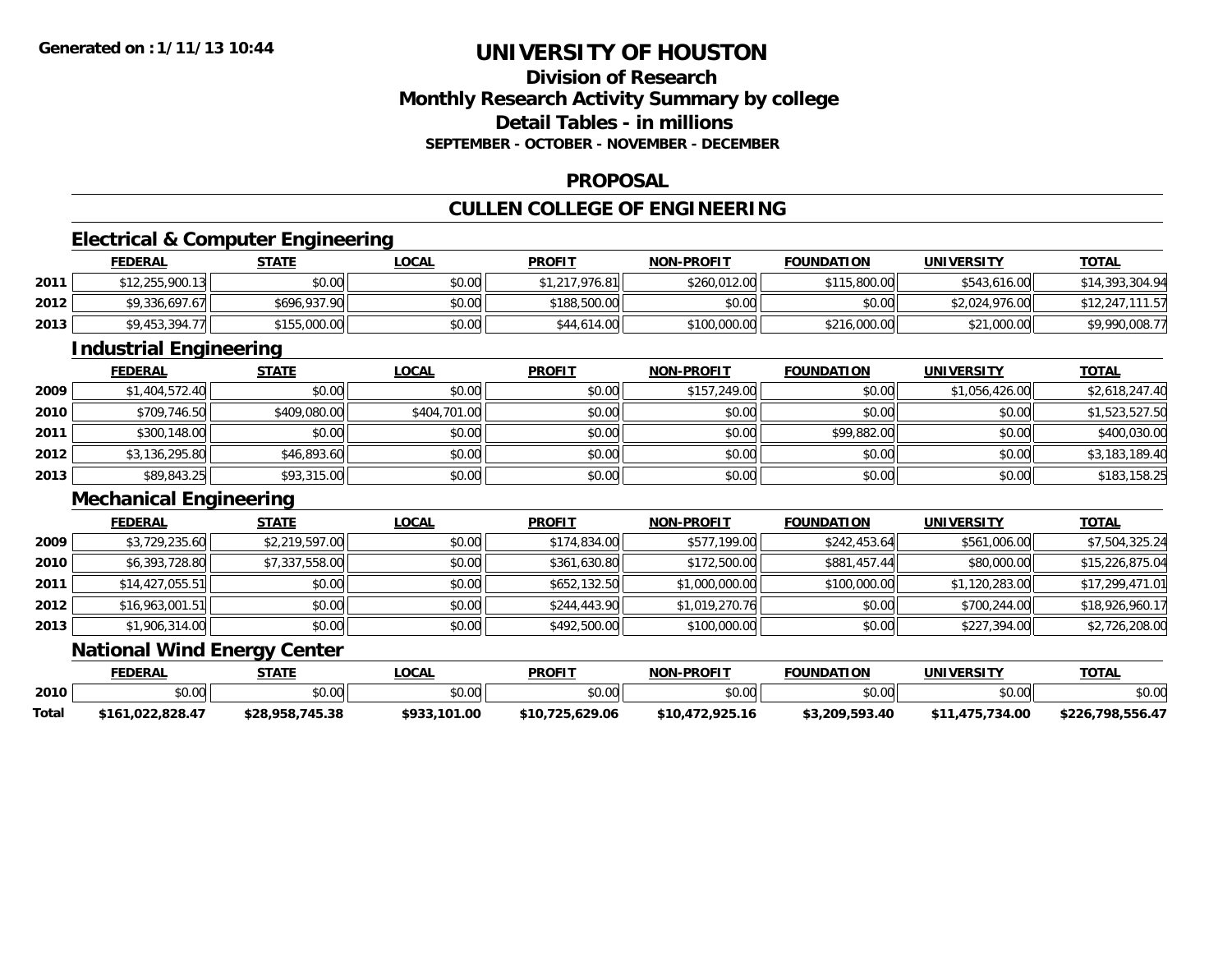## **Division of Research Monthly Research Activity Summary by college Detail Tables - in millions SEPTEMBER - OCTOBER - NOVEMBER - DECEMBER**

### **PROPOSAL**

## **DIVISION OF RESEARCH**

|                                                                                                              | <b>Animal Care Operations</b>                             |              |              |               |                   |                   |                   |                |
|--------------------------------------------------------------------------------------------------------------|-----------------------------------------------------------|--------------|--------------|---------------|-------------------|-------------------|-------------------|----------------|
|                                                                                                              | <b>FEDERAL</b>                                            | <b>STATE</b> | <b>LOCAL</b> | <b>PROFIT</b> | <b>NON-PROFIT</b> | <b>FOUNDATION</b> | <b>UNIVERSITY</b> | <b>TOTAL</b>   |
| 2010<br>2009<br>2010<br>2011<br>2012<br>2009<br>2011<br>2012<br>2009<br>2011<br>2012<br>2013<br>2012<br>2011 | \$7,546,514.00                                            | \$0.00       | \$0.00       | \$0.00        | \$0.00            | \$0.00            | \$0.00            | \$7,546,514.00 |
|                                                                                                              | <b>Center for Advanced Materials</b>                      |              |              |               |                   |                   |                   |                |
|                                                                                                              | <b>FEDERAL</b>                                            | <b>STATE</b> | <b>LOCAL</b> | <b>PROFIT</b> | <b>NON-PROFIT</b> | <b>FOUNDATION</b> | <b>UNIVERSITY</b> | <b>TOTAL</b>   |
|                                                                                                              | \$428,866.00                                              | \$0.00       | \$0.00       | \$0.00        | \$0.00            | \$0.00            | \$0.00            | \$428,866.00   |
|                                                                                                              | \$0.00                                                    | \$485,594.19 | \$0.00       | \$10,000.00   | \$0.00            | \$0.00            | \$0.00            | \$495,594.19   |
|                                                                                                              | \$40,000.00                                               | \$0.00       | \$0.00       | \$409,411.00  | \$0.00            | \$0.00            | \$0.00            | \$449,411.00   |
|                                                                                                              | \$96,647.50                                               | \$0.00       | \$0.00       | \$0.00        | \$0.00            | \$0.00            | \$0.00            | \$96,647.50    |
|                                                                                                              | <b>Center for Biomedical &amp; Environmental Genomics</b> |              |              |               |                   |                   |                   |                |
|                                                                                                              | <b>FEDERAL</b>                                            | <b>STATE</b> | <b>LOCAL</b> | <b>PROFIT</b> | <b>NON-PROFIT</b> | <b>FOUNDATION</b> | <b>UNIVERSITY</b> | <b>TOTAL</b>   |
|                                                                                                              | \$0.00                                                    | \$0.00       | \$0.00       | \$0.00        | \$0.00            | \$0.00            | \$0.00            | \$0.00         |
|                                                                                                              | \$0.00                                                    | \$0.00       | \$0.00       | \$0.00        | \$0.00            | \$0.00            | \$0.00            | \$0.00         |
|                                                                                                              | \$0.00                                                    | \$0.00       | \$0.00       | \$0.00        | \$0.00            | \$0.00            | \$0.00            | \$0.00         |
|                                                                                                              | <b>Center for Industrial Partnerships</b>                 |              |              |               |                   |                   |                   |                |
|                                                                                                              | <b>FEDERAL</b>                                            | <b>STATE</b> | <b>LOCAL</b> | <b>PROFIT</b> | <b>NON-PROFIT</b> | <b>FOUNDATION</b> | <b>UNIVERSITY</b> | <b>TOTAL</b>   |
|                                                                                                              | \$0.00                                                    | \$0.00       | \$0.00       | \$50,250.00   | \$0.00            | \$0.00            | \$0.00            | \$50,250.00    |
|                                                                                                              | \$160,371.95                                              | \$0.00       | \$0.00       | \$0.00        | \$0.00            | \$0.00            | \$0.00            | \$160,371.95   |
|                                                                                                              | \$0.00                                                    | \$0.00       | \$0.00       | \$100,500.00  | \$0.00            | \$0.00            | \$0.00            | \$100,500.00   |
|                                                                                                              | \$574,253.00                                              | \$0.00       | \$0.00       | \$0.00        | \$0.00            | \$0.00            | \$0.00            | \$574,253.00   |
|                                                                                                              | <b>Center for Neuromotor &amp; Biomechanics Research</b>  |              |              |               |                   |                   |                   |                |
|                                                                                                              | <b>FEDERAL</b>                                            | <b>STATE</b> | <b>LOCAL</b> | <b>PROFIT</b> | <b>NON-PROFIT</b> | <b>FOUNDATION</b> | <b>UNIVERSITY</b> | <b>TOTAL</b>   |
|                                                                                                              | \$0.00                                                    | \$0.00       | \$0.00       | \$0.00        | \$0.00            | \$0.00            | \$0.00            | \$0.00         |
|                                                                                                              | <b>Institute for Nanoenergy</b>                           |              |              |               |                   |                   |                   |                |
|                                                                                                              | <b>FEDERAL</b>                                            | <b>STATE</b> | <b>LOCAL</b> | <b>PROFIT</b> | <b>NON-PROFIT</b> | <b>FOUNDATION</b> | <b>UNIVERSITY</b> | <b>TOTAL</b>   |
|                                                                                                              | \$0.00                                                    | \$0.00       | \$0.00       | \$0.00        | \$0.00            | \$0.00            | \$0.00            | \$0.00         |
| 2012                                                                                                         | \$0.00                                                    | \$0.00       | \$0.00       | \$0.00        | \$0.00            | \$0.00            | \$0.00            | \$0.00         |
|                                                                                                              | <b>TcSUH</b>                                              |              |              |               |                   |                   |                   |                |
|                                                                                                              | <b>FEDERAL</b>                                            | <b>STATE</b> | <b>LOCAL</b> | <b>PROFIT</b> | <b>NON-PROFIT</b> | <b>FOUNDATION</b> | <b>UNIVERSITY</b> | <b>TOTAL</b>   |
| 2009                                                                                                         | \$831,596.68                                              | \$556,454.50 | \$0.00       | \$50,000.00   | \$38,000.00       | \$0.00            | \$0.00            | \$1,476,051.18 |
| 2010                                                                                                         | \$418,260.00                                              | \$689,508.00 | \$0.00       | \$30,000.00   | \$0.00            | \$0.00            | \$65,718.00       | \$1,203,486.00 |
| 2011                                                                                                         | \$241,919.76                                              | \$0.00       | \$0.00       | \$52,320.00   | \$0.00            | \$0.00            | \$0.00            | \$294,239.76   |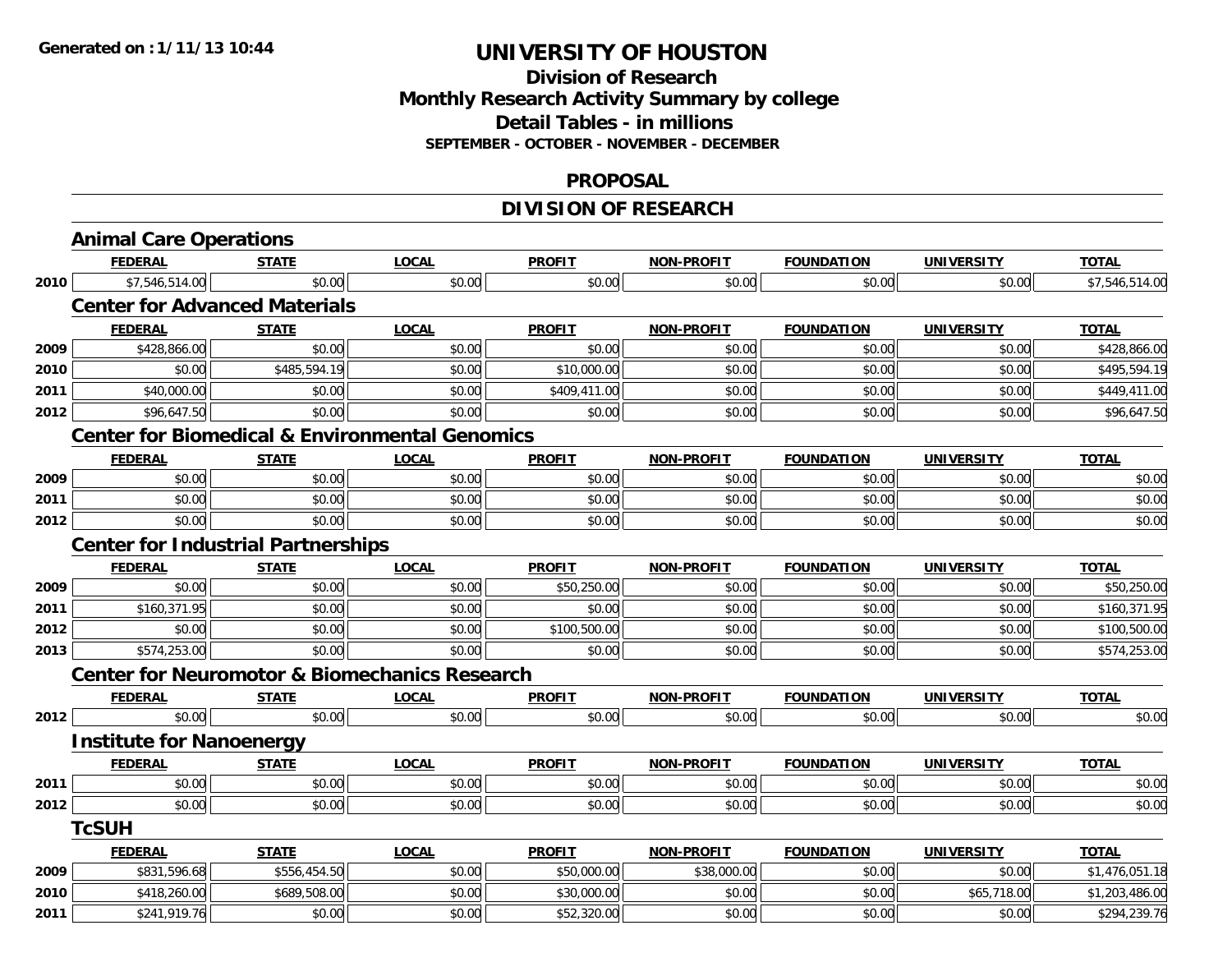## **Division of ResearchMonthly Research Activity Summary by college Detail Tables - in millions SEPTEMBER - OCTOBER - NOVEMBER - DECEMBER**

### **PROPOSAL**

## **DIVISION OF RESEARCH**

|       | <b>TcSUH</b>    |                                          |              |               |                   |                   |                   |                 |
|-------|-----------------|------------------------------------------|--------------|---------------|-------------------|-------------------|-------------------|-----------------|
|       | <b>FEDERAL</b>  | <b>STATE</b>                             | <b>LOCAL</b> | <b>PROFIT</b> | <b>NON-PROFIT</b> | <b>FOUNDATION</b> | <b>UNIVERSITY</b> | <b>TOTAL</b>    |
| 2012  | \$1,351,292.75  | \$0.00                                   | \$0.00       | \$70,000.00   | \$0.00            | \$0.00            | \$80,077.00       | \$1,501,369.75  |
| 2013  | \$646,173.70    | \$50,000.00                              | \$0.00       | \$75,000.00   | \$0.00            | \$0.00            | \$0.00            | \$771,173.70    |
|       |                 | <b>Texas Learning/Computation Center</b> |              |               |                   |                   |                   |                 |
|       | <b>FEDERAL</b>  | <b>STATE</b>                             | <b>LOCAL</b> | <b>PROFIT</b> | <b>NON-PROFIT</b> | <b>FOUNDATION</b> | <b>UNIVERSITY</b> | <b>TOTAL</b>    |
| 2009  | \$0.00          | \$0.00                                   | \$0.00       | \$0.00        | \$0.00            | \$0.00            | \$0.00            | \$0.00          |
| 2010  | \$0.00          | \$0.00                                   | \$0.00       | \$0.00        | \$0.00            | \$0.00            | \$0.00            | \$0.00          |
| 2011  | \$0.00          | \$0.00                                   | \$0.00       | \$0.00        | \$0.00            | \$0.00            | \$0.00            | \$0.00          |
|       |                 | <b>Texas Obesity Research Center</b>     |              |               |                   |                   |                   |                 |
|       | <b>FEDERAL</b>  | <b>STATE</b>                             | <b>LOCAL</b> | <b>PROFIT</b> | <b>NON-PROFIT</b> | <b>FOUNDATION</b> | <b>UNIVERSITY</b> | <b>TOTAL</b>    |
| 2010  | \$0.00          | \$0.00                                   | \$0.00       | \$0.00        | \$0.00            | \$0.00            | \$0.00            | \$0.00          |
| 2011  | \$0.00          | \$0.00                                   | \$0.00       | \$0.00        | \$0.00            | \$0.00            | \$0.00            | \$0.00          |
| 2012  | \$0.00          | \$0.00                                   | \$0.00       | \$0.00        | \$0.00            | \$0.00            | \$0.00            | \$0.00          |
|       | <b>TIMES</b>    |                                          |              |               |                   |                   |                   |                 |
|       | <b>FEDERAL</b>  | <b>STATE</b>                             | <b>LOCAL</b> | <b>PROFIT</b> | <b>NON-PROFIT</b> | <b>FOUNDATION</b> | <b>UNIVERSITY</b> | <b>TOTAL</b>    |
| 2009  | \$176,818.00    | \$4,288,349.40                           | \$0.00       | \$0.00        | \$0.00            | \$0.00            | \$0.00            | \$4,465,167.40  |
| 2010  | \$5,360,371.00  | \$4,123,458.95                           | \$630,307.00 | \$0.00        | \$753,191.00      | \$0.00            | \$0.00            | \$10,867,327.95 |
| 2011  | \$1,981,244.40  | \$1,081,238.00                           | \$283,790.40 | \$0.00        | \$254,256.00      | \$0.00            | \$352,023.00      | \$3,952,551.80  |
| 2012  | \$594,904.00    | \$0.00                                   | \$0.00       | \$0.00        | \$0.00            | \$0.00            | \$1,172,245.00    | \$1,767,149.00  |
| 2013  | \$1,331,763.80  | \$0.00                                   | \$0.00       | \$0.00        | \$0.00            | \$0.00            | \$816,252.00      | \$2,148,015.80  |
| Total | \$21,780,996.54 | \$11,274,603.04                          | \$914,097.40 | \$847,481.00  | \$1,045,447.00    | \$0.00            | \$2,486,315.00    | \$38,348,939.98 |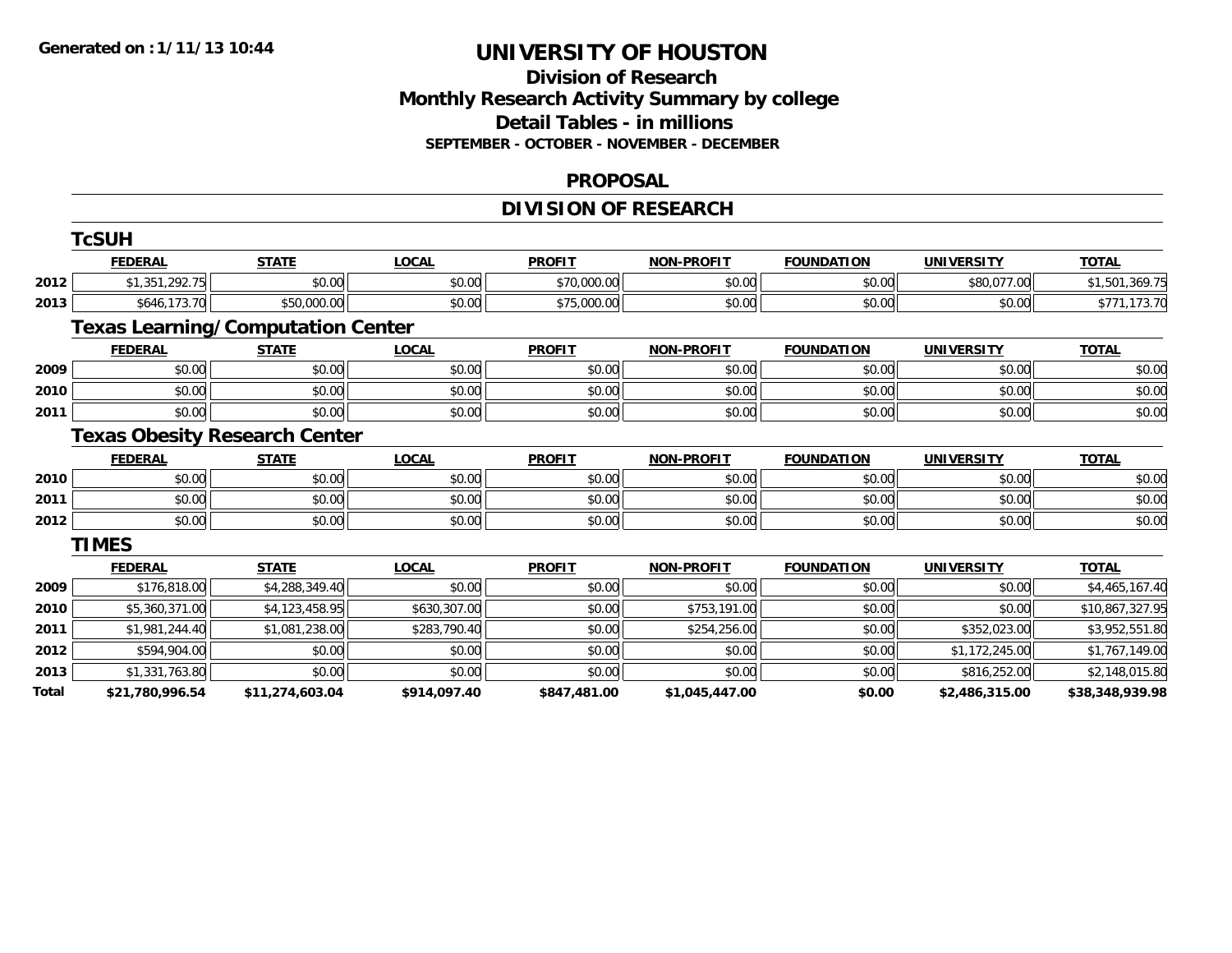## **Division of ResearchMonthly Research Activity Summary by college Detail Tables - in millions SEPTEMBER - OCTOBER - NOVEMBER - DECEMBER**

### **PROPOSAL**

### **GRADUATE COLLEGE OF SOCIAL WORK**

## **Child & Family for Innovative Research**

|      | <b>FEDERAL</b> | <b>STATE</b> | <u>LOCAL</u> | <b>PROFIT</b> | <b>NON-PROFIT</b> | <b>FOUNDATION</b> | <b>UNIVERSITY</b> | <b>TOTAL</b> |
|------|----------------|--------------|--------------|---------------|-------------------|-------------------|-------------------|--------------|
| 2009 | \$0.00         | \$0.00       | \$0.00       | \$0.00        | \$25,000.00       | \$0.00            | \$0.00            | \$25,000.00  |
| 2010 | \$0.00         | \$0.00       | \$0.00       | \$0.00        | \$41,440.00       | \$0.00            | \$0.00            | \$41,440.00  |
| 2011 | \$0.00         | \$0.00       | \$0.00       | \$0.00        | \$25,000.00       | \$0.00            | \$0.00            | \$25,000.00  |
| 2012 | \$0.00         | \$0.00       | \$0.00       | \$0.00        | \$0.00            | \$28,560.00       | \$0.00            | \$28,560.00  |

## **Dean, Social Work**

|       | <b>FEDERAL</b>  | <b>STATE</b>   | <b>LOCAL</b> | <b>PROFIT</b> | <b>NON-PROFIT</b> | <b>FOUNDATION</b> | <b>UNIVERSITY</b> | <b>TOTAL</b>    |
|-------|-----------------|----------------|--------------|---------------|-------------------|-------------------|-------------------|-----------------|
| 2009  | \$2,000,420.10  | \$1,192,410.60 | \$0.00       | \$0.00        | \$0.00            | \$87,626.00       | \$46,660.00       | \$3,327,116.70  |
| 2010  | \$2,123,511.00  | \$99,420.00    | \$0.00       | \$104,417.00  | \$756,354.00      | \$137,829.00      | \$0.00            | \$3,221,531.00  |
| 2011  | \$6,032,911.80  | \$0.00         | \$0.00       | \$100,982.00  | \$0.00            | \$0.05            | \$150,609.00      | \$6,284,502.85  |
| 2012  | \$466,787.74    | \$0.00         | \$0.00       | \$230,559.00  | \$35,469.80       | \$0.00            | \$190,477.00      | \$923,293.54    |
| 2013  | \$1,252,168.07  | \$10,000.00    | \$0.00       | \$0.00        | \$45,910.00       | \$0.00            | \$0.00            | \$1,308,078.07  |
| Total | \$11,875,798.71 | \$1,301,830.60 | \$0.00       | \$435,958.00  | \$929,173.80      | \$254,015.05      | \$387,746.00      | \$15,184,522.16 |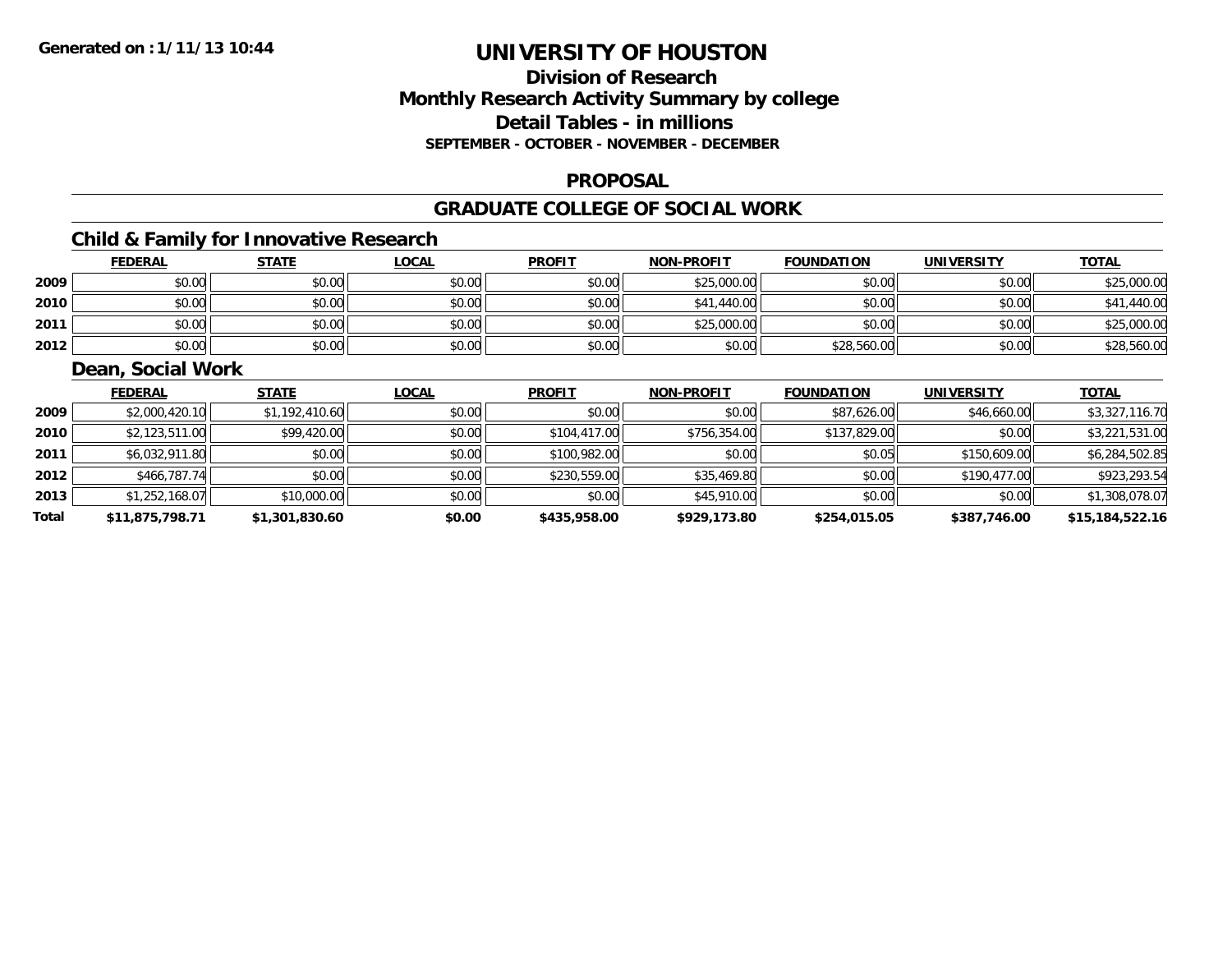### **Division of Research Monthly Research Activity Summary by college Detail Tables - in millions SEPTEMBER - OCTOBER - NOVEMBER - DECEMBER**

### **PROPOSAL**

### **HILTON COLLEGE OF HOTEL AND RESTAURANT MANAGEMENT**

## **Hotel and Restaurant Management**

|       | <b>FEDERAL</b> | <b>STATE</b> | <u>LOCAL</u> | <b>PROFIT</b> | <b>NON-PROFIT</b> | <b>FOUNDATION</b> | <b>UNIVERSITY</b> | <u>TOTAL</u>   |
|-------|----------------|--------------|--------------|---------------|-------------------|-------------------|-------------------|----------------|
| 2009  | \$0.00         | \$0.00       | \$60,000.00  | \$9,047.50    | \$135,002.00      | \$0.00            | \$0.00            | \$204,049.50   |
| 2010  | \$0.00         | \$0.00       | \$70,000.00  | \$0.00        | \$82,548.00       | \$0.00            | \$0.00            | \$152,548.00   |
| 2011  | \$0.00         | \$0.00       | \$0.00       | \$0.00        | \$27,280.00       | \$0.00            | \$0.00            | \$27,280.00    |
| 2012  | \$0.00         | \$103,763.00 | \$0.00       | \$0.00        | \$118,422.00      | \$0.00            | \$0.00            | \$222,185.00   |
| 2013  | \$304,163.00   | \$0.00       | \$0.00       | \$0.00        | \$10,987.00       | \$55,874.00       | \$143,232.00      | \$514,256.00   |
| Total | \$304,163.00   | \$103,763.00 | \$130,000.00 | \$9,047.50    | \$374,239.00      | \$55,874.00       | \$143,232.00      | \$1,120,318.50 |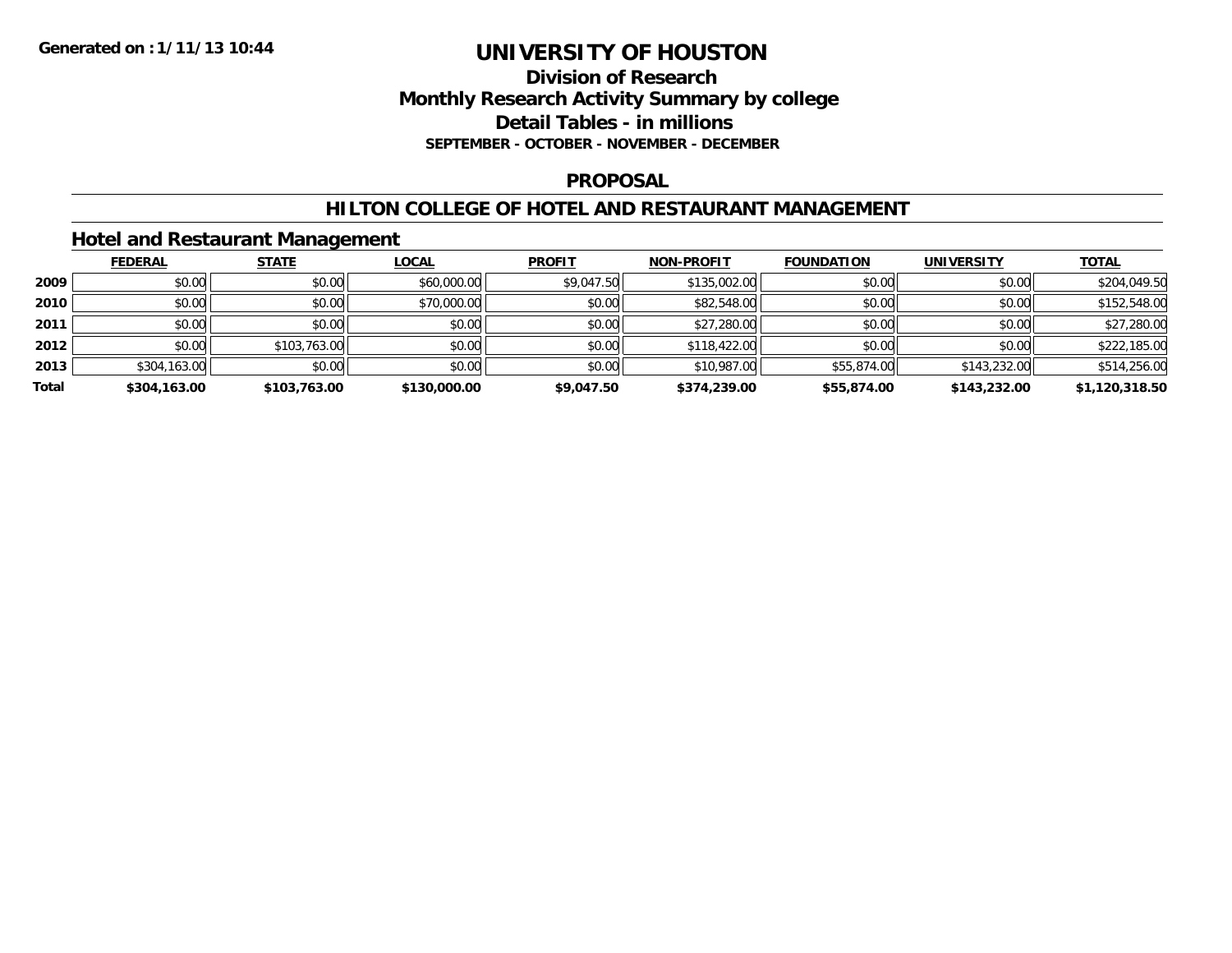## **Division of Research Monthly Research Activity Summary by college Detail Tables - in millions SEPTEMBER - OCTOBER - NOVEMBER - DECEMBER**

### **PROPOSAL**

#### **HONORS COLLEGE**

#### **Houston Teachers Institute**

|       | <b>FEDERAL</b> | <u>STATE</u> | <b>LOCAL</b> | <b>PROFIT</b> | <b>NON-PROFIT</b> | <b>FOUNDATION</b> | <b>UNIVERSITY</b> | <b>TOTAL</b> |
|-------|----------------|--------------|--------------|---------------|-------------------|-------------------|-------------------|--------------|
| 2009  | \$0.00         | \$0.00       | \$0.00       | \$0.00        | \$4,899.50        | \$0.00            | \$0.00            | \$4,899.50   |
| 2010  | \$500,851.00   | \$0.00       | \$0.00       | \$0.00        | \$0.00            | \$0.00            | \$0.00            | \$500,851.00 |
| 2011  | \$0.00         | \$0.00       | \$0.00       | \$0.00        | \$53,185.20       | \$0.00            | \$0.00            | \$53,185.20  |
| Total | \$500,851.00   | \$0.00       | \$0.00       | \$0.00        | \$58,084.70       | \$0.00            | \$0.00            | \$558,935.70 |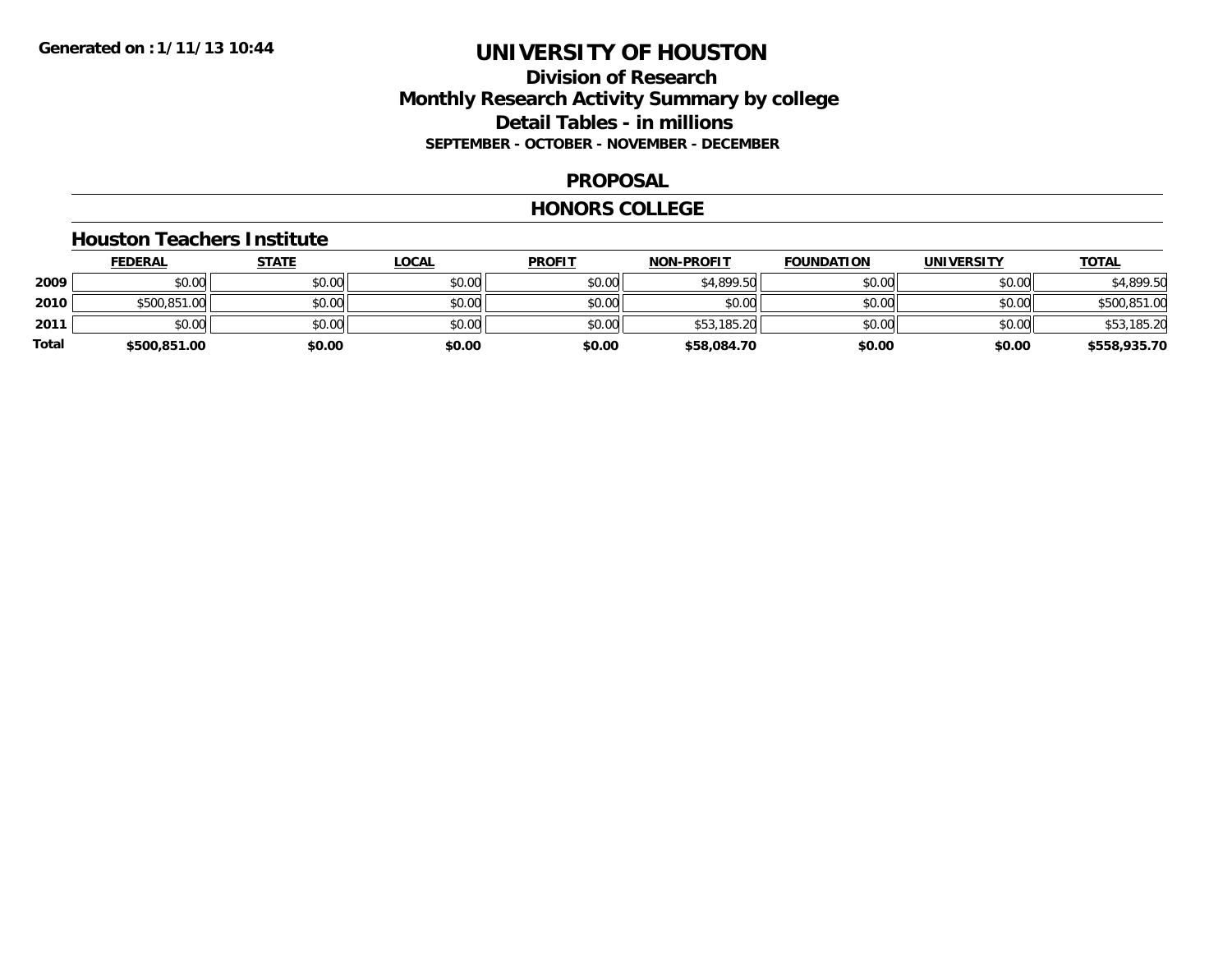## **Division of Research Monthly Research Activity Summary by college Detail Tables - in millions SEPTEMBER - OCTOBER - NOVEMBER - DECEMBER**

#### **PROPOSAL**

#### **LIBRARY**

## **Administration, Library**

|       | <b>FEDERAL</b> | <b>STATE</b> | <u>LOCAL</u> | <b>PROFIT</b> | <b>NON-PROFIT</b> | <b>FOUNDATION</b> | <b>UNIVERSITY</b> | <u>TOTAL</u> |
|-------|----------------|--------------|--------------|---------------|-------------------|-------------------|-------------------|--------------|
| 2009  | 0.00<br>DU.UG  | \$0.00       | \$0.00       | \$0.00        | \$0.00            | \$0.00            | \$0.00            | \$0.00       |
| 2010  | \$0.00         | \$0.00       | \$0.00       | \$0.00        | \$0.00            | \$0.00            | \$0.00            | \$0.00       |
| Total | \$0.00         | \$0.00       | \$0.00       | \$0.00        | \$0.00            | \$0.00            | \$0.00            | \$0.00       |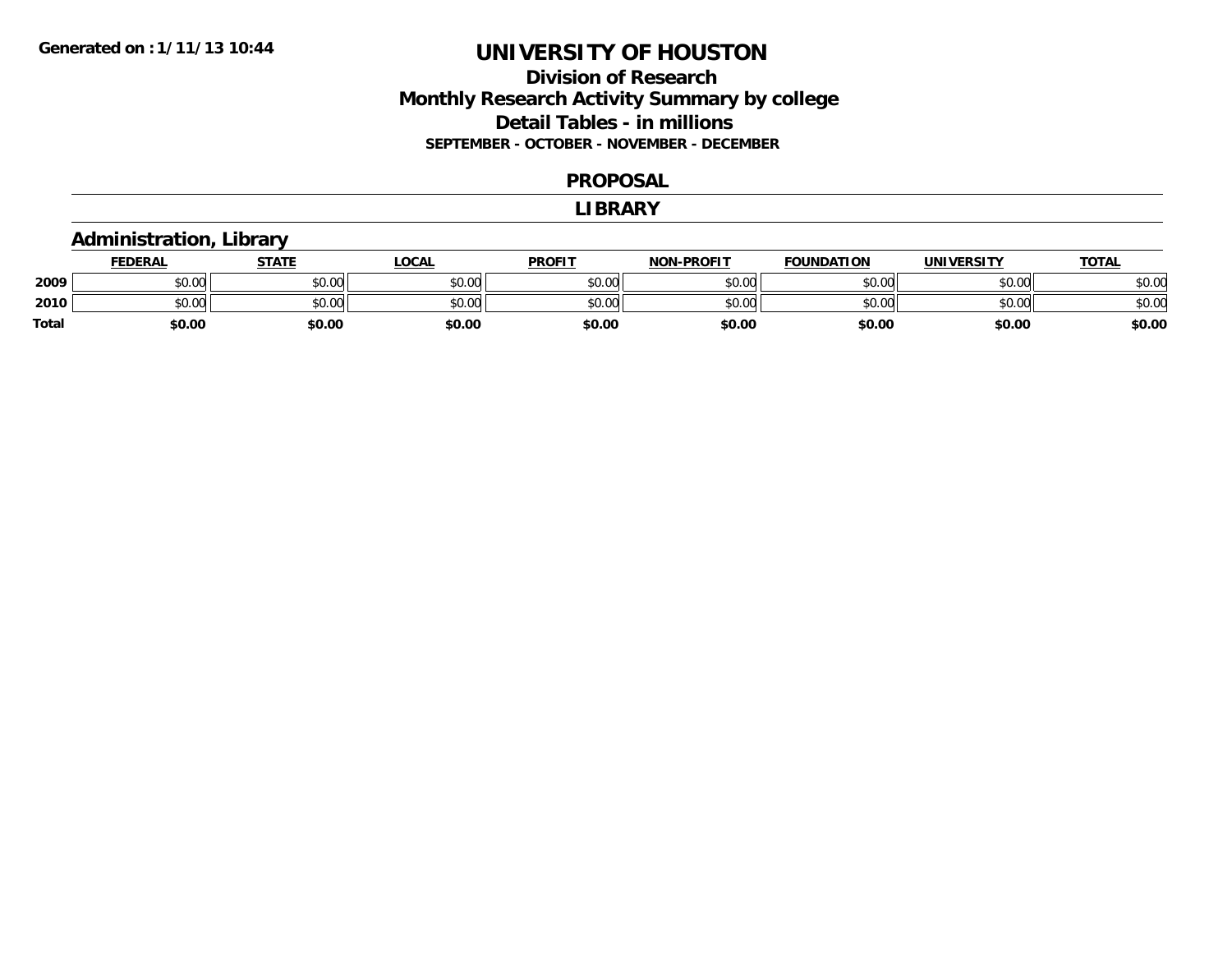## **Division of Research Monthly Research Activity Summary by college Detail Tables - in millions SEPTEMBER - OCTOBER - NOVEMBER - DECEMBER**

### **PROPOSAL**

### **PRESIDENT**

#### **Office of the President**

|       | <b>DERAL</b>   | <b>STATE</b>                             | <b>LOCAL</b>  | <b>PROFIT</b>           | <b>-PROFIT</b><br><b>NON</b> | <b>FOUNDATION</b> | <b>INIVE</b>  | <b>TOTAL</b> |
|-------|----------------|------------------------------------------|---------------|-------------------------|------------------------------|-------------------|---------------|--------------|
| 2009  | 0000<br>…o∪.∪∪ | $\uparrow$ $\uparrow$ $\uparrow$<br>JU.U | 0000<br>JU.UU | 0 <sup>0</sup><br>טט.טי | \$0.00                       | $\sim$ 00         | 0.00<br>DU.UU | \$0.OC       |
| Total | \$0.00         | \$0.00                                   | \$0.00        | \$0.00                  | \$0.00                       | \$0.00            | \$0.00        | \$0.00       |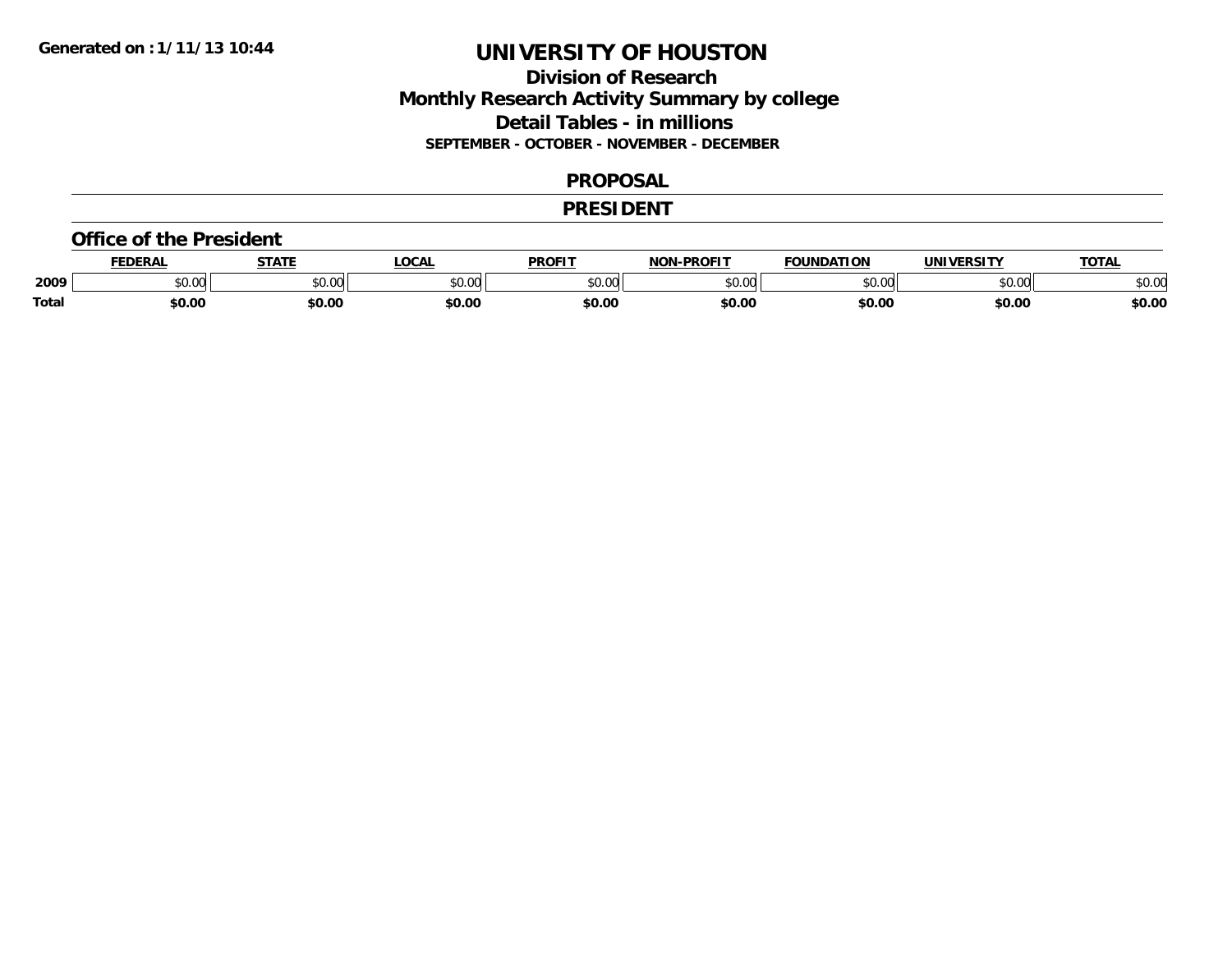## **Division of ResearchMonthly Research Activity Summary by college Detail Tables - in millions SEPTEMBER - OCTOBER - NOVEMBER - DECEMBER**

### **PROPOSAL**

### **SENIOR V.P. FOR ACADEMIC AFFAIRS AND PROVOST**

|        | <b>KUHF - Radio</b>                                 |              |              |               |                   |                   |                   |                |
|--------|-----------------------------------------------------|--------------|--------------|---------------|-------------------|-------------------|-------------------|----------------|
|        | <b>FEDERAL</b>                                      | <b>STATE</b> | <b>LOCAL</b> | <b>PROFIT</b> | <b>NON-PROFIT</b> | <b>FOUNDATION</b> | <b>UNIVERSITY</b> | <b>TOTAL</b>   |
| 2009   | \$101,338.00                                        | \$0.00       | \$0.00       | \$0.00        | \$455,086.00      | \$0.00            | \$0.00            | \$556,424.00   |
| 2010   | \$25,000.00                                         | \$0.00       | \$0.00       | \$0.00        | \$544,969.00      | \$0.00            | \$0.00            | \$569,969.00   |
| 2011   | \$0.00                                              | \$0.00       | \$0.00       | \$0.00        | \$613,146.00      | \$0.00            | \$0.00            | \$613,146.00   |
| 2012   | \$0.00                                              | \$0.00       | \$0.00       | \$0.00        | \$2,261,596.00    | \$0.00            | \$0.00            | \$2,261,596.00 |
| 2013   | \$0.00                                              | \$0.00       | \$0.00       | \$0.00        | \$2,044,710.00    | \$0.00            | \$0.00            | \$2,044,710.00 |
|        | <b>Learning and Assessment Services</b>             |              |              |               |                   |                   |                   |                |
|        | <b>FEDERAL</b>                                      | <b>STATE</b> | <b>LOCAL</b> | <b>PROFIT</b> | <b>NON-PROFIT</b> | <b>FOUNDATION</b> | <b>UNIVERSITY</b> | <b>TOTAL</b>   |
| 2009   | \$0.00                                              | \$18,016.00  | \$0.00       | \$0.00        | \$0.00            | \$0.00            | \$0.00            | \$18,016.00    |
| 2010   | \$1,869,569.00                                      | \$0.00       | \$0.00       | \$0.00        | \$0.00            | \$10,000.00       | \$0.00            | \$1,879,569.00 |
| 2011   | \$0.00                                              | \$0.00       | \$0.00       | \$0.00        | \$115,096.00      | \$0.00            | \$0.00            | \$115,096.00   |
|        | <b>Senior V.P. for Academic Affairs and Provost</b> |              |              |               |                   |                   |                   |                |
|        | <b>FEDERAL</b>                                      | <b>STATE</b> | <b>LOCAL</b> | <b>PROFIT</b> | <b>NON-PROFIT</b> | <b>FOUNDATION</b> | <b>UNIVERSITY</b> | <b>TOTAL</b>   |
| 2012   | \$882,933.40                                        | \$75,000.00  | \$0.00       | \$0.00        | \$0.00            | \$0.00            | \$0.00            | \$957,933.40   |
| 2013   | \$0.00                                              | \$0.00       | \$0.00       | \$0.00        | \$149,488.00      | \$0.00            | \$0.00            | \$149,488.00   |
|        | <b>Student Support Services</b>                     |              |              |               |                   |                   |                   |                |
|        | <b>FEDERAL</b>                                      | <b>STATE</b> | <b>LOCAL</b> | <b>PROFIT</b> | <b>NON-PROFIT</b> | <b>FOUNDATION</b> | <b>UNIVERSITY</b> | <b>TOTAL</b>   |
| 2012   | \$198,944.00                                        | \$0.00       | \$0.00       | \$0.00        | \$0.00            | \$0.00            | \$0.00            | \$198,944.00   |
|        | <b>UH Charter School</b>                            |              |              |               |                   |                   |                   |                |
|        | <b>FEDERAL</b>                                      | <b>STATE</b> | <b>LOCAL</b> | <b>PROFIT</b> | <b>NON-PROFIT</b> | <b>FOUNDATION</b> | <b>UNIVERSITY</b> | <b>TOTAL</b>   |
| 2012   | \$0.00                                              | \$7,150.00   | \$0.00       | \$0.00        | \$0.00            | \$0.00            | \$0.00            | \$7,150.00     |
| 2013   | \$0.00                                              | \$1,489.55   | \$0.00       | \$0.00        | \$0.00            | \$0.00            | \$0.00            | \$1,489.55     |
|        | <b>Undergraduate Scholars</b>                       |              |              |               |                   |                   |                   |                |
|        | <b>FEDERAL</b>                                      | <b>STATE</b> | <b>LOCAL</b> | <b>PROFIT</b> | <b>NON-PROFIT</b> | <b>FOUNDATION</b> | <b>UNIVERSITY</b> | <b>TOTAL</b>   |
| 2010   | \$0.00                                              | \$15,000.00  | \$0.00       | \$0.00        | \$0.00            | \$0.00            | \$0.00            | \$15,000.00    |
| 2011   | \$0.00                                              | \$29,456.00  | \$0.00       | \$0.00        | \$0.00            | \$0.00            | \$0.00            | \$29,456.00    |
| 2012   | \$0.00                                              | \$19,051.00  | \$0.00       | \$0.00        | \$0.00            | \$0.00            | \$0.00            | \$19,051.00    |
|        | <b>Undergraduate Studies</b>                        |              |              |               |                   |                   |                   |                |
|        | <b>FEDERAL</b>                                      | <b>STATE</b> | <b>LOCAL</b> | <b>PROFIT</b> | <b>NON-PROFIT</b> | <b>FOUNDATION</b> | <b>UNIVERSITY</b> | <b>TOTAL</b>   |
| ا 2010 | \$0.00                                              | \$10,000.00  | \$0.00       | \$0.00        | \$0.00            | \$0.00            | \$0.00            | \$10,000.00    |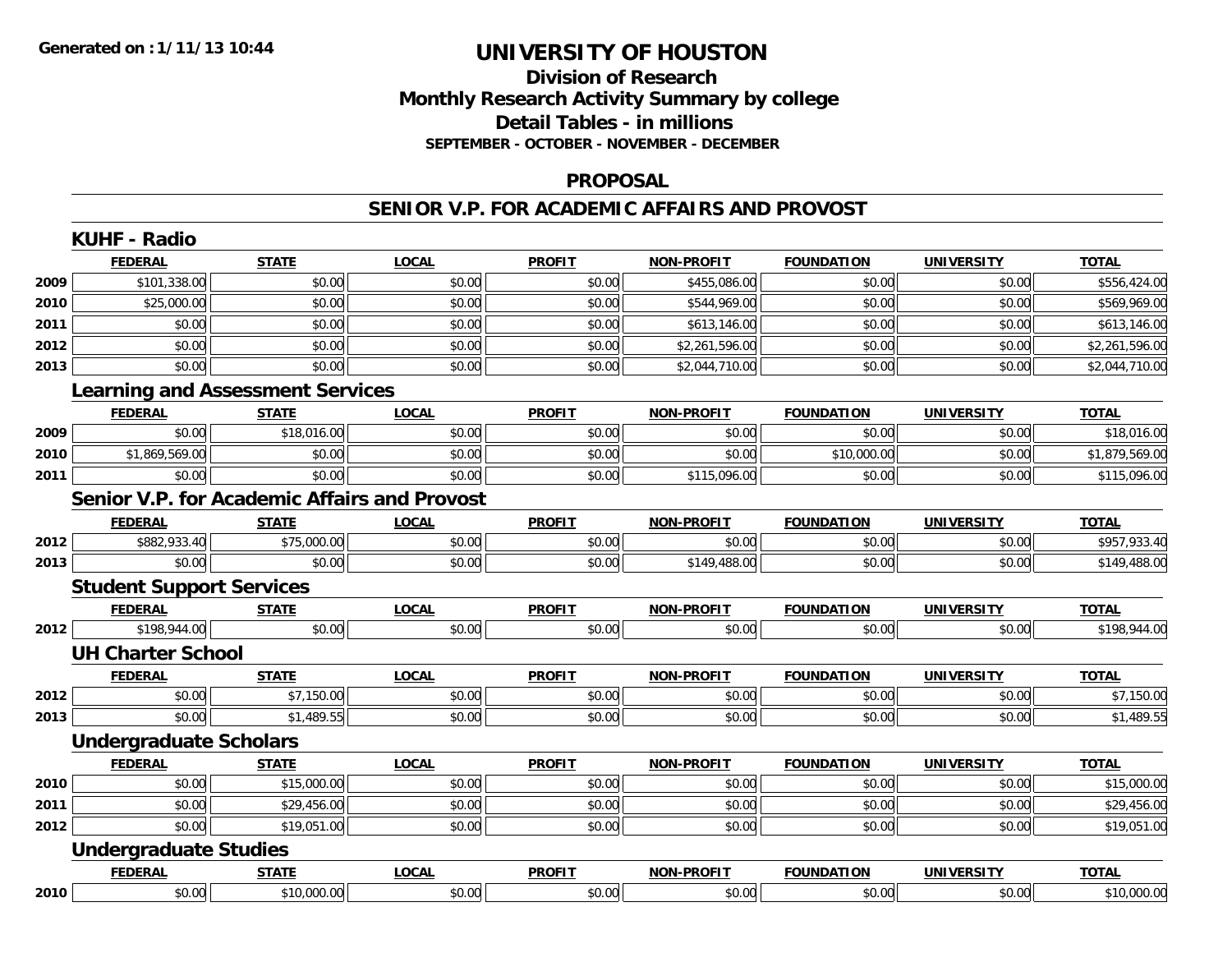## **Division of Research Monthly Research Activity Summary by college Detail Tables - in millions SEPTEMBER - OCTOBER - NOVEMBER - DECEMBER**

### **PROPOSAL**

### **SENIOR V.P. FOR ACADEMIC AFFAIRS AND PROVOST**

## **Undergraduate Studies**

|              | <b>FEDERA.</b>   | <b>STATE</b>             | <b>OCAL</b>     | <b>PROFIT</b>  | <b>LPROFIT</b><br>NON | <b>FOUNDATION</b>      | UNIVERSITY | <b>TOTAL</b> |
|--------------|------------------|--------------------------|-----------------|----------------|-----------------------|------------------------|------------|--------------|
| 2013         | JU.UU            | $\sim$<br>ፋ 3 C<br>uuu.u | 60.00<br>\$U.UU | 60.00<br>טט.טע | \$0.00                | \$0.00                 | \$0.00     | \$30,000.00  |
| <b>Total</b> | 784<br><b>AC</b> | .162.55<br>$\gamma$      | \$0.00          | \$0.00         | .00<br>. ററ∙<br>18∡   | <b>¢10</b><br>0.000.00 | \$0.00     | 027.OE       |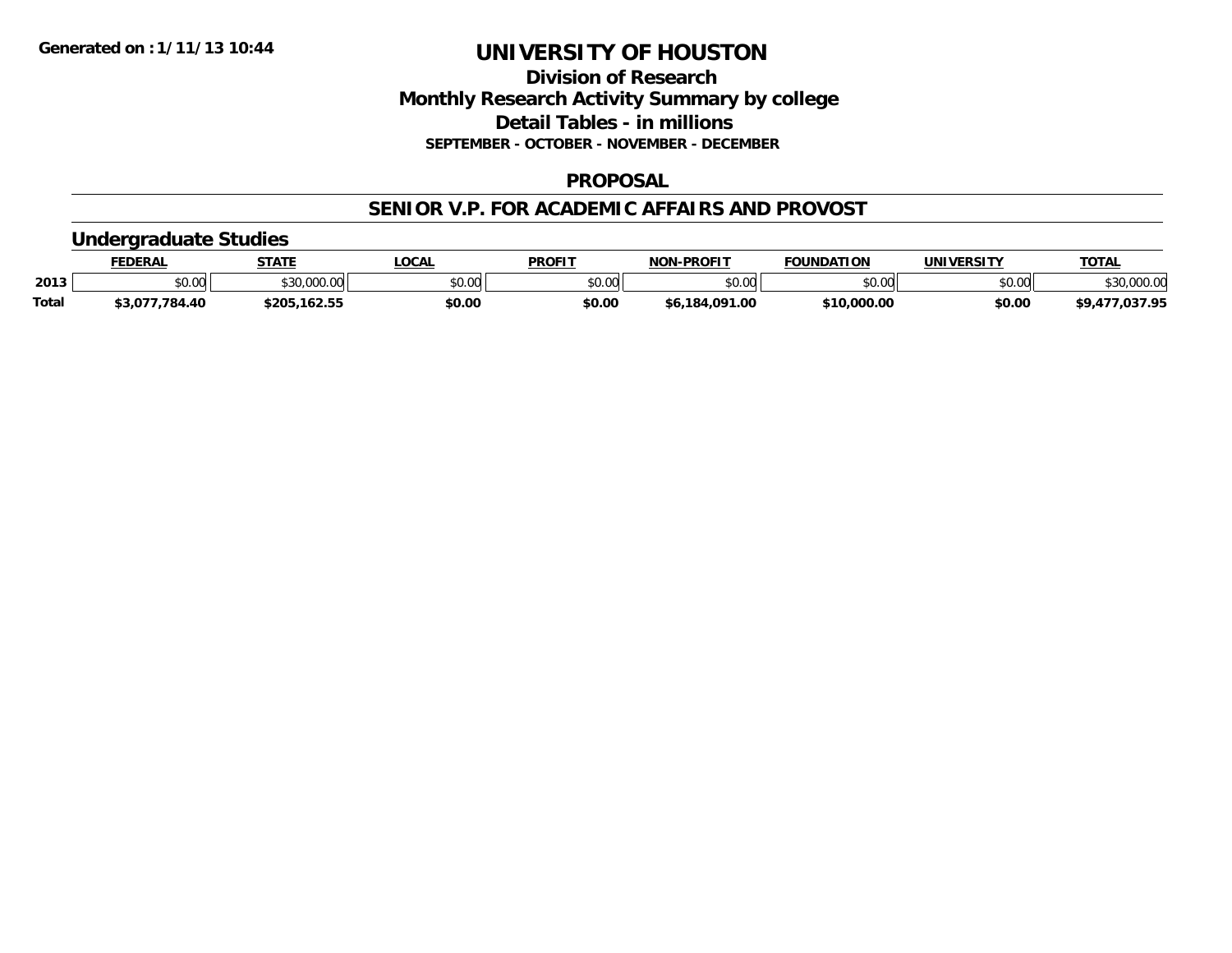## **Division of Research Monthly Research Activity Summary by college Detail Tables - in millions SEPTEMBER - OCTOBER - NOVEMBER - DECEMBER**

### **PROPOSAL**

### **UH LAW CENTER**

|       | Dean, Law      |              |              |               |                   |                   |                   |                |
|-------|----------------|--------------|--------------|---------------|-------------------|-------------------|-------------------|----------------|
|       | <b>FEDERAL</b> | <b>STATE</b> | <b>LOCAL</b> | <b>PROFIT</b> | <b>NON-PROFIT</b> | <b>FOUNDATION</b> | <b>UNIVERSITY</b> | <b>TOTAL</b>   |
| 2009  | \$564,057.00   | \$0.00       | \$0.00       | \$0.00        | \$0.00            | \$0.00            | \$0.00            | \$564,057.00   |
|       | <b>Law-UH</b>  |              |              |               |                   |                   |                   |                |
|       | <b>FEDERAL</b> | <b>STATE</b> | <b>LOCAL</b> | <b>PROFIT</b> | <b>NON-PROFIT</b> | <b>FOUNDATION</b> | <b>UNIVERSITY</b> | <u>TOTAL</u>   |
| 2009  | \$602,981.28   | \$0.00       | \$0.00       | \$0.00        | \$0.00            | \$0.00            | \$0.00            | \$602,981.28   |
| 2010  | \$0.00         | \$200,000.00 | \$0.00       | \$0.00        | \$0.00            | \$0.00            | \$0.00            | \$200,000.00   |
| 2012  | \$0.00         | \$160,000.00 | \$0.00       | \$0.00        | \$0.00            | \$0.00            | \$0.00            | \$160,000.00   |
| Total | \$1,167,038.28 | \$360,000.00 | \$0.00       | \$0.00        | \$0.00            | \$0.00            | \$0.00            | \$1,527,038.28 |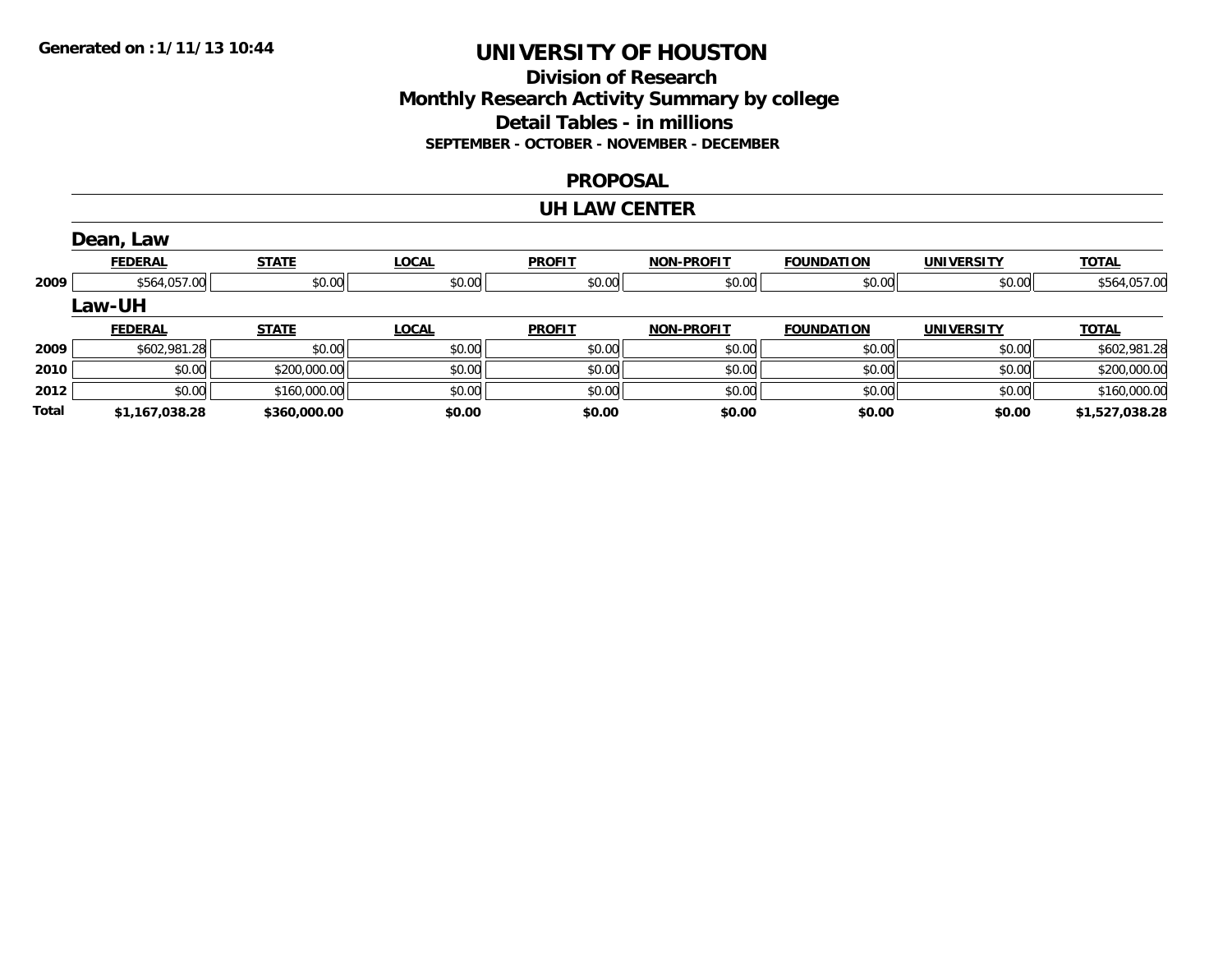## **Division of Research Monthly Research Activity Summary by college Detail Tables - in millions SEPTEMBER - OCTOBER - NOVEMBER - DECEMBER**

#### **PROPOSAL**

#### **UH SYSTEM**

|       | <b>KUHT-TV</b> |              |              |               |                   |                   |                   |                |
|-------|----------------|--------------|--------------|---------------|-------------------|-------------------|-------------------|----------------|
|       | <b>FEDERAL</b> | <b>STATE</b> | <u>LOCAL</u> | <b>PROFIT</b> | <b>NON-PROFIT</b> | <b>FOUNDATION</b> | <b>UNIVERSITY</b> | <b>TOTAL</b>   |
| 2009  | \$0.00         | \$0.00       | \$0.00       | \$0.00        | \$1,675,919.00    | \$0.00            | \$0.00            | \$1,675,919.00 |
| 2010  | \$0.00         | \$0.00       | \$0.00       | \$0.00        | \$1,427,262.00    | \$0.00            | \$0.00            | \$1,427,262.00 |
| 2011  | \$0.00         | \$0.00       | \$0.00       | \$0.00        | \$1,606,903.00    | \$0.00            | \$0.00            | \$1,606,903.00 |
| 2012  | \$0.00         | \$0.00       | \$0.00       | \$0.00        | \$14,132.00       | \$0.00            | \$0.00            | \$14,132.00    |
| Total | \$0.00         | \$0.00       | \$0.00       | \$0.00        | \$4,724,216.00    | \$0.00            | \$0.00            | \$4,724,216.00 |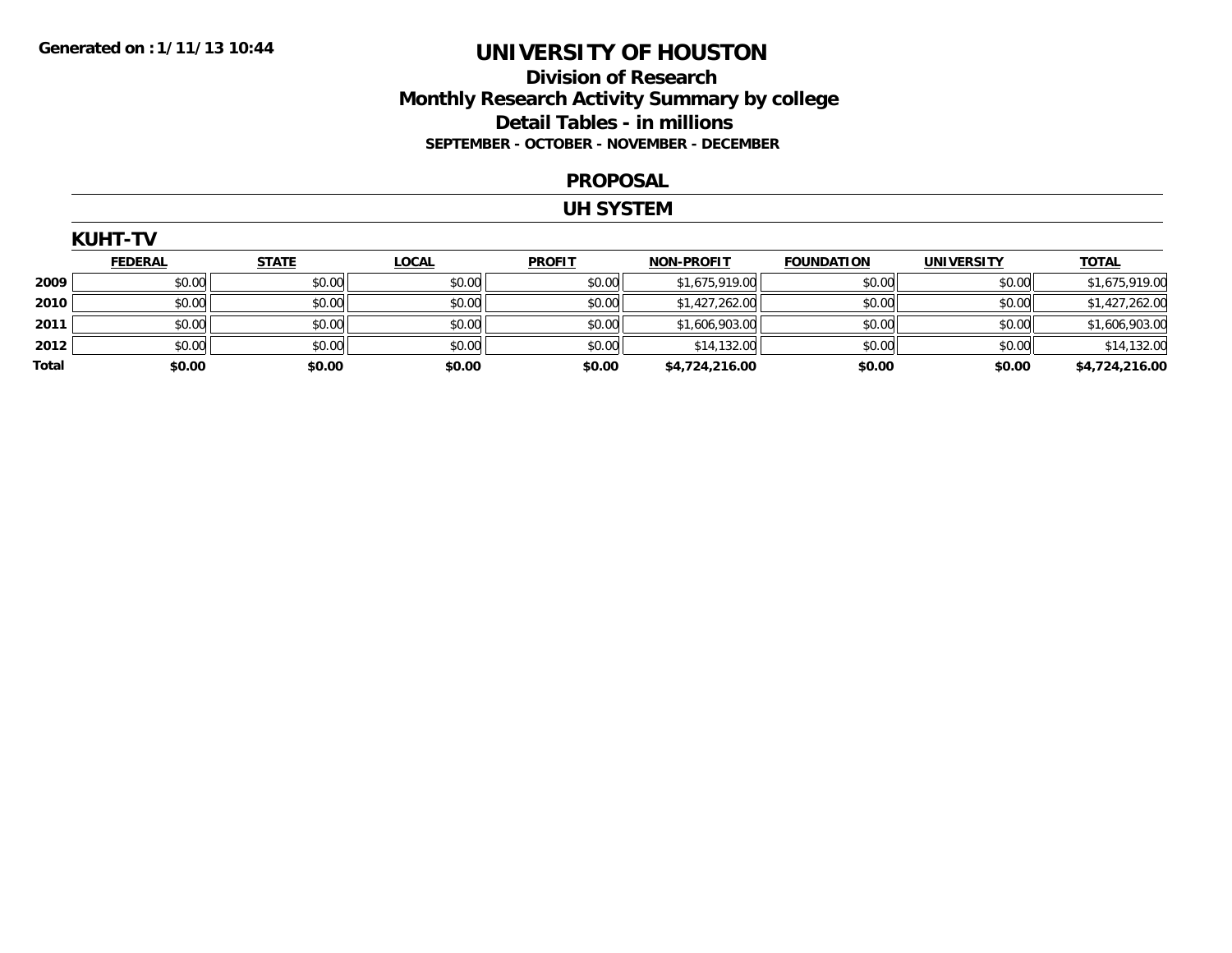## **Division of Research Monthly Research Activity Summary by college Detail Tables - in millions SEPTEMBER - OCTOBER - NOVEMBER - DECEMBER**

### **PROPOSAL**

#### **UKNOWN COLLEGE**

## **Unknown Department**

|       | <b>FEDERAL</b> | <b>STATE</b> | <b>LOCAL</b> | <b>PROFIT</b> | <b>NON-PROFIT</b> | <b>FOUNDATION</b> | <b>UNIVERSITY</b> | <b>TOTAL</b> |
|-------|----------------|--------------|--------------|---------------|-------------------|-------------------|-------------------|--------------|
| 2009  | \$0.00         | \$0.00       | \$0.00       | \$0.00        | \$0.00            | \$0.00            | \$0.00            | \$0.00       |
| 2010  | \$0.00         | \$0.00       | \$0.00       | \$0.00        | \$0.00            | \$0.00            | \$0.00            | \$0.00       |
| 2011  | \$0.00         | \$0.00       | \$0.00       | \$0.00        | \$0.00            | \$0.00            | \$0.00            | \$0.00       |
| Total | \$0.00         | \$0.00       | \$0.00       | \$0.00        | \$0.00            | \$0.00            | \$0.00            | \$0.00       |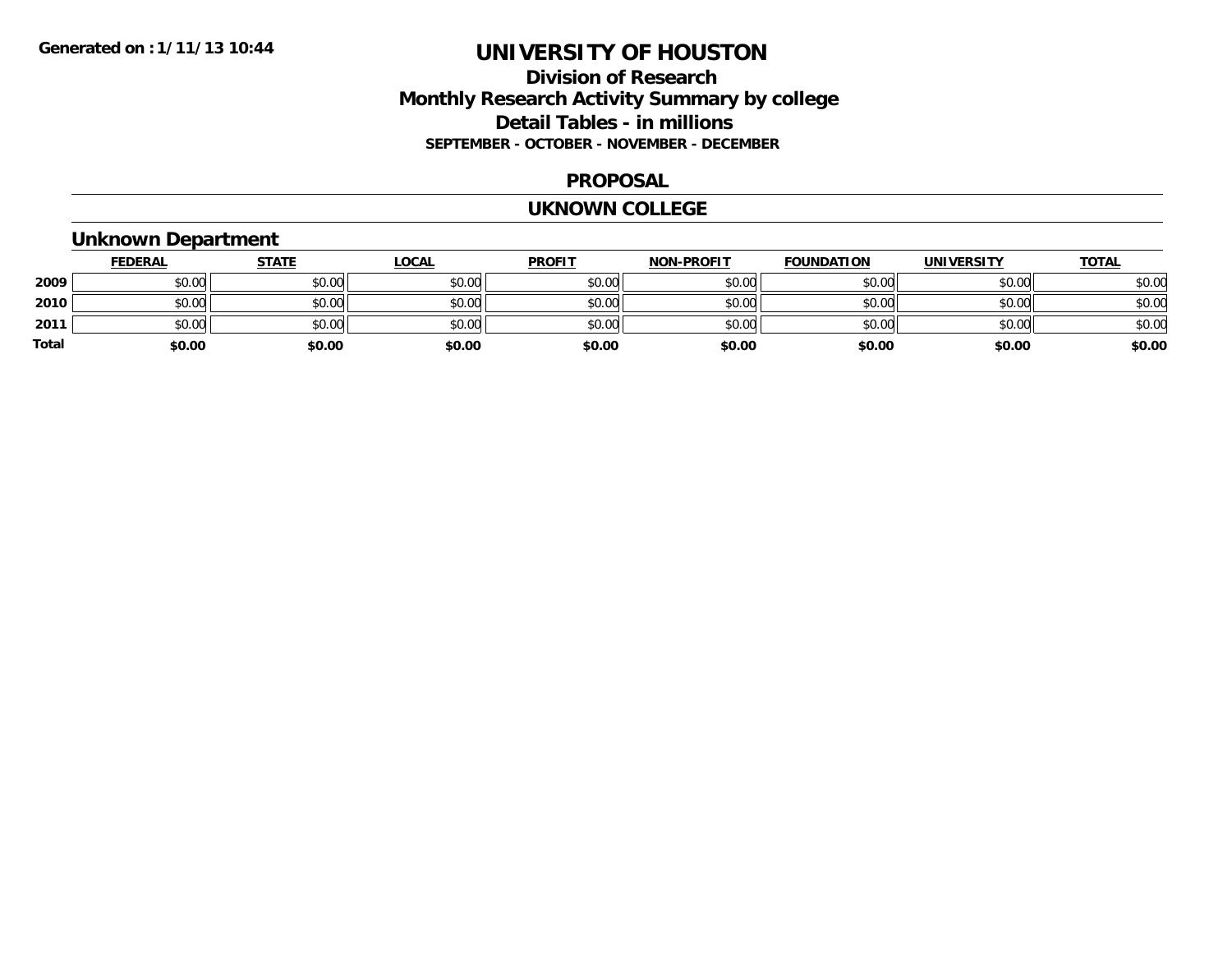## **Division of Research Monthly Research Activity Summary by college Detail Tables - in millions SEPTEMBER - OCTOBER - NOVEMBER - DECEMBER**

### **PROPOSAL**

## **VICE PRESIDENT FOR ADMINISTRATION**

## **UH Police Department**

|              | <b>FEDERAL</b> | <b>STATE</b> | <b>OCAL</b> | <b>PROFIT</b> | <b>NON-PROFIT</b> | <b>FOUNDATION</b> | UNIVERSITY | <b>TOTAL</b>        |
|--------------|----------------|--------------|-------------|---------------|-------------------|-------------------|------------|---------------------|
| 2009         | ሶስ ሰስ<br>JU.UU | ا 4,000.00   | \$0.00      | \$0.00        | \$0.00            | \$0.00            | \$0.00     | 000.00, 34          |
| 2010         | \$88,917.00    | \$0.00       | \$0.00      | \$0.00        | \$0.00            | \$0.00            | \$0.00     | \$88.917.00<br>,000 |
| <b>Total</b> | \$88,917.00    | \$4,000.00   | \$0.00      | \$0.00        | \$0.00            | \$0.00            | \$0.00     | \$92,917.00         |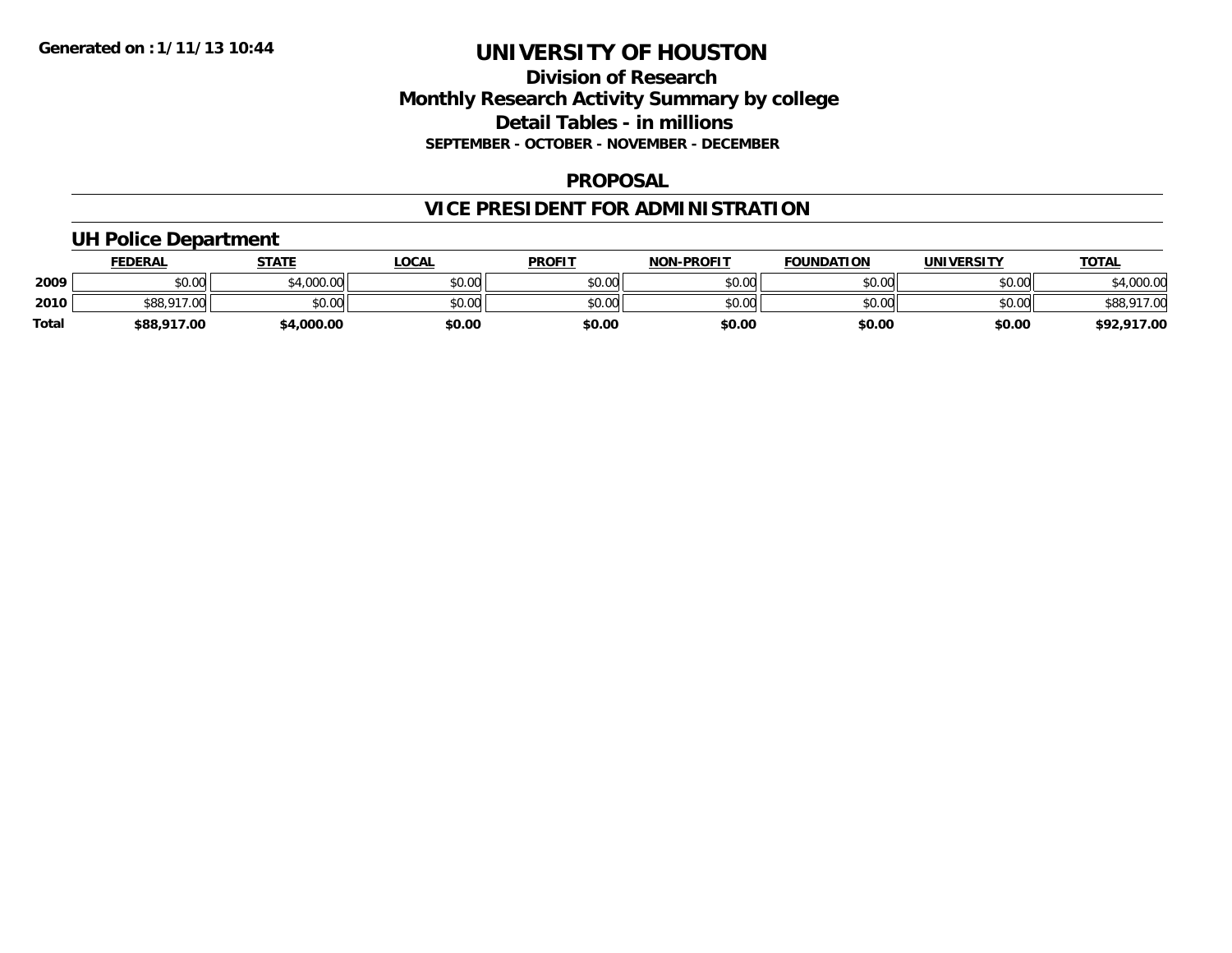## **Division of Research Monthly Research Activity Summary by college Detail Tables - in millions SEPTEMBER - OCTOBER - NOVEMBER - DECEMBER**

### **PROPOSAL**

### **VICE PRESIDENT FOR STUDENT AFFAIRS**

## **Dean, Student Affairs**

|              | <b>FEDERAL</b>         | <b>STATE</b> | _OCAL  | <b>PROFIT</b> | <b>NON-PROFIT</b> | <b>FOUNDATION</b> | <b>UNIVERSITY</b> | <u>TOTAL</u> |
|--------------|------------------------|--------------|--------|---------------|-------------------|-------------------|-------------------|--------------|
| 2010         | mn n¢<br>DU.U¢         | \$17,755.00  | \$0.00 | \$0.00        | \$0.00            | \$0.00            | \$0.00            | 755.00       |
| 2012         | .438.00<br>ס די<br>10. | \$0.00       | \$0.00 | \$0.00        | \$0.00            | \$0.00            | \$0.00            | \$78,438.00  |
| <b>Total</b> | \$78,438.00            | .755.00      | \$0.00 | \$0.00        | \$0.00            | \$0.00            | \$0.00            | \$96,193.00  |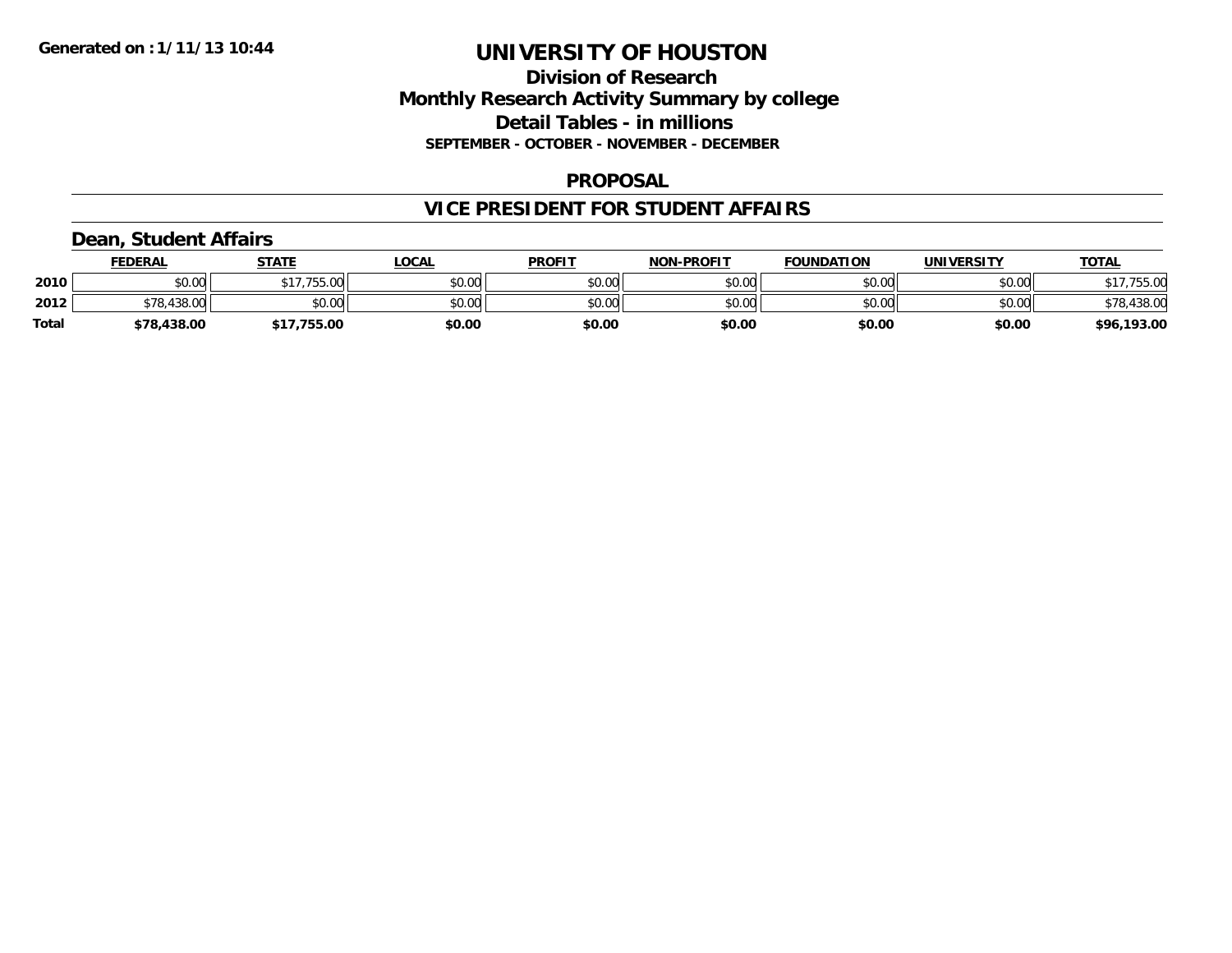## **Division of Research Monthly Research Activity Summary by college Detail Tables - in millions SEPTEMBER - OCTOBER - NOVEMBER - DECEMBER**

## **AWARD**

## **C.T. BAUER COLLEGE OF BUSINESS**

|      | --<br>Finance  |              |              |               |                   |                   |                   |              |  |  |  |
|------|----------------|--------------|--------------|---------------|-------------------|-------------------|-------------------|--------------|--|--|--|
|      | <b>FEDERAL</b> | <u>STATE</u> | <b>LOCAL</b> | <b>PROFIT</b> | <b>NON-PROFIT</b> | <b>FOUNDATION</b> | <b>UNIVERSITY</b> | <b>TOTAL</b> |  |  |  |
| 2010 | \$100,000.00   | \$0.00       | \$0.00       | \$0.00        | \$0.00            | \$0.00            | \$0.00            | \$100,000.00 |  |  |  |
| 2011 | \$103,870.80   | \$0.00       | \$0.00       | \$0.00        | \$0.00            | \$0.00            | \$0.00            | \$103,870.80 |  |  |  |
|      | ___<br>$\sim$  | $-$          |              |               |                   |                   |                   |              |  |  |  |

#### **Small Business Development Center**

|              | <b>FEDERAL</b> | <b>STATE</b> | <b>LOCAL</b> | <b>PROFIT</b> | <b>NON-PROFIT</b> | <b>FOUNDATION</b> | <b>UNIVERSITY</b> | <b>TOTAL</b>   |
|--------------|----------------|--------------|--------------|---------------|-------------------|-------------------|-------------------|----------------|
| 2009         | \$300,000.00   | \$0.00       | \$0.00       | \$0.00        | \$0.00            | \$0.00            | \$0.00            | \$300,000.00   |
| 2010         | \$1,398,104.00 | \$0.00       | \$0.00       | \$0.00        | \$0.00            | \$0.00            | \$0.00            | \$1,398,104.00 |
| 2011         | \$30,274.00    | \$61,677.00  | \$0.00       | \$0.00        | \$0.00            | \$0.00            | \$0.00            | \$91,951.00    |
| 2012         | \$476,857.00   | \$0.00       | \$0.00       | \$0.00        | \$0.00            | \$0.00            | \$0.00            | \$476,857.00   |
| 2013         | \$885,781.00   | \$0.00       | \$0.00       | \$0.00        | \$0.00            | \$0.00            | \$0.00            | \$885,781.00   |
| <b>Total</b> | \$3,294,886.80 | \$61,677.00  | \$0.00       | \$0.00        | \$0.00            | \$0.00            | \$0.00            | \$3,356,563.80 |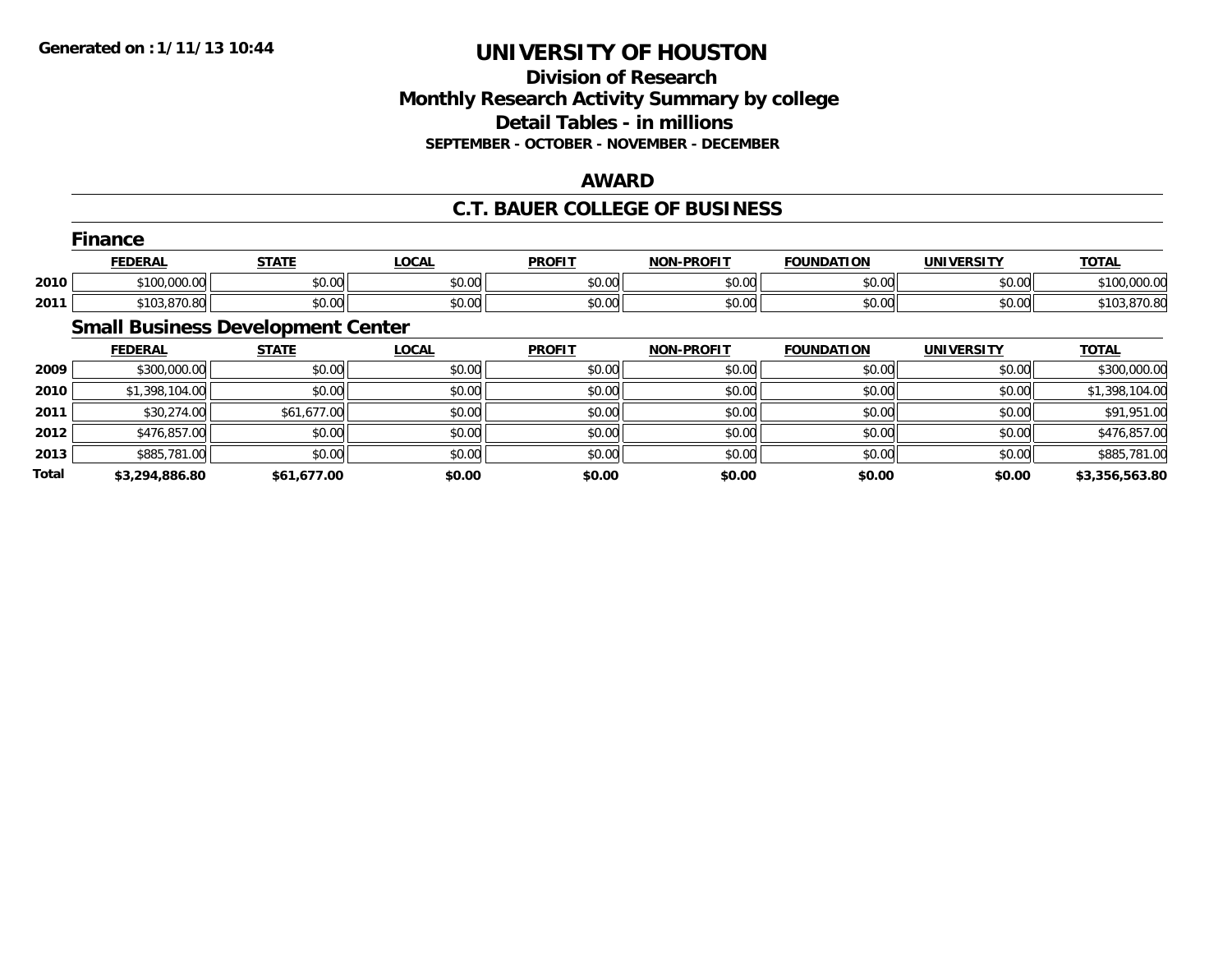## **Division of Research Monthly Research Activity Summary by college Detail Tables - in millions SEPTEMBER - OCTOBER - NOVEMBER - DECEMBER**

#### **AWARD**

### **COLLEGE OF ARCHITECTURE**

|       | Architecture   |              |              |               |                   |                   |                   |              |
|-------|----------------|--------------|--------------|---------------|-------------------|-------------------|-------------------|--------------|
|       | <b>FEDERAL</b> | <b>STATE</b> | <u>LOCAL</u> | <b>PROFIT</b> | <b>NON-PROFIT</b> | <b>FOUNDATION</b> | <b>UNIVERSITY</b> | <b>TOTAL</b> |
| 2009  | \$0.00         | \$0.00       | \$0.00       | \$40,000.00   | \$0.00            | \$0.00            | \$0.00            | \$40,000.00  |
| 2011  | \$0.00         | \$0.00       | \$0.00       | \$7,500.00    | \$0.00            | \$0.00            | \$0.00            | \$7,500.00   |
| 2012  | \$0.00         | \$0.00       | \$0.00       | \$0.00        | \$5,000.00        | \$0.00            | \$0.00            | \$5,000.00   |
| Total | \$0.00         | \$0.00       | \$0.00       | \$47,500.00   | \$5,000.00        | \$0.00            | \$0.00            | \$52,500.00  |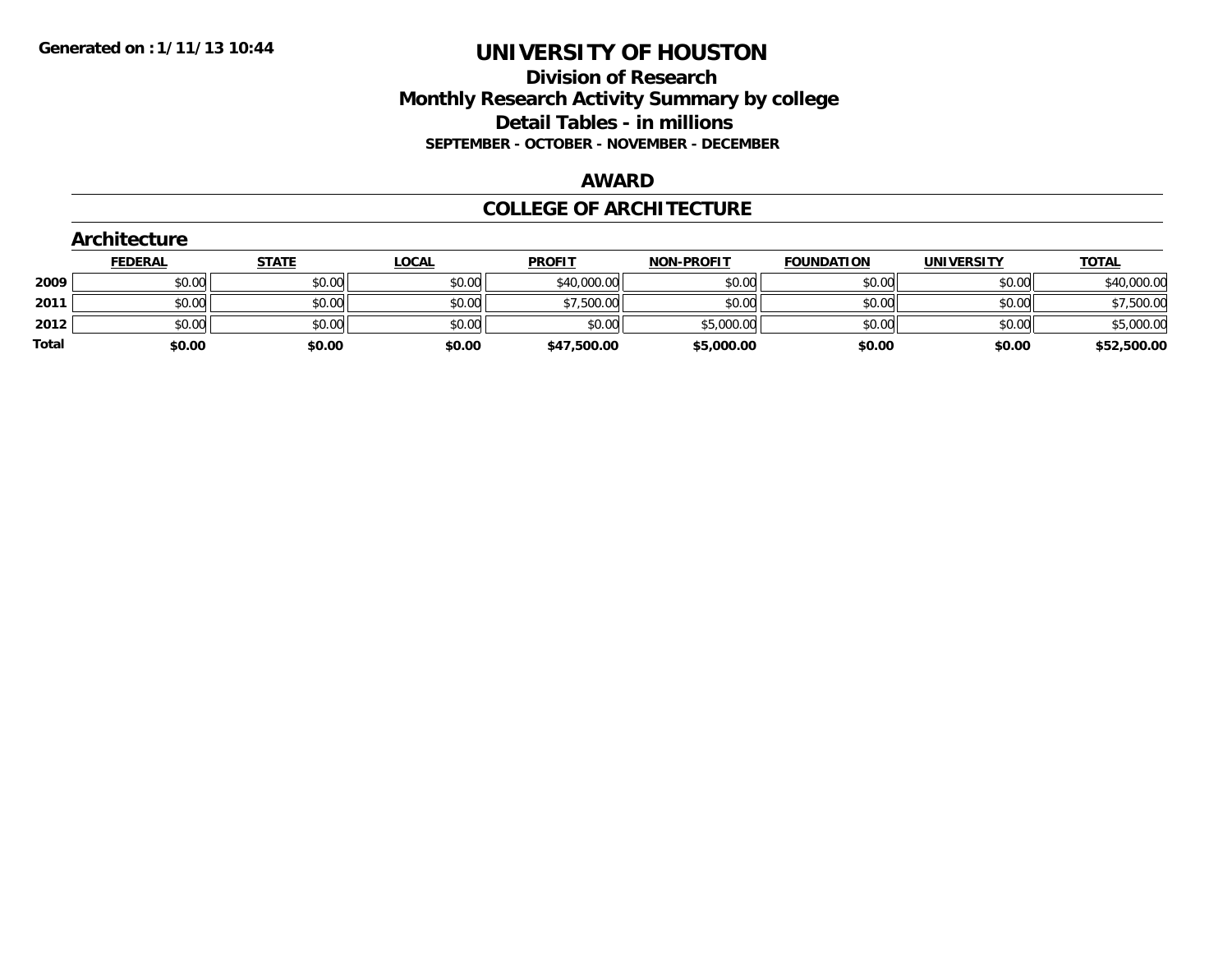### **Division of Research Monthly Research Activity Summary by college Detail Tables - in millions SEPTEMBER - OCTOBER - NOVEMBER - DECEMBER**

#### **AWARD**

#### **COLLEGE OF EDUCATION**

|       | <b>Consistency Mgmt and Coop Disc</b>                |              |              |               |                   |                   |                   |                |
|-------|------------------------------------------------------|--------------|--------------|---------------|-------------------|-------------------|-------------------|----------------|
|       | <b>FEDERAL</b>                                       | <b>STATE</b> | <b>LOCAL</b> | <b>PROFIT</b> | <b>NON-PROFIT</b> | <b>FOUNDATION</b> | <b>UNIVERSITY</b> | <b>TOTAL</b>   |
| 2011  | \$0.00                                               | \$0.00       | \$0.00       | \$0.00        | \$0.00            | \$0.00            | \$0.00            | \$0.00         |
|       | <b>Curriculum and Instruction</b>                    |              |              |               |                   |                   |                   |                |
|       | <b>FEDERAL</b>                                       | <b>STATE</b> | <b>LOCAL</b> | <b>PROFIT</b> | <b>NON-PROFIT</b> | <b>FOUNDATION</b> | <b>UNIVERSITY</b> | <b>TOTAL</b>   |
| 2009  | \$679,932.50                                         | \$5,000.00   | \$0.00       | \$0.00        | \$196,544.15      | \$0.00            | \$0.00            | \$881,476.65   |
| 2010  | \$306,743.20                                         | \$50,000.00  | \$36,536.06  | \$120.61      | \$25,925.00       | \$0.00            | \$0.00            | \$419,324.87   |
| 2011  | \$772,915.19                                         | \$50,000.00  | \$0.00       | \$0.00        | \$199,154.00      | \$0.00            | \$0.00            | \$1,022,069.19 |
| 2012  | \$25,443.80                                          | \$0.00       | \$0.00       | \$0.00        | \$0.00            | \$18,400.00       | \$0.00            | \$43,843.80    |
| 2013  | \$507,025.58                                         | \$15,999.00  | \$0.00       | \$4.26        | \$3,500.00        | \$0.00            | \$0.00            | \$526,528.84   |
|       | <b>Educational Leadership &amp; Cultural Studies</b> |              |              |               |                   |                   |                   |                |
|       | <b>FEDERAL</b>                                       | <b>STATE</b> | <b>LOCAL</b> | <b>PROFIT</b> | <b>NON-PROFIT</b> | <b>FOUNDATION</b> | <b>UNIVERSITY</b> | <b>TOTAL</b>   |
| 2009  | \$39,988.00                                          | \$0.00       | \$0.00       | \$0.00        | \$0.00            | \$0.00            | \$0.00            | \$39,988.00    |
|       | <b>Educational Psychology</b>                        |              |              |               |                   |                   |                   |                |
|       | <b>FEDERAL</b>                                       | <b>STATE</b> | <b>LOCAL</b> | <b>PROFIT</b> | <b>NON-PROFIT</b> | <b>FOUNDATION</b> | <b>UNIVERSITY</b> | <b>TOTAL</b>   |
| 2009  | \$0.00                                               | \$49,999.00  | \$0.00       | \$0.00        | \$0.00            | \$126,000.00      | \$0.00            | \$175,999.00   |
| 2011  | \$0.00                                               | \$49,995.00  | \$0.00       | \$0.00        | \$0.00            | \$14,901.90       | \$0.00            | \$64,896.90    |
| 2012  | \$32,875.40                                          | \$0.00       | \$0.00       | \$0.00        | \$0.00            | \$0.00            | \$0.00            | \$32,875.40    |
| 2013  | \$326,684.00                                         | \$0.00       | \$0.00       | \$0.00        | \$31,863.00       | \$0.00            | \$11,689.00       | \$370,236.00   |
|       | <b>Institute for Urban Education</b>                 |              |              |               |                   |                   |                   |                |
|       | <b>FEDERAL</b>                                       | <b>STATE</b> | <b>LOCAL</b> | <b>PROFIT</b> | <b>NON-PROFIT</b> | <b>FOUNDATION</b> | <b>UNIVERSITY</b> | <b>TOTAL</b>   |
| 2009  | \$0.00                                               | \$0.00       | \$0.00       | \$0.00        | \$0.00            | \$0.00            | \$0.00            | \$0.00         |
| 2010  | \$0.00                                               | \$0.00       | \$0.00       | \$0.00        | \$0.00            | \$0.00            | \$0.00            | \$0.00         |
| 2011  | \$0.00                                               | \$0.00       | \$0.00       | \$0.00        | \$0.00            | \$0.00            | \$0.00            | \$0.00         |
| 2012  | \$0.00                                               | \$0.00       | \$0.00       | \$0.00        | \$0.00            | \$0.00            | \$0.00            | \$0.00         |
| Total | \$2,691,607.67                                       | \$220,993.00 | \$36,536.06  | \$124.87      | \$456,986.15      | \$159,301.90      | \$11,689.00       | \$3,577,238.65 |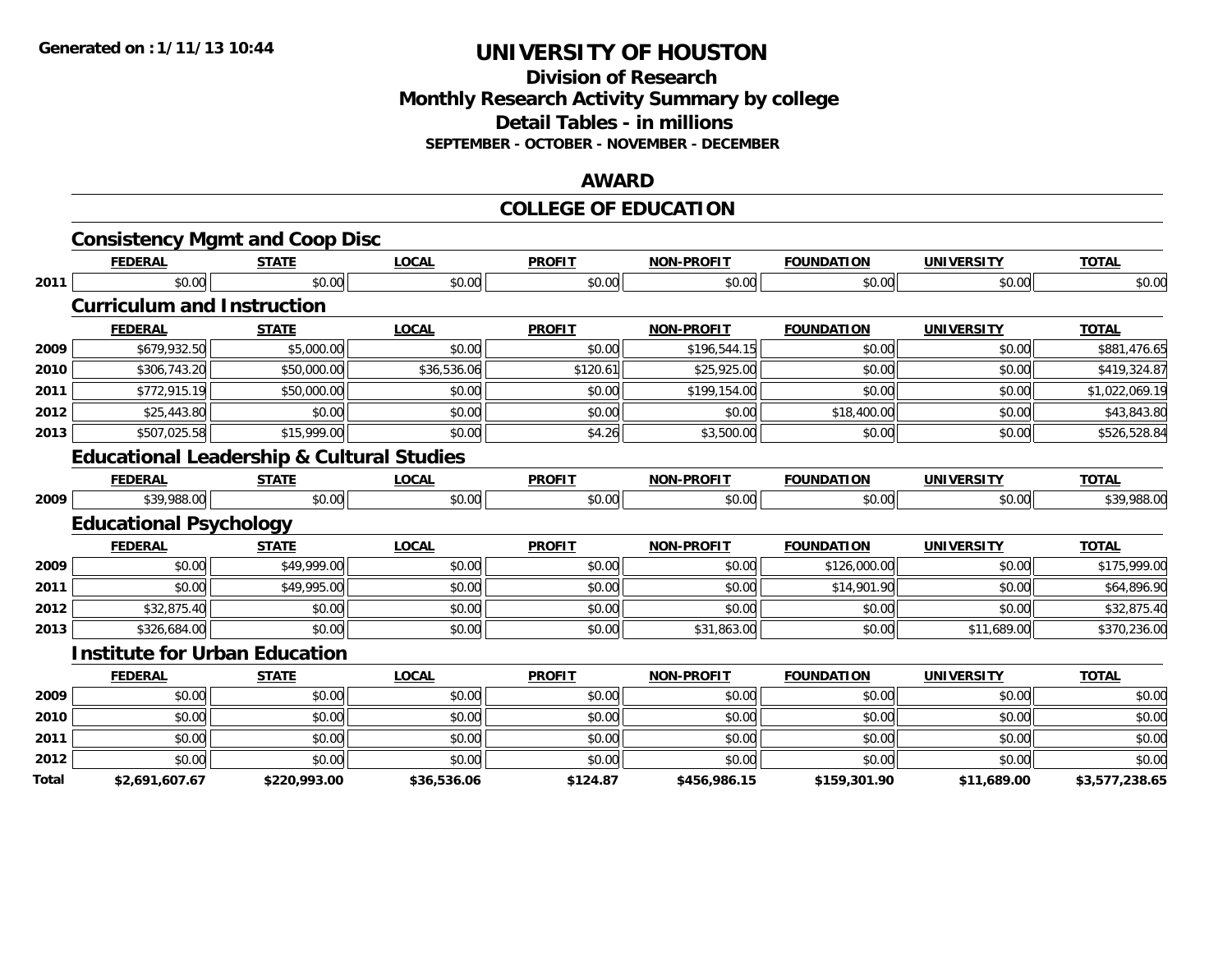**Division of Research Monthly Research Activity Summary by college Detail Tables - in millions SEPTEMBER - OCTOBER - NOVEMBER - DECEMBER**

#### **AWARD**

|      | Art                                               |              |              |               |                   |                   |                   |              |
|------|---------------------------------------------------|--------------|--------------|---------------|-------------------|-------------------|-------------------|--------------|
|      | <b>FEDERAL</b>                                    | <b>STATE</b> | <b>LOCAL</b> | <b>PROFIT</b> | <b>NON-PROFIT</b> | <b>FOUNDATION</b> | <b>UNIVERSITY</b> | <b>TOTAL</b> |
| 2012 | \$14,979.30                                       | \$0.00       | \$0.00       | \$0.00        | \$0.00            | \$0.00            | \$0.00            | \$14,979.30  |
|      | <b>Arte Publico Press</b>                         |              |              |               |                   |                   |                   |              |
|      | <b>FEDERAL</b>                                    | <b>STATE</b> | <b>LOCAL</b> | <b>PROFIT</b> | <b>NON-PROFIT</b> | <b>FOUNDATION</b> | <b>UNIVERSITY</b> | <b>TOTAL</b> |
| 2011 | \$0.00                                            | \$0.00       | \$0.00       | \$0.00        | \$56,600.00       | \$0.00            | \$0.00            | \$56,600.00  |
| 2012 | \$0.00                                            | \$0.00       | \$0.00       | \$0.00        | \$39,100.00       | \$0.00            | \$0.00            | \$39,100.00  |
|      | <b>Blaffer Gallery</b>                            |              |              |               |                   |                   |                   |              |
|      | <b>FEDERAL</b>                                    | <b>STATE</b> | <b>LOCAL</b> | <b>PROFIT</b> | <b>NON-PROFIT</b> | <b>FOUNDATION</b> | <b>UNIVERSITY</b> | <b>TOTAL</b> |
| 2010 | \$60,000.00                                       | \$0.00       | \$0.00       | \$0.00        | \$0.00            | \$0.00            | \$0.00            | \$60,000.00  |
| 2011 | \$0.00                                            | \$0.00       | \$0.00       | \$0.00        | \$70,200.00       | \$0.00            | \$0.00            | \$70,200.00  |
| 2012 | \$20,000.00                                       | \$0.00       | \$0.00       | \$0.00        | \$50,800.00       | \$0.00            | \$0.00            | \$70,800.00  |
|      | <b>Center for Public History</b>                  |              |              |               |                   |                   |                   |              |
|      | <b>FEDERAL</b>                                    | <b>STATE</b> | <b>LOCAL</b> | <b>PROFIT</b> | <b>NON-PROFIT</b> | <b>FOUNDATION</b> | <b>UNIVERSITY</b> | <b>TOTAL</b> |
| 2012 | \$100,000.00                                      | \$0.00       | \$0.00       | \$0.00        | \$0.00            | \$0.00            | \$0.00            | \$100,000.00 |
|      | <b>Communication Disorders</b>                    |              |              |               |                   |                   |                   |              |
|      | <b>FEDERAL</b>                                    | <b>STATE</b> | <b>LOCAL</b> | <b>PROFIT</b> | <b>NON-PROFIT</b> | <b>FOUNDATION</b> | <b>UNIVERSITY</b> | <b>TOTAL</b> |
| 2009 | \$0.00                                            | \$0.00       | \$0.00       | \$0.00        | \$0.00            | \$0.00            | \$0.00            | \$0.00       |
| 2010 | \$0.00                                            | \$0.00       | \$0.00       | \$0.00        | \$0.00            | \$0.00            | \$0.00            | \$0.00       |
| 2011 | \$0.00                                            | \$0.00       | \$0.00       | \$0.00        | \$56,693.00       | \$0.00            | \$0.00            | \$56,693.00  |
| 2012 | \$2,942.90                                        | \$0.00       | \$0.00       | \$0.00        | \$0.00            | \$0.00            | \$0.00            | \$2,942.90   |
| 2013 | \$0.00                                            | \$0.00       | \$0.00       | \$0.00        | \$0.00            | \$10,000.00       | \$0.00            | \$10,000.00  |
|      | <b>Cynthia Woods Mitchell Center for the Arts</b> |              |              |               |                   |                   |                   |              |
|      | <b>FEDERAL</b>                                    | <b>STATE</b> | <b>LOCAL</b> | <b>PROFIT</b> | <b>NON-PROFIT</b> | <b>FOUNDATION</b> | <b>UNIVERSITY</b> | <b>TOTAL</b> |
| 2011 | \$0.00                                            | \$0.00       | \$0.00       | \$0.00        | \$15,000.00       | \$0.00            | \$0.00            | \$15,000.00  |
| 2013 | \$0.00                                            | \$6,000.00   | \$0.00       | \$0.00        | \$0.00            | \$0.00            | \$0.00            | \$6,000.00   |
|      | Dean, Liberal Arts and Social Sciences            |              |              |               |                   |                   |                   |              |
|      | <b>FEDERAL</b>                                    | <b>STATE</b> | <b>LOCAL</b> | <b>PROFIT</b> | <b>NON-PROFIT</b> | <b>FOUNDATION</b> | <b>UNIVERSITY</b> | <b>TOTAL</b> |
| 2010 | \$8,250.00                                        | \$0.00       | \$0.00       | \$0.00        | \$0.00            | \$0.00            | \$0.00            | \$8,250.00   |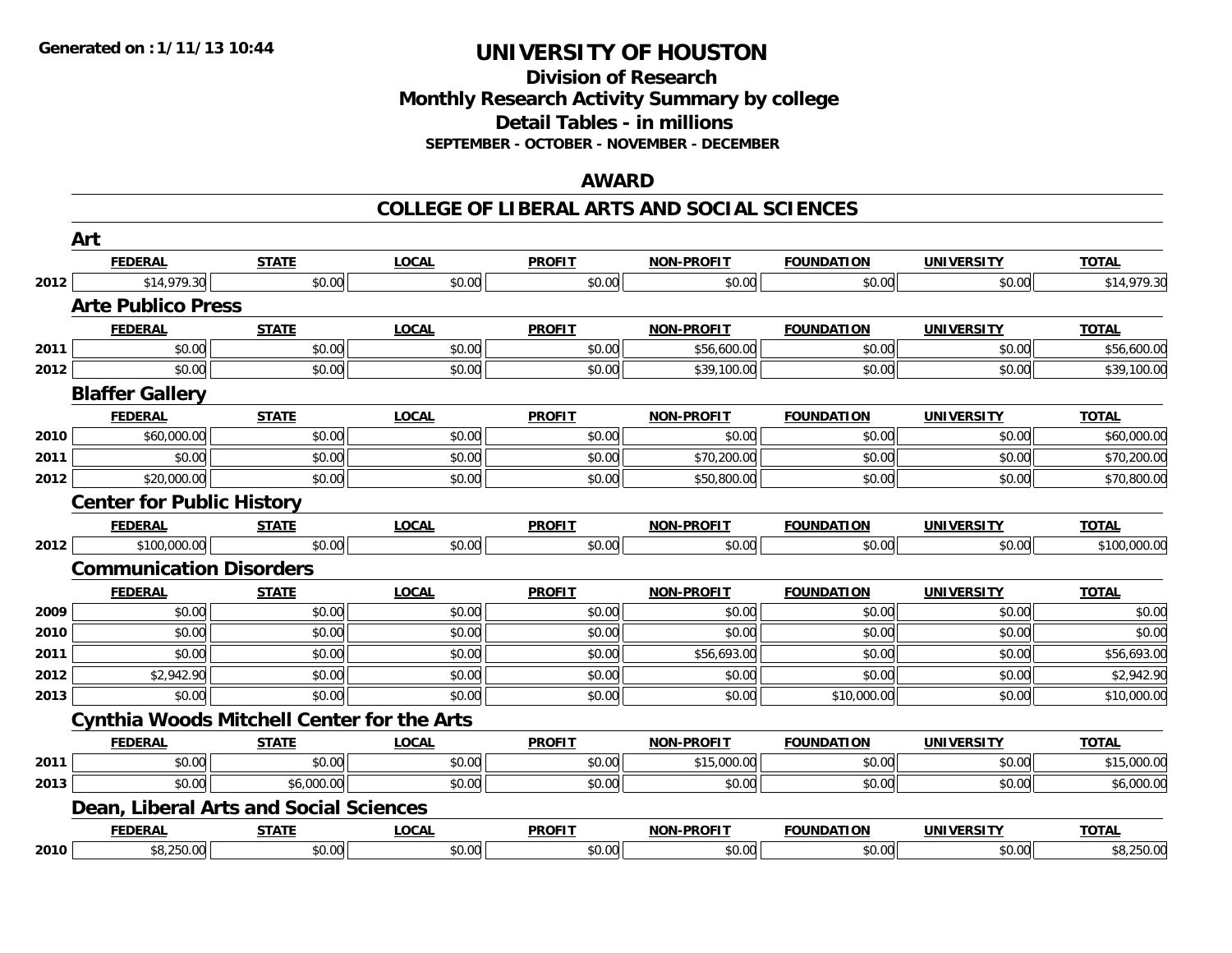## **Division of Research Monthly Research Activity Summary by college Detail Tables - in millions SEPTEMBER - OCTOBER - NOVEMBER - DECEMBER**

### **AWARD**

|      | <b>Economics</b>                      |              |              |               |                   |                   |                   |                |
|------|---------------------------------------|--------------|--------------|---------------|-------------------|-------------------|-------------------|----------------|
|      | <b>FEDERAL</b>                        | <b>STATE</b> | <b>LOCAL</b> | <b>PROFIT</b> | <b>NON-PROFIT</b> | <b>FOUNDATION</b> | <b>UNIVERSITY</b> | <b>TOTAL</b>   |
| 2009 | \$24,750.00                           | \$0.00       | \$0.00       | \$0.00        | \$0.00            | \$0.00            | \$0.00            | \$24,750.00    |
| 2011 | \$0.00                                | \$0.00       | \$0.00       | \$0.00        | \$55,000.00       | \$0.00            | \$0.00            | \$55,000.00    |
| 2012 | \$124,999.88                          | \$0.00       | \$0.00       | \$0.00        | \$0.00            | \$38,500.00       | \$0.00            | \$163,499.88   |
| 2013 | \$124,999.88                          | \$0.00       | \$0.00       | \$0.00        | \$0.00            | \$25,000.00       | \$0.00            | \$149,999.88   |
|      | English                               |              |              |               |                   |                   |                   |                |
|      | <b>FEDERAL</b>                        | <b>STATE</b> | <b>LOCAL</b> | <b>PROFIT</b> | <b>NON-PROFIT</b> | <b>FOUNDATION</b> | <b>UNIVERSITY</b> | <b>TOTAL</b>   |
| 2009 | \$7,500.00                            | \$0.00       | \$0.00       | \$0.00        | \$0.00            | \$0.00            | \$0.00            | \$7,500.00     |
| 2010 | \$0.00                                | \$0.00       | \$0.00       | \$14,264.60   | \$0.00            | \$0.00            | \$0.00            | \$14,264.60    |
|      | <b>Health and Human Performance</b>   |              |              |               |                   |                   |                   |                |
|      | <b>FEDERAL</b>                        | <b>STATE</b> | <b>LOCAL</b> | <b>PROFIT</b> | NON-PROFIT        | <b>FOUNDATION</b> | <b>UNIVERSITY</b> | <b>TOTAL</b>   |
| 2009 | \$930,300.37                          | \$0.00       | \$0.00       | \$0.00        | \$0.00            | \$0.00            | \$0.00            | \$930,300.37   |
| 2010 | \$1,575,767.76                        | \$0.00       | \$0.00       | \$0.00        | \$0.00            | \$0.00            | \$0.00            | \$1,575,767.76 |
| 2011 | \$715,507.38                          | \$0.00       | \$0.00       | \$19,519.00   | \$0.00            | \$6,877.80        | \$0.00            | \$741,904.18   |
| 2012 | \$1,204,083.52                        | \$0.00       | \$0.00       | \$486,901.00  | \$0.00            | \$0.00            | \$0.00            | \$1,690,984.52 |
| 2013 | \$1,610,266.66                        | \$0.00       | \$0.00       | \$6,759.60    | \$0.00            | \$8,000.00        | \$0.00            | \$1,625,026.26 |
|      | <b>Hispanic Studies</b>               |              |              |               |                   |                   |                   |                |
|      | <b>FEDERAL</b>                        | <b>STATE</b> | <b>LOCAL</b> | <b>PROFIT</b> | <b>NON-PROFIT</b> | <b>FOUNDATION</b> | <b>UNIVERSITY</b> | <b>TOTAL</b>   |
| 2011 | \$0.00                                | \$0.00       | \$0.00       | \$0.00        | \$0.00            | \$72,400.00       | \$0.00            | \$72,400.00    |
| 2012 | \$0.00                                | \$0.00       | \$0.00       | \$0.00        | \$0.00            | \$55,200.00       | \$0.00            | \$55,200.00    |
|      | <b>History</b>                        |              |              |               |                   |                   |                   |                |
|      | <b>FEDERAL</b>                        | <b>STATE</b> | <b>LOCAL</b> | <b>PROFIT</b> | <b>NON-PROFIT</b> | <b>FOUNDATION</b> | <b>UNIVERSITY</b> | <b>TOTAL</b>   |
| 2010 | \$16,750.00                           | \$0.00       | \$0.00       | \$0.00        | \$0.00            | \$0.00            | \$0.00            | \$16,750.00    |
| 2011 | \$14,000.00                           | \$0.00       | \$0.00       | \$19,256.96   | \$0.00            | \$0.00            | \$0.00            | \$33,256.96    |
| 2013 | \$0.00                                | \$0.00       | \$0.00       | \$73,662.21   | \$0.00            | \$0.00            | \$0.00            | \$73,662.21    |
|      | <b>Hobby Center for Public Policy</b> |              |              |               |                   |                   |                   |                |
|      | <b>FEDERAL</b>                        | <b>STATE</b> | <b>LOCAL</b> | <b>PROFIT</b> | <b>NON-PROFIT</b> | <b>FOUNDATION</b> | <b>UNIVERSITY</b> | <b>TOTAL</b>   |
| 2009 | \$24,750.00                           | \$0.00       | \$0.00       | \$0.00        | \$0.00            | \$0.00            | \$0.00            | \$24,750.00    |
| 2010 | \$249,989.00                          | \$0.00       | \$0.00       | \$0.00        | \$0.00            | \$0.00            | \$0.00            | \$249,989.00   |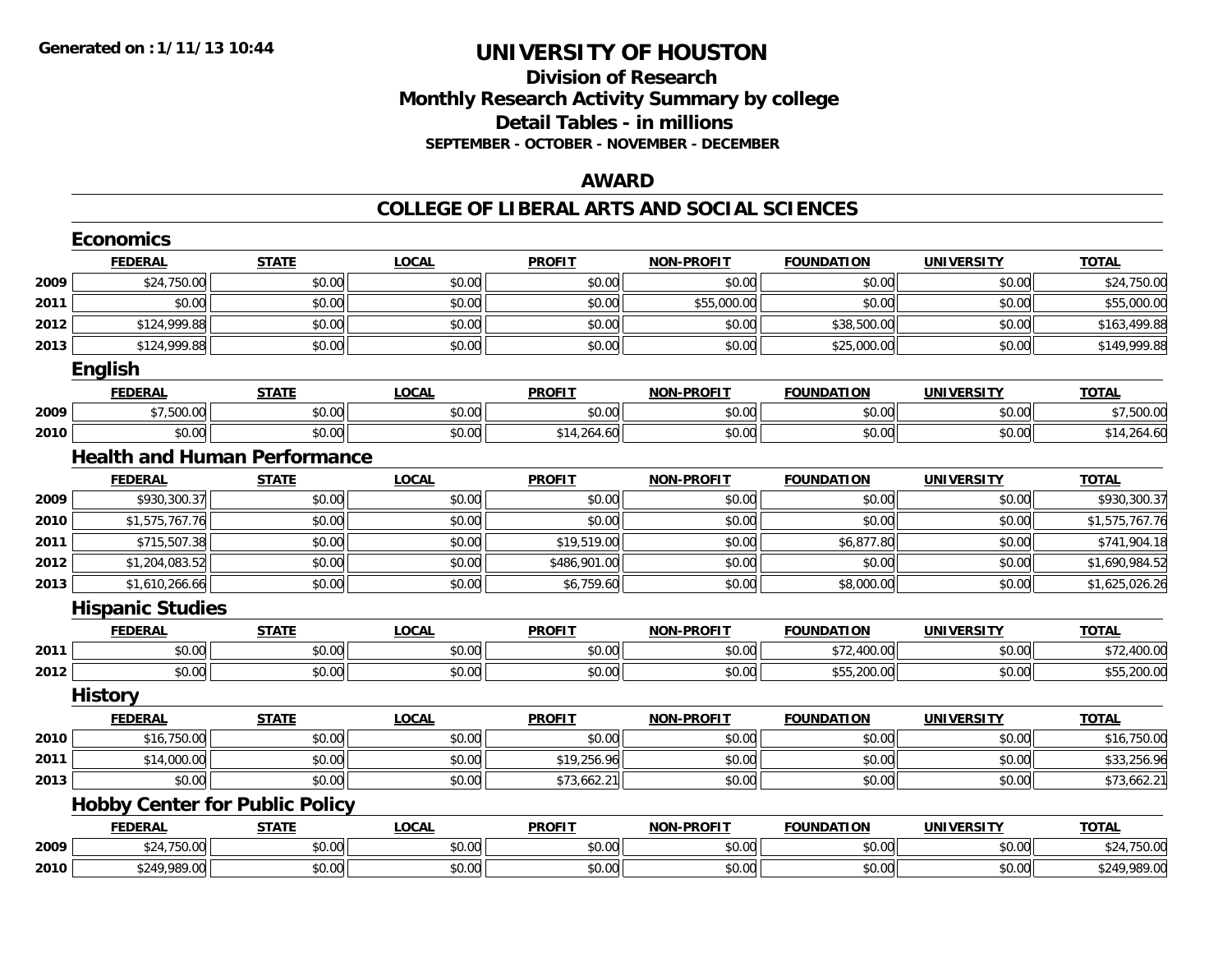**Division of ResearchMonthly Research Activity Summary by college Detail Tables - in millions SEPTEMBER - OCTOBER - NOVEMBER - DECEMBER**

### **AWARD**

|      | <b>Modern/Classical Languages</b> |              |              |               |                   |                   |                   |                |
|------|-----------------------------------|--------------|--------------|---------------|-------------------|-------------------|-------------------|----------------|
|      | <b>FEDERAL</b>                    | <b>STATE</b> | <b>LOCAL</b> | <b>PROFIT</b> | <b>NON-PROFIT</b> | <b>FOUNDATION</b> | <b>UNIVERSITY</b> | <b>TOTAL</b>   |
| 2011 | \$0.00                            | \$0.00       | \$0.00       | \$0.00        | \$0.00            | \$0.00            | \$0.00            | \$0.00         |
|      | Philosophy                        |              |              |               |                   |                   |                   |                |
|      | <b>FEDERAL</b>                    | <b>STATE</b> | <b>LOCAL</b> | <b>PROFIT</b> | <b>NON-PROFIT</b> | <b>FOUNDATION</b> | <b>UNIVERSITY</b> | <b>TOTAL</b>   |
| 2012 | \$29,932.50                       | \$0.00       | \$0.00       | \$0.00        | \$0.00            | \$0.00            | \$0.00            | \$29,932.50    |
|      | <b>Political Science</b>          |              |              |               |                   |                   |                   |                |
|      | <b>FEDERAL</b>                    | <b>STATE</b> | <b>LOCAL</b> | <b>PROFIT</b> | <b>NON-PROFIT</b> | <b>FOUNDATION</b> | <b>UNIVERSITY</b> | <b>TOTAL</b>   |
| 2009 | \$34,995.00                       | \$0.00       | \$0.00       | \$0.00        | \$0.00            | \$0.00            | \$19,200.00       | \$54,195.00    |
| 2010 | \$0.00                            | \$0.00       | \$0.00       | \$0.00        | \$0.00            | \$0.00            | \$0.00            | \$0.00         |
| 2011 | \$11,941.00                       | \$0.00       | \$0.00       | \$0.00        | \$0.00            | \$0.00            | \$0.00            | \$11,941.00    |
| 2012 | \$0.00                            | \$0.00       | \$0.00       | \$0.00        | \$0.00            | \$0.00            | \$0.00            | \$0.00         |
| 2013 | \$0.00                            | \$0.00       | \$0.00       | \$0.00        | \$0.00            | \$0.00            | \$0.00            | \$0.00         |
|      | Psychology                        |              |              |               |                   |                   |                   |                |
|      | <b>FEDERAL</b>                    | <b>STATE</b> | <b>LOCAL</b> | <b>PROFIT</b> | <b>NON-PROFIT</b> | <b>FOUNDATION</b> | <b>UNIVERSITY</b> | <b>TOTAL</b>   |
| 2009 | \$1,082,625.06                    | \$0.00       | \$0.00       | \$28,000.00   | \$134,730.00      | \$0.00            | \$43,500.00       | \$1,288,855.06 |
| 2010 | \$500,023.25                      | \$607,301.00 | \$0.00       | \$58,067.00   | \$48,852.00       | \$0.00            | \$18,852.00       | \$1,233,095.25 |
| 2011 | \$1,609,115.31                    | \$553,857.00 | \$0.00       | \$34,430.00   | \$69,692.00       | \$114,753.05      | \$18,852.00       | \$2,400,699.36 |
| 2012 | \$1,686,291.15                    | \$61,089.16  | \$0.00       | \$38,168.00   | \$303,141.00      | \$4,100.00        | \$36,531.00       | \$2,129,320.31 |
| 2013 | \$879,433.50                      | \$17,656.00  | \$0.00       | \$25,723.00   | \$79,810.00       | \$55,818.00       | \$0.00            | \$1,058,440.50 |
|      | <b>School of Communication</b>    |              |              |               |                   |                   |                   |                |
|      | <b>FEDERAL</b>                    | <b>STATE</b> | <b>LOCAL</b> | <b>PROFIT</b> | <b>NON-PROFIT</b> | <b>FOUNDATION</b> | <b>UNIVERSITY</b> | <b>TOTAL</b>   |
| 2009 | \$0.00                            | \$0.00       | \$0.00       | \$0.00        | \$0.00            | \$0.00            | \$0.00            | \$0.00         |
| 2011 | \$0.00                            | \$0.00       | \$0.00       | \$0.00        | \$0.00            | \$0.00            | \$0.00            | \$0.00         |
| 2012 | \$0.00                            | \$0.00       | \$0.00       | \$0.00        | \$0.00            | \$0.00            | \$0.00            | \$0.00         |
| 2013 | \$0.00                            | \$0.00       | \$0.00       | \$0.00        | \$8,000.00        | \$0.00            | \$0.00            | \$8,000.00     |
|      | Sociology                         |              |              |               |                   |                   |                   |                |
|      | <b>FEDERAL</b>                    | <b>STATE</b> | <b>LOCAL</b> | <b>PROFIT</b> | <b>NON-PROFIT</b> | <b>FOUNDATION</b> | <b>UNIVERSITY</b> | <b>TOTAL</b>   |
| 2009 | \$14,345.00                       | \$0.00       | \$60,000.00  | \$0.00        | \$0.00            | \$0.00            | \$0.00            | \$74,345.00    |
| 2011 | \$0.00                            | \$0.00       | \$0.00       | \$0.00        | \$3,500.00        | \$0.00            | \$0.00            | \$3,500.00     |
| 2012 | \$54,502.40                       | \$0.00       | \$0.00       | \$0.00        | \$0.00            | \$0.00            | \$0.00            | \$54,502.40    |
| 2013 | \$14,728.00                       | \$0.00       | \$0.00       | \$0.00        | \$0.00            | \$0.00            | \$0.00            | \$14,728.00    |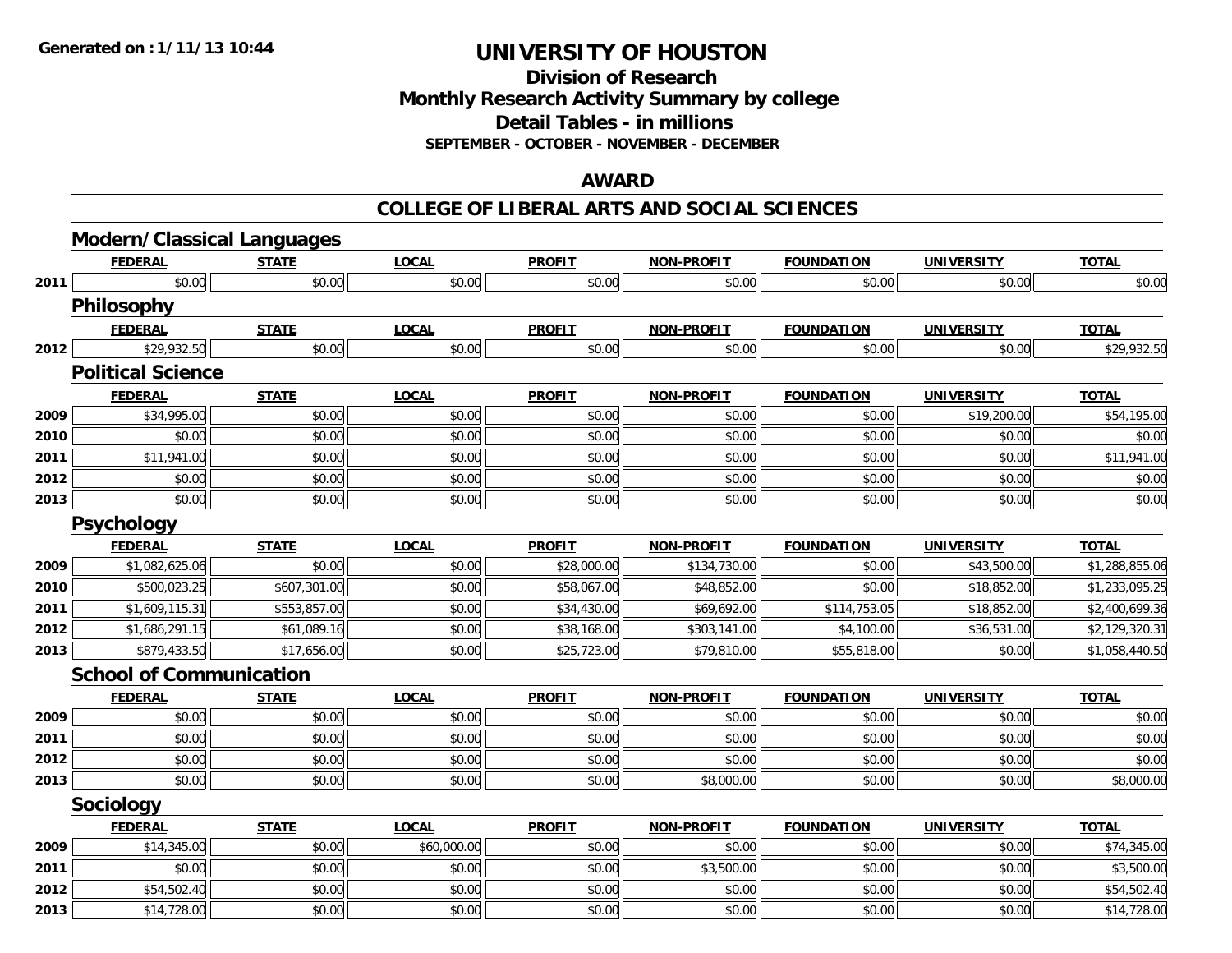**Division of Research Monthly Research Activity Summary by college Detail Tables - in millions SEPTEMBER - OCTOBER - NOVEMBER - DECEMBER**

#### **AWARD**

### **COLLEGE OF LIBERAL ARTS AND SOCIAL SCIENCES**

|              | Theatre         |                |             |               |                   |                   |              |                 |  |  |  |  |
|--------------|-----------------|----------------|-------------|---------------|-------------------|-------------------|--------------|-----------------|--|--|--|--|
|              | <b>FEDERAL</b>  | <b>STATE</b>   | <b>OCAL</b> | <b>PROFIT</b> | <b>NON-PROFIT</b> | <b>FOUNDATION</b> | UNIVERSITY   | <b>TOTAL</b>    |  |  |  |  |
| 2011         | \$0.00          | \$0.00         | \$0.00      | \$47.990.37   | \$0.00            | \$0.00            | \$0.00       | 7,990.37        |  |  |  |  |
| <b>Total</b> | \$12,747,768.81 | \$1,245,903.16 | \$60,000.00 | \$852,741.74  | \$991,118.00      | \$390,648.85      | \$136,935.00 | \$16,425,115.56 |  |  |  |  |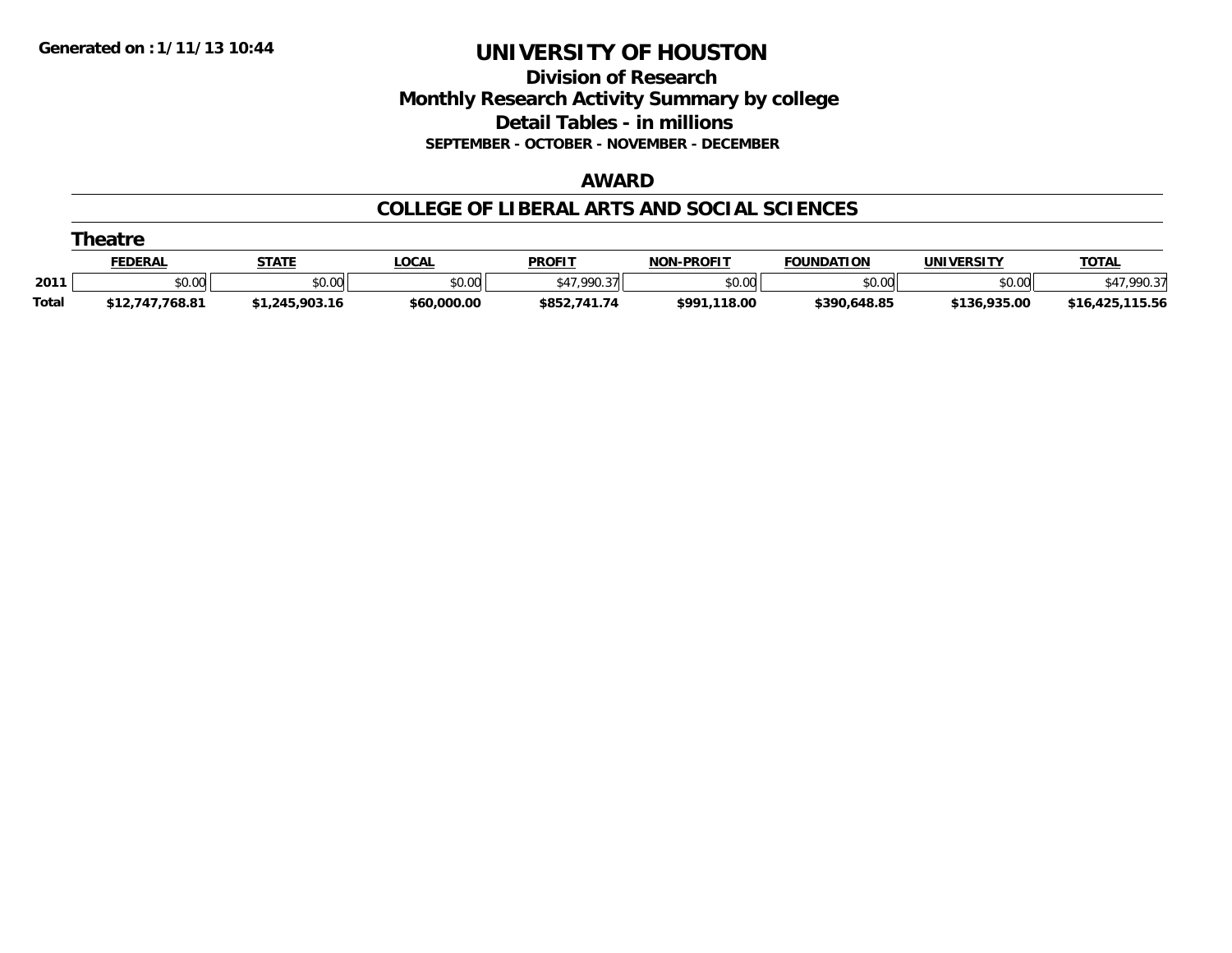**Division of Research**

**Monthly Research Activity Summary by college**

**Detail Tables - in millions**

**SEPTEMBER - OCTOBER - NOVEMBER - DECEMBER**

### **AWARD**

#### **COLLEGE OF NATURAL SCIENCES AND MATHEMATICS**

|      | <b>Allied Geophysical Laboratories</b>                 |                |              |               |                   |                   |                   |                |
|------|--------------------------------------------------------|----------------|--------------|---------------|-------------------|-------------------|-------------------|----------------|
|      | <b>FEDERAL</b>                                         | <b>STATE</b>   | <b>LOCAL</b> | <b>PROFIT</b> | <b>NON-PROFIT</b> | <b>FOUNDATION</b> | <b>UNIVERSITY</b> | <b>TOTAL</b>   |
| 2011 | \$0.00                                                 | \$0.00         | \$0.00       | \$70,000.00   | \$0.00            | \$0.00            | \$0.00            | \$70,000.00    |
|      | <b>Biology/Biochemistry</b>                            |                |              |               |                   |                   |                   |                |
|      | <b>FEDERAL</b>                                         | <b>STATE</b>   | <b>LOCAL</b> | <b>PROFIT</b> | <b>NON-PROFIT</b> | <b>FOUNDATION</b> | <b>UNIVERSITY</b> | <b>TOTAL</b>   |
| 2009 | \$1,180,259.00                                         | \$0.00         | \$0.00       | \$0.00        | \$0.00            | \$116,871.42      | \$0.00            | \$1,297,130.42 |
| 2010 | \$1,673,399.00                                         | \$0.00         | \$0.00       | \$0.00        | \$2,000.00        | \$96,310.98       | \$0.00            | \$1,771,709.98 |
| 2011 | \$1,400,635.86                                         | \$0.00         | \$0.00       | \$0.00        | \$278,886.72      | \$84,378.25       | \$0.00            | \$1,763,900.83 |
| 2012 | \$754,280.76                                           | \$0.00         | \$0.00       | \$0.00        | \$70,000.00       | \$0.00            | \$0.00            | \$824,280.76   |
| 2013 | \$429,573.76                                           | \$0.00         | \$0.00       | \$462,412.00  | \$589,310.00      | \$0.00            | \$0.00            | \$1,481,295.76 |
|      | <b>Center for Applied Geoscience Excellence</b>        |                |              |               |                   |                   |                   |                |
|      | <b>FEDERAL</b>                                         | <b>STATE</b>   | <b>LOCAL</b> | <b>PROFIT</b> | <b>NON-PROFIT</b> | <b>FOUNDATION</b> | <b>UNIVERSITY</b> | <b>TOTAL</b>   |
| 2009 | \$0.00                                                 | \$0.00         | \$0.00       | \$0.00        | \$0.00            | \$0.00            | \$0.00            | \$0.00         |
|      | <b>Center for Nuclear Receptors and Cell Signaling</b> |                |              |               |                   |                   |                   |                |
|      | <b>FEDERAL</b>                                         | <b>STATE</b>   | <b>LOCAL</b> | <b>PROFIT</b> | <b>NON-PROFIT</b> | <b>FOUNDATION</b> | <b>UNIVERSITY</b> | <b>TOTAL</b>   |
| 2010 | \$587,863.00                                           | \$0.00         | \$0.00       | \$0.00        | \$0.00            | \$0.00            | \$0.00            | \$587,863.00   |
| 2011 | \$493,954.00                                           | \$45,000.00    | \$0.00       | \$0.00        | \$0.00            | \$0.00            | \$0.00            | \$538,954.00   |
| 2012 | \$301,722.00                                           | \$1,035,286.00 | \$0.00       | \$0.00        | \$0.00            | \$50,000.00       | \$0.00            | \$1,387,008.00 |
| 2013 | \$202,124.00                                           | \$0.00         | \$0.00       | \$0.00        | \$0.00            | \$0.00            | \$0.00            | \$202,124.00   |
|      | Chemistry                                              |                |              |               |                   |                   |                   |                |
|      | <b>FEDERAL</b>                                         | <b>STATE</b>   | <b>LOCAL</b> | <b>PROFIT</b> | <b>NON-PROFIT</b> | <b>FOUNDATION</b> | <b>UNIVERSITY</b> | <b>TOTAL</b>   |
| 2009 | \$50,000.00                                            | \$0.00         | \$0.00       | \$30,634.40   | \$121,100.00      | \$0.00            | \$159,770.00      | \$361,504.40   |
| 2010 | \$1,662,812.60                                         | \$22,422.00    | \$0.00       | \$0.00        | \$0.00            | \$100,000.00      | \$226,934.00      | \$2,012,168.60 |
| 2011 | \$2,051,699.77                                         | \$0.00         | \$0.00       | \$0.00        | \$0.00            | \$100,000.60      | \$200,000.00      | \$2,351,700.36 |
| 2012 | \$676,189.88                                           | \$0.00         | \$0.00       | \$0.00        | \$30,000.00       | \$0.00            | \$0.00            | \$706,189.88   |
| 2013 | \$511,408.44                                           | \$0.00         | \$0.00       | \$0.00        | \$0.00            | \$0.00            | \$0.00            | \$511,408.44   |
|      | <b>Computer Science</b>                                |                |              |               |                   |                   |                   |                |
|      | <b>FEDERAL</b>                                         | <b>STATE</b>   | <b>LOCAL</b> | <b>PROFIT</b> | <b>NON-PROFIT</b> | <b>FOUNDATION</b> | <b>UNIVERSITY</b> | <b>TOTAL</b>   |
| 2009 | \$2,448,760.75                                         | \$0.00         | \$0.00       | \$0.00        | \$127,262.00      | \$0.00            | \$0.00            | \$2,576,022.75 |
| 2010 | \$1,984,886.92                                         | \$37,250.00    | \$0.00       | \$77,865.00   | \$74,719.00       | \$0.00            | \$0.00            | \$2,174,720.92 |
| 2011 | \$1,364,666.50                                         | \$9,392.00     | \$0.00       | \$238,576.00  | \$2,356.12        | \$0.00            | \$0.00            | \$1,614,990.62 |
| 2012 | \$1,008,658.38                                         | \$0.00         | \$0.00       | \$60,000.00   | \$170,961.00      | \$0.00            | \$0.00            | \$1,239,619.38 |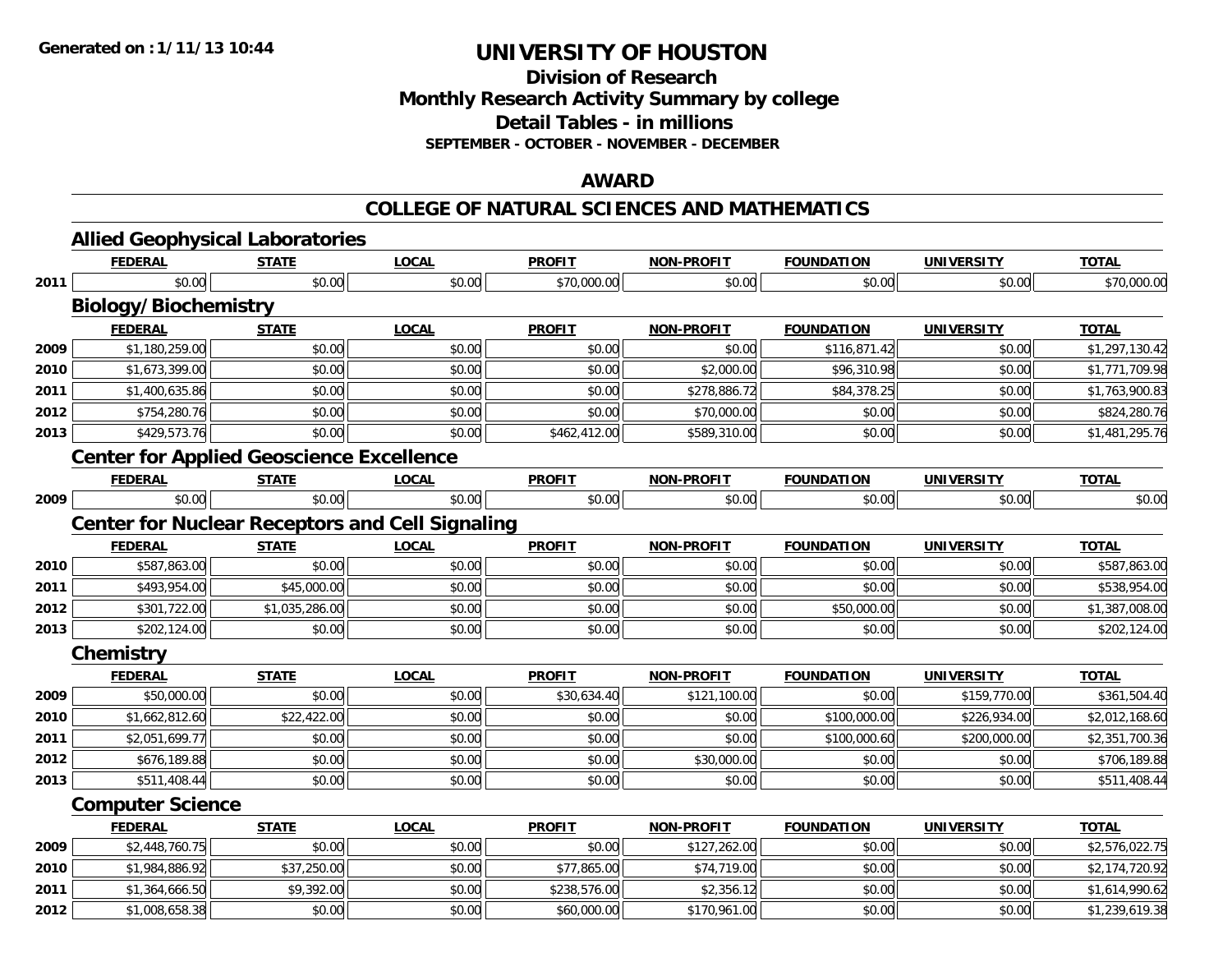**Division of ResearchMonthly Research Activity Summary by college Detail Tables - in millions**

**SEPTEMBER - OCTOBER - NOVEMBER - DECEMBER**

### **AWARD**

#### **COLLEGE OF NATURAL SCIENCES AND MATHEMATICS**

|      | <b>Computer Science</b>                              |              |              |                |                   |                   |                   |                |
|------|------------------------------------------------------|--------------|--------------|----------------|-------------------|-------------------|-------------------|----------------|
|      | <b>FEDERAL</b>                                       | <b>STATE</b> | <b>LOCAL</b> | <b>PROFIT</b>  | <b>NON-PROFIT</b> | <b>FOUNDATION</b> | <b>UNIVERSITY</b> | <b>TOTAL</b>   |
| 2013 | \$2,458,032.00                                       | \$0.00       | \$0.00       | \$99,975.00    | \$10,000.00       | \$0.00            | \$0.00            | \$2,568,007.00 |
|      | Dean, Natural Sciences and Mathematics               |              |              |                |                   |                   |                   |                |
|      | <b>FEDERAL</b>                                       | <b>STATE</b> | <b>LOCAL</b> | <b>PROFIT</b>  | <b>NON-PROFIT</b> | <b>FOUNDATION</b> | <b>UNIVERSITY</b> | <b>TOTAL</b>   |
| 2010 | \$0.00                                               | \$0.00       | \$0.00       | \$0.00         | \$0.00            | \$0.00            | \$0.00            | \$0.00         |
| 2011 | \$1,400,000.00                                       | \$0.00       | \$0.00       | \$0.00         | \$0.00            | \$0.00            | \$0.00            | \$1,400,000.00 |
| 2012 | \$119,730.00                                         | \$0.00       | \$0.00       | \$0.00         | \$0.00            | \$0.00            | \$0.00            | \$119,730.00   |
| 2013 | \$113,412.00                                         | \$0.00       | \$0.00       | \$0.00         | \$0.00            | \$0.00            | \$0.00            | \$113,412.00   |
|      | <b>Earth &amp; Atmospheric Sciences</b>              |              |              |                |                   |                   |                   |                |
|      | <b>FEDERAL</b>                                       | <b>STATE</b> | <b>LOCAL</b> | <b>PROFIT</b>  | <b>NON-PROFIT</b> | <b>FOUNDATION</b> | <b>UNIVERSITY</b> | <b>TOTAL</b>   |
| 2009 | \$361,242.00                                         | \$0.00       | \$0.00       | \$804,728.00   | \$1,244,876.00    | \$0.00            | \$0.00            | \$2,410,846.00 |
| 2010 | \$116,550.00                                         | \$0.00       | \$0.00       | \$386,314.00   | \$0.00            | \$0.00            | \$0.00            | \$502,864.00   |
| 2011 | \$1,132,273.00                                       | \$11,400.00  | \$0.00       | \$463,974.00   | \$0.00            | \$0.00            | \$0.00            | \$1,607,647.00 |
| 2012 | \$515,342.00                                         | \$142,000.00 | \$0.00       | \$1,957,213.68 | \$100,000.00      | \$0.00            | \$0.00            | \$2,714,555.68 |
| 2013 | \$572,360.80                                         | \$0.00       | \$0.00       | \$713,000.00   | \$0.00            | \$0.00            | \$0.00            | \$1,285,360.80 |
|      | <b>Institute for Climate and Atmospheric Science</b> |              |              |                |                   |                   |                   |                |
|      | <b>FEDERAL</b>                                       | <b>STATE</b> | <b>LOCAL</b> | <b>PROFIT</b>  | <b>NON-PROFIT</b> | <b>FOUNDATION</b> | <b>UNIVERSITY</b> | <b>TOTAL</b>   |
| 2010 | \$0.00                                               | \$0.00       | \$0.00       | \$0.00         | \$0.00            | \$0.00            | \$0.00            | \$0.00         |
|      | <b>Mathematics</b>                                   |              |              |                |                   |                   |                   |                |
|      | <b>FEDERAL</b>                                       | <b>STATE</b> | <b>LOCAL</b> | <b>PROFIT</b>  | <b>NON-PROFIT</b> | <b>FOUNDATION</b> | <b>UNIVERSITY</b> | <b>TOTAL</b>   |
| 2009 | \$374,932.50                                         | \$396,181.00 | \$0.00       | \$0.00         | \$169,637.00      | \$57,563.53       | \$0.00            | \$998,314.03   |
| 2010 | \$419,829.08                                         | \$0.00       | \$0.00       | \$0.00         | \$44,000.00       | \$47,436.75       | \$0.00            | \$511,265.83   |
| 2011 | \$256,993.00                                         | \$100,036.00 | \$0.00       | \$150,000.00   | \$0.00            | \$31,708.69       | \$10,000.00       | \$548,737.69   |
| 2012 | \$681,314.92                                         | \$139,679.00 | \$0.00       | \$210,000.00   | \$75,518.00       | \$0.00            | \$10,000.00       | \$1,116,511.92 |
| 2013 | \$333,938.00                                         | \$0.00       | \$0.00       | \$0.00         | \$0.00            | \$14,000.00       | \$0.00            | \$347,938.00   |
|      | <b>Physics</b>                                       |              |              |                |                   |                   |                   |                |
|      | <b>FEDERAL</b>                                       | <b>STATE</b> | <b>LOCAL</b> | <b>PROFIT</b>  | <b>NON-PROFIT</b> | <b>FOUNDATION</b> | <b>UNIVERSITY</b> | <b>TOTAL</b>   |
| 2009 | \$73,119.00                                          | \$0.00       | \$0.00       | \$450,700.00   | \$66,292.00       | \$0.00            | \$0.00            | \$590,111.00   |
| 2010 | \$1,602,229.00                                       | \$0.00       | \$0.00       | \$576,357.88   | \$23,911.00       | \$0.00            | \$0.00            | \$2,202,497.88 |
| 2011 | \$2,242,120.13                                       | \$0.00       | \$0.00       | \$479,100.00   | \$0.00            | \$0.00            | \$0.00            | \$2,721,220.13 |
| 2012 | \$1,349,915.94                                       | \$0.00       | \$0.00       | \$478,500.00   | \$49,225.00       | \$0.00            | \$0.00            | \$1,877,640.94 |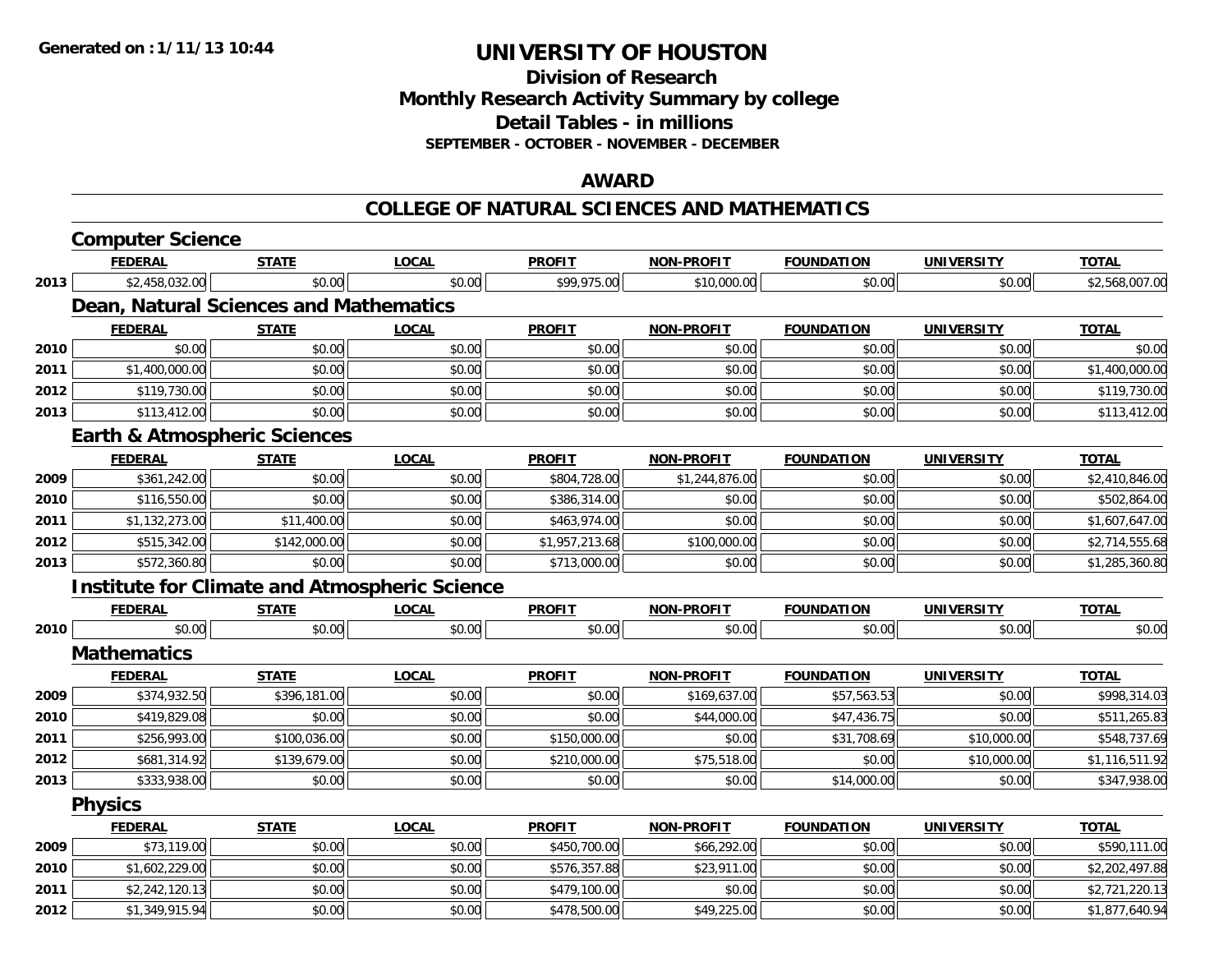**Division of Research Monthly Research Activity Summary by college Detail Tables - in millions SEPTEMBER - OCTOBER - NOVEMBER - DECEMBER**

#### **AWARD**

### **COLLEGE OF NATURAL SCIENCES AND MATHEMATICS**

|              | <b>Physics</b>  |                |              |                |                   |                   |              |                    |  |  |  |  |
|--------------|-----------------|----------------|--------------|----------------|-------------------|-------------------|--------------|--------------------|--|--|--|--|
|              | <b>FEDERAL</b>  | <b>STATE</b>   | <u>.OCAL</u> | <b>PROFIT</b>  | <b>NON-PROFIT</b> | <b>FOUNDATION</b> | UNIVERSITY   | <b>TOTAL</b>       |  |  |  |  |
| 2013         | \$1.857.699.98  | \$0.00         | \$0.00       | \$109,400.00   | \$56,040.00       | \$0.00            | \$0.00       | .139.98<br>\$2,023 |  |  |  |  |
| <b>Total</b> | \$34,763,927.96 | \$1,938,646.00 | \$0.00       | \$7,818,749.96 | \$3,306,093.84    | \$698,270.22      | \$606,704.00 | \$49,132,391.98    |  |  |  |  |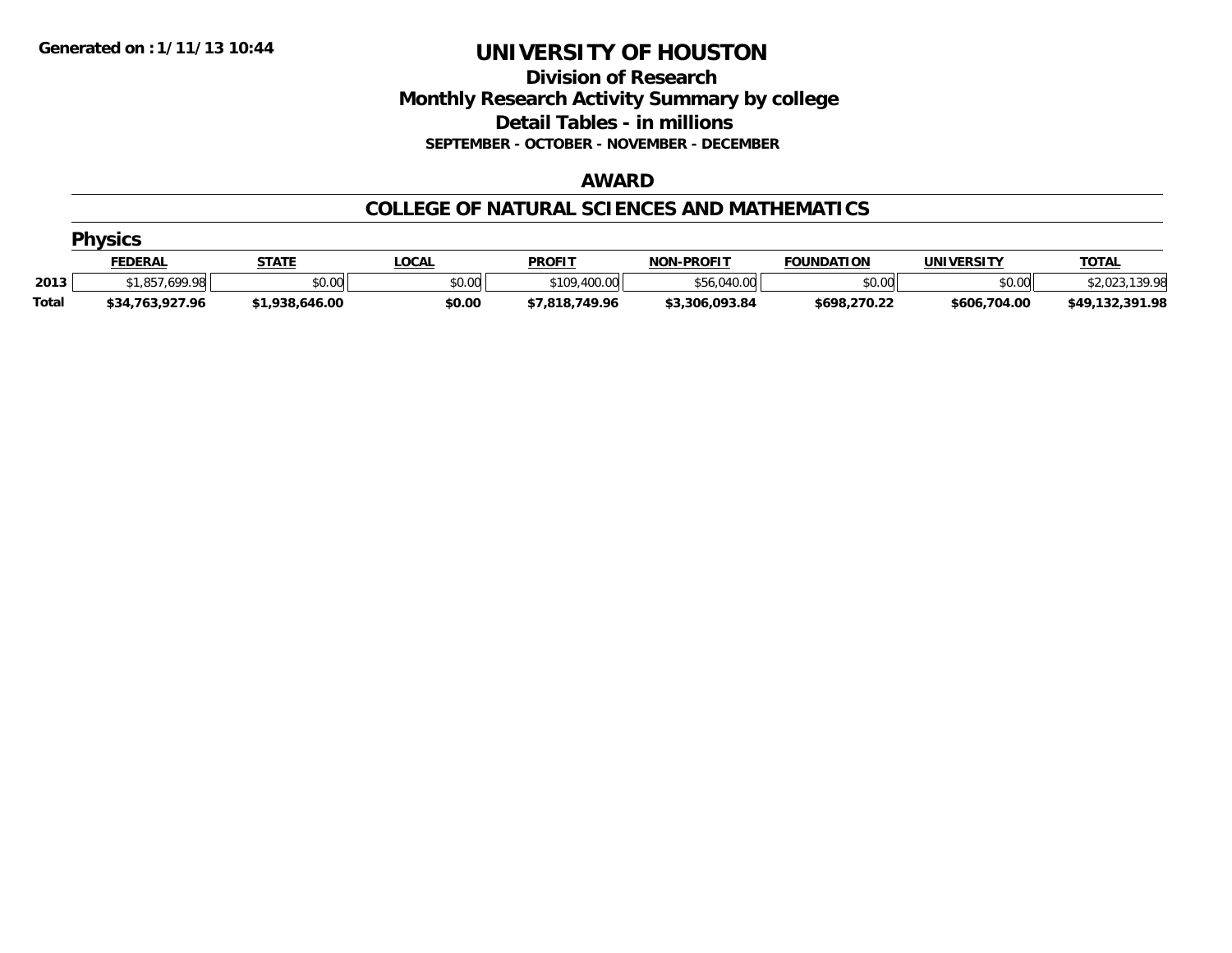# **Division of Research Monthly Research Activity Summary by college Detail Tables - in millions SEPTEMBER - OCTOBER - NOVEMBER - DECEMBER**

#### **AWARD**

### **COLLEGE OF OPTOMETRY**

# **Optometry, Community**

|       | ___            |              |              |                |                   |                   |                   |                 |
|-------|----------------|--------------|--------------|----------------|-------------------|-------------------|-------------------|-----------------|
|       | <b>FEDERAL</b> | <b>STATE</b> | <u>LOCAL</u> | <b>PROFIT</b>  | <b>NON-PROFIT</b> | <b>FOUNDATION</b> | <b>UNIVERSITY</b> | <b>TOTAL</b>    |
| 2009  | \$2,075,055.92 | \$0.00       | \$0.00       | \$52,650.00    | \$0.00            | \$0.00            | \$58,138.65       | \$2,185,844.57  |
| 2010  | \$1,956,669.00 | \$0.00       | \$0.00       | \$198,498.00   | \$2,100.00        | \$0.00            | \$55,050.58       | \$2,212,317.58  |
| 2011  | \$1,639,742.00 | \$0.00       | \$0.00       | \$101,801.70   | \$0.00            | \$0.00            | \$96,070.00       | \$1,837,613.70  |
| 2012  | \$1,760,500.80 | \$0.00       | \$0.00       | \$145,580.00   | \$0.00            | \$40,000.00       | \$102,280.00      | \$2,048,360.80  |
| 2013  | \$1,524,745.80 | \$0.00       | \$0.00       | \$1,033,428.00 | \$0.00            | \$0.00            | \$102,670.00      | \$2,660,843.80  |
| Total | \$8,956,713.52 | \$0.00       | \$0.00       | \$1,531,957.70 | \$2,100.00        | \$40,000.00       | \$414,209.23      | \$10,944,980.45 |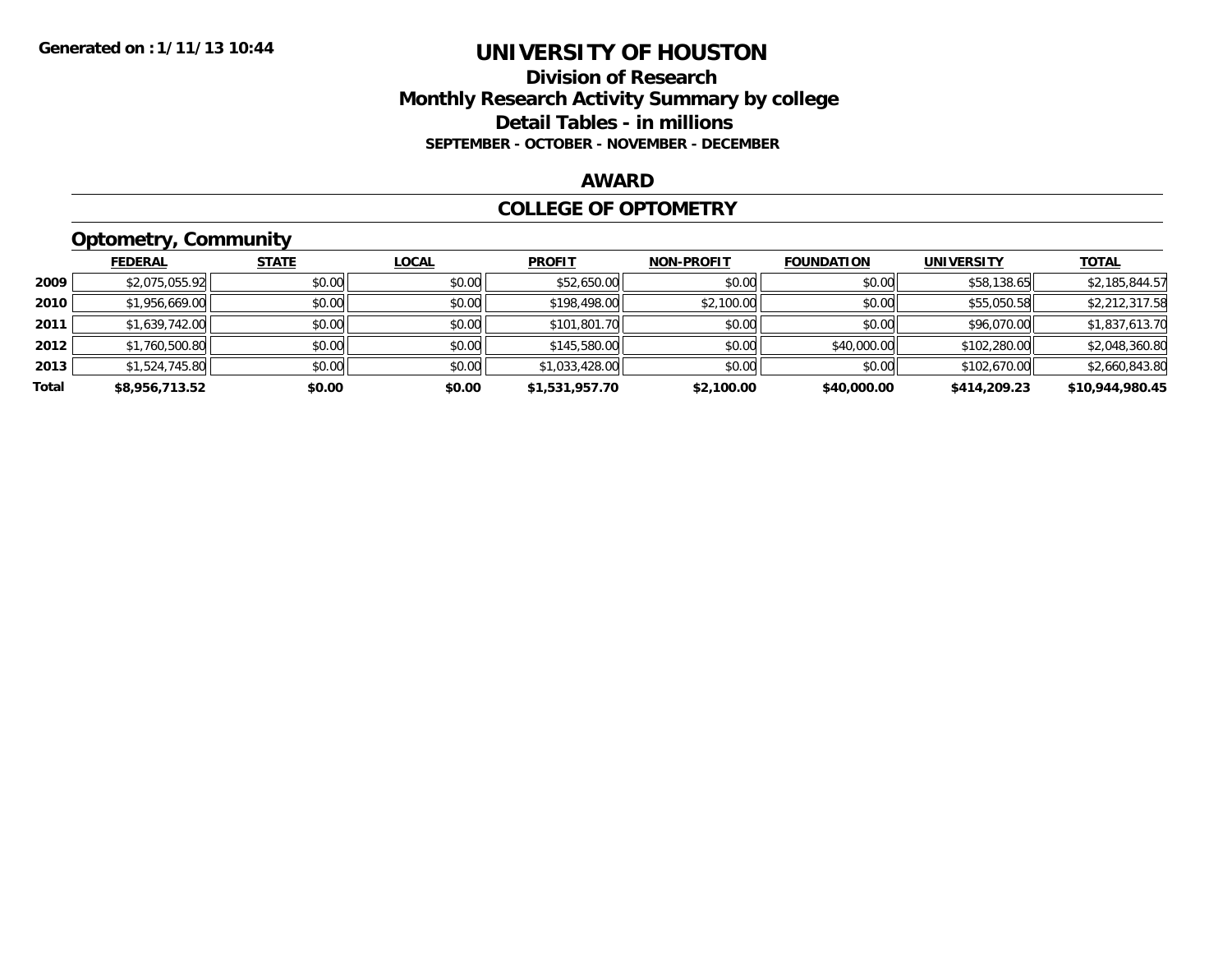# **Division of ResearchMonthly Research Activity Summary by college Detail Tables - in millions SEPTEMBER - OCTOBER - NOVEMBER - DECEMBER**

### **AWARD**

# **COLLEGE OF PHARMACY**

# **Clinical Sciences and Administration**

|      | <b>FEDERAL</b> | <b>STATE</b> | <u>LOCAL</u> | <b>PROFIT</b> | <b>NON-PROFIT</b> | <b>FOUNDATION</b> | <b>UNIVERSITY</b> | <b>TOTAL</b> |
|------|----------------|--------------|--------------|---------------|-------------------|-------------------|-------------------|--------------|
| 2009 | \$0.00         | \$0.00       | \$0.00       | \$47,653.00   | \$398,160.00      | \$0.00            | \$0.00            | \$445,813.00 |
| 2010 | \$0.00         | \$0.00       | \$0.00       | \$85,140.00   | \$1.00            | \$0.00            | \$0.00            | \$85,141.00  |
| 2011 | \$73,572.60    | \$14,886.00  | \$0.00       | \$730.05      | \$324,968.00      | \$0.00            | \$0.00            | \$414,156.65 |
| 2012 | \$47,499.30    | \$9,618.62   | \$0.00       | \$80,000.00   | \$6,500.00        | \$0.00            | \$0.00            | \$143,617.92 |
| 2013 | \$188,183.00   | \$0.00       | \$0.00       | \$180,532.00  | \$0.00            | \$0.00            | \$0.00            | \$368,715.00 |

# **Dean, Pharmacy**

|      | <b>FEDERAL</b> | <b>STATE</b>          | <b>_OCAL</b> | <b>PROFIT</b> | <b>NON-PROFIT</b> | <b>FOUNDATION</b>      | <b>UNIVERSITY</b> | <b>TOTAL</b> |
|------|----------------|-----------------------|--------------|---------------|-------------------|------------------------|-------------------|--------------|
| 2009 | \$0.00         | 40.00<br>vu.uu        | \$0.00       | \$0.00        | \$0.00            | $n \cap \neg$<br>JU.UU | \$0.00            | \$0.00       |
| 2010 | \$0.00         | 0000<br>JU.UU         | \$0.00       | \$0.00        | \$0.00            | \$0.00                 | \$0.00            | \$0.00       |
| 2012 | \$0.00         | 40.00<br><b>JU.UU</b> | \$0.00       | \$0.00        | \$0.00            | \$0.00                 | \$0.00            | \$0.00       |

# **Pharmacological and Pharmaceutical Sciences**

|       | <b>FEDERAL</b> | <b>STATE</b> | <u>LOCAL</u> | <b>PROFIT</b> | <b>NON-PROFIT</b> | <b>FOUNDATION</b> | <b>UNIVERSITY</b> | <b>TOTAL</b>   |
|-------|----------------|--------------|--------------|---------------|-------------------|-------------------|-------------------|----------------|
| 2009  | \$710,806.31   | \$0.00       | \$0.00       | \$44,557.00   | \$0.00            | \$15,375.00       | \$0.00            | \$770,738.31   |
| 2010  | \$2,072,199.00 | \$0.00       | \$0.00       | \$0.00        | \$0.00            | \$0.00            | \$0.00            | \$2,072,199.00 |
| 2011  | \$732,537.40   | \$0.00       | \$0.00       | \$0.00        | \$0.00            | \$0.00            | \$0.00            | \$732,537.40   |
| 2012  | \$736,245.70   | \$0.00       | \$0.00       | \$16,000.00   | \$147,000.00      | \$0.00            | \$0.00            | \$899,245.70   |
| 2013  | \$386,320.00   | \$0.00       | \$0.00       | \$0.00        | \$0.00            | \$0.00            | \$0.00            | \$386,320.00   |
| Total | \$4,947,363.31 | \$24,504.62  | \$0.00       | \$454,612.05  | \$876,629.00      | \$15,375.00       | \$0.00            | \$6,318,483.98 |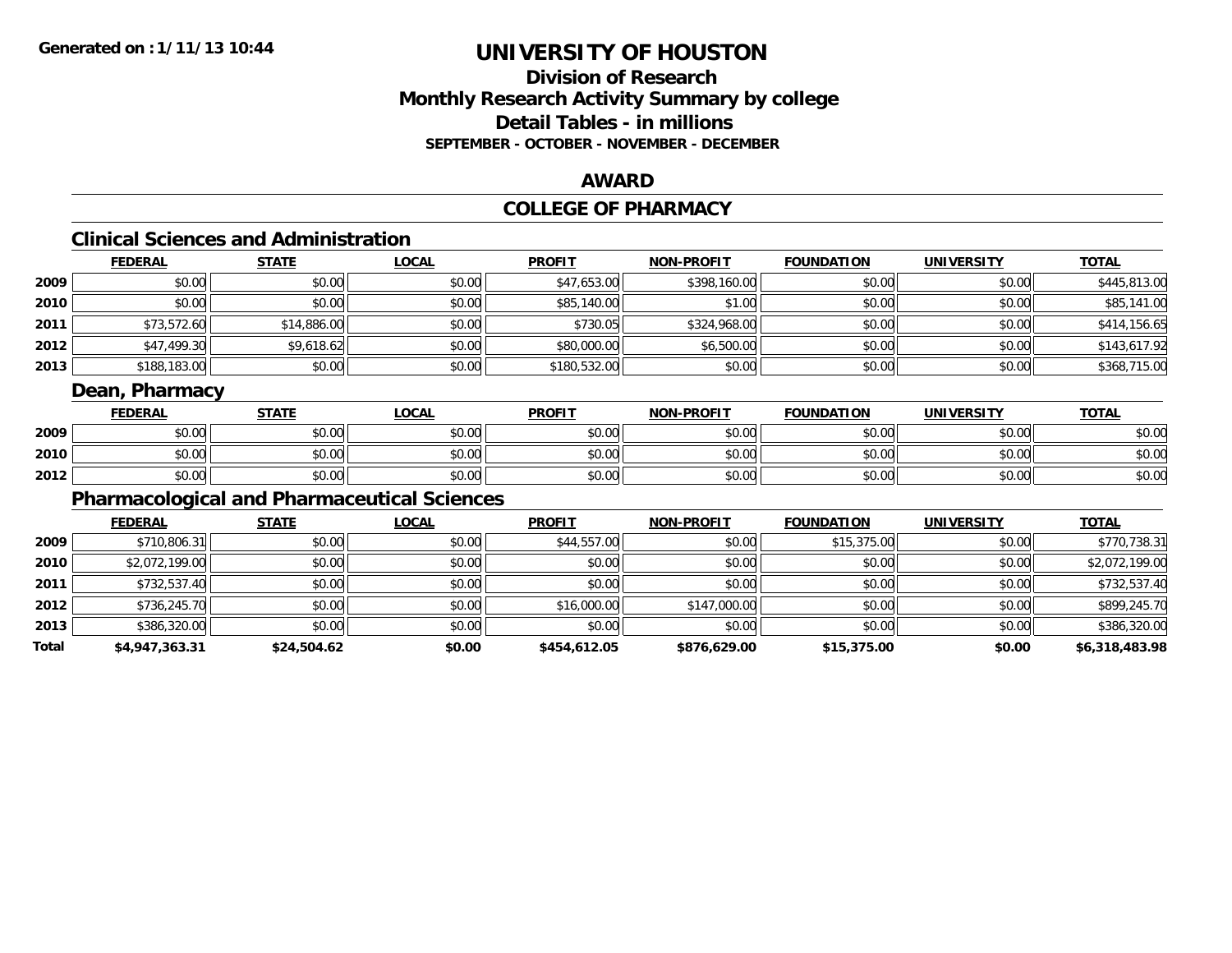### **Division of Research Monthly Research Activity Summary by college Detail Tables - in millions SEPTEMBER - OCTOBER - NOVEMBER - DECEMBER**

### **AWARD**

#### **COLLEGE OF TECHNOLOGY**

|      | <b>Center for Technology Literacy</b>         |              |              |               |                   |                   |                   |              |
|------|-----------------------------------------------|--------------|--------------|---------------|-------------------|-------------------|-------------------|--------------|
|      | <b>FEDERAL</b>                                | <b>STATE</b> | <b>LOCAL</b> | <b>PROFIT</b> | <b>NON-PROFIT</b> | <b>FOUNDATION</b> | <b>UNIVERSITY</b> | <b>TOTAL</b> |
| 2010 | \$16,800.00                                   | \$0.00       | \$0.00       | \$0.00        | \$0.00            | \$0.00            | \$0.00            | \$16,800.00  |
|      | Dean, Technology                              |              |              |               |                   |                   |                   |              |
|      | <b>FEDERAL</b>                                | <b>STATE</b> | <b>LOCAL</b> | <b>PROFIT</b> | <b>NON-PROFIT</b> | <b>FOUNDATION</b> | <b>UNIVERSITY</b> | <b>TOTAL</b> |
| 2009 | \$213,266.00                                  | \$0.00       | \$0.00       | \$0.00        | \$0.00            | \$0.00            | \$0.00            | \$213,266.00 |
| 2010 | \$83,166.00                                   | \$0.00       | \$0.00       | \$0.00        | \$0.00            | \$0.00            | \$0.00            | \$83,166.00  |
| 2011 | \$74,446.50                                   | \$0.00       | \$0.00       | \$0.00        | \$0.00            | \$0.00            | \$0.00            | \$74,446.50  |
| 2012 | \$342,089.00                                  | \$0.00       | \$0.00       | \$0.00        | \$0.00            | \$0.00            | \$0.00            | \$342,089.00 |
| 2013 | \$0.00                                        | \$59,654.40  | \$0.00       | \$0.00        | \$0.00            | \$0.00            | \$0.00            | \$59,654.40  |
|      | <b>Engineering Technology</b>                 |              |              |               |                   |                   |                   |              |
|      | <b>FEDERAL</b>                                | <b>STATE</b> | <b>LOCAL</b> | <b>PROFIT</b> | <b>NON-PROFIT</b> | <b>FOUNDATION</b> | <b>UNIVERSITY</b> | <b>TOTAL</b> |
| 2009 | \$49,595.00                                   | \$0.00       | \$0.00       | \$47,000.00   | \$49,353.00       | \$0.00            | \$0.00            | \$145,948.00 |
| 2010 | \$231,898.80                                  | \$0.00       | \$0.00       | \$10,000.00   | \$0.00            | \$0.00            | \$0.00            | \$241,898.80 |
| 2011 | \$78,161.50                                   | \$0.00       | \$0.00       | \$0.00        | \$0.00            | \$18,100.00       | \$0.00            | \$96,261.50  |
| 2012 | \$70,000.00                                   | \$0.00       | \$0.00       | \$0.00        | \$0.00            | \$18,400.00       | \$0.00            | \$88,400.00  |
| 2013 | \$261,215.00                                  | \$14,913.60  | \$0.00       | \$0.00        | \$0.00            | \$0.00            | \$0.00            | \$276,128.60 |
|      | <b>Human Development and Consumer Science</b> |              |              |               |                   |                   |                   |              |
|      | <b>FEDERAL</b>                                | <b>STATE</b> | <b>LOCAL</b> | <b>PROFIT</b> | <b>NON-PROFIT</b> | <b>FOUNDATION</b> | <b>UNIVERSITY</b> | <b>TOTAL</b> |
| 2010 | \$0.00                                        | \$0.00       | \$0.00       | \$0.00        | \$0.00            | \$0.00            | \$0.00            | \$0.00       |
| 2013 | \$5,000.00                                    | \$0.00       | \$0.00       | \$0.00        | \$0.00            | \$0.00            | \$0.00            | \$5,000.00   |
|      | <b>Information &amp; Logistics Technology</b> |              |              |               |                   |                   |                   |              |
|      | <b>FEDERAL</b>                                | <b>STATE</b> | <b>LOCAL</b> | <b>PROFIT</b> | <b>NON-PROFIT</b> | <b>FOUNDATION</b> | <b>UNIVERSITY</b> | <b>TOTAL</b> |
| 2009 | \$84,999.00                                   | \$0.00       | \$0.00       | \$0.00        | \$6,250.00        | \$0.00            | \$0.00            | \$91,249.00  |
| 2011 | \$65,000.00                                   | \$0.00       | \$0.00       | \$0.00        | \$4,500.00        | \$0.00            | \$0.00            | \$69,500.00  |
| 2012 | \$5,000.00                                    | \$0.00       | \$0.00       | \$0.00        | \$0.00            | \$0.00            | \$0.00            | \$5,000.00   |
|      | <b>Texas Manufacturing Assistance Center</b>  |              |              |               |                   |                   |                   |              |
|      | <b>FEDERAL</b>                                | <b>STATE</b> | <b>LOCAL</b> | <b>PROFIT</b> | <b>NON-PROFIT</b> | <b>FOUNDATION</b> | <b>UNIVERSITY</b> | <b>TOTAL</b> |
| 2009 | \$0.00                                        | \$0.00       | \$0.00       | \$0.00        | \$0.00            | \$0.00            | \$0.00            | \$0.00       |
| 2010 | \$0.00                                        | \$0.00       | \$0.00       | \$0.00        | \$0.00            | \$0.00            | \$0.00            | \$0.00       |
| 2011 | \$0.00                                        | \$0.00       | \$0.00       | \$0.00        | \$0.00            | \$0.00            | \$0.00            | \$0.00       |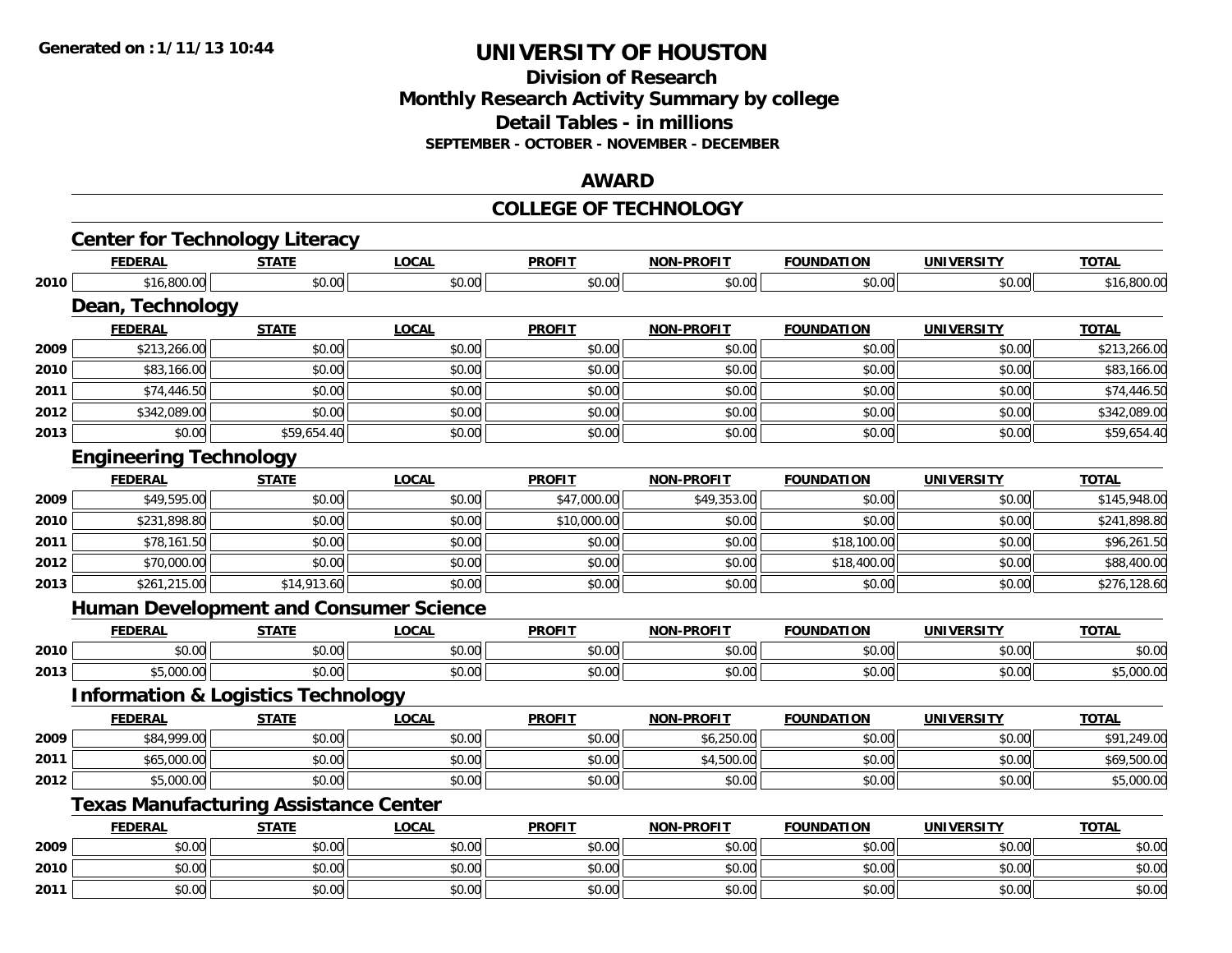### **Division of Research Monthly Research Activity Summary by college Detail Tables - in millions SEPTEMBER - OCTOBER - NOVEMBER - DECEMBER**

#### **AWARD**

### **COLLEGE OF TECHNOLOGY**

# **Texas Manufacturing Assistance Center**

|              | EDERAL            | <b>STATE</b>                        | LOCAL         | <b>PROFIT</b>         | -PROFIT<br>NON | <b>FOUNDATION</b>     | UNIVERSITY | <b>TOTAL</b>    |
|--------------|-------------------|-------------------------------------|---------------|-----------------------|----------------|-----------------------|------------|-----------------|
| 2012         | \$0.00            | $\uparrow$ $\land$ $\land$<br>JU.UU | 0000<br>JU.UU | <b>¢∩ ∩∩</b><br>JU.UU | \$0.00         | nn nn<br>טט.טע        | \$0.00     | \$0.00          |
| <b>Total</b> | 636.80.د<br>.580. | .568.00                             | \$0.00        | 0.000.00              | \$60,103.00    | 500.00,<br><b>436</b> | \$0.00     | .807.80<br>.808 |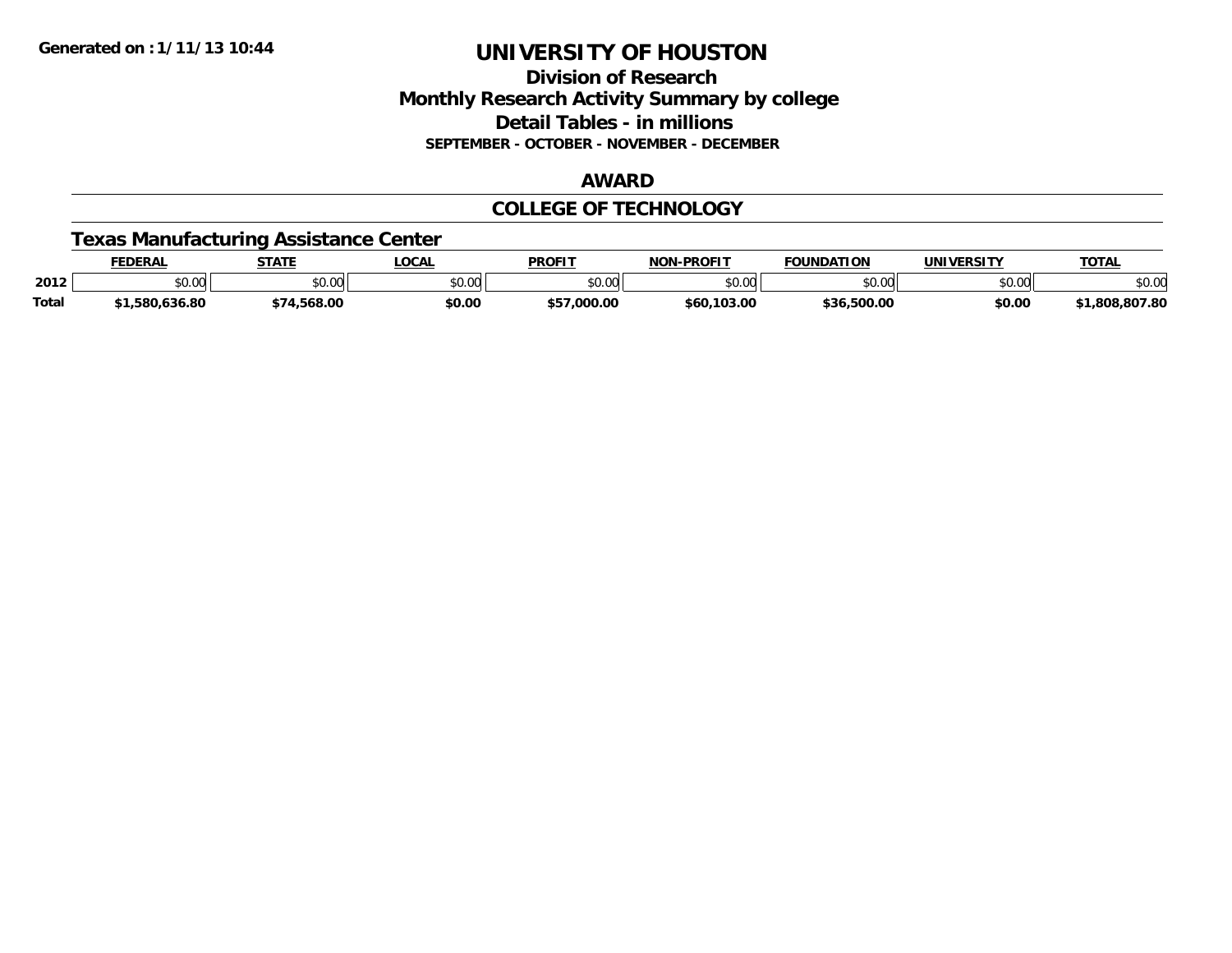# **Division of ResearchMonthly Research Activity Summary by college Detail Tables - in millions SEPTEMBER - OCTOBER - NOVEMBER - DECEMBER**

# **AWARD**

# **CULLEN COLLEGE OF ENGINEERING**

|      | <b>FEDERAL</b>                                           | <b>STATE</b>   | <b>LOCAL</b> | <b>PROFIT</b> | <b>NON-PROFIT</b> | <b>FOUNDATION</b> | <b>UNIVERSITY</b> | <b>TOTAL</b>   |
|------|----------------------------------------------------------|----------------|--------------|---------------|-------------------|-------------------|-------------------|----------------|
| 2009 | \$349,039.00                                             | \$0.00         | \$0.00       | \$0.00        | \$100,000.00      | \$0.00            | \$0.00            | \$449,039.00   |
| 2010 | \$174,330.00                                             | \$0.00         | \$0.00       | \$0.00        | \$0.00            | \$4,594.00        | \$0.00            | \$178,924.00   |
| 2011 | \$0.00                                                   | \$0.00         | \$0.00       | \$0.00        | \$0.00            | \$0.00            | \$0.00            | \$0.00         |
| 2013 | \$472,871.00                                             | \$0.00         | \$0.00       | \$0.00        | \$0.00            | \$0.00            | \$0.00            | \$472,871.00   |
|      | <b>Center for Innovative Grouting Materials and Tech</b> |                |              |               |                   |                   |                   |                |
|      | <b>FEDERAL</b>                                           | <b>STATE</b>   | <b>LOCAL</b> | <b>PROFIT</b> | <b>NON-PROFIT</b> | <b>FOUNDATION</b> | <b>UNIVERSITY</b> | <b>TOTAL</b>   |
| 2010 | \$0.00                                                   | \$0.00         | \$0.00       | \$0.00        | \$0.00            | \$0.00            | \$0.00            | \$0.00         |
| 2011 | \$0.00                                                   | \$0.00         | \$0.00       | \$0.00        | \$0.00            | \$0.00            | \$0.00            | \$0.00         |
| 2012 | \$0.00                                                   | \$0.00         | \$0.00       | \$0.00        | \$0.00            | \$0.00            | \$0.00            | \$0.00         |
| 2013 | \$0.00                                                   | \$0.00         | \$0.00       | \$0.00        | \$0.00            | \$0.00            | \$0.00            | \$0.00         |
|      | <b>Chemical Engineering</b>                              |                |              |               |                   |                   |                   |                |
|      | <b>FEDERAL</b>                                           | <b>STATE</b>   | <b>LOCAL</b> | <b>PROFIT</b> | <b>NON-PROFIT</b> | <b>FOUNDATION</b> | <b>UNIVERSITY</b> | <b>TOTAL</b>   |
| 2009 | \$585,705.70                                             | \$7,034,559.00 | \$0.00       | \$262,140.00  | \$40,000.00       | \$12,650.00       | \$0.00            | \$7,935,054.70 |
| 2010 | \$3,393,906.35                                           | \$0.00         | \$60,588.00  | \$202,616.79  | \$0.00            | \$0.00            | \$40,818.00       | \$3,697,929.14 |
| 2011 | \$2,679,311.51                                           | \$0.00         | \$0.00       | \$496,656.00  | \$0.00            | \$10,900.00       | \$0.00            | \$3,186,867.51 |
| 2012 | \$1,354,868.30                                           | \$0.00         | \$0.00       | \$787,221.57  | \$0.00            | \$10,900.00       | \$0.00            | \$2,152,989.87 |
| 2013 | \$1,433,922.22                                           | \$26,500.00    | \$0.00       | \$395,518.00  | \$200,000.00      | \$0.00            | \$0.00            | \$2,055,940.22 |
|      | <b>Civil Engineering</b>                                 |                |              |               |                   |                   |                   |                |
|      | <b>FEDERAL</b>                                           | <b>STATE</b>   | <b>LOCAL</b> | <b>PROFIT</b> | <b>NON-PROFIT</b> | <b>FOUNDATION</b> | <b>UNIVERSITY</b> | <b>TOTAL</b>   |
| 2009 | \$1,142,785.60                                           | \$405,934.00   | \$0.00       | \$70,000.00   | \$0.00            | \$100,000.00      | \$0.00            | \$1,718,719.60 |
| 2010 | \$703,854.20                                             | \$584,367.00   | \$0.00       | \$0.00        | \$0.00            | \$0.00            | \$0.00            | \$1,288,221.20 |
| 2011 | \$725,154.00                                             | \$523,795.00   | \$0.00       | \$115,352.80  | \$75,623.00       | \$0.00            | \$0.00            | \$1,439,924.80 |
| 2012 | \$1,318,278.91                                           | \$572,633.00   | \$0.00       | \$57,091.00   | \$713,777.00      | \$66,667.00       | \$0.00            | \$2,728,446.91 |
| 2013 | \$2,436,352.63                                           | \$274,310.00   | \$0.00       | \$35,000.00   | \$39,170.70       | \$0.00            | \$0.00            | \$2,784,833.33 |
|      | Dean, Engineering                                        |                |              |               |                   |                   |                   |                |
|      | <b>FEDERAL</b>                                           | <b>STATE</b>   | <b>LOCAL</b> | <b>PROFIT</b> | <b>NON-PROFIT</b> | <b>FOUNDATION</b> | <b>UNIVERSITY</b> | <b>TOTAL</b>   |
| 2013 | \$39,999.10                                              | \$0.00         | \$0.00       | \$0.00        | \$0.00            | \$0.00            | \$0.00            | \$39,999.10    |
|      | <b>Electrical &amp; Computer Engineering</b>             |                |              |               |                   |                   |                   |                |
|      | <b>FEDERAL</b>                                           | <b>STATE</b>   | <b>LOCAL</b> | <b>PROFIT</b> | <b>NON-PROFIT</b> | <b>FOUNDATION</b> | <b>UNIVERSITY</b> | <b>TOTAL</b>   |
| 2009 | \$1,060,472.90                                           | \$59,985.00    | \$0.00       | \$275,485.00  | \$267,012.28      | \$0.00            | \$0.00            | \$1,662,955.18 |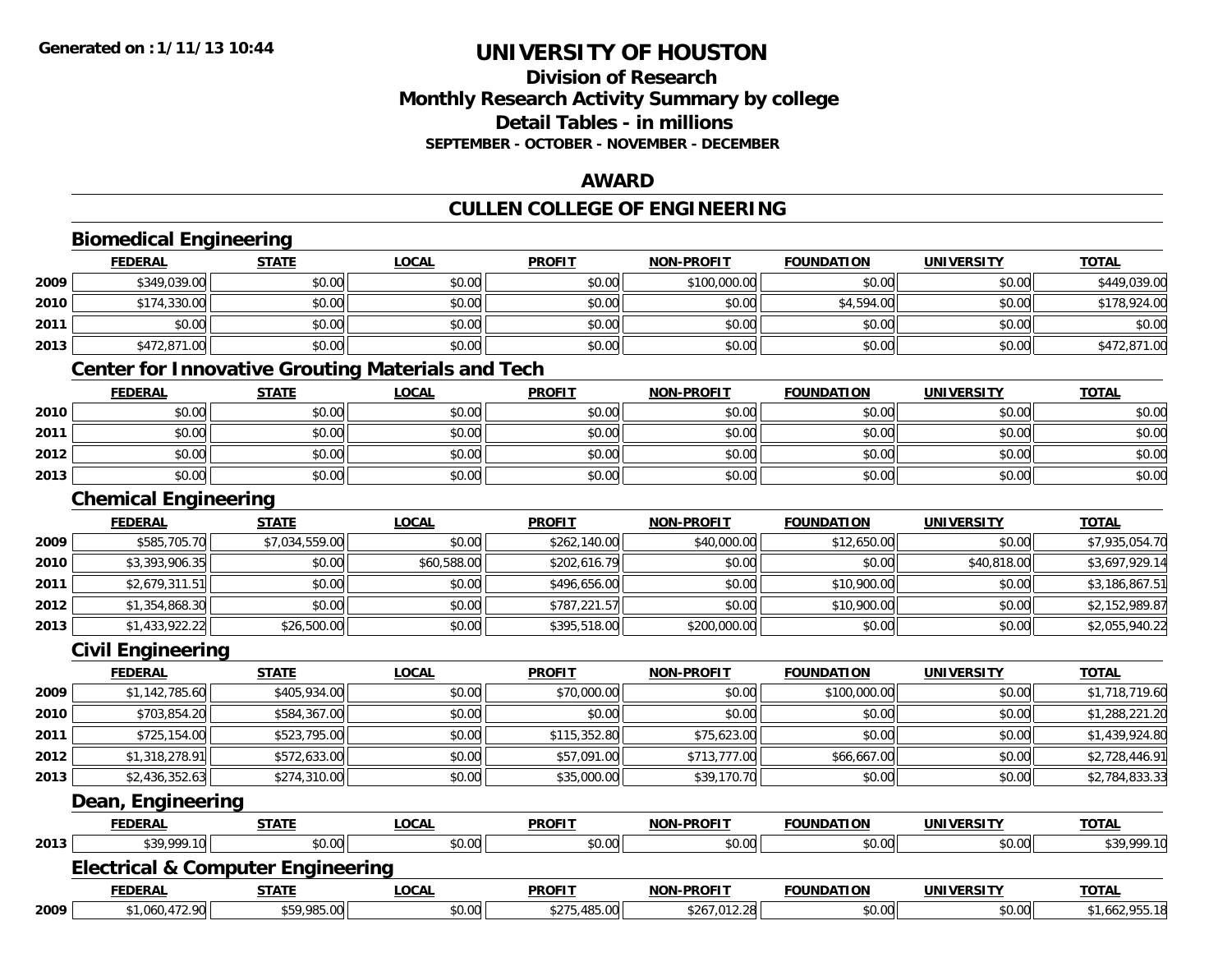# **Division of ResearchMonthly Research Activity Summary by college Detail Tables - in millionsSEPTEMBER - OCTOBER - NOVEMBER - DECEMBER**

# **AWARD**

# **CULLEN COLLEGE OF ENGINEERING**

# **Electrical & Computer Engineering**

|      | <b>FEDERAL</b> | <u>STATE</u> | <u>LOCAL</u> | <b>PROFIT</b> | <b>NON-PROFIT</b> | <b>FOUNDATION</b> | <b>UNIVERSITY</b> | <b>TOTAL</b>   |
|------|----------------|--------------|--------------|---------------|-------------------|-------------------|-------------------|----------------|
| 2010 | \$1,793,387.45 | \$122,754.00 | \$0.00       | \$147,500.00  | \$0.00            | \$0.00            | \$0.00            | \$2,063,641.45 |
| 2011 | \$768,018.37   | \$23,391.24  | \$0.00       | \$249,195.00  | \$0.00            | \$0.00            | \$0.00            | \$1,040,604.61 |
| 2012 | \$688,393.05   | \$19,441.00  | \$0.00       | \$182,500.00  | \$0.00            | \$0.00            | \$0.00            | \$890,334.05   |
| 2013 | \$872,646.05   | \$10,000.00  | \$0.00       | \$205,698,00  | \$221,967.30      | \$0.00            | \$0.00            | \$1,310,311.35 |

# **Industrial Engineering**

|      | <b>FEDERAL</b> | <b>STATE</b> | <u>LOCAL</u> | <b>PROFIT</b> | <b>NON-PROFIT</b> | <b>FOUNDATION</b> | <b>UNIVERSITY</b> | <b>TOTAL</b> |
|------|----------------|--------------|--------------|---------------|-------------------|-------------------|-------------------|--------------|
| 2009 | \$162,999.00   | \$0.00       | \$0.00       | \$0.00        | \$0.00            | \$0.00            | \$0.00            | \$162,999.00 |
| 2010 | \$166,198.00   | \$45,741.00  | \$26,566.00  | \$0.00        | \$0.00            | \$0.00            | \$0.00            | \$238,505.00 |
| 2011 | \$0.00         | \$16,828.00  | \$0.00       | \$0.00        | \$0.00            | \$0.00            | \$0.00            | \$16,828.00  |
| 2012 | \$0.00         | \$0.00       | \$0.00       | \$0.00        | \$0.00            | \$0.00            | \$0.00            | \$0.00       |
| 2013 | \$0.00         | \$39,855.00  | \$0.00       | \$0.00        | \$0.00            | \$0.00            | \$0.00            | \$39,855.00  |

### **Mechanical Engineering**

|      | <b>FEDERAL</b> | <u>STATE</u> | <b>LOCAL</b> | <b>PROFIT</b> | <b>NON-PROFIT</b> | <b>FOUNDATION</b> | <b>UNIVERSITY</b> | <b>TOTAL</b>   |
|------|----------------|--------------|--------------|---------------|-------------------|-------------------|-------------------|----------------|
| 2009 | \$353,940.21   | \$0.00       | \$0.00       | \$126,558.00  | \$16,200.00       | \$0.00            | \$0.00            | \$496,698.21   |
| 2010 | \$560,388.40   | \$0.00       | \$0.00       | \$74,210.00   | \$0.00            | \$0.00            | \$0.00            | \$634,598.40   |
| 2011 | \$216,260.00   | \$0.00       | \$0.00       | \$224,005.20  | \$0.00            | \$0.00            | \$0.00            | \$440,265.20   |
| 2012 | \$1,057,463.00 | \$133,096.00 | \$0.00       | \$42,000.00   | \$0.00            | \$0.00            | \$0.00            | \$1,232,559.00 |
| 2013 | \$2,792,641.53 | \$0.00       | \$0.00       | \$250,232.00  | \$22,000.00       | \$0.00            | \$0.00            | \$3,064,873.53 |

# **SW Public Safety Technology Center**

|       | FEDERAL           | STATE          | LOCAL            | <b>PROFIT</b>  | <b>NON-PROFIT</b> | <b>FOUNDATION</b> | UNIVERSITY  | <b>TOTAL</b>    |
|-------|-------------------|----------------|------------------|----------------|-------------------|-------------------|-------------|-----------------|
| 2009  | $\cdots$<br>vu.uu | \$0.00         | \$0.00           | \$0.00         | \$0.00            | \$0.00            | \$0.00      | \$0.00          |
| Total | \$27,303,186.47   | \$9.893.189.24 | \$87,<br>,154.00 | \$4,198,979.36 | \$1,695,750.28    | \$205<br>.711.00  | \$40,818.00 | \$43,424,788.35 |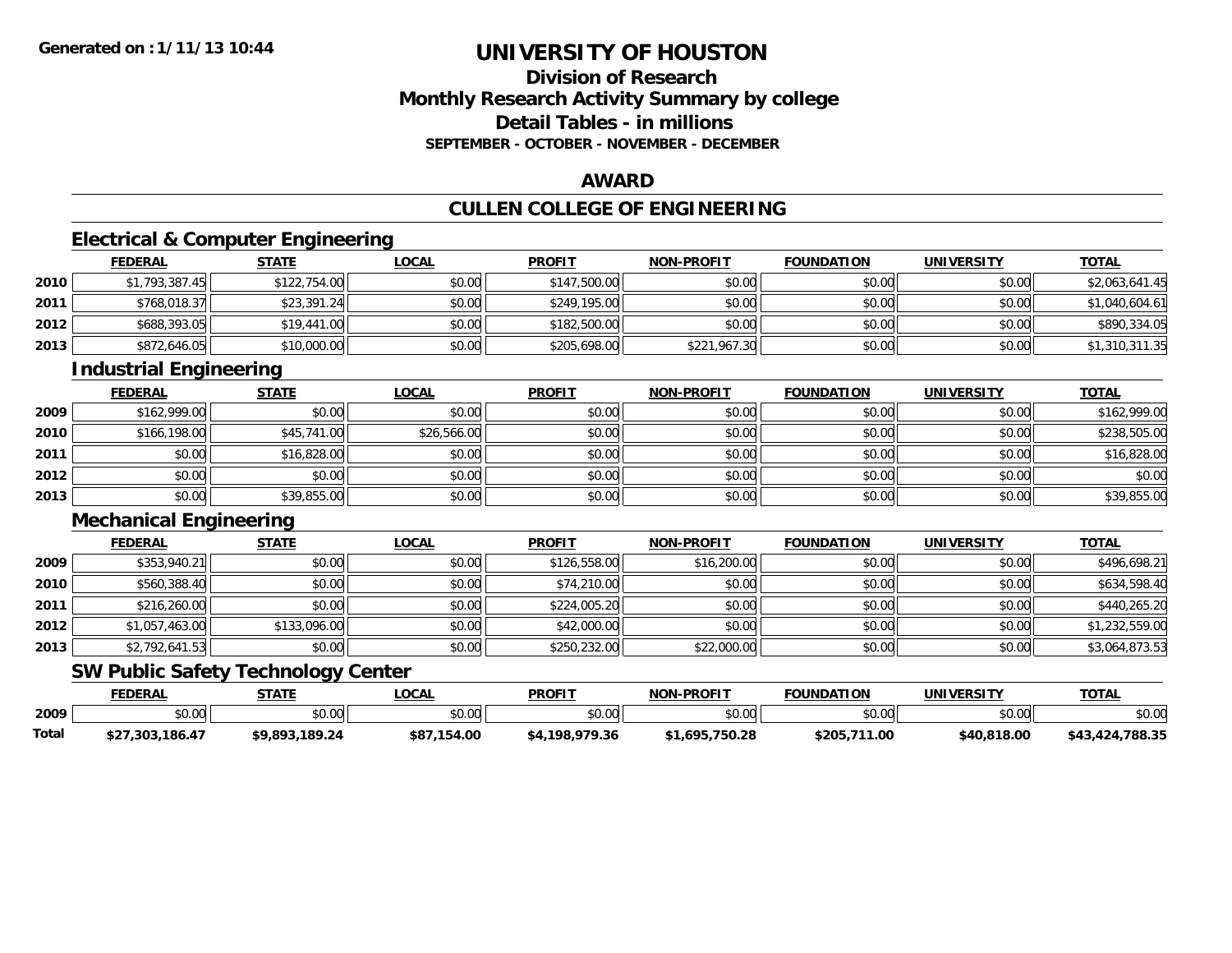# **Division of ResearchMonthly Research Activity Summary by college Detail Tables - in millions SEPTEMBER - OCTOBER - NOVEMBER - DECEMBER**

# **AWARD**

# **DIVISION OF RESEARCH**

|      |                                    | <b>Center for Advanced Materials</b>      |                                                           |               |                   |                   |                   |              |
|------|------------------------------------|-------------------------------------------|-----------------------------------------------------------|---------------|-------------------|-------------------|-------------------|--------------|
|      | <b>FEDERAL</b>                     | <b>STATE</b>                              | <b>LOCAL</b>                                              | <b>PROFIT</b> | NON-PROFIT        | <b>FOUNDATION</b> | <b>UNIVERSITY</b> | <b>TOTAL</b> |
| 2009 | \$0.00                             | \$0.00                                    | \$0.00                                                    | \$0.00        | \$0.00            | \$0.00            | \$0.00            | \$0.00       |
| 2011 | \$40,000.00                        | \$2,229.90                                | \$0.00                                                    | \$0.00        | \$0.00            | \$0.00            | \$0.00            | \$42,229.90  |
| 2012 | \$0.00                             | \$0.00                                    | \$0.00                                                    | \$0.00        | \$0.00            | \$0.00            | \$0.00            | \$0.00       |
| 2013 | \$0.00                             | \$0.00                                    | \$0.00                                                    | \$0.00        | \$0.00            | \$0.00            | \$0.00            | \$0.00       |
|      |                                    |                                           | <b>Center for Biomedical &amp; Environmental Genomics</b> |               |                   |                   |                   |              |
|      | <b>FEDERAL</b>                     | <b>STATE</b>                              | <b>LOCAL</b>                                              | <b>PROFIT</b> | <b>NON-PROFIT</b> | <b>FOUNDATION</b> | <b>UNIVERSITY</b> | <b>TOTAL</b> |
| 2009 | \$0.00                             | \$0.00                                    | \$0.00                                                    | \$0.00        | \$0.00            | \$0.00            | \$0.00            | \$0.00       |
| 2010 | \$0.00                             | \$0.00                                    | \$0.00                                                    | \$0.00        | \$0.00            | \$0.00            | \$0.00            | \$0.00       |
| 2011 | \$0.00                             | \$0.00                                    | \$0.00                                                    | \$0.00        | \$0.00            | \$0.00            | \$0.00            | \$0.00       |
| 2012 | \$0.00                             | \$0.00                                    | \$0.00                                                    | \$0.00        | \$0.00            | \$0.00            | \$0.00            | \$0.00       |
|      |                                    | <b>Center for Industrial Partnerships</b> |                                                           |               |                   |                   |                   |              |
|      | <b>FEDERAL</b>                     | <b>STATE</b>                              | <b>LOCAL</b>                                              | <b>PROFIT</b> | NON-PROFIT        | <b>FOUNDATION</b> | <b>UNIVERSITY</b> | <b>TOTAL</b> |
| 2012 | \$0.00                             | \$0.00                                    | \$0.00                                                    | \$100,500.00  | \$0.00            | \$0.00            | \$0.00            | \$100,500.00 |
|      |                                    |                                           | <b>Center for Neuromotor &amp; Biomechanics Research</b>  |               |                   |                   |                   |              |
|      | <b>FEDERAL</b>                     | <b>STATE</b>                              | <b>LOCAL</b>                                              | <b>PROFIT</b> | <b>NON-PROFIT</b> | <b>FOUNDATION</b> | <b>UNIVERSITY</b> | <b>TOTAL</b> |
| 2012 | \$0.00                             | \$0.00                                    | \$0.00                                                    | \$0.00        | \$0.00            | \$0.00            | \$0.00            | \$0.00       |
| 2013 | \$0.00                             | \$0.00                                    | \$0.00                                                    | \$0.00        | \$0.00            | \$0.00            | \$0.00            | \$0.00       |
|      | <b>Institute for Nanoenergy</b>    |                                           |                                                           |               |                   |                   |                   |              |
|      | <b>FEDERAL</b>                     | <b>STATE</b>                              | <b>LOCAL</b>                                              | <b>PROFIT</b> | <b>NON-PROFIT</b> | <b>FOUNDATION</b> | <b>UNIVERSITY</b> | <b>TOTAL</b> |
| 2011 | \$0.00                             | \$0.00                                    | \$0.00                                                    | \$0.00        | \$0.00            | \$0.00            | \$0.00            | \$0.00       |
|      |                                    | <b>Office of Contracts and Grants</b>     |                                                           |               |                   |                   |                   |              |
|      | <b>FEDERAL</b>                     | <b>STATE</b>                              | <b>LOCAL</b>                                              | <b>PROFIT</b> | <b>NON-PROFIT</b> | <b>FOUNDATION</b> | <b>UNIVERSITY</b> | <b>TOTAL</b> |
| 2009 | \$0.00                             | \$0.00                                    | \$0.00                                                    | \$0.00        | \$0.00            | \$0.00            | \$0.00            | \$0.00       |
| 2010 | \$0.00                             | \$0.00                                    | \$0.00                                                    | \$0.00        | \$0.00            | \$565,426.64      | \$0.00            | \$565,426.64 |
| 2011 | \$0.00                             | \$0.00                                    | \$0.00                                                    | \$0.00        | \$0.00            | \$542,609.00      | \$0.00            | \$542,609.00 |
| 2012 | \$0.00                             | \$0.00                                    | \$0.00                                                    | \$0.00        | \$0.00            | \$11,942.60       | \$0.00            | \$11,942.60  |
|      | <b>Research Financial Services</b> |                                           |                                                           |               |                   |                   |                   |              |
|      | <b>FEDERAL</b>                     | <b>STATE</b>                              | <b>LOCAL</b>                                              | <b>PROFIT</b> | <b>NON-PROFIT</b> | <b>FOUNDATION</b> | <b>UNIVERSITY</b> | <b>TOTAL</b> |
| 2009 | \$0.00                             | \$0.00                                    | \$0.00                                                    | \$0.00        | \$0.00            | \$0.00            | \$0.00            | \$0.00       |
| 2010 | \$0.00                             | \$0.00                                    | \$0.00                                                    | \$0.00        | \$0.00            | \$0.00            | \$0.00            | \$0.00       |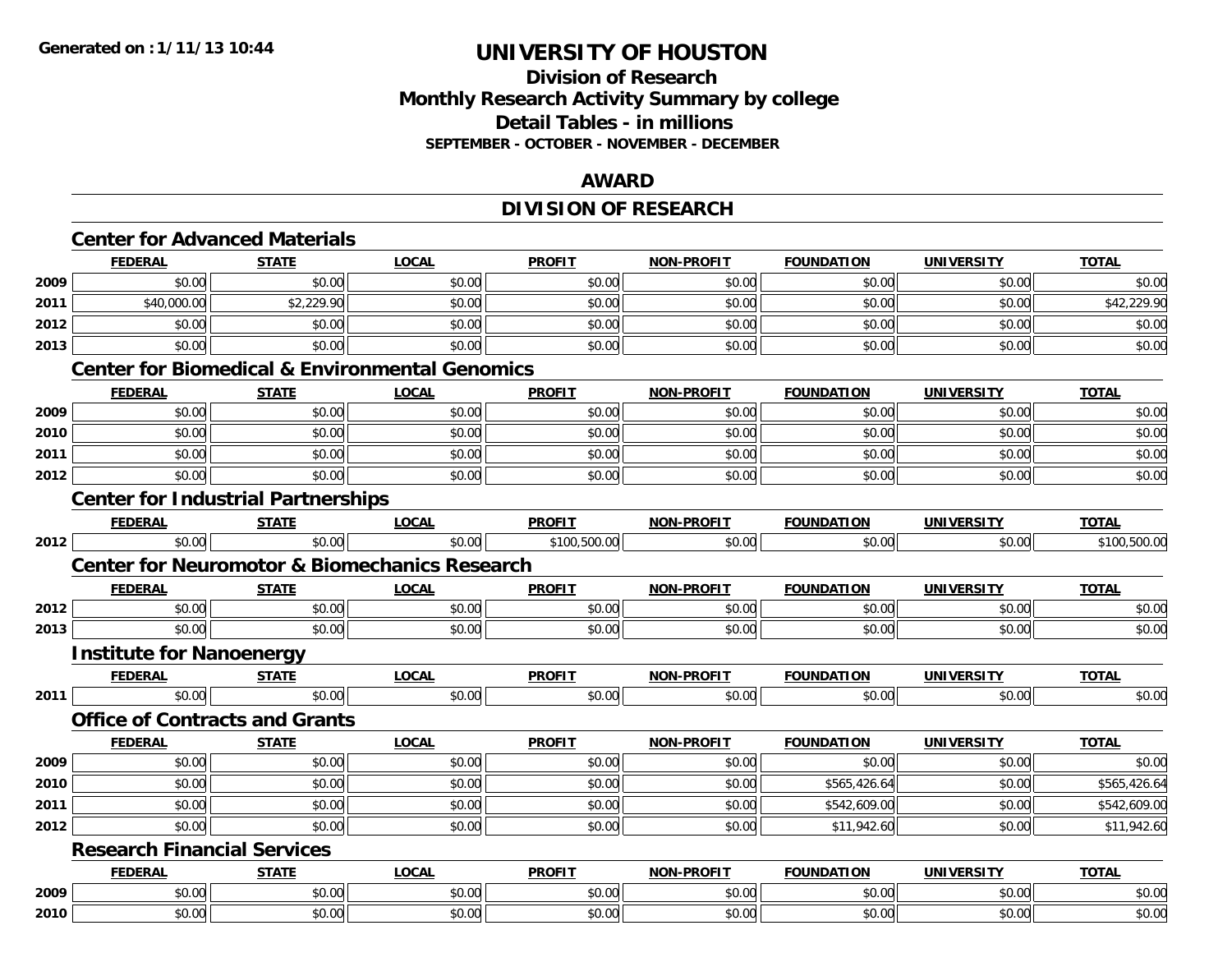# **Division of Research Monthly Research Activity Summary by college Detail Tables - in millions SEPTEMBER - OCTOBER - NOVEMBER - DECEMBER**

#### **AWARD**

# **DIVISION OF RESEARCH**

|      | <b>Research Financial Services</b>       |              |              |               |                   |                   |                   |                |
|------|------------------------------------------|--------------|--------------|---------------|-------------------|-------------------|-------------------|----------------|
|      | <b>FEDERAL</b>                           | <b>STATE</b> | <b>LOCAL</b> | <b>PROFIT</b> | <b>NON-PROFIT</b> | <b>FOUNDATION</b> | <b>UNIVERSITY</b> | <b>TOTAL</b>   |
| 2011 | \$0.00                                   | \$0.00       | \$0.00       | \$0.00        | \$0.00            | \$0.00            | \$0.00            | \$0.00         |
| 2012 | \$0.00                                   | \$0.00       | \$0.00       | \$0.00        | \$0.00            | \$0.00            | \$0.00            | \$0.00         |
|      | <b>TcSAM</b>                             |              |              |               |                   |                   |                   |                |
|      | <b>FEDERAL</b>                           | <b>STATE</b> | <b>LOCAL</b> | <b>PROFIT</b> | <b>NON-PROFIT</b> | <b>FOUNDATION</b> | <b>UNIVERSITY</b> | <b>TOTAL</b>   |
| 2010 | \$0.00                                   | \$0.00       | \$0.00       | \$0.00        | \$0.00            | \$0.00            | \$0.00            | \$0.00         |
|      | <b>TcSUH</b>                             |              |              |               |                   |                   |                   |                |
|      | <b>FEDERAL</b>                           | <b>STATE</b> | <b>LOCAL</b> | <b>PROFIT</b> | <b>NON-PROFIT</b> | <b>FOUNDATION</b> | <b>UNIVERSITY</b> | <b>TOTAL</b>   |
| 2009 | \$13,139.00                              | \$0.00       | \$0.00       | \$0.00        | \$0.00            | \$0.00            | \$0.00            | \$13,139.00    |
| 2010 | \$0.00                                   | \$0.00       | \$0.00       | \$0.00        | \$0.00            | \$0.00            | \$0.00            | \$0.00         |
| 2011 | \$0.00                                   | \$0.00       | \$0.00       | \$224,562.00  | \$0.00            | \$0.00            | \$0.00            | \$224,562.00   |
| 2012 | \$70,000.00                              | \$0.00       | \$0.00       | \$6,000.00    | \$0.00            | \$0.00            | \$0.00            | \$76,000.00    |
| 2013 | \$95,000.00                              | \$0.00       | \$0.00       | \$0.00        | \$0.00            | \$0.00            | \$0.00            | \$95,000.00    |
|      | <b>Texas Learning/Computation Center</b> |              |              |               |                   |                   |                   |                |
|      | <b>FEDERAL</b>                           | <b>STATE</b> | <b>LOCAL</b> | <b>PROFIT</b> | <b>NON-PROFIT</b> | <b>FOUNDATION</b> | <b>UNIVERSITY</b> | <b>TOTAL</b>   |
| 2009 | \$0.00                                   | \$0.00       | \$0.00       | \$0.00        | \$0.00            | \$0.00            | \$0.00            | \$0.00         |
| 2010 | \$0.00                                   | \$0.00       | \$0.00       | \$0.00        | \$0.00            | \$0.00            | \$0.00            | \$0.00         |
| 2011 | \$38,806.50                              | \$0.00       | \$0.00       | \$0.00        | \$0.00            | \$0.00            | \$0.00            | \$38,806.50    |
| 2012 | \$33,185.70                              | \$0.00       | \$0.00       | \$0.00        | \$0.00            | \$0.00            | \$0.00            | \$33,185.70    |
| 2013 | \$0.00                                   | \$0.00       | \$0.00       | \$0.00        | \$0.00            | \$0.00            | \$0.00            | \$0.00         |
|      | <b>Texas Obesity Research Center</b>     |              |              |               |                   |                   |                   |                |
|      | <b>FEDERAL</b>                           | <b>STATE</b> | <b>LOCAL</b> | <b>PROFIT</b> | <b>NON-PROFIT</b> | <b>FOUNDATION</b> | <b>UNIVERSITY</b> | <b>TOTAL</b>   |
| 2010 | \$0.00                                   | \$0.00       | \$0.00       | \$0.00        | \$0.00            | \$0.00            | \$0.00            | \$0.00         |
| 2011 | \$0.00                                   | \$0.00       | \$0.00       | \$0.00        | \$0.00            | \$0.00            | \$0.00            | \$0.00         |
| 2012 | \$0.00                                   | \$0.00       | \$0.00       | \$0.00        | \$0.00            | \$0.00            | \$0.00            | \$0.00         |
| 2013 | \$0.00                                   | \$0.00       | \$0.00       | \$0.00        | \$0.00            | \$0.00            | \$0.00            | \$0.00         |
|      | <b>TIMES</b>                             |              |              |               |                   |                   |                   |                |
|      | <b>FEDERAL</b>                           | <b>STATE</b> | <b>LOCAL</b> | <b>PROFIT</b> | <b>NON-PROFIT</b> | <b>FOUNDATION</b> | <b>UNIVERSITY</b> | <b>TOTAL</b>   |
| 2009 | \$1,300,055.48                           | \$0.00       | \$0.00       | \$0.00        | \$0.00            | \$0.00            | \$0.00            | \$1,300,055.48 |
| 2010 | \$665,232.75                             | \$0.00       | \$0.00       | \$0.00        | \$0.00            | \$0.00            | \$0.00            | \$665,232.75   |
| 2011 | \$1,143,750.54                           | \$8,000.00   | \$0.00       | \$0.00        | \$0.00            | \$0.00            | \$0.00            | \$1,151,750.54 |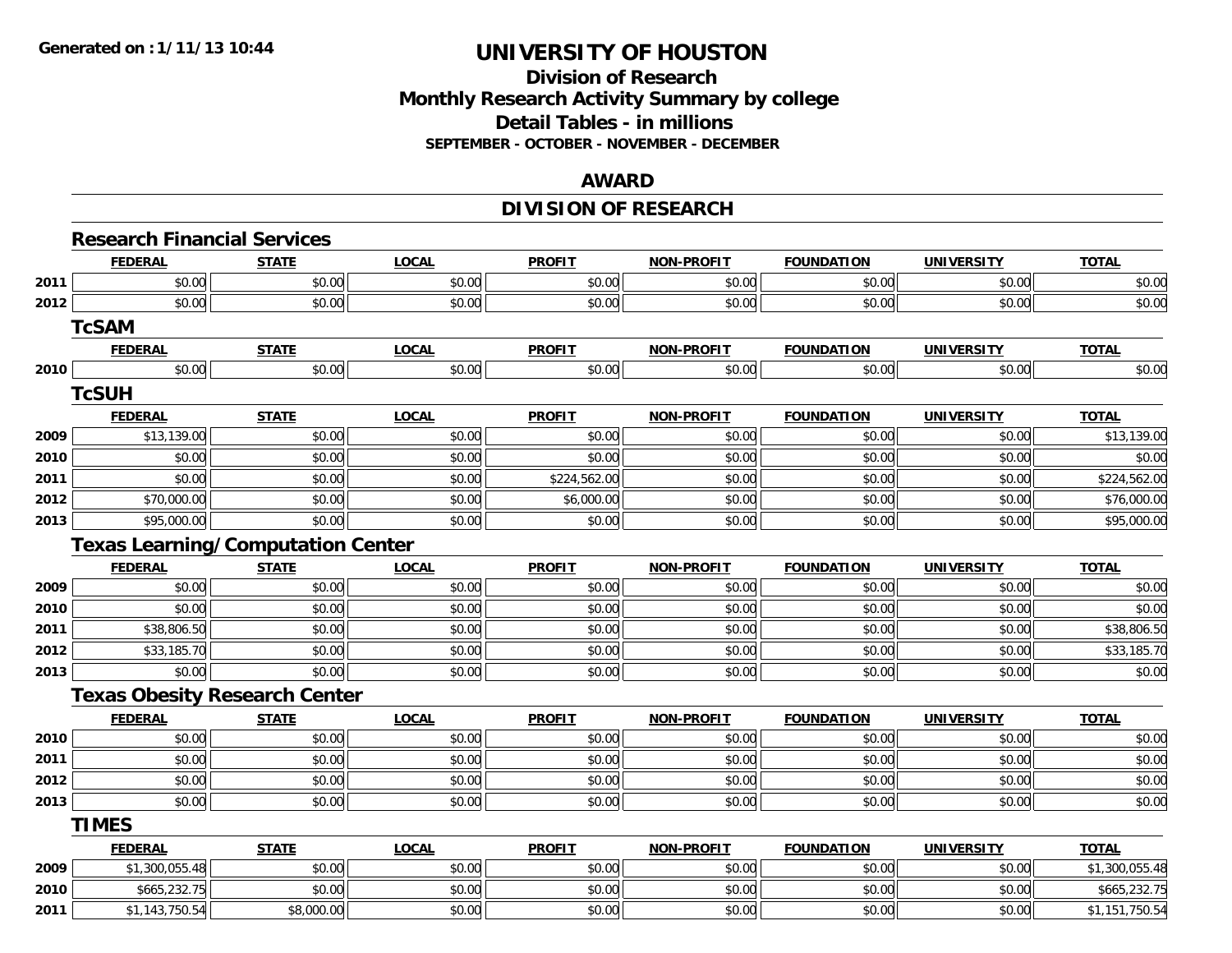**TIMES** 

# **UNIVERSITY OF HOUSTON**

# **Division of Research Monthly Research Activity Summary by college Detail Tables - in millions SEPTEMBER - OCTOBER - NOVEMBER - DECEMBER**

#### **AWARD**

# **DIVISION OF RESEARCH**

|       | <b>IMES</b>    |              |              |               |                   |                   |                   |                 |  |  |  |
|-------|----------------|--------------|--------------|---------------|-------------------|-------------------|-------------------|-----------------|--|--|--|
|       | <b>FEDERAL</b> | <u>STATE</u> | <b>LOCAL</b> | <b>PROFIT</b> | <b>NON-PROFIT</b> | <b>FOUNDATION</b> | <b>UNIVERSITY</b> | <b>TOTAL</b>    |  |  |  |
| 2012  | \$2,513,221.56 | \$0.00       | \$0.00       | \$0.00        | \$0.00            | \$0.00            | \$0.00            | \$2,513,221.56  |  |  |  |
| 2013  | \$2,686,560.20 | \$0.00       | \$0.00       | \$0.00        | \$0.00            | \$0.00            | \$0.00            | \$2,686,560.20  |  |  |  |
| Total | \$8,598,951.73 | \$10,229.90  | \$0.00       | \$331,062.00  | \$0.00            | \$1,119,978.24    | \$0.00            | \$10,060,221.87 |  |  |  |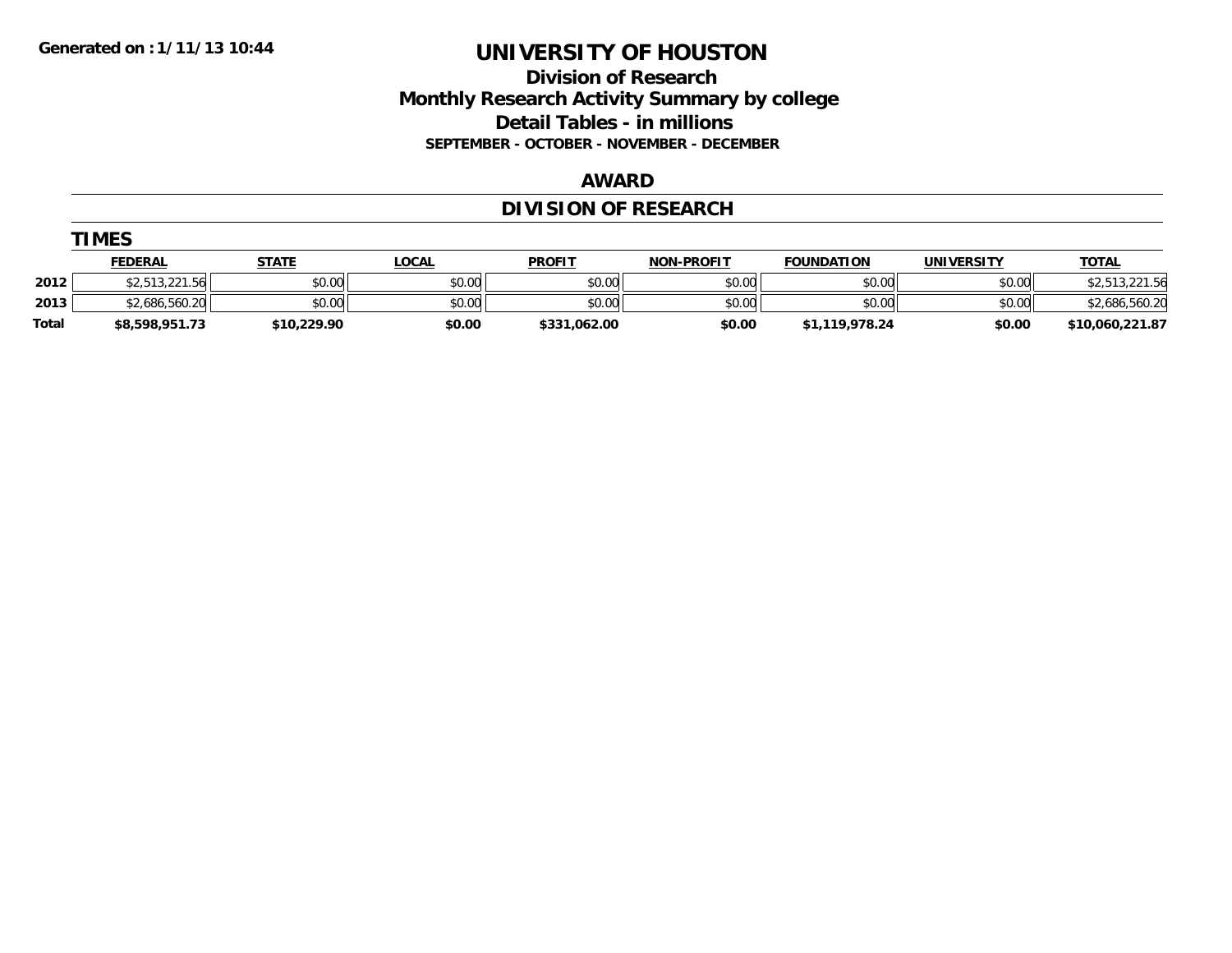**Division of Research**

**Monthly Research Activity Summary by college**

**Detail Tables - in millions**

**SEPTEMBER - OCTOBER - NOVEMBER - DECEMBER**

### **AWARD**

#### **GRADUATE COLLEGE OF SOCIAL WORK**

|       | <b>Center for Health Equities &amp; Evaluation Research</b> |              |              |               |                   |                   |                   |                |
|-------|-------------------------------------------------------------|--------------|--------------|---------------|-------------------|-------------------|-------------------|----------------|
|       | <b>FEDERAL</b>                                              | <b>STATE</b> | <b>LOCAL</b> | <b>PROFIT</b> | <b>NON-PROFIT</b> | <b>FOUNDATION</b> | <b>UNIVERSITY</b> | <b>TOTAL</b>   |
| 2013  | \$99,000.00                                                 | \$0.00       | \$0.00       | \$0.00        | \$0.00            | \$0.00            | \$0.00            | \$99,000.00    |
|       | <b>Child &amp; Family for Innovative Research</b>           |              |              |               |                   |                   |                   |                |
|       | <b>FEDERAL</b>                                              | <b>STATE</b> | <b>LOCAL</b> | <b>PROFIT</b> | <b>NON-PROFIT</b> | <b>FOUNDATION</b> | <b>UNIVERSITY</b> | <b>TOTAL</b>   |
| 2009  | \$0.00                                                      | \$0.00       | \$0.00       | \$0.00        | \$0.00            | \$0.00            | \$0.00            | \$0.00         |
| 2010  | \$25,000.00                                                 | \$0.00       | \$0.00       | \$0.00        | \$0.00            | \$0.00            | \$0.00            | \$25,000.00    |
| 2011  | \$25,000.00                                                 | \$0.00       | \$0.00       | \$0.00        | \$0.00            | \$0.00            | \$0.00            | \$25,000.00    |
| 2012  | \$2,942.90                                                  | \$0.00       | \$0.00       | \$176,507.00  | \$0.00            | \$0.00            | \$0.00            | \$179,449.90   |
| 2013  | \$0.00                                                      | \$110,342.00 | \$0.00       | \$0.00        | \$0.00            | \$0.00            | \$0.00            | \$110,342.00   |
|       | <b>Community Projects - Social Work</b>                     |              |              |               |                   |                   |                   |                |
|       | <b>FEDERAL</b>                                              | <b>STATE</b> | <b>LOCAL</b> | <b>PROFIT</b> | <b>NON-PROFIT</b> | <b>FOUNDATION</b> | <b>UNIVERSITY</b> | <b>TOTAL</b>   |
| 2009  | \$11,920.00                                                 | \$0.00       | \$0.00       | \$0.00        | \$0.00            | \$0.00            | \$0.00            | \$11,920.00    |
| 2012  | \$2,942.90                                                  | \$0.00       | \$0.00       | \$0.00        | \$0.00            | \$0.00            | \$0.00            | \$2,942.90     |
|       | Dean, Social Work                                           |              |              |               |                   |                   |                   |                |
|       | <b>FEDERAL</b>                                              | <b>STATE</b> | <b>LOCAL</b> | <b>PROFIT</b> | <b>NON-PROFIT</b> | <b>FOUNDATION</b> | <b>UNIVERSITY</b> | <b>TOTAL</b>   |
| 2009  | \$345,649.00                                                | \$0.00       | \$0.00       | \$0.00        | \$0.00            | \$0.00            | \$0.00            | \$345,649.00   |
| 2010  | \$311,132.68                                                | \$0.00       | \$0.00       | \$0.00        | \$0.00            | \$0.00            | \$0.00            | \$311,132.68   |
| 2011  | \$170,036.00                                                | \$0.00       | \$0.00       | \$0.00        | \$0.00            | \$1,146.30        | \$0.00            | \$171,182.30   |
| 2012  | \$237,215.94                                                | \$0.00       | \$0.00       | \$0.00        | \$0.00            | \$0.00            | \$0.00            | \$237,215.94   |
| 2013  | \$651,623.28                                                | \$0.00       | \$0.00       | \$0.00        | \$0.00            | \$0.00            | \$0.00            | \$651,623.28   |
|       | <b>Drug and Social Policy Research</b>                      |              |              |               |                   |                   |                   |                |
|       | <b>FEDERAL</b>                                              | <b>STATE</b> | <b>LOCAL</b> | <b>PROFIT</b> | <b>NON-PROFIT</b> | <b>FOUNDATION</b> | <b>UNIVERSITY</b> | <b>TOTAL</b>   |
| 2010  | \$0.00                                                      | \$0.00       | \$0.00       | \$0.00        | \$0.00            | \$0.00            | \$0.00            | \$0.00         |
| 2011  | \$0.00                                                      | \$0.00       | \$0.00       | \$0.00        | \$0.00            | \$0.00            | \$0.00            | \$0.00         |
| 2013  | \$0.00                                                      | \$0.00       | \$0.00       | \$0.00        | \$0.00            | \$0.00            | \$0.00            | \$0.00         |
| Total | \$1,882,462.70                                              | \$110,342.00 | \$0.00       | \$176,507.00  | \$0.00            | \$1,146.30        | \$0.00            | \$2,170,458.00 |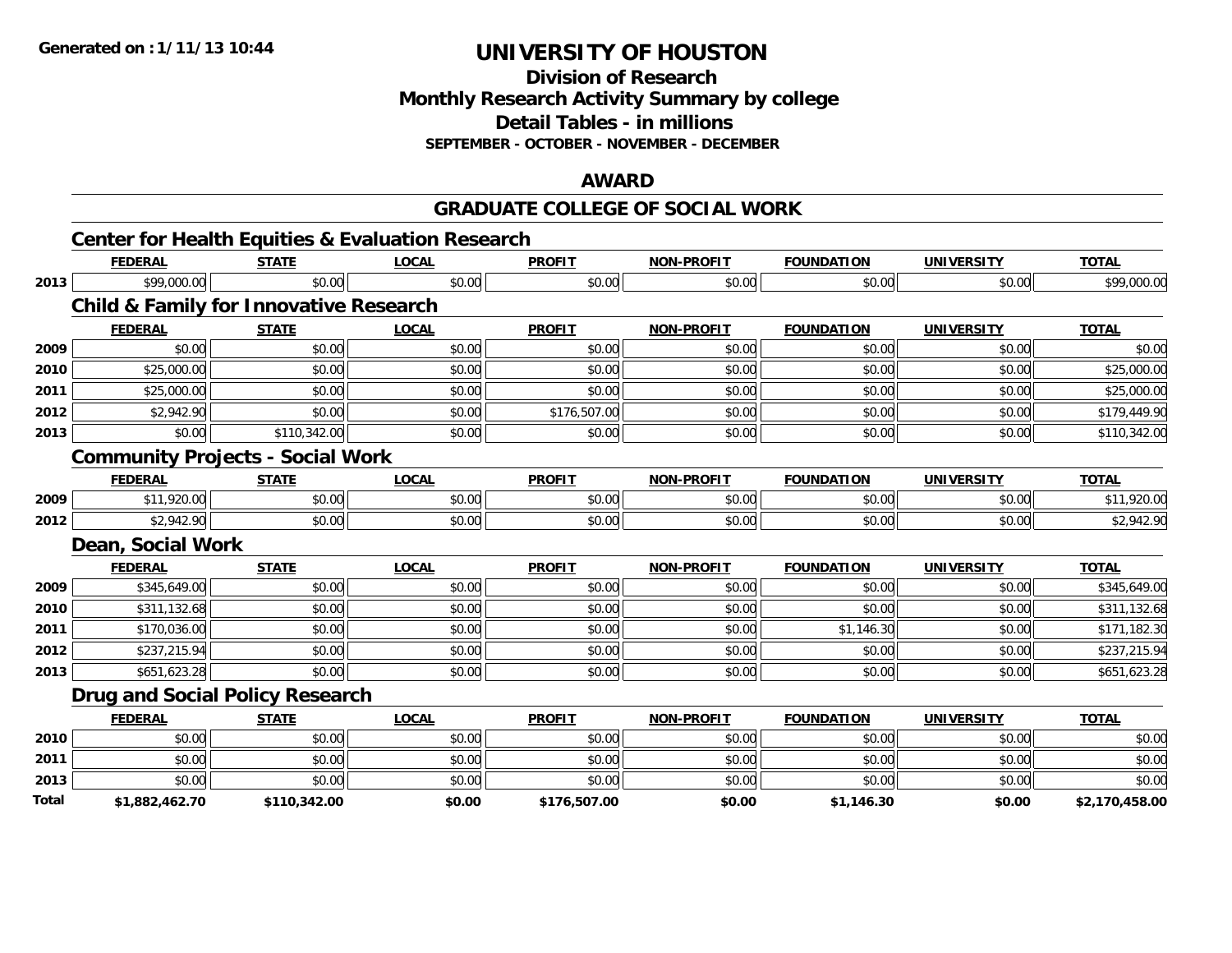### **Division of Research Monthly Research Activity Summary by college Detail Tables - in millions SEPTEMBER - OCTOBER - NOVEMBER - DECEMBER**

#### **AWARD**

### **HILTON COLLEGE OF HOTEL AND RESTAURANT MANAGEMENT**

# **Hotel and Restaurant Management**

|       | <b>FEDERAL</b> | <b>STATE</b> | <u>LOCAL</u> | <b>PROFIT</b> | <b>NON-PROFIT</b> | <b>FOUNDATION</b> | <b>UNIVERSITY</b> | <b>TOTAL</b> |
|-------|----------------|--------------|--------------|---------------|-------------------|-------------------|-------------------|--------------|
| 2009  | \$0.00         | \$0.00       | \$0.00       | \$9,047.50    | \$0.00            | \$0.00            | \$0.00            | \$9,047.50   |
| 2010  | \$70,000.00    | \$0.00       | \$0.00       | \$0.00        | \$0.00            | \$0.00            | \$0.00            | \$70,000.00  |
| 2011  | \$173,995.00   | \$0.00       | \$0.00       | \$0.00        | \$27,280.00       | \$0.00            | \$0.00            | \$201,275.00 |
| 2012  | \$0.00         | \$103,763.44 | \$0.00       | \$1,500.00    | \$10,887.00       | \$0.00            | \$0.00            | \$116,150.44 |
| Total | \$243,995.00   | \$103,763.44 | \$0.00       | \$10,547.50   | \$38,167.00       | \$0.00            | \$0.00            | \$396,472.94 |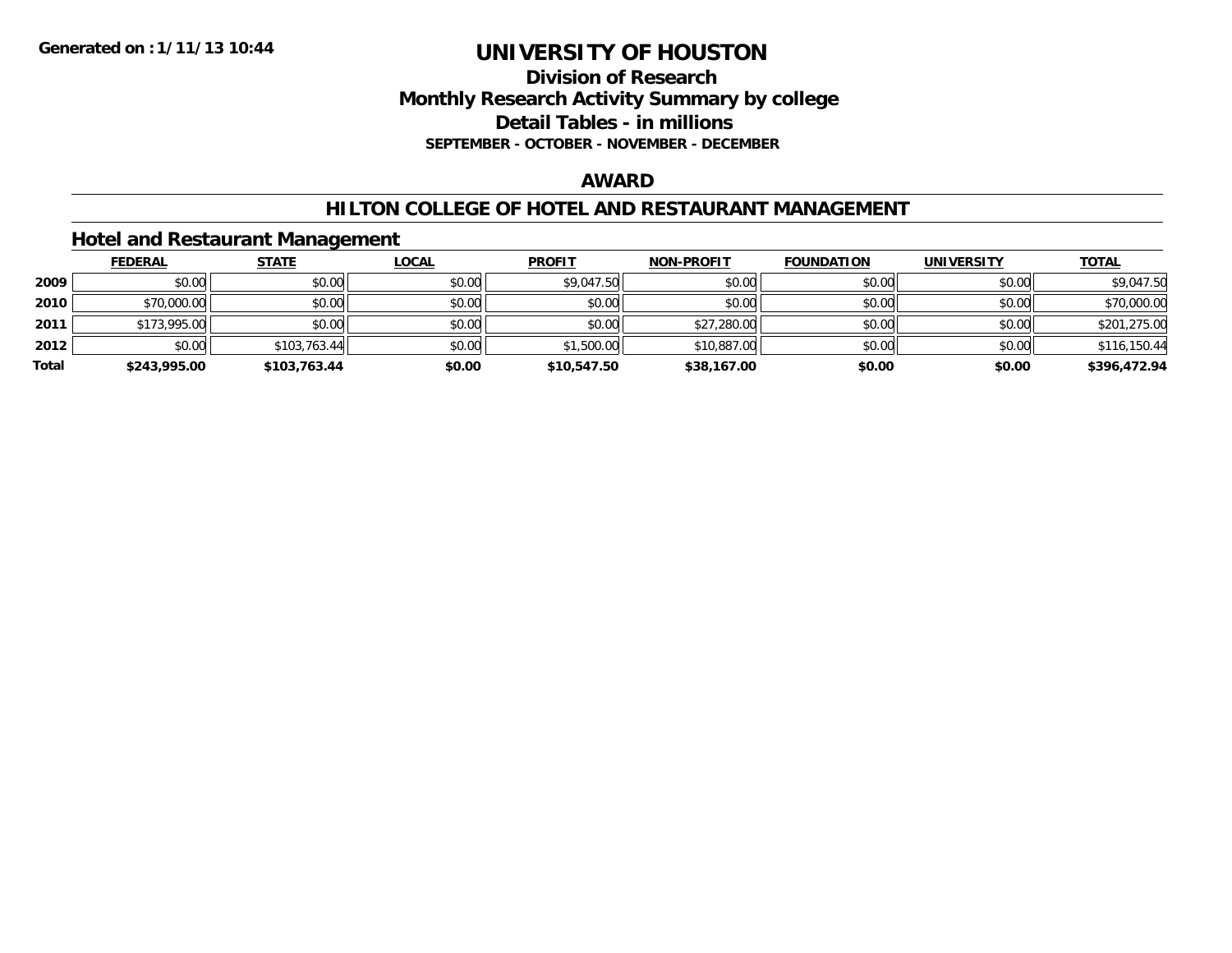# **Division of Research Monthly Research Activity Summary by college Detail Tables - in millions SEPTEMBER - OCTOBER - NOVEMBER - DECEMBER**

### **AWARD**

#### **HONORS COLLEGE**

#### **Houston Teachers Institute**

|       | <b>FEDERAL</b>   | STATE  | <b>LOCAL</b> | <b>PROFIT</b> | <b>NON-PROFIT</b> | <b>FOUNDATION</b> | <b>UNIVERSITY</b> | <b>TOTAL</b>        |
|-------|------------------|--------|--------------|---------------|-------------------|-------------------|-------------------|---------------------|
| 2009  | \$126,000.00     | \$0.00 | \$0.00       | \$0.00        | \$0.00            | \$0.00            | \$0.00            | 126,000.00<br>0.101 |
| 2012  | \$34.951.<br>.70 | \$0.00 | \$0.00       | \$0.00        | \$0.00            | \$0.00            | \$0.00            | \$34,951.70         |
| Total | \$160,951.70     | \$0.00 | \$0.00       | \$0.00        | \$0.00            | \$0.00            | \$0.00            | \$160,951.70        |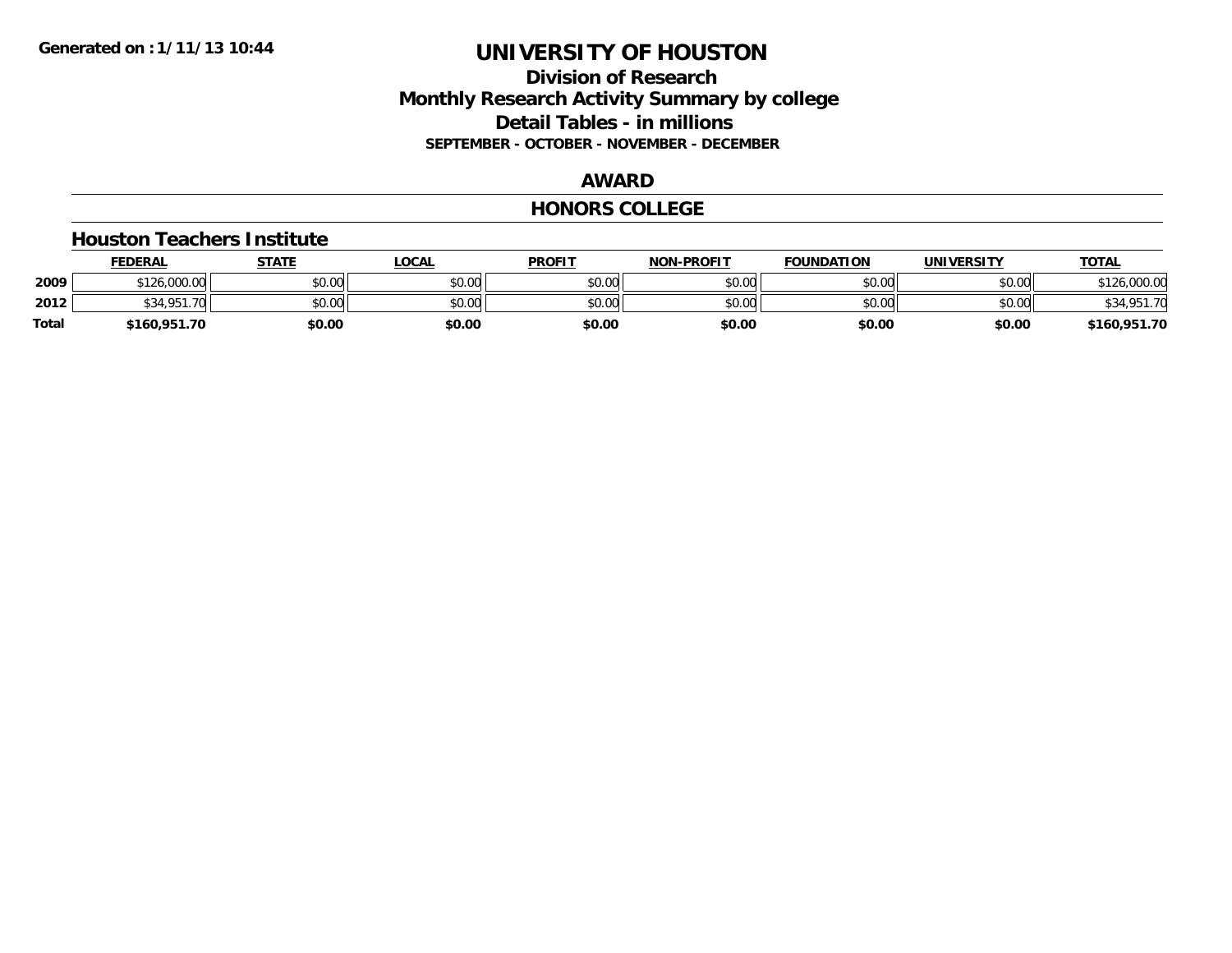# **Division of Research Monthly Research Activity Summary by college Detail Tables - in millions SEPTEMBER - OCTOBER - NOVEMBER - DECEMBER**

# **AWARD**

### **INSTITUTIONAL**

#### **Associate Vice Chancellor**

|              | <b>FEDERAL</b>   | <b>STATE</b> | <b>OCAL</b>   | <b>PROFIT</b> | <b>NON-PROFIT</b> | <b>FOUNDATION</b> | <b>UNIVERSITY</b> | <b>TOTAL</b> |
|--------------|------------------|--------------|---------------|---------------|-------------------|-------------------|-------------------|--------------|
| 2010         | 102.24<br>$\sim$ | \$0.00       | 0.00<br>vu.vu | \$0.00        | 0000<br>vv.vv     | \$0.00            | \$0.00            | 72.36        |
| <b>Total</b> | 102.2<br>12.3C   | \$0.00       | \$0.00        | \$0.00        | \$0.00            | \$0.00            | \$0.00            | 7,492.36     |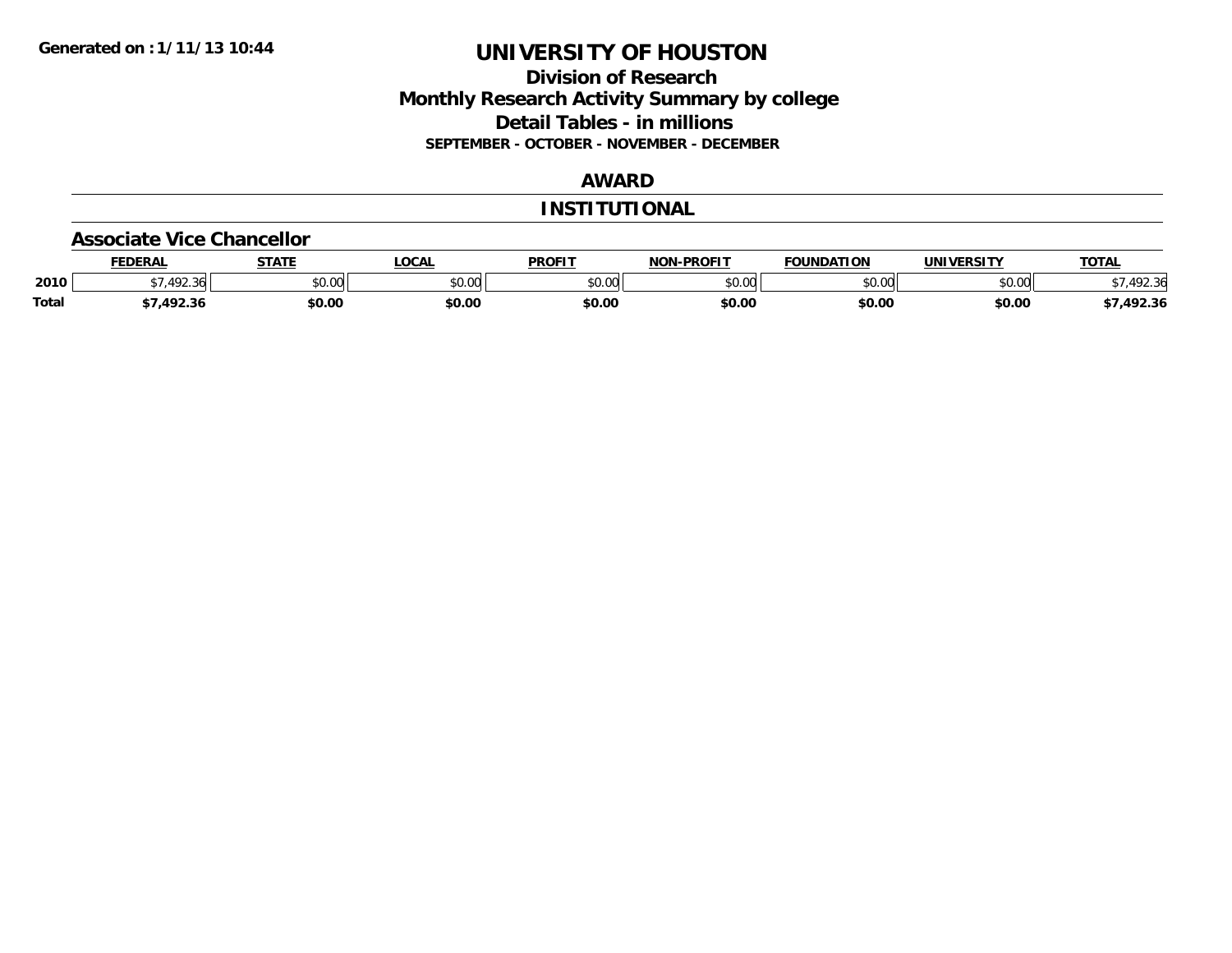# **Division of Research Monthly Research Activity Summary by college Detail Tables - in millions SEPTEMBER - OCTOBER - NOVEMBER - DECEMBER**

#### **AWARD**

#### **LIBRARY**

# **Administration, Library**

|       | <b>FEDERAL</b> | <u>STATE</u> | <u>LOCAL</u> | <b>PROFIT</b> | <b>NON-PROFIT</b> | <b>FOUNDATION</b> | <b>UNIVERSITY</b> | <b>TOTAL</b> |
|-------|----------------|--------------|--------------|---------------|-------------------|-------------------|-------------------|--------------|
| 2009  | \$33,605.00    | \$0.00       | \$0.00       | \$0.00        | \$0.00            | \$0.00            | \$0.00            | \$33,605.00  |
| 2010  | \$34,475.00    | \$0.00       | \$0.00       | \$0.00        | \$0.00            | \$0.00            | \$0.00            | \$34,475.00  |
| 2011  | \$19,863.00    | \$0.00       | \$0.00       | \$0.00        | \$0.00            | \$0.00            | \$0.00            | \$19,863.00  |
| Total | \$87,943.00    | \$0.00       | \$0.00       | \$0.00        | \$0.00            | \$0.00            | \$0.00            | \$87,943.00  |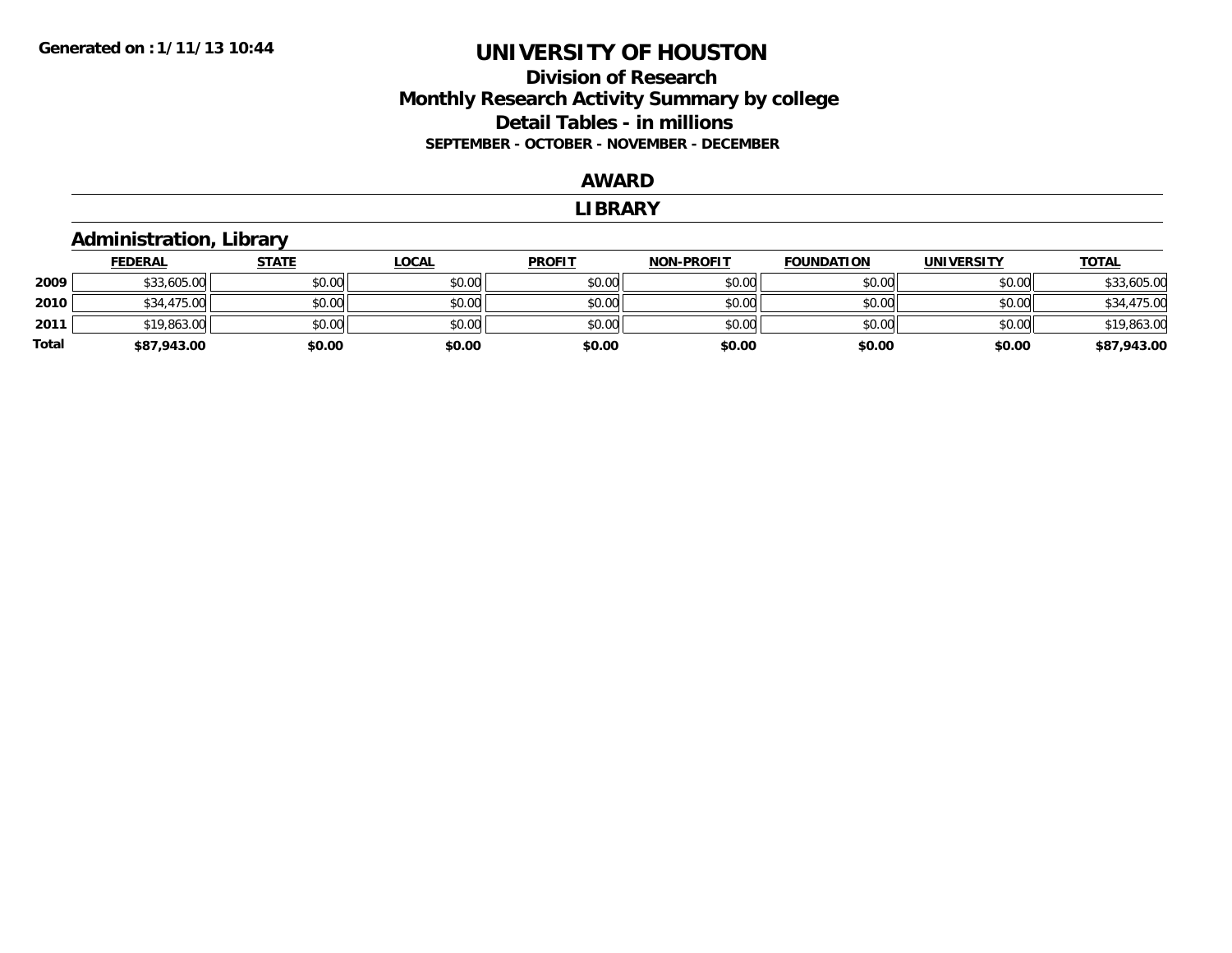# **Division of Research Monthly Research Activity Summary by college Detail Tables - in millions SEPTEMBER - OCTOBER - NOVEMBER - DECEMBER**

#### **AWARD**

#### **PRESIDENT**

#### **Office of the President**

|              | -      | <b>STATE</b> | <b>LOCAL</b>  | DDOE!"               | <b>DDOEIT</b><br>הרוח | ΓΙΩΝ<br>DΔ. | <u>urneitu</u> | TOTA.  |
|--------------|--------|--------------|---------------|----------------------|-----------------------|-------------|----------------|--------|
| 2011         | JU.UU  | 40M<br>JU.U  | 0000<br>JU.UU | $\sim$ 00<br>ັນບຸປເມ | 0000<br>ט.טי          | 0000        | 0000<br>⊸∪.∪∿  | \$0.00 |
| <b>Total</b> | \$0.00 | \$0.00       | \$0.00        | \$0.00               | \$0.00                | \$0.00      | \$0.00         | \$0.00 |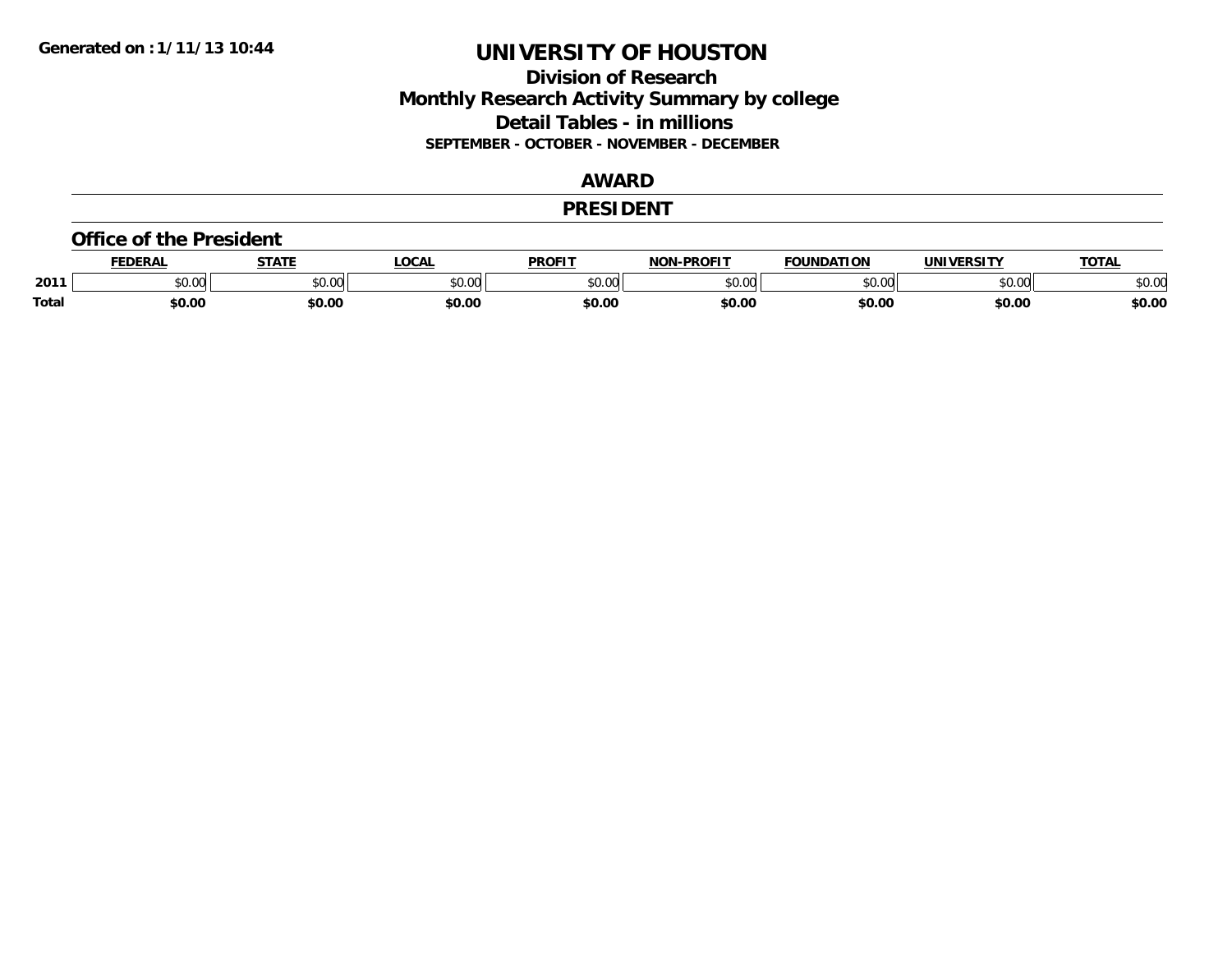# **Division of ResearchMonthly Research Activity Summary by college Detail Tables - in millions SEPTEMBER - OCTOBER - NOVEMBER - DECEMBER**

#### **AWARD**

### **SENIOR V.P. FOR ACADEMIC AFFAIRS AND PROVOST**

|      | <b>KUHF - Radio</b>                                 |              |              |               |                   |                   |                   |                |
|------|-----------------------------------------------------|--------------|--------------|---------------|-------------------|-------------------|-------------------|----------------|
|      | <b>FEDERAL</b>                                      | <b>STATE</b> | <b>LOCAL</b> | <b>PROFIT</b> | <b>NON-PROFIT</b> | <b>FOUNDATION</b> | <b>UNIVERSITY</b> | <b>TOTAL</b>   |
| 2009 | \$38,352.00                                         | \$0.00       | \$0.00       | \$0.00        | \$455,086.00      | \$0.00            | \$0.00            | \$493,438.00   |
| 2010 | \$0.00                                              | \$0.00       | \$0.00       | \$0.00        | \$544,969.00      | \$0.00            | \$0.00            | \$544,969.00   |
| 2011 | \$38,616.00                                         | \$0.00       | \$0.00       | \$0.00        | \$578,146.00      | \$0.00            | \$0.00            | \$616,762.00   |
| 2012 | \$0.00                                              | \$0.00       | \$0.00       | \$0.00        | \$2,266,596.00    | \$0.00            | \$0.00            | \$2,266,596.00 |
|      | <b>Learning and Assessment Services</b>             |              |              |               |                   |                   |                   |                |
|      | <b>FEDERAL</b>                                      | <b>STATE</b> | <b>LOCAL</b> | <b>PROFIT</b> | <b>NON-PROFIT</b> | <b>FOUNDATION</b> | <b>UNIVERSITY</b> | <b>TOTAL</b>   |
| 2009 | \$301,959.00                                        | \$132,735.00 | \$0.00       | \$0.00        | \$67,500.00       | \$0.00            | \$0.00            | \$502,194.00   |
| 2010 | \$227,609.00                                        | \$148,027.00 | \$0.00       | \$0.00        | \$67,500.00       | \$0.00            | \$0.00            | \$443,136.00   |
| 2011 | \$311,018.00                                        | \$0.00       | \$0.00       | \$0.00        | \$67,500.00       | \$0.00            | \$0.00            | \$378,518.00   |
| 2012 | \$301,376.00                                        | \$130,000.00 | \$0.00       | \$0.00        | \$77,158.00       | \$0.00            | \$0.00            | \$508,534.00   |
| 2013 | \$378,534.00                                        | \$134,767.00 | \$0.00       | \$0.00        | \$0.00            | \$0.00            | \$0.00            | \$513,301.00   |
|      | <b>Learning Support Services</b>                    |              |              |               |                   |                   |                   |                |
|      | <b>FEDERAL</b>                                      | <b>STATE</b> | <b>LOCAL</b> | <b>PROFIT</b> | <b>NON-PROFIT</b> | <b>FOUNDATION</b> | <b>UNIVERSITY</b> | <b>TOTAL</b>   |
| 2009 | \$124,000.00                                        | \$0.00       | \$0.00       | \$0.00        | \$0.00            | \$0.00            | \$0.00            | \$124,000.00   |
|      | <b>Senior V.P. for Academic Affairs and Provost</b> |              |              |               |                   |                   |                   |                |
|      | <b>FEDERAL</b>                                      | <b>STATE</b> | <b>LOCAL</b> | <b>PROFIT</b> | <b>NON-PROFIT</b> | <b>FOUNDATION</b> | <b>UNIVERSITY</b> | <b>TOTAL</b>   |
| 2012 | \$0.00                                              | \$0.00       | \$0.00       | \$75,000.00   | \$0.00            | \$0.00            | \$0.00            | \$75,000.00    |
| 2013 | \$0.00                                              | \$0.00       | \$0.00       | \$0.00        | \$0.00            | \$0.00            | \$0.00            | \$0.00         |
|      | <b>UH Charter School</b>                            |              |              |               |                   |                   |                   |                |
|      | <b>FEDERAL</b>                                      | <b>STATE</b> | <b>LOCAL</b> | <b>PROFIT</b> | <b>NON-PROFIT</b> | <b>FOUNDATION</b> | <b>UNIVERSITY</b> | <b>TOTAL</b>   |
| 2012 | \$43,187.00                                         | \$974,797.00 | \$0.00       | \$0.00        | \$0.00            | \$0.00            | \$0.00            | \$1,017,984.00 |
| 2013 | \$0.00                                              | \$982,028.93 | \$0.00       | \$0.00        | \$0.00            | \$0.00            | \$0.00            | \$982,028.93   |
|      | <b>Undergraduate Scholars</b>                       |              |              |               |                   |                   |                   |                |
|      | <b>FEDERAL</b>                                      | <b>STATE</b> | <b>LOCAL</b> | <b>PROFIT</b> | <b>NON-PROFIT</b> | <b>FOUNDATION</b> | <b>UNIVERSITY</b> | <b>TOTAL</b>   |
| 2010 | \$0.00                                              | \$15,000.00  | \$0.00       | \$0.00        | \$0.00            | \$0.00            | \$0.00            | \$15,000.00    |
| 2011 | \$0.00                                              | \$29,456.00  | \$0.00       | \$0.00        | \$0.00            | \$0.00            | \$0.00            | \$29,456.00    |
| 2012 | \$0.00                                              | \$19,051.00  | \$0.00       | \$0.00        | \$0.00            | \$0.00            | \$0.00            | \$19,051.00    |
| 2013 | \$0.00                                              | \$19,050.00  | \$0.00       | \$0.00        | \$0.00            | \$0.00            | \$0.00            | \$19,050.00    |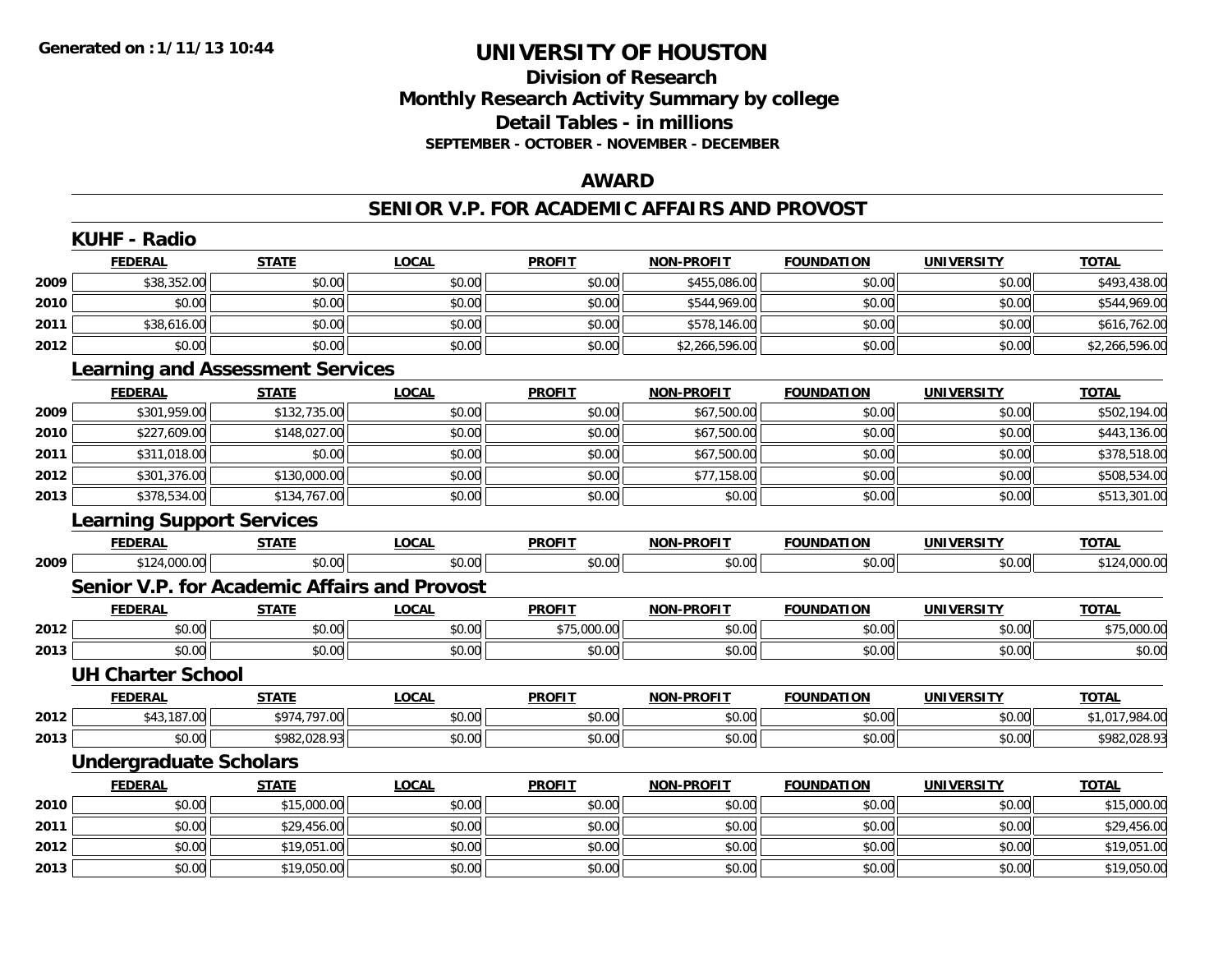# **Division of Research Monthly Research Activity Summary by college Detail Tables - in millions SEPTEMBER - OCTOBER - NOVEMBER - DECEMBER**

### **AWARD**

#### **SENIOR V.P. FOR ACADEMIC AFFAIRS AND PROVOST**

# **Undergraduate Studies**

|              | <b>FEDERAL</b> | <u>STATE</u>   | <u>LOCAL</u> | <b>PROFIT</b> | <b>NON-PROFIT</b> | <b>FOUNDATION</b> | <b>UNIVERSITY</b> | <b>TOTAL</b>   |
|--------------|----------------|----------------|--------------|---------------|-------------------|-------------------|-------------------|----------------|
| 2009         | \$0.00         | \$15,000.00    | \$0.00       | \$0.00        | \$0.00            | \$0.00            | \$0.00            | \$15,000.00    |
| 2010         | \$0.00         | \$210,000.00   | \$0.00       | \$0.00        | \$0.00            | \$0.00            | \$0.00            | \$210,000.00   |
| 2013         | \$0.00         | \$130,000.00   | \$0.00       | \$0.00        | \$0.00            | \$0.00            | \$0.00            | \$130,000.00   |
| <b>Total</b> | \$1,764,651.00 | \$2,939,911.93 | \$0.00       | \$75,000.00   | \$4,124,455.00    | \$0.00            | \$0.00            | \$8,904,017.93 |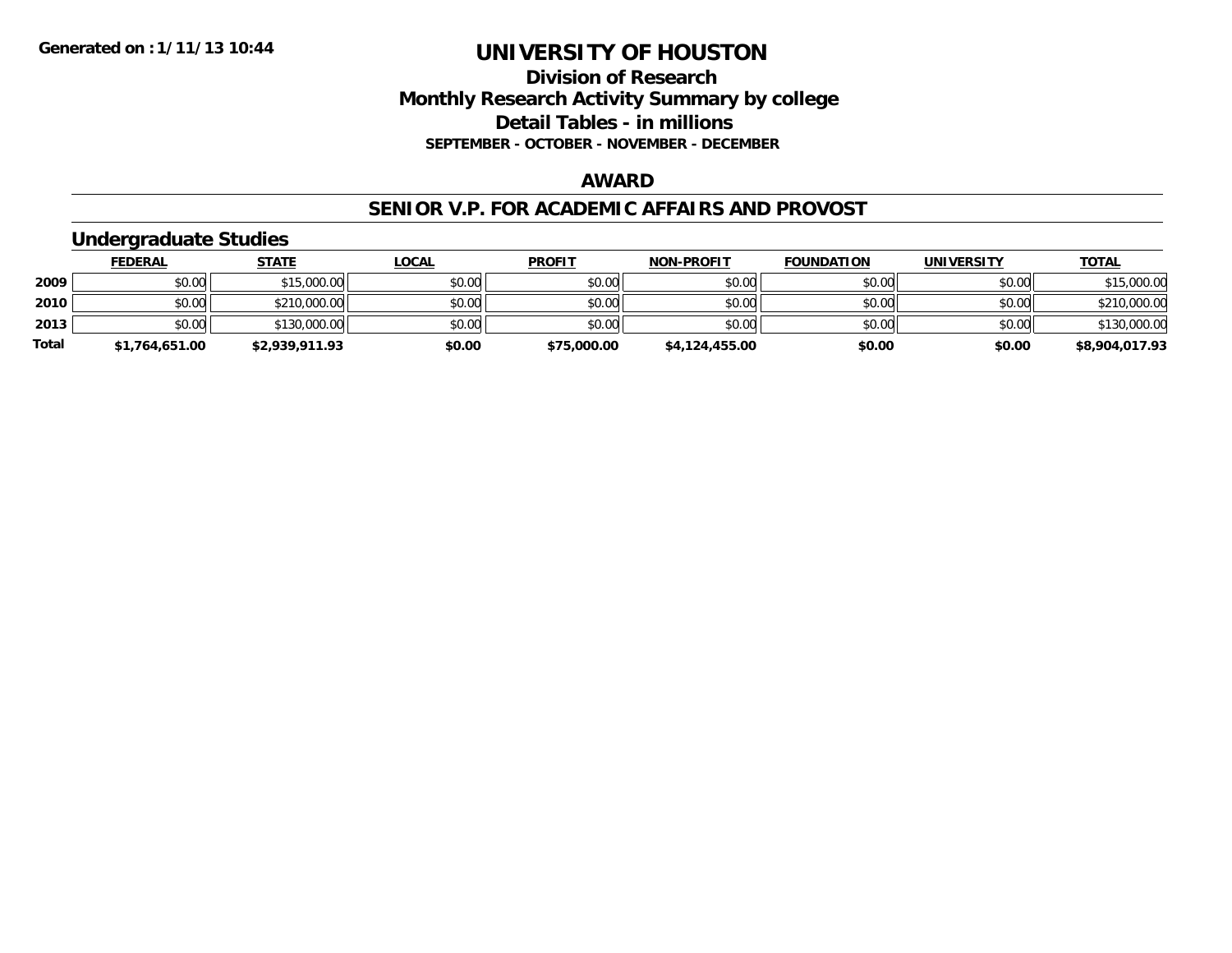# **Division of ResearchMonthly Research Activity Summary by college Detail Tables - in millions SEPTEMBER - OCTOBER - NOVEMBER - DECEMBER**

# **AWARD**

#### **UH LAW CENTER**

|       | Dean, Law      |              |              |               |                   |                   |                   |              |
|-------|----------------|--------------|--------------|---------------|-------------------|-------------------|-------------------|--------------|
|       | <b>FEDERAL</b> | <b>STATE</b> | <b>LOCAL</b> | <b>PROFIT</b> | <b>NON-PROFIT</b> | <b>FOUNDATION</b> | <b>UNIVERSITY</b> | <b>TOTAL</b> |
| 2013  | \$0.00         | \$0.00       | \$0.00       | \$0.00        | \$0.00            | \$0.00            | \$0.00            | \$0.00       |
|       | <b>Law-UH</b>  |              |              |               |                   |                   |                   |              |
|       | <b>FEDERAL</b> | <b>STATE</b> | <b>LOCAL</b> | <b>PROFIT</b> | <b>NON-PROFIT</b> | <b>FOUNDATION</b> | <b>UNIVERSITY</b> | <b>TOTAL</b> |
| 2009  | \$0.00         | \$45,717.00  | \$0.00       | \$0.00        | \$0.00            | \$0.00            | \$0.00            | \$45,717.00  |
| 2010  | \$20,000.00    | \$200,000.00 | \$0.00       | \$0.00        | \$0.00            | \$21.72           | \$0.00            | \$220,021.72 |
| 2011  | \$14,137.00    | \$0.00       | \$0.00       | \$0.00        | \$0.00            | \$0.00            | \$0.00            | \$14,137.00  |
| 2012  | \$2,942.90     | \$160,000.00 | \$0.00       | \$0.00        | \$0.00            | \$0.00            | \$0.00            | \$162,942.90 |
| 2013  | \$110,000.00   | \$114,000.00 | \$0.00       | \$0.00        | \$0.00            | \$0.00            | \$0.00            | \$224,000.00 |
| Total | \$147,079.90   | \$519,717.00 | \$0.00       | \$0.00        | \$0.00            | \$21.72           | \$0.00            | \$666,818.62 |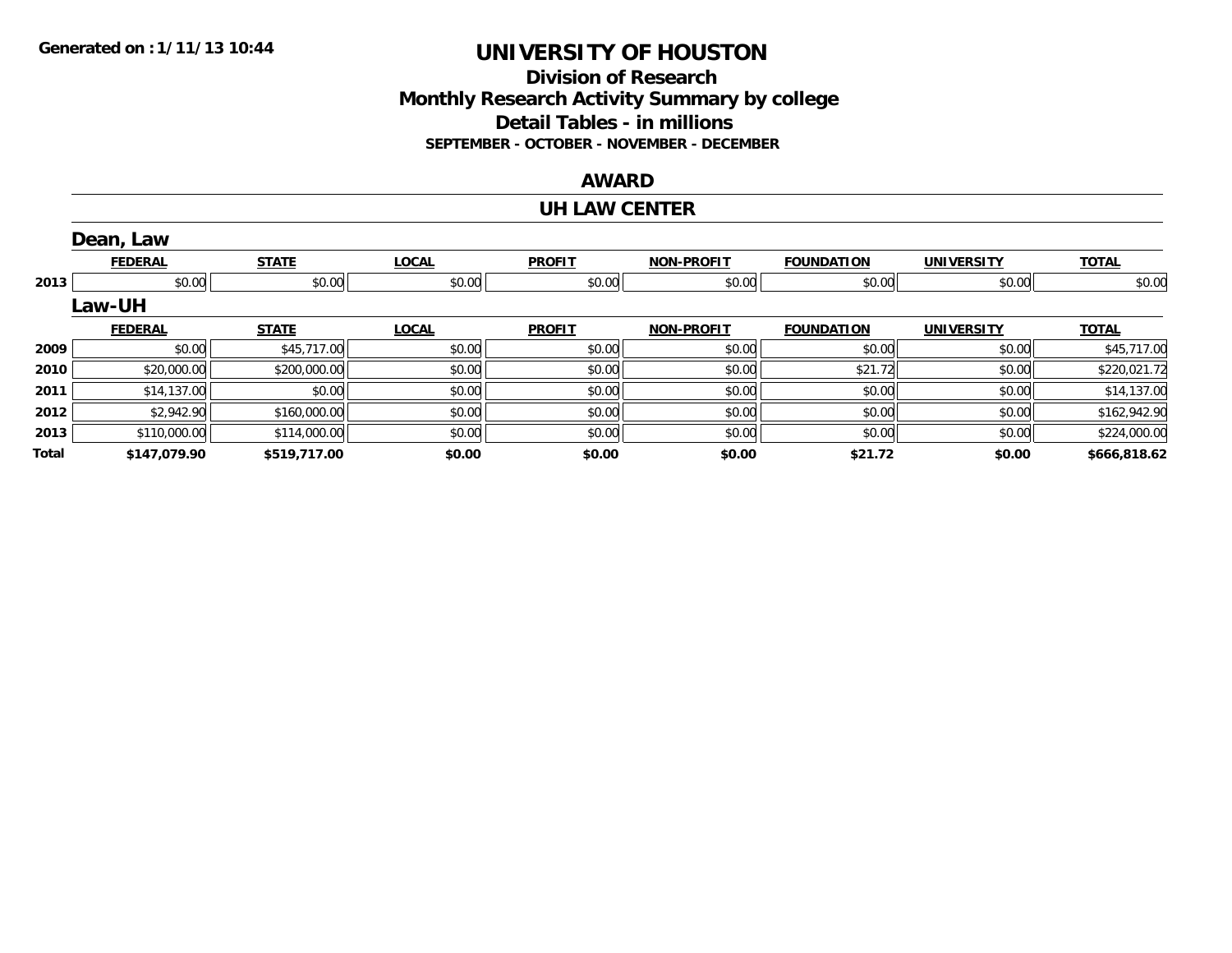# **Division of Research Monthly Research Activity Summary by college Detail Tables - in millions SEPTEMBER - OCTOBER - NOVEMBER - DECEMBER**

#### **AWARD**

# **UH SYSTEM**

|       | <b>KUHT-TV</b> |              |              |               |                   |                   |                   |                |  |  |  |
|-------|----------------|--------------|--------------|---------------|-------------------|-------------------|-------------------|----------------|--|--|--|
|       | <b>FEDERAL</b> | <b>STATE</b> | <b>LOCAL</b> | <b>PROFIT</b> | <b>NON-PROFIT</b> | <b>FOUNDATION</b> | <b>UNIVERSITY</b> | <b>TOTAL</b>   |  |  |  |
| 2009  | \$0.00         | \$0.00       | \$0.00       | \$0.00        | \$1,361,093.00    | \$0.00            | \$0.00            | \$1,361,093.00 |  |  |  |
| 2010  | \$0.00         | \$0.00       | \$0.00       | \$0.00        | \$1,427,262.00    | \$0.00            | \$0.00            | \$1,427,262.00 |  |  |  |
| 2011  | \$0.00         | \$0.00       | \$0.00       | \$0.00        | \$1,606,903.00    | \$0.00            | \$0.00            | \$1,606,903.00 |  |  |  |
| 2012  | \$0.00         | \$0.00       | \$0.00       | \$0.00        | \$14,132.00       | \$0.00            | \$0.00            | \$14,132.00    |  |  |  |
| Total | \$0.00         | \$0.00       | \$0.00       | \$0.00        | \$4,409,390.00    | \$0.00            | \$0.00            | \$4,409,390.00 |  |  |  |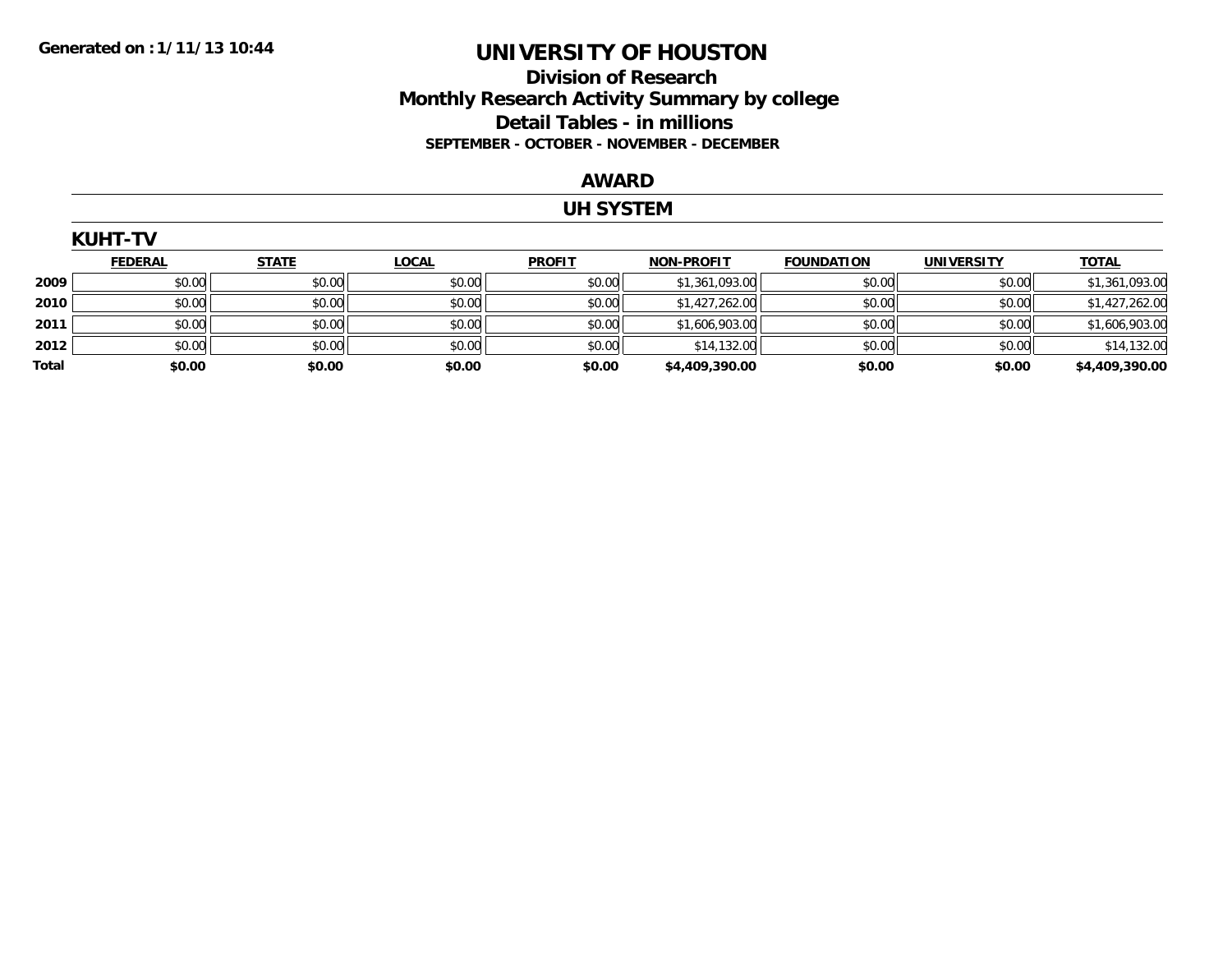# **Division of Research Monthly Research Activity Summary by college Detail Tables - in millions SEPTEMBER - OCTOBER - NOVEMBER - DECEMBER**

#### **AWARD**

#### **UKNOWN COLLEGE**

# **Unknown Department**

|       | <b>FEDERAL</b> | <b>STATE</b> | <b>LOCAL</b> | <b>PROFIT</b> | <b>NON-PROFIT</b> | <b>FOUNDATION</b> | <b>UNIVERSITY</b> | <u>TOTAL</u> |
|-------|----------------|--------------|--------------|---------------|-------------------|-------------------|-------------------|--------------|
| 2009  | \$0.00         | \$0.00       | \$0.00       | \$0.00        | \$0.00            | \$0.00            | \$0.00            | \$0.00       |
| 2010  | \$0.00         | \$0.00       | \$0.00       | \$0.00        | \$0.00            | \$0.00            | \$0.00            | \$0.00       |
| 2011  | \$0.00         | \$0.00       | \$0.00       | \$0.00        | \$0.00            | \$0.00            | \$0.00            | \$0.00       |
| 2012  | \$0.00         | \$0.00       | \$0.00       | \$0.00        | \$0.00            | \$0.00            | \$0.00            | \$0.00       |
| 2013  | \$0.00         | \$0.00       | \$0.00       | \$0.00        | \$0.00            | \$0.00            | \$0.00            | \$0.00       |
| Total | \$0.00         | \$0.00       | \$0.00       | \$0.00        | \$0.00            | \$0.00            | \$0.00            | \$0.00       |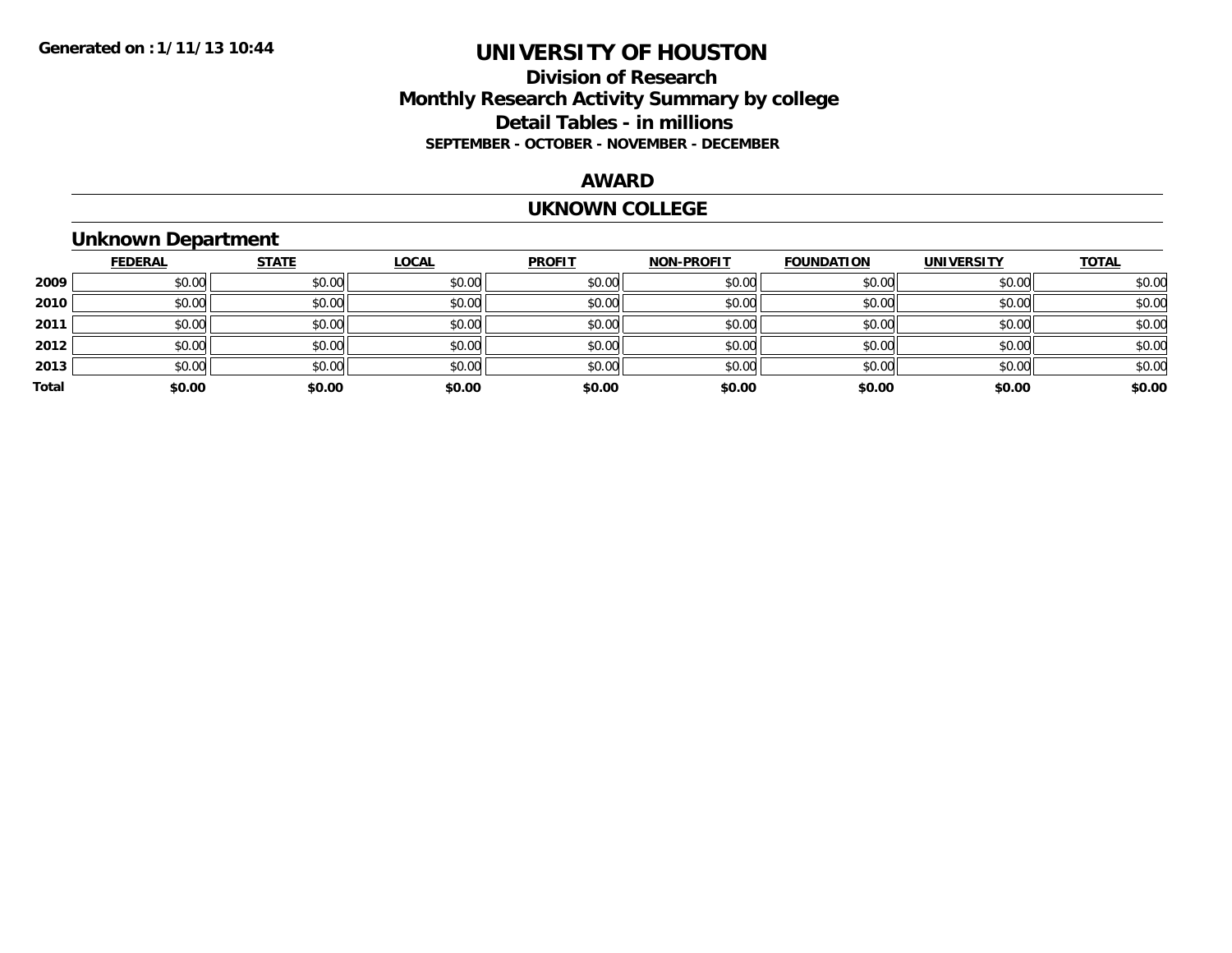# **Division of Research Monthly Research Activity Summary by college Detail Tables - in millions SEPTEMBER - OCTOBER - NOVEMBER - DECEMBER**

### **AWARD**

# **VICE PRESIDENT FOR ADMINISTRATION**

# **UH Police Department**

|              | <b>FEDERAL</b> | <b>STATE</b>   | LOCAL         | <b>PROFIT</b> | <b>LPROFIT</b><br>NON | <b>FOUNDATION</b> | UNIVERSITY | <b>TOTAL</b>      |
|--------------|----------------|----------------|---------------|---------------|-----------------------|-------------------|------------|-------------------|
| 2009         | vv.vv          | 0.100<br>uuu.u | 0000<br>PO.OO | 0000<br>JU.UU | 0000<br>vu.uu -       | \$0.00            | \$0.00     | 00000<br>4,000.00 |
| <b>Total</b> | \$0.00         | .000.00        | \$0.00        | \$0.00        | \$0.00                | \$0.00            | \$0.00     | 4,000.00          |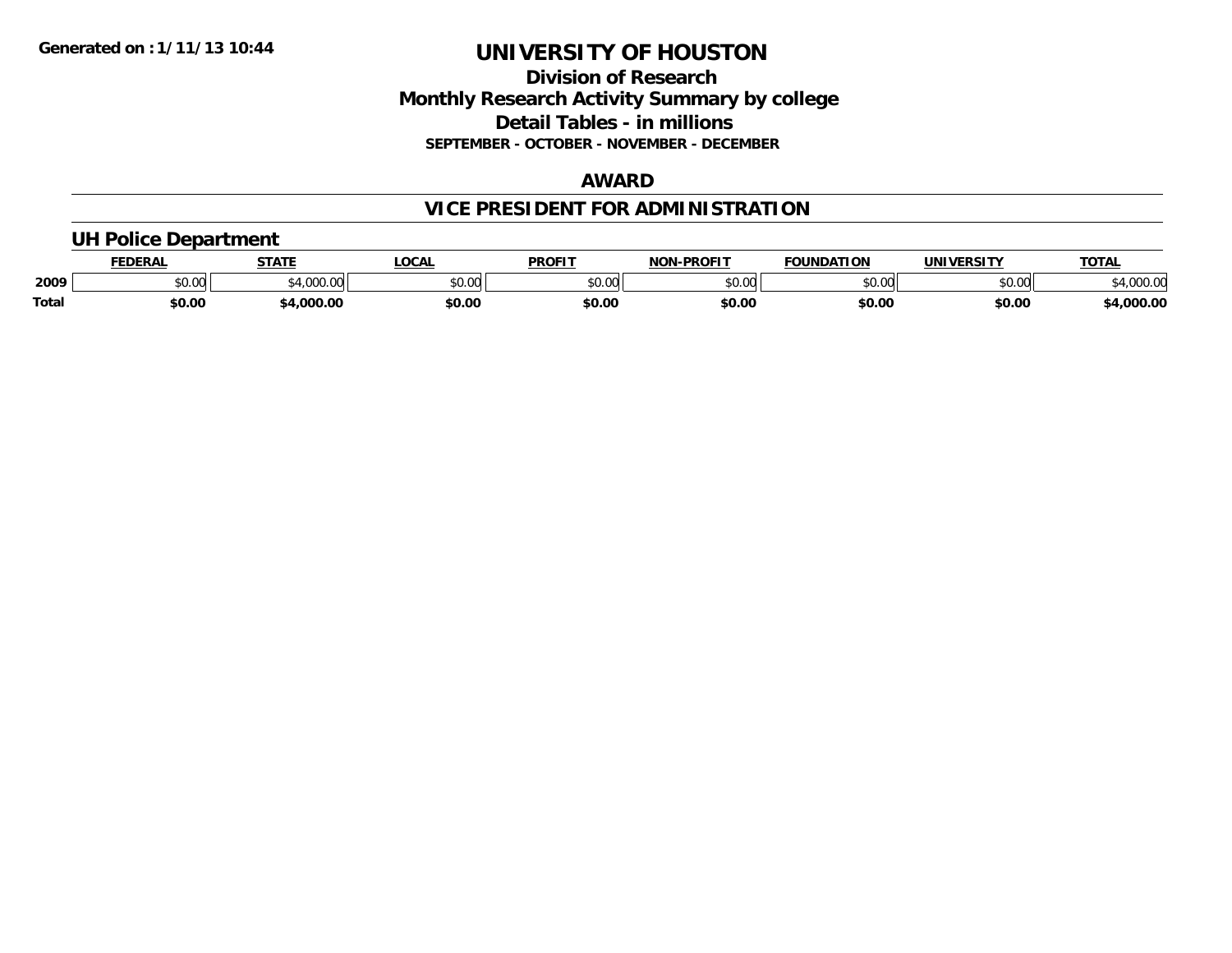# **Division of Research Monthly Research Activity Summary by college Detail Tables - in millions SEPTEMBER - OCTOBER - NOVEMBER - DECEMBER**

#### **AWARD**

### **VICE PRESIDENT FOR STUDENT AFFAIRS**

# **Vice President, Student Affairs**

|       | <b>FEDERAL</b> | <u>STATE</u> | <u>LOCAL</u> | <b>PROFIT</b> | <b>NON-PROFIT</b> | <b>FOUNDATION</b> | <b>UNIVERSITY</b> | <b>TOTAL</b> |
|-------|----------------|--------------|--------------|---------------|-------------------|-------------------|-------------------|--------------|
| 2009  | \$236,300.00   | \$0.00       | \$0.00       | \$0.00        | \$0.00            | \$0.00            | \$0.00            | \$236,300.00 |
| 2010  | \$236,300.00   | \$0.00       | \$0.00       | \$0.00        | \$0.00            | \$0.00            | \$0.00            | \$236,300.00 |
| 2011  | \$236,300.00   | \$0.00       | \$0.00       | \$0.00        | \$0.00            | \$0.00            | \$0.00            | \$236,300.00 |
| Total | \$708,900.00   | \$0.00       | \$0.00       | \$0.00        | \$0.00            | \$0.00            | \$0.00            | \$708,900.00 |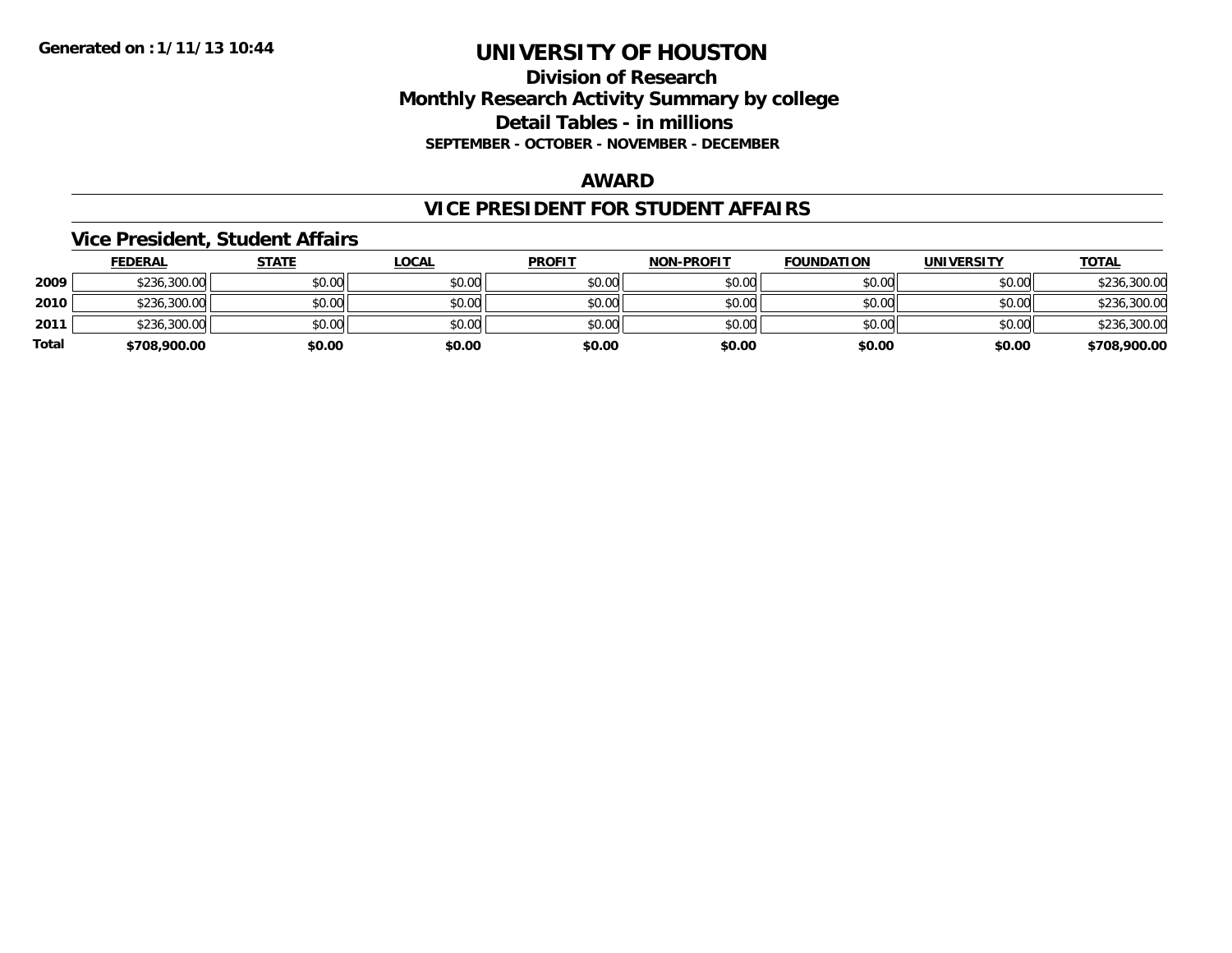### **Division of Research Monthly Research Activity Summary by college Detail Tables - in millions SEPTEMBER - OCTOBER - NOVEMBER - DECEMBER**

# **TOTAL EXPENDITURE**

### **C.T. BAUER COLLEGE OF BUSINESS**

|       | <b>Finance</b>   |                                          |              |               |                   |                   |                   |                |
|-------|------------------|------------------------------------------|--------------|---------------|-------------------|-------------------|-------------------|----------------|
|       | <b>FEDERAL</b>   | <b>STATE</b>                             | <b>LOCAL</b> | <b>PROFIT</b> | <b>NON-PROFIT</b> | <b>FOUNDATION</b> | <b>UNIVERSITY</b> | <b>TOTAL</b>   |
| 2009  | \$25,789.76      | \$0.00                                   | \$0.00       | \$0.00        | \$0.00            | \$0.00            | \$0.00            | \$25,789.76    |
| 2010  | \$117,009.60     | \$0.00                                   | \$0.00       | \$0.00        | \$0.00            | \$0.00            | \$0.00            | \$117,009.60   |
| 2011  | \$96,176.01      | \$0.00                                   | \$0.00       | \$0.00        | \$0.00            | \$0.00            | \$0.00            | \$96,176.01    |
| 2012  | \$2,558.36       | \$0.00                                   | \$0.00       | \$0.00        | \$0.00            | \$0.00            | \$0.00            | \$2,558.36     |
| 2013  | \$6,200.00       | \$0.00                                   | \$0.00       | \$0.00        | \$0.00            | \$0.00            | \$0.00            | \$6,200.00     |
|       | Management       |                                          |              |               |                   |                   |                   |                |
|       | <b>FEDERAL</b>   | <b>STATE</b>                             | <b>LOCAL</b> | <b>PROFIT</b> | <b>NON-PROFIT</b> | <b>FOUNDATION</b> | <b>UNIVERSITY</b> | <b>TOTAL</b>   |
| 2009  | \$0.00           | \$0.00                                   | \$0.00       | \$0.00        | \$0.00            | \$0.00            | \$0.00            | \$0.00         |
| 2010  | \$0.00           | \$0.00                                   | \$0.00       | \$0.00        | \$0.00            | \$0.00            | \$0.00            | \$0.00         |
| 2011  | \$0.00           | \$0.00                                   | \$0.00       | \$0.00        | \$0.00            | \$0.00            | \$0.00            | \$0.00         |
| 2012  | \$0.00           | \$0.00                                   | \$0.00       | \$0.00        | \$0.00            | \$0.00            | \$0.00            | \$0.00         |
| 2013  | \$0.00           | \$0.00                                   | \$0.00       | \$0.00        | \$0.00            | \$0.00            | \$0.00            | \$0.00         |
|       | <b>Marketing</b> |                                          |              |               |                   |                   |                   |                |
|       | <b>FEDERAL</b>   | <b>STATE</b>                             | <b>LOCAL</b> | <b>PROFIT</b> | <b>NON-PROFIT</b> | <b>FOUNDATION</b> | <b>UNIVERSITY</b> | <b>TOTAL</b>   |
| 2013  | \$0.00           | \$0.00                                   | \$0.00       | \$0.00        | \$0.00            | \$0.00            | \$0.00            | \$0.00         |
|       |                  | <b>Small Business Development Center</b> |              |               |                   |                   |                   |                |
|       | <b>FEDERAL</b>   | <b>STATE</b>                             | <b>LOCAL</b> | <b>PROFIT</b> | <b>NON-PROFIT</b> | <b>FOUNDATION</b> | <b>UNIVERSITY</b> | <b>TOTAL</b>   |
| 2009  | \$696,767.81     | \$0.00                                   | \$0.00       | \$0.00        | \$0.00            | \$0.00            | \$0.00            | \$696,767.81   |
| 2010  | \$969,995.95     | \$0.00                                   | \$0.00       | \$0.00        | \$0.00            | \$0.00            | \$0.00            | \$969,995.95   |
| 2011  | \$1,056,729.46   | \$38,192.87                              | \$0.00       | \$0.00        | \$0.00            | \$0.00            | \$0.00            | \$1,094,922.33 |
| 2012  | \$1,419,826.02   | \$0.00                                   | \$0.00       | \$0.00        | \$0.00            | \$0.00            | \$0.00            | \$1,419,826.02 |
| 2013  | \$1,912,217.97   | \$0.00                                   | \$0.00       | \$0.00        | \$0.00            | (\$6,760.39)      | \$0.00            | \$1,905,457.58 |
| Total | \$6,303,270.94   | \$38,192.87                              | \$0.00       | \$0.00        | \$0.00            | (\$6,760.39)      | \$0.00            | \$6,334,703.42 |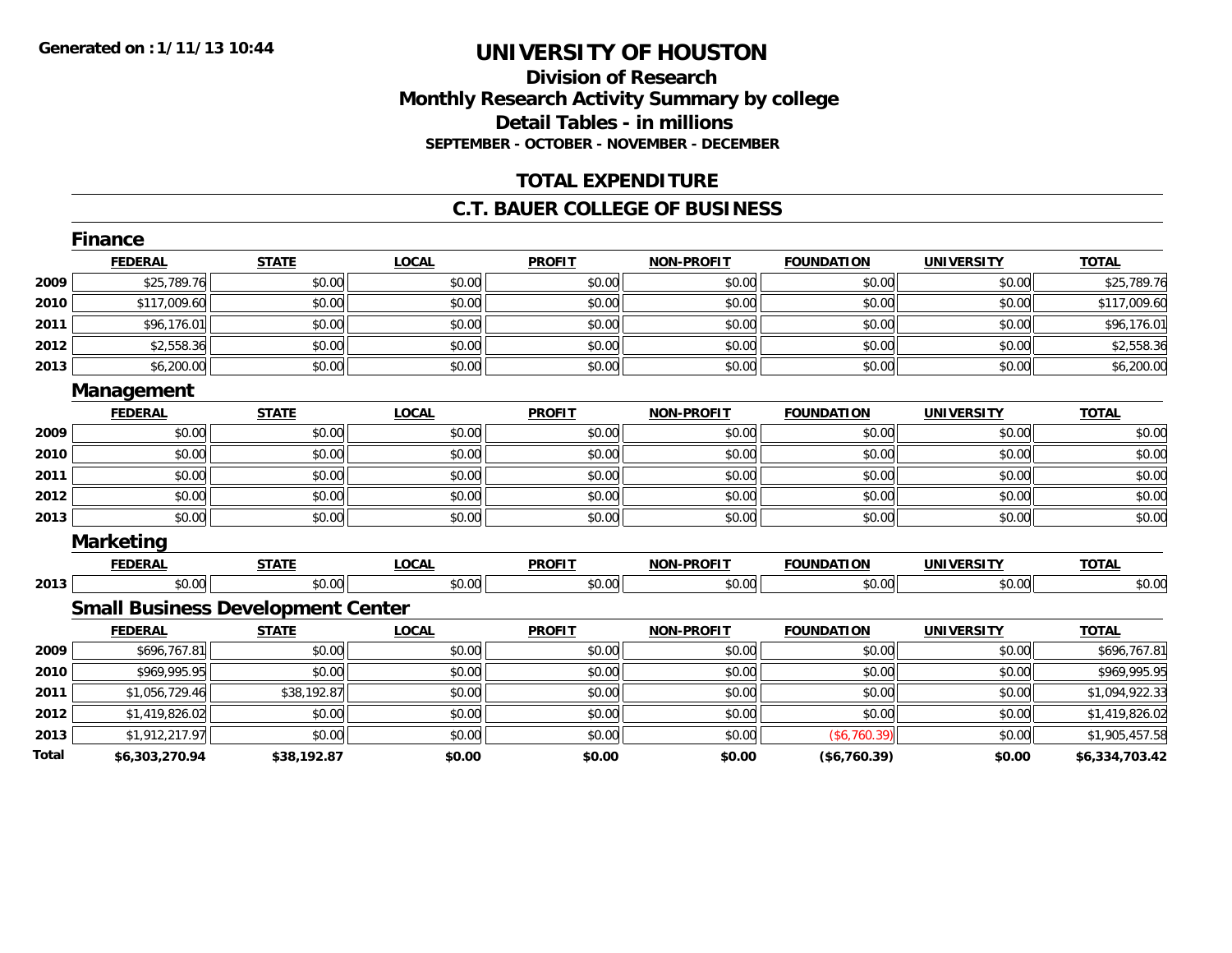# **Division of ResearchMonthly Research Activity Summary by college Detail Tables - in millionsSEPTEMBER - OCTOBER - NOVEMBER - DECEMBER**

# **TOTAL EXPENDITURE**

#### **COLLEGE OF ARCHITECTURE**

#### **FEDERAL STATE LOCAL PROFIT NON-PROFIT FOUNDATION UNIVERSITY TOTALTOTAL 2010** $\textsf{0} \parallel \textsf{0} \parallel \textsf{0} \parallel \textsf{0} \parallel \textsf{0} \parallel \textsf{0} \parallel \textsf{0} \parallel \textsf{0} \parallel \textsf{0} \parallel \textsf{0} \parallel \textsf{0} \parallel \textsf{0} \parallel \textsf{0} \parallel \textsf{0} \parallel \textsf{0} \parallel \textsf{0} \parallel \textsf{0} \parallel \textsf{0} \parallel \textsf{0} \parallel \textsf{0} \parallel \textsf{0} \parallel \textsf{0} \parallel \textsf{0} \parallel \textsf{0} \parallel \textsf{0} \parallel \textsf{0} \parallel \textsf{0} \parallel \textsf{$ **2011** \$0.00 \$0.00 \$0.00 \$0.00 \$0.00 \$26,289.81 \$0.00 \$26,289.81 **2012** \$1,053.52 \$0.00 \$0.00 \$0.00 \$3,070.40 (\$934.30) \$0.00 \$3,189.62 **2013** $\textbf{3} \mid \textbf{3} \mid \textbf{5} \mid \textbf{6} \mid \textbf{7} \mid \textbf{8} \mid \textbf{8} \mid \textbf{1} \mid \textbf{1} \mid \textbf{1} \mid \textbf{1} \mid \textbf{1} \mid \textbf{1} \mid \textbf{1} \mid \textbf{1} \mid \textbf{1} \mid \textbf{1} \mid \textbf{1} \mid \textbf{1} \mid \textbf{1} \mid \textbf{1} \mid \textbf{1} \mid \textbf{1} \mid \textbf{1} \mid \textbf{1} \mid \textbf{1} \mid \textbf{1} \mid \textbf{$ **Total\$1,053.52 \$0.00 \$0.00 \$0.00 \$3,070.40 \$47,020.06 \$1,184.21 \$52,328.19**

#### **Architecture**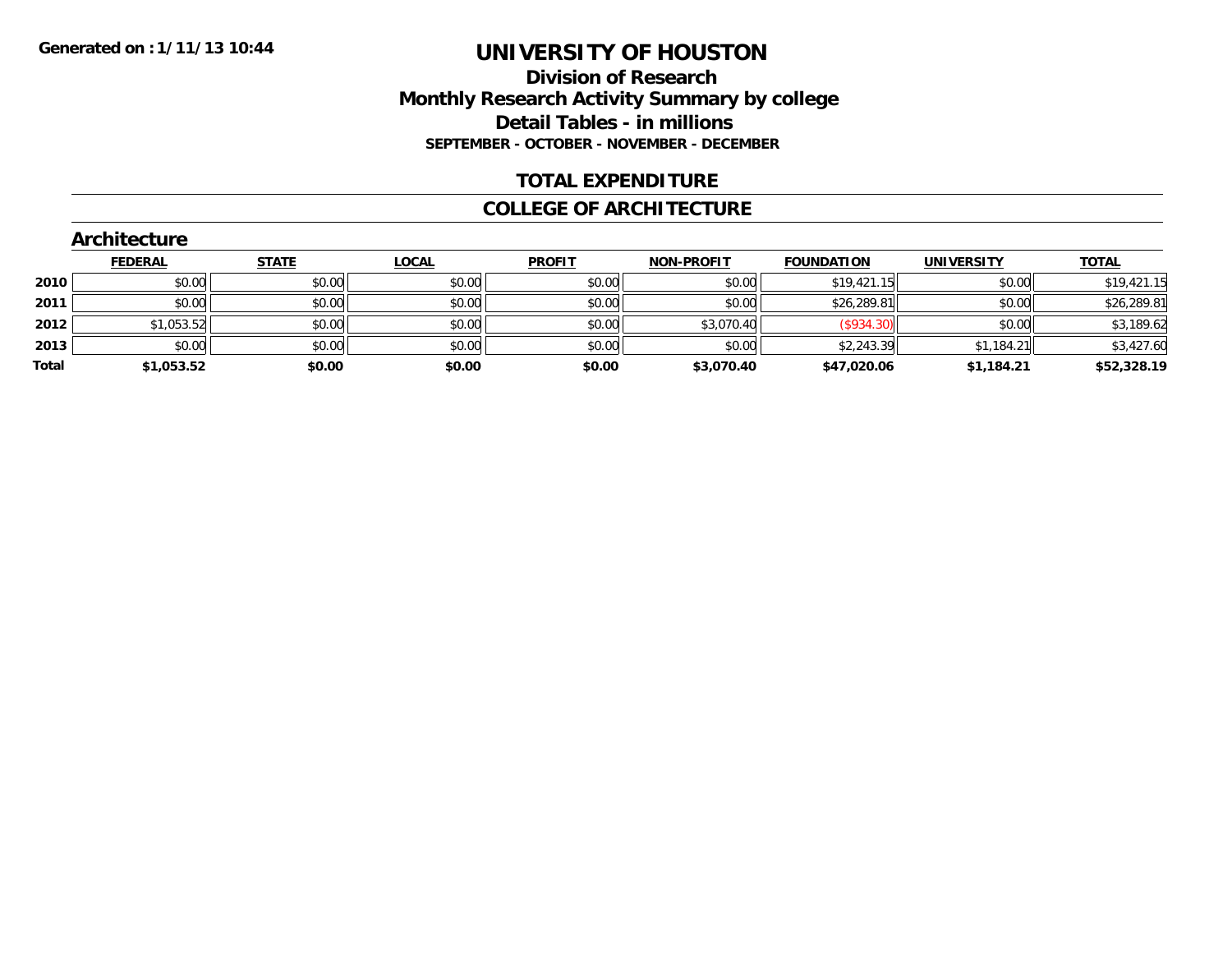# **Division of ResearchMonthly Research Activity Summary by college Detail Tables - in millionsSEPTEMBER - OCTOBER - NOVEMBER - DECEMBER**

# **TOTAL EXPENDITURE**

# **COLLEGE OF EDUCATION**

# **Consistency Mgmt and Coop Disc**

|      | <b>FEDERAL</b> | STATE                   | <b>OCAL</b>   | <b>PROFIT</b>           | -PROFIT<br>NON. | <b>FOUNDATION</b>      | <b>IINIVEDSITV</b> | <b>TOTAL</b> |  |  |
|------|----------------|-------------------------|---------------|-------------------------|-----------------|------------------------|--------------------|--------------|--|--|
| 2011 | 0000<br>DU.UU  | 0000<br>JU.U            | 0.00<br>JU.UU | 0 <sub>0</sub><br>JU.UU | 0000<br>JU.UU   | 0.000<br>JU.UU         | \$0.00             | \$0.00       |  |  |
| 2012 | 0000<br>DU.UU  | 0 <sub>0</sub><br>JU.UU | \$0.00        | JU.UU                   | \$0.00          | $\sim$ $\sim$<br>JU.UU | \$0.00             | \$0.00       |  |  |
|      |                |                         |               |                         |                 |                        |                    |              |  |  |

#### **Curriculum and Instruction**

|      | <b>FEDERAL</b> | <b>STATE</b> | <b>LOCAL</b> | <b>PROFIT</b> | <b>NON-PROFIT</b> | <b>FOUNDATION</b> | <b>UNIVERSITY</b> | <b>TOTAL</b> |
|------|----------------|--------------|--------------|---------------|-------------------|-------------------|-------------------|--------------|
| 2009 | \$351,061.04   | \$22,375.20  | \$2,178.89   | \$0.00        | \$258,382.41      | \$0.00            | \$0.00            | \$633,997.54 |
| 2010 | \$326,294.73   | \$9,443.75   | \$170.97     | \$0.00        | \$223,527.92      | \$15,564.59       | \$0.00            | \$575,001.96 |
| 2011 | \$292,853.94   | \$9,992.34   | \$0.00       | \$0.00        | \$53,231.39       | \$44,356.46       | \$0.00            | \$400,434.13 |
| 2012 | \$359,451.86   | \$49,312.02  | \$0.00       | \$0.00        | \$99,599.63       | \$175,991.56      | \$0.00            | \$684,355.07 |
| 2013 | \$330,543.77   | \$41,812.13  | \$0.00       | \$0.00        | \$39,022.00       | \$11,019.69       | \$0.00            | \$422,397.60 |
|      |                |              |              |               |                   |                   |                   |              |

#### **Dean, Education**

|      | <u>FEDERAL</u> | <b>STATE</b> | <u>LOCAL</u> | <b>PROFIT</b> | <b>NON-PROFIT</b> | <b>FOUNDATION</b> | <b>UNIVERSITY</b> | <b>TOTAL</b> |
|------|----------------|--------------|--------------|---------------|-------------------|-------------------|-------------------|--------------|
| 2010 | \$0.00         | \$0.00       | \$0.00       | \$0.00        | \$0.00            | \$0.00            | \$0.00            | \$0.00       |
| 2011 | \$0.00         | \$0.00       | \$0.00       | \$0.00        | \$0.00            | \$0.00            | \$0.00            | \$0.00       |
| 2012 | \$0.00         | \$0.00       | \$0.00       | \$0.00        | \$0.00            | \$0.00            | \$0.00            | \$0.00       |
| 2013 | \$0.00         | \$0.00       | \$0.00       | \$0.00        | \$0.00            | \$0.00            | \$0.00            | \$0.00       |

### **Educational Leadership & Cultural Studies**

|      | <b>FFBFBA</b><br>-RA' | CTATI | $\sim$<br>. Juh    | <b>PROFI</b> | <b>DDAF!?</b><br><b>NON</b><br>'I JE | LOP            | .                  | $-2$ |
|------|-----------------------|-------|--------------------|--------------|--------------------------------------|----------------|--------------------|------|
| 2011 | ሖ<br>$\sim$<br>וט.טע  |       | $\sim$ 00<br>וט.טע | ູນບ.ພ        | $\sim$ 0.01<br>JU.UU                 | $\sim$<br>וטט. | $\sim$ 00<br>,,,,, |      |

# **Educational Psychology**

|      | <b>FEDERAL</b> | <b>STATE</b> | <b>LOCAL</b> | <b>PROFIT</b> | <b>NON-PROFIT</b> | <b>FOUNDATION</b> | <b>UNIVERSITY</b> | <b>TOTAL</b> |
|------|----------------|--------------|--------------|---------------|-------------------|-------------------|-------------------|--------------|
| 2009 | \$45,880.43    | \$9,311.64   | \$0.00       | \$0.00        | \$0.00            | \$62,113.46       | \$0.00            | \$117,305.53 |
| 2010 | \$0.00         | \$1,493.95   | \$0.00       | \$0.00        | \$6,464.34        | \$49,624.90       | \$0.00            | \$57,583.19  |
| 2011 | \$17,606.88    | \$57,325.33  | \$0.00       | \$0.00        | \$22.57           | \$29,937.81       | \$0.00            | \$104,892.59 |
| 2012 | \$61,874.62    | \$40,996.87  | \$0.00       | \$0.00        | \$196.00          | (\$843.37)        | \$0.00            | \$102,224.12 |
| 2013 | \$91,242.20    | \$119.78     | \$0.00       | \$0.00        | \$14,583.41       | (\$214.71)        | \$6,534.64        | \$112,265.32 |

# **Institute for Urban Education**

|      | <b>FEDERAL</b> | <b>STATE</b> | <b>LOCAL</b> | <b>PROFIT</b> | <b>NON-PROFIT</b>                              | <b>FOUNDATION</b> | UNIVERSITY | <b>TOTAL</b> |
|------|----------------|--------------|--------------|---------------|------------------------------------------------|-------------------|------------|--------------|
| 2009 | \$0.00         | \$0.00       | \$0.00       | \$0.00        | $\mathfrak{c} \cap \mathfrak{c} \cap$<br>JU.UU | \$0.00            | \$0.00     | \$0.00       |
| 2010 | \$0.00         | \$0.00       | \$0.00       | \$0.00        | $n \cap \Omega$<br>DU.U¢                       | \$0.00            | \$0.00     | \$0.00       |
| 2011 | \$0.00         | \$0.00       | \$0.00       | \$0.00        | \$0.00                                         | \$0.00            | \$0.00     | \$0.00       |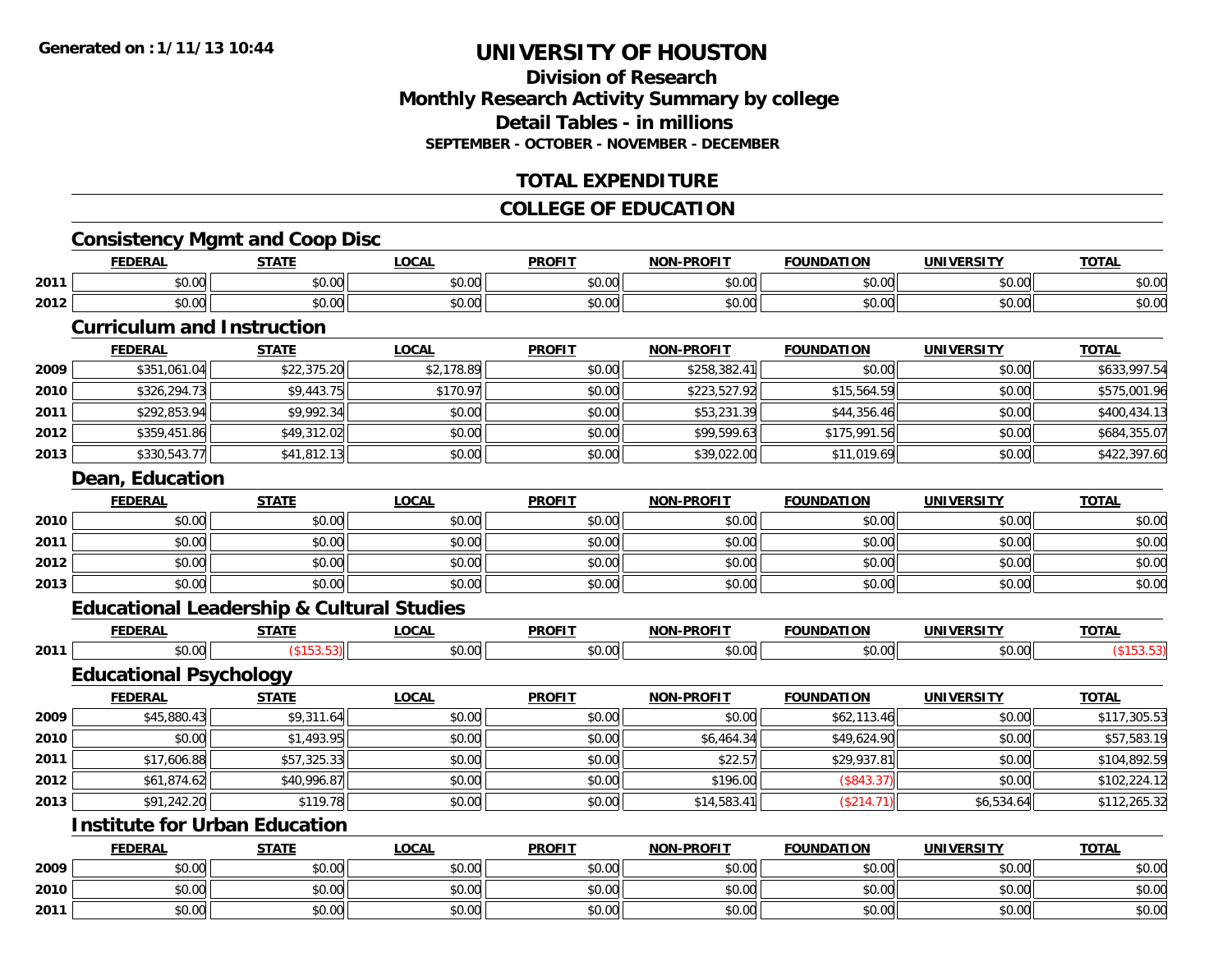# **Division of Research Monthly Research Activity Summary by college Detail Tables - in millions SEPTEMBER - OCTOBER - NOVEMBER - DECEMBER**

# **TOTAL EXPENDITURE**

# **COLLEGE OF EDUCATION**

#### **Institute for Urban Education**

|              | <b>FEDERAL</b> | STATE        | LOCAL      | <b>PROFIT</b> | <b>NON-PROFIT</b> | <b>FOUNDATION</b> | UNIVERSITY | <b>TOTAL</b>   |
|--------------|----------------|--------------|------------|---------------|-------------------|-------------------|------------|----------------|
| 2012         | \$0.00         | \$0.00       | \$0.00     | \$0.00        | \$0.00            | \$0.00            | \$0.00     | \$0.00         |
| 2013         | \$0.00         | \$0.00       | \$0.00     | \$0.00        | \$0.00            | \$0.00            | \$0.00     | \$0.00         |
| <b>Total</b> | \$1,876,809.47 | \$242.029.48 | \$2,349.86 | \$0.00        | \$695,029.67      | \$387,550.40      | \$6,534.64 | \$3,210,303.51 |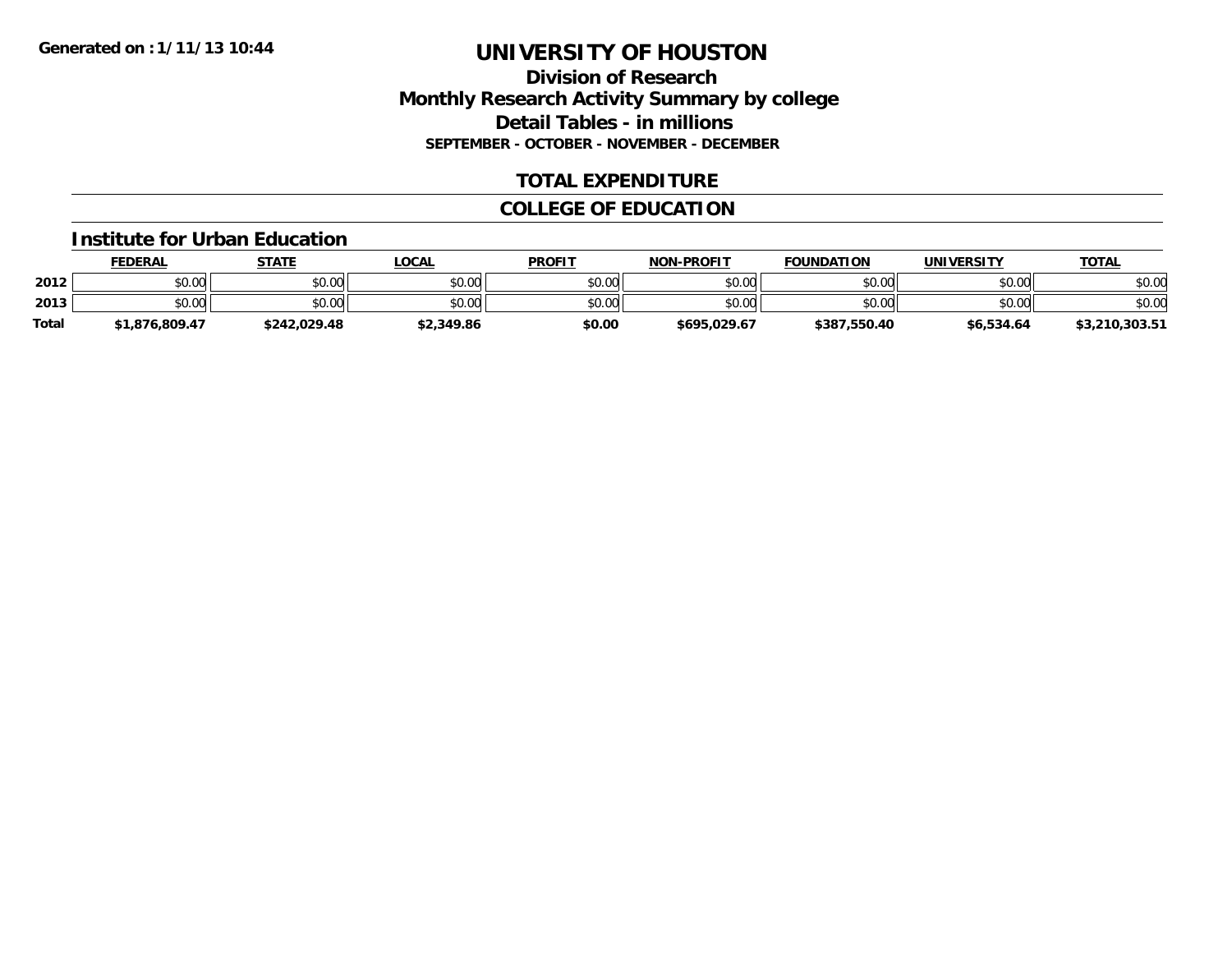# **Division of ResearchMonthly Research Activity Summary by college Detail Tables - in millions SEPTEMBER - OCTOBER - NOVEMBER - DECEMBER**

# **TOTAL EXPENDITURE**

### **COLLEGE OF LIBERAL ARTS AND SOCIAL SCIENCES**

|      | Art                              |              |              |               |                   |                   |                   |              |
|------|----------------------------------|--------------|--------------|---------------|-------------------|-------------------|-------------------|--------------|
|      | <b>FEDERAL</b>                   | <b>STATE</b> | <b>LOCAL</b> | <b>PROFIT</b> | <b>NON-PROFIT</b> | <b>FOUNDATION</b> | <b>UNIVERSITY</b> | <b>TOTAL</b> |
| 2009 | \$0.00                           | \$0.00       | \$0.00       | \$0.00        | \$8,800.00        | \$0.00            | \$0.00            | \$8,800.00   |
| 2012 | \$475.21                         | \$0.00       | \$0.00       | \$0.00        | \$0.00            | \$0.00            | \$0.00            | \$475.21     |
| 2013 | \$5,311.90                       | \$0.00       | \$0.00       | \$0.00        | \$0.00            | \$0.00            | \$0.00            | \$5,311.90   |
|      | <b>Arte Publico Press</b>        |              |              |               |                   |                   |                   |              |
|      | <b>FEDERAL</b>                   | <b>STATE</b> | <b>LOCAL</b> | <b>PROFIT</b> | <b>NON-PROFIT</b> | <b>FOUNDATION</b> | <b>UNIVERSITY</b> | <b>TOTAL</b> |
| 2009 | \$6,099.77                       | \$0.00       | \$0.00       | \$0.00        | \$29,448.97       | \$0.00            | \$0.00            | \$35,548.74  |
| 2010 | \$17,335.50                      | \$0.00       | \$0.00       | \$0.00        | \$0.00            | \$48,611.69       | \$0.00            | \$65,947.19  |
| 2011 | \$9,722.60                       | \$0.00       | \$0.00       | \$0.00        | \$0.00            | \$95,300.36       | \$0.00            | \$105,022.96 |
| 2012 | \$25,665.38                      | \$0.00       | \$0.00       | \$0.00        | \$21,528.99       | \$0.00            | \$0.00            | \$47,194.37  |
| 2013 | \$21,862.74                      | \$0.00       | \$0.00       | \$0.00        | \$0.00            | \$45,305.14       | \$0.00            | \$67,167.88  |
|      | <b>Blaffer Gallery</b>           |              |              |               |                   |                   |                   |              |
|      | <b>FEDERAL</b>                   | <b>STATE</b> | <b>LOCAL</b> | <b>PROFIT</b> | <b>NON-PROFIT</b> | <b>FOUNDATION</b> | <b>UNIVERSITY</b> | <b>TOTAL</b> |
| 2009 | \$3,819.54                       | \$0.00       | \$0.00       | \$0.00        | \$0.00            | \$0.00            | \$0.00            | \$3,819.54   |
| 2010 | \$33,036.11                      | \$0.00       | \$0.00       | \$0.00        | \$14,978.31       | \$0.00            | \$0.00            | \$48,014.42  |
| 2011 | \$9,418.06                       | \$360.00     | \$0.00       | \$0.00        | \$7,756.91        | \$0.00            | \$0.00            | \$17,534.97  |
| 2012 | \$1,043.58                       | \$959.97     | \$0.00       | \$0.00        | \$870.84          | \$0.00            | \$0.00            | \$2,874.39   |
| 2013 | \$5,356.06                       | \$0.00       | \$0.00       | \$0.00        | \$0.00            | \$0.00            | \$0.00            | \$5,356.06   |
|      | <b>Center for Public History</b> |              |              |               |                   |                   |                   |              |
|      | <b>FEDERAL</b>                   | <b>STATE</b> | <b>LOCAL</b> | <b>PROFIT</b> | <b>NON-PROFIT</b> | <b>FOUNDATION</b> | <b>UNIVERSITY</b> | <b>TOTAL</b> |
| 2012 | \$482.73                         | \$0.00       | \$0.00       | \$0.00        | \$0.00            | \$0.00            | \$0.00            | \$482.73     |
| 2013 | \$19,360.00                      | \$0.00       | \$0.00       | \$0.00        | \$0.00            | \$0.00            | \$0.00            | \$19,360.00  |
|      | <b>Communication Disorders</b>   |              |              |               |                   |                   |                   |              |
|      | <b>FEDERAL</b>                   | <b>STATE</b> | <b>LOCAL</b> | <b>PROFIT</b> | <b>NON-PROFIT</b> | <b>FOUNDATION</b> | <b>UNIVERSITY</b> | <b>TOTAL</b> |
| 2009 | (\$26,857.43)                    | \$0.00       | \$0.00       | \$0.00        | \$7,487.09        | \$0.00            | \$26,634.03       | \$7,263.69   |
| 2010 | \$0.00                           | \$0.00       | \$0.00       | \$0.00        | \$112,383.73      | \$0.00            | \$0.00            | \$112,383.73 |
| 2011 | \$2,257.63                       | \$0.00       | \$0.00       | \$0.00        | \$39,491.64       | \$0.00            | \$0.00            | \$41,749.27  |
| 2012 | \$2,437.80                       | \$0.00       | \$0.00       | \$0.00        | \$54,741.21       | \$0.00            | \$0.00            | \$57,179.02  |
| 2013 | (\$0.01)                         | \$0.00       | \$0.00       | \$0.00        | \$86,673.98       | \$3,100.00        | \$0.00            | \$89,773.97  |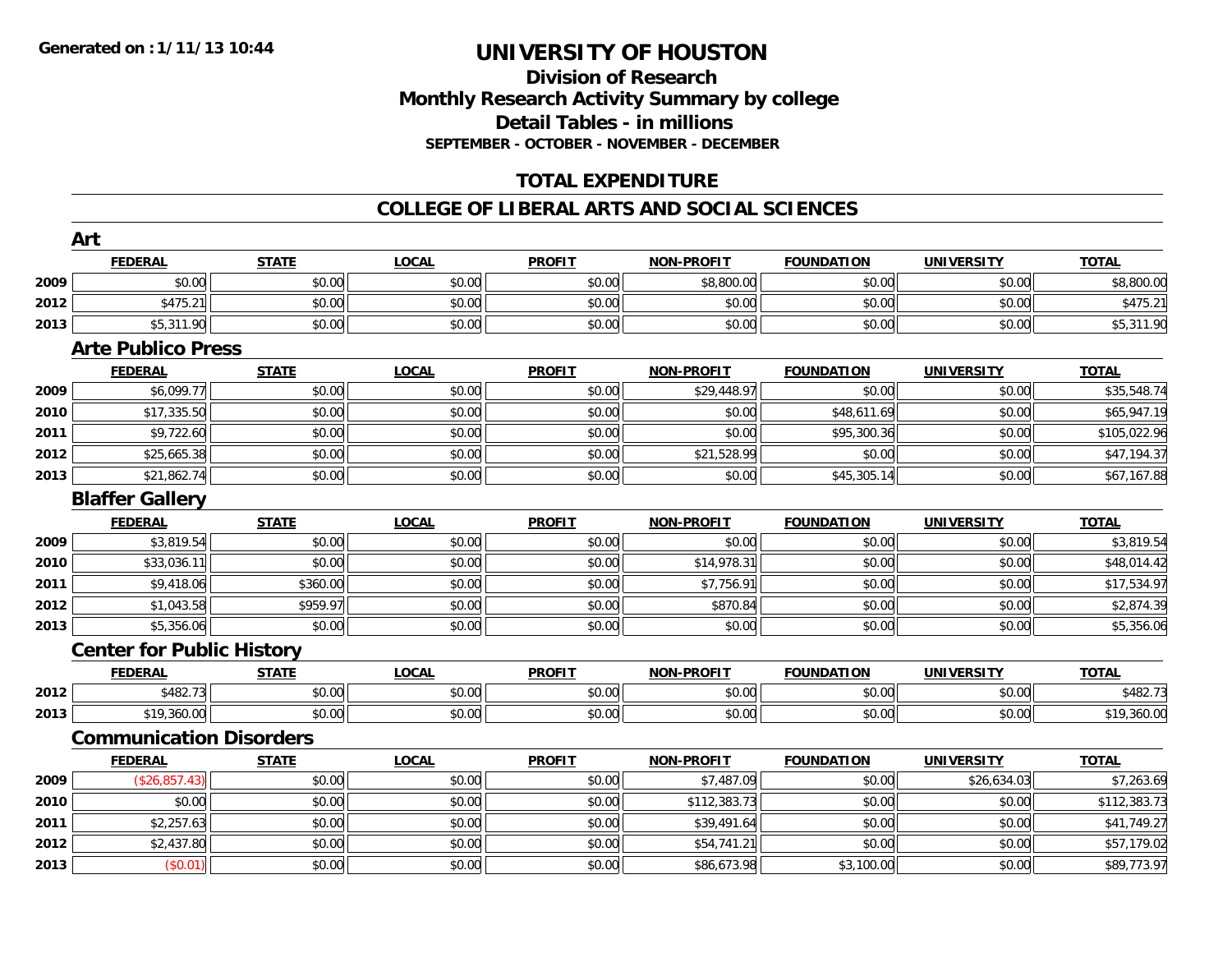### **Division of Research Monthly Research Activity Summary by college Detail Tables - in millions SEPTEMBER - OCTOBER - NOVEMBER - DECEMBER**

# **TOTAL EXPENDITURE**

### **COLLEGE OF LIBERAL ARTS AND SOCIAL SCIENCES**

|      |                  | <b>Comparative Cultural Studies</b>               |              |               |                   |                   |                   |                |
|------|------------------|---------------------------------------------------|--------------|---------------|-------------------|-------------------|-------------------|----------------|
|      | <b>FEDERAL</b>   | <b>STATE</b>                                      | <b>LOCAL</b> | <b>PROFIT</b> | <b>NON-PROFIT</b> | <b>FOUNDATION</b> | <b>UNIVERSITY</b> | <b>TOTAL</b>   |
| 2010 | \$0.00           | \$0.00                                            | \$0.00       | \$0.00        | (\$88.94)         | \$0.00            | \$0.00            | (\$88.94)      |
| 2011 | \$0.00           | \$0.00                                            | \$0.00       | \$757.50      | \$0.00            | \$0.00            | \$0.00            | \$757.50       |
|      |                  | <b>Cynthia Woods Mitchell Center for the Arts</b> |              |               |                   |                   |                   |                |
|      | <b>FEDERAL</b>   | <b>STATE</b>                                      | <b>LOCAL</b> | <b>PROFIT</b> | <b>NON-PROFIT</b> | <b>FOUNDATION</b> | <b>UNIVERSITY</b> | <b>TOTAL</b>   |
| 2011 | \$0.00           | \$0.00                                            | \$0.00       | \$0.00        | \$15,000.00       | \$0.00            | \$0.00            | \$15,000.00    |
| 2013 | \$0.00           | \$6,000.00                                        | \$0.00       | \$0.00        | \$0.00            | \$0.00            | \$0.00            | \$6,000.00     |
|      |                  | Dean, Liberal Arts and Social Sciences            |              |               |                   |                   |                   |                |
|      | <b>FEDERAL</b>   | <b>STATE</b>                                      | <b>LOCAL</b> | <b>PROFIT</b> | <b>NON-PROFIT</b> | <b>FOUNDATION</b> | <b>UNIVERSITY</b> | <b>TOTAL</b>   |
| 2009 | \$55,666.18      | \$0.00                                            | \$0.00       | \$0.00        | \$0.00            | \$0.00            | \$0.00            | \$55,666.18    |
| 2010 | \$1,085.32       | \$0.00                                            | \$0.00       | \$0.00        | \$0.00            | \$0.00            | \$0.00            | \$1,085.32     |
| 2011 | \$1,486.73       | \$0.00                                            | \$0.00       | \$0.00        | \$0.00            | \$0.00            | \$0.00            | \$1,486.73     |
| 2012 | \$1,474.57       | \$0.00                                            | \$0.00       | \$0.00        | \$0.00            | \$0.00            | \$0.00            | \$1,474.57     |
| 2013 | \$0.00           | \$0.00                                            | \$0.00       | \$0.00        | \$0.00            | \$0.00            | \$0.00            | \$0.00         |
|      | <b>Economics</b> |                                                   |              |               |                   |                   |                   |                |
|      | <b>FEDERAL</b>   | <b>STATE</b>                                      | <b>LOCAL</b> | <b>PROFIT</b> | <b>NON-PROFIT</b> | <b>FOUNDATION</b> | <b>UNIVERSITY</b> | <b>TOTAL</b>   |
| 2009 | (\$20,237.88)    | \$0.00                                            | \$0.00       | \$0.00        | \$0.00            | \$0.00            | \$0.00            | (\$20, 237.88) |
| 2010 | \$7,424.99       | \$0.00                                            | \$0.00       | \$0.00        | \$0.00            | \$0.00            | \$0.00            | \$7,424.99     |
| 2011 | \$0.00           | \$0.00                                            | \$0.00       | \$0.00        | \$0.00            | \$17,563.87       | \$0.00            | \$17,563.87    |
| 2012 | \$424.51         | \$0.00                                            | \$0.00       | \$9,277.75    | \$1,293.40        | \$10,554.90       | \$0.00            | \$21,550.56    |
| 2013 | \$50,794.17      | \$0.00                                            | \$0.00       | \$0.00        | \$162,467.77      | \$8,852.72        | \$0.00            | \$222,114.66   |
|      | <b>English</b>   |                                                   |              |               |                   |                   |                   |                |
|      | <b>FEDERAL</b>   | <b>STATE</b>                                      | <b>LOCAL</b> | <b>PROFIT</b> | <b>NON-PROFIT</b> | <b>FOUNDATION</b> | <b>UNIVERSITY</b> | <b>TOTAL</b>   |
| 2009 | \$500.00         | \$0.00                                            | \$0.00       | \$0.00        | \$0.00            | \$0.00            | \$0.00            | \$500.00       |
| 2010 | \$0.00           | \$0.00                                            | \$0.00       | \$0.00        | \$0.00            | \$0.00            | \$0.00            | \$0.00         |
| 2011 | \$0.00           | \$0.00                                            | \$0.00       | \$0.00        | \$0.00            | \$0.00            | \$0.00            | \$0.00         |
| 2012 | \$397.50         | \$0.00                                            | \$0.00       | \$0.00        | \$0.00            | \$0.00            | \$0.00            | \$397.50       |
| 2013 | \$17,566.26      | \$0.00                                            | \$0.00       | \$0.00        | \$0.00            | \$0.00            | \$0.00            | \$17,566.26    |
|      |                  | <b>Health and Human Performance</b>               |              |               |                   |                   |                   |                |
|      | <b>FEDERAL</b>   | <b>STATE</b>                                      | <b>LOCAL</b> | <b>PROFIT</b> | <b>NON-PROFIT</b> | <b>FOUNDATION</b> | <b>UNIVERSITY</b> | <b>TOTAL</b>   |
| 2009 | \$525,151.07     | \$0.00                                            | \$0.00       | \$16,611.80   | \$0.00            | \$9,516.91        | \$0.00            | \$551,279.78   |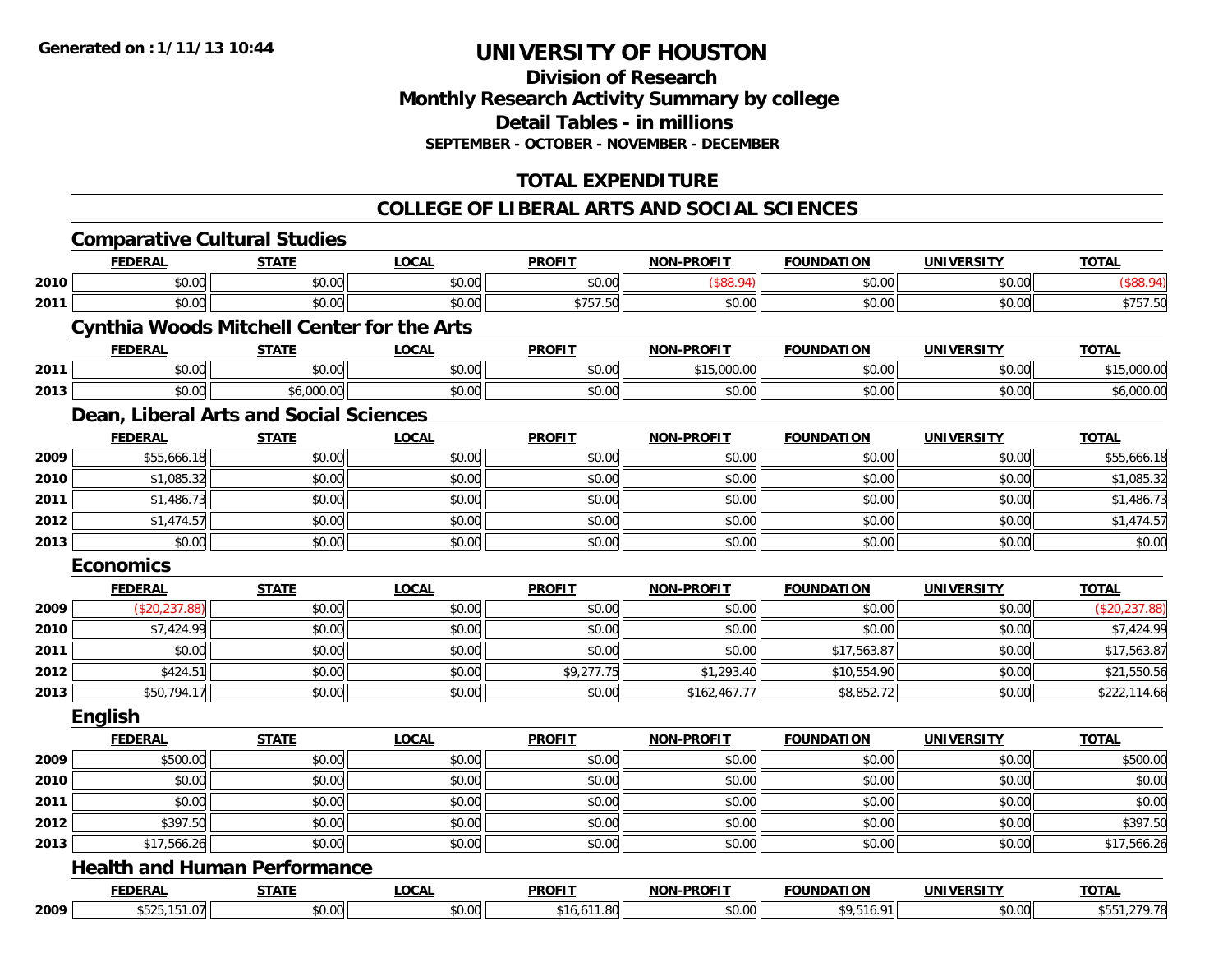# **Division of ResearchMonthly Research Activity Summary by college Detail Tables - in millions SEPTEMBER - OCTOBER - NOVEMBER - DECEMBER**

# **TOTAL EXPENDITURE**

#### **COLLEGE OF LIBERAL ARTS AND SOCIAL SCIENCES**

#### **Health and Human Performance**

| \$619,650.23<br>\$23,517.93<br>\$0.00<br>\$0.00<br>\$0.00<br>\$6,136.91<br>\$0.00<br>2010<br>\$316,626.25<br>\$0.00<br>\$122,729.20<br>2011<br>\$0.00<br>\$0.00<br>\$5,503.42<br>\$0.00<br>2012<br>\$0.00<br>\$79,024.22<br>\$175,730.43<br>\$0.00<br>\$0.00<br>\$6,569.79<br>\$0.00<br>\$450,106.92<br>\$0.00<br>\$0.00<br>\$39,788.83<br>\$0.00<br>2013<br>\$0.00<br>(\$71.57)<br><b>Hispanic Studies</b><br><b>STATE</b><br><b>FOUNDATION</b><br><b>FEDERAL</b><br><b>LOCAL</b><br><b>PROFIT</b><br><b>NON-PROFIT</b><br><b>UNIVERSITY</b><br><b>TOTAL</b><br>\$0.00<br>\$0.00<br>\$0.00<br>\$0.00<br>\$53,564.72<br>\$0.00<br>2012<br>\$0.00<br>\$0.00<br>2013<br>\$0.00<br>\$0.00<br>\$0.00<br>\$0.00<br>\$8,578.39<br>\$0.00<br><b>History</b><br><b>STATE</b><br><b>LOCAL</b><br><b>PROFIT</b><br><b>FEDERAL</b><br>NON-PROFIT<br><b>FOUNDATION</b><br><b>UNIVERSITY</b><br><b>TOTAL</b><br>\$0.00<br>\$0.00<br>\$0.00<br>\$11,404.91<br>\$0.00<br>\$0.00<br>\$0.00<br>2009<br>\$0.00<br>\$0.00<br>\$26,536.02<br>\$27,500.00<br>\$0.00<br>2010<br>\$0.00<br>\$0.00<br>\$0.00<br>\$17,059.93<br>2011<br>\$5,952.06<br>\$0.00<br>\$0.00<br>\$13,750.00<br>\$0.00<br>\$5,331.40<br>(\$332.43)<br>2012<br>\$2,993.81<br>\$0.00<br>\$13,750.00<br>\$0.00<br>\$0.00<br>\$15,352.41<br>2013<br>(\$6,756.75)<br>\$0.00<br>\$0.00<br>(\$13,302.61)<br>\$0.00<br>\$0.00<br><b>Hobby Center for Public Policy</b><br><b>FEDERAL</b><br><b>LOCAL</b><br><b>PROFIT</b><br><b>NON-PROFIT</b><br><b>FOUNDATION</b><br><b>UNIVERSITY</b><br><b>TOTAL</b><br><b>STATE</b><br>\$0.00<br>\$10,276.07<br>\$0.00<br>2010<br>\$0.00<br>\$0.00<br>\$0.00<br>\$0.00<br>\$5,134.65<br>\$0.00<br>2011<br>\$0.00<br>\$0.00<br>\$0.00<br>\$0.00<br>\$0.00<br>2012<br>\$33,958.40<br>\$0.00<br>\$0.00<br>\$0.00<br>\$0.00<br>\$0.00<br>\$0.00<br>\$0.00<br>\$0.00<br>\$30,029.37<br>\$0.00<br>\$0.00<br>\$0.00<br>\$0.00<br>2013<br><b>Modern/Classical Languages</b><br><b>STATE</b><br><b>LOCAL</b><br><b>PROFIT</b><br><b>NON-PROFIT</b><br><b>FOUNDATION</b><br><b>UNIVERSITY</b><br><b>TOTAL</b><br><b>FEDERAL</b><br>\$0.00<br>\$0.00<br>\$0.00<br>\$0.00<br>\$0.00<br>2011<br>\$0.00<br>\$0.00<br>\$0.00<br>\$0.00<br>\$0.00<br>\$0.00<br>2012<br>\$0.00<br>\$0.00<br>\$0.00<br>\$16,528.10<br>\$0.00<br>2013<br>\$0.00<br>\$0.00<br>\$0.00<br>\$0.00<br>\$0.00<br>Philosophy<br><b>STATE</b><br><b>LOCAL</b><br><b>PROFIT</b><br><b>FEDERAL</b><br><b>NON-PROFIT</b><br><b>FOUNDATION</b><br><b>UNIVERSITY</b><br><b>TOTAL</b><br>\$0.00<br>\$0.00<br>\$0.00<br>\$0.00<br>\$0.00<br>2009<br>\$0.00<br>\$0.00<br>\$0.00<br>2010<br>\$0.00<br>\$0.00<br>\$0.00<br>\$0.00<br>\$0.00<br>\$0.00 | <b>FEDERAL</b> | <b>STATE</b> | <b>LOCAL</b> | <b>PROFIT</b> | <b>NON-PROFIT</b> | <b>FOUNDATION</b> | <b>UNIVERSITY</b> | <b>TOTAL</b> |
|-------------------------------------------------------------------------------------------------------------------------------------------------------------------------------------------------------------------------------------------------------------------------------------------------------------------------------------------------------------------------------------------------------------------------------------------------------------------------------------------------------------------------------------------------------------------------------------------------------------------------------------------------------------------------------------------------------------------------------------------------------------------------------------------------------------------------------------------------------------------------------------------------------------------------------------------------------------------------------------------------------------------------------------------------------------------------------------------------------------------------------------------------------------------------------------------------------------------------------------------------------------------------------------------------------------------------------------------------------------------------------------------------------------------------------------------------------------------------------------------------------------------------------------------------------------------------------------------------------------------------------------------------------------------------------------------------------------------------------------------------------------------------------------------------------------------------------------------------------------------------------------------------------------------------------------------------------------------------------------------------------------------------------------------------------------------------------------------------------------------------------------------------------------------------------------------------------------------------------------------------------------------------------------------------------------------------------------------------------------------------------------------------------------------------------------------------------------------------------------------------------------------------------------------------------------------------------------------------------------------------------------------------------------------------------|----------------|--------------|--------------|---------------|-------------------|-------------------|-------------------|--------------|
|                                                                                                                                                                                                                                                                                                                                                                                                                                                                                                                                                                                                                                                                                                                                                                                                                                                                                                                                                                                                                                                                                                                                                                                                                                                                                                                                                                                                                                                                                                                                                                                                                                                                                                                                                                                                                                                                                                                                                                                                                                                                                                                                                                                                                                                                                                                                                                                                                                                                                                                                                                                                                                                                               |                |              |              |               |                   |                   |                   | \$649,305.08 |
|                                                                                                                                                                                                                                                                                                                                                                                                                                                                                                                                                                                                                                                                                                                                                                                                                                                                                                                                                                                                                                                                                                                                                                                                                                                                                                                                                                                                                                                                                                                                                                                                                                                                                                                                                                                                                                                                                                                                                                                                                                                                                                                                                                                                                                                                                                                                                                                                                                                                                                                                                                                                                                                                               |                |              |              |               |                   |                   |                   | \$444,858.87 |
|                                                                                                                                                                                                                                                                                                                                                                                                                                                                                                                                                                                                                                                                                                                                                                                                                                                                                                                                                                                                                                                                                                                                                                                                                                                                                                                                                                                                                                                                                                                                                                                                                                                                                                                                                                                                                                                                                                                                                                                                                                                                                                                                                                                                                                                                                                                                                                                                                                                                                                                                                                                                                                                                               |                |              |              |               |                   |                   |                   | \$261,324.43 |
|                                                                                                                                                                                                                                                                                                                                                                                                                                                                                                                                                                                                                                                                                                                                                                                                                                                                                                                                                                                                                                                                                                                                                                                                                                                                                                                                                                                                                                                                                                                                                                                                                                                                                                                                                                                                                                                                                                                                                                                                                                                                                                                                                                                                                                                                                                                                                                                                                                                                                                                                                                                                                                                                               |                |              |              |               |                   |                   |                   | \$489,824.17 |
|                                                                                                                                                                                                                                                                                                                                                                                                                                                                                                                                                                                                                                                                                                                                                                                                                                                                                                                                                                                                                                                                                                                                                                                                                                                                                                                                                                                                                                                                                                                                                                                                                                                                                                                                                                                                                                                                                                                                                                                                                                                                                                                                                                                                                                                                                                                                                                                                                                                                                                                                                                                                                                                                               |                |              |              |               |                   |                   |                   |              |
|                                                                                                                                                                                                                                                                                                                                                                                                                                                                                                                                                                                                                                                                                                                                                                                                                                                                                                                                                                                                                                                                                                                                                                                                                                                                                                                                                                                                                                                                                                                                                                                                                                                                                                                                                                                                                                                                                                                                                                                                                                                                                                                                                                                                                                                                                                                                                                                                                                                                                                                                                                                                                                                                               |                |              |              |               |                   |                   |                   |              |
|                                                                                                                                                                                                                                                                                                                                                                                                                                                                                                                                                                                                                                                                                                                                                                                                                                                                                                                                                                                                                                                                                                                                                                                                                                                                                                                                                                                                                                                                                                                                                                                                                                                                                                                                                                                                                                                                                                                                                                                                                                                                                                                                                                                                                                                                                                                                                                                                                                                                                                                                                                                                                                                                               |                |              |              |               |                   |                   |                   | \$53,564.72  |
|                                                                                                                                                                                                                                                                                                                                                                                                                                                                                                                                                                                                                                                                                                                                                                                                                                                                                                                                                                                                                                                                                                                                                                                                                                                                                                                                                                                                                                                                                                                                                                                                                                                                                                                                                                                                                                                                                                                                                                                                                                                                                                                                                                                                                                                                                                                                                                                                                                                                                                                                                                                                                                                                               |                |              |              |               |                   |                   |                   | \$8,578.39   |
|                                                                                                                                                                                                                                                                                                                                                                                                                                                                                                                                                                                                                                                                                                                                                                                                                                                                                                                                                                                                                                                                                                                                                                                                                                                                                                                                                                                                                                                                                                                                                                                                                                                                                                                                                                                                                                                                                                                                                                                                                                                                                                                                                                                                                                                                                                                                                                                                                                                                                                                                                                                                                                                                               |                |              |              |               |                   |                   |                   |              |
|                                                                                                                                                                                                                                                                                                                                                                                                                                                                                                                                                                                                                                                                                                                                                                                                                                                                                                                                                                                                                                                                                                                                                                                                                                                                                                                                                                                                                                                                                                                                                                                                                                                                                                                                                                                                                                                                                                                                                                                                                                                                                                                                                                                                                                                                                                                                                                                                                                                                                                                                                                                                                                                                               |                |              |              |               |                   |                   |                   |              |
|                                                                                                                                                                                                                                                                                                                                                                                                                                                                                                                                                                                                                                                                                                                                                                                                                                                                                                                                                                                                                                                                                                                                                                                                                                                                                                                                                                                                                                                                                                                                                                                                                                                                                                                                                                                                                                                                                                                                                                                                                                                                                                                                                                                                                                                                                                                                                                                                                                                                                                                                                                                                                                                                               |                |              |              |               |                   |                   |                   | \$11,404.91  |
|                                                                                                                                                                                                                                                                                                                                                                                                                                                                                                                                                                                                                                                                                                                                                                                                                                                                                                                                                                                                                                                                                                                                                                                                                                                                                                                                                                                                                                                                                                                                                                                                                                                                                                                                                                                                                                                                                                                                                                                                                                                                                                                                                                                                                                                                                                                                                                                                                                                                                                                                                                                                                                                                               |                |              |              |               |                   |                   |                   | \$54,036.02  |
|                                                                                                                                                                                                                                                                                                                                                                                                                                                                                                                                                                                                                                                                                                                                                                                                                                                                                                                                                                                                                                                                                                                                                                                                                                                                                                                                                                                                                                                                                                                                                                                                                                                                                                                                                                                                                                                                                                                                                                                                                                                                                                                                                                                                                                                                                                                                                                                                                                                                                                                                                                                                                                                                               |                |              |              |               |                   |                   |                   | \$36,761.99  |
|                                                                                                                                                                                                                                                                                                                                                                                                                                                                                                                                                                                                                                                                                                                                                                                                                                                                                                                                                                                                                                                                                                                                                                                                                                                                                                                                                                                                                                                                                                                                                                                                                                                                                                                                                                                                                                                                                                                                                                                                                                                                                                                                                                                                                                                                                                                                                                                                                                                                                                                                                                                                                                                                               |                |              |              |               |                   |                   |                   | \$21,742.78  |
|                                                                                                                                                                                                                                                                                                                                                                                                                                                                                                                                                                                                                                                                                                                                                                                                                                                                                                                                                                                                                                                                                                                                                                                                                                                                                                                                                                                                                                                                                                                                                                                                                                                                                                                                                                                                                                                                                                                                                                                                                                                                                                                                                                                                                                                                                                                                                                                                                                                                                                                                                                                                                                                                               |                |              |              |               |                   |                   |                   | (\$4,706.95) |
|                                                                                                                                                                                                                                                                                                                                                                                                                                                                                                                                                                                                                                                                                                                                                                                                                                                                                                                                                                                                                                                                                                                                                                                                                                                                                                                                                                                                                                                                                                                                                                                                                                                                                                                                                                                                                                                                                                                                                                                                                                                                                                                                                                                                                                                                                                                                                                                                                                                                                                                                                                                                                                                                               |                |              |              |               |                   |                   |                   |              |
|                                                                                                                                                                                                                                                                                                                                                                                                                                                                                                                                                                                                                                                                                                                                                                                                                                                                                                                                                                                                                                                                                                                                                                                                                                                                                                                                                                                                                                                                                                                                                                                                                                                                                                                                                                                                                                                                                                                                                                                                                                                                                                                                                                                                                                                                                                                                                                                                                                                                                                                                                                                                                                                                               |                |              |              |               |                   |                   |                   |              |
|                                                                                                                                                                                                                                                                                                                                                                                                                                                                                                                                                                                                                                                                                                                                                                                                                                                                                                                                                                                                                                                                                                                                                                                                                                                                                                                                                                                                                                                                                                                                                                                                                                                                                                                                                                                                                                                                                                                                                                                                                                                                                                                                                                                                                                                                                                                                                                                                                                                                                                                                                                                                                                                                               |                |              |              |               |                   |                   |                   | \$10,276.07  |
|                                                                                                                                                                                                                                                                                                                                                                                                                                                                                                                                                                                                                                                                                                                                                                                                                                                                                                                                                                                                                                                                                                                                                                                                                                                                                                                                                                                                                                                                                                                                                                                                                                                                                                                                                                                                                                                                                                                                                                                                                                                                                                                                                                                                                                                                                                                                                                                                                                                                                                                                                                                                                                                                               |                |              |              |               |                   |                   |                   | \$5,134.65   |
|                                                                                                                                                                                                                                                                                                                                                                                                                                                                                                                                                                                                                                                                                                                                                                                                                                                                                                                                                                                                                                                                                                                                                                                                                                                                                                                                                                                                                                                                                                                                                                                                                                                                                                                                                                                                                                                                                                                                                                                                                                                                                                                                                                                                                                                                                                                                                                                                                                                                                                                                                                                                                                                                               |                |              |              |               |                   |                   |                   | \$33,958.40  |
|                                                                                                                                                                                                                                                                                                                                                                                                                                                                                                                                                                                                                                                                                                                                                                                                                                                                                                                                                                                                                                                                                                                                                                                                                                                                                                                                                                                                                                                                                                                                                                                                                                                                                                                                                                                                                                                                                                                                                                                                                                                                                                                                                                                                                                                                                                                                                                                                                                                                                                                                                                                                                                                                               |                |              |              |               |                   |                   |                   | \$30,029.37  |
|                                                                                                                                                                                                                                                                                                                                                                                                                                                                                                                                                                                                                                                                                                                                                                                                                                                                                                                                                                                                                                                                                                                                                                                                                                                                                                                                                                                                                                                                                                                                                                                                                                                                                                                                                                                                                                                                                                                                                                                                                                                                                                                                                                                                                                                                                                                                                                                                                                                                                                                                                                                                                                                                               |                |              |              |               |                   |                   |                   |              |
|                                                                                                                                                                                                                                                                                                                                                                                                                                                                                                                                                                                                                                                                                                                                                                                                                                                                                                                                                                                                                                                                                                                                                                                                                                                                                                                                                                                                                                                                                                                                                                                                                                                                                                                                                                                                                                                                                                                                                                                                                                                                                                                                                                                                                                                                                                                                                                                                                                                                                                                                                                                                                                                                               |                |              |              |               |                   |                   |                   |              |
|                                                                                                                                                                                                                                                                                                                                                                                                                                                                                                                                                                                                                                                                                                                                                                                                                                                                                                                                                                                                                                                                                                                                                                                                                                                                                                                                                                                                                                                                                                                                                                                                                                                                                                                                                                                                                                                                                                                                                                                                                                                                                                                                                                                                                                                                                                                                                                                                                                                                                                                                                                                                                                                                               |                |              |              |               |                   |                   |                   | \$0.00       |
|                                                                                                                                                                                                                                                                                                                                                                                                                                                                                                                                                                                                                                                                                                                                                                                                                                                                                                                                                                                                                                                                                                                                                                                                                                                                                                                                                                                                                                                                                                                                                                                                                                                                                                                                                                                                                                                                                                                                                                                                                                                                                                                                                                                                                                                                                                                                                                                                                                                                                                                                                                                                                                                                               |                |              |              |               |                   |                   |                   | \$0.00       |
|                                                                                                                                                                                                                                                                                                                                                                                                                                                                                                                                                                                                                                                                                                                                                                                                                                                                                                                                                                                                                                                                                                                                                                                                                                                                                                                                                                                                                                                                                                                                                                                                                                                                                                                                                                                                                                                                                                                                                                                                                                                                                                                                                                                                                                                                                                                                                                                                                                                                                                                                                                                                                                                                               |                |              |              |               |                   |                   |                   | \$16,528.10  |
|                                                                                                                                                                                                                                                                                                                                                                                                                                                                                                                                                                                                                                                                                                                                                                                                                                                                                                                                                                                                                                                                                                                                                                                                                                                                                                                                                                                                                                                                                                                                                                                                                                                                                                                                                                                                                                                                                                                                                                                                                                                                                                                                                                                                                                                                                                                                                                                                                                                                                                                                                                                                                                                                               |                |              |              |               |                   |                   |                   |              |
|                                                                                                                                                                                                                                                                                                                                                                                                                                                                                                                                                                                                                                                                                                                                                                                                                                                                                                                                                                                                                                                                                                                                                                                                                                                                                                                                                                                                                                                                                                                                                                                                                                                                                                                                                                                                                                                                                                                                                                                                                                                                                                                                                                                                                                                                                                                                                                                                                                                                                                                                                                                                                                                                               |                |              |              |               |                   |                   |                   |              |
|                                                                                                                                                                                                                                                                                                                                                                                                                                                                                                                                                                                                                                                                                                                                                                                                                                                                                                                                                                                                                                                                                                                                                                                                                                                                                                                                                                                                                                                                                                                                                                                                                                                                                                                                                                                                                                                                                                                                                                                                                                                                                                                                                                                                                                                                                                                                                                                                                                                                                                                                                                                                                                                                               |                |              |              |               |                   |                   |                   | \$0.00       |
|                                                                                                                                                                                                                                                                                                                                                                                                                                                                                                                                                                                                                                                                                                                                                                                                                                                                                                                                                                                                                                                                                                                                                                                                                                                                                                                                                                                                                                                                                                                                                                                                                                                                                                                                                                                                                                                                                                                                                                                                                                                                                                                                                                                                                                                                                                                                                                                                                                                                                                                                                                                                                                                                               |                |              |              |               |                   |                   |                   | \$0.00       |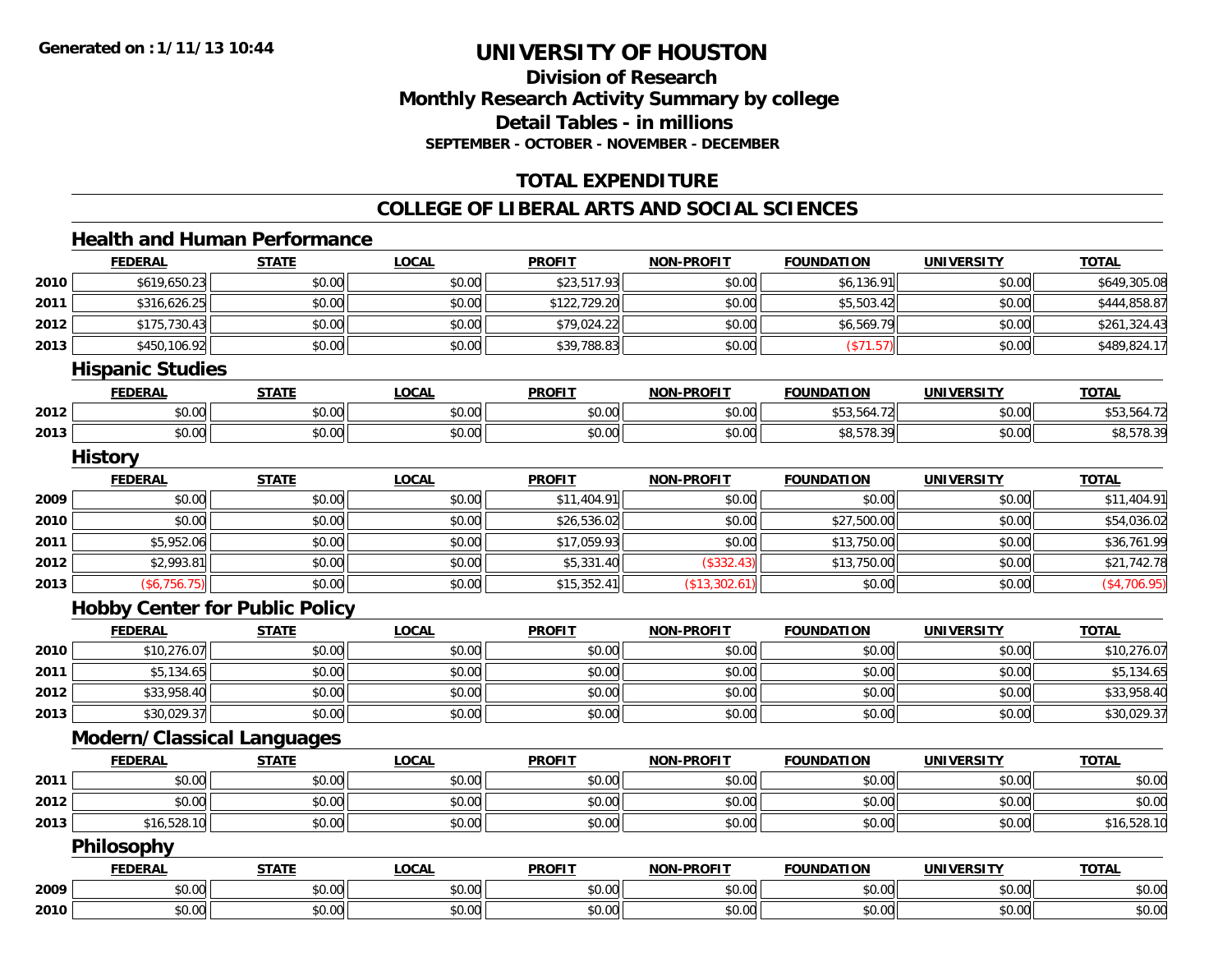# **Division of ResearchMonthly Research Activity Summary by college Detail Tables - in millions SEPTEMBER - OCTOBER - NOVEMBER - DECEMBER**

# **TOTAL EXPENDITURE**

### **COLLEGE OF LIBERAL ARTS AND SOCIAL SCIENCES**

|      | Philosophy                     |              |              |               |                   |                   |                   |                |
|------|--------------------------------|--------------|--------------|---------------|-------------------|-------------------|-------------------|----------------|
|      | <b>FEDERAL</b>                 | <b>STATE</b> | <b>LOCAL</b> | <b>PROFIT</b> | <b>NON-PROFIT</b> | <b>FOUNDATION</b> | <b>UNIVERSITY</b> | <b>TOTAL</b>   |
| 2011 | \$0.00                         | \$0.00       | \$0.00       | \$0.00        | \$0.00            | \$0.00            | \$0.00            | \$0.00         |
| 2012 | \$3,306.26                     | \$0.00       | \$0.00       | \$0.00        | \$0.00            | \$0.00            | \$0.00            | \$3,306.26     |
| 2013 | \$4,371.73                     | \$0.00       | \$0.00       | \$0.00        | \$0.00            | \$0.00            | \$0.00            | \$4,371.73     |
|      | <b>Political Science</b>       |              |              |               |                   |                   |                   |                |
|      | <b>FEDERAL</b>                 | <b>STATE</b> | <b>LOCAL</b> | <b>PROFIT</b> | <b>NON-PROFIT</b> | <b>FOUNDATION</b> | <b>UNIVERSITY</b> | <b>TOTAL</b>   |
| 2009 | \$111,407.85                   | \$0.00       | \$0.00       | \$0.00        | \$0.00            | \$0.00            | \$19,157.86       | \$130,565.71   |
| 2010 | \$1,831.33                     | \$0.00       | \$0.00       | \$0.00        | \$0.00            | \$0.00            | \$0.00            | \$1,831.33     |
| 2011 | \$0.00                         | \$0.00       | \$0.00       | \$0.00        | \$0.00            | \$0.00            | \$0.00            | \$0.00         |
| 2012 | \$0.00                         | \$0.00       | \$0.00       | \$0.00        | \$0.00            | \$0.00            | \$0.00            | \$0.00         |
| 2013 | \$4,282.70                     | \$0.00       | \$0.00       | \$0.00        | \$0.00            | \$2,000.00        | \$0.00            | \$6,282.70     |
|      | <b>Psychology</b>              |              |              |               |                   |                   |                   |                |
|      | <b>FEDERAL</b>                 | <b>STATE</b> | <b>LOCAL</b> | <b>PROFIT</b> | <b>NON-PROFIT</b> | <b>FOUNDATION</b> | <b>UNIVERSITY</b> | <b>TOTAL</b>   |
| 2009 | \$1,588,908.96                 | \$163,277.64 | \$0.00       | \$22,922.83   | \$14,054.46       | \$7,582.27        | \$31,629.44       | \$1,828,375.61 |
| 2010 | \$1,383,266.24                 | \$224,400.24 | \$0.00       | \$42,231.24   | \$29,779.21       | \$6,416.28        | \$18,555.42       | \$1,704,648.63 |
| 2011 | \$1,386,590.26                 | \$129,442.13 | \$0.00       | \$27,015.56   | \$74,951.44       | \$33,793.10       | \$5,252.18        | \$1,657,044.67 |
| 2012 | \$1,439,781.95                 | \$43,868.24  | \$0.00       | \$27,250.63   | \$80,386.19       | \$60,721.06       | (\$4,410.71)      | \$1,647,597.36 |
| 2013 | \$1,269,874.22                 | \$27,951.96  | \$0.00       | \$29,847.48   | \$70,648.62       | \$39,608.46       | \$0.00            | \$1,437,930.74 |
|      | <b>School of Communication</b> |              |              |               |                   |                   |                   |                |
|      | <b>FEDERAL</b>                 | <b>STATE</b> | <b>LOCAL</b> | <b>PROFIT</b> | <b>NON-PROFIT</b> | <b>FOUNDATION</b> | <b>UNIVERSITY</b> | <b>TOTAL</b>   |
| 2010 | \$0.00                         | \$0.00       | \$0.00       | \$0.00        | \$0.00            | \$0.00            | \$0.00            | \$0.00         |
| 2011 | \$0.00                         | \$0.00       | \$0.00       | \$0.00        | \$0.00            | \$0.00            | \$0.00            | \$0.00         |
| 2012 | \$0.00                         | \$0.00       | \$0.00       | \$0.00        | \$0.00            | \$0.00            | \$0.00            | \$0.00         |
| 2013 | \$0.00                         | \$0.00       | \$0.00       | \$0.00        | \$0.00            | \$0.00            | \$0.00            | \$0.00         |
|      | Sociology                      |              |              |               |                   |                   |                   |                |
|      | <b>FEDERAL</b>                 | <b>STATE</b> | <b>LOCAL</b> | <b>PROFIT</b> | <b>NON-PROFIT</b> | <b>FOUNDATION</b> | <b>UNIVERSITY</b> | <b>TOTAL</b>   |
| 2009 | \$27,149.14                    | \$0.00       | \$10,425.42  | \$0.00        | (\$37.36)         | \$0.00            | \$0.00            | \$37,537.20    |
| 2010 | \$61,083.75                    | \$0.00       | \$5,405.91   | \$0.00        | \$10,567.06       | \$0.00            | \$0.00            | \$77,056.72    |
| 2011 | \$50,994.13                    | \$0.00       | \$0.00       | \$0.00        | \$0.00            | \$0.00            | \$0.00            | \$50,994.13    |
| 2012 | \$4,432.69                     | \$0.00       | \$0.00       | \$0.00        | \$0.00            | \$0.00            | \$0.00            | \$4,432.69     |
| 2013 | \$1,235.80                     | \$0.00       | \$0.00       | \$0.00        | \$0.00            | \$0.00            | \$0.00            | \$1,235.80     |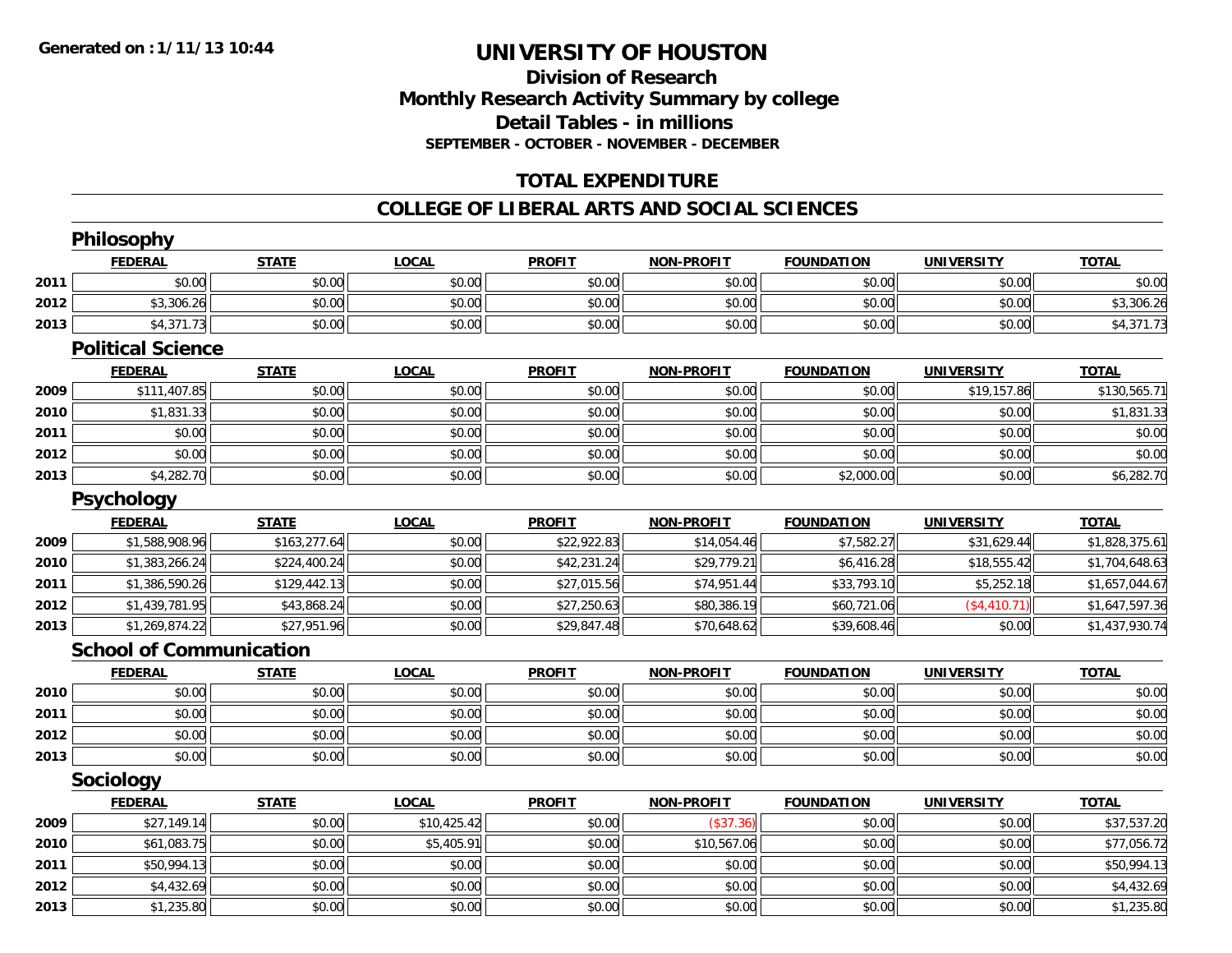# **Division of Research Monthly Research Activity Summary by college Detail Tables - in millions SEPTEMBER - OCTOBER - NOVEMBER - DECEMBER**

# **TOTAL EXPENDITURE**

#### **COLLEGE OF LIBERAL ARTS AND SOCIAL SCIENCES**

|       | Theatre        |              |              |               |                   |                   |                   |                 |
|-------|----------------|--------------|--------------|---------------|-------------------|-------------------|-------------------|-----------------|
|       | <b>FEDERAL</b> | <b>STATE</b> | <u>LOCAL</u> | <b>PROFIT</b> | <b>NON-PROFIT</b> | <b>FOUNDATION</b> | <b>UNIVERSITY</b> | <b>TOTAL</b>    |
| 2011  | \$0.00         | \$0.00       | \$0.00       | \$47,993.40   | (\$962.31)        | \$0.00            | \$0.00            | \$47,031.09     |
| 2012  | \$0.00         | \$0.00       | \$0.00       | \$8,884.27    | \$36.59           | \$0.00            | \$0.00            | (\$8,847.68)    |
| 2013  | \$0.00         | \$0.00       | \$0.00       | \$101.00      | \$0.00            | \$0.00            | \$0.00            | \$101.00        |
| Total | \$9,777,307.15 | \$596,260.18 | \$15,831.33  | \$555,869.77  | \$828,622.76      | \$524,208.43      | \$96,818.22       | \$12,394,917.83 |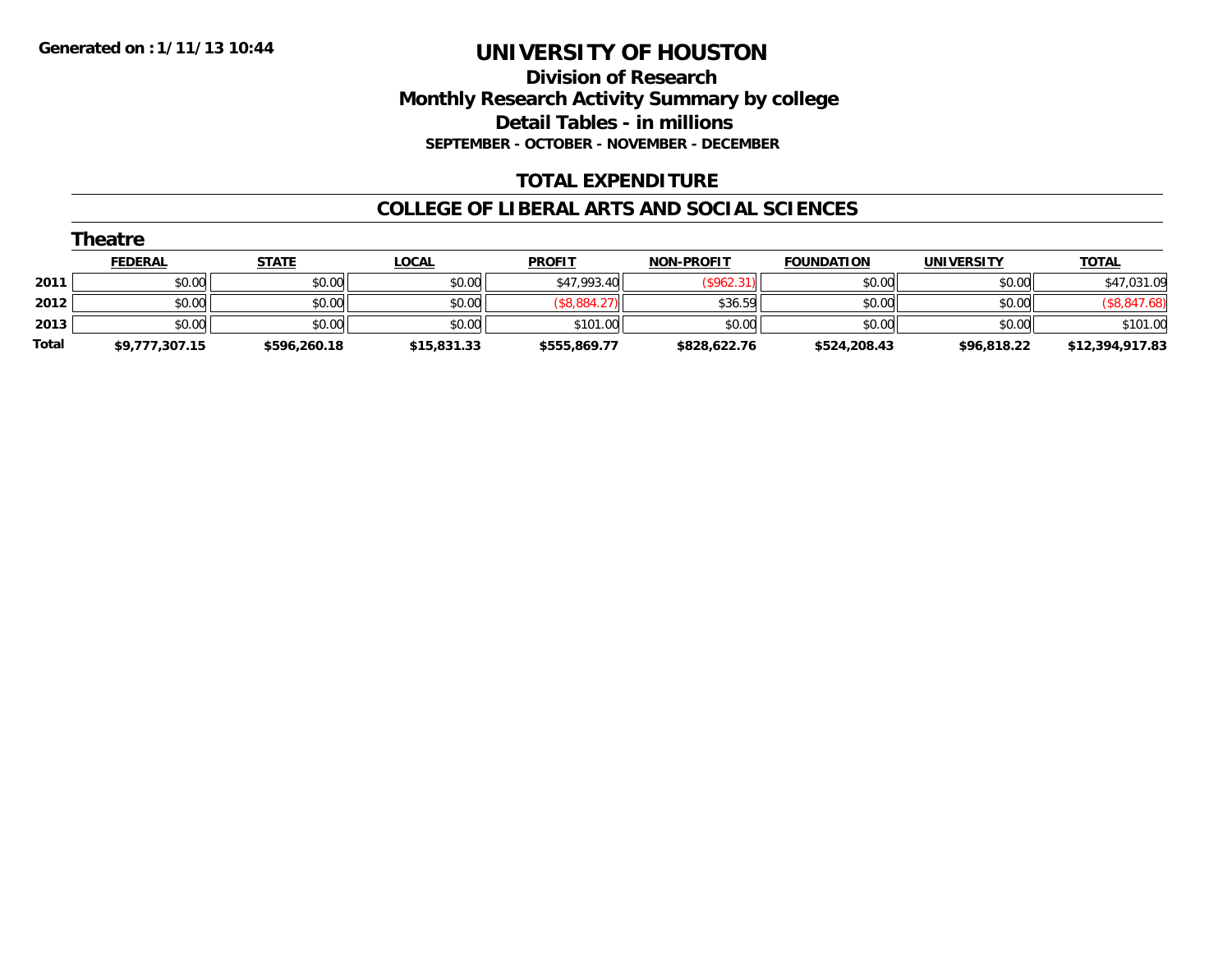# **Division of ResearchMonthly Research Activity Summary by college Detail Tables - in millions SEPTEMBER - OCTOBER - NOVEMBER - DECEMBER**

# **TOTAL EXPENDITURE**

### **COLLEGE OF NATURAL SCIENCES AND MATHEMATICS**

# **Allied Geophysical Laboratories**

|      | <b>FEDERAL</b>                                         | <b>STATE</b>   | <b>LOCAL</b> | <b>PROFIT</b> | <b>NON-PROFIT</b> | <b>FOUNDATION</b> | <b>UNIVERSITY</b> | <b>TOTAL</b>   |
|------|--------------------------------------------------------|----------------|--------------|---------------|-------------------|-------------------|-------------------|----------------|
| 2011 | \$0.00                                                 | \$0.00         | \$0.00       | \$1,133.96    | \$0.00            | \$0.00            | \$0.00            | \$1,133.96     |
| 2012 | \$0.00                                                 | \$0.00         | \$0.00       | \$12,260.20   | \$0.00            | \$0.00            | \$0.00            | \$12,260.20    |
| 2013 | \$0.00                                                 | \$0.00         | \$0.00       | \$11,796.45   | \$0.00            | \$0.00            | \$0.00            | \$11,796.45    |
|      | <b>Biology/Biochemistry</b>                            |                |              |               |                   |                   |                   |                |
|      | <b>FEDERAL</b>                                         | <b>STATE</b>   | <b>LOCAL</b> | <b>PROFIT</b> | <b>NON-PROFIT</b> | <b>FOUNDATION</b> | <b>UNIVERSITY</b> | <b>TOTAL</b>   |
| 2009 | \$628,366.52                                           | \$46,496.39    | \$0.00       | \$0.00        | \$5,111.55        | \$172,733.98      | \$0.00            | \$852,708.43   |
| 2010 | \$1,097,666.90                                         | \$35,261.32    | \$0.00       | \$0.00        | \$60,232.74       | \$84,478.77       | \$0.00            | \$1,277,639.73 |
| 2011 | \$1,235,979.46                                         | \$147,223.65   | \$0.00       | \$0.00        | \$195,841.39      | \$81,812.95       | \$0.00            | \$1,660,857.44 |
| 2012 | \$978,824.17                                           | \$151,834.38   | \$0.00       | \$0.01        | \$273,035.14      | \$43,698.65       | \$0.00            | \$1,447,392.34 |
| 2013 | \$763,359.49                                           | \$83,080.76    | \$0.00       | \$15,560.39   | \$268,855.60      | \$74,702.42       | \$0.00            | \$1,205,558.66 |
|      | <b>Center for Applied Geoscience Excellence</b>        |                |              |               |                   |                   |                   |                |
|      | <b>FEDERAL</b>                                         | <b>STATE</b>   | <b>LOCAL</b> | <b>PROFIT</b> | <b>NON-PROFIT</b> | <b>FOUNDATION</b> | <b>UNIVERSITY</b> | <b>TOTAL</b>   |
| 2009 | \$0.00                                                 | \$0.00         | \$0.00       | \$0.00        | \$0.00            | \$0.00            | \$0.00            | \$0.00         |
| 2010 | \$0.00                                                 | \$0.00         | \$0.00       | \$0.00        | \$0.00            | \$0.00            | \$0.00            | \$0.00         |
|      | <b>Center for Nuclear Receptors and Cell Signaling</b> |                |              |               |                   |                   |                   |                |
|      | <b>FEDERAL</b>                                         | <b>STATE</b>   | <b>LOCAL</b> | <b>PROFIT</b> | <b>NON-PROFIT</b> | <b>FOUNDATION</b> | <b>UNIVERSITY</b> | <b>TOTAL</b>   |
| 2009 | \$0.00                                                 | \$0.00         | \$0.00       | \$0.00        | \$0.00            | \$0.00            | \$0.00            | \$0.00         |
| 2010 | \$181,498.47                                           | \$1,299,551.96 | \$0.00       | \$0.00        | \$0.00            | \$0.00            | \$0.00            | \$1,481,050.43 |
| 2011 | \$310,571.60                                           | \$29,434.09    | \$0.00       | \$0.00        | \$18,482.06       | \$14,706.28       | \$0.00            | \$373,194.03   |
| 2012 | \$516,969.81                                           | \$185,207.90   | \$0.00       | \$61,287.77   | (\$63.33)         | \$122,393.48      | \$0.00            | \$885,795.63   |
| 2013 | \$579,590.44                                           | \$249,258.67   | \$0.00       | \$3,734.15    | \$150.00          | \$26,980.75       | \$0.00            | \$859,714.01   |
|      | Chemistry                                              |                |              |               |                   |                   |                   |                |
|      | <b>FEDERAL</b>                                         | <b>STATE</b>   | <b>LOCAL</b> | <b>PROFIT</b> | <b>NON-PROFIT</b> | <b>FOUNDATION</b> | <b>UNIVERSITY</b> | <b>TOTAL</b>   |
| 2009 | \$965,315.24                                           | \$47,988.79    | \$0.00       | \$43,250.05   | \$84,254.75       | \$414,480.66      | \$39,717.21       | \$1,595,006.69 |
| 2010 | \$1,637,562.89                                         | \$1,356,634.28 | \$0.00       | \$27,974.09   | \$9,688.23        | \$358,014.76      | \$45,972.53       | \$3,435,846.77 |
| 2011 | \$1,041,389.34                                         | \$258,746.75   | \$0.00       | \$2,415.49    | \$23,475.52       | \$423,420.52      | \$2,117.15        | \$1,751,564.76 |
| 2012 | \$729,483.66                                           | \$495,212.69   | \$0.00       | \$13,382.85   | \$10,568.83       | \$757,164.84      | \$16,381.04       | \$2,022,193.91 |
| 2013 | \$596,865.89                                           | \$552,748.76   | \$0.00       | \$39,688.31   | \$6,661.77        | \$333,127.90      | (\$57,589.13)     | \$1,471,503.50 |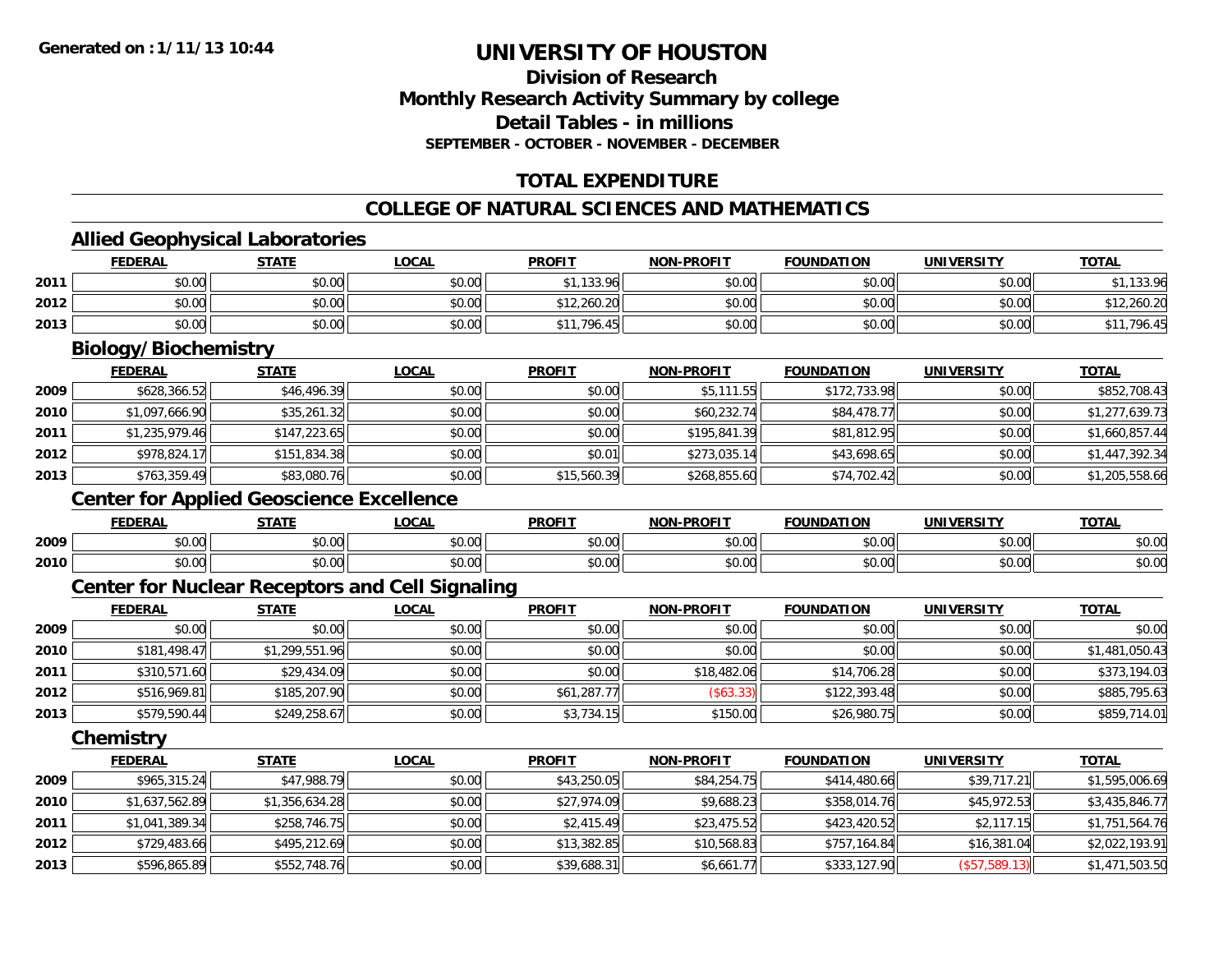# **Division of ResearchMonthly Research Activity Summary by college Detail Tables - in millionsSEPTEMBER - OCTOBER - NOVEMBER - DECEMBER**

# **TOTAL EXPENDITURE**

# **COLLEGE OF NATURAL SCIENCES AND MATHEMATICS**

# **Computer Science**

|      | <b>FEDERAL</b> | <u>STATE</u> | <u>LOCAL</u> | <b>PROFIT</b> | <b>NON-PROFIT</b> | <b>FOUNDATION</b> | <b>UNIVERSITY</b> | <b>TOTAL</b>   |
|------|----------------|--------------|--------------|---------------|-------------------|-------------------|-------------------|----------------|
| 2009 | \$846,522.64   | \$61,332.32  | \$0.00       | \$15,764.83   | \$55,248.65       | \$0.00            | \$0.00            | \$978,868.44   |
| 2010 | \$999,433.08   | \$55,814.73  | \$0.00       | \$60,387.07   | \$46,296.79       | \$0.00            | \$0.00            | \$1,161,931.68 |
| 2011 | \$1,712,700.03 | \$80,908.49  | \$0.00       | \$100,469.94  | \$124,871.69      | \$0.00            | \$0.00            | \$2,018,950.15 |
| 2012 | \$965,498.09   | \$10,990.25  | \$0.00       | \$194,851.19  | \$121,259.33      | \$15,284.41       | \$0.00            | \$1,307,883.27 |
| 2013 | \$760,629.11   | \$17,017.56  | \$0.00       | \$126,485.07  | \$55,380.64       | \$10,965.00       | \$22,817.78       | \$993,295.15   |

# **Dean, Natural Sciences and Mathematics**

|      | <u>FEDERAL</u> | <u>STATE</u> | <u>LOCAL</u> | <b>PROFIT</b> | <b>NON-PROFIT</b> | <b>FOUNDATION</b> | <b>UNIVERSITY</b> | <b>TOTAL</b> |
|------|----------------|--------------|--------------|---------------|-------------------|-------------------|-------------------|--------------|
| 2009 | \$0.00         | \$0.00       | \$0.00       | \$0.00        | \$0.00            | \$0.00            | \$0.00            | \$0.00       |
| 2010 | \$57,442.83    | \$0.00       | \$0.00       | \$0.00        | \$0.00            | \$0.00            | \$0.00            | \$57,442.83  |
| 2011 | \$257,131.65   | \$0.00       | \$0.00       | \$0.00        | \$0.00            | \$0.00            | \$0.00            | \$257,131.65 |
| 2012 | \$284,024.13   | \$0.00       | \$0.00       | \$0.00        | \$0.00            | \$0.00            | \$0.00            | \$284,024.13 |
| 2013 | \$267,579.45   | \$0.00       | \$0.00       | \$34,190.08   | \$0.00            | \$0.00            | \$0.00            | \$301,769.53 |

# **Earth & Atmospheric Sciences**

|      | <b>FEDERAL</b> | <b>STATE</b> | <u>LOCAL</u> | <b>PROFIT</b> | <b>NON-PROFIT</b> | <b>FOUNDATION</b> | <b>UNIVERSITY</b> | <b>TOTAL</b>   |
|------|----------------|--------------|--------------|---------------|-------------------|-------------------|-------------------|----------------|
| 2009 | \$507,716.56   | \$67,460.78  | \$0.00       | \$476,539.44  | \$154,440.91      | \$0.00            | \$52.00           | \$1,206,209.69 |
| 2010 | \$692,556.99   | \$208,856.91 | \$0.00       | \$669,684.86  | \$630,284.84      | \$0.00            | \$0.00            | \$2,201,383.60 |
| 2011 | \$269,003.68   | \$204,120.28 | \$0.00       | \$621,109.55  | \$77,560.68       | \$0.00            | \$0.00            | \$1,171,794.19 |
| 2012 | \$574,476.88   | \$238,650.85 | \$0.00       | \$520,686.33  | \$66,287.96       | \$0.00            | \$0.00            | \$1,400,102.02 |
| 2013 | \$351,746.21   | \$74,699.10  | \$0.00       | \$762,114.17  | \$71,767.73       | \$0.00            | \$0.00            | \$1,260,327.21 |

# **Institute for Climate and Atmospheric Science**

|      | <u>FEDERAL</u> | <b>STATE</b> | <u>LOCAL</u> | <b>PROFIT</b> | <b>NON-PROFIT</b> | <b>FOUNDATION</b> | <b>UNIVERSITY</b> | <b>TOTAL</b> |
|------|----------------|--------------|--------------|---------------|-------------------|-------------------|-------------------|--------------|
| 2009 | \$0.00         | \$0.00       | \$0.00       | \$0.00        | \$0.00            | \$0.00            | \$0.00            | \$0.00       |
| 2010 | \$0.00         | \$0.00       | \$0.00       | \$0.00        | \$0.00            | \$0.00            | \$0.00            | \$0.00       |
| 2011 | \$0.00         | \$0.00       | \$0.00       | \$0.00        | \$0.00            | \$0.00            | \$0.00            | \$0.00       |
| 2012 | \$0.00         | \$0.00       | \$0.00       | \$0.00        | \$0.00            | \$0.00            | \$0.00            | \$0.00       |
| 2013 | \$0.00         | \$0.00       | \$0.00       | \$0.00        | \$0.00            | \$0.00            | \$0.00            | \$0.00       |

#### **Mathematics**

|      | <b>FEDERAL</b>            | <b>STATE</b>    | <b>LOCAL</b>   | <b>PROFIT</b>                                       | <b>NON-PROFIT</b> | <b>FOUNDATION</b>              | <b>UNIVERSITY</b> | <b>TOTAL</b>    |
|------|---------------------------|-----------------|----------------|-----------------------------------------------------|-------------------|--------------------------------|-------------------|-----------------|
| 2009 | ,028.4<br>ሖ へ ィ ィ<br>ジムート | 418.16<br>, כל  | nn nn<br>DU.UU | $*$ $\cap$ $\cap$ $\cap$ $\cap$ $\cap$<br>72,590.57 | \$13,606.75       | \$6,528.28                     | \$0.00            | \$291<br>.72.10 |
| 2010 | \$357,387.52              | 4,895.7<br>$-1$ | 0000<br>DU.UG  | \$0.00                                              | \$31,069.26       | 10011<br><u>т</u> и.<br>432.65 | \$0.00            | 785.1<br>444ء   |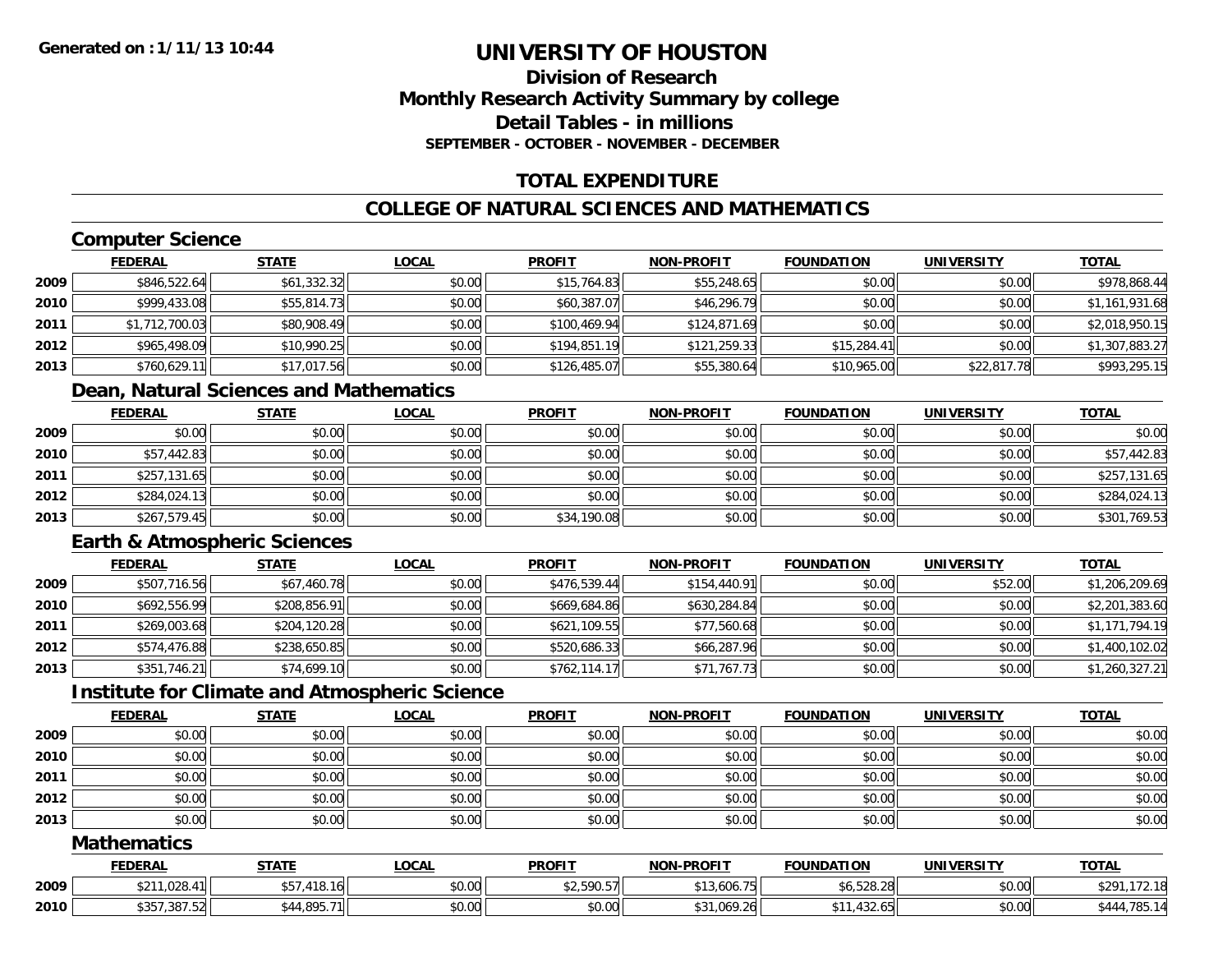# **Division of ResearchMonthly Research Activity Summary by college Detail Tables - in millions SEPTEMBER - OCTOBER - NOVEMBER - DECEMBER**

# **TOTAL EXPENDITURE**

#### **COLLEGE OF NATURAL SCIENCES AND MATHEMATICS**

|       | <b>Mathematics</b> |                |              |                |                   |                   |                   |                 |
|-------|--------------------|----------------|--------------|----------------|-------------------|-------------------|-------------------|-----------------|
|       | <b>FEDERAL</b>     | <b>STATE</b>   | <b>LOCAL</b> | <b>PROFIT</b>  | <b>NON-PROFIT</b> | <b>FOUNDATION</b> | <b>UNIVERSITY</b> | <b>TOTAL</b>    |
| 2011  | \$248,047.05       | \$125,445.34   | \$0.00       | \$31,030.53    | \$44,998.41       | \$5,083.10        | \$10,002.19       | \$464,606.62    |
| 2012  | \$211,255.69       | \$93,510.46    | \$7,488.83   | \$53,619.54    | \$66,386.69       | \$14,604.59       | \$10,713.11       | \$457,578.90    |
| 2013  | \$339,024.80       | \$47,140.93    | \$0.00       | \$34,365.57    | \$467.88          | \$26,916.51       | \$18,968.64       | \$466,884.33    |
|       | <b>Physics</b>     |                |              |                |                   |                   |                   |                 |
|       | <b>FEDERAL</b>     | <b>STATE</b>   | <b>LOCAL</b> | <b>PROFIT</b>  | <b>NON-PROFIT</b> | <b>FOUNDATION</b> | <b>UNIVERSITY</b> | <b>TOTAL</b>    |
| 2009  | \$414,652.59       | \$26,450.30    | \$0.00       | \$233,596.49   | \$69,125.29       | \$65,846.39       | \$0.00            | \$809,671.06    |
| 2010  | \$469,603.70       | \$25,132.40    | \$0.00       | \$289,453.05   | \$28,983.30       | \$74,010.28       | \$0.00            | \$887,182.73    |
| 2011  | \$711,884.29       | \$13,845.53    | \$0.00       | \$411,654.90   | \$6,973.95        | \$67,742.36       | \$0.00            | \$1,212,101.03  |
| 2012  | \$1,018,018.24     | (\$1,953.94)   | \$0.00       | \$346,580.88   | \$19,485.72       | \$91,203.03       | \$0.00            | \$1,473,333.93  |
| 2013  | \$894,501.42       | \$0.00         | \$0.00       | \$435,986.32   | \$22,768.66       | \$57,363.34       | \$0.00            | \$1,410,619.74  |
| Total | \$24,685,308.89    | \$6,390,416.52 | \$7,488.83   | \$5,653,644.08 | \$2,663,559.39    | \$3,354,695.90    | \$109,152.52      | \$42,864,266.13 |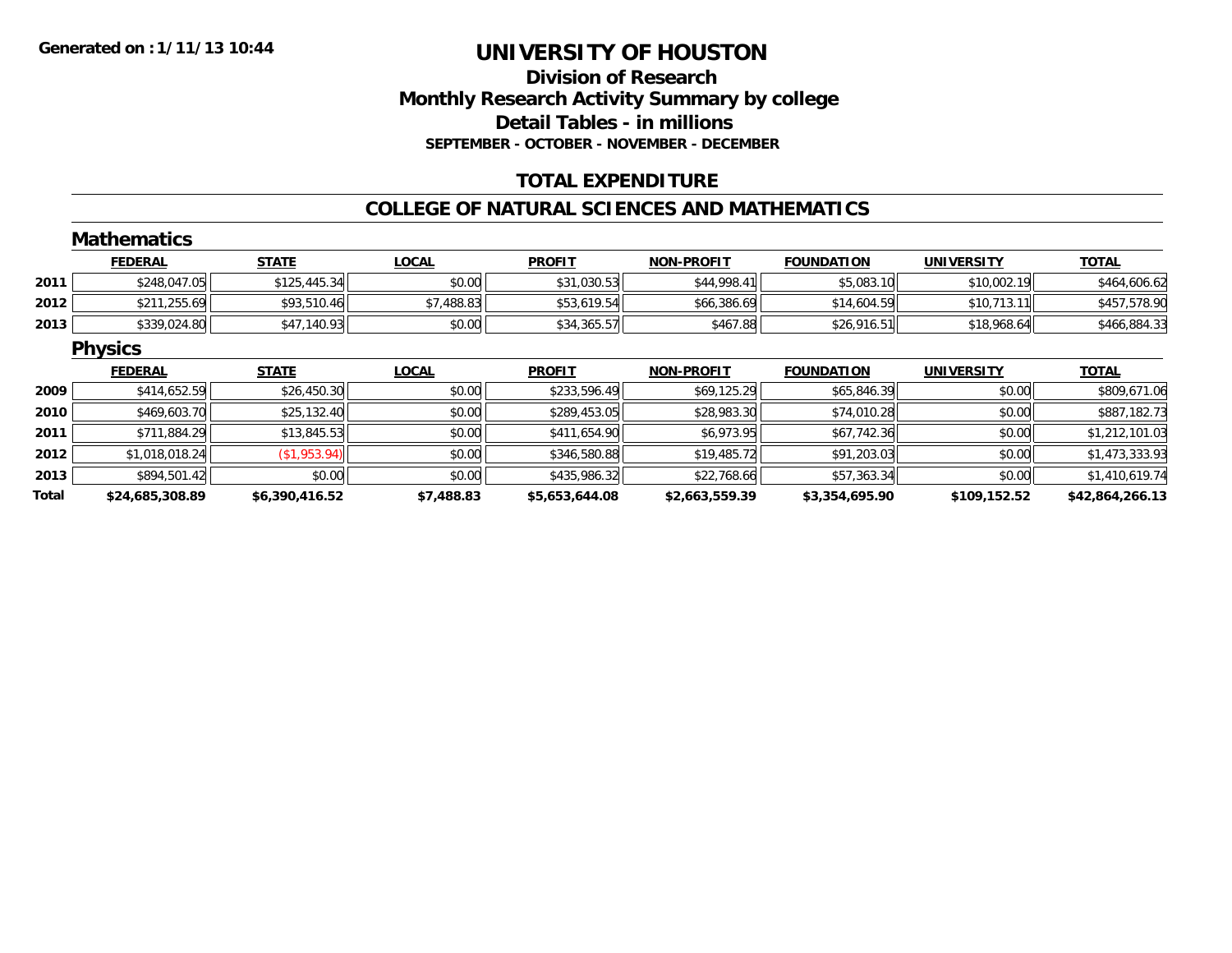### **Division of Research Monthly Research Activity Summary by college Detail Tables - in millions SEPTEMBER - OCTOBER - NOVEMBER - DECEMBER**

### **TOTAL EXPENDITURE**

#### **COLLEGE OF OPTOMETRY**

# **Optometry, Community**

|       | <b>FEDERAL</b> | <b>STATE</b> | <b>LOCAL</b> | <b>PROFIT</b> | <b>NON-PROFIT</b> | <b>FOUNDATION</b> | <b>UNIVERSITY</b> | <b>TOTAL</b>   |
|-------|----------------|--------------|--------------|---------------|-------------------|-------------------|-------------------|----------------|
| 2009  | \$939,082.31   | \$27,896.18  | \$0.00       | \$60,168.76   | (S71.73)          | \$3,035.12        | \$87,527.21       | \$1,117,637.85 |
| 2010  | \$1,427,597.08 | \$75,064.23  | \$0.00       | \$123,248.42  | \$7,196.24        | \$13,595.34       | \$81,535.30       | \$1,728,236.61 |
| 2011  | \$1,046,821.98 | \$40,056.26  | \$0.00       | \$78,750.98   | (\$51.07)         | \$0.00            | \$68,081.36       | \$1,233,659.51 |
| 2012  | \$1,138,932.38 | \$1,922.24   | \$0.00       | \$131,755.26  | (\$105.00)        | \$9,860.70        | \$141,382.16      | \$1,423,747.74 |
| 2013  | \$1,314,578.83 | \$22,159.74  | \$0.00       | \$264,922.34  | \$0.00            | \$13,234.48       | \$57,339.20       | \$1,672,234.59 |
| Total | \$5,867,012.57 | \$167,098.65 | \$0.00       | \$658,845.76  | \$6,968.44        | \$39,725.64       | \$435,865.23      | \$7,175,516.29 |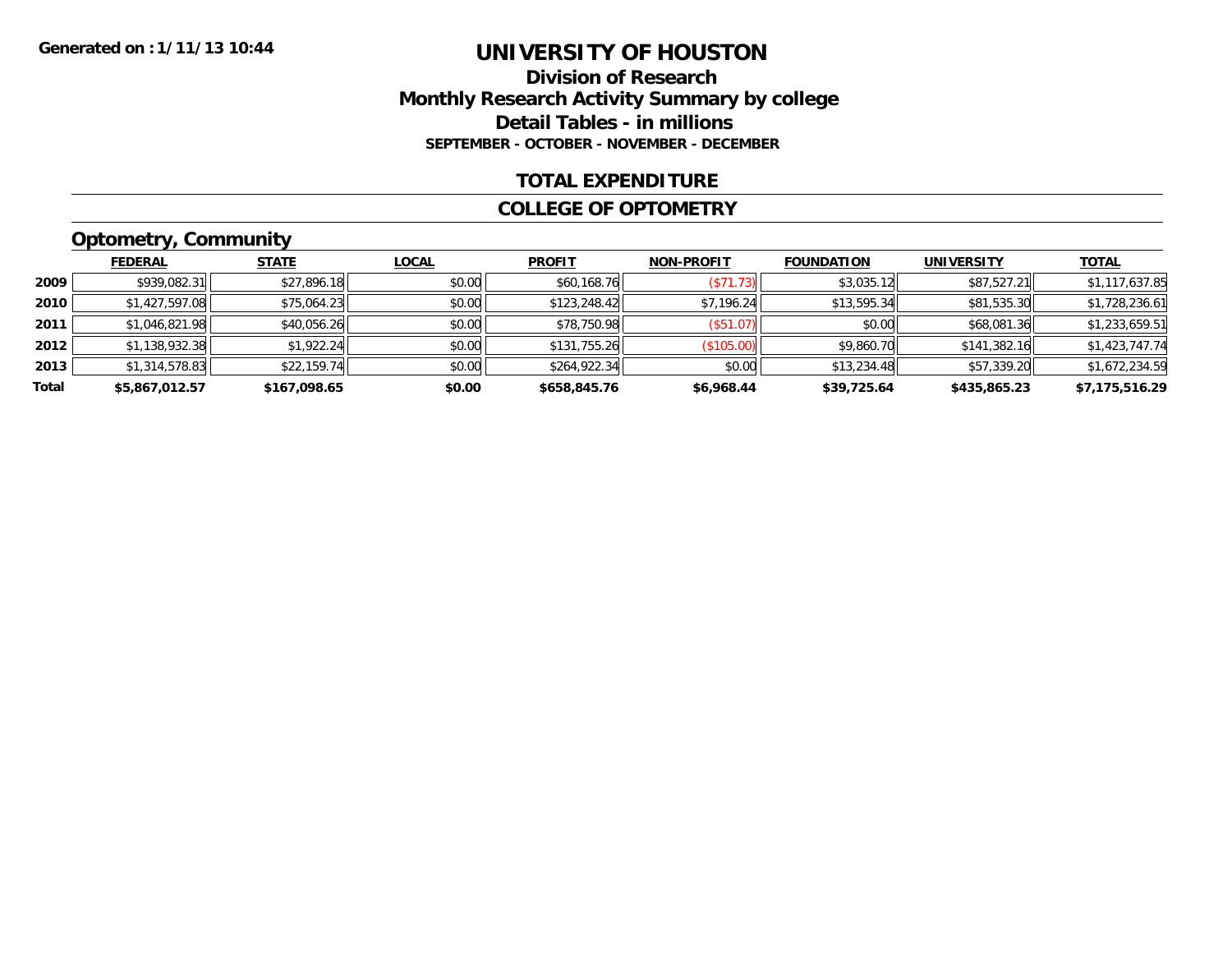# **Division of ResearchMonthly Research Activity Summary by college Detail Tables - in millionsSEPTEMBER - OCTOBER - NOVEMBER - DECEMBER**

### **TOTAL EXPENDITURE**

### **COLLEGE OF PHARMACY**

# **Clinical Sciences and Administration**

|      | <b>FEDERAL</b> | <u>STATE</u> | <b>LOCAL</b> | <b>PROFIT</b> | <b>NON-PROFIT</b> | <b>FOUNDATION</b> | <b>UNIVERSITY</b> | <b>TOTAL</b> |
|------|----------------|--------------|--------------|---------------|-------------------|-------------------|-------------------|--------------|
| 2009 | \$55,840.92    | \$0.00       | \$0.00       | \$138,174.38  | \$900.12          | \$23,459.59       | \$0.00            | \$218,375.01 |
| 2010 | \$37,053.67    | \$0.00       | \$0.00       | \$124,916.58  | \$64,417.26       | \$4,319.59        | \$1,045.36        | \$231,752.46 |
| 2011 | \$80,538.73    | \$1,750.90   | \$0.00       | \$117,590.89  | \$86,490.36       | \$0.00            | \$24.85           | \$286,395.73 |
| 2012 | \$56,525.63    | \$14,931.88  | \$0.00       | \$95,461.21   | \$38,753.62       | \$0.00            | \$0.00            | \$205,672.34 |
| 2013 | \$84,421.90    | \$0.00       | \$0.00       | \$117,208.69  | \$0.00            | \$4,103.00        | \$0.00            | \$205,733.59 |

### **Dean, Pharmacy**

|      | <b>FEDERAL</b> | <b>STATE</b> | <b>LOCAL</b> | <b>PROFIT</b> | <b>NON-PROFIT</b> | <b>FOUNDATION</b> | <b>UNIVERSITY</b> | <b>TOTAL</b> |
|------|----------------|--------------|--------------|---------------|-------------------|-------------------|-------------------|--------------|
| 2009 | \$0.00         | \$0.00       | \$0.00       | \$0.00        | \$0.00            | \$0.00            | \$0.00            | \$0.00       |
| 2010 | \$0.00         | \$0.00       | \$0.00       | \$0.00        | \$0.00            | \$0.00            | \$0.00            | \$0.00       |
| 2011 | \$0.00         | \$0.00       | \$0.00       | \$0.00        | \$0.00            | \$0.00            | \$0.00            | \$0.00       |
| 2012 | \$0.00         | \$0.00       | \$0.00       | \$0.00        | \$0.00            | \$0.00            | \$0.00            | \$0.00       |
| 2013 | \$0.00         | \$0.00       | \$0.00       | \$0.00        | \$0.00            | \$0.00            | \$0.00            | \$0.00       |

# **Pharmacological and Pharmaceutical Sciences**

|       | <b>FEDERAL</b> | <b>STATE</b> | <b>LOCAL</b> | <b>PROFIT</b> | <b>NON-PROFIT</b> | <b>FOUNDATION</b> | <b>UNIVERSITY</b> | <b>TOTAL</b>   |
|-------|----------------|--------------|--------------|---------------|-------------------|-------------------|-------------------|----------------|
| 2009  | \$557,711.26   | \$25,021.22  | \$0.00       | \$27,595.90   | \$30,372.76       | \$24,499.39       | \$0.00            | \$665,200.53   |
| 2010  | \$796.726.61   | \$39,911.15  | \$0.00       | \$18,933.33   | \$39,534.68       | \$24,693.09       | \$0.00            | \$919,798.86   |
| 2011  | \$785,923.60   | \$51,549.03  | \$0.00       | \$9,861.87    | \$66,576.65       | \$20,905.49       | \$0.00            | \$934,816.64   |
| 2012  | \$525,363.04   | \$0.01       | \$0.00       | \$984.03      | \$42,277.27       | \$11,583.21       | \$0.00            | \$580,207.56   |
| 2013  | \$570,214.60   | \$0.00       | \$0.00       | \$7,052.08    | \$12,120.84       | \$12,447.91       | \$0.00            | \$601,835.43   |
| Total | \$3,550,319.95 | \$133,164.19 | \$0.00       | \$657,778.96  | \$381,443.56      | \$126,011.27      | \$1,070.21        | \$4,849,788.14 |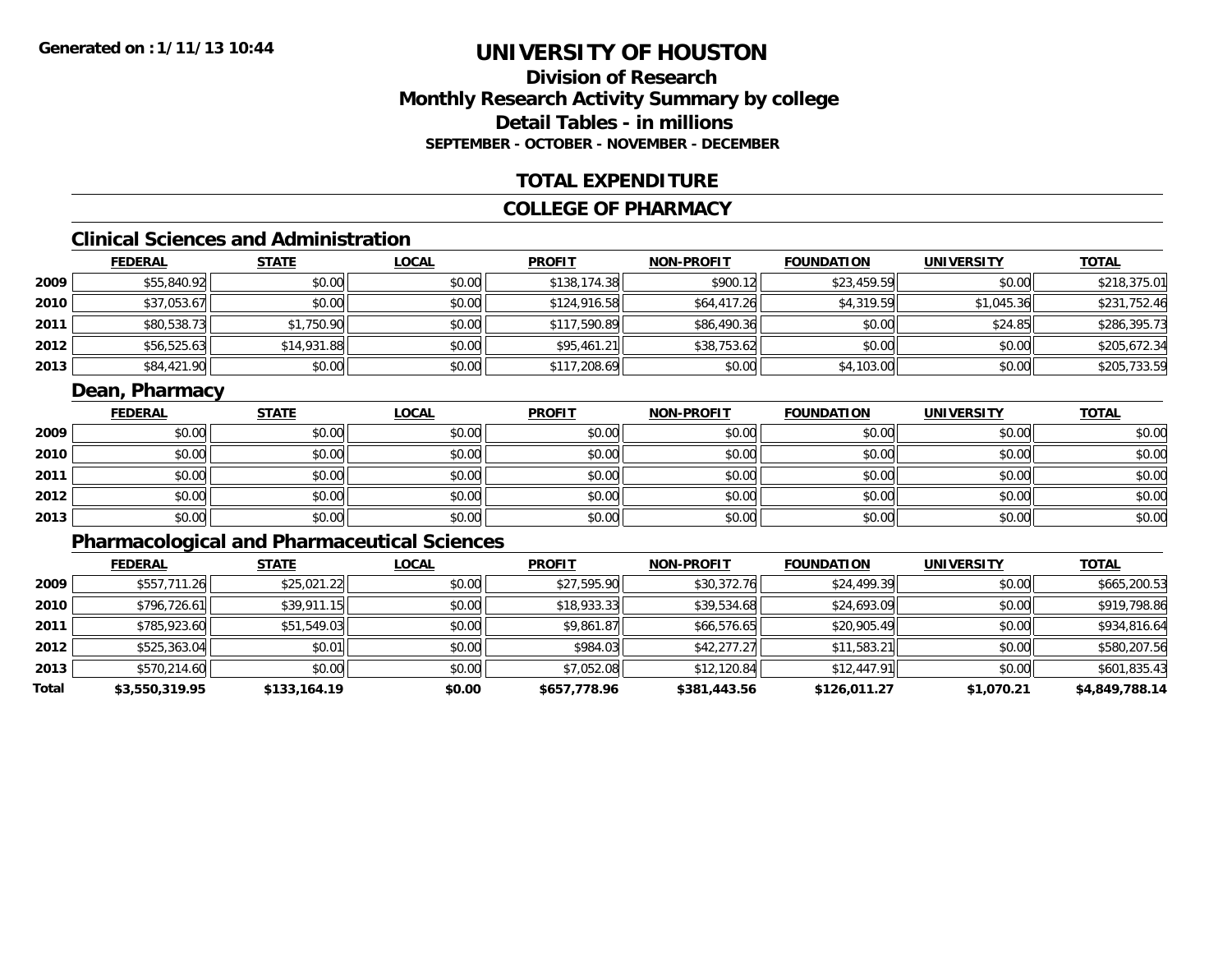# **Division of ResearchMonthly Research Activity Summary by college Detail Tables - in millionsSEPTEMBER - OCTOBER - NOVEMBER - DECEMBER**

# **TOTAL EXPENDITURE**

# **COLLEGE OF TECHNOLOGY**

### **Center for Life Sciences Technology**

|      | <b>FEDERAL</b> | <b>STATE</b> | <u>LOCAL</u> | <b>PROFIT</b> | <b>NON-PROFIT</b> | <b>FOUNDATION</b> | <b>UNIVERSITY</b> | <b>TOTAL</b> |
|------|----------------|--------------|--------------|---------------|-------------------|-------------------|-------------------|--------------|
| 2009 | \$0.00         | \$0.00       | \$0.00       | \$0.00        | \$0.00            | \$0.00            | \$0.00            | \$0.00       |
| 2010 | \$0.00         | \$0.00       | \$0.00       | \$0.00        | \$0.00            | \$0.00            | \$0.00            | \$0.00       |
| 2012 | \$0.00         | \$0.00       | \$0.00       | \$0.00        | \$0.00            | \$0.00            | \$0.00            | \$0.00       |

# **Center for Technology Literacy**

|      | <b>FEDERAL</b> | <b>STATE</b> | <u>LOCAL</u> | <b>PROFIT</b> | <b>NON-PROFIT</b> | <b>FOUNDATION</b> | <b>UNIVERSITY</b> | <b>TOTAL</b> |
|------|----------------|--------------|--------------|---------------|-------------------|-------------------|-------------------|--------------|
| 2009 | \$0.00         | \$0.00       | \$0.00       | \$0.00        | \$0.00            | \$0.00            | \$0.00            | \$0.00       |
| 2010 | \$1,859.65     | \$0.00       | \$0.00       | \$0.00        | \$0.00            | \$0.00            | \$0.00            | \$1,859.65   |
| 2011 | \$174,611.31   | \$0.00       | \$0.00       | \$0.00        | \$0.00            | \$0.00            | \$0.00            | \$174,611.31 |
| 2012 | \$449,659.88   | \$0.00       | \$0.00       | \$0.00        | \$0.00            | \$0.00            | \$0.00            | \$449,659.88 |
| 2013 | \$35,692.42    | \$0.00       | \$0.00       | \$0.00        | \$0.00            | \$0.00            | \$0.00            | \$35,692.42  |

#### **Dean, Technology**

|      | <b>FEDERAL</b> | <b>STATE</b> | <u>LOCAL</u> | <b>PROFIT</b> | <b>NON-PROFIT</b> | <b>FOUNDATION</b> | <b>UNIVERSITY</b> | <b>TOTAL</b> |
|------|----------------|--------------|--------------|---------------|-------------------|-------------------|-------------------|--------------|
| 2009 | \$127,007.06   | \$0.00       | \$0.00       | \$0.00        | \$0.00            | \$0.00            | \$0.00            | \$127,007.06 |
| 2010 | \$44,397.39    | \$0.00       | \$0.00       | \$0.00        | \$0.00            | \$0.00            | \$0.00            | \$44,397.39  |
| 2011 | \$22,814.48    | \$0.00       | \$0.00       | \$0.00        | \$0.00            | \$0.00            | \$0.00            | \$22,814.48  |
| 2012 | \$60,675.60    | \$0.00       | \$0.00       | \$0.00        | \$0.00            | \$0.00            | \$0.00            | \$60,675.60  |
| 2013 | \$15,235.58    | \$4,076.01   | \$0.00       | \$0.00        | \$0.00            | \$0.00            | \$0.00            | \$19,311.59  |

#### **Engineering Technology**

|      | <u>FEDERAL</u> | <b>STATE</b> | <b>LOCAL</b> | <b>PROFIT</b> | <b>NON-PROFIT</b> | <b>FOUNDATION</b> | <b>UNIVERSITY</b> | <b>TOTAL</b> |
|------|----------------|--------------|--------------|---------------|-------------------|-------------------|-------------------|--------------|
| 2009 | \$299,429.32   | \$0.00       | \$0.00       | \$7,382.99    | \$33,434.78       | \$0.00            | \$11,821.61       | \$352,068.70 |
| 2010 | \$271,714.64   | \$0.00       | \$0.00       | \$13,412.58   | \$3,695.27        | \$35,353.69       | \$229.32          | \$324,405.50 |
| 2011 | \$106,567.20   | \$0.00       | \$0.00       | \$10,771.75   | \$0.00            | \$25,672.34       | \$0.00            | \$143,011.29 |
| 2012 | \$192,811.50   | \$0.00       | \$0.00       | \$17,071.29   | (\$3,366.00)      | \$17,886.71       | \$0.00            | \$224,403.50 |
| 2013 | \$147.742.77   | \$1,019.00   | \$0.00       | \$25,114.12   | \$3,225.05        | \$12,173.59       | \$0.00            | \$189,274.54 |

<u> 1989 - Johann Stoff, deutscher Stoffen und der Stoffen und der Stoffen und der Stoffen und der Stoffen und de</u>

# **Human Development and Consumer Science**

|      | <b>FEDERAL</b> | <b>STATE</b> | <b>LOCAL</b> | <b>PROFIT</b> | <b>NON-PROFIT</b> | <b>FOUNDATION</b> | <b>UNIVERSITY</b> | <b>TOTAL</b> |
|------|----------------|--------------|--------------|---------------|-------------------|-------------------|-------------------|--------------|
| 2009 | \$13,000.73    | \$22,703.75  | \$0.00       | \$1,811.46    | \$0.00            | \$0.00            | \$0.00            | \$37,515.94  |
| 2010 | \$3,053.16     | \$0.00       | \$0.00       | \$10,699.21   | \$0.00            | \$0.00            | \$0.00            | \$13,752.37  |
| 2011 | \$952.48       | \$0.00       | \$0.00       | \$1,085.93    | \$0.00            | \$0.00            | \$0.00            | \$2,038.41   |
| 2012 | \$372.10       | \$0.00       | \$0.00       | \$0.00        | \$0.00            | \$0.00            | \$0.00            | \$372.10     |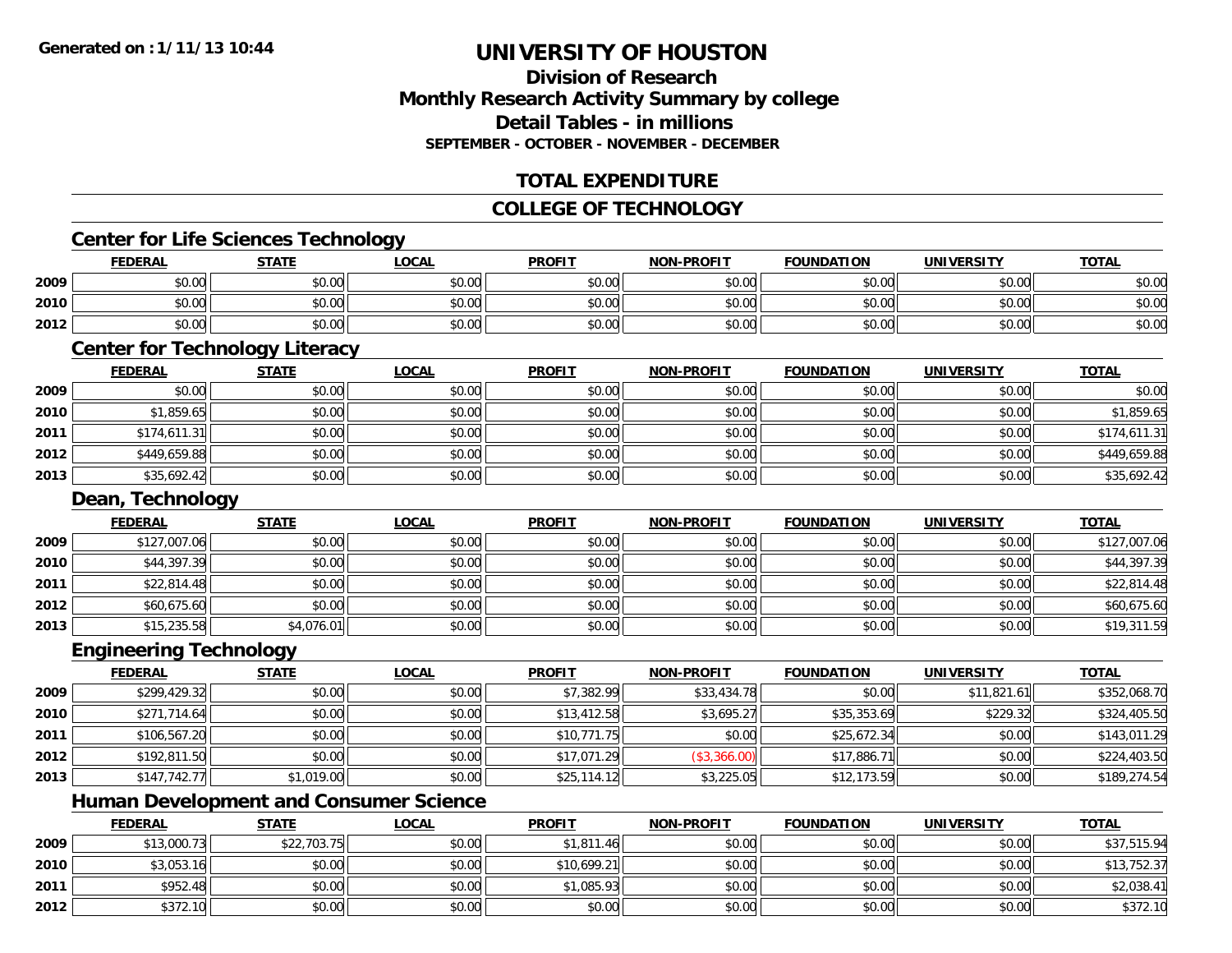# **Division of ResearchMonthly Research Activity Summary by college Detail Tables - in millions SEPTEMBER - OCTOBER - NOVEMBER - DECEMBER**

# **TOTAL EXPENDITURE**

#### **COLLEGE OF TECHNOLOGY**

# **Information & Logistics Technology**

|      | <b>FEDERAL</b> | <b>STATE</b> | <u>LOCAL</u> | <b>PROFIT</b> | <b>NON-PROFIT</b> | <b>FOUNDATION</b> | <b>UNIVERSITY</b> | <b>TOTAL</b>  |
|------|----------------|--------------|--------------|---------------|-------------------|-------------------|-------------------|---------------|
| 2009 | \$49,352.71    | \$7,567.92   | \$0.00       | \$228.00      | \$3,047.68        | \$0.00            | \$0.00            | \$60,196.30   |
| 2010 | \$15,323.23    | \$0.00       | \$0.00       | \$0.00        | \$3,109.70        | \$0.00            | \$0.00            | \$18,432.93   |
| 2011 | \$10,033.48    | \$0.00       | \$0.00       | \$0.00        | \$2,383.36        | \$0.00            | \$0.00            | \$12,416.84   |
| 2012 | \$27,328.30    | \$0.00       | \$0.00       | \$0.00        | \$0.00            | \$0.00            | \$0.00            | \$27,328.30   |
| 2013 | (\$10,735.08)  | \$0.00       | \$0.00       | \$0.00        | \$0.00            | \$0.00            | \$0.00            | (\$10,735.08) |

# **Texas Manufacturing Assistance Center**

|       | <b>FEDERAL</b> | <b>STATE</b> | <b>LOCAL</b> | <b>PROFIT</b> | <b>NON-PROFIT</b> | <b>FOUNDATION</b> | <b>UNIVERSITY</b> | <b>TOTAL</b>   |
|-------|----------------|--------------|--------------|---------------|-------------------|-------------------|-------------------|----------------|
| 2009  | \$0.00         | \$0.00       | \$0.00       | \$0.00        | \$0.00            | \$0.00            | \$0.00            | \$0.00         |
| 2010  | \$0.00         | \$0.00       | \$0.00       | \$0.00        | \$0.00            | \$0.00            | \$0.00            | \$0.00         |
| 2011  | \$0.00         | \$0.00       | \$0.00       | \$0.00        | \$0.00            | \$0.00            | \$0.00            | \$0.00         |
| 2012  | \$0.00         | \$0.00       | \$0.00       | \$0.00        | \$0.00            | \$0.00            | \$0.00            | \$0.00         |
| 2013  | \$0.00         | \$0.00       | \$0.00       | \$0.00        | \$0.00            | \$0.00            | \$0.00            | \$0.00         |
| Total | \$2,058,899.90 | \$35,366.67  | \$0.00       | \$87,577.33   | \$45,529.83       | \$91,086.33       | \$12,050.93       | \$2,330,511.00 |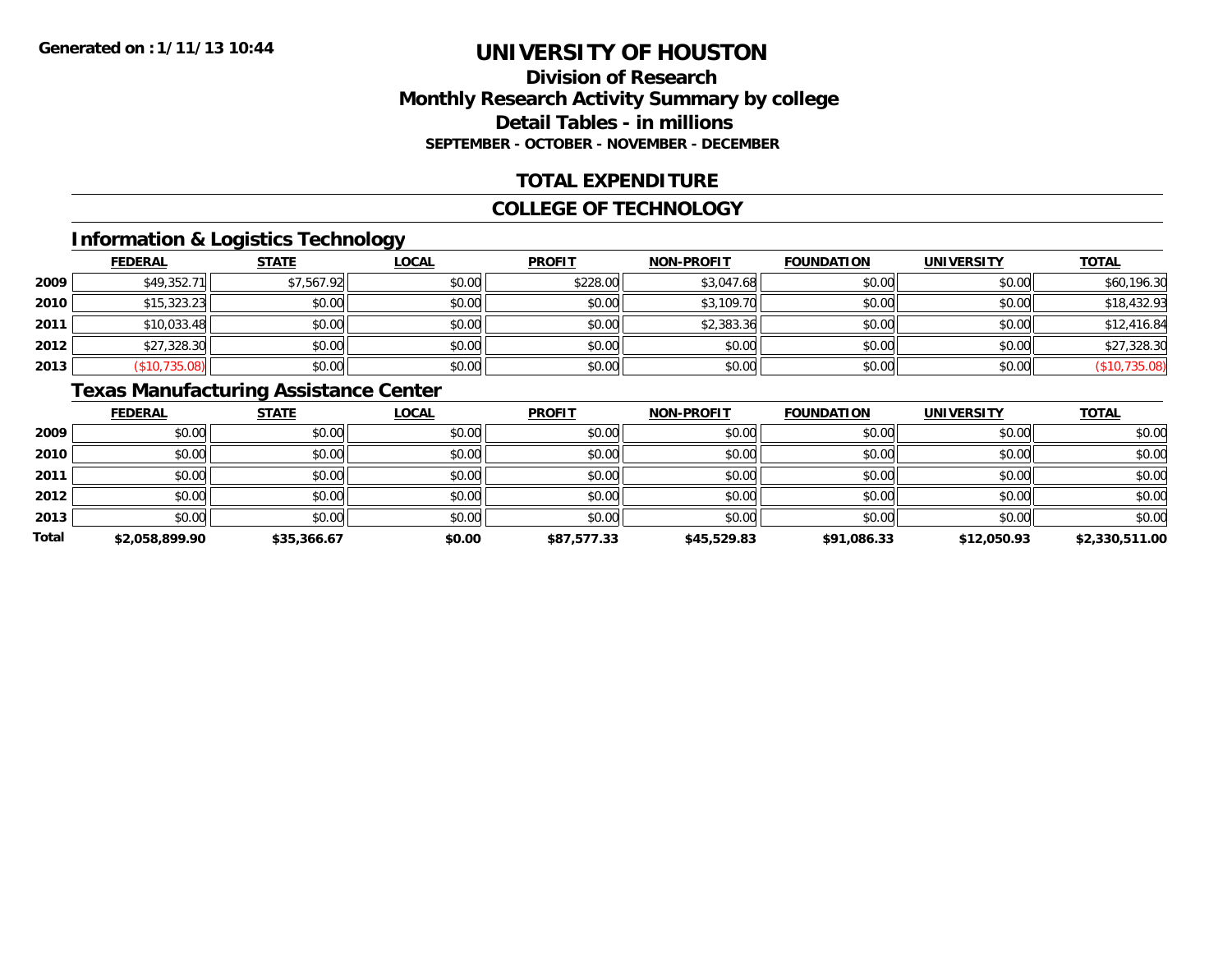# **Division of ResearchMonthly Research Activity Summary by college Detail Tables - in millionsSEPTEMBER - OCTOBER - NOVEMBER - DECEMBER**

# **TOTAL EXPENDITURE**

# **CULLEN COLLEGE OF ENGINEERING**

# **Biomedical Engineering**

|      | <b>FEDERAL</b> | <b>STATE</b> | <b>LOCAL</b> | <b>PROFIT</b> | <b>NON-PROFIT</b> | <b>FOUNDATION</b> | <b>UNIVERSITY</b> | <u>TOTAL</u> |
|------|----------------|--------------|--------------|---------------|-------------------|-------------------|-------------------|--------------|
| 2009 | \$27,383.73    | \$0.00       | \$0.00       | \$0.00        | \$10,214.72       | \$3,268.70        | \$0.00            | \$40,867.15  |
| 2010 | \$78,098.28    | \$0.00       | \$0.00       | \$0.00        | \$3,430.39        | \$0.00            | \$0.00            | \$81,528.67  |
| 2011 | \$93,048.97    | \$0.00       | \$0.00       | \$0.00        | \$0.00            | \$0.00            | \$0.00            | \$93,048.97  |
| 2012 | \$101,254.86   | \$0.00       | \$0.00       | \$0.00        | \$0.00            | \$0.00            | \$0.00            | \$101,254.86 |
| 2013 | \$218,573.95   | \$0.00       | \$0.00       | \$34,156.70   | \$0.00            | \$0.00            | \$0.00            | \$252,730.65 |
|      |                |              |              |               |                   |                   |                   |              |

### **Center for Innovative Grouting Materials and Tech**

|      | <b>FEDERAL</b> | <b>STATE</b>         | <b>_OCAL</b>                           | <b>PROFIT</b>           | <b>NON-PROFIT</b> | <b>FOUNDATION</b> | <b>UNIVERSITY</b> | <b>TOTAL</b> |
|------|----------------|----------------------|----------------------------------------|-------------------------|-------------------|-------------------|-------------------|--------------|
| 2011 | 0000<br>,u.u   | ሳሳ<br>$\sim$<br>JU.U | $\sigma$ $\sim$<br>pu.uu               | $\sqrt{2}$<br>JU.U      | \$0.00            | 0000              | \$0.00            | \$0.00       |
| 2012 | 0000<br>,u.u   | 60.00<br>ΨU.         | $\uparrow$ $\land$ $\uparrow$<br>DU.UG | $\epsilon$ 0.00<br>JU.U | \$0.00            | 0.00<br>JU.UU     | \$0.00            | \$0.00       |
| 2013 | \$0.00         | 40.00<br>JU.UU       | \$0.00                                 | \$0.00                  | \$0.00            | 0.00<br>JU.UU     | \$0.00            | \$0.00       |

#### **Chemical Engineering**

|      | <b>FEDERAL</b> | <u>STATE</u>   | <b>LOCAL</b> | <b>PROFIT</b> | <b>NON-PROFIT</b> | <b>FOUNDATION</b> | <b>UNIVERSITY</b> | <b>TOTAL</b>   |
|------|----------------|----------------|--------------|---------------|-------------------|-------------------|-------------------|----------------|
| 2009 | \$470,718.67   | \$1,289,769.61 | \$4,498.11   | \$180,020.00  | \$40,393.95       | \$35,895.12       | \$0.00            | \$2,021,295.46 |
| 2010 | \$494,591.01   | \$1,540,343.07 | \$1,530.31   | \$115,789.64  | \$0.00            | \$25,853.47       | \$62,952.46       | \$2,241,059.96 |
| 2011 | \$1,333,637.32 | (\$110,491.67) | \$0.00       | \$244,308.03  | \$0.00            | \$39,455.43       | \$47,498.29       | \$1,554,407.40 |
| 2012 | \$1,527,533.81 | \$73,330.83    | \$0.00       | \$321,975.80  | \$800.00          | \$26,585.72       | \$0.02            | \$1,950,226.18 |
| 2013 | \$938,091.67   | \$40,059.47    | \$0.00       | \$293,871.89  | \$22,733.56       | \$98,516.03       | (S16, 332.80)     | \$1,376,939.82 |

### **Civil Engineering**

|      | <b>FEDERAL</b> | <b>STATE</b> | <u>LOCAL</u> | <b>PROFIT</b> | <b>NON-PROFIT</b> | <b>FOUNDATION</b> | <b>UNIVERSITY</b> | <b>TOTAL</b>   |
|------|----------------|--------------|--------------|---------------|-------------------|-------------------|-------------------|----------------|
| 2009 | \$736,344.67   | \$77,737.45  | \$2.492.24   | \$696.26      | \$7,868.00        | \$69,226.12       | \$0.00            | \$894,364.74   |
| 2010 | \$409,428.36   | \$116,102.71 | \$29,067.19  | \$35,013.29   | \$25,908.77       | \$94,415.19       | \$0.00            | \$709,935.51   |
| 2011 | \$447,027.58   | \$122,911.41 | \$0.00       | \$70,580.88   | \$27,938.83       | \$53,376.29       | \$16, 136.45      | \$737,971.44   |
| 2012 | \$1,104,438.86 | \$137,031.64 | \$33,376.64  | \$25,467.89   | \$12,784.14       | \$8,972.66        | \$0.00            | \$1,322,071.82 |
| 2013 | \$794,717.43   | \$130,394.55 | \$8,453.31   | \$37,758.99   | \$53,865.95       | \$2,656.17        | \$11,730.00       | \$1,039,576.40 |

# **Composites Engineering and Applications Center**

|      | <b>FEDERAL</b>         | <b>STATE</b>                       | LOCAL                | <b>PROFIT</b>                                            | <b>NON-PROFIT</b> | <b>FOUNDATION</b> | <b>UNIVERSITY</b><br>. | <b>TOTAL</b> |
|------|------------------------|------------------------------------|----------------------|----------------------------------------------------------|-------------------|-------------------|------------------------|--------------|
| 2011 | $\sim$<br>Ψ.<br>טט.טע  | 40.00<br>JU.UU                     | 0000<br><b>JU.UU</b> | 0.00<br>JU.UU                                            | \$0.00            | \$0.00            | \$0.00                 | \$0.00       |
| 2012 | ÷n.<br>$\sim$<br>טט.טט | 60.00<br>งบ.บบ                     | 0000<br>JU.UU        | $\mathsf{A} \cap \mathsf{A} \cap$<br>$-90.06$            | \$0.00            | \$0.00            | \$0.00                 | \$0.00       |
| 2013 | ልስ ሰሰ<br>DU.UU         | $\uparrow$ $\cap$ $\cap$<br>\$U.UU | \$0.00               | $\mathsf{A} \cap \mathsf{A} \cap \mathsf{A}$<br>$-40.06$ | \$0.00            | \$0.00            | \$0.00                 | \$0.00       |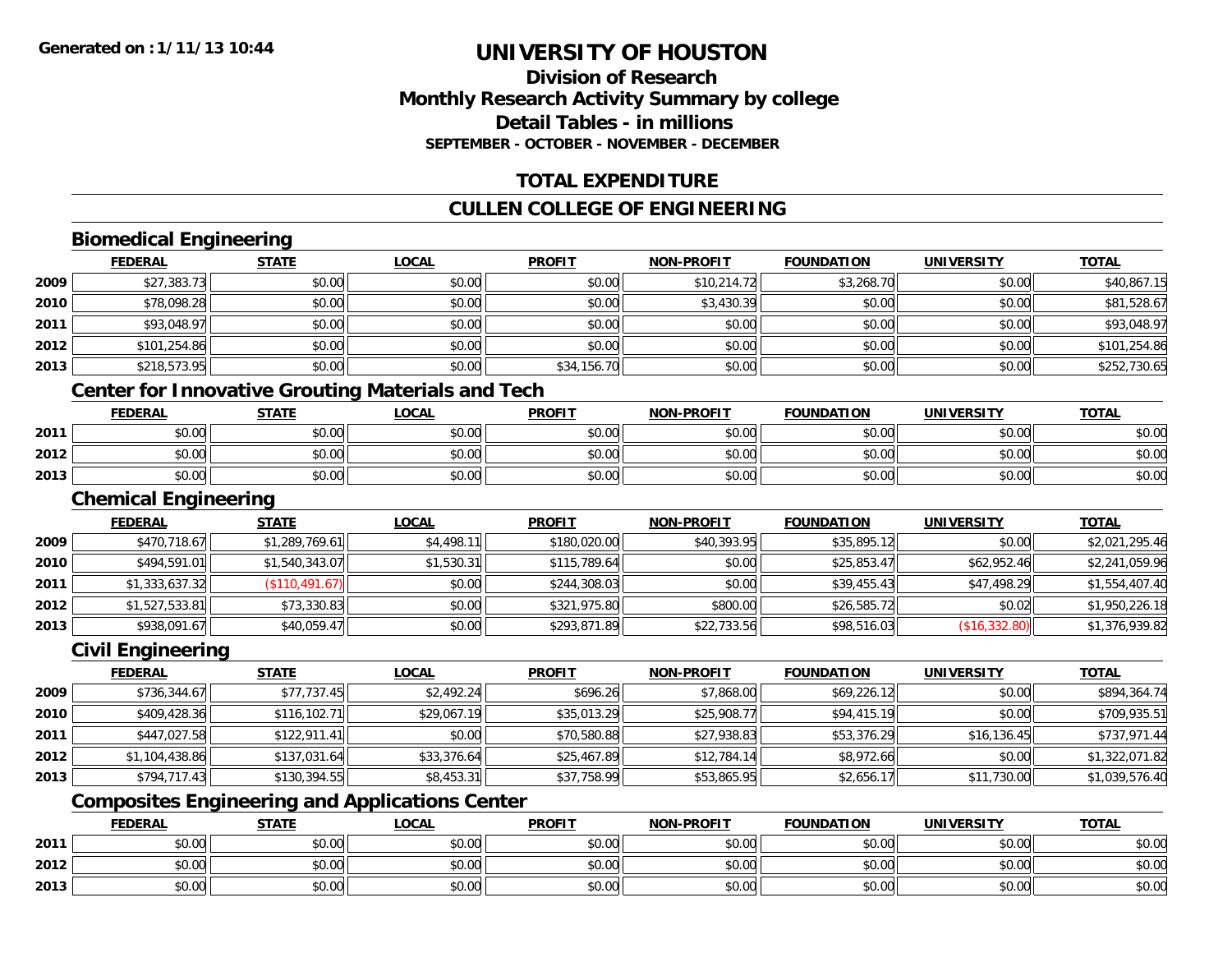# **Division of ResearchMonthly Research Activity Summary by college Detail Tables - in millionsSEPTEMBER - OCTOBER - NOVEMBER - DECEMBER**

### **TOTAL EXPENDITURE**

### **CULLEN COLLEGE OF ENGINEERING**

# **Dean, Engineering**

|      | <b>FEDERAL</b> | <b>STATE</b> | <b>LOCAL</b> | <b>PROFIT</b> | <b>NON-PROFIT</b> | <b>FOUNDATION</b> | <b>UNIVERSITY</b> | <b>TOTAL</b> |
|------|----------------|--------------|--------------|---------------|-------------------|-------------------|-------------------|--------------|
| 2009 | \$4,709.98     | \$48.96      | \$0.00       | \$0.00        | \$0.00            | \$0.00            | \$0.00            | \$4,661.02   |
| 2010 | \$45,256.29    | \$0.00       | \$0.00       | \$0.00        | \$0.00            | \$0.00            | \$0.00            | \$45,256.29  |
| 2011 | \$38,333.04    | \$0.00       | \$0.00       | \$0.00        | \$0.00            | \$0.00            | \$0.00            | \$38,333.04  |
| 2012 | \$73,901.42    | \$0.00       | \$0.00       | \$0.00        | \$0.00            | \$0.00            | \$0.00            | \$73,901.42  |
| 2013 | \$10,525.29    | \$0.00       | \$0.00       | \$0.00        | \$0.00            | \$0.00            | \$0.00            | \$10,525.29  |

# **Electrical & Computer Engineering**

|      | <b>FEDERAL</b> | <b>STATE</b> | <b>LOCAL</b> | <b>PROFIT</b> | <b>NON-PROFIT</b> | <b>FOUNDATION</b> | <b>UNIVERSITY</b> | <u>TOTAL</u>   |
|------|----------------|--------------|--------------|---------------|-------------------|-------------------|-------------------|----------------|
| 2009 | \$596,445.27   | \$115,767.69 | \$0.00       | \$84,024.17   | \$67,643.84       | \$0.00            | \$27,583.77       | \$891,464.74   |
| 2010 | \$507,388.43   | \$116,918.21 | \$0.00       | \$195,949.51  | \$53,719.66       | \$0.00            | \$465.12          | \$874,440.93   |
| 2011 | \$983,067.68   | \$122,877.50 | \$0.00       | \$80,678.24   | \$33,538.70       | \$11,564.90       | \$5,124.78        | \$1,236,851.80 |
| 2012 | \$1,652,224.31 | \$36,076.82  | \$0.00       | \$141,893.03  | \$17,549.64       | (\$25,347.02)     | \$0.21            | \$1,822,396.99 |
| 2013 | \$893,240.94   | \$20,401.19  | \$0.00       | \$143,924.99  | \$14,556.47       | \$27,214.93       | \$0.00            | \$1,099,338.52 |

# **Industrial Engineering**

|      | <u>FEDERAL</u> | <b>STATE</b> | <b>LOCAL</b> | <b>PROFIT</b> | <b>NON-PROFIT</b> | <b>FOUNDATION</b> | <b>UNIVERSITY</b> | <b>TOTAL</b> |
|------|----------------|--------------|--------------|---------------|-------------------|-------------------|-------------------|--------------|
| 2009 | \$39,267.23    | \$0.00       | \$0.00       | \$0.00        | \$0.00            | \$0.00            | \$0.00            | \$39,267.23  |
| 2010 | \$41,476.81    | \$0.00       | \$0.00       | \$0.00        | \$0.00            | \$0.00            | \$0.00            | \$41,476.81  |
| 2011 | \$62,911.82    | \$18,547.69  | \$17,763.38  | \$0.00        | \$0.00            | \$0.00            | \$0.00            | \$99,222.89  |
| 2012 | \$40,889.23    | \$0.00       | \$21,816.06  | \$0.00        | \$0.00            | \$0.00            | \$0.00            | \$62,705.29  |
| 2013 | \$44,470.53    | \$26,278.12  | \$4,371.92   | \$0.00        | \$0.00            | \$0.00            | \$0.00            | \$75,120.57  |

#### **Mechanical Engineering**

|      | <b>FEDERAL</b> | <b>STATE</b> | <u>LOCAL</u> | <b>PROFIT</b> | <b>NON-PROFIT</b> | <b>FOUNDATION</b> | <b>UNIVERSITY</b> | <b>TOTAL</b>   |
|------|----------------|--------------|--------------|---------------|-------------------|-------------------|-------------------|----------------|
| 2009 | \$362,343.15   | \$27,870.43  | \$0.00       | \$139,987.77  | \$20,478.33       | \$0.00            | \$17,383.55       | \$568,063.23   |
| 2010 | \$659,520.05   | \$13,641.76  | \$0.00       | \$84,386.46   | \$82,792.38       | \$0.00            | \$30,587.11       | \$870,927.76   |
| 2011 | \$876,545.06   | \$257,611.88 | \$0.00       | \$237,873.19  | \$39,285.12       | \$0.00            | \$0.00            | \$1,411,315.25 |
| 2012 | \$889,113,39   | \$253,841.75 | \$0.00       | \$145.374.86  | \$35,378.35       | \$0.00            | \$0.00            | \$1,323,708.35 |
| 2013 | \$1,018,662.94 | \$214,242.44 | \$0.00       | \$94,058.58   | \$5,462.59        | \$21,744.58       | \$0.00            | \$1,354,171.13 |

# **National Wind Energy Center**

|      | <b>FEDERAL</b> | <b>CTATE</b>    | LOCAI              | <b>PROFIT</b> | <b>DDAELT</b><br><b>NIONI</b><br>ж. | <b>FOUNDATION</b> | UNIVERSITY           | <b>TOTAL</b>             |
|------|----------------|-----------------|--------------------|---------------|-------------------------------------|-------------------|----------------------|--------------------------|
| 2011 | ልስ ባህ<br>שט.טע | ሖጣ<br>JU.UU     | $\sim$ 00<br>DU.UU | 0000<br>JU.UU | $\sim$<br>$\sim$<br>PO.OO           | 0.00<br>JU.UU     | 0000<br><b>DU.UG</b> | $\sim$<br><b>JU.UU</b>   |
| 2012 | nn na<br>JU.UU | $\sim$<br>JU.UU | $\sim$ 00<br>PU.UU | 0000<br>JU.UU | 0.00<br>vv.vv                       | 0.00<br>JU.UU     | 0000<br><b>DU.UG</b> | $\cdots$<br><b>JU.UU</b> |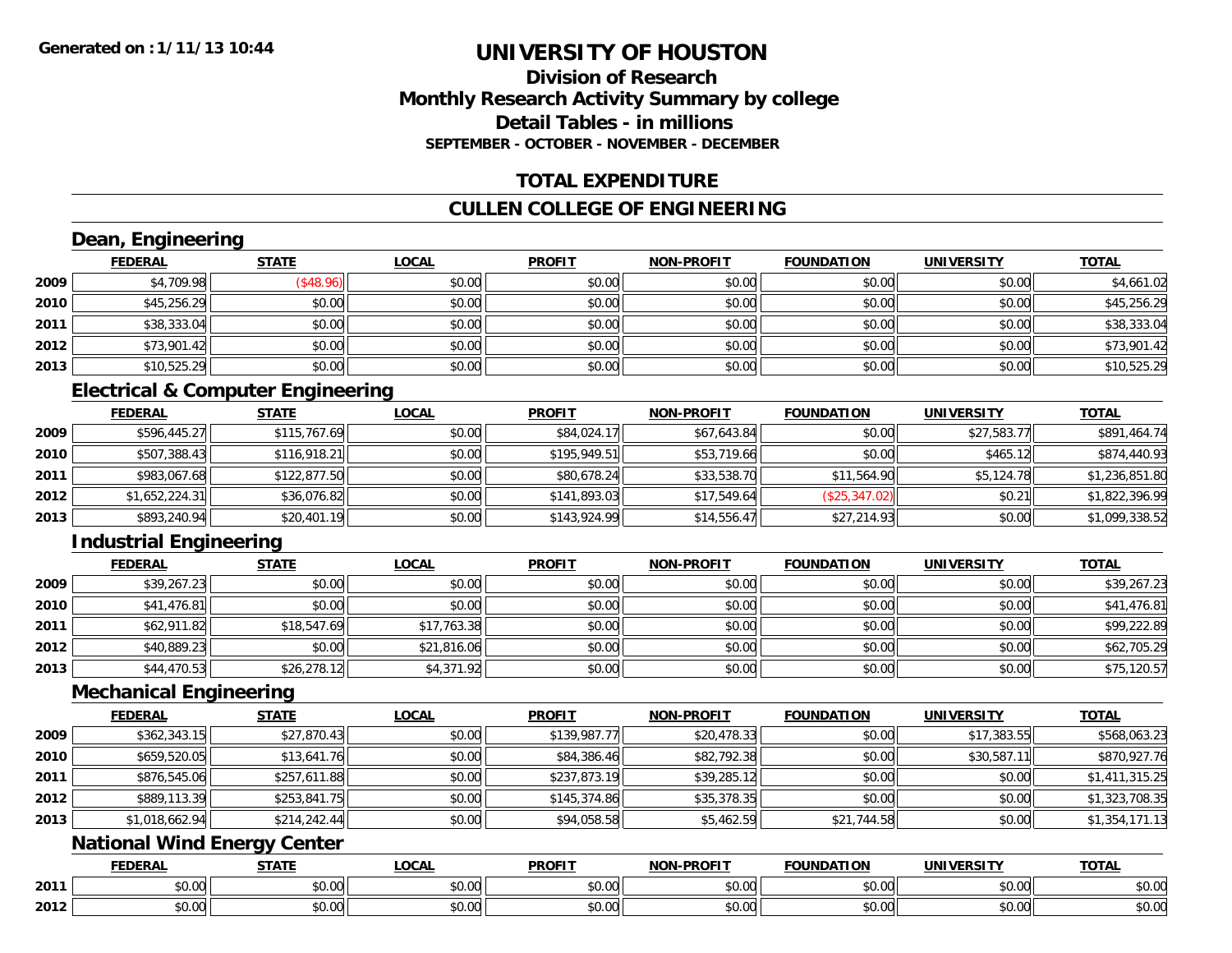### **Division of Research Monthly Research Activity Summary by college Detail Tables - in millions SEPTEMBER - OCTOBER - NOVEMBER - DECEMBER**

### **TOTAL EXPENDITURE**

# **CULLEN COLLEGE OF ENGINEERING**

|              | <b>National Wind Energy Center</b>        |                |              |                |                   |                   |                   |                 |
|--------------|-------------------------------------------|----------------|--------------|----------------|-------------------|-------------------|-------------------|-----------------|
|              | <b>FEDERAL</b>                            | <b>STATE</b>   | <b>LOCAL</b> | <b>PROFIT</b>  | <b>NON-PROFIT</b> | <b>FOUNDATION</b> | <b>UNIVERSITY</b> | <b>TOTAL</b>    |
| 2013         | \$0.00                                    | \$0.00         | \$0.00       | \$0.00         | \$0.00            | \$0.00            | \$0.00            | \$0.00          |
|              | <b>SW Public Safety Technology Center</b> |                |              |                |                   |                   |                   |                 |
|              | <b>FEDERAL</b>                            | <b>STATE</b>   | <b>LOCAL</b> | <b>PROFIT</b>  | <b>NON-PROFIT</b> | <b>FOUNDATION</b> | <b>UNIVERSITY</b> | <b>TOTAL</b>    |
| 2009         | \$0.00                                    | \$0.00         | \$0.00       | \$0.00         | \$0.00            | \$0.00            | \$0.00            | \$0.00          |
| <b>Total</b> | \$17,615,182.02                           | \$4,641,215.58 | \$123,369.16 | \$2,707,790.16 | \$576,343.39      | \$493,398.28      | \$203,128.96      | \$26.360.427.55 |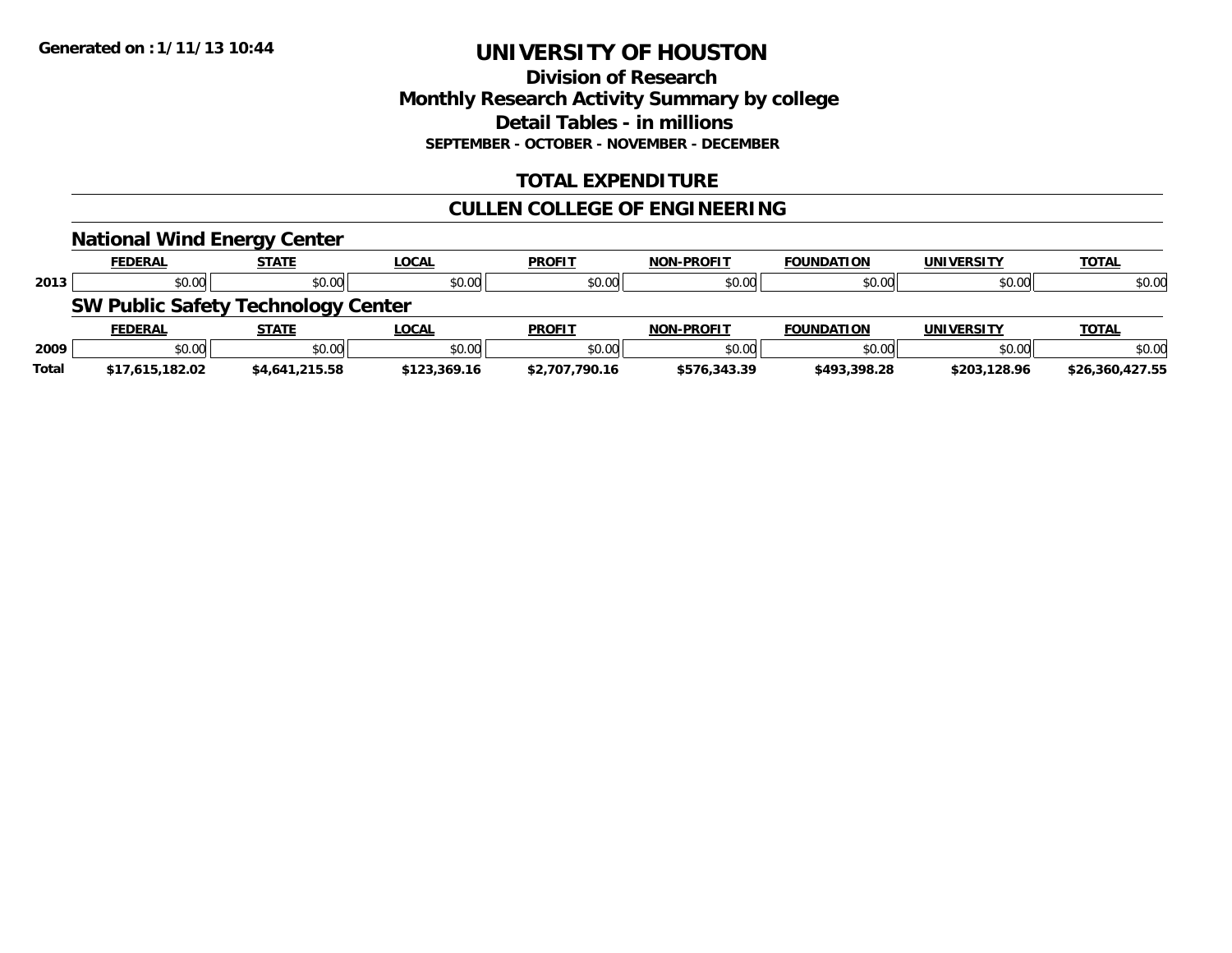# **Division of ResearchMonthly Research Activity Summary by college Detail Tables - in millionsSEPTEMBER - OCTOBER - NOVEMBER - DECEMBER**

# **TOTAL EXPENDITURE**

# **DIVISION OF RESEARCH**

#### **Center for Advanced Materials**

|      | <b>FEDERAL</b> | <b>STATE</b> | <b>LOCAL</b> | <b>PROFIT</b> | <b>NON-PROFIT</b> | <b>FOUNDATION</b> | <b>UNIVERSITY</b> | <b>TOTAL</b> |
|------|----------------|--------------|--------------|---------------|-------------------|-------------------|-------------------|--------------|
| 2009 | \$6,048.35     | \$0.00       | \$0.00       | \$0.00        | \$0.00            | \$0.00            | \$0.00            | \$6,048.35   |
| 2010 | \$1.03         | \$0.00       | \$0.00       | \$0.00        | \$0.00            | \$0.00            | \$0.00            | $(\$1.03)$   |
| 2011 | \$14,074.43    | \$22,079.72  | \$0.00       | \$8,529.75    | \$0.00            | \$0.00            | \$0.00            | \$44,683.90  |
| 2012 | \$4,359.87     | \$0.00       | \$0.00       | \$0.00        | \$0.00            | \$0.00            | \$0.00            | \$4,359.87   |
| 2013 | \$1,100.47     | \$0.00       | \$0.00       | \$0.00        | \$0.00            | \$0.00            | \$0.00            | \$1,100.47   |

# **Center for Biomedical & Environmental Genomics**

|      | <u>FEDERAL</u> | <u>STATE</u> | <u>LOCAL</u> | <b>PROFIT</b> | <b>NON-PROFIT</b> | <b>FOUNDATION</b> | <b>UNIVERSITY</b> | <b>TOTAL</b> |
|------|----------------|--------------|--------------|---------------|-------------------|-------------------|-------------------|--------------|
| 2009 | \$0.00         | \$0.00       | \$0.00       | \$0.00        | \$0.00            | \$0.00            | \$0.00            | \$0.00       |
| 2010 | \$0.00         | \$0.00       | \$0.00       | \$0.00        | \$0.00            | \$0.00            | \$0.00            | \$0.00       |
| 2011 | \$0.00         | \$0.00       | \$0.00       | \$0.00        | \$0.00            | \$0.00            | \$0.00            | \$0.00       |
| 2012 | \$0.00         | \$0.00       | \$0.00       | \$0.00        | \$0.00            | \$0.00            | \$0.00            | \$0.00       |
| 2013 | \$0.00         | \$0.00       | \$0.00       | \$0.00        | \$0.00            | \$0.00            | \$0.00            | \$0.00       |

# **Center for Industrial Partnerships**

|      | <b>FEDERAL</b> | <b>STATE</b> | <b>LOCAL</b> | <b>PROFIT</b> | <b>NON-PROFIT</b> | <b>FOUNDATION</b> | <b>UNIVERSITY</b> | <b>TOTAL</b> |
|------|----------------|--------------|--------------|---------------|-------------------|-------------------|-------------------|--------------|
| 2009 | \$13,295.37    | \$0.00       | \$0.00       | \$8,730.48    | \$0.00            | \$0.00            | \$0.00            | \$22,025.85  |
| 2010 | \$29,726.97    | \$0.00       | \$0.00       | \$2,019.28    | \$0.00            | \$0.00            | \$0.00            | \$31,746.25  |
| 2011 | \$60,629.57    | \$0.00       | \$0.00       | \$16,986.24   | \$0.00            | \$0.00            | \$0.00            | \$77,615.81  |
| 2012 | \$13,700.16    | \$0.00       | \$0.00       | \$14,538.58   | \$0.00            | \$0.00            | \$0.00            | \$28,238.74  |
| 2013 | \$1,819.84     | \$0.00       | \$0.00       | \$11,086.83   | \$0.00            | \$0.00            | \$0.00            | \$12,906.68  |

# **Center for Neuromotor & Biomechanics Research**

|      | <b>FEDERAL</b> | <b>STATE</b> | <b>LOCAL</b> | <b>PROFIT</b> | <b>NON-PROFIT</b> | <b>FOUNDATION</b> | <b>UNIVERSITY</b> | <b>TOTAL</b> |
|------|----------------|--------------|--------------|---------------|-------------------|-------------------|-------------------|--------------|
| 2009 | \$0.00         | \$0.00       | \$0.00       | \$0.00        | \$0.00            | \$0.00            | \$0.00            | \$0.00       |
| 2010 | \$0.00         | \$0.00       | \$0.00       | \$0.00        | \$0.00            | \$0.00            | \$0.00            | \$0.00       |
| 2011 | \$0.00         | \$0.00       | \$0.00       | \$0.00        | \$0.00            | \$0.00            | \$0.00            | \$0.00       |
| 2012 | \$0.00         | \$0.00       | \$0.00       | \$0.00        | \$0.00            | \$0.00            | \$0.00            | \$0.00       |
| 2013 | \$0.00         | \$0.00       | \$0.00       | \$0.00        | \$0.00            | \$0.00            | \$0.00            | \$0.00       |

# **Division of Research**

|      | <b>FEDERAL</b> | <b>STATL</b>      | .OCAI          | <b>PROFIT</b>        | <b>M-PROF!</b><br>.    | <b>FOUNDATION</b> | JNIV                 | <b>TOTAL</b> |
|------|----------------|-------------------|----------------|----------------------|------------------------|-------------------|----------------------|--------------|
| 2010 | 7.050<br>. ب   | ÷0.<br>₽∪.∪∪      | 0000<br>DU.UU  | 0.00<br><b>DU.UU</b> | $\sim$ $\sim$<br>vv.vv | \$0.00            | 0000<br>PO.OO        | ,,,,         |
| 2011 |                | $\sim$ 00<br>vv.v | ሶስ ሰሰ<br>JU.UU | 0.00<br><b>DU.UU</b> | vu.vu                  | \$0.00            | 0000<br><b>JU.UU</b> |              |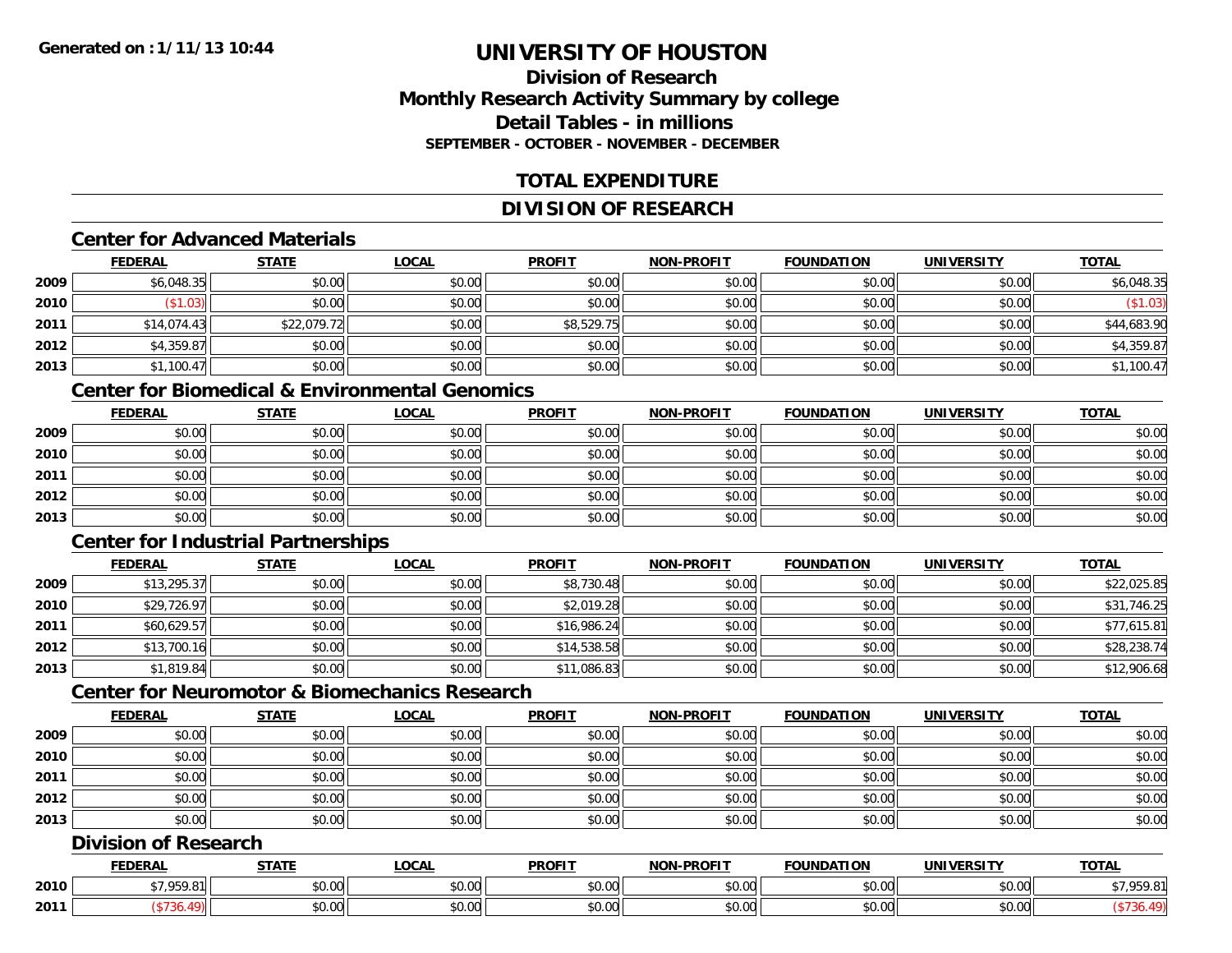# **Division of ResearchMonthly Research Activity Summary by college Detail Tables - in millions SEPTEMBER - OCTOBER - NOVEMBER - DECEMBER**

# **TOTAL EXPENDITURE**

# **DIVISION OF RESEARCH**

|      | <b>Division of Research</b>           |              |              |               |                   |                   |                   |              |
|------|---------------------------------------|--------------|--------------|---------------|-------------------|-------------------|-------------------|--------------|
|      | <b>FEDERAL</b>                        | <b>STATE</b> | <b>LOCAL</b> | <b>PROFIT</b> | <b>NON-PROFIT</b> | <b>FOUNDATION</b> | <b>UNIVERSITY</b> | <b>TOTAL</b> |
| 2012 | \$0.00                                | \$0.00       | \$0.00       | \$0.00        | \$0.00            | \$0.00            | \$0.00            | \$0.00       |
|      | <b>Institute for Molecular Design</b> |              |              |               |                   |                   |                   |              |
|      | <b>FEDERAL</b>                        | <b>STATE</b> | <b>LOCAL</b> | <b>PROFIT</b> | <b>NON-PROFIT</b> | <b>FOUNDATION</b> | <b>UNIVERSITY</b> | <b>TOTAL</b> |
| 2012 | \$0.00                                | \$0.00       | \$0.00       | \$0.00        | \$0.00            | \$0.00            | \$0.00            | \$0.00       |
|      | <b>Institute for Nanoenergy</b>       |              |              |               |                   |                   |                   |              |
|      | <b>FEDERAL</b>                        | <b>STATE</b> | <b>LOCAL</b> | <b>PROFIT</b> | <b>NON-PROFIT</b> | <b>FOUNDATION</b> | <b>UNIVERSITY</b> | <b>TOTAL</b> |
| 2009 | \$0.00                                | \$0.00       | \$0.00       | \$0.00        | \$0.00            | \$0.00            | \$0.00            | \$0.00       |
| 2010 | \$0.00                                | \$0.00       | \$0.00       | \$0.00        | \$0.00            | \$0.00            | \$0.00            | \$0.00       |
| 2011 | \$0.00                                | \$0.00       | \$0.00       | \$0.00        | \$0.00            | \$0.00            | \$0.00            | \$0.00       |
| 2012 | \$0.00                                | \$0.00       | \$0.00       | \$0.00        | \$0.00            | \$0.00            | \$0.00            | \$0.00       |
| 2013 | \$0.00                                | \$0.00       | \$0.00       | \$0.00        | \$0.00            | \$0.00            | \$0.00            | \$0.00       |
|      | <b>Office of Contracts and Grants</b> |              |              |               |                   |                   |                   |              |
|      | <b>FEDERAL</b>                        | <b>STATE</b> | <b>LOCAL</b> | <b>PROFIT</b> | <b>NON-PROFIT</b> | <b>FOUNDATION</b> | <b>UNIVERSITY</b> | <b>TOTAL</b> |
| 2009 | \$0.00                                | \$0.00       | \$0.00       | \$0.00        | \$0.00            | \$0.00            | \$0.00            | \$0.00       |
| 2010 | \$0.00                                | \$0.00       | \$0.00       | \$0.00        | \$0.00            | \$0.00            | \$0.00            | \$0.00       |
| 2011 | \$0.00                                | \$0.00       | \$0.00       | \$0.00        | \$0.00            | \$0.00            | \$0.00            | \$0.00       |
| 2012 | \$0.00                                | \$0.00       | \$0.00       | \$0.00        | \$0.00            | \$0.00            | \$0.00            | \$0.00       |
| 2013 | \$0.00                                | \$0.00       | \$0.00       | \$0.00        | \$0.00            | \$0.00            | \$0.00            | \$0.00       |
|      | <b>Research Financial Services</b>    |              |              |               |                   |                   |                   |              |
|      | <b>FEDERAL</b>                        | <b>STATE</b> | <b>LOCAL</b> | <b>PROFIT</b> | <b>NON-PROFIT</b> | <b>FOUNDATION</b> | <b>UNIVERSITY</b> | <b>TOTAL</b> |
| 2009 | \$0.00                                | \$0.00       | \$0.00       | \$0.00        | \$0.00            | \$0.00            | \$0.00            | \$0.00       |
| 2010 | \$0.00                                | \$0.00       | \$0.00       | \$0.00        | \$0.00            | \$0.00            | \$0.00            | \$0.00       |
| 2011 | \$0.00                                | \$0.00       | \$0.00       | \$0.00        | \$0.00            | \$0.00            | \$0.00            | \$0.00       |
| 2012 | \$0.00                                | \$0.00       | \$0.00       | \$0.00        | \$0.00            | \$0.00            | \$0.00            | \$0.00       |
| 2013 | \$0.00                                | \$0.00       | \$0.00       | \$0.00        | \$0.00            | \$0.00            | \$0.00            | \$0.00       |
|      | <b>TcSAM</b>                          |              |              |               |                   |                   |                   |              |
|      | <b>FEDERAL</b>                        | <b>STATE</b> | <b>LOCAL</b> | <b>PROFIT</b> | <b>NON-PROFIT</b> | <b>FOUNDATION</b> | <b>UNIVERSITY</b> | <b>TOTAL</b> |
| 2009 | \$0.00                                | \$0.00       | \$0.00       | \$0.00        | \$0.00            | \$0.00            | \$0.00            | \$0.00       |
| 2010 | \$0.00                                | \$0.00       | \$0.00       | \$0.00        | \$0.00            | \$0.00            | \$0.00            | \$0.00       |
| 2011 | \$0.00                                | \$0.00       | \$0.00       | \$0.00        | \$0.00            | \$0.00            | \$0.00            | \$0.00       |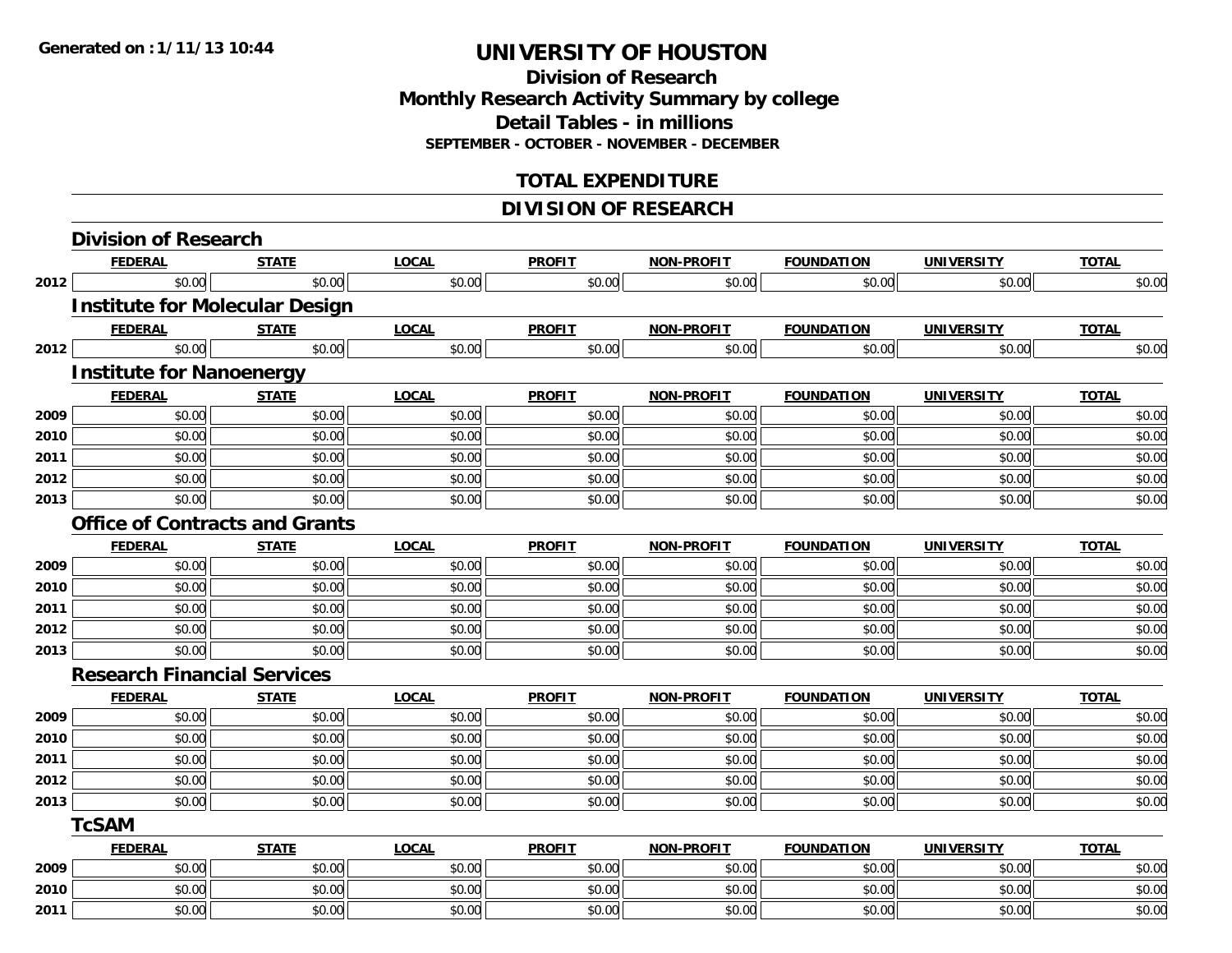**Division of Research Monthly Research Activity Summary by college Detail Tables - in millions SEPTEMBER - OCTOBER - NOVEMBER - DECEMBER**

### **TOTAL EXPENDITURE**

# **DIVISION OF RESEARCH**

|       | <b>TcSAM</b>                             |                |              |               |                   |                   |                   |                |
|-------|------------------------------------------|----------------|--------------|---------------|-------------------|-------------------|-------------------|----------------|
|       | <b>FEDERAL</b>                           | <b>STATE</b>   | <b>LOCAL</b> | <b>PROFIT</b> | <b>NON-PROFIT</b> | <b>FOUNDATION</b> | <b>UNIVERSITY</b> | <b>TOTAL</b>   |
| 2012  | \$0.00                                   | \$0.00         | \$0.00       | \$0.00        | \$0.00            | \$0.00            | \$0.00            | \$0.00         |
|       | <b>TcSUH</b>                             |                |              |               |                   |                   |                   |                |
|       | <b>FEDERAL</b>                           | <b>STATE</b>   | <b>LOCAL</b> | <b>PROFIT</b> | <b>NON-PROFIT</b> | <b>FOUNDATION</b> | <b>UNIVERSITY</b> | <b>TOTAL</b>   |
| 2009  | \$3,569.60                               | \$0.00         | \$0.00       | \$0.00        | \$1,033.84        | \$1,991.04        | \$0.00            | \$6,594.48     |
| 2010  | \$10,233.83                              | \$0.00         | \$0.00       | \$44,056.24   | \$0.00            | \$0.00            | \$0.00            | \$54,290.06    |
| 2011  | \$20,641.11                              | \$0.00         | \$0.00       | \$42,440.19   | \$0.00            | \$0.00            | \$0.00            | \$63,081.30    |
| 2012  | \$23,197.75                              | \$32,479.41    | \$0.00       | \$68,993.49   | \$0.00            | \$0.00            | \$0.00            | \$124,670.65   |
| 2013  | \$12,047.60                              | \$4,423.10     | \$0.00       | \$29,694.99   | \$0.00            | \$0.00            | \$0.00            | \$46,165.69    |
|       | <b>Texas Learning/Computation Center</b> |                |              |               |                   |                   |                   |                |
|       | <b>FEDERAL</b>                           | <b>STATE</b>   | <b>LOCAL</b> | <b>PROFIT</b> | <b>NON-PROFIT</b> | <b>FOUNDATION</b> | <b>UNIVERSITY</b> | <b>TOTAL</b>   |
| 2009  | \$0.00                                   | \$0.00         | \$0.00       | \$0.00        | \$0.00            | \$0.00            | \$0.00            | \$0.00         |
| 2010  | \$0.00                                   | \$0.00         | \$0.00       | \$0.00        | \$0.00            | \$0.00            | \$0.00            | \$0.00         |
| 2011  | \$3,350.82                               | \$0.00         | \$0.00       | \$0.00        | \$0.00            | \$0.00            | \$0.00            | \$3,350.82     |
| 2012  | \$15,759.40                              | \$0.00         | \$0.00       | \$0.00        | \$0.00            | \$0.00            | \$0.00            | \$15,759.40    |
| 2013  | \$901.01                                 | \$0.00         | \$0.00       | \$0.00        | \$0.00            | \$0.00            | \$0.00            | \$901.01       |
|       | <b>Texas Obesity Research Center</b>     |                |              |               |                   |                   |                   |                |
|       | <b>FEDERAL</b>                           | <b>STATE</b>   | <b>LOCAL</b> | <b>PROFIT</b> | <b>NON-PROFIT</b> | <b>FOUNDATION</b> | <b>UNIVERSITY</b> | <b>TOTAL</b>   |
| 2011  | \$0.00                                   | \$0.00         | \$0.00       | \$0.00        | \$0.00            | \$0.00            | \$0.00            | \$0.00         |
| 2012  | \$0.00                                   | \$0.00         | \$0.00       | \$0.00        | \$0.00            | \$0.00            | \$0.00            | \$0.00         |
| 2013  | \$0.00                                   | \$0.00         | \$0.00       | \$0.00        | \$0.00            | \$0.00            | \$0.00            | \$0.00         |
|       | <b>TIMES</b>                             |                |              |               |                   |                   |                   |                |
|       | <b>FEDERAL</b>                           | <b>STATE</b>   | <b>LOCAL</b> | <b>PROFIT</b> | <b>NON-PROFIT</b> | <b>FOUNDATION</b> | <b>UNIVERSITY</b> | <b>TOTAL</b>   |
| 2009  | \$1,059,036.15                           | \$670,265.76   | \$0.00       | \$0.00        | \$0.00            | \$0.00            | \$1,060.51        | \$1,730,362.41 |
| 2010  | \$780,257.74                             | \$1,350,262.15 | \$0.00       | \$0.00        | \$0.00            | \$0.00            | (\$530.24)        | \$2,129,989.65 |
| 2011  | \$812,725.01                             | \$9,462.97     | \$0.00       | \$0.00        | \$0.00            | \$0.00            | \$0.00            | \$822,187.98   |
| 2012  | \$1,147,729.46                           | (\$12.88)      | \$0.00       | \$0.00        | \$0.00            | \$0.00            | \$0.00            | \$1,147,716.58 |
| 2013  | \$1,680,562.70                           | (\$759.74)     | \$0.00       | \$0.00        | \$0.00            | \$0.00            | \$0.00            | \$1,679,802.96 |
| Total | \$5,721,989.48                           | \$2,088,200.50 | \$0.00       | \$247,076.07  | \$1,033.84        | \$1,991.04        | \$530.27          | \$8,060,821.20 |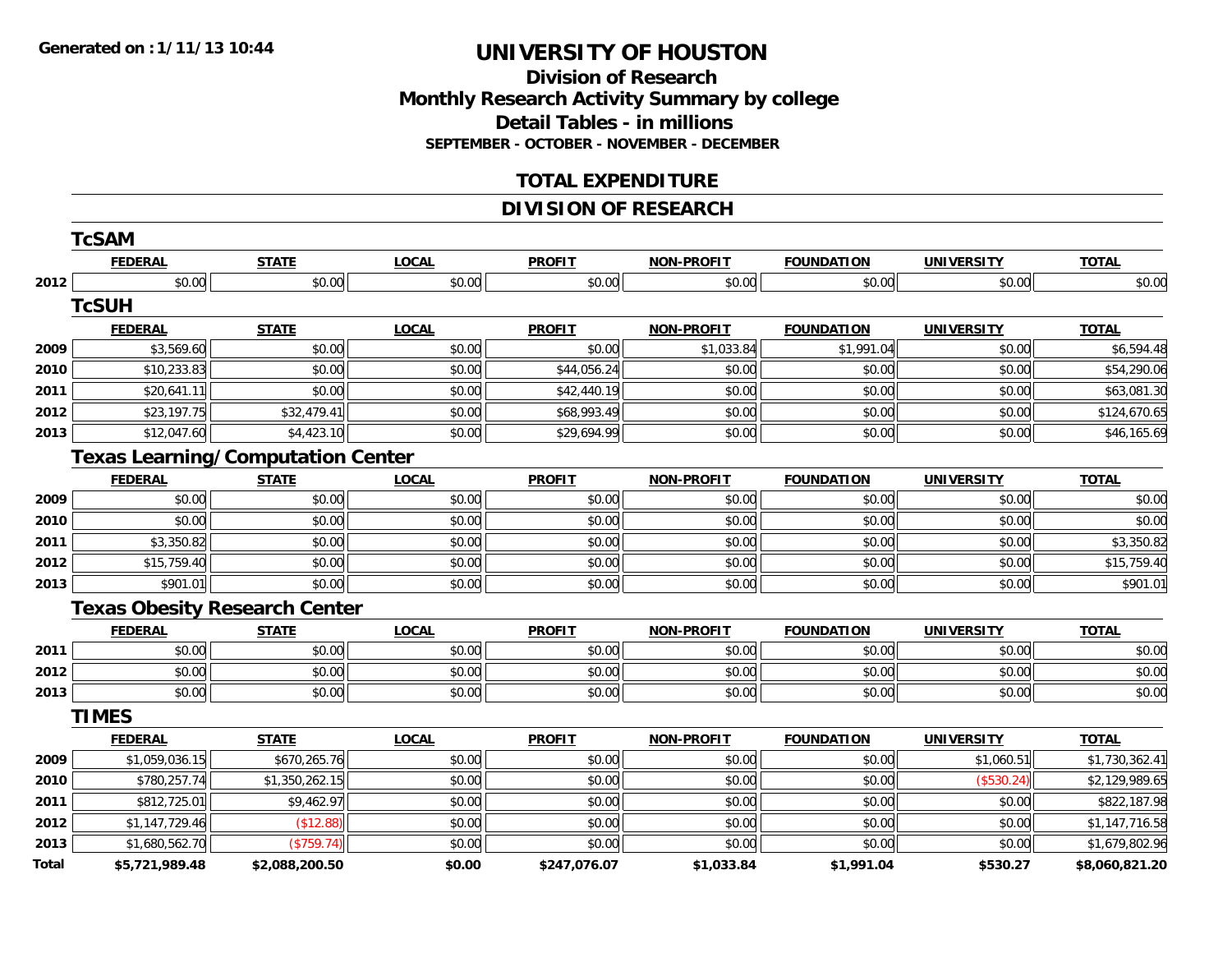**Division of ResearchMonthly Research Activity Summary by college Detail Tables - in millions SEPTEMBER - OCTOBER - NOVEMBER - DECEMBER**

# **TOTAL EXPENDITURE**

#### **GRADUATE COLLEGE OF SOCIAL WORK**

# **Center for Health Equities & Evaluation Research**

|      | <b>FEDERAL</b>                                    | <b>STATE</b> | <b>LOCAL</b> | <b>PROFIT</b> | <b>NON-PROFIT</b> | <b>FOUNDATION</b> | <b>UNIVERSITY</b> | <b>TOTAL</b>   |
|------|---------------------------------------------------|--------------|--------------|---------------|-------------------|-------------------|-------------------|----------------|
| 2013 | \$147,911.34                                      | \$0.00       | \$0.00       | \$0.00        | \$0.00            | \$0.00            | \$42,000.00       | \$189,911.34   |
|      | <b>Child &amp; Family for Innovative Research</b> |              |              |               |                   |                   |                   |                |
|      | <b>FEDERAL</b>                                    | <b>STATE</b> | <b>LOCAL</b> | <b>PROFIT</b> | <b>NON-PROFIT</b> | <b>FOUNDATION</b> | <b>UNIVERSITY</b> | <b>TOTAL</b>   |
| 2009 | \$4,784.75                                        | \$64,853.66  | \$0.00       | \$0.00        | \$19,613.07       | \$0.00            | \$0.00            | \$89,251.48    |
| 2010 | \$11,875.48                                       | \$10,708.59  | \$0.00       | \$0.00        | \$3,833.32        | \$0.00            | \$0.00            | \$26,417.39    |
| 2011 | \$8,455.80                                        | \$0.00       | \$0.00       | \$0.00        | \$0.00            | \$0.00            | \$0.00            | \$8,455.80     |
| 2012 | \$2,252.91                                        | \$0.00       | \$0.00       | \$14,357.13   | \$0.00            | \$0.00            | \$0.00            | \$16,610.04    |
| 2013 | (\$0.01)                                          | \$4,722.11   | \$19,764.94  | (\$1,781.27)  | \$0.00            | \$0.00            | \$0.00            | \$22,705.77    |
|      | <b>Community Projects - Social Work</b>           |              |              |               |                   |                   |                   |                |
|      | <b>FEDERAL</b>                                    | <b>STATE</b> | <b>LOCAL</b> | <b>PROFIT</b> | NON-PROFIT        | <b>FOUNDATION</b> | <b>UNIVERSITY</b> | <b>TOTAL</b>   |
| 2009 | \$53,274.25                                       | \$0.00       | \$0.00       | \$0.00        | \$5,866.16        | \$0.00            | \$0.00            | \$59,140.41    |
| 2010 | \$0.00                                            | \$0.00       | \$0.00       | \$0.00        | \$0.00            | \$0.00            | \$0.00            | \$0.00         |
| 2011 | \$0.00                                            | \$0.00       | \$0.00       | \$0.00        | \$0.00            | \$0.00            | \$0.00            | \$0.00         |
| 2012 | \$151.37                                          | \$0.00       | \$0.00       | \$0.00        | \$0.00            | \$0.00            | \$0.00            | \$151.37       |
| 2013 | (\$0.01)                                          | \$0.00       | \$0.00       | \$0.00        | \$0.00            | \$0.00            | \$0.00            | (\$0.01)       |
|      | Dean, Social Work                                 |              |              |               |                   |                   |                   |                |
|      | <b>FEDERAL</b>                                    | <b>STATE</b> | <b>LOCAL</b> | <b>PROFIT</b> | NON-PROFIT        | <b>FOUNDATION</b> | <b>UNIVERSITY</b> | <b>TOTAL</b>   |
| 2009 | \$461,190.93                                      | \$283,371.63 | \$0.00       | \$0.00        | \$2,118.69        | \$0.00            | \$0.00            | \$746,681.25   |
| 2010 | \$807,314.71                                      | \$248,098.10 | \$0.00       | \$0.00        | \$0.00            | \$695.65          | \$0.00            | \$1,056,108.46 |
| 2011 | \$676,427.32                                      | \$14,066.62  | \$0.00       | \$0.00        | \$0.00            | \$21,774.65       | \$0.00            | \$712,268.59   |
| 2012 | \$442,634.72                                      | (\$107.66)   | \$0.00       | \$0.00        | \$0.00            | \$20,553.95       | \$2,042.33        | \$465,123.34   |
| 2013 | \$354,533.95                                      | \$0.00       | \$0.00       | \$0.00        | \$9.17            | \$1,830.00        | \$0.00            | \$356,373.12   |
|      | <b>Drug and Social Policy Research</b>            |              |              |               |                   |                   |                   |                |
|      | <b>FEDERAL</b>                                    | <b>STATE</b> | <b>LOCAL</b> | <b>PROFIT</b> | <b>NON-PROFIT</b> | <b>FOUNDATION</b> | <b>UNIVERSITY</b> | <b>TOTAL</b>   |
| 2009 | \$0.00                                            | \$0.00       | \$0.00       | \$0.00        | \$0.00            | \$0.00            | \$0.00            | \$0.00         |
| 2010 | \$0.00                                            | \$0.00       | \$0.00       | \$0.00        | \$0.00            | \$0.00            | \$0.00            | \$0.00         |
| 2011 | \$0.00                                            | \$0.00       | \$0.00       | \$0.00        | \$0.00            | \$0.00            | \$0.00            | \$0.00         |
| 2012 | \$0.00                                            | \$0.00       | \$0.00       | \$0.00        | \$0.00            | \$0.00            | \$0.00            | \$0.00         |
| 2013 | \$0.00                                            | \$0.00       | \$0.00       | \$0.00        | \$0.00            | \$0.00            | \$0.00            | \$0.00         |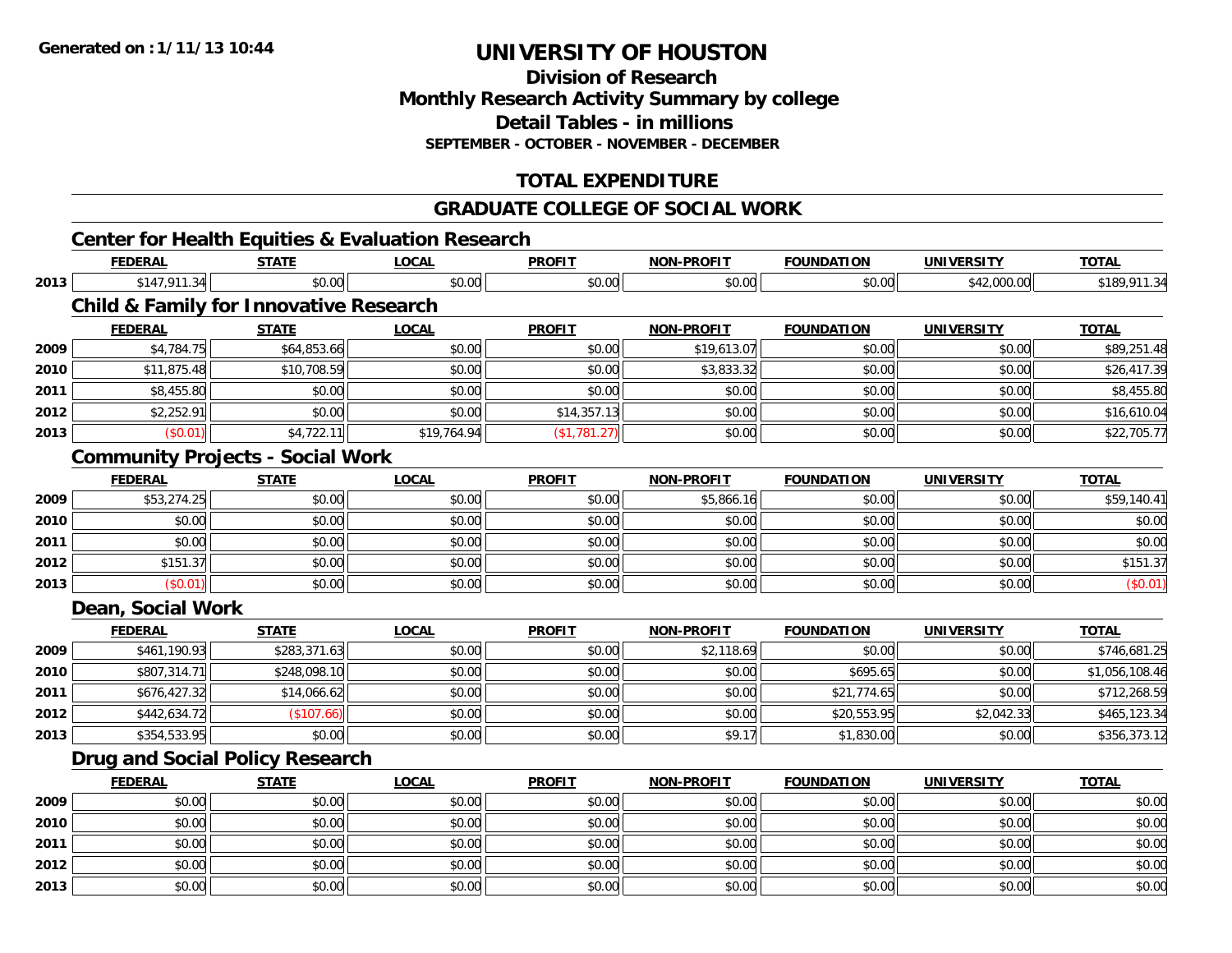### **Division of Research Monthly Research Activity Summary by college Detail Tables - in millions SEPTEMBER - OCTOBER - NOVEMBER - DECEMBER**

### **TOTAL EXPENDITURE**

#### **GRADUATE COLLEGE OF SOCIAL WORK**

# **Office for Drug SPR**

|       | <b>FEDERAL</b> | <b>STATE</b> | <b>LOCAL</b> | <b>PROFIT</b> | <b>NON-PROFIT</b> | <b>FOUNDATION</b> | <b>UNIVERSITY</b> | <b>TOTAL</b>   |
|-------|----------------|--------------|--------------|---------------|-------------------|-------------------|-------------------|----------------|
| 2009  | \$0.00         | \$0.00       | \$0.00       | \$0.00        | \$0.00            | \$0.00            | \$0.00            | \$0.00         |
| 2010  | \$0.00         | \$0.00       | \$0.00       | \$0.00        | \$0.00            | \$0.00            | \$0.00            | \$0.00         |
| 2011  | \$0.00         | \$0.00       | \$0.00       | \$0.00        | \$0.00            | \$0.00            | \$0.00            | \$0.00         |
| 2012  | \$0.00         | \$0.00       | \$0.00       | \$0.00        | \$0.00            | \$0.00            | \$0.00            | \$0.00         |
| 2013  | \$0.00         | \$0.00       | \$0.00       | \$0.00        | \$0.00            | \$0.00            | \$0.00            | \$0.00         |
| Total | \$2,970,807.50 | \$625,713.05 | \$19,764.94  | \$12,575.86   | \$31,440.41       | \$44,854.24       | \$44,042.33       | \$3,749,198.34 |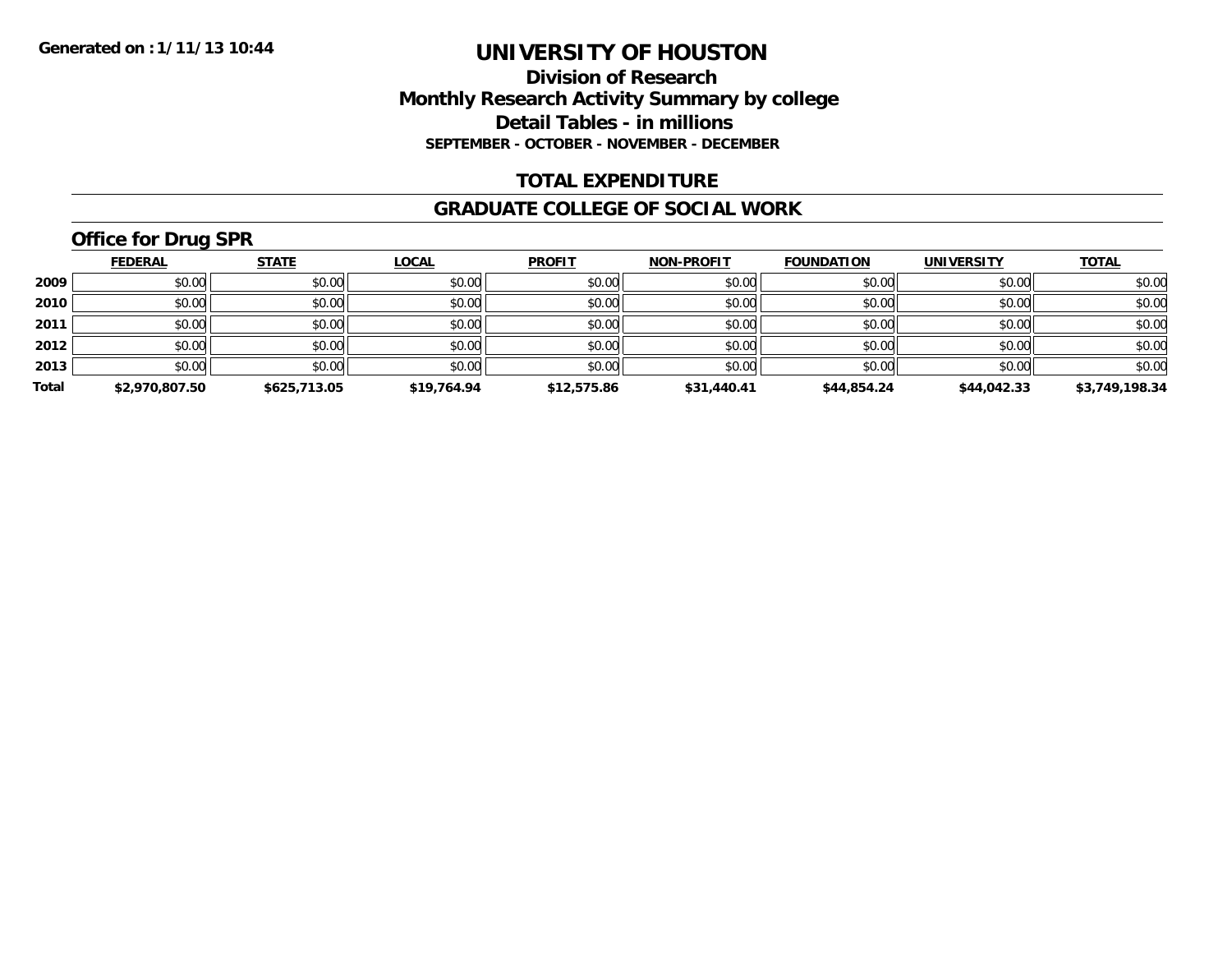### **Division of Research Monthly Research Activity Summary by college Detail Tables - in millions SEPTEMBER - OCTOBER - NOVEMBER - DECEMBER**

# **TOTAL EXPENDITURE**

### **HILTON COLLEGE OF HOTEL AND RESTAURANT MANAGEMENT**

### **Hotel and Restaurant Management**

|              | <b>FEDERAL</b> | <b>STATE</b> | <u>LOCAL</u> | <b>PROFIT</b> | <b>NON-PROFIT</b> | <b>FOUNDATION</b> | UNIVERSITY | <b>TOTAL</b> |
|--------------|----------------|--------------|--------------|---------------|-------------------|-------------------|------------|--------------|
| 2011         | \$2,470.67     | \$0.00       | \$0.00       | \$0.00        | \$1,065.30        | \$0.00            | \$0.00     | \$3,535.97   |
| 2012         | \$10,526.37    | \$0.00       | \$0.00       | \$25.76       | \$5,653.93        | \$0.00            | \$0.00     | \$16,206.06  |
| 2013         | \$13,401.48    | \$2,429.38   | \$0.00       | \$0.00        | \$0.00            | \$0.00            | \$0.00     | \$15,830.86  |
| <b>Total</b> | \$26,398.52    | \$2,429.38   | \$0.00       | \$25.76       | \$6,719.23        | \$0.00            | \$0.00     | \$35,572.89  |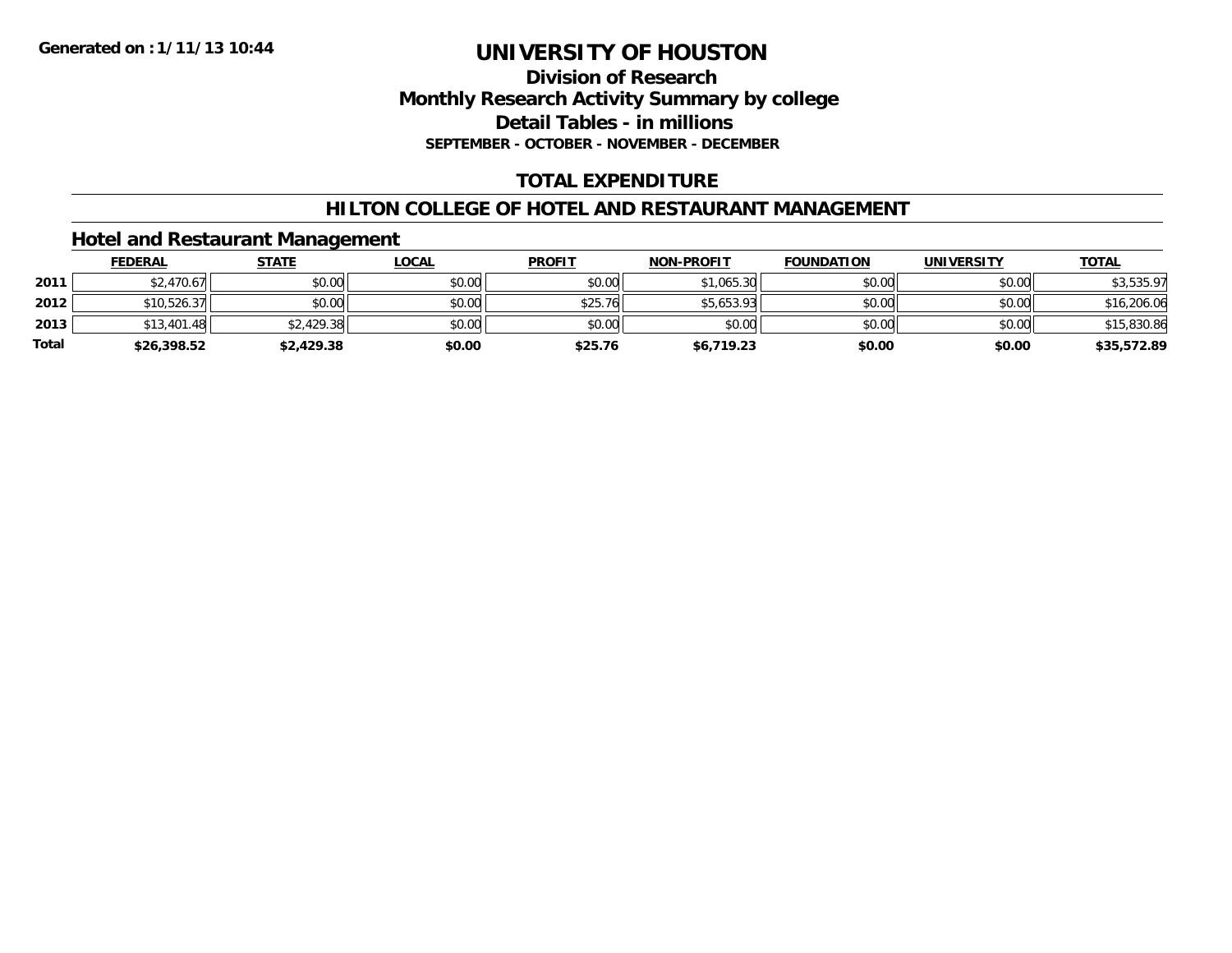### **Division of Research Monthly Research Activity Summary by college Detail Tables - in millions SEPTEMBER - OCTOBER - NOVEMBER - DECEMBER**

### **TOTAL EXPENDITURE**

#### **HONORS COLLEGE**

#### **Houston Teachers Institute**

|       | <b>FEDERAL</b> | <u>STATE</u> | <u>LOCAL</u> | <b>PROFIT</b> | <b>NON-PROFIT</b> | <b>FOUNDATION</b> | <b>UNIVERSITY</b> | <b>TOTAL</b> |
|-------|----------------|--------------|--------------|---------------|-------------------|-------------------|-------------------|--------------|
| 2010  | \$13,893.24    | \$0.00       | \$0.00       | \$0.00        | \$0.00            | \$0.00            | \$0.00            | \$13,893.24  |
| 2012  | \$10,574.31    | \$0.00       | \$0.00       | \$0.00        | \$4,917.41        | \$0.00            | \$0.00            | \$15,491.72  |
| 2013  | \$12,218.99    | \$0.00       | \$0.00       | \$0.00        | \$7,036.09        | \$0.00            | \$0.00            | \$19,255.07  |
| Total | \$36,686.54    | \$0.00       | \$0.00       | \$0.00        | \$11,953.49       | \$0.00            | \$0.00            | \$48,640.03  |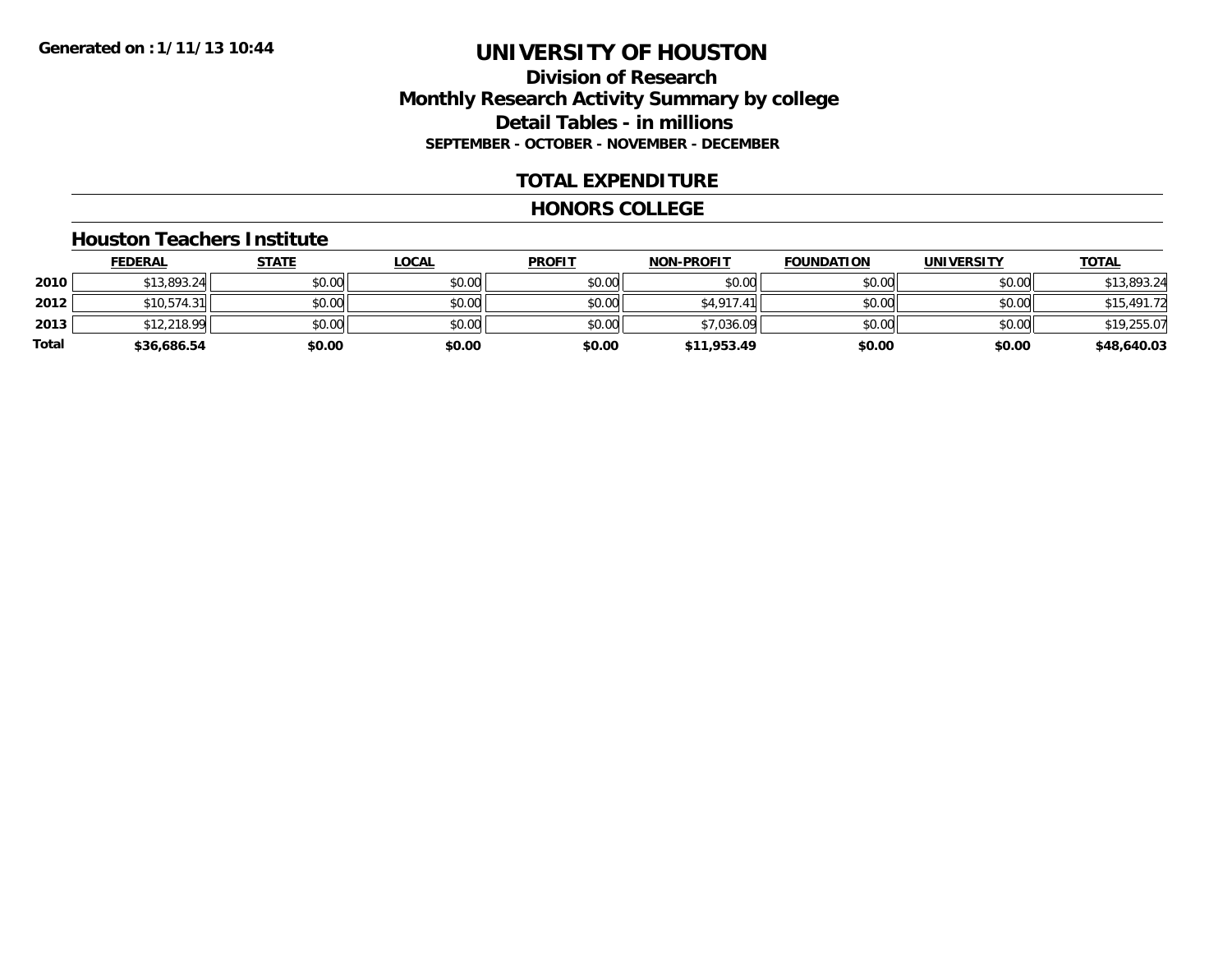### **Division of Research Monthly Research Activity Summary by college Detail Tables - in millions SEPTEMBER - OCTOBER - NOVEMBER - DECEMBER**

#### **TOTAL EXPENDITURE**

#### **LIBRARY**

# **Administration, Library**

|       | <b>FEDERAL</b> | <b>STATE</b> | <b>LOCAL</b> | <b>PROFIT</b> | <b>NON-PROFIT</b> | <b>FOUNDATION</b> | <b>UNIVERSITY</b> | <b>TOTAL</b> |
|-------|----------------|--------------|--------------|---------------|-------------------|-------------------|-------------------|--------------|
| 2009  | \$12,228.18    | \$0.00       | \$0.00       | \$0.00        | \$0.00            | \$0.00            | \$0.00            | \$12,228.18  |
| 2010  | \$8,288.06     | \$0.00       | \$0.00       | \$0.00        | \$0.00            | \$0.00            | \$0.00            | \$8,288.06   |
| 2011  | \$4,198.83     | \$0.00       | \$0.00       | \$0.00        | \$0.00            | \$0.00            | \$0.00            | \$4,198.83   |
| 2012  | \$43.40        | \$0.00       | \$0.00       | \$0.00        | \$0.00            | \$0.00            | \$0.00            | \$43.40      |
| 2013  | \$0.00         | \$0.00       | \$0.00       | \$0.00        | \$0.00            | \$0.00            | \$0.00            | \$0.00       |
| Total | \$24,758.47    | \$0.00       | \$0.00       | \$0.00        | \$0.00            | \$0.00            | \$0.00            | \$24,758.47  |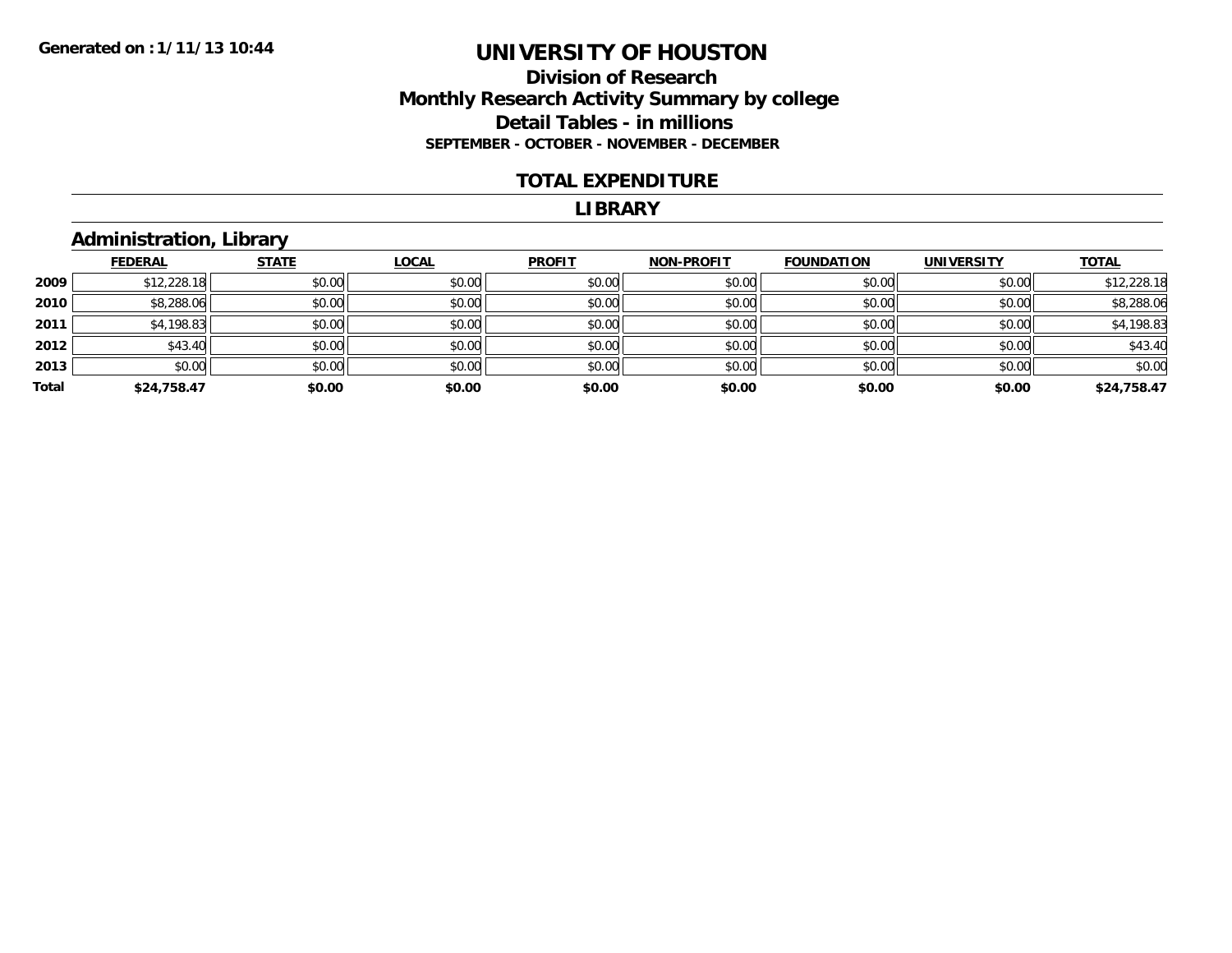### **Division of Research Monthly Research Activity Summary by college Detail Tables - in millions SEPTEMBER - OCTOBER - NOVEMBER - DECEMBER**

#### **TOTAL EXPENDITURE**

#### **PRESIDENT**

### **Office of the President**

|       | <b>FEDERAL</b> | <b>STATE</b> | <u>LOCAL</u> | <b>PROFIT</b> | <b>NON-PROFIT</b> | <b>FOUNDATION</b> | <b>UNIVERSITY</b> | <b>TOTAL</b> |
|-------|----------------|--------------|--------------|---------------|-------------------|-------------------|-------------------|--------------|
| 2010  | \$0.00         | \$0.00       | \$0.00       | \$0.00        | \$0.00            | \$0.00            | \$0.00            | \$0.00       |
| 2011  | \$0.00         | \$0.00       | \$0.00       | \$0.00        | \$0.00            | \$0.00            | \$0.00            | \$0.00       |
| 2012  | \$0.00         | \$0.00       | \$0.00       | \$0.00        | \$0.00            | \$0.00            | \$0.00            | \$0.00       |
| 2013  | \$0.00         | \$0.00       | \$0.00       | \$0.00        | \$0.00            | \$0.00            | \$0.00            | \$0.00       |
| Total | \$0.00         | \$0.00       | \$0.00       | \$0.00        | \$0.00            | \$0.00            | \$0.00            | \$0.00       |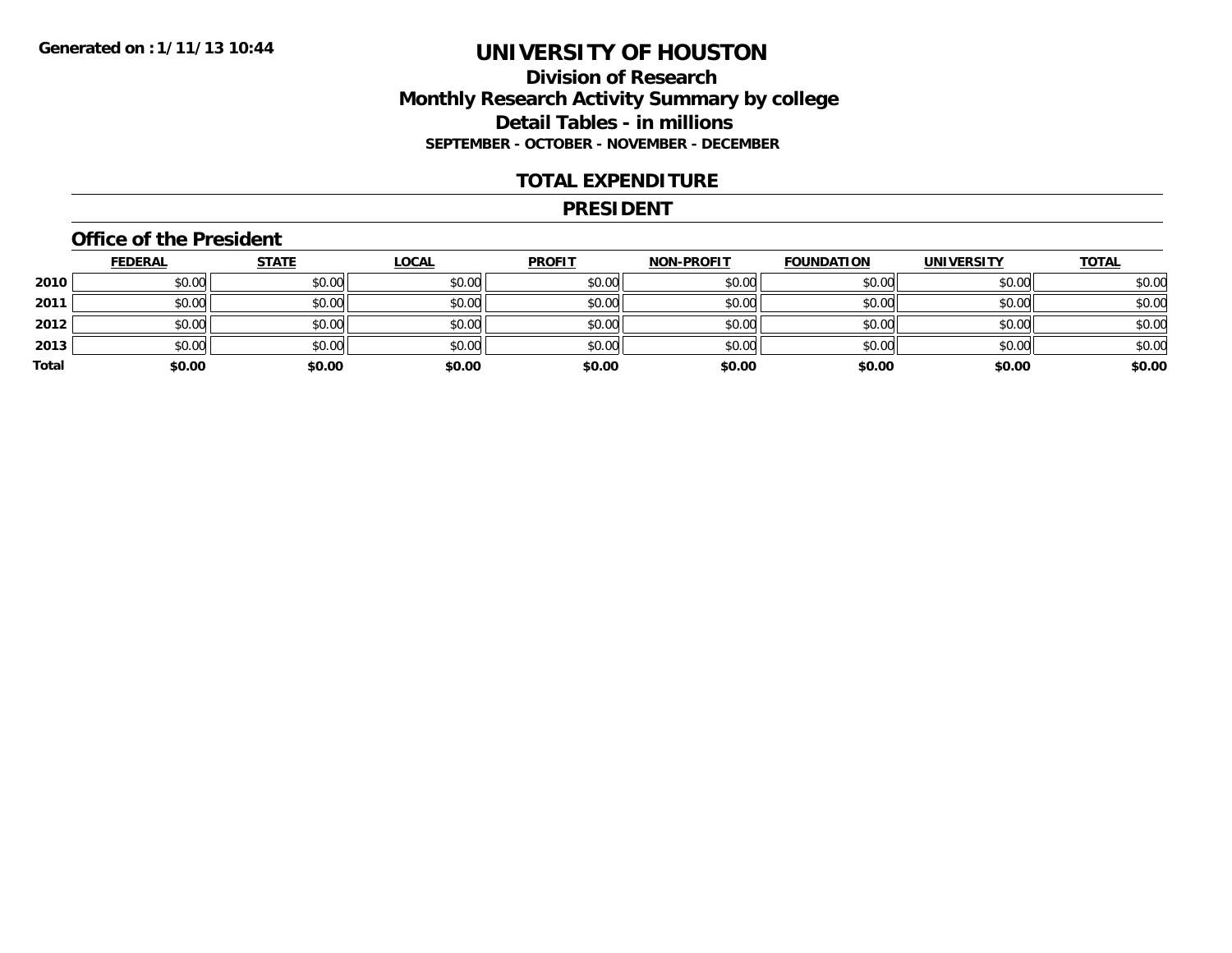**Division of Research Monthly Research Activity Summary by college Detail Tables - in millions SEPTEMBER - OCTOBER - NOVEMBER - DECEMBER**

### **TOTAL EXPENDITURE**

#### **SENIOR V.P. FOR ACADEMIC AFFAIRS AND PROVOST**

|      | <b>Continuing Education</b>                  |              |              |               |                   |                   |                   |                |
|------|----------------------------------------------|--------------|--------------|---------------|-------------------|-------------------|-------------------|----------------|
|      | <b>FEDERAL</b>                               | <b>STATE</b> | <b>LOCAL</b> | <b>PROFIT</b> | <b>NON-PROFIT</b> | <b>FOUNDATION</b> | <b>UNIVERSITY</b> | <b>TOTAL</b>   |
| 2011 | \$0.00                                       | \$1,068.06   | \$0.00       | \$0.00        | \$0.00            | \$0.00            | \$0.00            | \$1,068.06     |
|      | <b>KUHF - Radio</b>                          |              |              |               |                   |                   |                   |                |
|      | <b>FEDERAL</b>                               | <b>STATE</b> | <b>LOCAL</b> | <b>PROFIT</b> | <b>NON-PROFIT</b> | <b>FOUNDATION</b> | <b>UNIVERSITY</b> | <b>TOTAL</b>   |
| 2009 | \$0.00                                       | \$0.00       | \$0.00       | \$0.00        | \$455,086.00      | \$0.00            | \$0.00            | \$455,086.00   |
| 2010 | \$11,640.00                                  | \$0.00       | \$0.00       | \$0.00        | \$544,968.70      | \$0.00            | \$0.00            | \$556,608.70   |
| 2011 | \$0.00                                       | \$0.00       | \$0.00       | \$0.00        | \$0.00            | \$0.00            | \$0.00            | \$0.00         |
| 2012 | \$8,449.00                                   | \$10,153.66  | \$0.00       | \$0.00        | \$2,261,362.61    | \$0.00            | \$0.00            | \$2,279,965.27 |
| 2013 | \$0.00                                       | \$0.00       | \$0.00       | \$0.00        | \$0.28            | \$0.00            | \$0.00            | \$0.28         |
|      | <b>Learning and Assessment Services</b>      |              |              |               |                   |                   |                   |                |
|      | <b>FEDERAL</b>                               | <b>STATE</b> | <b>LOCAL</b> | <b>PROFIT</b> | <b>NON-PROFIT</b> | <b>FOUNDATION</b> | <b>UNIVERSITY</b> | <b>TOTAL</b>   |
| 2009 | \$90,993.04                                  | \$27,388.50  | \$0.00       | \$0.00        | \$16,384.62       | \$980.68          | \$0.00            | \$135,746.84   |
| 2010 | \$111,515.19                                 | \$29,658.49  | \$0.00       | \$0.00        | \$21,592.98       | \$975.65          | \$0.00            | \$163,742.31   |
| 2011 | \$106,464.64                                 | \$40,943.10  | \$0.00       | \$0.00        | \$22,236.54       | \$3,511.22        | \$0.00            | \$173,155.50   |
| 2012 | \$98,930.20                                  | \$42,122.68  | \$0.00       | \$0.00        | \$23,663.95       | \$0.00            | \$0.00            | \$164,716.83   |
| 2013 | \$124,660.57                                 | \$41,170.21  | \$0.00       | \$0.00        | (\$539.58)        | \$0.00            | \$0.00            | \$165,291.20   |
|      | <b>Learning Support Services</b>             |              |              |               |                   |                   |                   |                |
|      | <b>FEDERAL</b>                               | <b>STATE</b> | <b>LOCAL</b> | <b>PROFIT</b> | <b>NON-PROFIT</b> | <b>FOUNDATION</b> | <b>UNIVERSITY</b> | <b>TOTAL</b>   |
| 2009 | \$26,681.62                                  | \$0.00       | \$0.00       | \$0.00        | \$0.00            | \$0.00            | \$0.00            | \$26,681.62    |
| 2010 | \$32,613.82                                  | \$0.00       | \$0.00       | \$0.00        | \$0.00            | \$0.00            | \$0.00            | \$32,613.82    |
|      | <b>Office of Admissions</b>                  |              |              |               |                   |                   |                   |                |
|      | <b>FEDERAL</b>                               | <b>STATE</b> | <b>LOCAL</b> | <b>PROFIT</b> | <b>NON-PROFIT</b> | <b>FOUNDATION</b> | <b>UNIVERSITY</b> | <b>TOTAL</b>   |
| 2012 | \$0.00                                       | \$0.00       | \$0.00       | \$0.00        | \$0.00            | \$0.00            | \$0.00            | \$0.00         |
|      | Senior V.P. for Academic Affairs and Provost |              |              |               |                   |                   |                   |                |
|      | <b>FEDERAL</b>                               | <b>STATE</b> | <b>LOCAL</b> | <b>PROFIT</b> | <b>NON-PROFIT</b> | <b>FOUNDATION</b> | <b>UNIVERSITY</b> | <b>TOTAL</b>   |
| 2009 | (\$110.11)                                   | \$0.00       | \$0.00       | \$0.00        | \$0.00            | \$0.00            | \$0.00            | (\$110.11)     |
| 2013 | \$0.00                                       | \$0.00       | \$0.00       | \$0.00        | \$0.00            | \$0.00            | \$0.00            | \$0.00         |
|      | <b>UH Charter School</b>                     |              |              |               |                   |                   |                   |                |
|      | <b>FEDERAL</b>                               | <b>STATE</b> | <b>LOCAL</b> | <b>PROFIT</b> | <b>NON-PROFIT</b> | <b>FOUNDATION</b> | <b>UNIVERSITY</b> | <b>TOTAL</b>   |
| 2012 | \$25,212.60                                  | \$260,853.35 | \$0.00       | \$0.00        | \$0.00            | \$0.00            | \$0.00            | \$286,065.95   |
| 2013 | \$4,110.78                                   | \$302,541.53 | \$0.00       | \$0.00        | \$0.00            | \$0.00            | \$0.00            | \$306,652.31   |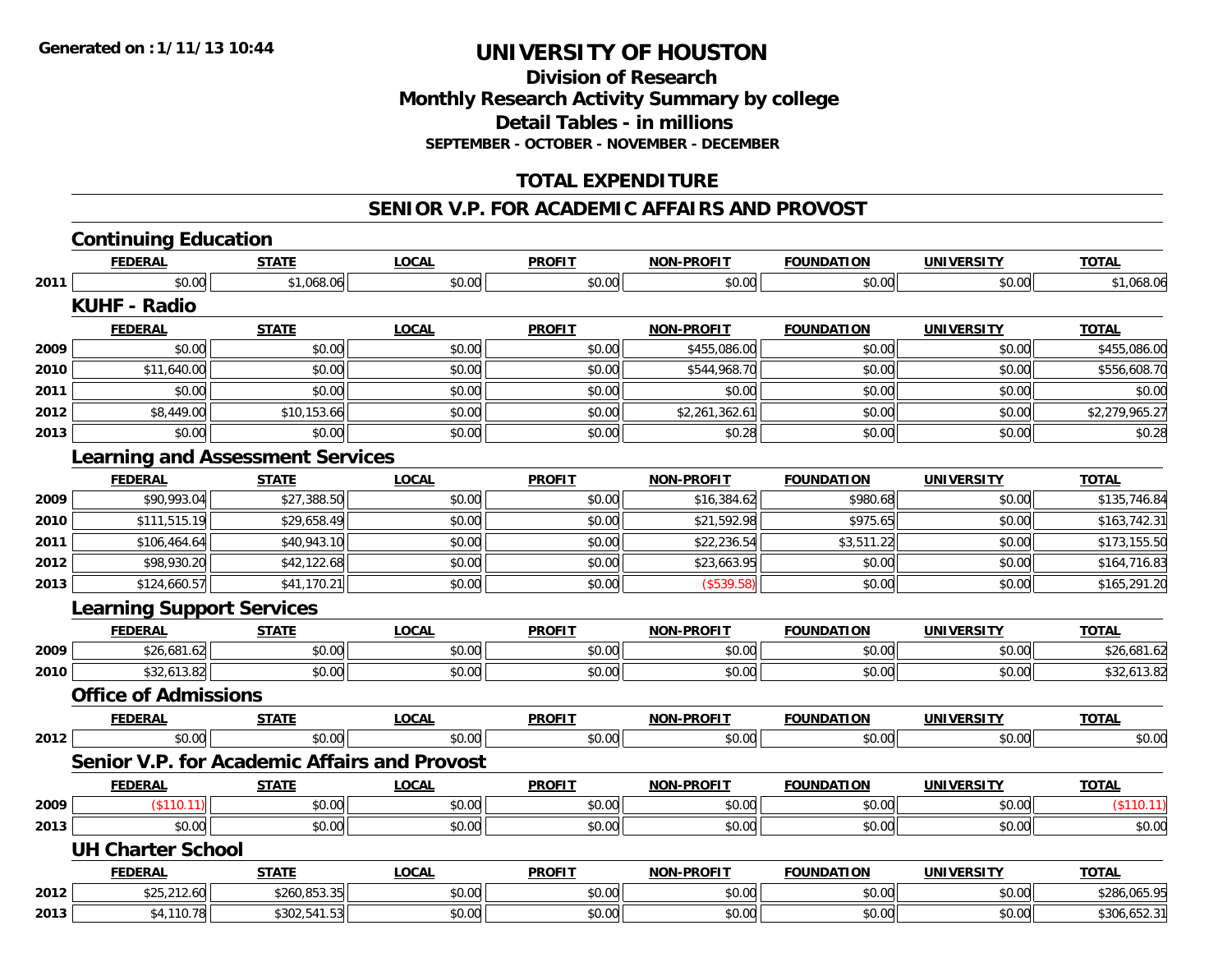# **Division of ResearchMonthly Research Activity Summary by college Detail Tables - in millions SEPTEMBER - OCTOBER - NOVEMBER - DECEMBER**

# **TOTAL EXPENDITURE**

#### **SENIOR V.P. FOR ACADEMIC AFFAIRS AND PROVOST**

### **Undergraduate Scholars**

|      | <u>FEDERAL</u> | <b>STATE</b> | <u>LOCAL</u> | <b>PROFIT</b> | <b>NON-PROFIT</b> | <b>FOUNDATION</b> | <b>UNIVERSITY</b> | <b>TOTAL</b> |
|------|----------------|--------------|--------------|---------------|-------------------|-------------------|-------------------|--------------|
| 2010 | \$0.00         | \$998.25     | \$0.00       | \$0.00        | \$0.00            | \$0.00            | \$0.00            | \$998.25     |
| 2011 | \$0.00         | \$3,522.59   | \$0.00       | \$0.00        | \$0.00            | \$0.00            | \$0.00            | \$3,522.59   |
| 2012 | \$0.00         | \$1,019.90   | \$0.00       | \$0.00        | \$0.00            | \$0.00            | \$0.00            | \$1,019.90   |
| 2013 | \$0.00         | \$704.70     | \$0.00       | \$0.00        | \$0.00            | \$0.00            | \$0.00            | \$704.70)    |

### **Undergraduate Studies**

|              | <b>FEDERAL</b> | <b>STATE</b> | <u>LOCAL</u> | <b>PROFIT</b> | <b>NON-PROFIT</b> | <b>FOUNDATION</b> | <b>UNIVERSITY</b> | <b>TOTAL</b>   |
|--------------|----------------|--------------|--------------|---------------|-------------------|-------------------|-------------------|----------------|
| 2010         | \$0.00         | \$33,054.12  | \$0.00       | \$0.00        | \$0.00            | \$0.00            | \$0.00            | \$33,054.12    |
| 2011         | \$0.00         | \$17,200.36  | \$0.00       | \$0.00        | \$0.00            | \$0.00            | \$0.00            | \$17,200.36    |
| 2012         | \$0.00         | \$78,984.78  | \$0.00       | \$0.00        | \$0.00            | \$0.00            | \$0.00            | \$78,984.78    |
| 2013         | \$0.00         | \$17,396.30  | \$0.00       | \$0.00        | \$0.00            | \$0.00            | \$0.00            | \$17,396.30    |
| <b>Total</b> | \$641,161.35   | \$907,371.18 | \$0.00       | \$0.00        | \$3,344,756.10    | \$5,467.55        | \$0.00            | \$4,898,756.18 |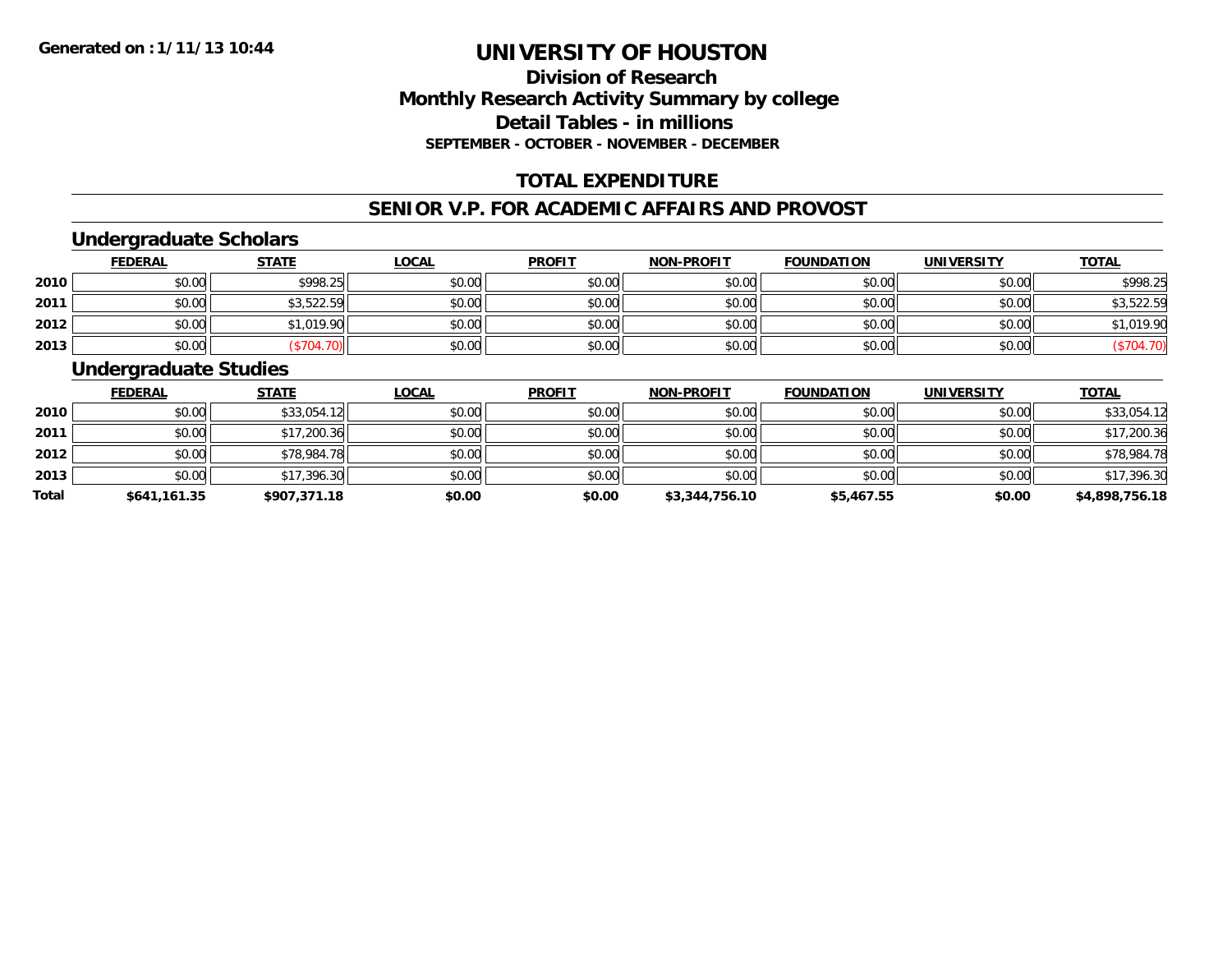### **Division of Research Monthly Research Activity Summary by college Detail Tables - in millions SEPTEMBER - OCTOBER - NOVEMBER - DECEMBER**

#### **TOTAL EXPENDITURE**

#### **UH LAW CENTER**

|       | Dean, Law      |              |              |               |                   |                   |                   |                |
|-------|----------------|--------------|--------------|---------------|-------------------|-------------------|-------------------|----------------|
|       | <b>FEDERAL</b> | <b>STATE</b> | <b>LOCAL</b> | <b>PROFIT</b> | <b>NON-PROFIT</b> | <b>FOUNDATION</b> | <b>UNIVERSITY</b> | <b>TOTAL</b>   |
| 2009  | \$13,124.69    | \$0.00       | \$0.00       | \$0.00        | \$0.00            | \$0.00            | \$0.00            | \$13,124.69    |
| 2010  | \$83,636.98    | \$0.00       | \$0.00       | \$0.00        | \$0.00            | \$0.00            | \$0.00            | \$83,636.98    |
| 2011  | \$11,952.18    | \$0.00       | \$0.00       | \$0.00        | \$0.00            | \$0.00            | \$0.00            | \$11,952.18    |
| 2012  | (\$219,452.95) | \$0.00       | \$0.00       | \$0.00        | \$0.00            | \$0.00            | \$0.00            | (\$219,452.95) |
| 2013  | \$0.00         | \$0.00       | \$0.00       | \$0.00        | \$0.00            | \$0.00            | \$0.00            | \$0.00         |
|       | Law-UH         |              |              |               |                   |                   |                   |                |
|       | <b>FEDERAL</b> | <b>STATE</b> | <b>LOCAL</b> | <b>PROFIT</b> | <b>NON-PROFIT</b> | <b>FOUNDATION</b> | <b>UNIVERSITY</b> | <b>TOTAL</b>   |
| 2009  | \$42,037.04    | \$3,829.90   | \$0.00       | \$0.00        | \$0.00            | \$0.00            | \$0.00            | \$45,866.94    |
| 2010  | \$709.58       | \$197,954.06 | \$0.00       | \$0.00        | \$0.00            | \$0.00            | \$0.00            | \$198,663.64   |
| 2011  | \$13,613.97    | \$63,134.07  | \$0.00       | \$0.00        | \$0.00            | \$26,479.72       | \$0.00            | \$103,227.76   |
| 2012  | \$6,433.46     | \$87,100.79  | \$0.00       | \$0.00        | \$0.00            | \$22,034.06       | \$0.00            | \$115,568.31   |
| 2013  | \$109,308.66   | \$38,265.51  | \$0.00       | \$0.00        | \$0.00            | \$21,065.69       | \$0.00            | \$168,639.86   |
| Total | \$61,363.61    | \$390,284.33 | \$0.00       | \$0.00        | \$0.00            | \$69,579.47       | \$0.00            | \$521,227.41   |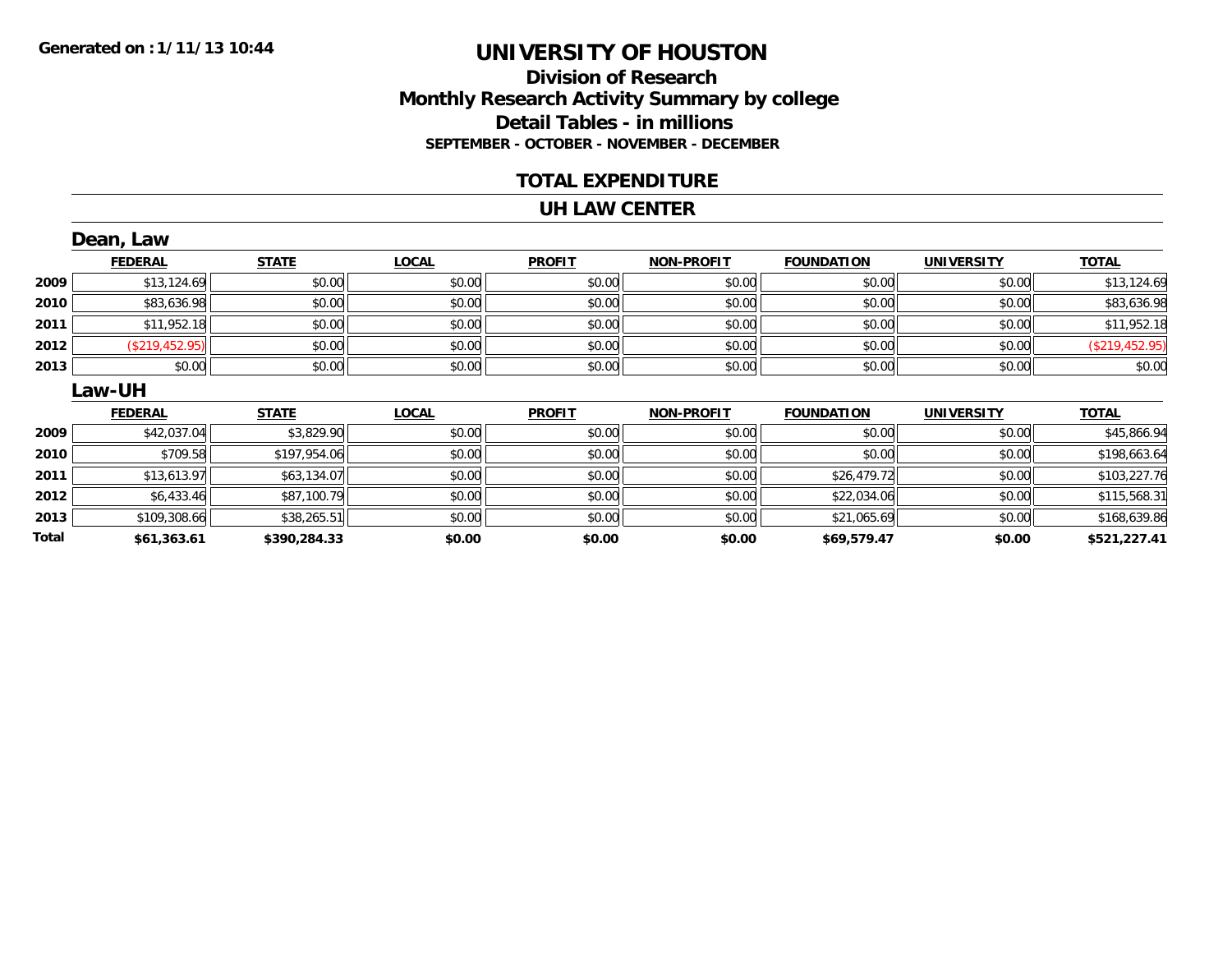### **Division of Research Monthly Research Activity Summary by college Detail Tables - in millions SEPTEMBER - OCTOBER - NOVEMBER - DECEMBER**

#### **TOTAL EXPENDITURE**

#### **UH SYSTEM**

|       | <b>KUHT-TV</b> |              |              |               |                   |                   |                   |                |  |  |  |
|-------|----------------|--------------|--------------|---------------|-------------------|-------------------|-------------------|----------------|--|--|--|
|       | <b>FEDERAL</b> | <b>STATE</b> | <b>LOCAL</b> | <b>PROFIT</b> | <b>NON-PROFIT</b> | <b>FOUNDATION</b> | <b>UNIVERSITY</b> | <b>TOTAL</b>   |  |  |  |
| 2009  | \$30,080.90    | \$0.00       | \$0.00       | \$0.00        | \$1,479,105.43    | \$0.00            | \$0.00            | \$1,509,186.33 |  |  |  |
| 2010  | (\$2,503.85)   | \$0.00       | \$0.00       | \$0.00        | \$1,452,729.00    | \$0.00            | \$0.00            | \$1,450,225.15 |  |  |  |
| 2011  | \$0.00         | \$0.00       | \$0.00       | \$0.00        | \$1,606,903.00    | \$0.00            | \$0.00            | \$1,606,903.00 |  |  |  |
| 2012  | \$0.00         | \$0.00       | \$0.00       | \$0.00        | \$0.02            | \$0.00            | \$0.00            | \$0.02         |  |  |  |
| Total | \$27,577.05    | \$0.00       | \$0.00       | \$0.00        | \$4,538,737.45    | \$0.00            | \$0.00            | \$4,566,314.50 |  |  |  |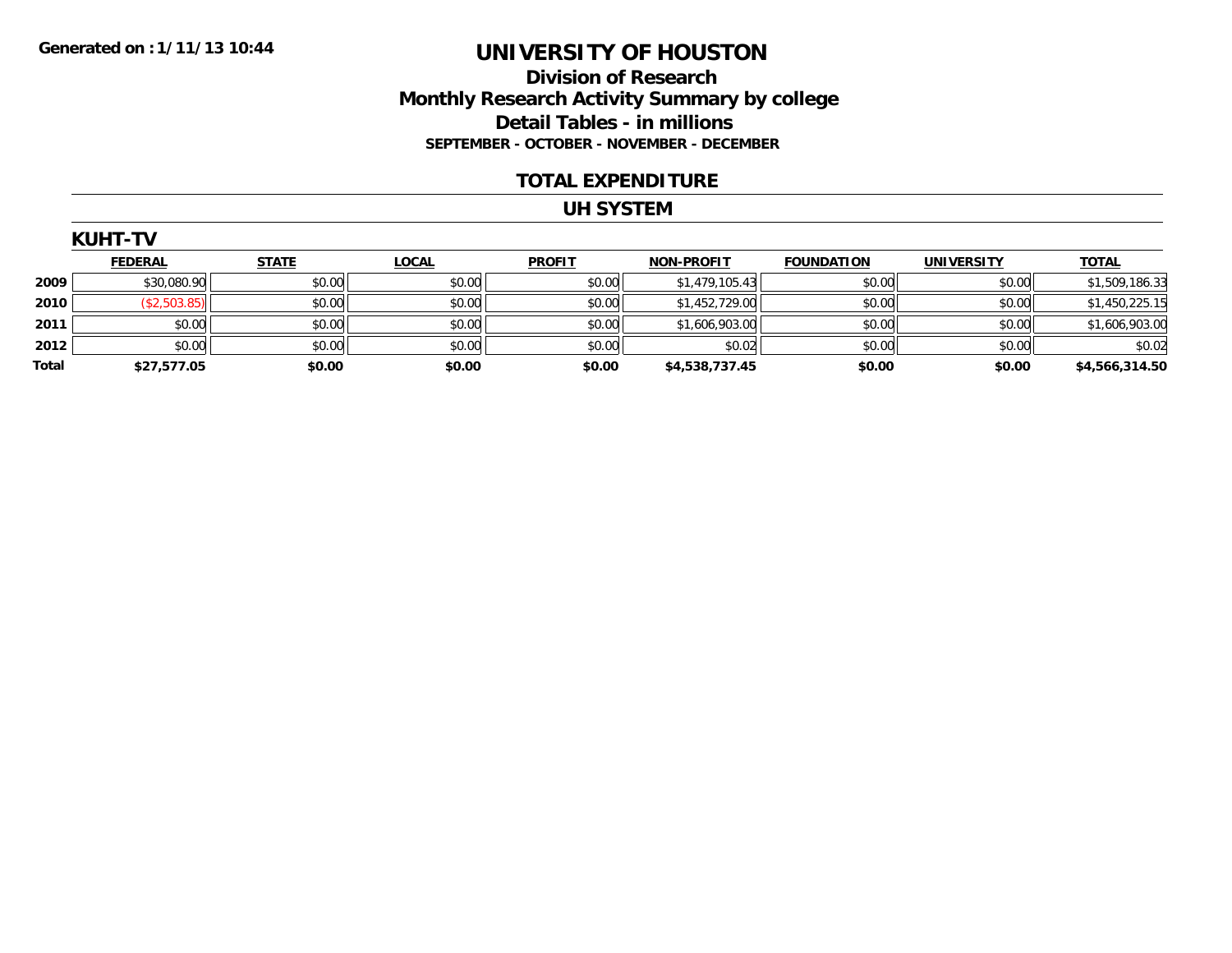### **Division of Research Monthly Research Activity Summary by college Detail Tables - in millions SEPTEMBER - OCTOBER - NOVEMBER - DECEMBER**

#### **TOTAL EXPENDITURE**

#### **UKNOWN COLLEGE**

# **Unknown Department**

|       | <b>FEDERAL</b> | <b>STATE</b> | <b>LOCAL</b> | <b>PROFIT</b> | <b>NON-PROFIT</b> | <b>FOUNDATION</b> | <b>UNIVERSITY</b> | <b>TOTAL</b>  |
|-------|----------------|--------------|--------------|---------------|-------------------|-------------------|-------------------|---------------|
| 2009  | \$0.00         | \$0.00       | \$0.00       | \$0.00        | \$0.00            | \$0.00            | \$0.00            | \$0.00        |
| 2010  | \$0.00         | \$0.00       | \$0.00       | \$0.00        | \$0.00            | \$0.00            | \$0.00            | \$0.00        |
| 2011  | \$2,160.48     | \$0.00       | \$0.00       | \$0.00        | \$0.00            | \$0.00            | \$0.00            | \$2,160.48    |
| 2012  | (\$11,745.51)  | \$0.00       | \$0.00       | \$0.00        | \$0.00            | \$0.00            | \$0.00            | (\$11,745.51) |
| 2013  | \$0.00         | \$0.00       | \$0.00       | \$0.00        | \$0.00            | \$0.00            | \$0.00            | \$0.00        |
| Total | (\$9,585.03)   | \$0.00       | \$0.00       | \$0.00        | \$0.00            | \$0.00            | \$0.00            | (\$9,585.03)  |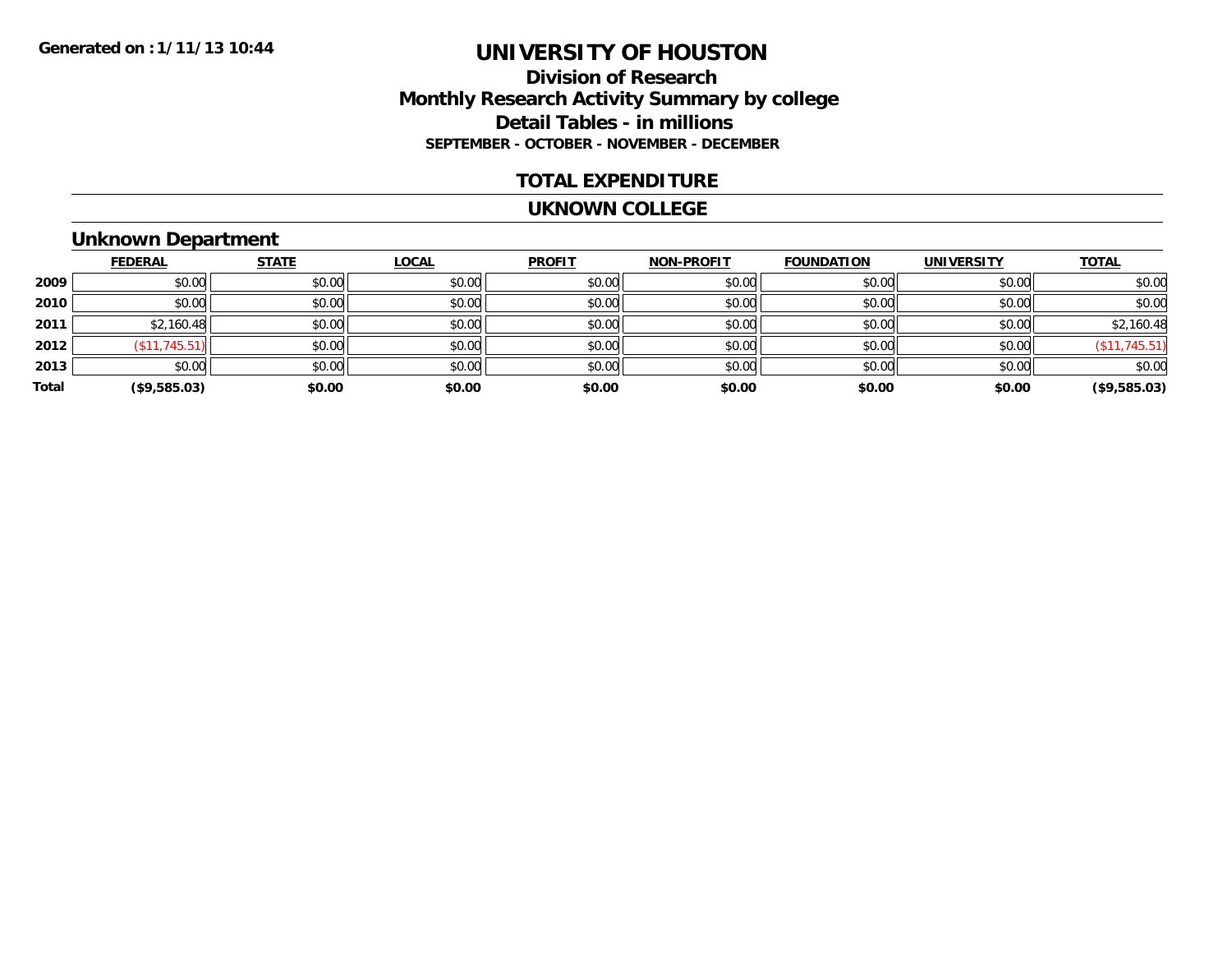### **Division of Research Monthly Research Activity Summary by college Detail Tables - in millions SEPTEMBER - OCTOBER - NOVEMBER - DECEMBER**

# **TOTAL EXPENDITURE**

# **VICE PRESIDENT FOR ADMINISTRATION**

### **UH Police Department**

|       | <b>FEDERAL</b> | <b>STATE</b>            | <b>LOCAL</b> | <b>PROFIT</b> | $M-PROF1$<br><b>NON</b> | <b>FOUNDATION</b> | <b>UNIVERSITY</b>     | <b>TOTAL</b>        |
|-------|----------------|-------------------------|--------------|---------------|-------------------------|-------------------|-----------------------|---------------------|
| 2009  | \$0.00         | $*$ 4.000.00<br>.uuu.uu | \$0.00       | \$0.00        | \$0.00                  | \$0.00            | <b>AO OO</b><br>DU.UG | 00000<br>\$4,000.00 |
| Total | \$0.00         | \$4,000.00              | \$0.00       | \$0.00        | \$0.00                  | \$0.00            | \$0.00                | \$4,000.00          |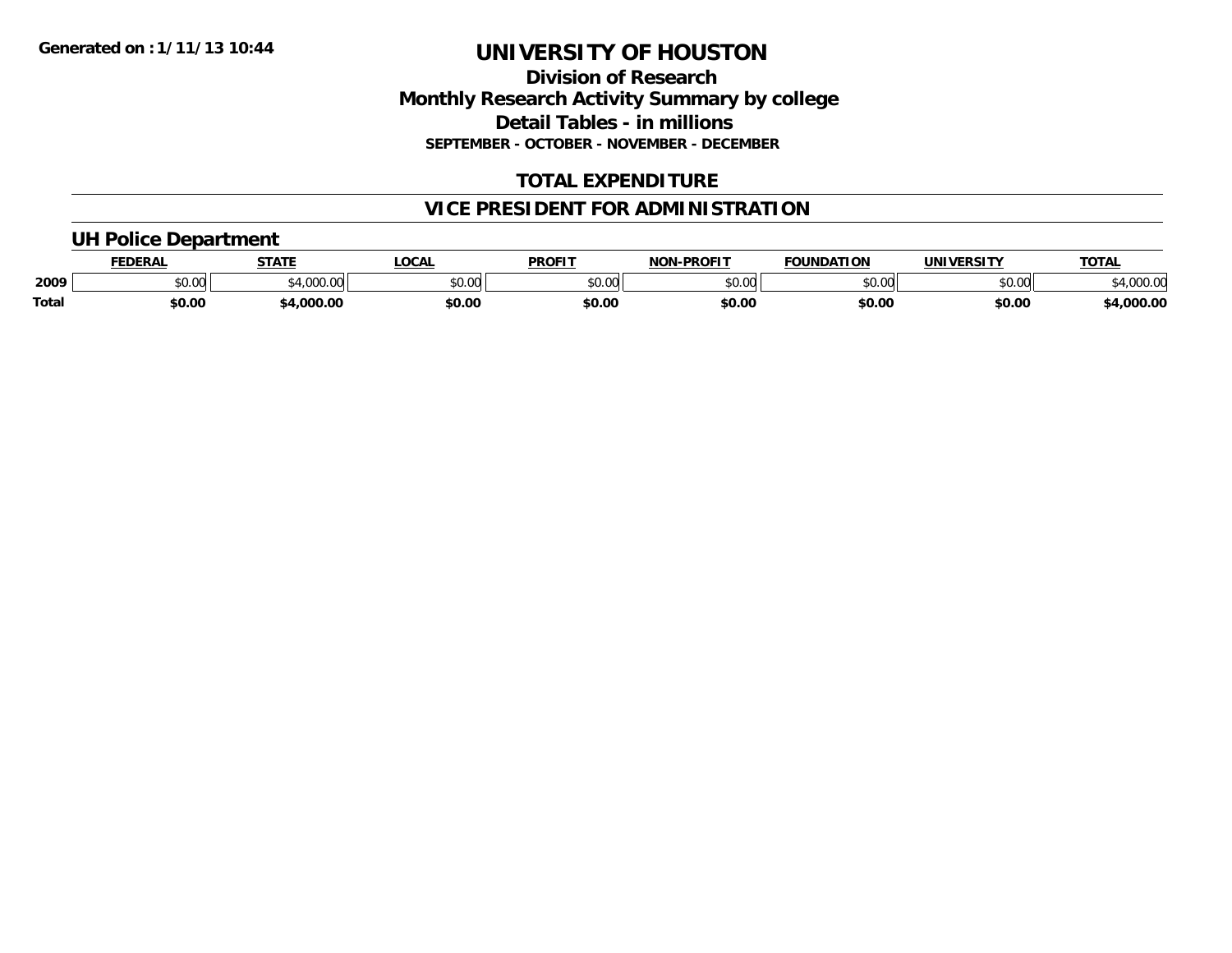# **Division of ResearchMonthly Research Activity Summary by college Detail Tables - in millions SEPTEMBER - OCTOBER - NOVEMBER - DECEMBER**

### **TOTAL EXPENDITURE**

#### **VICE PRESIDENT FOR STUDENT AFFAIRS**

# **Dean, Student Affairs**

|      | <b>FEDERAL</b> | <b>STATE</b> | <b>LOCAL</b> | <b>PROFIT</b> | <b>NON-PROFIT</b> | <b>FOUNDATION</b> | <b>UNIVERSITY</b> | <b>TOTAL</b> |
|------|----------------|--------------|--------------|---------------|-------------------|-------------------|-------------------|--------------|
| 2009 | \$0.00         | \$0.00       | \$0.00       | \$0.00        | \$0.00            | \$0.00            | \$0.00            | \$0.00       |
| 2010 | \$0.00         | \$0.00       | \$0.00       | \$0.00        | \$0.00            | \$0.00            | \$0.00            | \$0.00       |
| 2011 | \$20,419.26    | \$0.00       | \$0.00       | \$0.00        | \$0.00            | \$0.00            | \$0.00            | \$20,419.26  |
| 2012 | \$27,679.32    | \$0.00       | \$0.00       | \$0.00        | \$0.00            | \$0.00            | \$0.00            | \$27,679.32  |
| 2013 | \$4,916.20     | \$0.00       | \$0.00       | \$0.00        | \$0.00            | \$0.00            | \$0.00            | \$4,916.20   |

### **Vice President, Student Affairs**

|       | <b>FEDERAL</b> | <b>STATE</b> | <b>LOCAL</b> | <b>PROFIT</b> | <b>NON-PROFIT</b> | <b>FOUNDATION</b> | <b>UNIVERSITY</b> | <b>TOTAL</b> |
|-------|----------------|--------------|--------------|---------------|-------------------|-------------------|-------------------|--------------|
| 2009  | \$71,980.49    | \$0.00       | \$0.00       | \$0.00        | \$0.00            | \$0.00            | \$0.00            | \$71,980.49  |
| 2010  | \$36,611.47    | \$0.00       | \$0.00       | \$0.00        | \$0.00            | \$0.00            | \$0.00            | \$36,611.47  |
| 2011  | \$42,585.58    | \$0.00       | \$0.00       | \$0.00        | \$0.00            | \$0.00            | \$0.00            | \$42,585.58  |
| 2012  | \$7,866.04     | \$0.00       | \$0.00       | \$0.00        | \$0.00            | \$0.00            | \$0.00            | \$7,866.04   |
| 2013  | \$32,176.65    | \$0.00       | \$0.00       | \$0.00        | \$0.00            | \$0.00            | \$0.00            | \$32,176.65  |
| Total | \$244,235.01   | \$0.00       | \$0.00       | \$0.00        | \$0.00            | \$0.00            | \$0.00            | \$244,235.01 |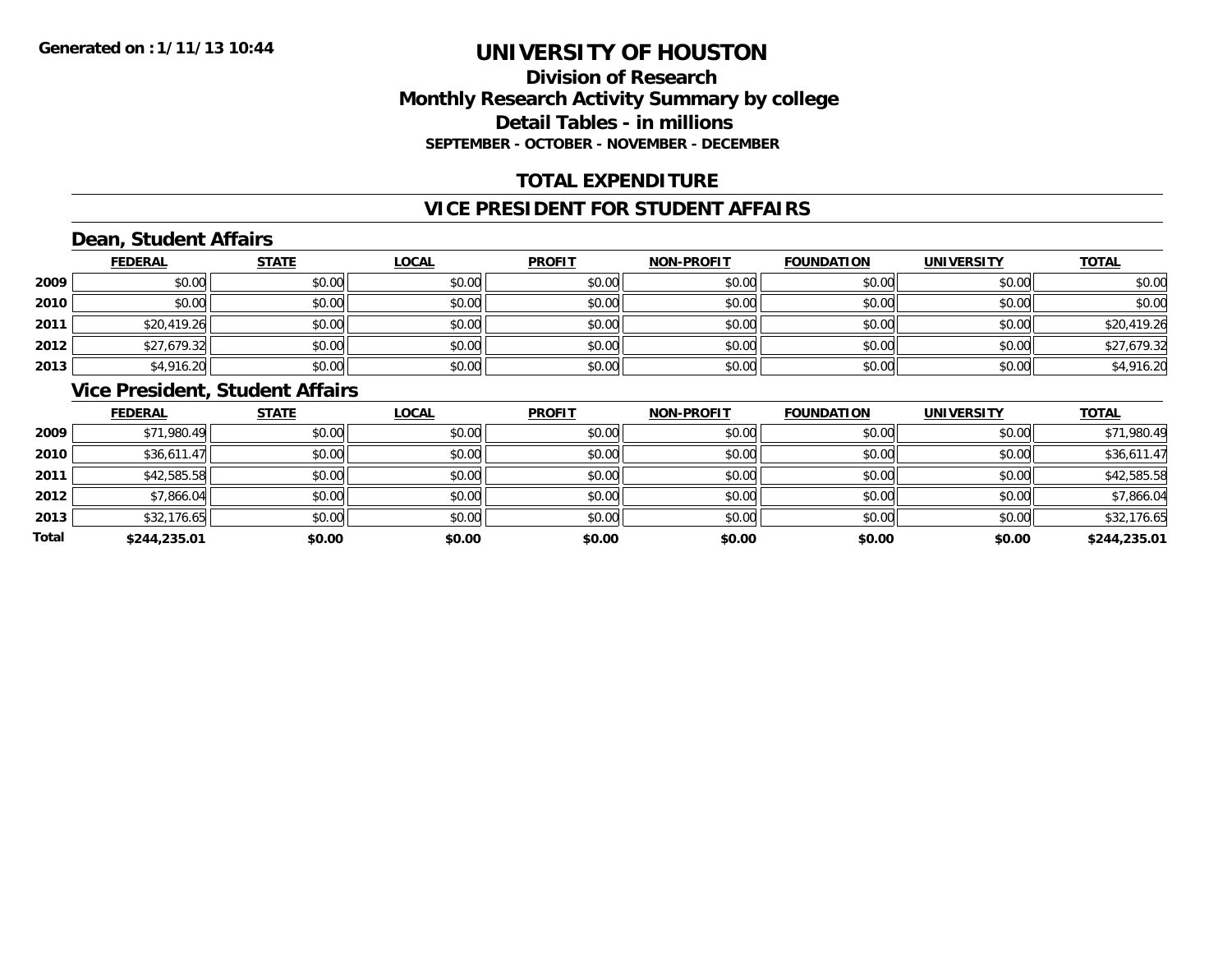### **Division of Research Monthly Research Activity Summary by college Detail Tables - in millions SEPTEMBER - OCTOBER - NOVEMBER - DECEMBER**

### **IDC RECOVERY**

#### **C.T. BAUER COLLEGE OF BUSINESS**

|       | Finance                                  |              |              |               |                   |                   |                   |              |
|-------|------------------------------------------|--------------|--------------|---------------|-------------------|-------------------|-------------------|--------------|
|       | <b>FEDERAL</b>                           | <b>STATE</b> | <b>LOCAL</b> | <b>PROFIT</b> | <b>NON-PROFIT</b> | <b>FOUNDATION</b> | <b>UNIVERSITY</b> | <b>TOTAL</b> |
| 2009  | \$4,826.90                               | \$0.00       | \$0.00       | \$0.00        | \$0.00            | \$0.00            | \$0.00            | \$4,826.90   |
| 2010  | \$24,927.69                              | \$0.00       | \$0.00       | \$0.00        | \$0.00            | \$0.00            | \$0.00            | \$24,927.69  |
| 2011  | \$2,036.08                               | \$0.00       | \$0.00       | \$0.00        | \$0.00            | \$0.00            | \$0.00            | \$2,036.08   |
| 2012  | (\$1,980.84)                             | \$0.00       | \$0.00       | \$0.00        | \$0.00            | \$0.00            | \$0.00            | (\$1,980.84) |
| 2013  | \$1,200.00                               | \$0.00       | \$0.00       | \$0.00        | \$0.00            | \$0.00            | \$0.00            | \$1,200.00   |
|       | Management                               |              |              |               |                   |                   |                   |              |
|       | <b>FEDERAL</b>                           | <b>STATE</b> | <b>LOCAL</b> | <b>PROFIT</b> | <b>NON-PROFIT</b> | <b>FOUNDATION</b> | <b>UNIVERSITY</b> | <b>TOTAL</b> |
| 2009  | \$0.00                                   | \$0.00       | \$0.00       | \$0.00        | \$0.00            | \$0.00            | \$0.00            | \$0.00       |
| 2010  | \$0.00                                   | \$0.00       | \$0.00       | \$0.00        | \$0.00            | \$0.00            | \$0.00            | \$0.00       |
| 2011  | \$0.00                                   | \$0.00       | \$0.00       | \$0.00        | \$0.00            | \$0.00            | \$0.00            | \$0.00       |
| 2012  | \$0.00                                   | \$0.00       | \$0.00       | \$0.00        | \$0.00            | \$0.00            | \$0.00            | \$0.00       |
| 2013  | \$0.00                                   | \$0.00       | \$0.00       | \$0.00        | \$0.00            | \$0.00            | \$0.00            | \$0.00       |
|       | <b>Marketing</b>                         |              |              |               |                   |                   |                   |              |
|       | <b>FEDERAL</b>                           | <b>STATE</b> | <b>LOCAL</b> | <b>PROFIT</b> | <b>NON-PROFIT</b> | <b>FOUNDATION</b> | <b>UNIVERSITY</b> | <b>TOTAL</b> |
| 2013  | \$0.00                                   | \$0.00       | \$0.00       | \$0.00        | \$0.00            | \$0.00            | \$0.00            | \$0.00       |
|       | <b>Small Business Development Center</b> |              |              |               |                   |                   |                   |              |
|       | <b>FEDERAL</b>                           | <b>STATE</b> | <b>LOCAL</b> | <b>PROFIT</b> | <b>NON-PROFIT</b> | <b>FOUNDATION</b> | <b>UNIVERSITY</b> | <b>TOTAL</b> |
| 2009  | \$24,546.05                              | \$0.00       | \$0.00       | \$0.00        | \$0.00            | \$0.00            | \$0.00            | \$24,546.05  |
| 2010  | \$32,340.03                              | \$0.00       | \$0.00       | \$0.00        | \$0.00            | \$0.00            | \$0.00            | \$32,340.03  |
| 2011  | \$29,279.56                              | \$0.00       | \$0.00       | \$0.00        | \$0.00            | \$0.00            | \$0.00            | \$29,279.56  |
| 2012  | \$44,571.92                              | \$0.00       | \$0.00       | \$0.00        | \$0.00            | \$0.00            | \$0.00            | \$44,571.92  |
| 2013  | \$223,911.30                             | \$0.00       | \$0.00       | \$0.00        | \$0.00            | (\$1,395.00)      | \$0.00            | \$222,516.30 |
| Total | \$385,658.69                             | \$0.00       | \$0.00       | \$0.00        | \$0.00            | (\$1,395.00)      | \$0.00            | \$384,263.69 |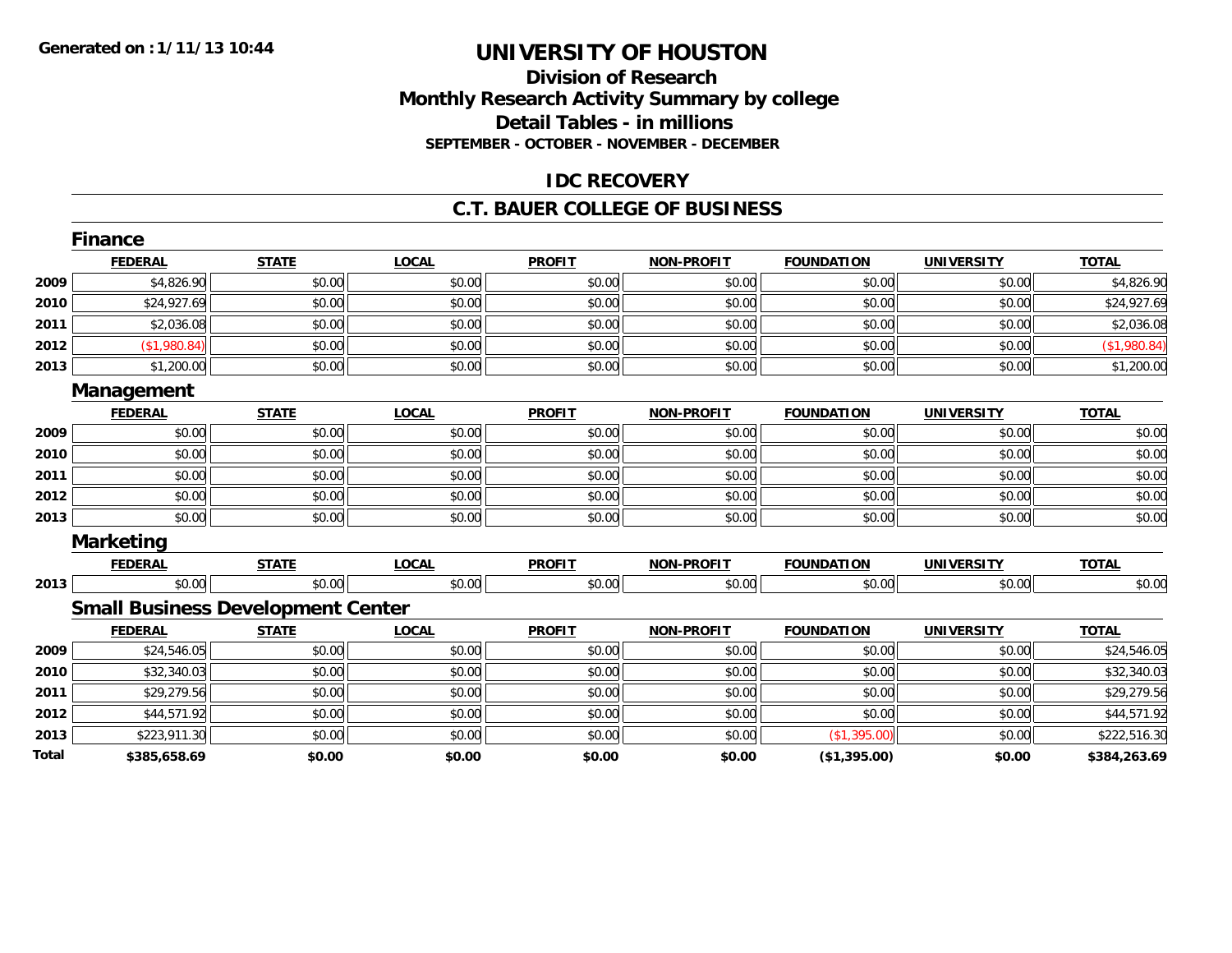# **Division of ResearchMonthly Research Activity Summary by college Detail Tables - in millions SEPTEMBER - OCTOBER - NOVEMBER - DECEMBER**

### **IDC RECOVERY**

# **COLLEGE OF EDUCATION**

# **Consistency Mgmt and Coop Disc**

|      | <b>Consistency Mgmt and Coop Disc</b>                |               |              |               |                   |                   |                   |              |
|------|------------------------------------------------------|---------------|--------------|---------------|-------------------|-------------------|-------------------|--------------|
|      | <b>FEDERAL</b>                                       | <b>STATE</b>  | <b>LOCAL</b> | <b>PROFIT</b> | <b>NON-PROFIT</b> | <b>FOUNDATION</b> | <b>UNIVERSITY</b> | <b>TOTAL</b> |
| 2011 | \$0.00                                               | \$0.00        | \$0.00       | \$0.00        | \$0.00            | \$0.00            | \$0.00            | \$0.00       |
| 2012 | \$0.00                                               | \$0.00        | \$0.00       | \$0.00        | \$0.00            | \$0.00            | \$0.00            | \$0.00       |
|      | <b>Curriculum and Instruction</b>                    |               |              |               |                   |                   |                   |              |
|      | <b>FEDERAL</b>                                       | <b>STATE</b>  | <b>LOCAL</b> | <b>PROFIT</b> | <b>NON-PROFIT</b> | <b>FOUNDATION</b> | <b>UNIVERSITY</b> | <b>TOTAL</b> |
| 2009 | \$26,698.15                                          | \$0.00        | \$161.40     | \$0.00        | \$12,700.32       | \$0.00            | \$0.00            | \$39,559.87  |
| 2010 | \$17,354.29                                          | \$0.00        | \$12.66      | \$0.00        | \$14,532.42       | \$741.17          | \$0.00            | \$32,640.54  |
| 2011 | \$19,184.97                                          | \$0.00        | \$0.00       | \$0.00        | \$1,793.77        | \$2,112.22        | \$0.00            | \$23,090.96  |
| 2012 | \$26,273.48                                          | \$2,273.14    | \$0.00       | \$0.00        | \$5,028.60        | \$8,380.55        | \$0.00            | \$41,955.77  |
| 2013 | \$18,719.18                                          | \$5,453.75    | \$0.00       | \$0.00        | \$604.52          | \$388.59          | \$0.00            | \$25,166.04  |
|      | Dean, Education                                      |               |              |               |                   |                   |                   |              |
|      | <b>FEDERAL</b>                                       | <b>STATE</b>  | <b>LOCAL</b> | <b>PROFIT</b> | <b>NON-PROFIT</b> | <b>FOUNDATION</b> | <b>UNIVERSITY</b> | <b>TOTAL</b> |
| 2010 | \$0.00                                               | \$0.00        | \$0.00       | \$0.00        | \$0.00            | \$0.00            | \$0.00            | \$0.00       |
| 2011 | \$0.00                                               | \$0.00        | \$0.00       | \$0.00        | \$0.00            | \$0.00            | \$0.00            | \$0.00       |
| 2012 | \$0.00                                               | \$0.00        | \$0.00       | \$0.00        | \$0.00            | \$0.00            | \$0.00            | \$0.00       |
| 2013 | \$0.00                                               | \$0.00        | \$0.00       | \$0.00        | \$0.00            | \$0.00            | \$0.00            | \$0.00       |
|      | <b>Educational Leadership &amp; Cultural Studies</b> |               |              |               |                   |                   |                   |              |
|      | <b>FEDERAL</b>                                       | <b>STATE</b>  | <b>LOCAL</b> | <b>PROFIT</b> | <b>NON-PROFIT</b> | <b>FOUNDATION</b> | <b>UNIVERSITY</b> | <b>TOTAL</b> |
| 2011 | \$0.00                                               | (\$20.03)     | \$0.00       | \$0.00        | \$0.00            | \$0.00            | \$0.00            | (\$20.03)    |
|      | <b>Educational Psychology</b>                        |               |              |               |                   |                   |                   |              |
|      | <b>FEDERAL</b>                                       | <b>STATE</b>  | <b>LOCAL</b> | <b>PROFIT</b> | <b>NON-PROFIT</b> | <b>FOUNDATION</b> | <b>UNIVERSITY</b> | <b>TOTAL</b> |
| 2009 | \$3,648.99                                           | (\$1, 157.92) | \$0.00       | \$0.00        | \$0.00            | \$9,771.36        | \$0.00            | \$12,262.43  |
| 2010 | \$0.00                                               | \$135.81      | \$0.00       | \$0.00        | \$307.82          | \$8,538.39        | \$0.00            | \$8,982.02   |
| 2011 | \$2,433.73                                           | \$2,310.33    | \$0.00       | \$0.00        | \$1.07            | \$4,256.21        | \$0.00            | \$9,001.34   |
| 2012 | \$4.037.10                                           | \$0.00        | \$0.00       | \$0.00        | \$0.00            | \$0.00            | \$0.00            | \$4,037.10   |

# **Institute for Urban Education**

**2013**

|      | <b>FEDERAL</b>            | <b>STATE</b> | <b>LOCAL</b> | <b>PROFIT</b> | <b>NON-PROFIT</b> | <b>FOUNDATION</b> | UNIVERSITY             | <b>TOTAL</b> |
|------|---------------------------|--------------|--------------|---------------|-------------------|-------------------|------------------------|--------------|
| 2009 | ስስ ስስ<br>וטטוע            | \$0.00       | \$0.00       | \$0.00        | \$0.00            | \$0.00            | $n \cap \neg$<br>JU.UU | \$0.00       |
| 2010 | ሰ ሳ<br>$\sim$<br>JU.UU    | \$0.00       | \$0.00       | \$0.00        | \$0.00            | \$0.00            | $n \cap \neg$<br>OU.UU | \$0.00       |
| 2011 | $\sim$<br>$\sim$<br>JU.UU | \$0.00       | \$0.00       | \$0.00        | \$0.00            | \$0.00            | 0000<br><b>DU.UG</b>   | \$0.00       |

2 | \$4,037.10| \$0.00| \$0.00| \$0.00| \$0.00| \$0.00| \$0.00| \$0.00| \$0.00| \$0.00| \$0.00| \$4,037.10

3 | \$3,419.93|| \$0.00|| \$0.00|| \$0.00|| \$0.00|| \$0.00|| \$0.00|| \$3,396.92| \$3,396.92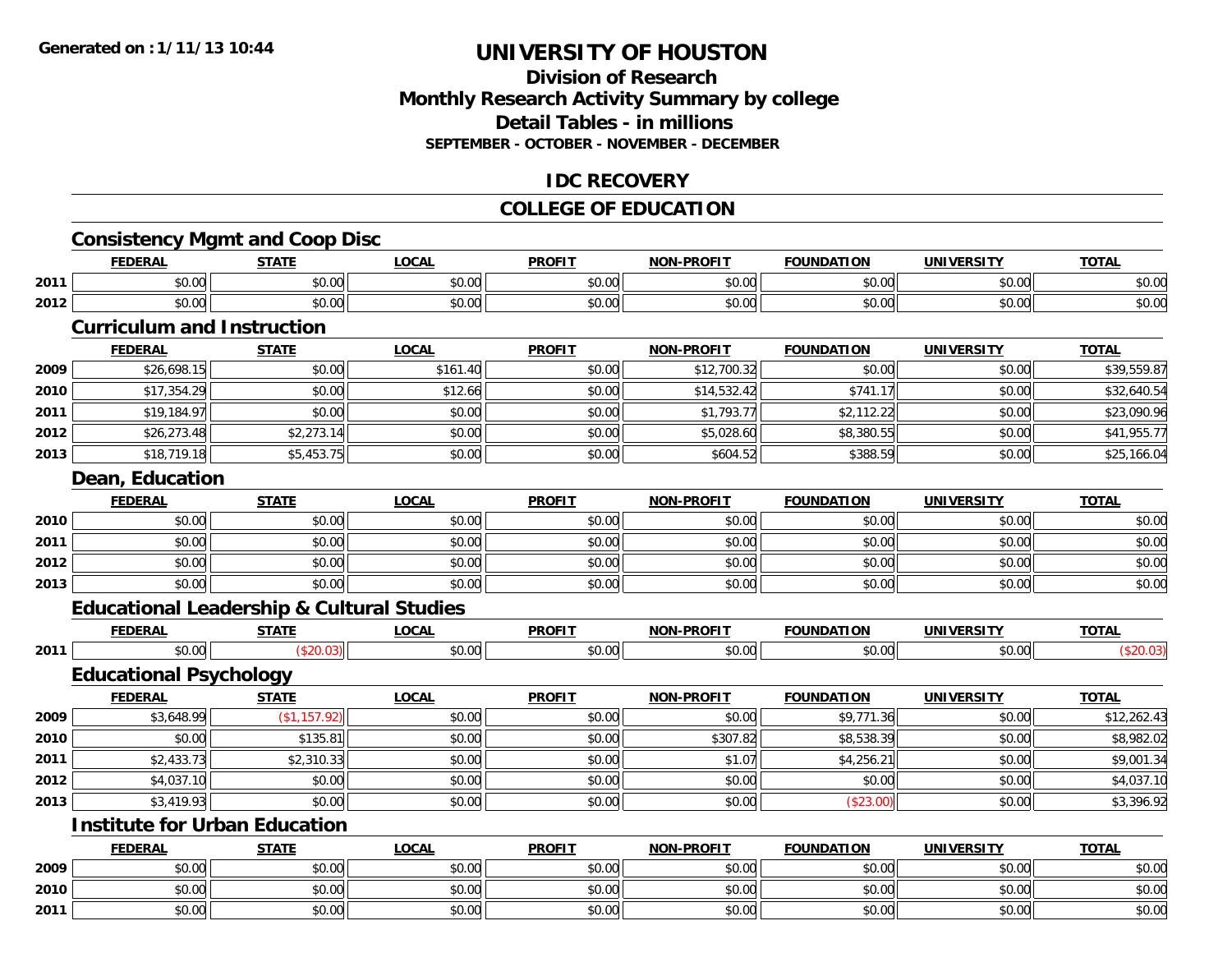### **Division of Research Monthly Research Activity Summary by college Detail Tables - in millions SEPTEMBER - OCTOBER - NOVEMBER - DECEMBER**

### **IDC RECOVERY**

# **COLLEGE OF EDUCATION**

#### **Institute for Urban Education**

|              | <b>FEDERAL</b> | STATE      | LOCAL    | <b>PROFIT</b> | <b>NON-PROFIT</b> | <b>FOUNDATION</b> | <b>UNIVERSITY</b> | <u>TOTAL</u> |
|--------------|----------------|------------|----------|---------------|-------------------|-------------------|-------------------|--------------|
| 2012         | \$0.00         | \$0.00     | \$0.00   | \$0.00        | \$0.00            | \$0.00            | \$0.00            | \$0.00       |
| 2013         | \$0.00         | \$0.00     | \$0.00   | \$0.00        | \$0.00            | \$0.00            | \$0.00            | \$0.00       |
| <b>Total</b> | \$121.769.81   | \$8,995.08 | \$174.06 | \$0.00        | \$34,968.52       | \$34,165.48       | \$0.00            | \$200,072.96 |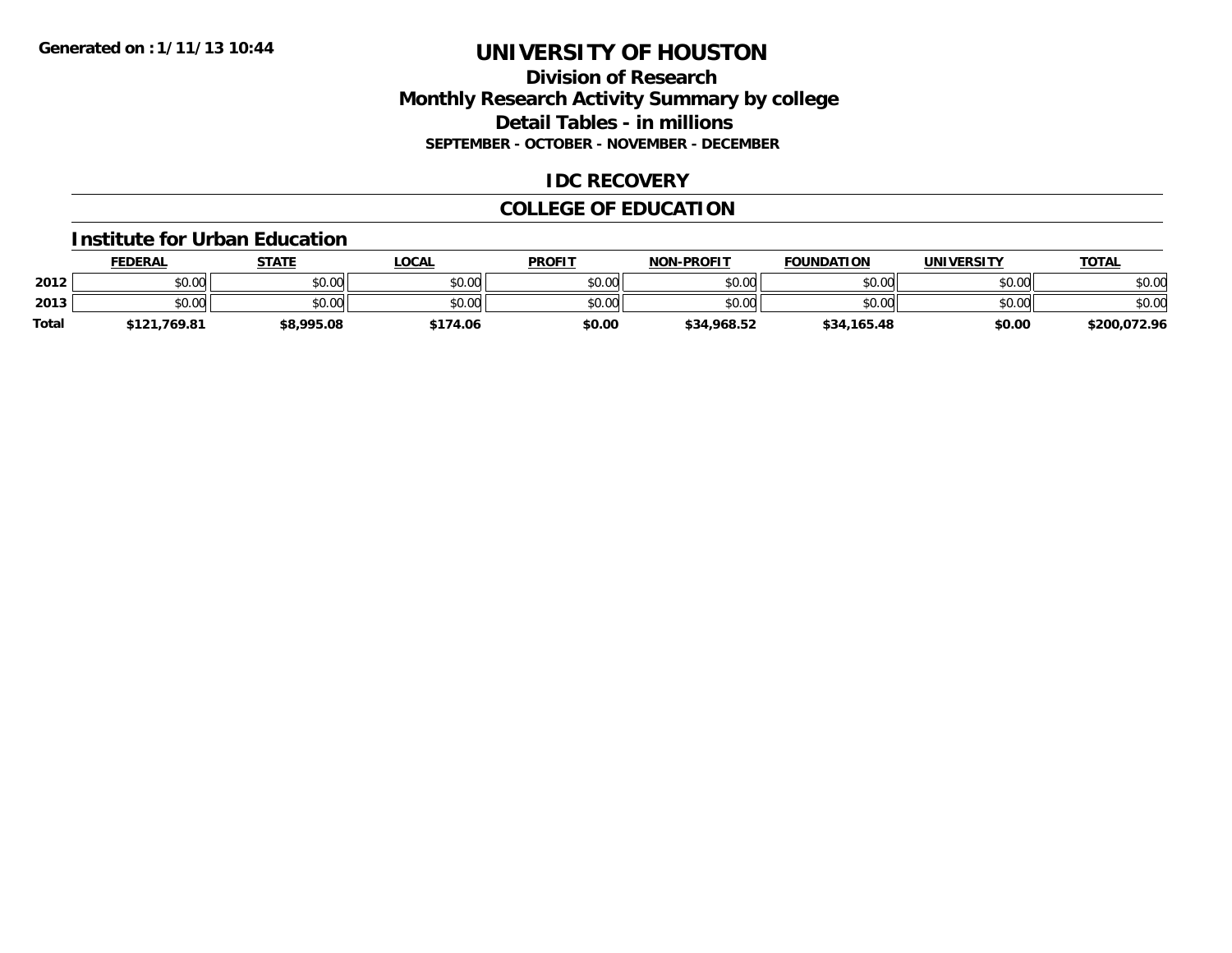### **Division of Research Monthly Research Activity Summary by college Detail Tables - in millions SEPTEMBER - OCTOBER - NOVEMBER - DECEMBER**

### **IDC RECOVERY**

#### **COLLEGE OF LIBERAL ARTS AND SOCIAL SCIENCES**

|      | Art                                    |              |              |               |                   |                   |                   |              |
|------|----------------------------------------|--------------|--------------|---------------|-------------------|-------------------|-------------------|--------------|
|      | <b>FEDERAL</b>                         | <b>STATE</b> | <b>LOCAL</b> | <b>PROFIT</b> | <b>NON-PROFIT</b> | <b>FOUNDATION</b> | <b>UNIVERSITY</b> | <b>TOTAL</b> |
| 2012 | \$157.34                               | \$0.00       | \$0.00       | \$0.00        | \$0.00            | \$0.00            | \$0.00            | \$157.34     |
| 2013 | \$1,758.79                             | \$0.00       | \$0.00       | \$0.00        | \$0.00            | \$0.00            | \$0.00            | \$1,758.79   |
|      | <b>Arte Publico Press</b>              |              |              |               |                   |                   |                   |              |
|      | <b>FEDERAL</b>                         | <b>STATE</b> | <b>LOCAL</b> | <b>PROFIT</b> | <b>NON-PROFIT</b> | <b>FOUNDATION</b> | <b>UNIVERSITY</b> | <b>TOTAL</b> |
| 2011 | \$0.00                                 | \$0.00       | \$0.00       | \$0.00        | \$0.00            | \$78.88           | \$0.00            | \$78.88      |
| 2013 | \$0.00                                 | \$0.00       | \$0.00       | \$0.00        | \$0.00            | \$5,909.37        | \$0.00            | \$5,909.37   |
|      | <b>Blaffer Gallery</b>                 |              |              |               |                   |                   |                   |              |
|      | <b>FEDERAL</b>                         | <b>STATE</b> | <b>LOCAL</b> | <b>PROFIT</b> | <b>NON-PROFIT</b> | <b>FOUNDATION</b> | <b>UNIVERSITY</b> | <b>TOTAL</b> |
| 2009 | \$320.04                               | \$0.00       | \$0.00       | \$0.00        | \$0.00            | \$0.00            | \$0.00            | \$320.04     |
| 2010 | \$4,535.83                             | \$0.00       | \$0.00       | \$0.00        | \$0.00            | \$0.00            | \$0.00            | \$4,535.83   |
| 2011 | \$1,431.32                             | \$0.00       | \$0.00       | \$0.00        | \$0.00            | \$0.00            | \$0.00            | \$1,431.32   |
|      | <b>Center for Public History</b>       |              |              |               |                   |                   |                   |              |
|      | <b>FEDERAL</b>                         | <b>STATE</b> | <b>LOCAL</b> | <b>PROFIT</b> | <b>NON-PROFIT</b> | <b>FOUNDATION</b> | <b>UNIVERSITY</b> | <b>TOTAL</b> |
| 2012 | \$96.55                                | \$0.00       | \$0.00       | \$0.00        | \$0.00            | \$0.00            | \$0.00            | \$96.55      |
| 2013 | \$3,772.00                             | \$0.00       | \$0.00       | \$0.00        | \$0.00            | \$0.00            | \$0.00            | \$3,772.00   |
|      | <b>Communication Disorders</b>         |              |              |               |                   |                   |                   |              |
|      | <b>FEDERAL</b>                         | <b>STATE</b> | <b>LOCAL</b> | <b>PROFIT</b> | <b>NON-PROFIT</b> | <b>FOUNDATION</b> | <b>UNIVERSITY</b> | <b>TOTAL</b> |
| 2009 | (\$8,832.31)                           | \$0.00       | \$0.00       | \$0.00        | \$0.00            | \$0.00            | \$0.00            | (\$8,832.31) |
| 2010 | \$0.00                                 | \$0.00       | \$0.00       | \$0.00        | \$0.00            | \$0.00            | \$0.00            | \$0.00       |
| 2011 | \$752.55                               | \$0.00       | \$0.00       | \$0.00        | \$0.00            | \$0.00            | \$0.00            | \$752.55     |
| 2012 | \$773.36                               | \$0.00       | \$0.00       | \$0.00        | \$0.00            | \$0.00            | \$0.00            | \$773.36     |
| 2013 | (\$0.01)                               | \$0.00       | \$0.00       | \$0.00        | \$0.00            | \$0.00            | \$0.00            | (\$0.01)     |
|      | <b>Comparative Cultural Studies</b>    |              |              |               |                   |                   |                   |              |
|      | <b>FEDERAL</b>                         | <b>STATE</b> | <b>LOCAL</b> | <b>PROFIT</b> | <b>NON-PROFIT</b> | <b>FOUNDATION</b> | <b>UNIVERSITY</b> | <b>TOTAL</b> |
| 2011 | \$0.00                                 | \$0.00       | \$0.00       | \$151.50      | \$0.00            | \$0.00            | \$0.00            | \$151.50     |
|      | Dean, Liberal Arts and Social Sciences |              |              |               |                   |                   |                   |              |
|      | <b>FEDERAL</b>                         | <b>STATE</b> | <b>LOCAL</b> | <b>PROFIT</b> | <b>NON-PROFIT</b> | <b>FOUNDATION</b> | <b>UNIVERSITY</b> | <b>TOTAL</b> |
| 2009 | \$18,168.04                            | \$0.00       | \$0.00       | \$0.00        | \$0.00            | \$0.00            | \$0.00            | \$18,168.04  |
| 2010 | \$495.20                               | \$0.00       | \$0.00       | \$0.00        | \$0.00            | \$0.00            | \$0.00            | \$495.20     |
| 2013 | \$0.00                                 | \$0.00       | \$0.00       | \$0.00        | \$0.00            | \$0.00            | \$0.00            | \$0.00       |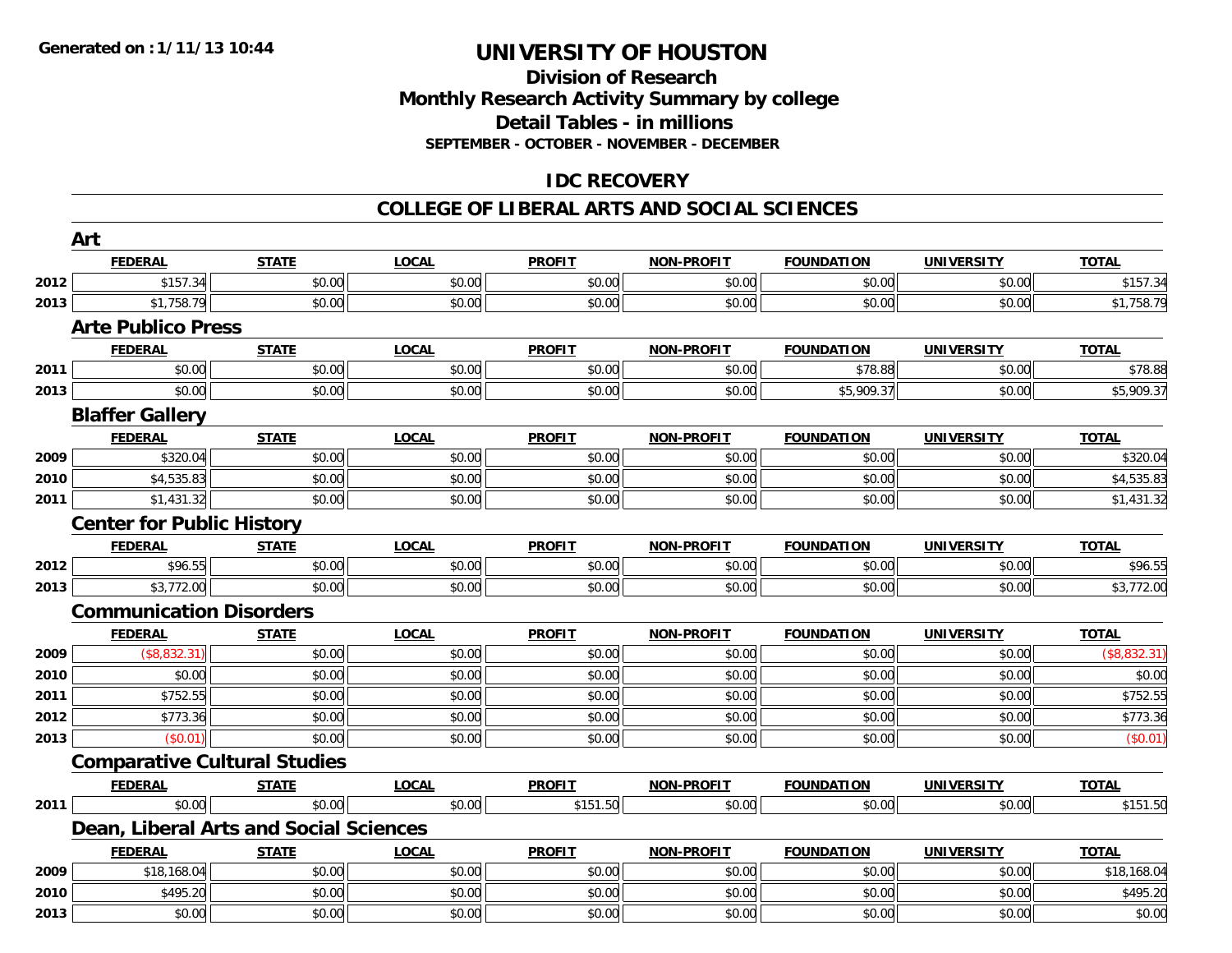### **Division of Research Monthly Research Activity Summary by college Detail Tables - in millions SEPTEMBER - OCTOBER - NOVEMBER - DECEMBER**

### **IDC RECOVERY**

#### **COLLEGE OF LIBERAL ARTS AND SOCIAL SCIENCES**

|      | <b>Economics</b>                      |              |              |               |                   |                   |                   |              |
|------|---------------------------------------|--------------|--------------|---------------|-------------------|-------------------|-------------------|--------------|
|      | <b>FEDERAL</b>                        | <b>STATE</b> | <b>LOCAL</b> | <b>PROFIT</b> | <b>NON-PROFIT</b> | <b>FOUNDATION</b> | <b>UNIVERSITY</b> | <b>TOTAL</b> |
| 2009 | (\$6,609.68)                          | \$0.00       | \$0.00       | \$0.00        | \$0.00            | \$0.00            | \$0.00            | (\$6,609.68) |
| 2010 | \$2,425.00                            | \$0.00       | \$0.00       | \$0.00        | \$0.00            | \$0.00            | \$0.00            | \$2,425.00   |
| 2012 | \$140.56                              | \$0.00       | \$0.00       | \$1,210.14    | \$0.00            | \$0.00            | \$0.00            | \$1,350.70   |
| 2013 | \$16,818.14                           | \$0.00       | \$0.00       | \$0.00        | \$900.00          | \$0.00            | \$0.00            | \$17,718.14  |
|      | English                               |              |              |               |                   |                   |                   |              |
|      | <b>FEDERAL</b>                        | <b>STATE</b> | <b>LOCAL</b> | <b>PROFIT</b> | <b>NON-PROFIT</b> | <b>FOUNDATION</b> | <b>UNIVERSITY</b> | <b>TOTAL</b> |
| 2009 | \$0.00                                | \$0.00       | \$0.00       | \$0.00        | \$0.00            | \$0.00            | \$0.00            | \$0.00       |
| 2010 | \$0.00                                | \$0.00       | \$0.00       | \$0.00        | \$0.00            | \$0.00            | \$0.00            | \$0.00       |
| 2011 | \$0.00                                | \$0.00       | \$0.00       | \$0.00        | \$0.00            | \$0.00            | \$0.00            | \$0.00       |
| 2012 | \$0.00                                | \$0.00       | \$0.00       | \$0.00        | \$0.00            | \$0.00            | \$0.00            | \$0.00       |
| 2013 | \$5,816.26                            | \$0.00       | \$0.00       | \$0.00        | \$0.00            | \$0.00            | \$0.00            | \$5,816.26   |
|      | <b>Health and Human Performance</b>   |              |              |               |                   |                   |                   |              |
|      | <b>FEDERAL</b>                        | <b>STATE</b> | <b>LOCAL</b> | <b>PROFIT</b> | <b>NON-PROFIT</b> | <b>FOUNDATION</b> | <b>UNIVERSITY</b> | <b>TOTAL</b> |
| 2009 | \$168,747.43                          | \$0.00       | \$0.00       | \$5,462.94    | \$0.00            | \$905.01          | \$0.00            | \$175,115.38 |
| 2010 | \$201,810.42                          | \$0.00       | \$0.00       | \$6,588.26    | \$0.00            | \$657.53          | \$0.00            | \$209,056.20 |
| 2011 | \$99,959.77                           | \$0.00       | \$0.00       | \$18,549.38   | \$0.00            | \$589.65          | \$0.00            | \$119,098.79 |
| 2012 | \$55,864.50                           | \$0.00       | \$0.00       | \$24,923.24   | \$0.00            | \$0.00            | \$0.00            | \$80,787.74  |
| 2013 | \$119,237.98                          | \$0.00       | \$0.00       | \$11,012.68   | \$0.00            | (\$7.67)          | \$0.00            | \$130,242.99 |
|      | <b>Hispanic Studies</b>               |              |              |               |                   |                   |                   |              |
|      | <b>FEDERAL</b>                        | <b>STATE</b> | <b>LOCAL</b> | <b>PROFIT</b> | <b>NON-PROFIT</b> | <b>FOUNDATION</b> | <b>UNIVERSITY</b> | <b>TOTAL</b> |
| 2013 | \$0.00                                | \$0.00       | \$0.00       | \$0.00        | \$0.00            | \$0.00            | \$0.00            | \$0.00       |
|      | <b>History</b>                        |              |              |               |                   |                   |                   |              |
|      | <b>FEDERAL</b>                        | <b>STATE</b> | <b>LOCAL</b> | <b>PROFIT</b> | <b>NON-PROFIT</b> | <b>FOUNDATION</b> | UNIVERSITY        | <b>TOTAL</b> |
| 2009 | \$0.00                                | \$0.00       | \$0.00       | \$0.00        | \$0.00            | \$0.00            | \$0.00            | \$0.00       |
| 2010 | \$0.00                                | \$0.00       | \$0.00       | \$0.00        | \$0.00            | \$0.00            | \$0.00            | \$0.00       |
| 2013 | (\$2,206.75)                          | \$0.00       | \$0.00       | \$0.00        | (\$2,574.70)      | \$0.00            | \$0.00            | (\$4,781.45) |
|      | <b>Hobby Center for Public Policy</b> |              |              |               |                   |                   |                   |              |
|      | <b>FEDERAL</b>                        | <b>STATE</b> | <b>LOCAL</b> | <b>PROFIT</b> | NON-PROFIT        | <b>FOUNDATION</b> | <b>UNIVERSITY</b> | <b>TOTAL</b> |
| 2010 | \$3,425.36                            | \$0.00       | \$0.00       | \$0.00        | \$0.00            | \$0.00            | \$0.00            | \$3,425.36   |
| 2011 | \$1,711.55                            | \$0.00       | \$0.00       | \$0.00        | \$0.00            | \$0.00            | \$0.00            | \$1,711.55   |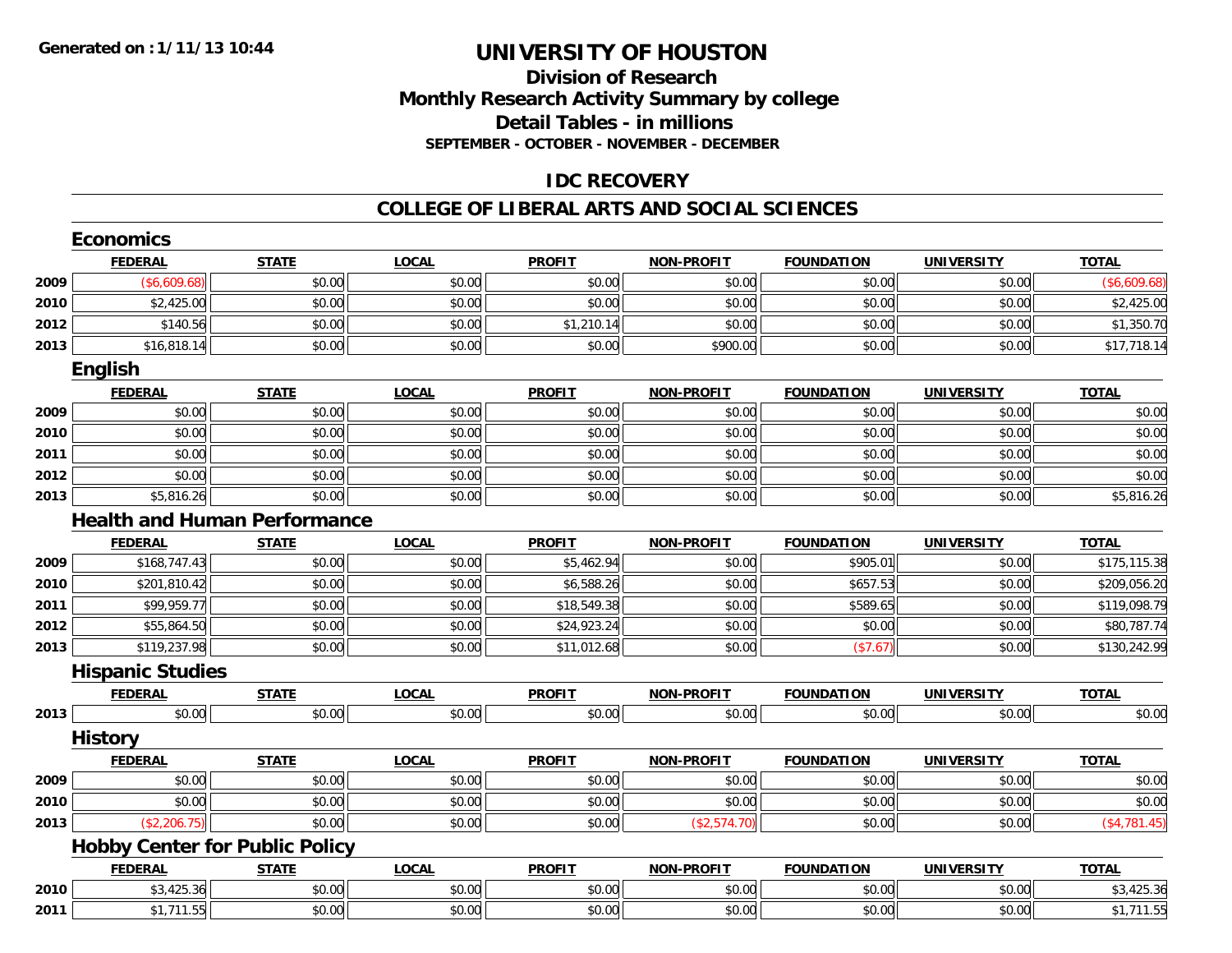**2013**

# **UNIVERSITY OF HOUSTON**

# **Division of ResearchMonthly Research Activity Summary by college Detail Tables - in millions SEPTEMBER - OCTOBER - NOVEMBER - DECEMBER**

# **IDC RECOVERY**

#### **COLLEGE OF LIBERAL ARTS AND SOCIAL SCIENCES**

# **Modern/Classical Languages**

| \$0.00<br>(\$5,138.16)<br>\$0.00<br>\$0.00<br>2013<br>\$0.00<br>\$0.00<br>\$0.00<br><b>Philosophy</b><br><b>LOCAL</b><br><b>PROFIT</b><br><b>NON-PROFIT</b><br><b>FEDERAL</b><br><b>STATE</b><br><b>FOUNDATION</b><br><b>UNIVERSITY</b><br>\$0.00<br>\$0.00<br>\$0.00<br>\$0.00<br>\$0.00<br>2009<br>\$0.00<br>\$0.00<br>\$0.00<br>\$0.00<br>2010<br>\$0.00<br>\$0.00<br>\$0.00<br>\$0.00<br>\$0.00<br>\$0.00<br>\$0.00<br>\$0.00<br>2011<br>\$0.00<br>\$0.00<br>\$0.00<br>\$0.00<br>2012<br>\$0.00<br>\$0.00<br>\$0.00<br>\$0.00<br>\$0.00<br>\$0.00<br>\$1,096.50<br>2013<br>\$0.00<br>\$0.00<br>\$0.00<br>\$1,447.50<br>\$0.00<br>\$0.00<br>\$0.00<br><b>Political Science</b><br><b>PROFIT</b><br><b>FEDERAL</b><br><b>STATE</b><br><b>LOCAL</b><br><b>NON-PROFIT</b><br><b>FOUNDATION</b><br><b>UNIVERSITY</b><br>\$0.00<br>\$0.00<br>\$12,250.00<br>\$0.00<br>\$0.00<br>\$0.00<br>\$2,498.85<br>2009<br>\$0.00<br>\$0.00<br>2010<br>\$166.49<br>\$0.00<br>\$0.00<br>\$0.00<br>\$0.00<br>\$0.00<br>\$0.00<br>\$0.00<br>\$0.00<br>2011<br>\$0.00<br>\$0.00<br>\$0.00<br>2012<br>\$0.00<br>\$0.00<br>\$0.00<br>\$0.00<br>\$0.00<br>\$0.00<br>\$0.00<br>2013<br>\$0.00<br>\$0.00<br>\$0.00<br>\$0.00<br>\$0.00<br>\$1,993.61<br>\$0.00<br>Psychology<br><b>PROFIT</b><br><b>FEDERAL</b><br><b>STATE</b><br><b>LOCAL</b><br><b>NON-PROFIT</b><br><b>FOUNDATION</b><br><b>UNIVERSITY</b><br>\$8,075.79<br>2009<br>\$413,458.78<br>\$0.00<br>\$2,627.74<br>(\$0.29)<br>\$988.99<br>\$0.00<br>\$163,811.08<br>\$11,337.17<br>\$2,063.49<br>\$0.00<br>\$0.00<br>\$0.00<br>2010<br>\$172.63<br>2011<br>\$0.00<br>\$2,900.17<br>\$286,118.28<br>\$6,731.38<br>\$2,107.91<br>\$4,148.49<br>\$0.00<br>(\$3, 117.51)<br>2012<br>\$292,987.59<br>\$412.96<br>\$972.10<br>\$5,349.75<br>\$0.00<br>\$8,544.43<br>\$248,491.52<br>\$17,550.20<br>2013<br>\$0.00<br>\$0.00<br>\$2,650.48<br>\$3,882.56<br>\$0.00<br><b>School of Communication</b><br><b>FEDERAL</b><br><b>STATE</b><br><b>LOCAL</b><br><b>PROFIT</b><br><b>NON-PROFIT</b><br><b>FOUNDATION</b><br><b>UNIVERSITY</b><br>\$0.00<br>\$0.00<br>2010<br>\$0.00<br>\$0.00<br>\$0.00<br>\$0.00<br>\$0.00<br>2011<br>\$0.00<br>\$0.00<br>\$0.00<br>\$0.00<br>\$0.00<br>\$0.00<br>\$0.00<br>2012<br>\$0.00<br>\$0.00<br>\$0.00<br>\$0.00<br>\$0.00<br>\$0.00<br>\$0.00 | <b>FEDERAL</b> | <b>STATE</b> | <b>LOCAL</b> | <b>PROFIT</b> | <b>NON-PROFIT</b> | <b>FOUNDATION</b> | <b>UNIVERSITY</b> | <b>TOTAL</b> |
|-------------------------------------------------------------------------------------------------------------------------------------------------------------------------------------------------------------------------------------------------------------------------------------------------------------------------------------------------------------------------------------------------------------------------------------------------------------------------------------------------------------------------------------------------------------------------------------------------------------------------------------------------------------------------------------------------------------------------------------------------------------------------------------------------------------------------------------------------------------------------------------------------------------------------------------------------------------------------------------------------------------------------------------------------------------------------------------------------------------------------------------------------------------------------------------------------------------------------------------------------------------------------------------------------------------------------------------------------------------------------------------------------------------------------------------------------------------------------------------------------------------------------------------------------------------------------------------------------------------------------------------------------------------------------------------------------------------------------------------------------------------------------------------------------------------------------------------------------------------------------------------------------------------------------------------------------------------------------------------------------------------------------------------------------------------------------------------------------------------------------------------------------------------------------------------------------------------------------------------------------------------------------------------------------------------------|----------------|--------------|--------------|---------------|-------------------|-------------------|-------------------|--------------|
|                                                                                                                                                                                                                                                                                                                                                                                                                                                                                                                                                                                                                                                                                                                                                                                                                                                                                                                                                                                                                                                                                                                                                                                                                                                                                                                                                                                                                                                                                                                                                                                                                                                                                                                                                                                                                                                                                                                                                                                                                                                                                                                                                                                                                                                                                                                   |                |              |              |               |                   |                   |                   | (\$5,138.16) |
|                                                                                                                                                                                                                                                                                                                                                                                                                                                                                                                                                                                                                                                                                                                                                                                                                                                                                                                                                                                                                                                                                                                                                                                                                                                                                                                                                                                                                                                                                                                                                                                                                                                                                                                                                                                                                                                                                                                                                                                                                                                                                                                                                                                                                                                                                                                   |                |              |              |               |                   |                   |                   |              |
|                                                                                                                                                                                                                                                                                                                                                                                                                                                                                                                                                                                                                                                                                                                                                                                                                                                                                                                                                                                                                                                                                                                                                                                                                                                                                                                                                                                                                                                                                                                                                                                                                                                                                                                                                                                                                                                                                                                                                                                                                                                                                                                                                                                                                                                                                                                   |                |              |              |               |                   |                   |                   | <b>TOTAL</b> |
|                                                                                                                                                                                                                                                                                                                                                                                                                                                                                                                                                                                                                                                                                                                                                                                                                                                                                                                                                                                                                                                                                                                                                                                                                                                                                                                                                                                                                                                                                                                                                                                                                                                                                                                                                                                                                                                                                                                                                                                                                                                                                                                                                                                                                                                                                                                   |                |              |              |               |                   |                   |                   | \$0.00       |
|                                                                                                                                                                                                                                                                                                                                                                                                                                                                                                                                                                                                                                                                                                                                                                                                                                                                                                                                                                                                                                                                                                                                                                                                                                                                                                                                                                                                                                                                                                                                                                                                                                                                                                                                                                                                                                                                                                                                                                                                                                                                                                                                                                                                                                                                                                                   |                |              |              |               |                   |                   |                   | \$0.00       |
|                                                                                                                                                                                                                                                                                                                                                                                                                                                                                                                                                                                                                                                                                                                                                                                                                                                                                                                                                                                                                                                                                                                                                                                                                                                                                                                                                                                                                                                                                                                                                                                                                                                                                                                                                                                                                                                                                                                                                                                                                                                                                                                                                                                                                                                                                                                   |                |              |              |               |                   |                   |                   | \$0.00       |
|                                                                                                                                                                                                                                                                                                                                                                                                                                                                                                                                                                                                                                                                                                                                                                                                                                                                                                                                                                                                                                                                                                                                                                                                                                                                                                                                                                                                                                                                                                                                                                                                                                                                                                                                                                                                                                                                                                                                                                                                                                                                                                                                                                                                                                                                                                                   |                |              |              |               |                   |                   |                   | \$1,096.50   |
|                                                                                                                                                                                                                                                                                                                                                                                                                                                                                                                                                                                                                                                                                                                                                                                                                                                                                                                                                                                                                                                                                                                                                                                                                                                                                                                                                                                                                                                                                                                                                                                                                                                                                                                                                                                                                                                                                                                                                                                                                                                                                                                                                                                                                                                                                                                   |                |              |              |               |                   |                   |                   | \$1,447.50   |
|                                                                                                                                                                                                                                                                                                                                                                                                                                                                                                                                                                                                                                                                                                                                                                                                                                                                                                                                                                                                                                                                                                                                                                                                                                                                                                                                                                                                                                                                                                                                                                                                                                                                                                                                                                                                                                                                                                                                                                                                                                                                                                                                                                                                                                                                                                                   |                |              |              |               |                   |                   |                   |              |
|                                                                                                                                                                                                                                                                                                                                                                                                                                                                                                                                                                                                                                                                                                                                                                                                                                                                                                                                                                                                                                                                                                                                                                                                                                                                                                                                                                                                                                                                                                                                                                                                                                                                                                                                                                                                                                                                                                                                                                                                                                                                                                                                                                                                                                                                                                                   |                |              |              |               |                   |                   |                   | <b>TOTAL</b> |
|                                                                                                                                                                                                                                                                                                                                                                                                                                                                                                                                                                                                                                                                                                                                                                                                                                                                                                                                                                                                                                                                                                                                                                                                                                                                                                                                                                                                                                                                                                                                                                                                                                                                                                                                                                                                                                                                                                                                                                                                                                                                                                                                                                                                                                                                                                                   |                |              |              |               |                   |                   |                   | \$14,748.85  |
|                                                                                                                                                                                                                                                                                                                                                                                                                                                                                                                                                                                                                                                                                                                                                                                                                                                                                                                                                                                                                                                                                                                                                                                                                                                                                                                                                                                                                                                                                                                                                                                                                                                                                                                                                                                                                                                                                                                                                                                                                                                                                                                                                                                                                                                                                                                   |                |              |              |               |                   |                   |                   | \$166.49     |
|                                                                                                                                                                                                                                                                                                                                                                                                                                                                                                                                                                                                                                                                                                                                                                                                                                                                                                                                                                                                                                                                                                                                                                                                                                                                                                                                                                                                                                                                                                                                                                                                                                                                                                                                                                                                                                                                                                                                                                                                                                                                                                                                                                                                                                                                                                                   |                |              |              |               |                   |                   |                   | \$0.00       |
|                                                                                                                                                                                                                                                                                                                                                                                                                                                                                                                                                                                                                                                                                                                                                                                                                                                                                                                                                                                                                                                                                                                                                                                                                                                                                                                                                                                                                                                                                                                                                                                                                                                                                                                                                                                                                                                                                                                                                                                                                                                                                                                                                                                                                                                                                                                   |                |              |              |               |                   |                   |                   | \$0.00       |
|                                                                                                                                                                                                                                                                                                                                                                                                                                                                                                                                                                                                                                                                                                                                                                                                                                                                                                                                                                                                                                                                                                                                                                                                                                                                                                                                                                                                                                                                                                                                                                                                                                                                                                                                                                                                                                                                                                                                                                                                                                                                                                                                                                                                                                                                                                                   |                |              |              |               |                   |                   |                   | \$1,993.61   |
|                                                                                                                                                                                                                                                                                                                                                                                                                                                                                                                                                                                                                                                                                                                                                                                                                                                                                                                                                                                                                                                                                                                                                                                                                                                                                                                                                                                                                                                                                                                                                                                                                                                                                                                                                                                                                                                                                                                                                                                                                                                                                                                                                                                                                                                                                                                   |                |              |              |               |                   |                   |                   |              |
|                                                                                                                                                                                                                                                                                                                                                                                                                                                                                                                                                                                                                                                                                                                                                                                                                                                                                                                                                                                                                                                                                                                                                                                                                                                                                                                                                                                                                                                                                                                                                                                                                                                                                                                                                                                                                                                                                                                                                                                                                                                                                                                                                                                                                                                                                                                   |                |              |              |               |                   |                   |                   | <b>TOTAL</b> |
|                                                                                                                                                                                                                                                                                                                                                                                                                                                                                                                                                                                                                                                                                                                                                                                                                                                                                                                                                                                                                                                                                                                                                                                                                                                                                                                                                                                                                                                                                                                                                                                                                                                                                                                                                                                                                                                                                                                                                                                                                                                                                                                                                                                                                                                                                                                   |                |              |              |               |                   |                   |                   | \$425,151.01 |
|                                                                                                                                                                                                                                                                                                                                                                                                                                                                                                                                                                                                                                                                                                                                                                                                                                                                                                                                                                                                                                                                                                                                                                                                                                                                                                                                                                                                                                                                                                                                                                                                                                                                                                                                                                                                                                                                                                                                                                                                                                                                                                                                                                                                                                                                                                                   |                |              |              |               |                   |                   |                   | \$177,384.37 |
|                                                                                                                                                                                                                                                                                                                                                                                                                                                                                                                                                                                                                                                                                                                                                                                                                                                                                                                                                                                                                                                                                                                                                                                                                                                                                                                                                                                                                                                                                                                                                                                                                                                                                                                                                                                                                                                                                                                                                                                                                                                                                                                                                                                                                                                                                                                   |                |              |              |               |                   |                   |                   | \$302,006.22 |
|                                                                                                                                                                                                                                                                                                                                                                                                                                                                                                                                                                                                                                                                                                                                                                                                                                                                                                                                                                                                                                                                                                                                                                                                                                                                                                                                                                                                                                                                                                                                                                                                                                                                                                                                                                                                                                                                                                                                                                                                                                                                                                                                                                                                                                                                                                                   |                |              |              |               |                   |                   |                   | \$305,149.32 |
|                                                                                                                                                                                                                                                                                                                                                                                                                                                                                                                                                                                                                                                                                                                                                                                                                                                                                                                                                                                                                                                                                                                                                                                                                                                                                                                                                                                                                                                                                                                                                                                                                                                                                                                                                                                                                                                                                                                                                                                                                                                                                                                                                                                                                                                                                                                   |                |              |              |               |                   |                   |                   | \$272,574.76 |
|                                                                                                                                                                                                                                                                                                                                                                                                                                                                                                                                                                                                                                                                                                                                                                                                                                                                                                                                                                                                                                                                                                                                                                                                                                                                                                                                                                                                                                                                                                                                                                                                                                                                                                                                                                                                                                                                                                                                                                                                                                                                                                                                                                                                                                                                                                                   |                |              |              |               |                   |                   |                   |              |
|                                                                                                                                                                                                                                                                                                                                                                                                                                                                                                                                                                                                                                                                                                                                                                                                                                                                                                                                                                                                                                                                                                                                                                                                                                                                                                                                                                                                                                                                                                                                                                                                                                                                                                                                                                                                                                                                                                                                                                                                                                                                                                                                                                                                                                                                                                                   |                |              |              |               |                   |                   |                   | <b>TOTAL</b> |
|                                                                                                                                                                                                                                                                                                                                                                                                                                                                                                                                                                                                                                                                                                                                                                                                                                                                                                                                                                                                                                                                                                                                                                                                                                                                                                                                                                                                                                                                                                                                                                                                                                                                                                                                                                                                                                                                                                                                                                                                                                                                                                                                                                                                                                                                                                                   |                |              |              |               |                   |                   |                   | \$0.00       |
|                                                                                                                                                                                                                                                                                                                                                                                                                                                                                                                                                                                                                                                                                                                                                                                                                                                                                                                                                                                                                                                                                                                                                                                                                                                                                                                                                                                                                                                                                                                                                                                                                                                                                                                                                                                                                                                                                                                                                                                                                                                                                                                                                                                                                                                                                                                   |                |              |              |               |                   |                   |                   | \$0.00       |
|                                                                                                                                                                                                                                                                                                                                                                                                                                                                                                                                                                                                                                                                                                                                                                                                                                                                                                                                                                                                                                                                                                                                                                                                                                                                                                                                                                                                                                                                                                                                                                                                                                                                                                                                                                                                                                                                                                                                                                                                                                                                                                                                                                                                                                                                                                                   |                |              |              |               |                   |                   |                   | \$0.00       |

\$0.00 \$0.00 \$0.00 \$0.00 \$0.00 \$0.00 \$0.00 \$0.00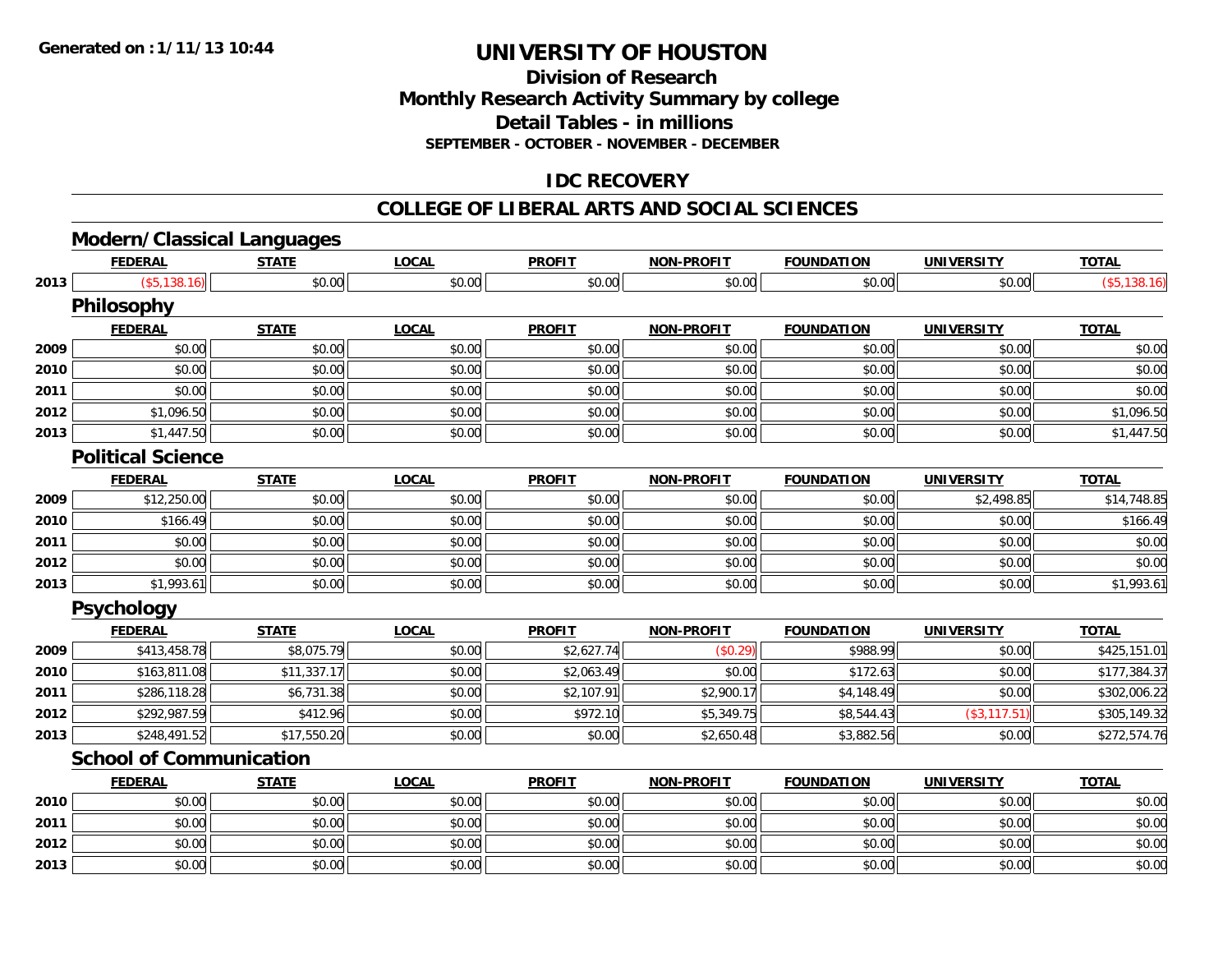### **Division of Research Monthly Research Activity Summary by college Detail Tables - in millions SEPTEMBER - OCTOBER - NOVEMBER - DECEMBER**

### **IDC RECOVERY**

#### **COLLEGE OF LIBERAL ARTS AND SOCIAL SCIENCES**

|       | Sociology      |              |              |               |                   |                   |                   |                |
|-------|----------------|--------------|--------------|---------------|-------------------|-------------------|-------------------|----------------|
|       | <b>FEDERAL</b> | <b>STATE</b> | <b>LOCAL</b> | <b>PROFIT</b> | <b>NON-PROFIT</b> | <b>FOUNDATION</b> | <b>UNIVERSITY</b> | <b>TOTAL</b>   |
| 2009  | \$8,111.11     | \$0.00       | \$834.42     | \$0.00        | \$0.00            | \$0.00            | \$0.00            | \$8,945.53     |
| 2010  | \$19,146.17    | \$0.00       | \$432.67     | \$0.00        | \$845.76          | \$0.00            | \$0.00            | \$20,424.60    |
| 2011  | \$16, 149.57   | \$0.00       | \$0.00       | \$0.00        | \$0.00            | \$0.00            | \$0.00            | \$16,149.57    |
| 2012  | \$1,457.73     | \$0.00       | \$0.00       | \$0.00        | \$0.00            | \$0.00            | \$0.00            | \$1,457.73     |
| 2013  | \$406.42       | \$0.00       | \$0.00       | \$0.00        | \$0.00            | \$0.00            | \$0.00            | \$406.42       |
| Total | \$2,152,523.43 | \$44,107.49  | \$1,267.09   | \$75,669.37   | \$10,071.17       | \$25,869.87       | (\$618.66)        | \$2,308,889.76 |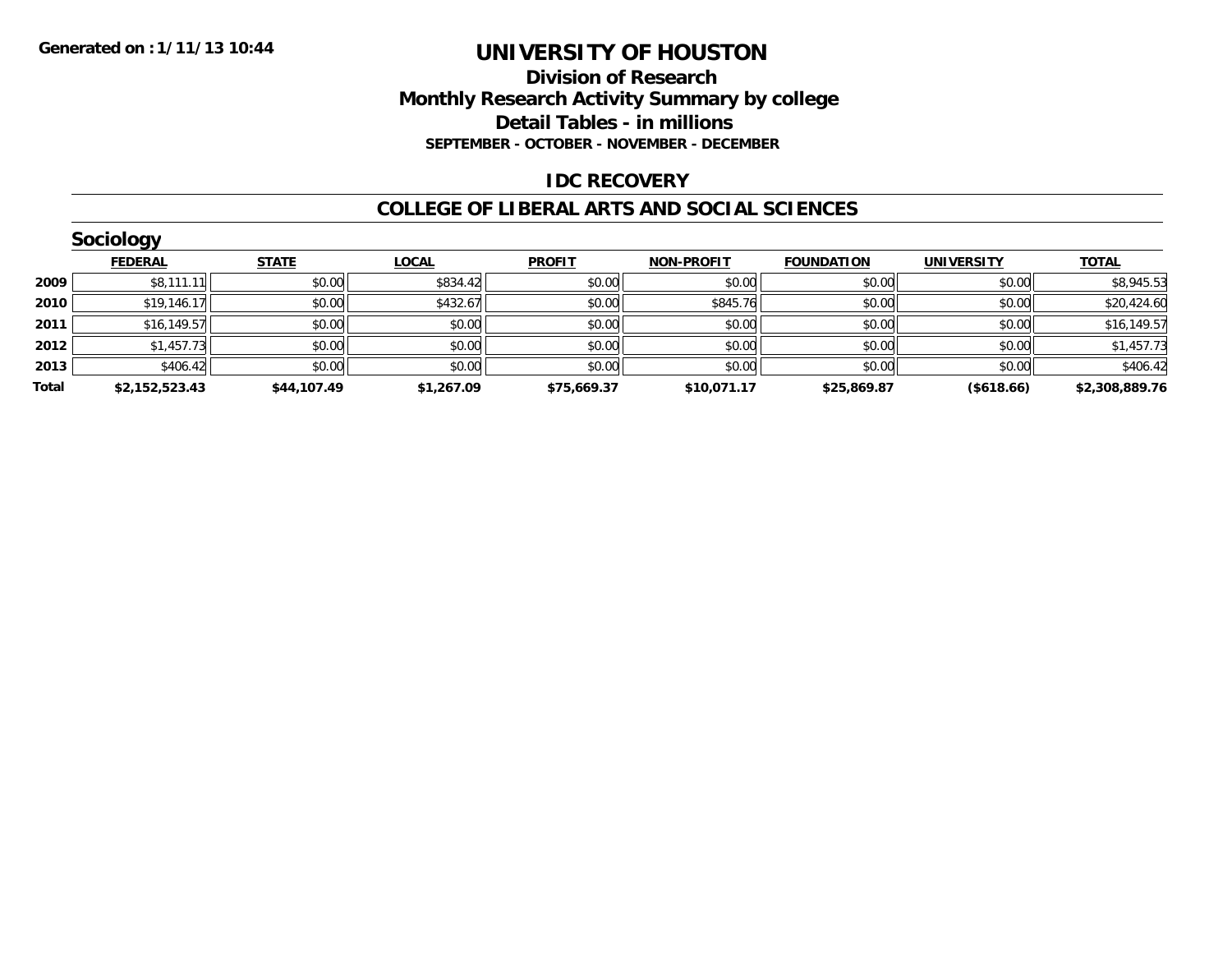# **Division of ResearchMonthly Research Activity Summary by college Detail Tables - in millions SEPTEMBER - OCTOBER - NOVEMBER - DECEMBER**

# **IDC RECOVERY**

#### **COLLEGE OF NATURAL SCIENCES AND MATHEMATICS**

# **Allied Geophysical Laboratories**

|      | <b>FEDERAL</b>                                         | <b>STATE</b> | <b>LOCAL</b> | <b>PROFIT</b> | <b>NON-PROFIT</b> | <b>FOUNDATION</b> | <b>UNIVERSITY</b> | <b>TOTAL</b> |
|------|--------------------------------------------------------|--------------|--------------|---------------|-------------------|-------------------|-------------------|--------------|
| 2011 | \$0.00                                                 | \$0.00       | \$0.00       | \$233.99      | \$0.00            | \$0.00            | \$0.00            | \$233.99     |
| 2012 | \$0.00                                                 | \$0.00       | \$0.00       | \$2,529.88    | \$0.00            | \$0.00            | \$0.00            | \$2,529.88   |
| 2013 | \$0.00                                                 | \$0.00       | \$0.00       | \$2,434.19    | \$0.00            | \$0.00            | \$0.00            | \$2,434.19   |
|      | <b>Biology/Biochemistry</b>                            |              |              |               |                   |                   |                   |              |
|      | <b>FEDERAL</b>                                         | <b>STATE</b> | <b>LOCAL</b> | <b>PROFIT</b> | <b>NON-PROFIT</b> | <b>FOUNDATION</b> | <b>UNIVERSITY</b> | <b>TOTAL</b> |
| 2009 | \$180,811.87                                           | \$0.00       | \$0.00       | \$0.00        | \$0.00            | \$573.66          | \$0.00            | \$181,385.53 |
| 2010 | \$294,435.36                                           | \$0.00       | \$0.00       | \$0.00        | \$7,237.06        | \$1,074.95        | \$0.00            | \$302,747.37 |
| 2011 | \$342,808.97                                           | (\$22.66)    | \$0.00       | \$0.00        | \$6,064.64        | \$0.00            | \$0.00            | \$348,850.95 |
| 2012 | \$283,697.09                                           | \$4,606.09   | \$0.00       | \$0.01        | \$16,186.09       | \$0.00            | \$0.00            | \$304,489.28 |
| 2013 | \$201,600.30                                           | \$3,238.27   | \$0.00       | \$1,831.14    | \$16,670.32       | \$4,306.68        | \$0.00            | \$227,646.71 |
|      | <b>Center for Applied Geoscience Excellence</b>        |              |              |               |                   |                   |                   |              |
|      | <b>FEDERAL</b>                                         | <b>STATE</b> | <b>LOCAL</b> | <b>PROFIT</b> | <b>NON-PROFIT</b> | <b>FOUNDATION</b> | <b>UNIVERSITY</b> | <b>TOTAL</b> |
| 2009 | \$0.00                                                 | \$0.00       | \$0.00       | \$0.00        | \$0.00            | \$0.00            | \$0.00            | \$0.00       |
| 2010 | \$0.00                                                 | \$0.00       | \$0.00       | \$0.00        | \$0.00            | \$0.00            | \$0.00            | \$0.00       |
|      | <b>Center for Nuclear Receptors and Cell Signaling</b> |              |              |               |                   |                   |                   |              |
|      | <b>FEDERAL</b>                                         | <b>STATE</b> | <b>LOCAL</b> | <b>PROFIT</b> | <b>NON-PROFIT</b> | <b>FOUNDATION</b> | <b>UNIVERSITY</b> | <b>TOTAL</b> |
| 2009 | \$0.00                                                 | \$0.00       | \$0.00       | \$0.00        | \$0.00            | \$0.00            | \$0.00            | \$0.00       |
| 2010 | \$38,304.53                                            | \$0.00       | \$0.00       | \$0.00        | \$0.00            | \$0.00            | \$0.00            | \$38,304.53  |
| 2011 | \$86,109.66                                            | \$183.04     | \$0.00       | \$0.00        | \$0.00            | \$0.00            | \$0.00            | \$86,292.70  |
| 2012 | \$114,373.47                                           | \$8,298.31   | \$0.00       | \$20,429.26   | \$0.00            | \$0.00            | \$0.00            | \$143,101.04 |
| 2013 | \$100,652.56                                           | \$5,335.21   | \$0.00       | \$1,244.72    | \$0.00            | \$0.00            | \$0.00            | \$107,232.49 |
|      | Chemistry                                              |              |              |               |                   |                   |                   |              |
|      | <b>FEDERAL</b>                                         | <b>STATE</b> | <b>LOCAL</b> | <b>PROFIT</b> | <b>NON-PROFIT</b> | <b>FOUNDATION</b> | <b>UNIVERSITY</b> | <b>TOTAL</b> |
| 2009 | \$118,019.77                                           | \$0.00       | \$0.00       | \$10,870.68   | \$0.00            | \$0.00            | \$12,253.36       | \$141,143.81 |
| 2010 | \$218,860.35                                           | \$0.00       | \$0.00       | \$9,204.69    | (\$11.01)         | \$0.00            | \$15,007.48       | \$243,061.51 |
| 2011 | \$293,097.92                                           | \$324.71     | \$0.00       | \$793.77      | \$0.00            | \$0.00            | \$696.24          | \$294,912.64 |
| 2012 | \$228,181.29                                           | \$7,899.21   | \$0.00       | \$4,460.96    | \$0.00            | \$0.00            | \$5,387.05        | \$245,928.51 |
| 2013 | \$184,563.89                                           | \$9,185.00   | \$0.00       | \$13,229.45   | \$0.00            | \$0.00            | (\$18,938.71)     | \$188,039.63 |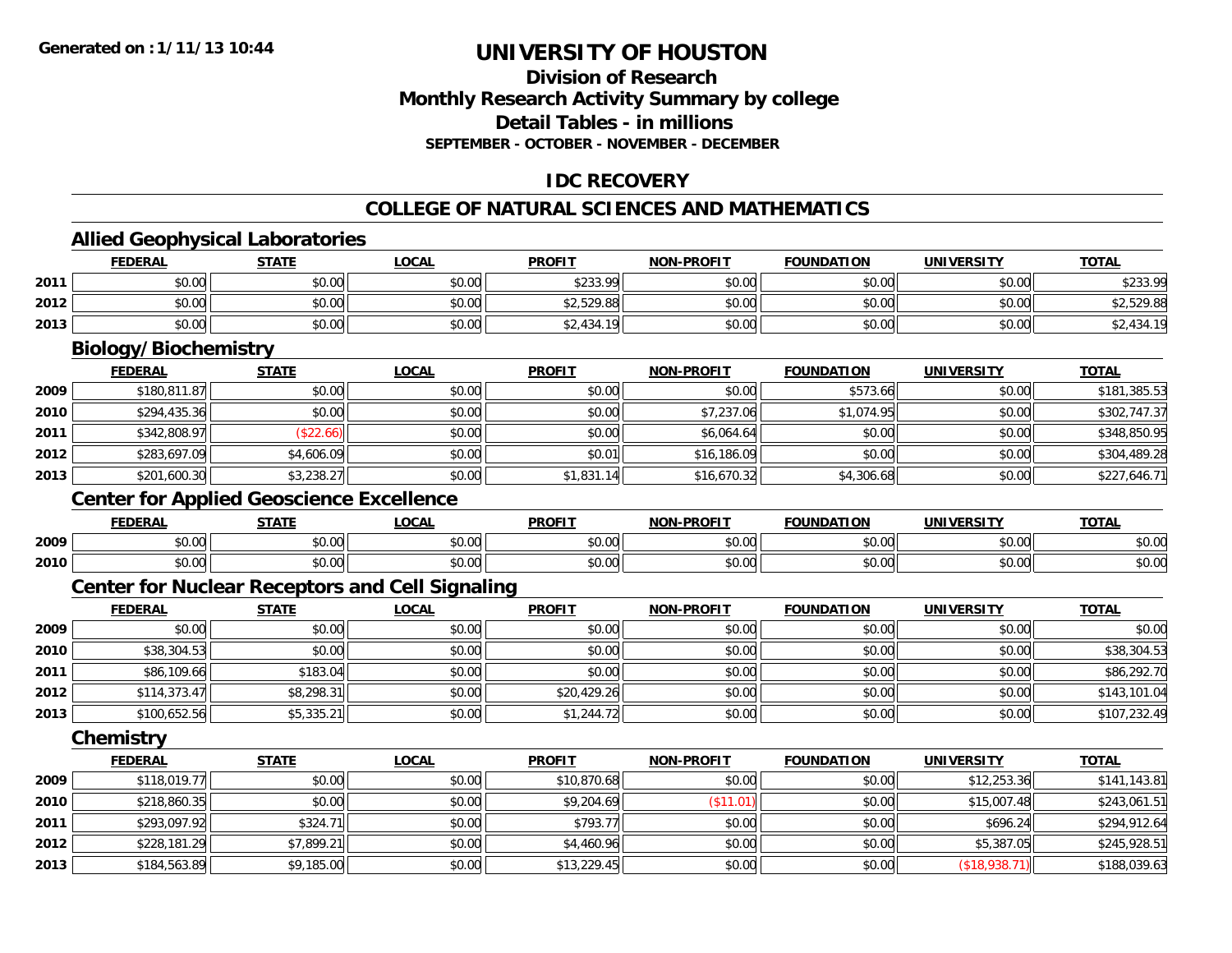# **Division of ResearchMonthly Research Activity Summary by college Detail Tables - in millionsSEPTEMBER - OCTOBER - NOVEMBER - DECEMBER**

# **IDC RECOVERY**

# **COLLEGE OF NATURAL SCIENCES AND MATHEMATICS**

# **Computer Science**

|      | <b>FEDERAL</b> | <b>STATE</b> | <u>LOCAL</u> | <b>PROFIT</b> | <b>NON-PROFIT</b> | <b>FOUNDATION</b> | <b>UNIVERSITY</b> | <b>TOTAL</b> |
|------|----------------|--------------|--------------|---------------|-------------------|-------------------|-------------------|--------------|
| 2009 | \$223,592.94   | \$0.00       | \$0.00       | \$5,184.41    | \$0.00            | \$0.00            | \$0.00            | \$228,777.35 |
| 2010 | \$261,799.69   | \$1,129.85   | \$0.00       | \$5,076.14    | \$0.00            | \$0.00            | \$0.00            | \$268,005.68 |
| 2011 | \$408,182.35   | \$8,258.86   | \$0.00       | \$5,438.31    | \$40,722.21       | \$0.00            | \$0.00            | \$462,601.74 |
| 2012 | \$194,705.97   | \$854.69     | \$0.00       | \$49,922.06   | \$33,463.62       | \$0.00            | \$0.00            | \$278,946.34 |
| 2013 | \$209,750.91   | \$2,219.68   | \$0.00       | \$30,430.36   | \$16,663.31       | \$0.00            | \$0.00            | \$259,064.26 |

# **Dean, Natural Sciences and Mathematics**

|      | <b>FEDERAL</b> | <b>STATE</b> | <b>LOCAL</b> | <b>PROFIT</b> | <b>NON-PROFIT</b> | <b>FOUNDATION</b> | <b>UNIVERSITY</b> | <b>TOTAL</b> |
|------|----------------|--------------|--------------|---------------|-------------------|-------------------|-------------------|--------------|
| 2009 | \$0.00         | \$0.00       | \$0.00       | \$0.00        | \$0.00            | \$0.00            | \$0.00            | \$0.00       |
| 2010 | \$0.00         | \$0.00       | \$0.00       | \$0.00        | \$0.00            | \$0.00            | \$0.00            | \$0.00       |
| 2011 | \$0.00         | \$0.00       | \$0.00       | \$0.00        | \$0.00            | \$0.00            | \$0.00            | \$0.00       |
| 2012 | \$4,385.98     | \$0.00       | \$0.00       | \$0.00        | \$0.00            | \$0.00            | \$0.00            | \$4,385.98   |
| 2013 | \$20,790.00    | \$0.00       | \$0.00       | \$11,320.46   | \$0.00            | \$0.00            | \$0.00            | \$32,110.46  |

# **Earth & Atmospheric Sciences**

|      | <b>FEDERAL</b> | <b>STATE</b> | <u>LOCAL</u> | <b>PROFIT</b> | <b>NON-PROFIT</b> | <b>FOUNDATION</b> | <b>UNIVERSITY</b> | <b>TOTAL</b> |
|------|----------------|--------------|--------------|---------------|-------------------|-------------------|-------------------|--------------|
| 2009 | \$79,768.46    | \$6,962.42   | \$0.00       | \$72,259.17   | \$16,532.80       | \$0.00            | \$0.00            | \$175,522.85 |
| 2010 | \$51,307.03    | \$19,610.39  | \$0.00       | \$131,028.80  | \$23,387.57       | \$0.00            | \$0.00            | \$225,333.79 |
| 2011 | \$73,245.66    | \$23,211.57  | \$0.00       | \$113,997.53  | \$15,396.61       | \$0.00            | \$0.00            | \$225,851.37 |
| 2012 | \$139,462.69   | \$28,926.20  | \$0.00       | \$95,087.00   | \$12,997.87       | \$0.00            | \$0.00            | \$276,473.76 |
| 2013 | \$102,438.18   | \$4,688.39   | \$0.00       | \$136.757.14  | \$13,619.04       | \$0.00            | \$0.00            | \$257,502.74 |

# **Institute for Climate and Atmospheric Science**

|      | <b>FEDERAL</b> | <u>STATE</u> | <u>LOCAL</u> | <b>PROFIT</b> | <b>NON-PROFIT</b> | <b>FOUNDATION</b> | <b>UNIVERSITY</b> | <b>TOTAL</b> |
|------|----------------|--------------|--------------|---------------|-------------------|-------------------|-------------------|--------------|
| 2009 | \$0.00         | \$0.00       | \$0.00       | \$0.00        | \$0.00            | \$0.00            | \$0.00            | \$0.00       |
| 2010 | \$0.00         | \$0.00       | \$0.00       | \$0.00        | \$0.00            | \$0.00            | \$0.00            | \$0.00       |
| 2011 | \$0.00         | \$0.00       | \$0.00       | \$0.00        | \$0.00            | \$0.00            | \$0.00            | \$0.00       |
| 2012 | \$0.00         | \$0.00       | \$0.00       | \$0.00        | \$0.00            | \$0.00            | \$0.00            | \$0.00       |
| 2013 | \$0.00         | \$0.00       | \$0.00       | \$0.00        | \$0.00            | \$0.00            | \$0.00            | \$0.00       |

### **Mathematics**

|      | <b>FEDERAL</b>          | <b>STATE</b> | <b>OCAL</b>    | <b>PROFIT</b>    | MONLDDOEIT                       | <b>FOUNDATION</b> | UNIVERSITY           | <b>TOTAL</b>                  |
|------|-------------------------|--------------|----------------|------------------|----------------------------------|-------------------|----------------------|-------------------------------|
| 2009 | 200.22<br>ÞО<br>500.00. | \$0.00       | 0000<br>vu.ou  | $\Omega$<br>ิูง∪ | $n \cap \neg$<br>DU.UG           | \$0.00            | 0.00<br><b>JU.UU</b> | $\sim$ $\sim$<br>PUZ, UJZ. JZ |
| 2010 | .831.80<br>ሐሰሳ          | \$0.00       | ሶስ ሰሰ<br>JU.UU | \$0.00           | $\circ$ $\circ$ $\circ$<br>DU.UU | \$0.00            | 0.00<br><b>JU.UU</b> | \$92,831.80                   |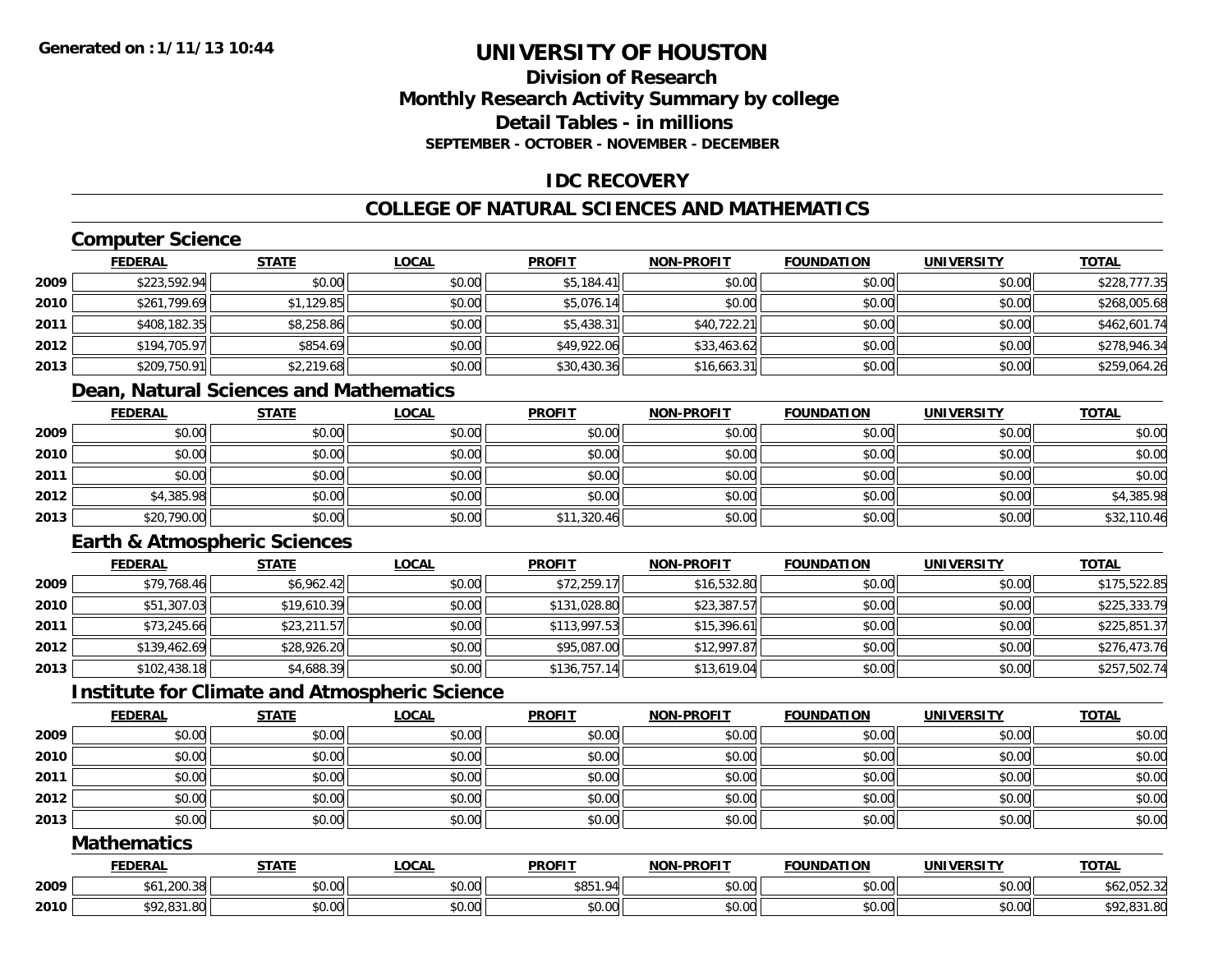# **Division of ResearchMonthly Research Activity Summary by college Detail Tables - in millions SEPTEMBER - OCTOBER - NOVEMBER - DECEMBER**

# **IDC RECOVERY**

#### **COLLEGE OF NATURAL SCIENCES AND MATHEMATICS**

|       | <b>Mathematics</b> |              |              |               |                   |                   |                   |                |
|-------|--------------------|--------------|--------------|---------------|-------------------|-------------------|-------------------|----------------|
|       | <b>FEDERAL</b>     | <b>STATE</b> | <b>LOCAL</b> | <b>PROFIT</b> | <b>NON-PROFIT</b> | <b>FOUNDATION</b> | <b>UNIVERSITY</b> | <b>TOTAL</b>   |
| 2011  | \$73,074.04        | \$1,619.54   | \$0.00       | \$6,227.85    | \$8,134.59        | \$0.00            | \$0.00            | \$89,056.01    |
| 2012  | \$62,091.09        | \$5,042.67   | \$0.00       | \$15,326.09   | \$8,722.59        | (\$252.50)        | \$0.00            | \$90,929.94    |
| 2013  | \$91,306.07        | \$0.00       | \$0.00       | \$11,409.65   | \$0.00            | \$467.18          | \$0.00            | \$103,182.90   |
|       | <b>Physics</b>     |              |              |               |                   |                   |                   |                |
|       | <b>FEDERAL</b>     | <b>STATE</b> | <b>LOCAL</b> | <b>PROFIT</b> | <b>NON-PROFIT</b> | <b>FOUNDATION</b> | <b>UNIVERSITY</b> | <b>TOTAL</b>   |
| 2009  | \$61,161.28        | \$0.00       | \$0.00       | \$43,279.05   | \$1,703.89        | \$0.00            | \$0.00            | \$106,144.22   |
| 2010  | \$119,891.64       | \$0.00       | \$0.00       | \$28,133.13   | \$4,243.60        | \$0.00            | \$0.00            | \$152,268.36   |
| 2011  | \$195,008.16       | \$461.64     | \$0.00       | \$66,610.87   | \$0.96            | \$0.00            | \$0.00            | \$262,081.63   |
| 2012  | \$269,021.10       | $($ \$61.33) | \$0.00       | (\$19,966.07) | \$394.22          | \$0.00            | \$0.00            | \$249,387.93   |
| 2013  | \$216,549.15       | \$0.00       | \$0.00       | \$60,567.06   | \$0.00            | \$0.00            | \$0.00            | \$277,116.21   |
| Total | \$5,697,081.63     | \$141,971.75 | \$0.00       | \$936,203.67  | \$242,129.97      | \$6,169.97        | \$14,405.42       | \$7,037,962.40 |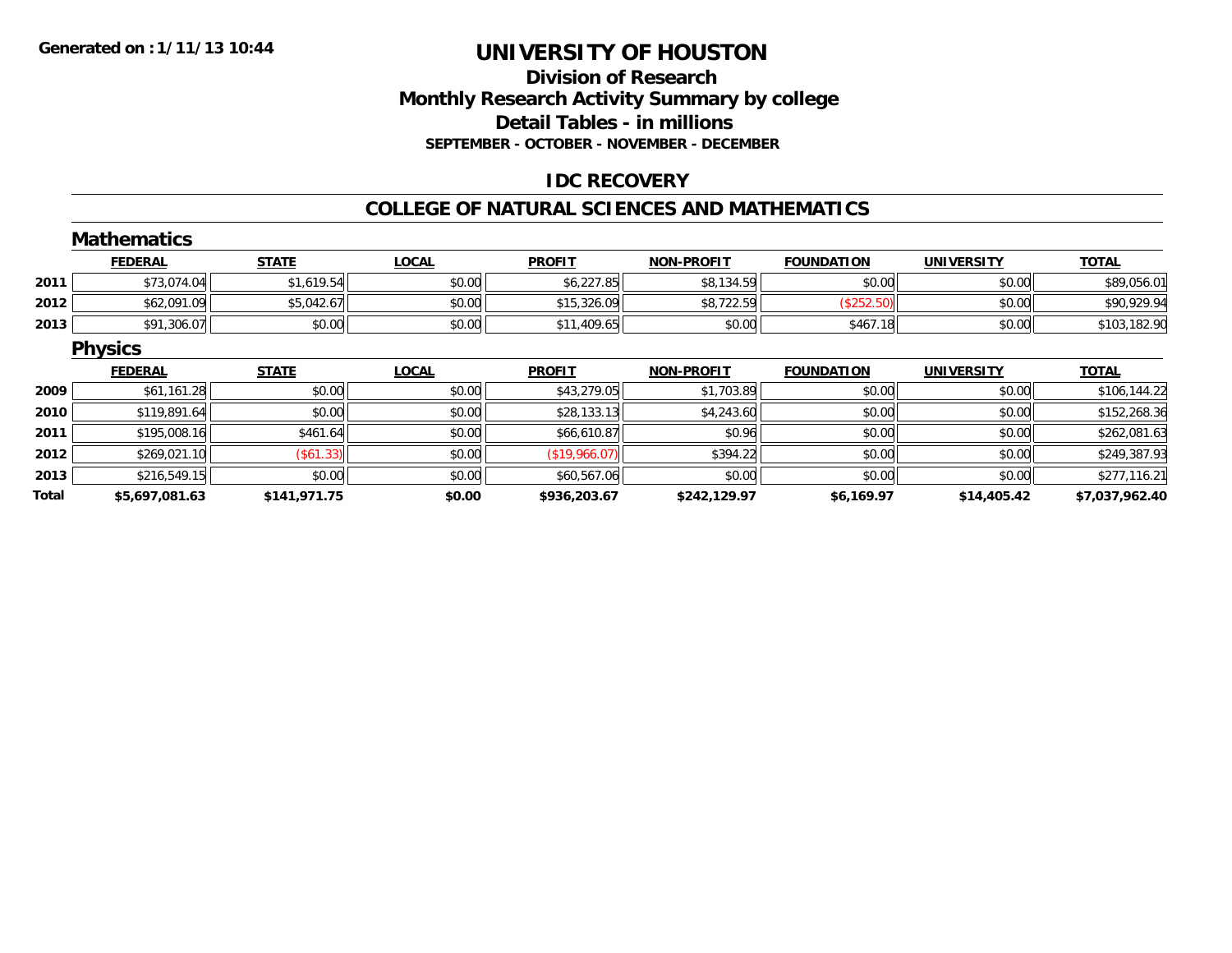### **Division of Research Monthly Research Activity Summary by college Detail Tables - in millions SEPTEMBER - OCTOBER - NOVEMBER - DECEMBER**

#### **IDC RECOVERY**

#### **COLLEGE OF OPTOMETRY**

# **Optometry, Community**

|       | <b>FEDERAL</b> | <b>STATE</b> | LOCAL  | <b>PROFIT</b> | <b>NON-PROFIT</b> | <b>FOUNDATION</b> | <b>UNIVERSITY</b> | <b>TOTAL</b>   |
|-------|----------------|--------------|--------|---------------|-------------------|-------------------|-------------------|----------------|
| 2009  | \$182,399.39   | \$0.00       | \$0.00 | \$11,229.27   | \$0.00            | \$0.00            | \$16,940.75       | \$210,569.41   |
| 2010  | \$383,750.52   | \$1,421.14   | \$0.00 | \$21,281.83   | \$0.00            | \$0.00            | \$15,781.02       | \$422,234.51   |
| 2011  | \$285,090.19   | \$903.93     | \$0.00 | \$15,928.22   | \$0.00            | \$0.00            | \$13,177.04       | \$315,099.38   |
| 2012  | \$314,059.85   | \$0.00       | \$0.00 | \$28,569.53   | \$0.00            | \$0.00            | \$27,364.29       | \$369,993.67   |
| 2013  | \$381,272.23   | \$1,641.46   | \$0.00 | \$59,623.31   | \$0.00            | \$0.00            | \$11,097.91       | \$453,634.91   |
| Total | \$1,546,572.20 | \$3,966.53   | \$0.00 | \$136,632.16  | \$0.00            | \$0.00            | \$84,361.01       | \$1,771,531.90 |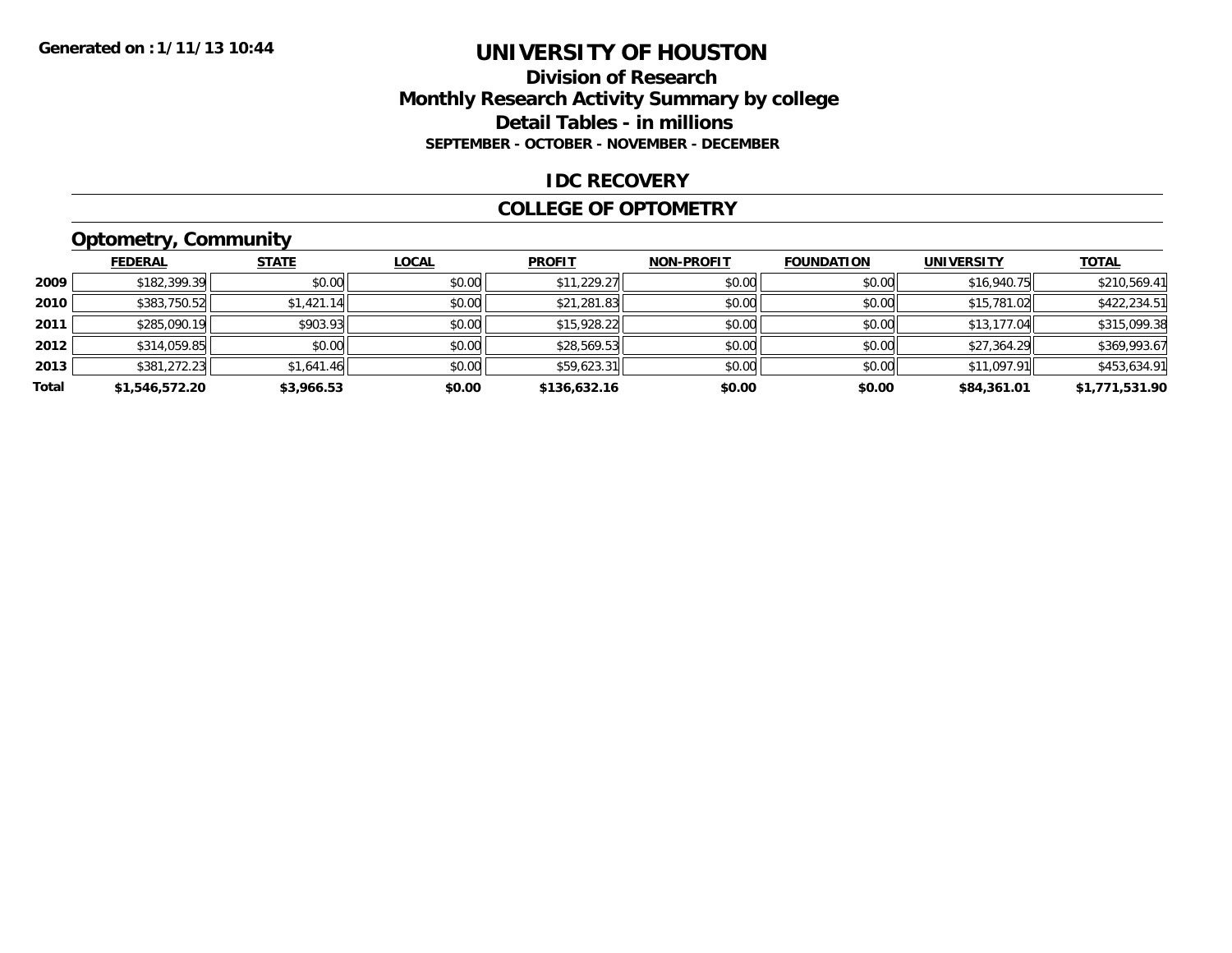# **Division of ResearchMonthly Research Activity Summary by college Detail Tables - in millionsSEPTEMBER - OCTOBER - NOVEMBER - DECEMBER**

# **IDC RECOVERY**

### **COLLEGE OF PHARMACY**

# **Clinical Sciences and Administration**

|      | <b>FEDERAL</b> | <b>STATE</b> | <u>LOCAL</u> | <b>PROFIT</b> | <b>NON-PROFIT</b> | <b>FOUNDATION</b> | <b>UNIVERSITY</b> | <b>TOTAL</b> |
|------|----------------|--------------|--------------|---------------|-------------------|-------------------|-------------------|--------------|
| 2009 | \$11,764.58    | \$0.00       | \$0.00       | \$27,374.14   | \$0.00            | \$105.38          | \$0.00            | \$39,244.10  |
| 2010 | \$12,185.44    | \$0.00       | \$0.00       | \$24,520.42   | \$4,983.52        | \$0.00            | \$209.08          | \$41,898.46  |
| 2011 | \$26,623.27    | \$0.00       | \$0.00       | \$21,307.66   | \$7,081.97        | \$0.00            | \$4.97            | \$55,017.87  |
| 2012 | \$18,730.02    | \$0.00       | \$0.00       | \$16,076.72   | \$11.27           | \$0.00            | \$0.00            | \$34,795.47  |
| 2013 | \$24,495.33    | \$0.00       | \$0.00       | \$23,327.47   | \$0.00            | \$0.00            | \$0.00            | \$47,822.80  |

# **Dean, Pharmacy**

|      | <b>FEDERAL</b> | <b>STATE</b> | <b>LOCAL</b> | <b>PROFIT</b> | <b>NON-PROFIT</b> | <b>FOUNDATION</b> | <b>UNIVERSITY</b> | <b>TOTAL</b> |
|------|----------------|--------------|--------------|---------------|-------------------|-------------------|-------------------|--------------|
| 2009 | \$0.00         | \$0.00       | \$0.00       | \$0.00        | \$0.00            | \$0.00            | \$0.00            | \$0.00       |
| 2010 | \$0.00         | \$0.00       | \$0.00       | \$0.00        | \$0.00            | \$0.00            | \$0.00            | \$0.00       |
| 2011 | \$0.00         | \$0.00       | \$0.00       | \$0.00        | \$0.00            | \$0.00            | \$0.00            | \$0.00       |
| 2012 | \$0.00         | \$0.00       | \$0.00       | \$0.00        | \$0.00            | \$0.00            | \$0.00            | \$0.00       |
| 2013 | \$0.00         | \$0.00       | \$0.00       | \$0.00        | \$0.00            | \$0.00            | \$0.00            | \$0.00       |

# **Pharmacological and Pharmaceutical Sciences**

|       | <b>FEDERAL</b> | <b>STATE</b> | <b>LOCAL</b> | <b>PROFIT</b> | <b>NON-PROFIT</b> | <b>FOUNDATION</b> | <b>UNIVERSITY</b> | <b>TOTAL</b>   |
|-------|----------------|--------------|--------------|---------------|-------------------|-------------------|-------------------|----------------|
| 2009  | \$131,928.37   | \$0.00       | \$0.00       | \$4,350.05    | \$2,114.81        | \$0.00            | \$0.00            | \$138,393.23   |
| 2010  | \$234,467.17   | \$0.00       | \$0.00       | \$2,380.16    | \$3,466.35        | \$690.72          | \$0.00            | \$241,004.40   |
| 2011  | \$246,157.94   | \$5,557.01   | \$0.00       | \$0.00        | \$6,052.44        | \$0.00            | \$0.00            | \$257,767.39   |
| 2012  | \$160,360.06   | \$0.01       | \$0.00       | \$0.00        | \$3,843.38        | \$141.76          | \$0.00            | \$164,345.21   |
| 2013  | \$141,300.27   | \$0.00       | \$0.00       | \$0.00        | \$1,104.84        | \$738.01          | \$0.00            | \$143,143.12   |
| Total | \$1,008,012.45 | \$5,557.02   | \$0.00       | \$119,336.62  | \$28,636.04       | \$1,675.87        | \$214.05          | \$1,163,432.05 |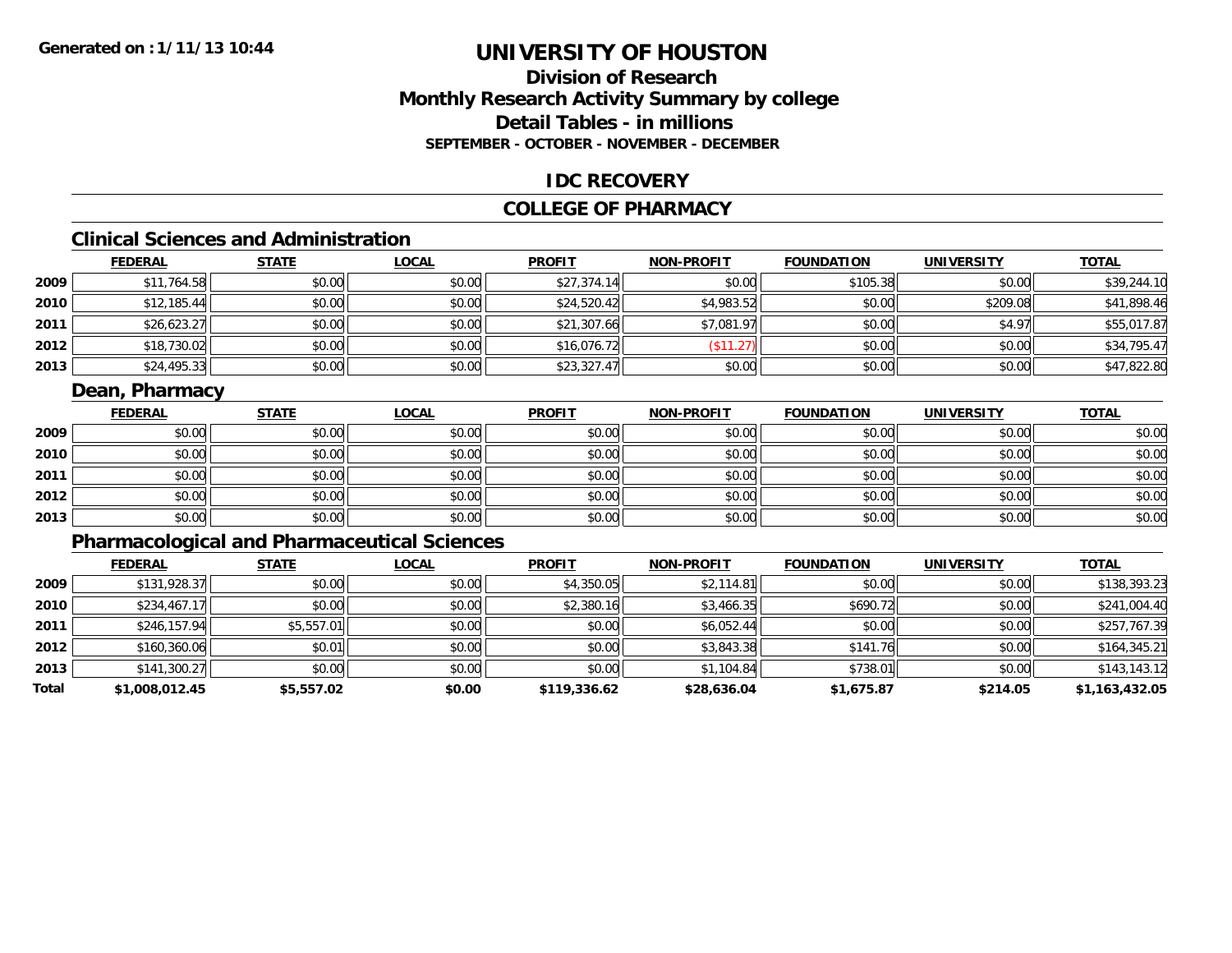**2012**

# **UNIVERSITY OF HOUSTON**

# **Division of ResearchMonthly Research Activity Summary by college Detail Tables - in millions SEPTEMBER - OCTOBER - NOVEMBER - DECEMBER**

# **IDC RECOVERY**

# **COLLEGE OF TECHNOLOGY**

|      | <b>Center for Life Sciences Technology</b>    |              |              |               |                   |                   |                   |              |
|------|-----------------------------------------------|--------------|--------------|---------------|-------------------|-------------------|-------------------|--------------|
|      | <b>FEDERAL</b>                                | <b>STATE</b> | <b>LOCAL</b> | <b>PROFIT</b> | <b>NON-PROFIT</b> | <b>FOUNDATION</b> | <b>UNIVERSITY</b> | <b>TOTAL</b> |
| 2009 | \$0.00                                        | \$0.00       | \$0.00       | \$0.00        | \$0.00            | \$0.00            | \$0.00            | \$0.00       |
| 2010 | \$0.00                                        | \$0.00       | \$0.00       | \$0.00        | \$0.00            | \$0.00            | \$0.00            | \$0.00       |
|      | <b>Center for Technology Literacy</b>         |              |              |               |                   |                   |                   |              |
|      | <b>FEDERAL</b>                                | <b>STATE</b> | <b>LOCAL</b> | <b>PROFIT</b> | <b>NON-PROFIT</b> | <b>FOUNDATION</b> | <b>UNIVERSITY</b> | <b>TOTAL</b> |
| 2010 | \$92.93                                       | \$0.00       | \$0.00       | \$0.00        | \$0.00            | \$0.00            | \$0.00            | \$92.93      |
| 2011 | \$57,079.81                                   | \$0.00       | \$0.00       | \$0.00        | \$0.00            | \$0.00            | \$0.00            | \$57,079.81  |
| 2012 | \$72,820.55                                   | \$0.00       | \$0.00       | \$0.00        | \$0.00            | \$0.00            | \$0.00            | \$72,820.55  |
| 2013 | \$11,422.31                                   | \$0.00       | \$0.00       | \$0.00        | \$0.00            | \$0.00            | \$0.00            | \$11,422.31  |
|      | Dean, Technology                              |              |              |               |                   |                   |                   |              |
|      | <b>FEDERAL</b>                                | <b>STATE</b> | <b>LOCAL</b> | <b>PROFIT</b> | <b>NON-PROFIT</b> | <b>FOUNDATION</b> | <b>UNIVERSITY</b> | <b>TOTAL</b> |
| 2009 | \$41,767.42                                   | \$0.00       | \$0.00       | \$0.00        | \$0.00            | \$0.00            | \$0.00            | \$41,767.42  |
| 2010 | \$14,786.36                                   | \$0.00       | \$0.00       | \$0.00        | \$0.00            | \$0.00            | \$0.00            | \$14,786.36  |
| 2011 | \$6,858.32                                    | \$0.00       | \$0.00       | \$0.00        | \$0.00            | \$0.00            | \$0.00            | \$6,858.32   |
| 2012 | \$9,041.34                                    | \$0.00       | \$0.00       | \$0.00        | \$0.00            | \$0.00            | \$0.00            | \$9,041.34   |
| 2013 | (\$3,090.62)                                  | \$370.55     | \$0.00       | \$0.00        | \$0.00            | \$0.00            | \$0.00            | (\$2,720.07) |
|      | <b>Engineering Technology</b>                 |              |              |               |                   |                   |                   |              |
|      | <b>FEDERAL</b>                                | <b>STATE</b> | <b>LOCAL</b> | <b>PROFIT</b> | <b>NON-PROFIT</b> | <b>FOUNDATION</b> | <b>UNIVERSITY</b> | <b>TOTAL</b> |
| 2009 | \$13,492.16                                   | \$0.00       | \$0.00       | \$0.00        | \$2,236.41        | \$0.00            | \$1,970.27        | \$17,698.84  |
| 2010 | \$20,738.53                                   | \$0.00       | \$0.00       | \$360.36      | \$0.00            | \$11,626.38       | \$38.22           | \$32,763.49  |
| 2011 | \$18,753.09                                   | \$0.00       | \$0.00       | \$0.00        | \$0.00            | \$8,442.58        | \$0.00            | \$27,195.67  |
| 2012 | \$36,599.62                                   | \$0.00       | \$0.00       | \$2,667.76    | \$0.00            | \$0.00            | \$0.00            | \$39,267.38  |
| 2013 | \$41,155.61                                   | \$92.64      | \$0.00       | \$7,146.84    | \$0.00            | \$790.88          | \$0.00            | \$49,185.97  |
|      | <b>Human Development and Consumer Science</b> |              |              |               |                   |                   |                   |              |
|      | <b>FEDERAL</b>                                | <b>STATE</b> | <b>LOCAL</b> | <b>PROFIT</b> | <b>NON-PROFIT</b> | <b>FOUNDATION</b> | <b>UNIVERSITY</b> | <b>TOTAL</b> |
| 2009 | \$4,222.19                                    | \$0.00       | \$0.00       | \$350.61      | \$0.00            | \$0.00            | \$0.00            | \$4,572.80   |
| 2010 | \$684.77                                      | \$0.00       | \$0.00       | \$415.56      | \$0.00            | \$0.00            | \$0.00            | \$1,100.33   |
| 2011 | \$213.79                                      | \$0.00       | \$0.00       | \$124.93      | \$0.00            | \$0.00            | \$0.00            | \$338.72     |

\$127.81 \$0.00 \$0.00 \$0.00 \$0.00 \$0.00 \$0.00 \$127.81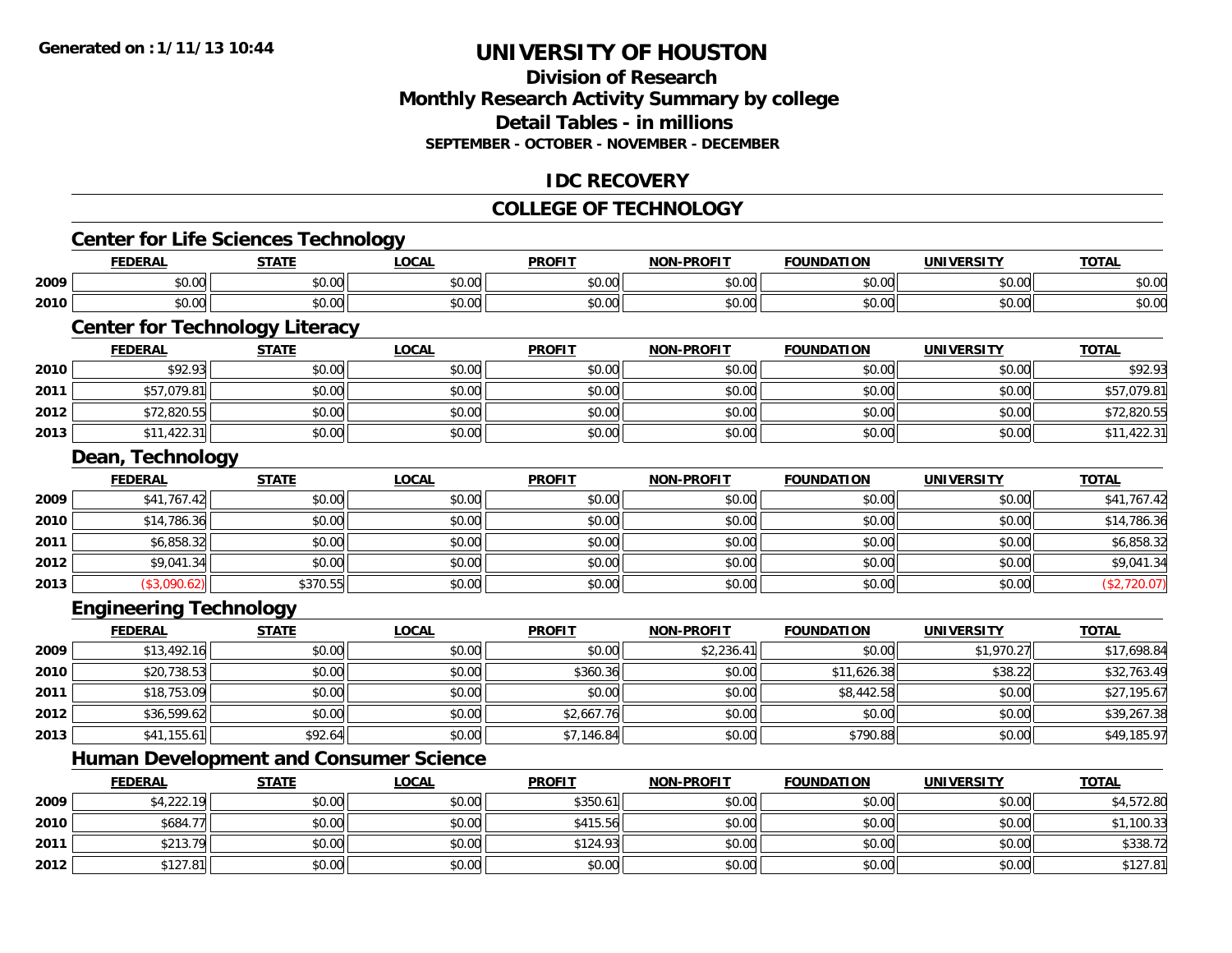# **Division of ResearchMonthly Research Activity Summary by college Detail Tables - in millions SEPTEMBER - OCTOBER - NOVEMBER - DECEMBER**

# **IDC RECOVERY**

#### **COLLEGE OF TECHNOLOGY**

# **Information & Logistics Technology**

|      | <b>FEDERAL</b> | <b>STATE</b> | <u>LOCAL</u> | <b>PROFIT</b> | <b>NON-PROFIT</b> | <b>FOUNDATION</b> | <b>UNIVERSITY</b> | <b>TOTAL</b> |
|------|----------------|--------------|--------------|---------------|-------------------|-------------------|-------------------|--------------|
| 2009 | \$4,074.14     | \$0.00       | \$0.00       | \$0.00        | \$0.00            | \$0.00            | \$0.00            | \$4,074.14   |
| 2010 | \$1,978.67     | \$0.00       | \$0.00       | \$0.00        | \$0.00            | \$0.00            | \$0.00            | \$1,978.67   |
| 2011 | \$100.4L       | \$0.00       | \$0.00       | \$0.00        | \$0.00            | \$0.00            | \$0.00            | (\$100.40)   |
| 2012 | \$6,629.41     | \$0.00       | \$0.00       | \$0.00        | \$0.00            | \$0.00            | \$0.00            | \$6,629.41   |
| 2013 | \$0.00         | \$0.00       | \$0.00       | \$0.00        | \$0.00            | \$0.00            | \$0.00            | \$0.00       |

# **Texas Manufacturing Assistance Center**

|       | <b>FEDERAL</b> | <b>STATE</b> | <b>LOCAL</b> | <b>PROFIT</b> | <b>NON-PROFIT</b> | <b>FOUNDATION</b> | <b>UNIVERSITY</b> | <b>TOTAL</b> |
|-------|----------------|--------------|--------------|---------------|-------------------|-------------------|-------------------|--------------|
| 2009  | \$0.00         | \$0.00       | \$0.00       | \$0.00        | \$0.00            | \$0.00            | \$0.00            | \$0.00       |
| 2010  | \$0.00         | \$0.00       | \$0.00       | \$0.00        | \$0.00            | \$0.00            | \$0.00            | \$0.00       |
| 2011  | \$0.00         | \$0.00       | \$0.00       | \$0.00        | \$0.00            | \$0.00            | \$0.00            | \$0.00       |
| 2012  | \$0.00         | \$0.00       | \$0.00       | \$0.00        | \$0.00            | \$0.00            | \$0.00            | \$0.00       |
| 2013  | \$0.00         | \$0.00       | \$0.00       | \$0.00        | \$0.00            | \$0.00            | \$0.00            | \$0.00       |
| Total | \$359,347.79   | \$463.19     | \$0.00       | \$11,066.06   | \$2,236.41        | \$20,859.84       | \$2,008.49        | \$395,981.78 |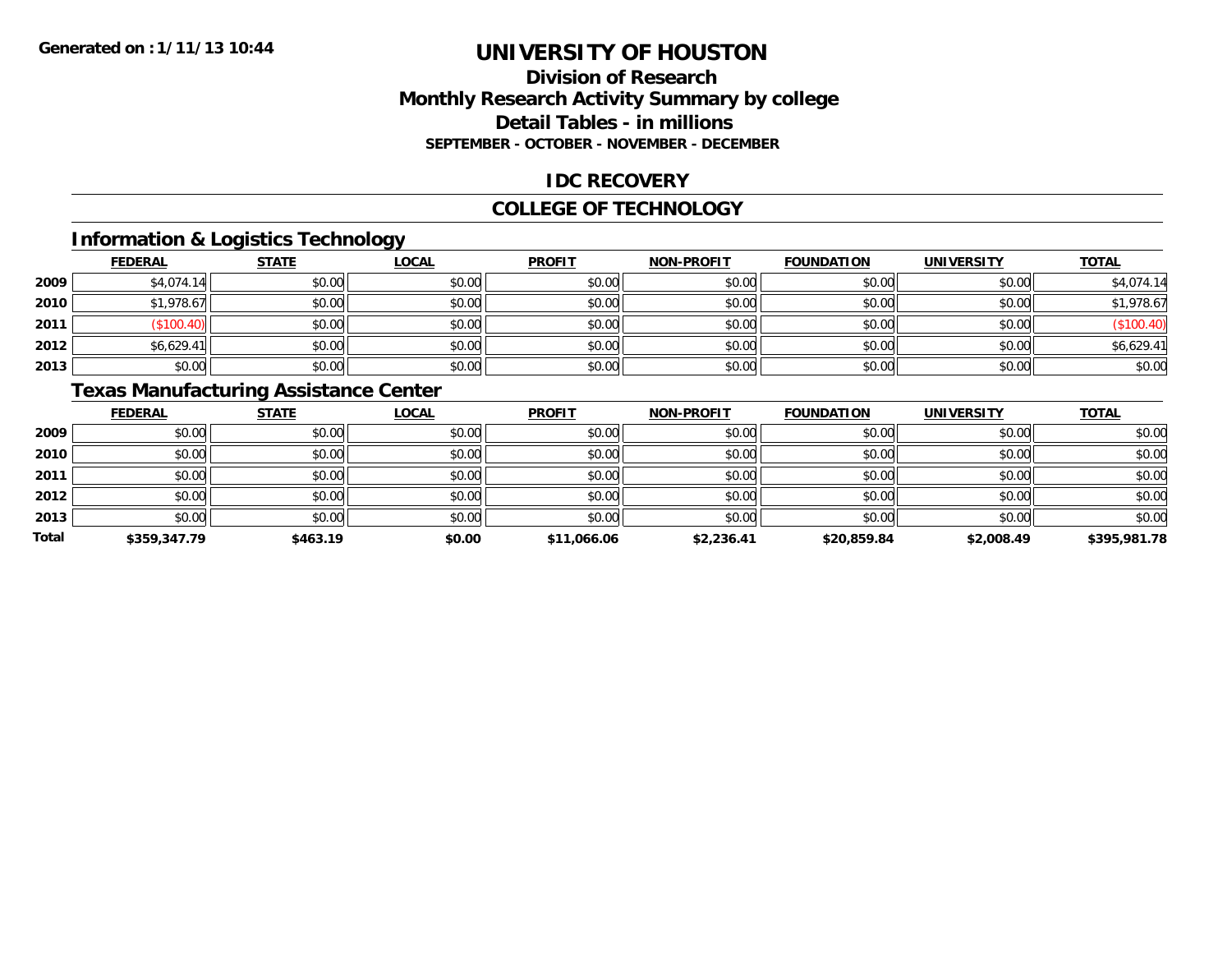# **Division of ResearchMonthly Research Activity Summary by college Detail Tables - in millions SEPTEMBER - OCTOBER - NOVEMBER - DECEMBER**

# **IDC RECOVERY**

# **CULLEN COLLEGE OF ENGINEERING**

# **Biomedical Engineering**

|      | <b>FEDERAL</b>              | <b>STATE</b>   | <b>LOCAL</b>                                             | <b>PROFIT</b> | <b>NON-PROFIT</b> | <b>FOUNDATION</b>        | <b>UNIVERSITY</b>   | <b>TOTAL</b>   |
|------|-----------------------------|----------------|----------------------------------------------------------|---------------|-------------------|--------------------------|---------------------|----------------|
| 2009 | \$9,005.38                  | \$0.00         | \$0.00                                                   | \$0.00        | \$0.00            | \$544.78                 | \$0.00              | \$9,550.16     |
| 2010 | \$23,798.04                 | \$0.00         | \$0.00                                                   | \$0.00        | \$0.00            | \$0.00                   | \$0.00              | \$23,798.04    |
| 2011 | \$25,764.05                 | \$0.00         | \$0.00                                                   | \$0.00        | \$0.00            | \$0.00                   | \$0.00              | \$25,764.05    |
| 2012 | \$38,541.87                 | \$0.00         | \$0.00                                                   | \$0.00        | \$0.00            | \$0.00                   | \$0.00              | \$38,541.87    |
| 2013 | \$66,223.89                 | \$0.00         | \$0.00                                                   | \$6,559.40    | \$0.00            | \$0.00                   | \$0.00              | \$72,783.29    |
|      |                             |                | <b>Center for Innovative Grouting Materials and Tech</b> |               |                   |                          |                     |                |
|      | <b>FEDERAL</b>              | <b>STATE</b>   | <b>LOCAL</b>                                             | <b>PROFIT</b> | <b>NON-PROFIT</b> | <b>FOUNDATION</b>        | <b>UNIVERSITY</b>   | <b>TOTAL</b>   |
| 2011 | \$0.00                      | \$0.00         | \$0.00                                                   | \$0.00        | \$0.00            | \$0.00                   | \$0.00              | \$0.00         |
| 2012 | \$0.00                      | \$0.00         | \$0.00                                                   | \$0.00        | \$0.00            | \$0.00                   | \$0.00              | \$0.00         |
| 2013 | \$0.00                      | \$0.00         | \$0.00                                                   | \$0.00        | \$0.00            | \$0.00                   | \$0.00              | \$0.00         |
|      | <b>Chemical Engineering</b> |                |                                                          |               |                   |                          |                     |                |
|      | <b>FEDERAL</b>              | <b>STATE</b>   | <b>LOCAL</b>                                             | <b>PROFIT</b> | <b>NON-PROFIT</b> | <b>FOUNDATION</b>        | <b>UNIVERSITY</b>   | <b>TOTAL</b>   |
| 2009 | \$132,226.70                | \$57,486.89    | \$870.60                                                 | \$50,709.45   | \$0.00            | \$217.65                 | \$0.00              | \$241,511.29   |
| 2010 | \$129,114.64                | (\$87, 247.85) | \$296.19                                                 | \$30,861.48   | \$0.00            | \$0.00                   | \$22,536.69         | \$95,561.15    |
| 2011 | \$232,613.57                | (\$431,804.79) | \$0.00                                                   | \$59,963.36   | \$0.00            | (\$219.31)               | \$15,832.77         | (\$123,614.40) |
| 2012 | \$292,480.19                | \$1,367.65     | \$0.00                                                   | \$102,906.85  | \$0.00            | \$0.00                   | \$0.02              | \$396,754.71   |
| 2013 | \$254,382.74                | \$1,177.20     | \$0.00                                                   | \$72,891.86   | \$0.00            | (\$15.16)                | (\$6,637.83)        | \$321,798.81   |
|      | <b>Civil Engineering</b>    |                |                                                          |               |                   |                          |                     |                |
|      | <b>FEBEBAL</b>              | <b>CTATE</b>   | 1001                                                     | <b>DDAFIT</b> | MON BBOFIT        | <b><i>FOUNDATION</i></b> | <b>IIMILVEDCITY</b> | <b>TOTAL</b>   |

#### **FEDERAL STATE LOCAL PROFIT NON-PROFIT FOUNDATION UNIVERSITY TOTAL**<u>TOTAL</u> **2009** \$91,446.03 \$4,019.00 \$819.60 \$226.46 \$2,587.46 \$0.00 \$0.00 \$99,098.55 **2010** $\textsf{0} \parallel \textsf{0} \parallel \textsf{0} \parallel \textsf{0} \parallel \textsf{0} \parallel \textsf{0} \parallel \textsf{0} \parallel \textsf{0} \parallel \textsf{0} \parallel \textsf{0} \parallel \textsf{0} \parallel \textsf{0} \parallel \textsf{0} \parallel \textsf{0} \parallel \textsf{0} \parallel \textsf{0} \parallel \textsf{0} \parallel \textsf{0} \parallel \textsf{0} \parallel \textsf{0} \parallel \textsf{0} \parallel \textsf{0} \parallel \textsf{0} \parallel \textsf{0} \parallel \textsf{0} \parallel \textsf{0} \parallel \textsf{0} \parallel \textsf{$ **2011** \$102,155.06 \$8,667.96 \$0.00 \$23,188.62 \$8,448.44 \$0.00 \$5,306.62 \$147,766.70 **2012** \$81,082.50 \$7,438.78 \$19,664.84 \$8,164.89 \$4,120.55 \$0.00 \$0.00 \$120,471.56 **2013**3 \$140,046.78 \$1,836.92 \$7,836.92 \$2,817.78 \$12,262.04 \$12,262.04 \$15,878.01 \$0.00 \$0.00 \$1,530.00 \$180,371.53

# **Composites Engineering and Applications Center**

|      | <b>FEDERAL</b> | <b>STATE</b> | <u>LOCAL</u>  | <b>PROFIT</b> | <b>NON-PROFIT</b> | <b>FOUNDATION</b> | UNIVERSITY | <b>TOTAL</b> |
|------|----------------|--------------|---------------|---------------|-------------------|-------------------|------------|--------------|
| 2011 | \$0.00         | \$0.00       | 0000<br>ง∪.∪บ | \$0.00        | \$0.00            | \$0.00            | \$0.00     | \$0.00       |
| 2012 | \$0.00         | \$0.00       | 0.00<br>ง∪.∪บ | \$0.00        | \$0.00            | \$0.00            | \$0.00     | \$0.00       |
| 2013 | \$0.00         | \$0.00       | 0000<br>ง∪.∪บ | \$0.00        | \$0.00            | \$0.00            | \$0.00     | \$0.00       |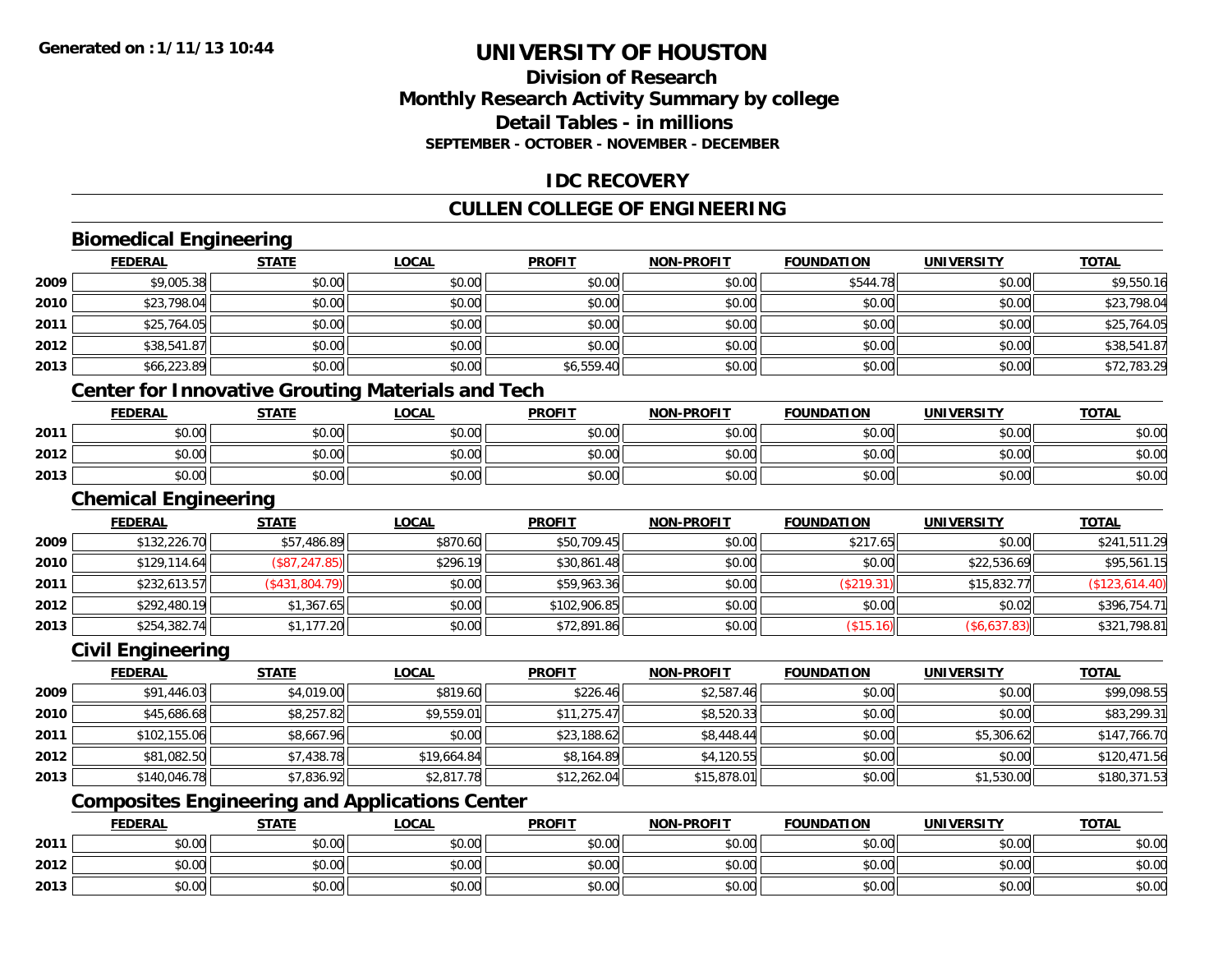**2013**

# **UNIVERSITY OF HOUSTON**

# **Division of ResearchMonthly Research Activity Summary by college Detail Tables - in millionsSEPTEMBER - OCTOBER - NOVEMBER - DECEMBER**

# **IDC RECOVERY**

### **CULLEN COLLEGE OF ENGINEERING**

#### **Dean, Engineering FEDERAL STATE LOCAL PROFIT NON-PROFIT FOUNDATION UNIVERSITY TOTALTOTAL 2010** $\textsf{[0]} \quad \textsf{[0]} \quad \textsf{[0]} \quad \textsf{[0]} \quad \textsf{[0]} \quad \textsf{[0]} \quad \textsf{[0]} \quad \textsf{[0]} \quad \textsf{[0]} \quad \textsf{[0]} \quad \textsf{[0]} \quad \textsf{[0]} \quad \textsf{[0]} \quad \textsf{[0]} \quad \textsf{[0]} \quad \textsf{[0]} \quad \textsf{[0]} \quad \textsf{[0]} \quad \textsf{[0]} \quad \textsf{[0]} \quad \textsf{[0]} \quad \textsf{[0]} \quad \textsf{[0]} \quad \textsf{[0]} \quad \textsf{$ **2011** \$1,788.62 \$0.00 \$0.00 \$0.00 \$0.00 \$0.00 \$0.00 \$1,788.62 **2012** \$1,450.12 \$0.00 \$0.00 \$0.00 \$0.00 \$0.00 \$0.00 \$1,450.12 **2013** \$1,708.87 \$0.00 \$0.00 \$0.00 \$0.00 \$0.00 \$0.00 \$1,708.87 **Electrical & Computer Engineering FEDERAL STATE LOCAL PROFIT NON-PROFIT FOUNDATION UNIVERSITY TOTAL20099** \$123,680.63 \$7,754.13 \$7,754.13 \$0.00 \$10.00 \$13,345.57 \$10,765.33 \$10,766.33 \$0.00 \$4,597.29 \$160,142.95 **2010** \$102,604.28 \$4,768.94 \$0.00 \$31,211.99 \$4,448.37 \$0.00 \$89.18 \$143,122.76 **2011** \$202,655.52 \$24,928.48 \$0.00 \$18,279.34 \$2,995.39 \$0.00 \$1,708.26 \$250,566.99 **2012**2 | \$245,736.94|| \$592.08|| \$0.00|| \$28,115.05|| \$1,595.42|| (\$16,163.66)|| \$0.21|| \$259,876.04 **2013**3 \$248,431.79 \$139.27 \$139.27 \$0.00 \$0.00 \$19,628.86 \$1,291.66 \$1,291.66 \$0.00 \$269,491.59 **Industrial Engineering FEDERAL STATE LOCAL PROFIT NON-PROFIT FOUNDATION UNIVERSITY TOTAL2009** \$9,211.62 \$0.00 \$0.00 \$0.00 \$0.00 \$0.00 \$0.00 \$9,211.62 **2010** \$7,158.74 \$0.00 \$0.00 \$0.00 \$0.00 \$0.00 \$0.00 \$7,158.74 **2011** \$9,074.58 \$1,103.44 \$5,921.13 \$0.00 \$0.00 \$0.00 \$0.00 \$16,099.15 **2012** \$10,608.81 \$0.00 \$7,272.03 \$0.00 \$0.00 \$0.00 \$0.00 \$17,880.84 **2013** \$10,270.90 \$2,779.51 \$1,457.31 \$0.00 \$0.00 \$0.00 \$0.00 \$14,507.72 **Mechanical Engineering FEDERAL STATE LOCAL PROFIT NON-PROFIT FOUNDATION UNIVERSITY TOTAL2009** $\left. \begin{array}{l|c} 9 & \hspace{1.5mm} 104,611.82 & \hspace{1.5mm} 816,900.24 & \hspace{1.5mm} 0.00 & \hspace{1.5mm} 0.00 & \hspace{1.5mm} 0.00 & \hspace{1.5mm} 0.00 & \hspace{1.5mm} 0.0 & \hspace{1.5mm} 0.0 & \hspace{1.5mm} 0.0 & \hspace{1.5mm} 0.0 & \hspace{1.5mm} 0.0 & \hspace{1.5mm} 0.0 & \hspace{1.5mm} 0.0 & \hspace{1$ **2010** $\textsf{[0]} \quad \textsf{[0]} \quad \textsf{[0]} \quad \textsf{[0]} \quad \textsf{[0]} \quad \textsf{[0]} \quad \textsf{[0]} \quad \textsf{[0]} \quad \textsf{[0]} \quad \textsf{[0]} \quad \textsf{[0]} \quad \textsf{[0]} \quad \textsf{[0]} \quad \textsf{[0]} \quad \textsf{[0]} \quad \textsf{[0]} \quad \textsf{[0]} \quad \textsf{[0]} \quad \textsf{[0]} \quad \textsf{[0]} \quad \textsf{[0]} \quad \textsf{[0]} \quad \textsf{[0]} \quad \textsf{[0]} \quad \textsf{$ **2011**1 \$245,508.56 \$6,064.83 \$6,064.83 \$0.00 \$76,331.84 \$76,331.84 \$6,811.73 \$0.00 \$245,508.56 \$6,000 \$334,716.96 **2012** \$194,837.18 \$12,593.36 \$0.00 \$30,653.72 \$8,035.03 \$0.00 \$0.00 \$246,119.28 **2013** \$235,336.92 \$4,235.55 \$0.00 \$26,579.94 \$0.00 \$3,624.10 \$0.00 \$269,776.51 **National Wind Energy Center FEDERAL STATE LOCAL PROFIT NON-PROFIT FOUNDATION UNIVERSITY TOTAL2011** \$0.00 \$0.00 \$0.00 \$0.00 \$0.00 \$0.00 \$0.00 \$0.00 **2012**

2 | \$0.00 \$0.00 \$0.00 \$0.00 \$0.00 \$0.00 \$0.00 \$0.00 \$0.00 \$0.00 \$0.00 \$0.00 \$0.00 \$0.00 \$0.00 \$0.00 \$0.00 \$0.0

 $\textbf{3} \quad \textbf{\textcolor{blue}{\textbf{50.00}}} \quad \textbf{\textcolor{blue}{\textbf{50.00}}} \quad \textbf{\textcolor{blue}{\textbf{50.00}}} \quad \textbf{\textcolor{blue}{\textbf{50.00}}} \quad \textbf{\textcolor{blue}{\textbf{50.00}}} \quad \textbf{\textcolor{blue}{\textbf{50.00}}} \quad \textbf{\textcolor{blue}{\textbf{50.00}}} \quad \textbf{\textcolor{blue}{\textbf{50.00}}} \quad \textbf{\textcolor{blue}{\textbf{50.00}}} \quad \textbf{\textcolor{blue}{\textbf{50.00}}} \quad \text$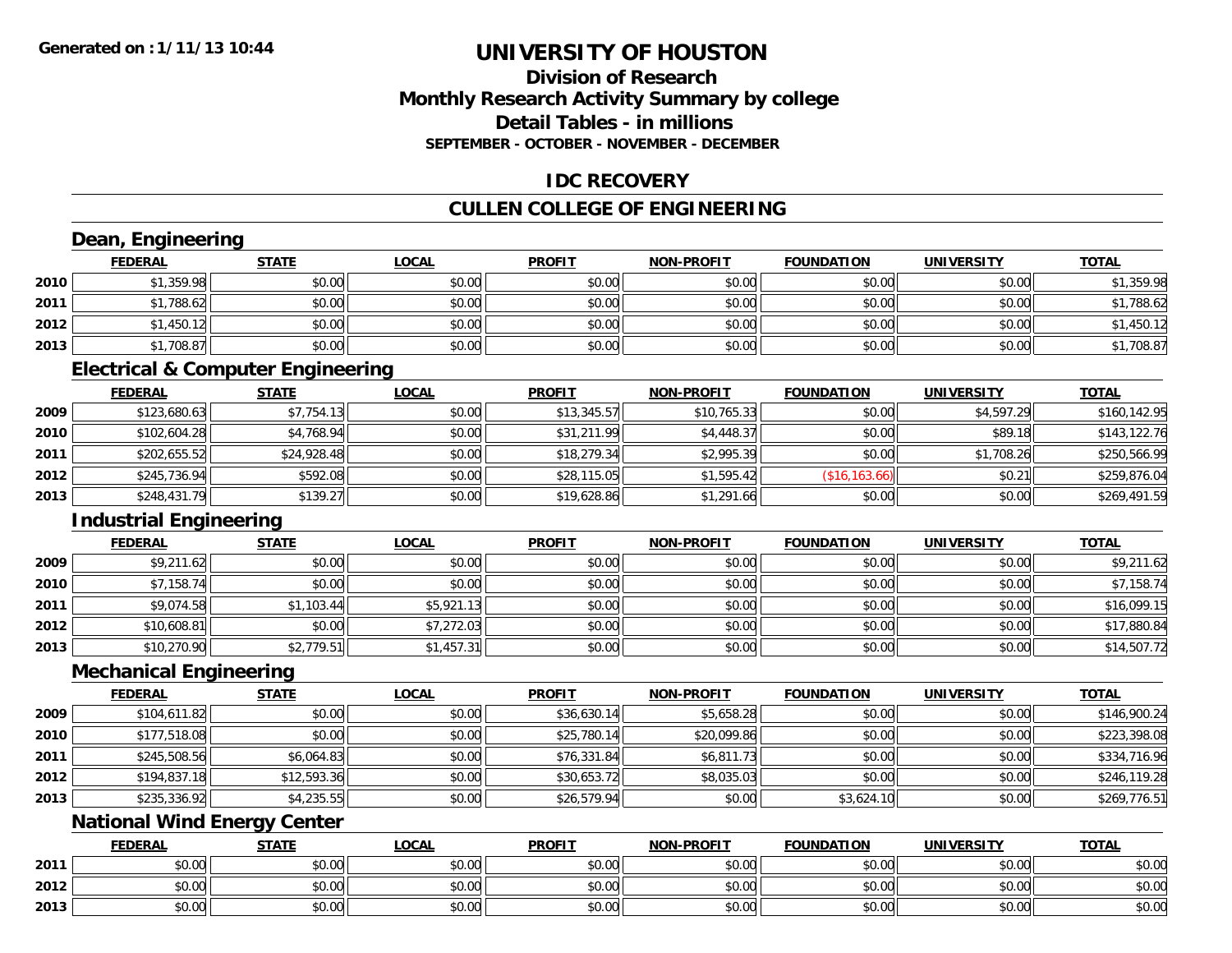### **Division of Research Monthly Research Activity Summary by college Detail Tables - in millions SEPTEMBER - OCTOBER - NOVEMBER - DECEMBER**

# **IDC RECOVERY**

# **CULLEN COLLEGE OF ENGINEERING**

# **SW Public Safety Technology Center**

|       | <b>FEDERAL</b> | <b>STATE</b>      | <b>.OCAL</b> | <b>PROFIT</b> | <b>NON-PROFIT</b>     | <b>FOUNDATION</b> | <b>UNIVERSITY</b> | <b>TOTAL</b>             |
|-------|----------------|-------------------|--------------|---------------|-----------------------|-------------------|-------------------|--------------------------|
| 2009  | \$0.00         | \$0.00            | \$0.00       | \$0.00        | en uu<br><b>DU.UU</b> | \$0.00            | mn na<br>טט.טע    | \$0.00                   |
| Total | \$3,598,122.05 | $($ \$357.840.83) | \$48,678.49  | \$685,566.47  | \$101,255.86          | (\$12,011.60)     | \$44,963.21       | $-722$<br>. 108<br>33.OO |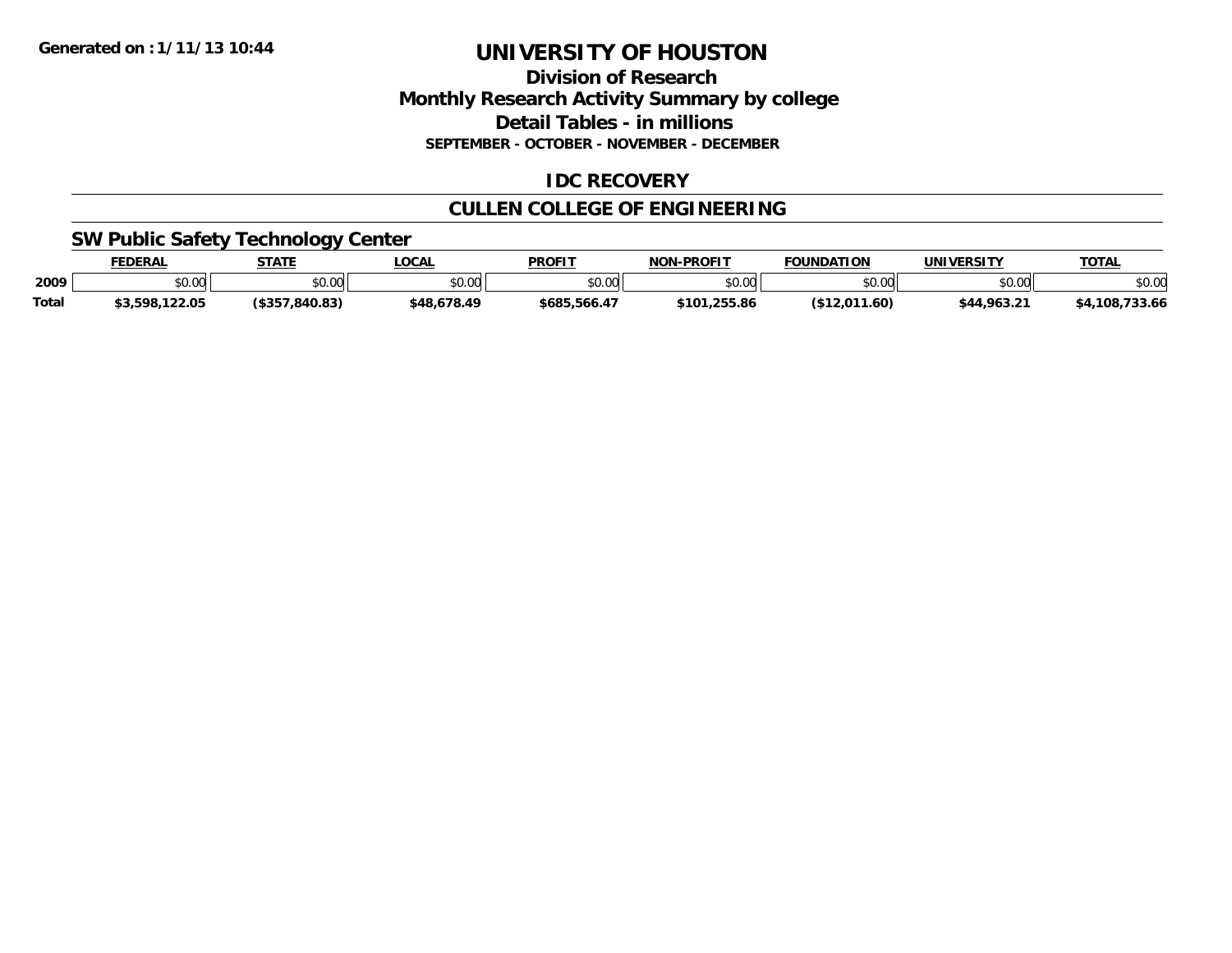# **Division of ResearchMonthly Research Activity Summary by college Detail Tables - in millionsSEPTEMBER - OCTOBER - NOVEMBER - DECEMBER**

# **IDC RECOVERY**

# **DIVISION OF RESEARCH**

#### **Center for Advanced Materials**

|      | <b>FEDERAL</b> | <b>STATE</b> | <u>LOCAL</u> | <b>PROFIT</b> | <b>NON-PROFIT</b> | <b>FOUNDATION</b> | <b>UNIVERSITY</b> | <b>TOTAL</b> |
|------|----------------|--------------|--------------|---------------|-------------------|-------------------|-------------------|--------------|
| 2009 | \$1,975.39     | \$0.00       | \$0.00       | \$0.00        | \$0.00            | \$0.00            | \$0.00            | \$1,975.39   |
| 2010 | \$0.34)        | \$0.00       | \$0.00       | \$0.00        | \$0.00            | \$0.00            | \$0.00            | (\$0.34)     |
| 2011 | \$4,691.48     | \$7,359.91   | \$0.00       | \$2,843.25    | \$0.00            | \$0.00            | \$0.00            | \$14,894.63  |
| 2012 | \$1,453.29     | \$0.00       | \$0.00       | \$0.00        | \$0.00            | \$0.00            | \$0.00            | \$1,453.29   |
| 2013 | \$366.83       | \$0.00       | \$0.00       | \$0.00        | \$0.00            | \$0.00            | \$0.00            | \$366.83     |

# **Center for Biomedical & Environmental Genomics**

|      | <u>FEDERAL</u> | <u>STATE</u> | <u>LOCAL</u> | <b>PROFIT</b> | <b>NON-PROFIT</b> | <b>FOUNDATION</b> | <b>UNIVERSITY</b> | <b>TOTAL</b> |
|------|----------------|--------------|--------------|---------------|-------------------|-------------------|-------------------|--------------|
| 2009 | \$0.00         | \$0.00       | \$0.00       | \$0.00        | \$0.00            | \$0.00            | \$0.00            | \$0.00       |
| 2010 | \$0.00         | \$0.00       | \$0.00       | \$0.00        | \$0.00            | \$0.00            | \$0.00            | \$0.00       |
| 2011 | \$0.00         | \$0.00       | \$0.00       | \$0.00        | \$0.00            | \$0.00            | \$0.00            | \$0.00       |
| 2012 | \$0.00         | \$0.00       | \$0.00       | \$0.00        | \$0.00            | \$0.00            | \$0.00            | \$0.00       |
| 2013 | \$0.00         | \$0.00       | \$0.00       | \$0.00        | \$0.00            | \$0.00            | \$0.00            | \$0.00       |

# **Center for Industrial Partnerships**

|      | <u>FEDERAL</u> | <b>STATE</b> | <b>LOCAL</b> | <b>PROFIT</b> | <b>NON-PROFIT</b> | <b>FOUNDATION</b> | <b>UNIVERSITY</b> | <b>TOTAL</b> |
|------|----------------|--------------|--------------|---------------|-------------------|-------------------|-------------------|--------------|
| 2009 | \$4,372.31     | \$0.00       | \$0.00       | \$1,689.77    | \$0.00            | \$0.00            | \$0.00            | \$6,062.08   |
| 2010 | \$9,775.98     | \$0.00       | \$0.00       | \$673.09      | \$0.00            | \$0.00            | \$0.00            | \$10,449.07  |
| 2011 | \$19,938.58    | \$0.00       | \$0.00       | \$2,540.69    | \$0.00            | \$0.00            | \$0.00            | \$22,479.27  |
| 2012 | \$4,505.42     | \$0.00       | \$0.00       | \$4,432.12    | \$0.00            | \$0.00            | \$0.00            | \$8,937.54   |
| 2013 | \$602.56       | \$0.00       | \$0.00       | \$3,670.89    | \$0.00            | \$0.00            | \$0.00            | \$4,273.45   |

# **Center for Neuromotor & Biomechanics Research**

|      | <b>FEDERAL</b> | <b>STATE</b> | <u>LOCAL</u> | <b>PROFIT</b> | <b>NON-PROFIT</b> | <b>FOUNDATION</b> | <b>UNIVERSITY</b> | <b>TOTAL</b> |
|------|----------------|--------------|--------------|---------------|-------------------|-------------------|-------------------|--------------|
| 2009 | \$0.00         | \$0.00       | \$0.00       | \$0.00        | \$0.00            | \$0.00            | \$0.00            | \$0.00       |
| 2010 | \$0.00         | \$0.00       | \$0.00       | \$0.00        | \$0.00            | \$0.00            | \$0.00            | \$0.00       |
| 2011 | \$0.00         | \$0.00       | \$0.00       | \$0.00        | \$0.00            | \$0.00            | \$0.00            | \$0.00       |
| 2012 | \$0.00         | \$0.00       | \$0.00       | \$0.00        | \$0.00            | \$0.00            | \$0.00            | \$0.00       |
| 2013 | \$0.00         | \$0.00       | \$0.00       | \$0.00        | \$0.00            | \$0.00            | \$0.00            | \$0.00       |

# **Division of Research**

|      | <b>FEDERAL</b> | <b>CTATI</b>      | .OCAI              | <b>PROFIT</b>                                 | <b>M-PROF!</b><br>.    | <b>TOUNDATION</b> | JNIV                                                               | <b>TOTAL</b> |
|------|----------------|-------------------|--------------------|-----------------------------------------------|------------------------|-------------------|--------------------------------------------------------------------|--------------|
| 2010 | $J_{\ell}$ .   | ÷0.<br>₽∪.∪∪      | 0000<br>DU.UU      | 0.00<br><b>DU.UU</b>                          | $\sim$ $\sim$<br>vv.vv | \$0.00            | 0.00<br>PO.OO                                                      | ັບ∠ັບ        |
| 2011 |                | $\sim$ 00<br>vv.v | $\sim$ 00<br>JU.UU | $\mathbb{R}^n$ $\mathbb{R}^n$<br><b>DU.UU</b> | vu.vu                  | \$0.00            | $\mathfrak{g} \cap \mathfrak{g} \cap \mathfrak{g}$<br><b>JU.UU</b> |              |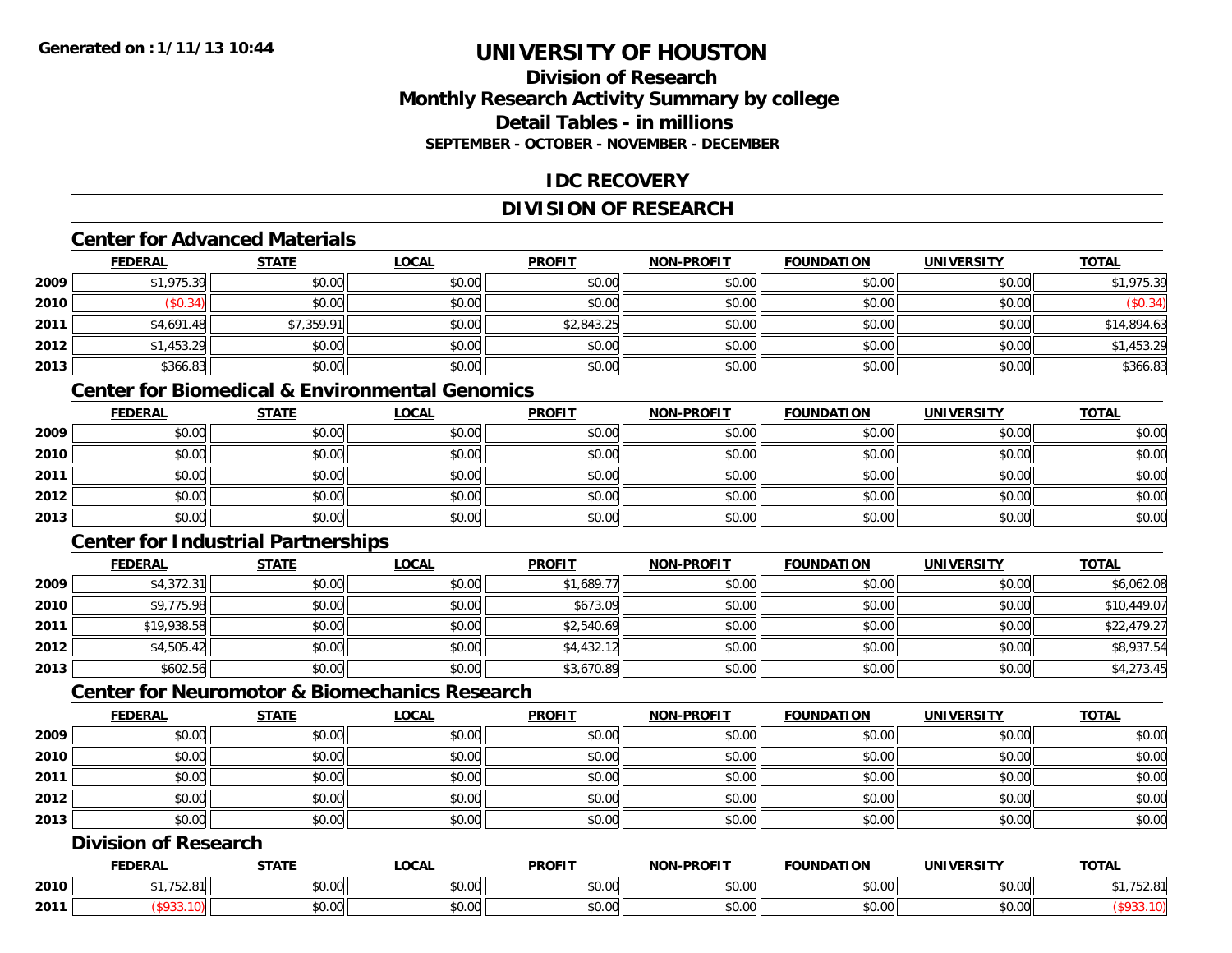# **Division of ResearchMonthly Research Activity Summary by college Detail Tables - in millionsSEPTEMBER - OCTOBER - NOVEMBER - DECEMBER**

### **IDC RECOVERY**

# **DIVISION OF RESEARCH**

# **Institute for Nanoenergy**

|      | <b>FEDERAL</b> | <b>STATE</b> | <b>LOCAL</b> | <b>PROFIT</b> | NON-PROFIT | <b>FOUNDATION</b> | <b>UNIVERSITY</b> | <b>TOTAL</b> |
|------|----------------|--------------|--------------|---------------|------------|-------------------|-------------------|--------------|
| 2009 | \$0.00         | \$0.00       | \$0.00       | \$0.00        | \$0.00     | \$0.00            | \$0.00            | \$0.00       |
| 2010 | \$0.00         | \$0.00       | \$0.00       | \$0.00        | \$0.00     | \$0.00            | \$0.00            | \$0.00       |
| 2011 | \$0.00         | \$0.00       | \$0.00       | \$0.00        | \$0.00     | \$0.00            | \$0.00            | \$0.00       |
| 2012 | \$0.00         | \$0.00       | \$0.00       | \$0.00        | \$0.00     | \$0.00            | \$0.00            | \$0.00       |
| 2013 | \$0.00         | \$0.00       | \$0.00       | \$0.00        | \$0.00     | \$0.00            | \$0.00            | \$0.00       |

#### **Office of Contracts and Grants**

|      | <b>FEDERAL</b> | <b>STATE</b> | <b>LOCAL</b> | <b>PROFIT</b> | <b>NON-PROFIT</b> | <b>FOUNDATION</b> | <b>UNIVERSITY</b> | <b>TOTAL</b> |
|------|----------------|--------------|--------------|---------------|-------------------|-------------------|-------------------|--------------|
| 2009 | \$0.00         | \$0.00       | \$0.00       | \$0.00        | \$0.00            | \$0.00            | \$0.00            | \$0.00       |
| 2010 | \$0.00         | \$0.00       | \$0.00       | \$0.00        | \$0.00            | \$0.00            | \$0.00            | \$0.00       |
| 2011 | \$0.00         | \$0.00       | \$0.00       | \$0.00        | \$0.00            | \$0.00            | \$0.00            | \$0.00       |
| 2012 | \$0.00         | \$0.00       | \$0.00       | \$0.00        | \$0.00            | \$0.00            | \$0.00            | \$0.00       |
| 2013 | \$0.00         | \$0.00       | \$0.00       | \$0.00        | \$0.00            | \$0.00            | \$0.00            | \$0.00       |

#### **Research Financial Services**

|      | <b>FEDERAL</b> | <b>STATE</b> | <b>LOCAL</b> | <b>PROFIT</b> | <b>NON-PROFIT</b> | <b>FOUNDATION</b> | <b>UNIVERSITY</b> | <b>TOTAL</b> |
|------|----------------|--------------|--------------|---------------|-------------------|-------------------|-------------------|--------------|
| 2009 | \$0.00         | \$0.00       | \$0.00       | \$0.00        | \$0.00            | \$0.00            | \$0.00            | \$0.00       |
| 2010 | \$0.00         | \$0.00       | \$0.00       | \$0.00        | \$0.00            | \$0.00            | \$0.00            | \$0.00       |
| 2011 | \$0.00         | \$0.00       | \$0.00       | \$0.00        | \$0.00            | \$0.00            | \$0.00            | \$0.00       |
| 2012 | \$0.00         | \$0.00       | \$0.00       | \$0.00        | \$0.00            | \$0.00            | \$0.00            | \$0.00       |
| 2013 | \$0.00         | \$0.00       | \$0.00       | \$0.00        | \$0.00            | \$0.00            | \$0.00            | \$0.00       |

#### **TcSAM**

|      | <b>FEDERAL</b> | <b>STATE</b> | <u>LOCAL</u> | <b>PROFIT</b> | <b>NON-PROFIT</b> | <b>FOUNDATION</b> | UNIVERSITY | <b>TOTAL</b> |
|------|----------------|--------------|--------------|---------------|-------------------|-------------------|------------|--------------|
| 2009 | \$0.00         | \$0.00       | \$0.00       | \$0.00        | \$0.00            | \$0.00            | \$0.00     | \$0.00       |
| 2010 | \$0.00         | \$0.00       | \$0.00       | \$0.00        | \$0.00            | \$0.00            | \$0.00     | \$0.00       |
| 2011 | \$0.00         | \$0.00       | \$0.00       | \$0.00        | \$0.00            | \$0.00            | \$0.00     | \$0.00       |

#### **TcSUH**

|      | <u>FEDERAL</u> | <u>STATE</u> | <u>LOCAL</u> | <b>PROFIT</b> | <b>NON-PROFIT</b> | <b>FOUNDATION</b> | <b>UNIVERSITY</b> | <b>TOTAL</b> |
|------|----------------|--------------|--------------|---------------|-------------------|-------------------|-------------------|--------------|
| 2009 | (\$82.30)      | \$0.00       | \$0.00       | \$0.00        | \$0.00            | \$0.00            | \$0.00            | \$82.30      |
| 2010 | \$3,352.38     | \$0.00       | \$0.00       | \$14,685.43   | \$0.00            | \$0.00            | \$0.00            | \$18,037.81  |
| 2011 | \$6,875.37     | \$0.00       | \$0.00       | \$13,080.90   | \$0.00            | \$0.00            | \$0.00            | \$19,956.27  |
| 2012 | ا32.33٪، 7ء    | \$836.00     | \$0.00       | \$19,811.34   | \$0.00            | \$0.00            | \$0.00            | \$28,379.67  |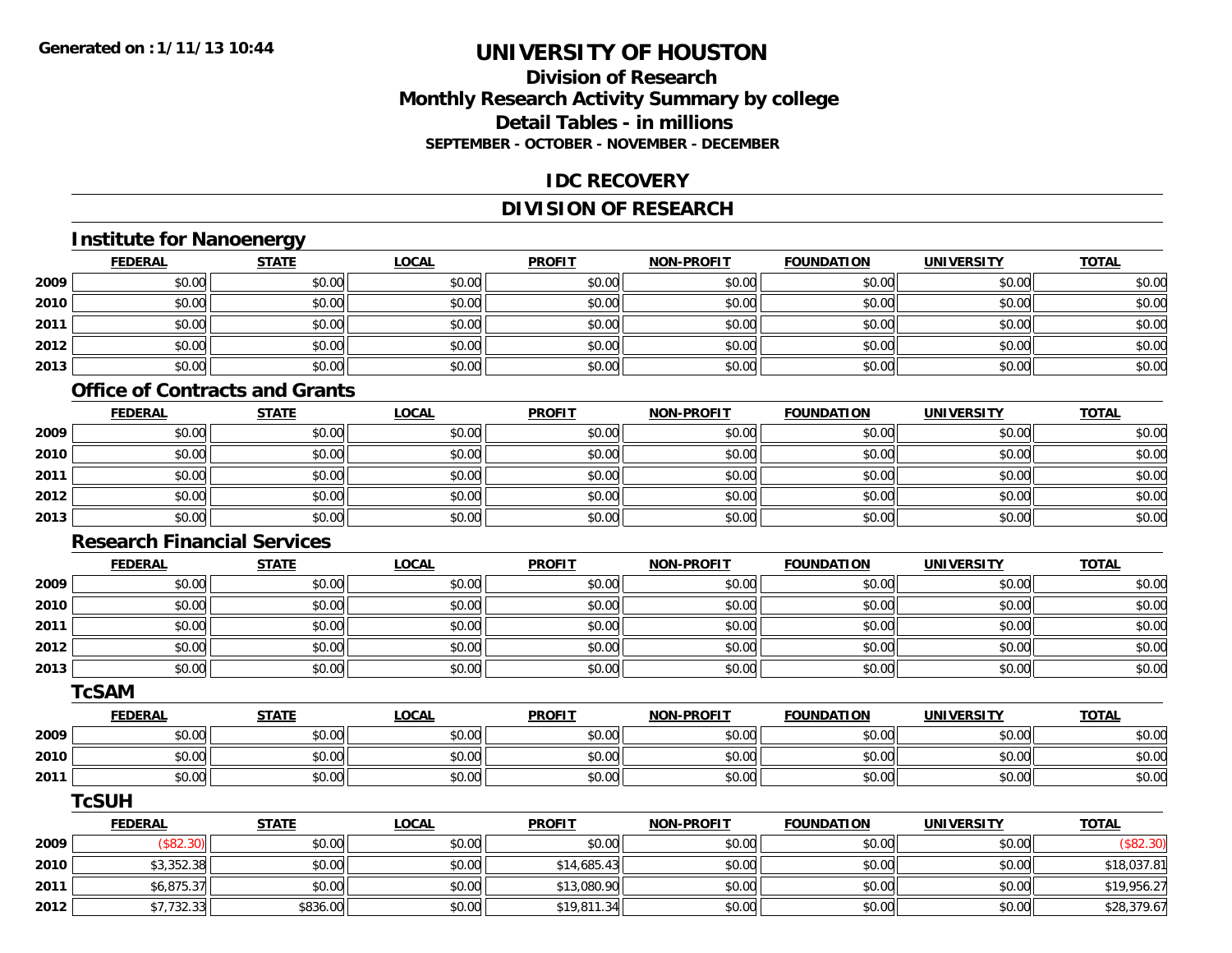### **Division of Research Monthly Research Activity Summary by college Detail Tables - in millions SEPTEMBER - OCTOBER - NOVEMBER - DECEMBER**

### **IDC RECOVERY**

# **DIVISION OF RESEARCH**

|       | <b>TcSUH</b>   |                                          |              |               |                   |                   |                   |                |
|-------|----------------|------------------------------------------|--------------|---------------|-------------------|-------------------|-------------------|----------------|
|       | <b>FEDERAL</b> | <b>STATE</b>                             | <b>LOCAL</b> | <b>PROFIT</b> | <b>NON-PROFIT</b> | <b>FOUNDATION</b> | <b>UNIVERSITY</b> | <b>TOTAL</b>   |
| 2013  | \$3,998.80     | \$208.91                                 | \$0.00       | \$7,568.98    | \$0.00            | \$0.00            | \$0.00            | \$11,776.69    |
|       |                | <b>Texas Learning/Computation Center</b> |              |               |                   |                   |                   |                |
|       | <b>FEDERAL</b> | <b>STATE</b>                             | <b>LOCAL</b> | <b>PROFIT</b> | <b>NON-PROFIT</b> | <b>FOUNDATION</b> | <b>UNIVERSITY</b> | <b>TOTAL</b>   |
| 2009  | \$0.00         | \$0.00                                   | \$0.00       | \$0.00        | \$0.00            | \$0.00            | \$0.00            | \$0.00         |
| 2010  | \$0.00         | \$0.00                                   | \$0.00       | \$0.00        | \$0.00            | \$0.00            | \$0.00            | \$0.00         |
| 2011  | \$1,116.94     | \$0.00                                   | \$0.00       | \$0.00        | \$0.00            | \$0.00            | \$0.00            | \$1,116.94     |
| 2012  | \$5,253.14     | \$0.00                                   | \$0.00       | \$0.00        | \$0.00            | \$0.00            | \$0.00            | \$5,253.14     |
| 2013  | \$300.34       | \$0.00                                   | \$0.00       | \$0.00        | \$0.00            | \$0.00            | \$0.00            | \$300.34       |
|       |                | <b>Texas Obesity Research Center</b>     |              |               |                   |                   |                   |                |
|       | <b>FEDERAL</b> | <b>STATE</b>                             | <b>LOCAL</b> | <b>PROFIT</b> | <b>NON-PROFIT</b> | <b>FOUNDATION</b> | <b>UNIVERSITY</b> | <b>TOTAL</b>   |
| 2011  | \$0.00         | \$0.00                                   | \$0.00       | \$0.00        | \$0.00            | \$0.00            | \$0.00            | \$0.00         |
| 2012  | \$0.00         | \$0.00                                   | \$0.00       | \$0.00        | \$0.00            | \$0.00            | \$0.00            | \$0.00         |
| 2013  | \$0.00         | \$0.00                                   | \$0.00       | \$0.00        | \$0.00            | \$0.00            | \$0.00            | \$0.00         |
|       | <b>TIMES</b>   |                                          |              |               |                   |                   |                   |                |
|       | <b>FEDERAL</b> | <b>STATE</b>                             | <b>LOCAL</b> | <b>PROFIT</b> | <b>NON-PROFIT</b> | <b>FOUNDATION</b> | <b>UNIVERSITY</b> | <b>TOTAL</b>   |
| 2009  | \$160,413.97   | \$34,851.95                              | \$0.00       | \$0.00        | \$0.00            | \$0.00            | \$0.00            | \$195,265.92   |
| 2010  | \$5,896.80     | \$96,513.83                              | \$0.00       | \$0.00        | \$0.00            | \$0.00            | \$162.29          | \$102,572.92   |
| 2011  | \$149,422.50   | \$2,770.35                               | \$0.00       | \$0.00        | \$0.00            | \$0.00            | \$0.00            | \$152,192.85   |
| 2012  | \$240,402.82   | (\$12.88)                                | \$0.00       | \$0.00        | \$0.00            | \$0.00            | \$0.00            | \$240,389.94   |
| 2013  | \$364,441.07   | (\$99.10)                                | \$0.00       | \$0.00        | \$0.00            | \$0.00            | \$0.00            | \$364,341.97   |
| Total | \$997,625.36   | \$142,428.96                             | \$0.00       | \$70,996.45   | \$0.00            | \$0.00            | \$162.29          | \$1,211,213.06 |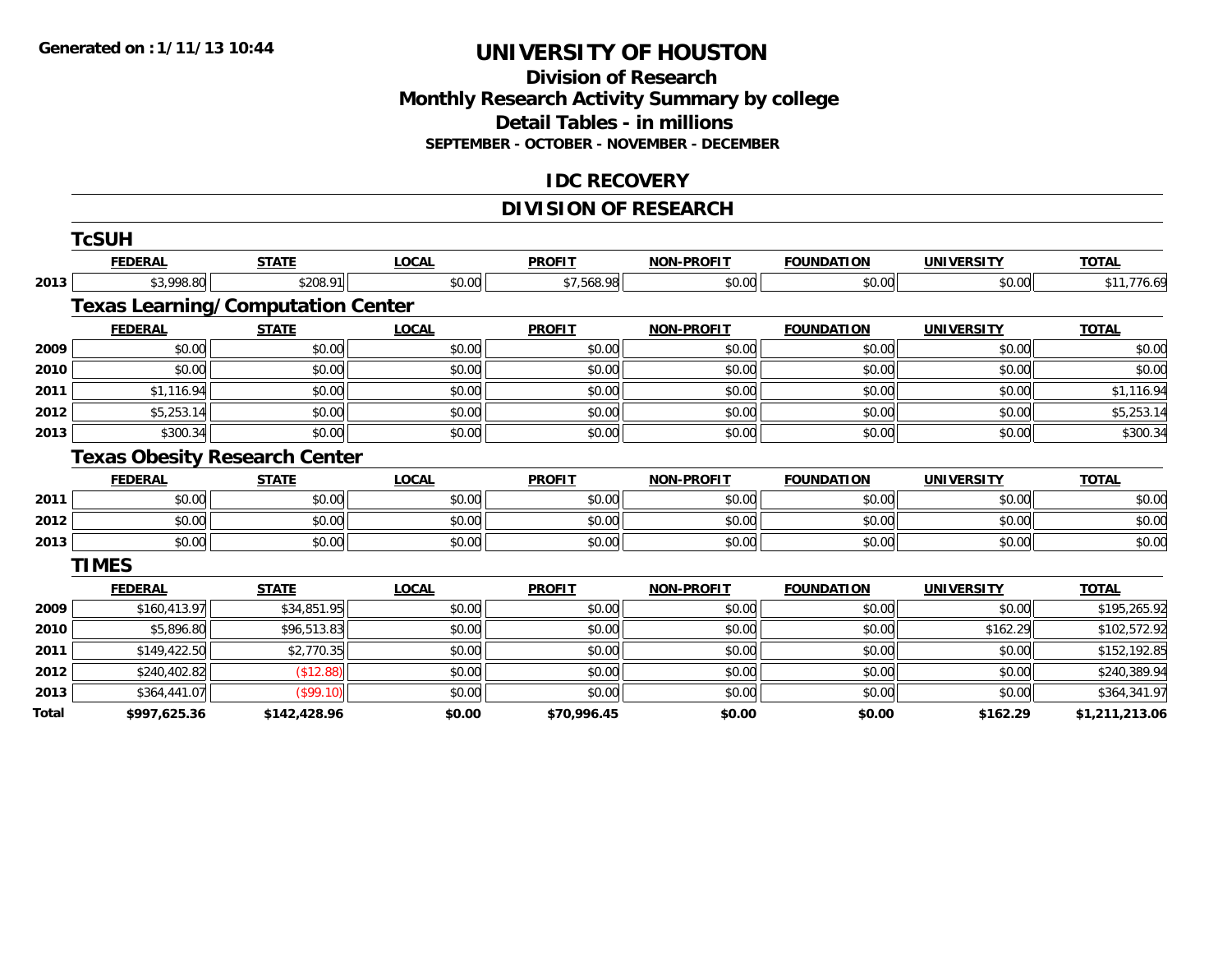**2013**

# **UNIVERSITY OF HOUSTON**

**Division of ResearchMonthly Research Activity Summary by college Detail Tables - in millionsSEPTEMBER - OCTOBER - NOVEMBER - DECEMBER**

# **IDC RECOVERY**

### **GRADUATE COLLEGE OF SOCIAL WORK**

#### **Center for Health Equities & Evaluation Research FEDERAL STATE LOCAL PROFIT NON-PROFIT FOUNDATION UNIVERSITY TOTALTOTAL 2013** \$5,975.94 \$0.00 \$0.00 \$0.00 \$0.00 \$0.00 \$0.00 \$5,975.94 **Child & Family for Innovative Research FEDERAL STATE LOCAL PROFIT NON-PROFIT FOUNDATION UNIVERSITY TOTAL2009** \$0.00 \$5,895.78 \$0.00 \$0.00 \$622.92 \$0.00 \$0.00 \$6,518.70 **2010** \$692.43 \$973.51 \$0.00 \$0.00 \$0.00 \$0.00 \$0.00 \$1,665.94 **2011** \$352.45 \$0.00 \$0.00 \$0.00 \$0.00 \$0.00 \$0.00 \$352.45 **2012**2 | \$11.21|| \$0.00|| \$0.00|| \$0.00|| \$2,962.59|| \$0.00|| \$0.00|| \$0.00|| \$0.00|| \$2,973.80 **2013** $\textbf{3} \hspace{12mm} |\hspace{12mm} \text{($0.01)} |\hspace{12mm}| \hspace{12mm} \text{$1,521.84}$   $\text{($307.56)]}$   $\text{($367.56)]}$   $\text{($0.00]}$   $\text{($0.01)} |\hspace{12mm} \text{($0.00]}$$ **Community Projects - Social Work FEDERAL STATE LOCAL PROFIT NON-PROFIT FOUNDATION UNIVERSITY TOTAL2009** \$4,386.21 \$0.00 \$0.00 \$0.00 \$533.29 \$0.00 \$0.00 \$4,919.50 **2010**0 \$0.00 \$0.00 \$0.00 \$0.00 \$0.00 \$0.00 \$0.00 \$0.00 \$0.00 \$0.00 \$0.00 \$0.00 \$0.00 \$0.00 \$0.00 \$0.00 \$0.00 \$0.00 **2011** \$0.00 \$0.00 \$0.00 \$0.00 \$0.00 \$0.00 \$0.00 \$0.00 **2012** $\textbf{2} \hspace{1.5mm} |\hspace{1.5mm} \text{$0.00]} \hspace{1.5mm} \text{$0.1.21}$   $\text{$0.00]} \hspace{1.5mm}$   $\text{$0.00}$   $\text{$0.00]} \hspace{1.5mm}$   $\text{$0.00]} \hspace{1.5mm}$   $\text{$0.00]} \hspace{1.5mm}$   $\text{$0.00]} \hspace{1.5mm}$   $\text{$0.00]} \hspace{1.5mm}$ **2013** $\textbf{3} \hspace{14mm} |\hspace{14mm} \text{ $60.01]} \hspace{14mm} |\hspace{14mm} \text{ $60.00]} \hspace{14mm} |\hspace{14mm} \text{ $60.00]} \hspace{14mm} |\hspace{14mm} \text{ $60.00]} \hspace{14mm} |\hspace{14mm} \text{ $60.00]} \hspace{14mm} |\hspace{14mm} \text{ $60.01]} \hspace{14mm} |\hspace{14mm} \text{ $60.01]} \hspace{14mm} |\hspace{14mm} \text{ $60.02]} \hspace{14$ **Dean, Social Work FEDERAL STATE LOCAL PROFIT NON-PROFIT FOUNDATION UNIVERSITY TOTALTOTAL 2009** \$92,806.38 \$11,686.54 \$0.00 \$0.00 \$0.00 \$0.00 \$0.00 \$104,492.92 **2010** \$142,774.27 \$3,312.60 \$0.00 \$0.00 \$0.00 \$74.53 \$0.00 \$146,161.40 **2011** \$134,680.63 \$1,041.98 \$0.00 \$0.00 \$0.00 \$98.28 \$0.00 \$135,820.88 **2012**2 | \$82,891.42|| \$0.00| \$0.00|| \$0.00|| \$0.00|| \$0.00|| \$0.00|| \$0.00|| \$0.00|| \$82,891.42 **2013** \$58,765.38 \$0.00 \$0.00 \$0.00 \$0.83 \$0.00 \$0.00 \$58,766.21 **Drug and Social Policy Research FEDERAL STATE LOCAL PROFIT NON-PROFIT FOUNDATION UNIVERSITY TOTALTOTAL 2009** \$0.00 \$0.00 \$0.00 \$0.00 \$0.00 \$0.00 \$0.00 \$0.00 **2010** $\, \mathsf{D} \, | \,$   $\qquad \qquad \mathsf{80.00} | \,$   $\qquad \qquad \mathsf{80.00} | \,$   $\qquad \qquad \mathsf{80.00} | \,$   $\qquad \qquad \mathsf{80.00} | \,$   $\qquad \qquad \mathsf{80.00} | \,$   $\qquad \qquad \mathsf{80.00} | \,$   $\qquad \qquad \mathsf{80.00} |$ **2011** \$0.00 \$0.00 \$0.00 \$0.00 \$0.00 \$0.00 \$0.00 \$0.00 **2012**2 | \$0.00 \$0.00 \$0.00 \$0.00 \$0.00 \$0.00 \$0.00 \$0.00 \$0.00 \$0.00 \$0.00 \$0.00 \$0.00 \$0.00 \$0.00 \$0.00 \$0.00 \$0.0

\$0.00 \$0.00 \$0.00 \$0.00 \$0.00 \$0.00 \$0.00 \$0.00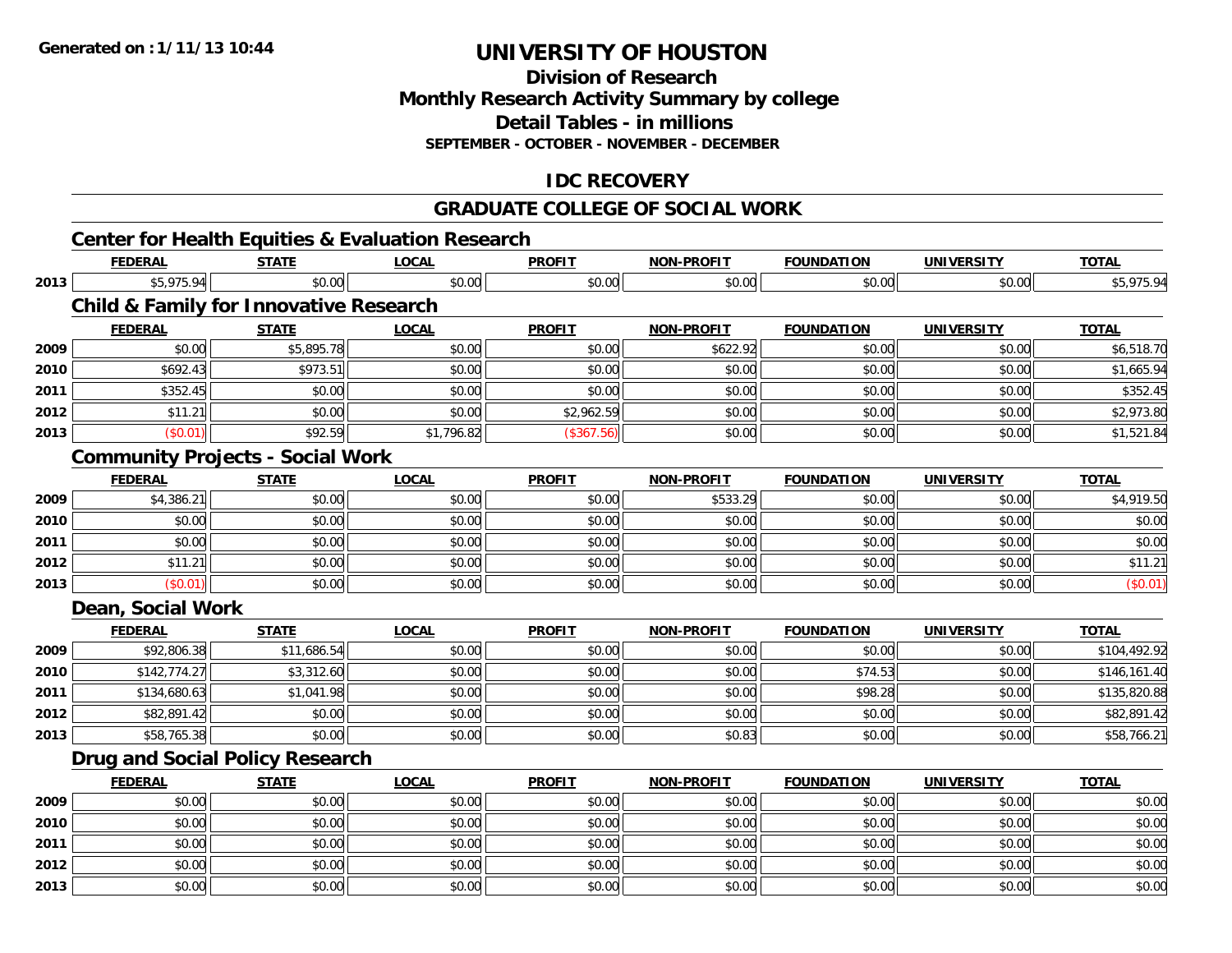## **Division of Research Monthly Research Activity Summary by college Detail Tables - in millions SEPTEMBER - OCTOBER - NOVEMBER - DECEMBER**

# **IDC RECOVERY**

#### **GRADUATE COLLEGE OF SOCIAL WORK**

# **Office for Drug SPR**

|       | <b>FEDERAL</b> | <b>STATE</b> | <b>LOCAL</b> | <b>PROFIT</b> | <b>NON-PROFIT</b> | <b>FOUNDATION</b> | <b>UNIVERSITY</b> | <b>TOTAL</b> |
|-------|----------------|--------------|--------------|---------------|-------------------|-------------------|-------------------|--------------|
| 2009  | \$0.00         | \$0.00       | \$0.00       | \$0.00        | \$0.00            | \$0.00            | \$0.00            | \$0.00       |
| 2010  | \$0.00         | \$0.00       | \$0.00       | \$0.00        | \$0.00            | \$0.00            | \$0.00            | \$0.00       |
| 2011  | \$0.00         | \$0.00       | \$0.00       | \$0.00        | \$0.00            | \$0.00            | \$0.00            | \$0.00       |
| 2012  | \$0.00         | \$0.00       | \$0.00       | \$0.00        | \$0.00            | \$0.00            | \$0.00            | \$0.00       |
| 2013  | \$0.00         | \$0.00       | \$0.00       | \$0.00        | \$0.00            | \$0.00            | \$0.00            | \$0.00       |
| Total | \$523,347.52   | \$23,003.00  | \$1,796.82   | \$2,595.03    | \$1,157.04        | \$172.81          | \$0.00            | \$552,072.21 |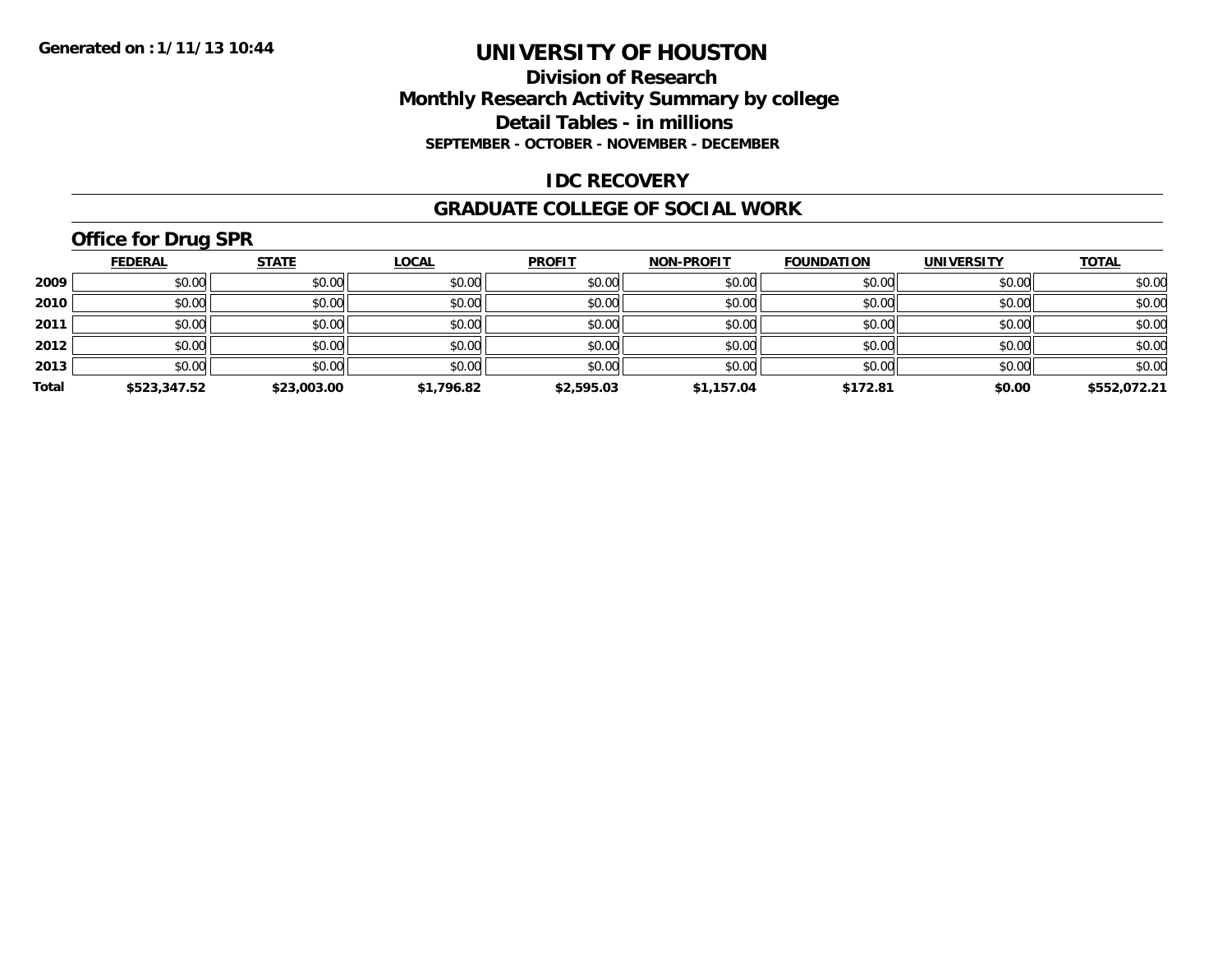### **Division of Research Monthly Research Activity Summary by college Detail Tables - in millions SEPTEMBER - OCTOBER - NOVEMBER - DECEMBER**

# **IDC RECOVERY**

# **HILTON COLLEGE OF HOTEL AND RESTAURANT MANAGEMENT**

### **Hotel and Restaurant Management**

|              | <b>FEDERAL</b> | <b>STATE</b> | <u>LOCAL</u> | <b>PROFIT</b> | <b>NON-PROFIT</b> | <b>FOUNDATION</b> | <b>UNIVERSITY</b> | <b>TOTAL</b> |
|--------------|----------------|--------------|--------------|---------------|-------------------|-------------------|-------------------|--------------|
| 2011         | \$463.52       | \$0.00       | \$0.00       | \$0.00        | \$177.55          | \$0.00            | \$0.00            | \$641.07     |
| 2012         | \$2,188.36     | \$0.00       | \$0.00       | \$8.59        | \$1,872.04        | \$0.00            | \$0.00            | \$4,068.99   |
| 2013         | \$1,239.04     | \$804.38     | \$0.00       | \$0.00        | \$0.00            | \$0.00            | \$0.00            | \$2,043.42   |
| <b>Total</b> | \$3,890.92     | \$804.38     | \$0.00       | \$8.59        | \$2,049.59        | \$0.00            | \$0.00            | \$6,753.48   |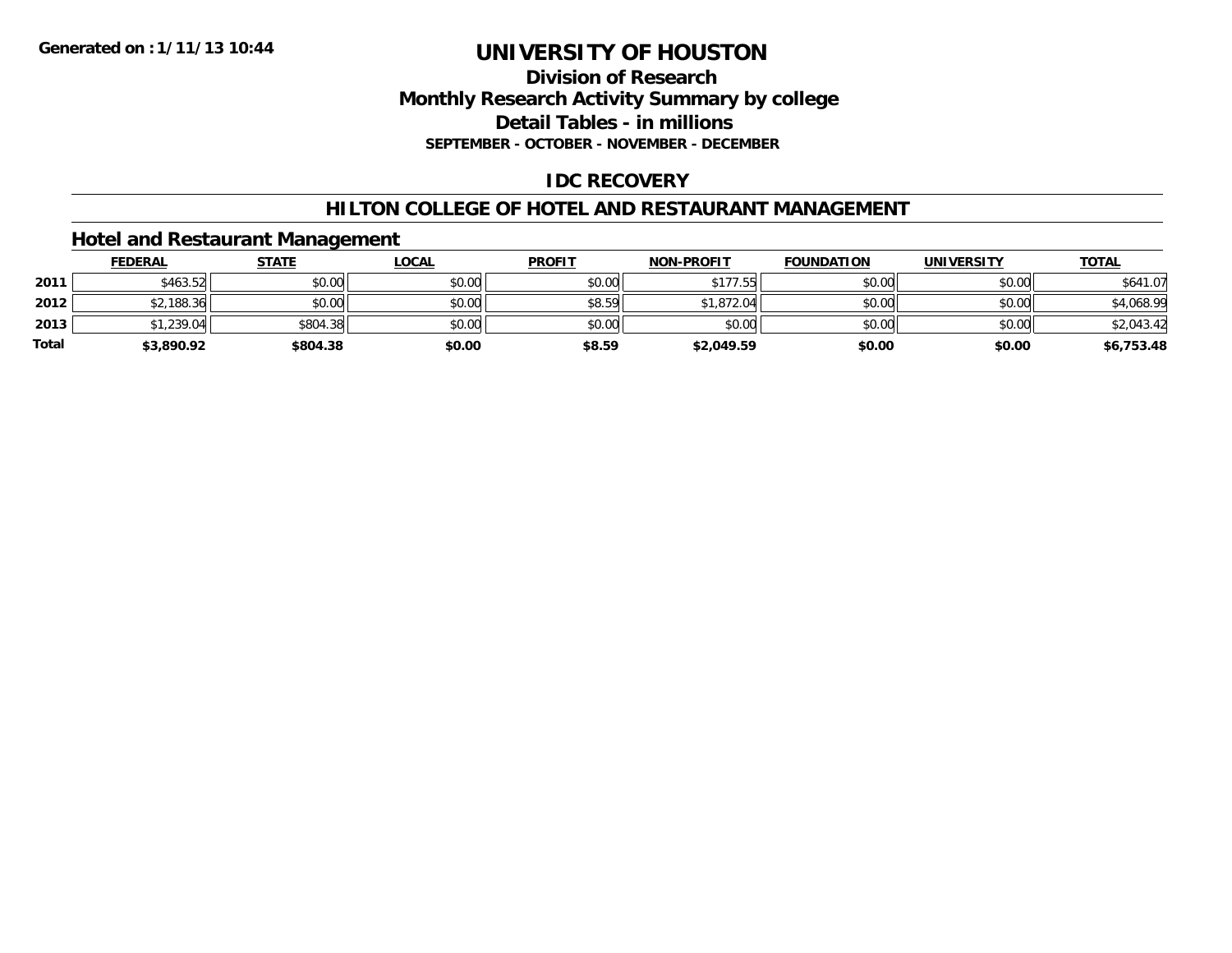# **Division of Research Monthly Research Activity Summary by college Detail Tables - in millions SEPTEMBER - OCTOBER - NOVEMBER - DECEMBER**

# **IDC RECOVERY**

#### **HONORS COLLEGE**

#### **Houston Teachers Institute**

|       | <b>FEDERAL</b> | <u>STATE</u> | <u>LOCAL</u> | <b>PROFIT</b> | <b>NON-PROFIT</b> | <b>FOUNDATION</b> | <b>UNIVERSITY</b> | <b>TOTAL</b> |
|-------|----------------|--------------|--------------|---------------|-------------------|-------------------|-------------------|--------------|
| 2010  | \$3,464.29     | \$0.00       | \$0.00       | \$0.00        | \$0.00            | \$0.00            | \$0.00            | \$3,464.29   |
| 2012  | \$3,479.95     | \$0.00       | \$0.00       | \$0.00        | \$1,639.14        | \$0.00            | \$0.00            | \$5,119.08   |
| 2013  | \$4,046.15     | \$0.00       | \$0.00       | \$0.00        | \$2,345.36        | \$0.00            | \$0.00            | \$6,391.51   |
| Total | \$10,990.38    | \$0.00       | \$0.00       | \$0.00        | \$3,984.50        | \$0.00            | \$0.00            | \$14,974.89  |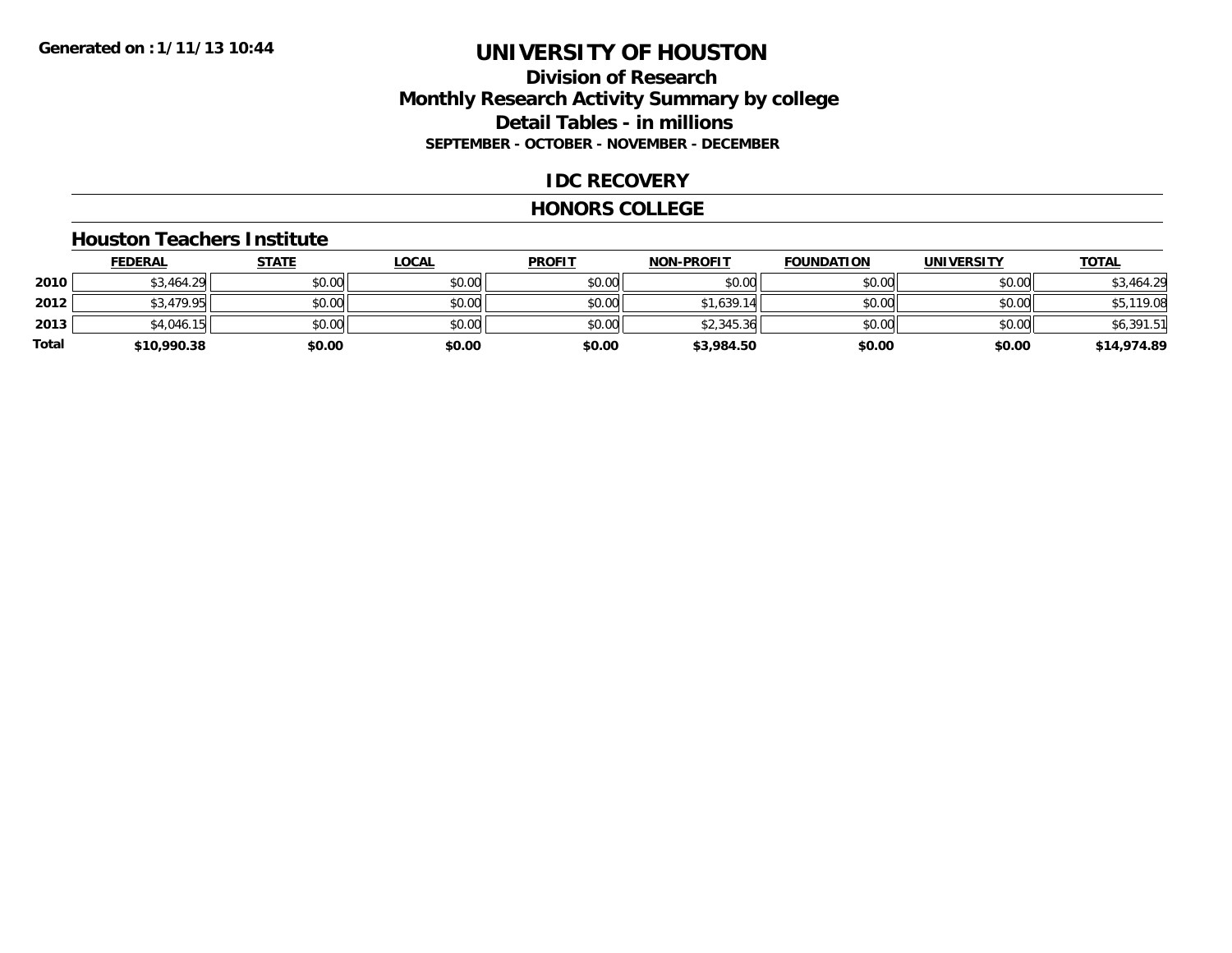# **Division of Research Monthly Research Activity Summary by college Detail Tables - in millions SEPTEMBER - OCTOBER - NOVEMBER - DECEMBER**

#### **IDC RECOVERY**

#### **LIBRARY**

# **Administration, Library**

|       | <b>FEDERAL</b> | <b>STATE</b> | <b>LOCAL</b> | <b>PROFIT</b> | <b>NON-PROFIT</b> | <b>FOUNDATION</b> | <b>UNIVERSITY</b> | <b>TOTAL</b> |
|-------|----------------|--------------|--------------|---------------|-------------------|-------------------|-------------------|--------------|
| 2009  | \$4,021.35     | \$0.00       | \$0.00       | \$0.00        | \$0.00            | \$0.00            | \$0.00            | \$4,021.35   |
| 2010  | \$2,725.60     | \$0.00       | \$0.00       | \$0.00        | \$0.00            | \$0.00            | \$0.00            | \$2,725.60   |
| 2011  | \$718.08       | \$0.00       | \$0.00       | \$0.00        | \$0.00            | \$0.00            | \$0.00            | \$718.08     |
| 2012  | \$0.00         | \$0.00       | \$0.00       | \$0.00        | \$0.00            | \$0.00            | \$0.00            | \$0.00       |
| 2013  | \$0.00         | \$0.00       | \$0.00       | \$0.00        | \$0.00            | \$0.00            | \$0.00            | \$0.00       |
| Total | \$7,465.03     | \$0.00       | \$0.00       | \$0.00        | \$0.00            | \$0.00            | \$0.00            | \$7,465.03   |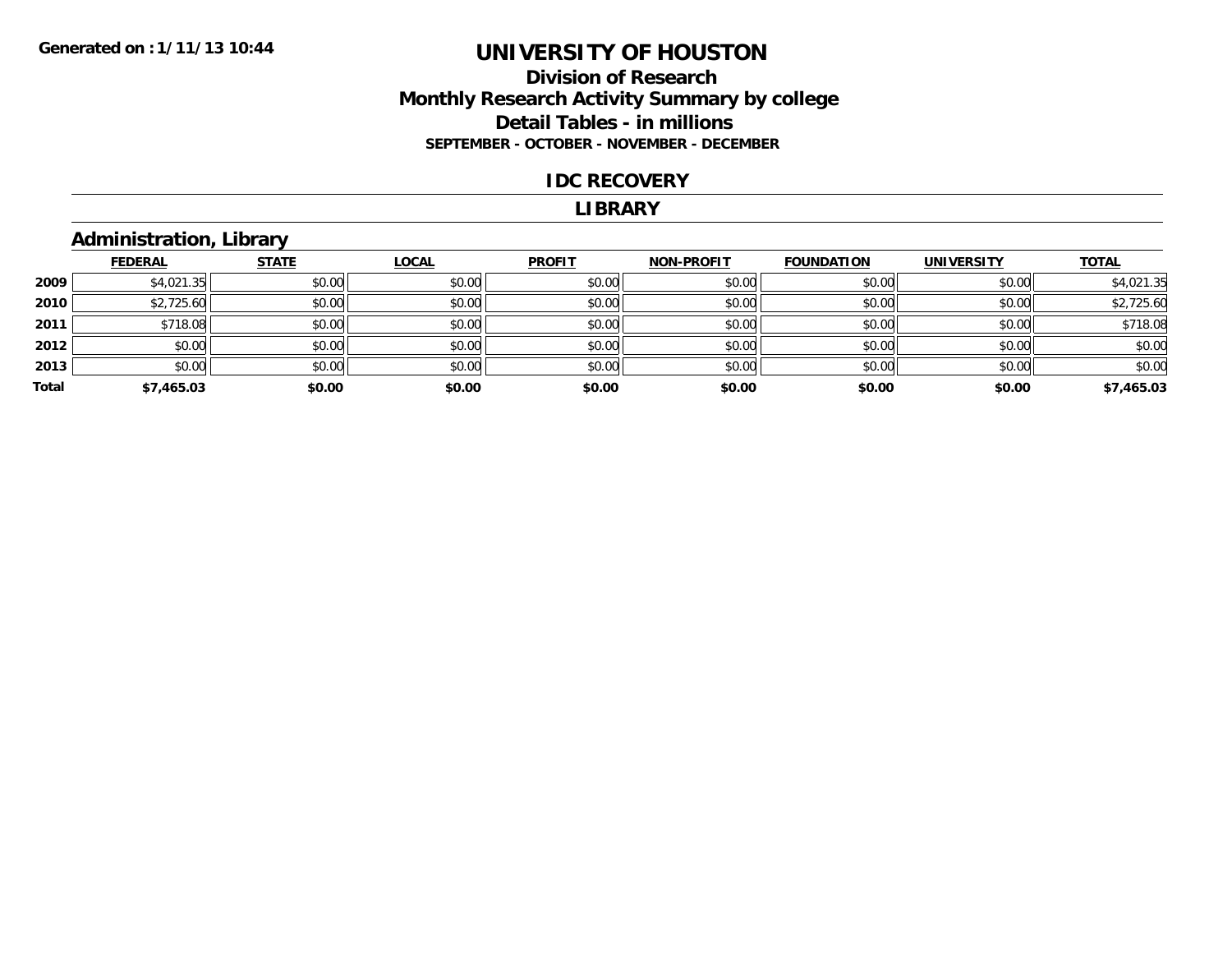# **Division of ResearchMonthly Research Activity Summary by college Detail Tables - in millions SEPTEMBER - OCTOBER - NOVEMBER - DECEMBER**

# **IDC RECOVERY**

#### **SENIOR V.P. FOR ACADEMIC AFFAIRS AND PROVOST**

|       | <b>Continuing Education</b>                  |              |              |               |                   |                   |                   |              |
|-------|----------------------------------------------|--------------|--------------|---------------|-------------------|-------------------|-------------------|--------------|
|       | <b>FEDERAL</b>                               | <b>STATE</b> | <b>LOCAL</b> | <b>PROFIT</b> | <b>NON-PROFIT</b> | <b>FOUNDATION</b> | <b>UNIVERSITY</b> | <b>TOTAL</b> |
| 2011  | \$0.00                                       | \$79.12      | \$0.00       | \$0.00        | \$0.00            | \$0.00            | \$0.00            | \$79.12      |
|       | <b>Learning and Assessment Services</b>      |              |              |               |                   |                   |                   |              |
|       | <b>FEDERAL</b>                               | <b>STATE</b> | <b>LOCAL</b> | <b>PROFIT</b> | <b>NON-PROFIT</b> | <b>FOUNDATION</b> | <b>UNIVERSITY</b> | <b>TOTAL</b> |
| 2009  | \$6,740.21                                   | \$1,279.78   | \$0.00       | \$0.00        | \$0.00            | \$0.00            | \$0.00            | \$8,019.99   |
| 2010  | \$8,260.37                                   | \$2,196.92   | \$0.00       | \$0.00        | \$0.00            | \$0.00            | \$0.00            | \$10,457.29  |
| 2011  | \$7,886.27                                   | \$3,032.81   | \$0.00       | \$0.00        | (\$102.24)        | \$0.00            | \$0.00            | \$10,816.84  |
| 2012  | \$7,328.16                                   | (\$121.33)   | \$0.00       | \$0.00        | \$0.00            | \$0.00            | \$0.00            | \$7,206.83   |
| 2013  | \$7,449.13                                   | \$3,037.99   | \$0.00       | \$0.00        | \$0.00            | \$0.00            | \$0.00            | \$10,487.12  |
|       | <b>Learning Support Services</b>             |              |              |               |                   |                   |                   |              |
|       | <b>FEDERAL</b>                               | <b>STATE</b> | <b>LOCAL</b> | <b>PROFIT</b> | <b>NON-PROFIT</b> | <b>FOUNDATION</b> | <b>UNIVERSITY</b> | <b>TOTAL</b> |
| 2009  | \$2,156.73                                   | \$0.00       | \$0.00       | \$0.00        | \$0.00            | \$0.00            | \$0.00            | \$2,156.73   |
| 2010  | \$6,332.42                                   | \$0.00       | \$0.00       | \$0.00        | \$0.00            | \$0.00            | \$0.00            | \$6,332.42   |
|       | Senior V.P. for Academic Affairs and Provost |              |              |               |                   |                   |                   |              |
|       | <b>FEDERAL</b>                               | <b>STATE</b> | <b>LOCAL</b> | <b>PROFIT</b> | <b>NON-PROFIT</b> | <b>FOUNDATION</b> | <b>UNIVERSITY</b> | <b>TOTAL</b> |
| 2009  | (\$35.46)                                    | \$0.00       | \$0.00       | \$0.00        | \$0.00            | \$0.00            | \$0.00            | (\$35.46)    |
| 2013  | \$0.00                                       | \$0.00       | \$0.00       | \$0.00        | \$0.00            | \$0.00            | \$0.00            | \$0.00       |
| Total | \$46.117.83                                  | \$9.505.29   | \$0.00       | \$0.00        | (S102.24)         | \$0.00            | \$0.00            | \$55.520.88  |

**\$46,117.83 \$9,505.29 \$0.00 \$0.00 (\$102.24) \$0.00 \$0.00 \$55,520.88**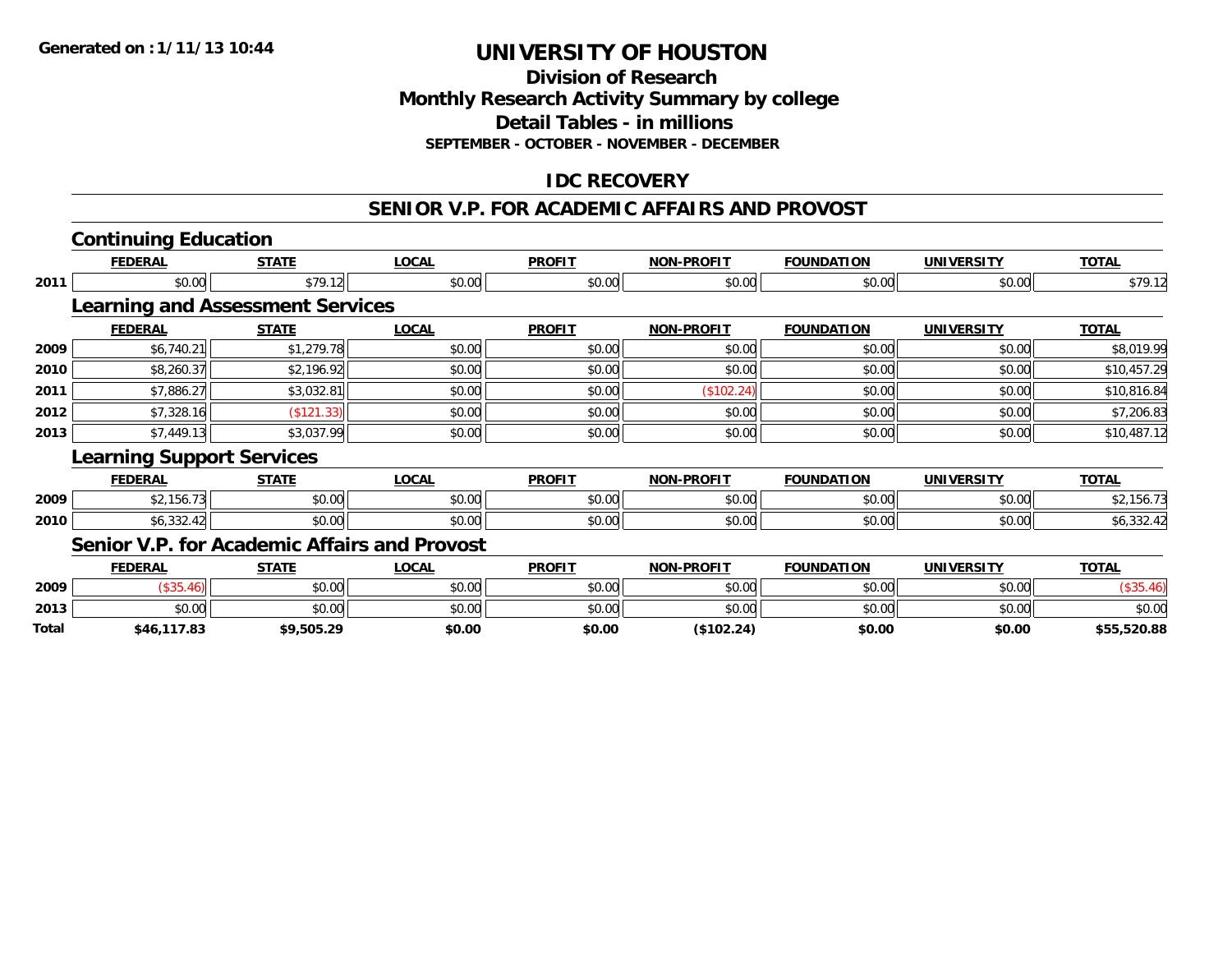### **Division of Research Monthly Research Activity Summary by college Detail Tables - in millions SEPTEMBER - OCTOBER - NOVEMBER - DECEMBER**

### **IDC RECOVERY**

#### **UH LAW CENTER**

|       | Dean, Law      |              |              |               |                   |                   |                   |               |
|-------|----------------|--------------|--------------|---------------|-------------------|-------------------|-------------------|---------------|
|       | <b>FEDERAL</b> | <b>STATE</b> | <b>LOCAL</b> | <b>PROFIT</b> | <b>NON-PROFIT</b> | <b>FOUNDATION</b> | <b>UNIVERSITY</b> | <b>TOTAL</b>  |
| 2009  | \$1,063.76     | \$0.00       | \$0.00       | \$0.00        | \$0.00            | \$0.00            | \$0.00            | \$1,063.76    |
| 2010  | \$27,879.00    | \$0.00       | \$0.00       | \$0.00        | \$0.00            | \$0.00            | \$0.00            | \$27,879.00   |
| 2011  | \$3,984.07     | \$0.00       | \$0.00       | \$0.00        | \$0.00            | \$0.00            | \$0.00            | \$3,984.07    |
| 2012  | (S69, 839.87)  | \$0.00       | \$0.00       | \$0.00        | \$0.00            | \$0.00            | \$0.00            | (\$69,839.87) |
| 2013  | \$0.00         | \$0.00       | \$0.00       | \$0.00        | \$0.00            | \$0.00            | \$0.00            | \$0.00        |
|       | Law-UH         |              |              |               |                   |                   |                   |               |
|       | <b>FEDERAL</b> | <b>STATE</b> | <b>LOCAL</b> | <b>PROFIT</b> | NON-PROFIT        | <b>FOUNDATION</b> | <b>UNIVERSITY</b> | <b>TOTAL</b>  |
| 2009  | \$13,824.26    | \$0.00       | \$0.00       | \$0.00        | \$0.00            | \$0.00            | \$0.00            | \$13,824.26   |
| 2010  | \$2,668.04     | \$0.00       | \$0.00       | \$0.00        | \$0.00            | \$0.00            | \$0.00            | \$2,668.04    |
| 2011  | \$4,537.99     | \$2,755.67   | \$0.00       | \$0.00        | \$0.00            | \$2,407.25        | \$0.00            | \$9,700.91    |
| 2012  | \$1,212.50     | \$0.00       | \$0.00       | \$0.00        | \$0.00            | \$1,541.22        | \$0.00            | \$2,753.72    |
| 2013  | \$36,192.49    | \$5,344.77   | \$0.00       | \$0.00        | \$0.00            | \$1,915.07        | \$0.00            | \$43,452.33   |
| Total | \$21,522.24    | \$8,100.44   | \$0.00       | \$0.00        | \$0.00            | \$5,863.54        | \$0.00            | \$35,486.22   |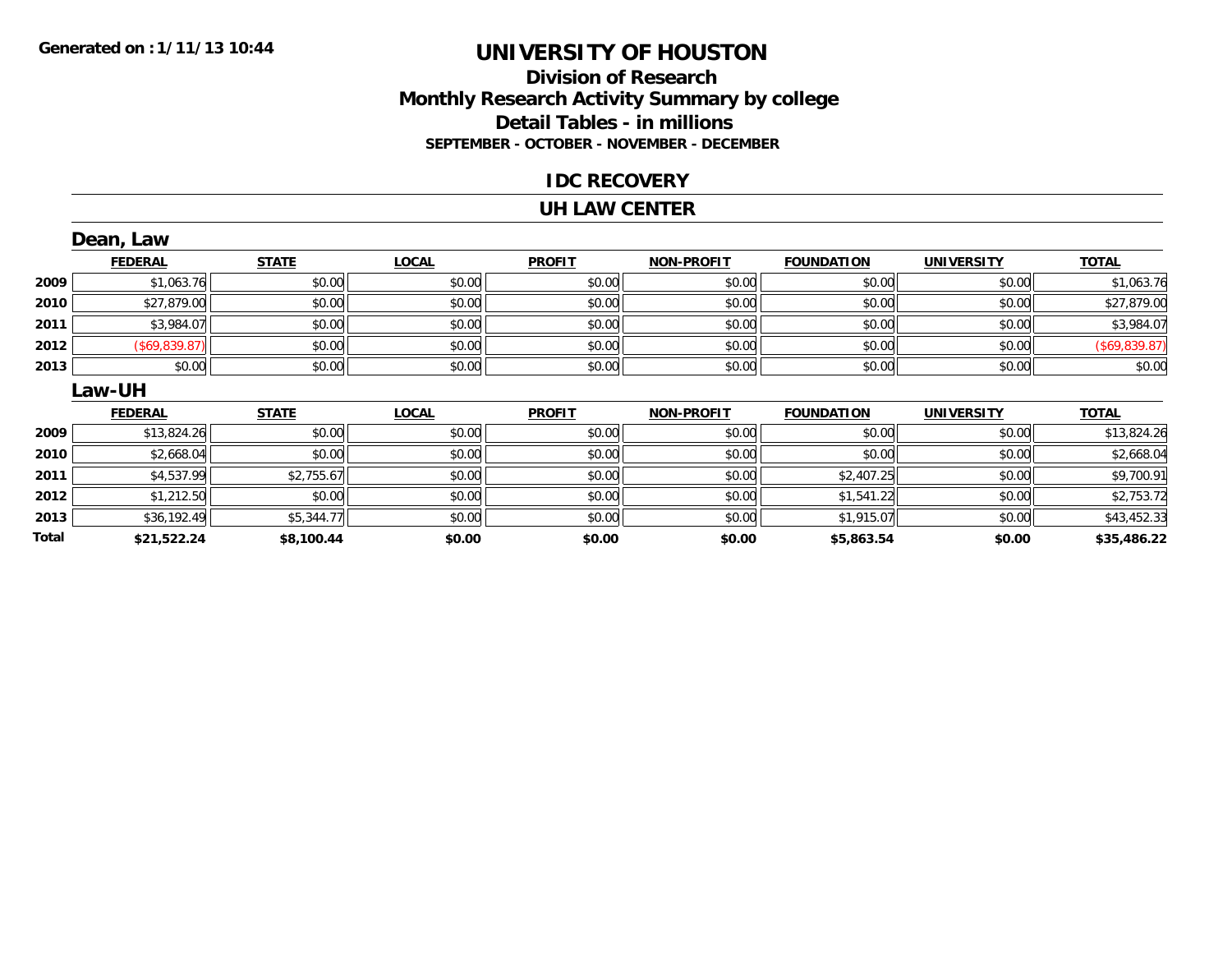# **Division of Research Monthly Research Activity Summary by college Detail Tables - in millions SEPTEMBER - OCTOBER - NOVEMBER - DECEMBER**

### **IDC RECOVERY**

#### **UH SYSTEM**

| <b>KUHT-TV</b> |                |              |              |               |                   |                   |                   |              |  |  |
|----------------|----------------|--------------|--------------|---------------|-------------------|-------------------|-------------------|--------------|--|--|
|                | <b>FEDERAL</b> | <u>STATE</u> | <u>LOCAL</u> | <b>PROFIT</b> | <b>NON-PROFIT</b> | <b>FOUNDATION</b> | <b>UNIVERSITY</b> | <u>TOTAL</u> |  |  |
| 2009           |                | \$0.00       | \$0.00       | \$0.00        | \$0.00            | \$0.00            | \$0.00            | (\$35.46)    |  |  |
| 2010           | <b>503</b>     | \$0.00       | \$0.00       | \$0.00        | \$0.00            | \$0.00            | \$0.00            | (503.85)     |  |  |
| <b>Total</b>   | (\$2,539.31)   | \$0.00       | \$0.00       | \$0.00        | \$0.00            | \$0.00            | \$0.00            | (\$2,539.31) |  |  |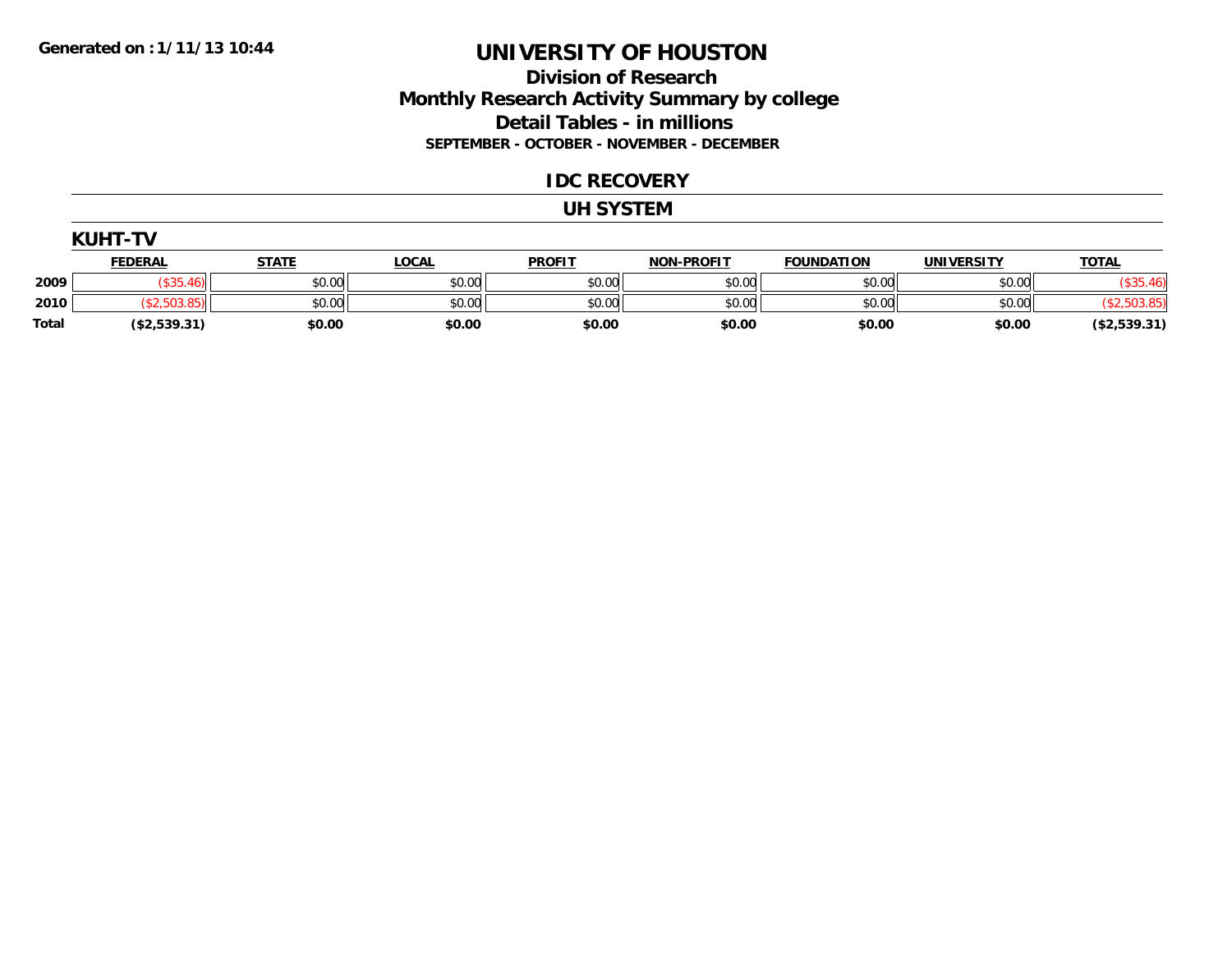# **Division of Research Monthly Research Activity Summary by college Detail Tables - in millions SEPTEMBER - OCTOBER - NOVEMBER - DECEMBER**

### **IDC RECOVERY**

#### **UKNOWN COLLEGE**

# **Unknown Department**

|       | <b>FEDERAL</b> | <b>STATE</b> | <b>LOCAL</b> | <b>PROFIT</b> | <b>NON-PROFIT</b> | <b>FOUNDATION</b> | <b>UNIVERSITY</b> | <b>TOTAL</b>       |
|-------|----------------|--------------|--------------|---------------|-------------------|-------------------|-------------------|--------------------|
| 2009  | \$0.00         | \$0.00       | \$0.00       | \$0.00        | \$0.00            | \$0.00            | \$0.00            | \$0.00             |
| 2010  | \$0.00         | \$0.00       | \$0.00       | \$0.00        | \$0.00            | \$0.00            | \$0.00            | \$0.00             |
| 2011  | \$720.16       | \$0.00       | \$0.00       | \$0.00        | \$0.00            | \$0.00            | \$0.00            | \$720.16           |
| 2012  | (\$3,915.17)   | \$0.00       | \$0.00       | \$0.00        | \$0.00            | \$0.00            | \$0.00            | $($ \$3,915.17 $)$ |
| 2013  | \$0.00         | \$0.00       | \$0.00       | \$0.00        | \$0.00            | \$0.00            | \$0.00            | \$0.00             |
| Total | (\$3,195.01)   | \$0.00       | \$0.00       | \$0.00        | \$0.00            | \$0.00            | \$0.00            | (\$3,195.01)       |